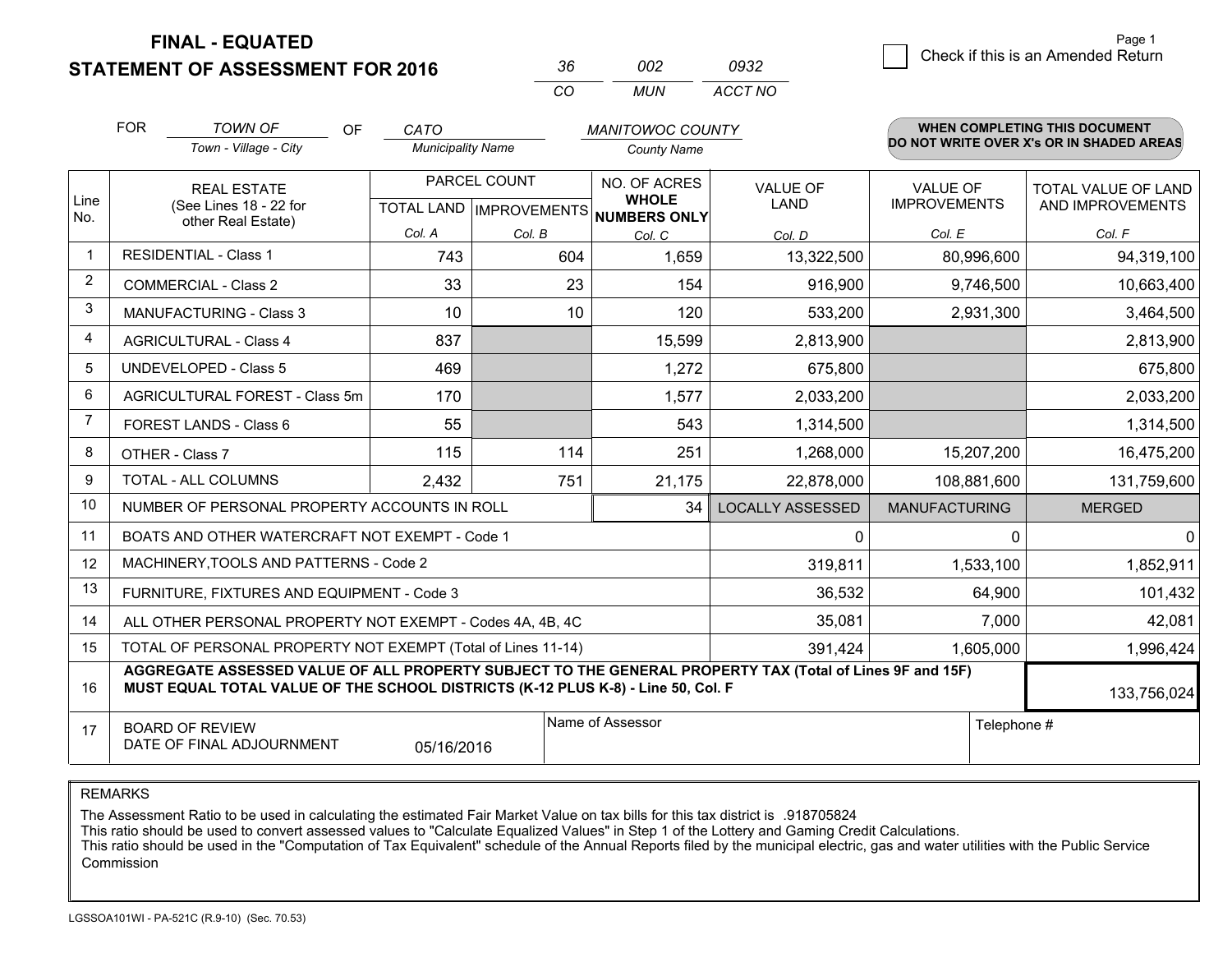*YEAR CO MUN ACCT NO* <sup>2016</sup> <sup>36</sup> <sup>002</sup> <sup>0932</sup>

Do not confuse FOREST LANDS (Line 7) with FOREST CROPS (in this section) - They are **NOT** the same

|    | Private Forest Crop - Reg Class @ 10¢ per acre                |                                             |  |                                                                                |                                                                              | Private Forest Crop - Reg Class @ \$2.52 per acre     |                                                                    |               |                    |  |
|----|---------------------------------------------------------------|---------------------------------------------|--|--------------------------------------------------------------------------------|------------------------------------------------------------------------------|-------------------------------------------------------|--------------------------------------------------------------------|---------------|--------------------|--|
| 18 | (a) PARCELS                                                   | (b) ACRES                                   |  | (c) ASSESSED VALUE                                                             |                                                                              | (d) PARCELS                                           | (e) ACRES                                                          |               | (f) ASSESSED VALUE |  |
|    |                                                               |                                             |  |                                                                                |                                                                              |                                                       |                                                                    |               |                    |  |
|    | Private Forest Crop - Special Class @ 20¢ per acre            |                                             |  |                                                                                | Entered Before 2005 Managed Forest - Ferrous Mining CLOSED @ \$8.27 per acre |                                                       |                                                                    |               |                    |  |
| 19 | (a) PARCELS                                                   | (b) ACRES                                   |  | (c) ASSESSED VALUE                                                             |                                                                              | (d) PARCELS                                           | (e) ACRES                                                          |               | (f) ASSESSED VALUE |  |
|    |                                                               |                                             |  |                                                                                |                                                                              |                                                       |                                                                    |               |                    |  |
|    |                                                               | Entered Before 2005 Managed Forest - OPEN @ |  | \$.79 per acre                                                                 |                                                                              |                                                       | Entered Before 2005 Managed Forest - CLOSED @ \$1.87 per acre      |               |                    |  |
| 20 | (a) PARCELS                                                   | (b) ACRES                                   |  | (c) ASSESSED VALUE                                                             |                                                                              | (d) PARCELS                                           | (e) ACRES                                                          |               | (f) ASSESSED VALUE |  |
|    |                                                               |                                             |  |                                                                                | 19                                                                           | 413.39                                                |                                                                    | 1,074,800     |                    |  |
|    | Entered After 2004 Managed Forest - OPEN @<br>\$2.14 per acre |                                             |  |                                                                                |                                                                              |                                                       | Entered After 2004 Managed Forest - CLOSED @ \$10.68 per acre      |               |                    |  |
| 21 | (a) PARCELS                                                   | (b) ACRES                                   |  |                                                                                | (c) ASSESSED VALUE                                                           |                                                       | (d) PARCELS<br>(e) ACRES                                           |               | (f) ASSESSED VALUE |  |
|    |                                                               |                                             |  |                                                                                |                                                                              |                                                       |                                                                    |               |                    |  |
|    |                                                               |                                             |  |                                                                                |                                                                              | 8                                                     | 124.7                                                              |               | 324,200            |  |
| 22 | (a) County Forest Cropland Acres                              |                                             |  | (b) Federal Acres                                                              |                                                                              | (d) County (NOT FOREST CROP) Acres<br>(c) State Acres |                                                                    |               | (e) Other Acres    |  |
|    |                                                               |                                             |  |                                                                                |                                                                              | 4.29                                                  | 89.14                                                              |               | 169.35             |  |
|    |                                                               |                                             |  | Assessed Value of Omitted Property From Prior Years (Sec. 70.44)               |                                                                              |                                                       | Assessed Value of Sec. 70.43 Corrections of Errors by Assessors    |               |                    |  |
| 23 |                                                               | (a) REAL ESTATE                             |  | (b) PERSONAL                                                                   |                                                                              |                                                       | (c1) REAL ESTATE                                                   | (c2) PERSONAL |                    |  |
|    |                                                               |                                             |  |                                                                                |                                                                              |                                                       |                                                                    |               |                    |  |
|    |                                                               |                                             |  | Manufacturing Equated Value of Omitted Property From Prior Years (Sec. 70.995) |                                                                              |                                                       | Mfg. Equated Value of Sec.70.43 Corrections of Errors by Assessors |               |                    |  |
|    |                                                               | (d) REAL ESTATE                             |  | (e) PERSONAL                                                                   |                                                                              | (f1) REAL ESTATE                                      |                                                                    |               | (f2) PERSONAL      |  |
|    |                                                               |                                             |  |                                                                                |                                                                              |                                                       |                                                                    |               |                    |  |

## **SPECIAL DISTRICTS**

| Line<br>No. | Enter 6-digit<br><b>Special District</b><br>Code (Col. A) | <b>Account</b><br><b>Number</b><br>(Col. B) | <b>Special District Name</b><br>(Col. C) | <b>Locally Assessed Value</b><br>of Real Estate and<br>Personal Property (Col. D) | Mfg Value of Real Estate<br>and Personal Property<br>(Col. E) | <b>Merged Value of</b><br><b>Real Estate and</b><br>Personal Property (Col. F) |
|-------------|-----------------------------------------------------------|---------------------------------------------|------------------------------------------|-----------------------------------------------------------------------------------|---------------------------------------------------------------|--------------------------------------------------------------------------------|
| 24          | 367020                                                    | 0212                                        | <b>CLARK MILLS SANITARY DISTRICT</b>     | 7,166,067                                                                         |                                                               | 7,166,067                                                                      |
| 25          |                                                           |                                             |                                          |                                                                                   |                                                               |                                                                                |
| 26          |                                                           |                                             |                                          |                                                                                   |                                                               |                                                                                |
| 27          |                                                           |                                             |                                          |                                                                                   |                                                               |                                                                                |
| 28          |                                                           |                                             |                                          |                                                                                   |                                                               |                                                                                |
| 29          |                                                           |                                             |                                          |                                                                                   |                                                               |                                                                                |
| 30          |                                                           |                                             |                                          |                                                                                   |                                                               |                                                                                |
| 31          |                                                           |                                             |                                          |                                                                                   |                                                               |                                                                                |
| 32          |                                                           |                                             |                                          |                                                                                   |                                                               |                                                                                |
| 33          |                                                           |                                             |                                          |                                                                                   |                                                               |                                                                                |
| 34          |                                                           |                                             |                                          |                                                                                   |                                                               |                                                                                |
| 35          |                                                           |                                             |                                          |                                                                                   |                                                               |                                                                                |

LGSSOA101WI-PA - 521C (R. 9-10) (Sec. 70.53)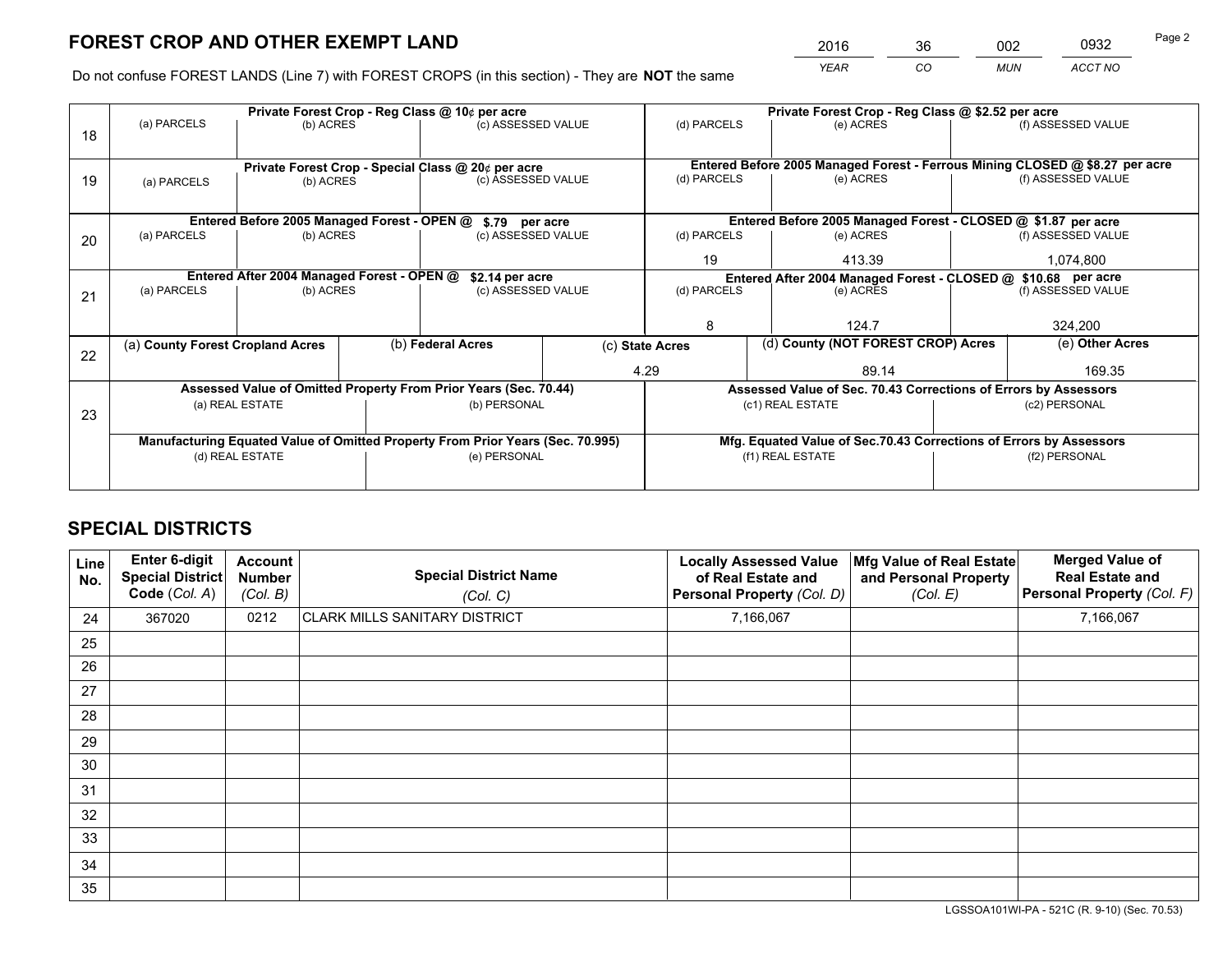|             |                                                                 |                                             |                                                         | <b>YEAR</b>                                                                       | CO<br><b>MUN</b>                                              | ACCT NO                                                                        |
|-------------|-----------------------------------------------------------------|---------------------------------------------|---------------------------------------------------------|-----------------------------------------------------------------------------------|---------------------------------------------------------------|--------------------------------------------------------------------------------|
| Line<br>No. | <b>Enter 6-digit</b><br><b>School District</b><br>Code (Col. A) | <b>Account</b><br><b>Number</b><br>(Col. B) | <b>School District Name</b><br>(Col. C)                 | <b>Locally Assessed Value</b><br>of Real Estate and<br>Personal Property (Col. D) | Mfg Value of Real Estate<br>and Personal Property<br>(Col. E) | <b>Merged Value of</b><br><b>Real Estate and</b><br>Personal Property (Col. F) |
|             | A. SCHOOL DISTRICTS (K-8 and K-12)                              |                                             |                                                         |                                                                                   |                                                               |                                                                                |
| 36          | 364760                                                          | 0212                                        | SCH D OF REEDSVILLE                                     | 13,677,581                                                                        |                                                               | 13,677,581                                                                     |
| 37          | 365866                                                          | 0214                                        | SCH D OF VALDERS AREA                                   | 115,008,943                                                                       | 5,069,500                                                     | 120,078,443                                                                    |
| 38          |                                                                 |                                             |                                                         |                                                                                   |                                                               |                                                                                |
| 39          |                                                                 |                                             |                                                         |                                                                                   |                                                               |                                                                                |
| 40          |                                                                 |                                             |                                                         |                                                                                   |                                                               |                                                                                |
| 41          |                                                                 |                                             |                                                         |                                                                                   |                                                               |                                                                                |
| 42          |                                                                 |                                             |                                                         |                                                                                   |                                                               |                                                                                |
| 43          |                                                                 |                                             |                                                         |                                                                                   |                                                               |                                                                                |
| 44<br>45    |                                                                 |                                             |                                                         |                                                                                   |                                                               |                                                                                |
| 46          |                                                                 |                                             |                                                         |                                                                                   |                                                               |                                                                                |
| 47          |                                                                 |                                             |                                                         |                                                                                   |                                                               |                                                                                |
| 48          |                                                                 |                                             |                                                         |                                                                                   |                                                               |                                                                                |
| 49          |                                                                 |                                             |                                                         |                                                                                   |                                                               |                                                                                |
| 50          |                                                                 |                                             | TOTAL ASSESSED VALUE OF SCHOOL DISTRICTS (K-8 and K-12) | 128,686,524                                                                       | 5,069,500                                                     | 133,756,024                                                                    |
|             | <b>B.</b><br><b>UNION HIGH SCHOOL DISTRICTS</b>                 |                                             |                                                         |                                                                                   |                                                               |                                                                                |
| 51          |                                                                 |                                             |                                                         |                                                                                   |                                                               |                                                                                |
| 52          |                                                                 |                                             |                                                         |                                                                                   |                                                               |                                                                                |
| 53          |                                                                 |                                             |                                                         |                                                                                   |                                                               |                                                                                |
| 54          |                                                                 |                                             |                                                         |                                                                                   |                                                               |                                                                                |
| 55          |                                                                 |                                             | TOTAL ASSESSED VALUE OF UNION HIGH SCHOOLS              |                                                                                   |                                                               |                                                                                |
|             | C.<br><b>TECHNICAL COLLEGE DISTRICTS</b>                        |                                             |                                                         |                                                                                   |                                                               |                                                                                |
| 56          | 001100                                                          | 0010                                        | LAKESHORE TECHNICAL COLLEGE<br><b>CLEV</b>              | 128,686,524                                                                       | 5,069,500                                                     | 133,756,024                                                                    |
| 57          |                                                                 |                                             |                                                         |                                                                                   |                                                               |                                                                                |
| 58          |                                                                 |                                             |                                                         |                                                                                   |                                                               |                                                                                |
| 59          |                                                                 |                                             | TOTAL ASSESSED VALUE OF TECHNICAL COLLEGES              | 128,686,524                                                                       | 5,069,500                                                     | 133,756,024                                                                    |

2016

36

002

 *I hereby certify, to the best of my knowledge and belief, this form is complete and correct.*

**SCHOOL DISTRICTS**

| Print name of preparer | Title                    |                | Date (MM / DD / CCYY) |
|------------------------|--------------------------|----------------|-----------------------|
|                        |                          |                |                       |
| Signature of preparer  | Contact Telephone Number | E-mail address |                       |
|                        | $\overline{\phantom{0}}$ |                |                       |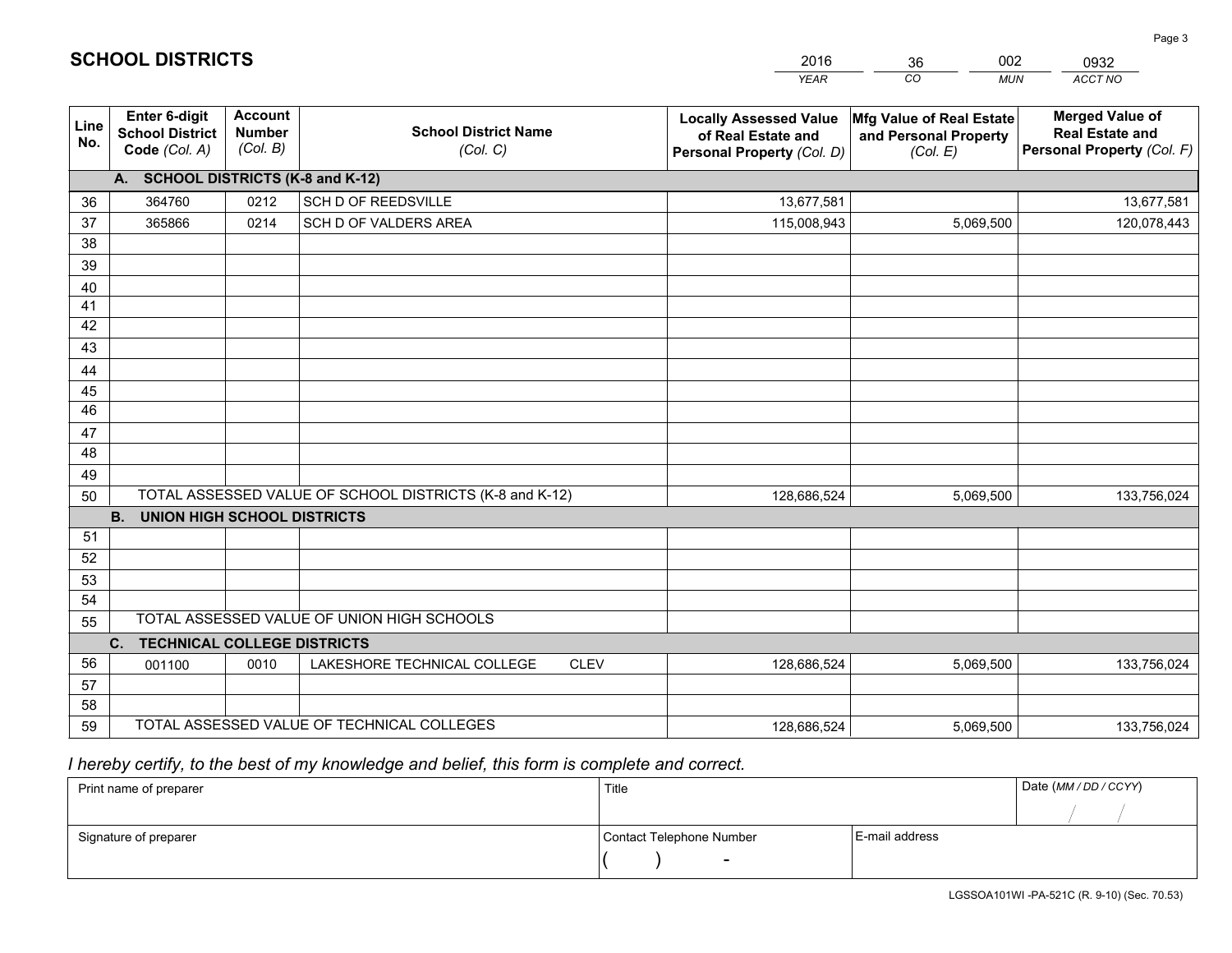### **HIGHLIGHTS**

- 1. Complete the Statement of Assessment after the Board of Review. Reflect any changes made there.
- 2. Use black ink to complete.
- 3. Line 16 must equal Line 50, Col D.
- 4. Line 55 must equal the total of K-8 schools listed on lines 36-49. Do not include K-12 schools in this comparision.
- 5. Line 59, Col. D must equal Line 16.
- 6. Special District, School District and Technical College District values must include both real estate and personal property. Examples of Special districts are: town sanitary districts, public inland lake protection and rehabilitation districts, and metropolitan sewerage districts.
- 7. DO NOT INCLUDE Manufacturing property values.DOR will print these values on the final SOA.

MARY MUENCH TOWN OF CATO 2805 N COUNTY RD S CATO, WI 54230

MARY MUENCH<br>TOWN OF CATO<br>2805 N COUNTY F

 $\omega$ RD

CATO, WI 54230

 8. Accuracy of this form is very important. The values reported directly affect the equalized value DOR calculates for school and special districts.

### **Page 1:**

 If not prefilled, enter the tax year,county and municipal code,municipal type, municipal name and county name on the top of form.

Check the Amended box, if filing an amended / corrected SOA.

 Report the parcel count, acres and assessed value of taxable general property, total parcel count, (real and personal), total acres, and values from final figures set by the Board of Review.

- A. Real Estate land and improvements (buildings, etc.) is reported on lines 1 8, total line 9.
- B. Personal Property is reported on lines 11 14, Column D, total line 15.
- C. To complete this report, use the computer produced summary of the assessment roll that shows these amounts.
- D. Use whole numbers only.
- E. Add each line across and each column down to verify entries.

### **Page 2:**

- A. Report Special Items (not subject to general property tax).
- 1. Private Forest Croplands and Managed Forest Lands are reported on lines 18,19, 20 and 21. Be sure to report assessed values **NOT** taxes.
- 2. You should have copies of the orders of entry, orders of withdrawal, etc., to update your assessment roll.
	- 3. Show hundredths of acres (e.g. 39.75).
- 4. Tax exempt lands are reported on line 22.
- 5. Omitted property and sec. 70.43, Wis. Stats., corrections of errors by assessor are reported on line 23. Report real estate and personal property separately. These should be for **prior years**, not something found on the current assessment roll after the board of review.
- B. Special District (Lines 24-35) Include the value of both real and personal property.
- The Department of Revenue (DOR) preprints much of the information regarding names and codes for schools, special districts,etc. If a district is not listed, enter the name and value only, DOR will enter the proper code.

## **Page 3 School Districts:**

Include the value of both real and personal property.

Report School District (regular, elementary, union high school, and technical college).

- 1. Regular (K-12) and Elementary (K-8) school values are reported on lines 36-49, total on line 50.
- 2. Union High School (UHS) (use only if elementary schools are listed on lines 36-49) are reported on lines 51-54. UHS total value (line 55) must equal to the total **elementary school** values reported on lines 36-49. Do notinclude K-12 schools in this comparison.
- 3. Technical College values are reported on lines 56-58, total on line 59.
- 4. Use the computer summary that shows these amounts to complete this report.

#### **This form is due the second Monday in June. File this report only after your Board of Review is complete.**

 *If you have questions: Return forms to:*

Fax number: (608) 264-6887 PO Box 8971

 Email: lgs@revenue.wi.gov Wisconsin Department of Revenue Call: (608) 261-5341 Local Government Services Section 6-97Madison WI 53708-8971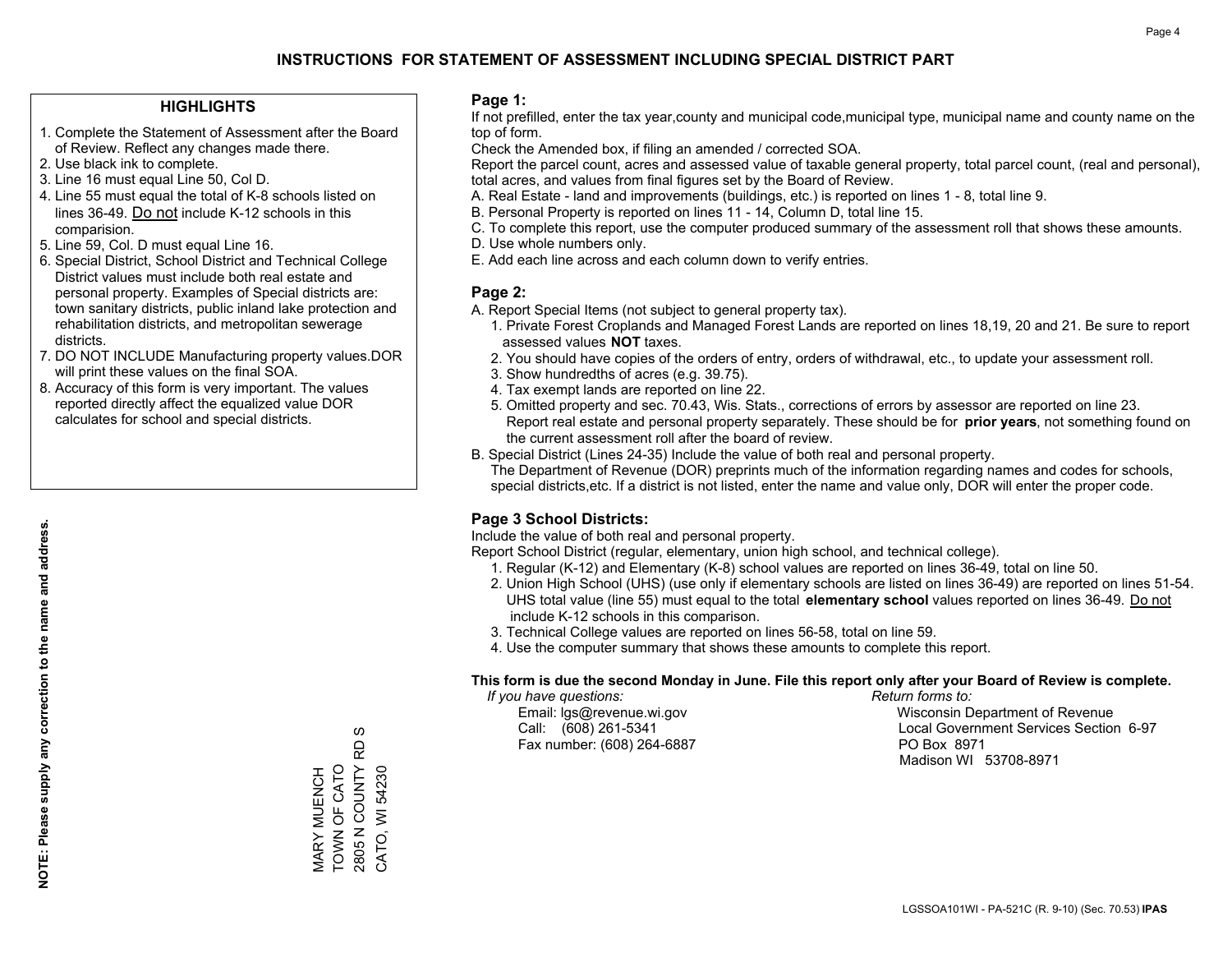**STATEMENT OF ASSESSMENT FOR 2016** 

| 36.      | nn4 | 0933    |
|----------|-----|---------|
| $\cdots$ | MUN | ACCT NO |

|                | <b>FOR</b>                                                                                                                                                                                   | <b>TOWN OF</b><br>OF                                         | <b>CENTERVILLE</b>       |                                           | <b>MANITOWOC COUNTY</b>                             |                         |                                        | <b>WHEN COMPLETING THIS DOCUMENT</b>           |
|----------------|----------------------------------------------------------------------------------------------------------------------------------------------------------------------------------------------|--------------------------------------------------------------|--------------------------|-------------------------------------------|-----------------------------------------------------|-------------------------|----------------------------------------|------------------------------------------------|
|                |                                                                                                                                                                                              | Town - Village - City                                        | <b>Municipality Name</b> |                                           | <b>County Name</b>                                  |                         |                                        | DO NOT WRITE OVER X's OR IN SHADED AREAS       |
| Line<br>No.    | <b>REAL ESTATE</b><br>(See Lines 18 - 22 for                                                                                                                                                 |                                                              |                          | PARCEL COUNT<br>TOTAL LAND   IMPROVEMENTS | NO. OF ACRES<br><b>WHOLE</b><br><b>NUMBERS ONLY</b> | <b>VALUE OF</b><br>LAND | <b>VALUE OF</b><br><b>IMPROVEMENTS</b> | <b>TOTAL VALUE OF LAND</b><br>AND IMPROVEMENTS |
|                |                                                                                                                                                                                              | other Real Estate)                                           | Col. A                   | Col. B                                    | Col. C                                              | Col. D                  | Col. E                                 | Col. F                                         |
| $\mathbf{1}$   | <b>RESIDENTIAL - Class 1</b>                                                                                                                                                                 |                                                              | 315                      | 263                                       | 741                                                 | 12,739,000              | 36,655,600                             | 49,394,600                                     |
| $\overline{2}$ |                                                                                                                                                                                              | <b>COMMERCIAL - Class 2</b>                                  | 9                        | 8                                         | 33                                                  | 153,700                 | 790,600                                | 944,300                                        |
| 3              |                                                                                                                                                                                              | <b>MANUFACTURING - Class 3</b>                               |                          |                                           | 4                                                   | 17,300                  | 500                                    | 17,800                                         |
| 4              |                                                                                                                                                                                              | <b>AGRICULTURAL - Class 4</b>                                | 574                      |                                           | 10,987                                              | 1,937,000               |                                        | 1,937,000                                      |
| 5              |                                                                                                                                                                                              | <b>UNDEVELOPED - Class 5</b>                                 | 356                      |                                           | 880                                                 | 844,800                 |                                        | 844,800                                        |
| 6              |                                                                                                                                                                                              | AGRICULTURAL FOREST - Class 5m                               | 103                      |                                           | 667                                                 | 1,140,700               |                                        | 1,140,700                                      |
| 7              |                                                                                                                                                                                              | FOREST LANDS - Class 6                                       | 55                       |                                           | 440                                                 | 1,284,500               |                                        | 1,284,500                                      |
| 8              |                                                                                                                                                                                              | OTHER - Class 7                                              | 55                       | 53                                        | 182                                                 | 1,127,800               | 17,559,800                             | 18,687,600                                     |
| 9              |                                                                                                                                                                                              | TOTAL - ALL COLUMNS                                          | 1,468                    | 325                                       | 13,934                                              | 19,244,800              | 55,006,500                             | 74,251,300                                     |
| 10             |                                                                                                                                                                                              | NUMBER OF PERSONAL PROPERTY ACCOUNTS IN ROLL                 |                          |                                           | 8                                                   | <b>LOCALLY ASSESSED</b> | <b>MANUFACTURING</b>                   | <b>MERGED</b>                                  |
| 11             |                                                                                                                                                                                              | BOATS AND OTHER WATERCRAFT NOT EXEMPT - Code 1               |                          |                                           |                                                     | 0                       | $\mathbf 0$                            | $\mathbf 0$                                    |
| 12             |                                                                                                                                                                                              | MACHINERY, TOOLS AND PATTERNS - Code 2                       |                          |                                           |                                                     | 273,100                 | 500                                    | 273,600                                        |
| 13             |                                                                                                                                                                                              | FURNITURE, FIXTURES AND EQUIPMENT - Code 3                   |                          |                                           |                                                     | 16,600                  | $\Omega$                               | 16,600                                         |
| 14             |                                                                                                                                                                                              | ALL OTHER PERSONAL PROPERTY NOT EXEMPT - Codes 4A, 4B, 4C    |                          |                                           |                                                     | 7,700                   | 100                                    | 7,800                                          |
| 15             |                                                                                                                                                                                              | TOTAL OF PERSONAL PROPERTY NOT EXEMPT (Total of Lines 11-14) |                          |                                           |                                                     | 297,400                 | 600                                    | 298,000                                        |
| 16             | AGGREGATE ASSESSED VALUE OF ALL PROPERTY SUBJECT TO THE GENERAL PROPERTY TAX (Total of Lines 9F and 15F)<br>MUST EQUAL TOTAL VALUE OF THE SCHOOL DISTRICTS (K-12 PLUS K-8) - Line 50, Col. F |                                                              |                          |                                           |                                                     |                         | 74,549,300                             |                                                |
| 17             | Name of Assessor<br>Telephone #<br><b>BOARD OF REVIEW</b><br>DATE OF FINAL ADJOURNMENT<br>05/16/2016                                                                                         |                                                              |                          |                                           |                                                     |                         |                                        |                                                |

REMARKS

The Assessment Ratio to be used in calculating the estimated Fair Market Value on tax bills for this tax district is 1.048315022

This ratio should be used to convert assessed values to "Calculate Equalized Values" in Step 1 of the Lottery and Gaming Credit Calculations.<br>This ratio should be used in the "Computation of Tax Equivalent" schedule of the Commission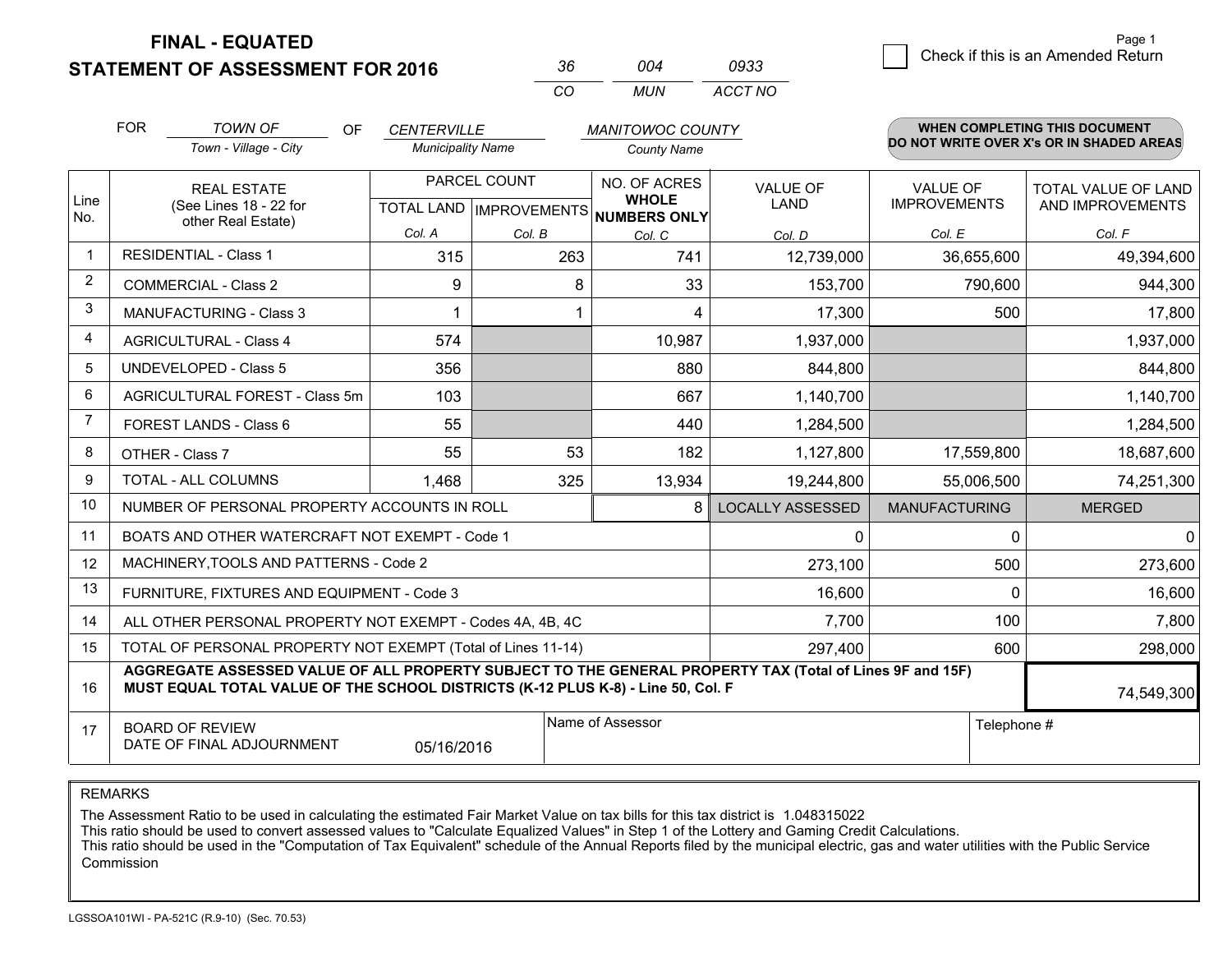*YEAR CO MUN ACCT NO* <sup>2016</sup> <sup>36</sup> <sup>004</sup> <sup>0933</sup>

Do not confuse FOREST LANDS (Line 7) with FOREST CROPS (in this section) - They are **NOT** the same

|    |                                                               |                                 |         | Private Forest Crop - Reg Class @ 10¢ per acre                                 |              | Private Forest Crop - Reg Class @ \$2.52 per acre     |  |                                                                    |                                                                              |                    |
|----|---------------------------------------------------------------|---------------------------------|---------|--------------------------------------------------------------------------------|--------------|-------------------------------------------------------|--|--------------------------------------------------------------------|------------------------------------------------------------------------------|--------------------|
| 18 | (a) PARCELS                                                   | (b) ACRES                       |         | (c) ASSESSED VALUE                                                             |              | (d) PARCELS                                           |  | (e) ACRES                                                          |                                                                              | (f) ASSESSED VALUE |
|    | 3                                                             | 109.38                          | 382,800 |                                                                                |              |                                                       |  |                                                                    |                                                                              |                    |
|    | Private Forest Crop - Special Class @ 20¢ per acre            |                                 |         |                                                                                |              |                                                       |  |                                                                    | Entered Before 2005 Managed Forest - Ferrous Mining CLOSED @ \$8.27 per acre |                    |
| 19 | (a) PARCELS                                                   | (c) ASSESSED VALUE<br>(b) ACRES |         | (d) PARCELS                                                                    |              | (e) ACRES                                             |  | (f) ASSESSED VALUE                                                 |                                                                              |                    |
|    |                                                               |                                 |         |                                                                                |              |                                                       |  |                                                                    |                                                                              |                    |
|    |                                                               |                                 |         | Entered Before 2005 Managed Forest - OPEN @ \$.79 per acre                     |              |                                                       |  | Entered Before 2005 Managed Forest - CLOSED @ \$1.87 per acre      |                                                                              |                    |
| 20 | (a) PARCELS                                                   | (b) ACRES                       |         | (c) ASSESSED VALUE                                                             |              | (d) PARCELS                                           |  | (e) ACRES                                                          |                                                                              | (f) ASSESSED VALUE |
|    |                                                               |                                 |         |                                                                                | 27<br>329.44 |                                                       |  | 995.800                                                            |                                                                              |                    |
|    | Entered After 2004 Managed Forest - OPEN @<br>\$2.14 per acre |                                 |         |                                                                                |              |                                                       |  | Entered After 2004 Managed Forest - CLOSED @ \$10.68 per acre      |                                                                              |                    |
| 21 | (a) PARCELS                                                   | (b) ACRES                       |         | (c) ASSESSED VALUE                                                             |              | (d) PARCELS<br>(e) ACRES                              |  |                                                                    | (f) ASSESSED VALUE                                                           |                    |
|    |                                                               |                                 |         |                                                                                |              |                                                       |  |                                                                    |                                                                              |                    |
|    |                                                               |                                 |         |                                                                                |              | 2                                                     |  | 11                                                                 |                                                                              | 38,500             |
| 22 | (a) County Forest Cropland Acres                              |                                 |         | (b) Federal Acres                                                              |              | (d) County (NOT FOREST CROP) Acres<br>(c) State Acres |  | (e) Other Acres                                                    |                                                                              |                    |
|    |                                                               |                                 |         |                                                                                | 244.34       |                                                       |  | 109.9                                                              |                                                                              | 143.72             |
|    |                                                               |                                 |         | Assessed Value of Omitted Property From Prior Years (Sec. 70.44)               |              |                                                       |  | Assessed Value of Sec. 70.43 Corrections of Errors by Assessors    |                                                                              |                    |
|    |                                                               | (a) REAL ESTATE                 |         | (b) PERSONAL                                                                   |              |                                                       |  | (c1) REAL ESTATE                                                   |                                                                              | (c2) PERSONAL      |
| 23 |                                                               |                                 |         |                                                                                |              |                                                       |  |                                                                    |                                                                              |                    |
|    |                                                               |                                 |         | Manufacturing Equated Value of Omitted Property From Prior Years (Sec. 70.995) |              |                                                       |  | Mfg. Equated Value of Sec.70.43 Corrections of Errors by Assessors |                                                                              |                    |
|    | (e) PERSONAL<br>(d) REAL ESTATE                               |                                 |         | (f1) REAL ESTATE<br>(f2) PERSONAL                                              |              |                                                       |  |                                                                    |                                                                              |                    |
|    |                                                               |                                 |         |                                                                                |              |                                                       |  |                                                                    |                                                                              |                    |

## **SPECIAL DISTRICTS**

| Line<br>No. | Enter 6-digit<br><b>Special District</b> | <b>Account</b><br><b>Number</b> | <b>Special District Name</b> | <b>Locally Assessed Value</b><br>of Real Estate and | Mfg Value of Real Estate<br>and Personal Property | <b>Merged Value of</b><br><b>Real Estate and</b> |
|-------------|------------------------------------------|---------------------------------|------------------------------|-----------------------------------------------------|---------------------------------------------------|--------------------------------------------------|
|             | Code (Col. A)                            | (Col. B)                        | (Col. C)                     | Personal Property (Col. D)                          | (Col. E)                                          | Personal Property (Col. F)                       |
| 24          |                                          |                                 |                              |                                                     |                                                   |                                                  |
| 25          |                                          |                                 |                              |                                                     |                                                   |                                                  |
| 26          |                                          |                                 |                              |                                                     |                                                   |                                                  |
| 27          |                                          |                                 |                              |                                                     |                                                   |                                                  |
| 28          |                                          |                                 |                              |                                                     |                                                   |                                                  |
| 29          |                                          |                                 |                              |                                                     |                                                   |                                                  |
| 30          |                                          |                                 |                              |                                                     |                                                   |                                                  |
| 31          |                                          |                                 |                              |                                                     |                                                   |                                                  |
| 32          |                                          |                                 |                              |                                                     |                                                   |                                                  |
| 33          |                                          |                                 |                              |                                                     |                                                   |                                                  |
| 34          |                                          |                                 |                              |                                                     |                                                   |                                                  |
| 35          |                                          |                                 |                              |                                                     |                                                   |                                                  |

LGSSOA101WI-PA - 521C (R. 9-10) (Sec. 70.53)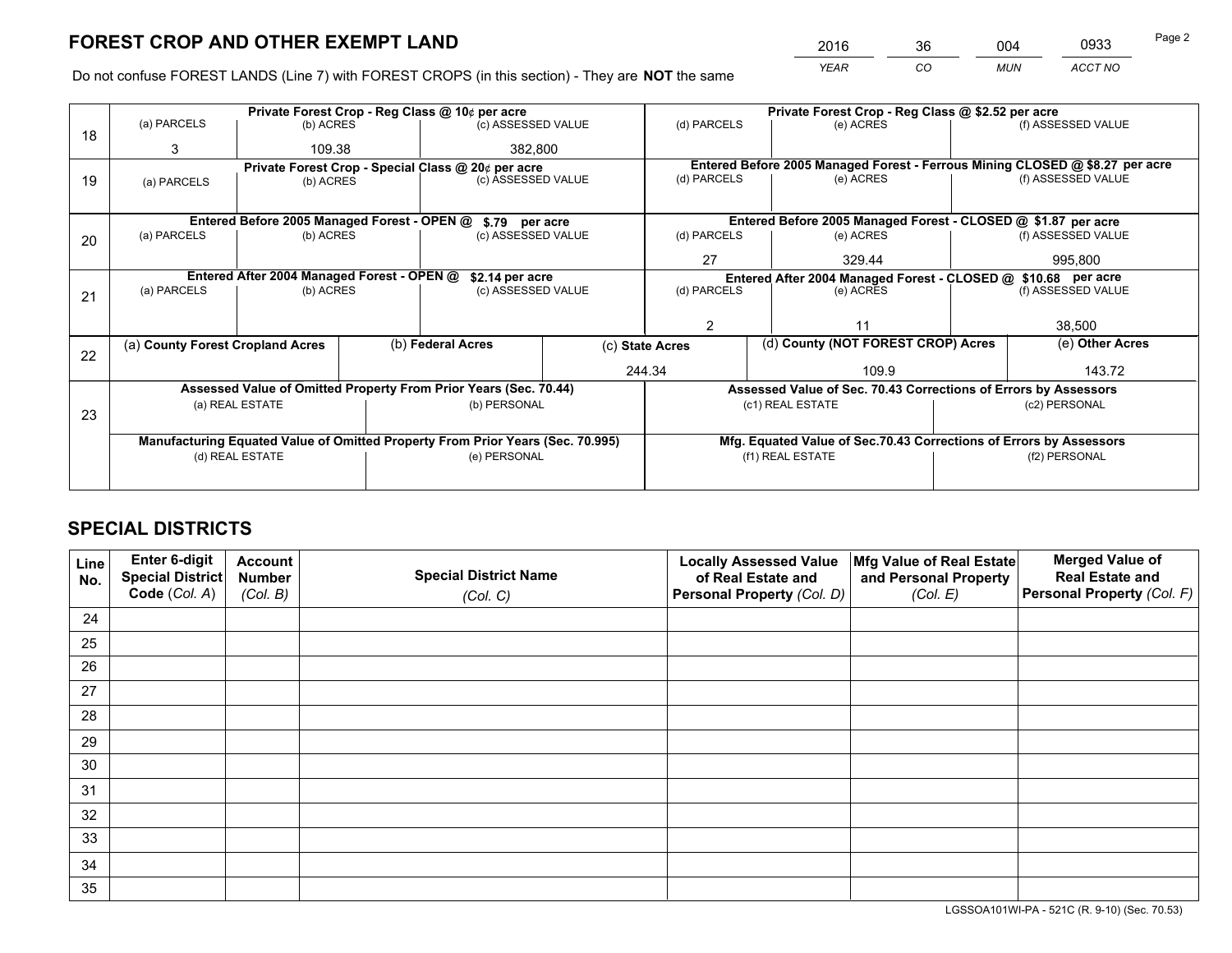|             |                                                          |                                             |                                                         | <b>YEAR</b>                                                                       | CO<br><b>MUN</b>                                              | ACCT NO                                                                        |
|-------------|----------------------------------------------------------|---------------------------------------------|---------------------------------------------------------|-----------------------------------------------------------------------------------|---------------------------------------------------------------|--------------------------------------------------------------------------------|
| Line<br>No. | Enter 6-digit<br><b>School District</b><br>Code (Col. A) | <b>Account</b><br><b>Number</b><br>(Col. B) | <b>School District Name</b><br>(Col. C)                 | <b>Locally Assessed Value</b><br>of Real Estate and<br>Personal Property (Col. D) | Mfg Value of Real Estate<br>and Personal Property<br>(Col. E) | <b>Merged Value of</b><br><b>Real Estate and</b><br>Personal Property (Col. F) |
|             | A. SCHOOL DISTRICTS (K-8 and K-12)                       |                                             |                                                         |                                                                                   |                                                               |                                                                                |
| 36          | 362828                                                   | 0209                                        | SCH D OF KIEL AREA                                      | 12,985,300                                                                        |                                                               | 12,985,300                                                                     |
| 37          | 363290                                                   | 0210                                        | SCH D OF MANITOWOC                                      | 32,318,100                                                                        |                                                               | 32,318,100                                                                     |
| 38          | 595271                                                   | 0353                                        | SCH D OF SHEBOYGAN AREA                                 | 29,227,500                                                                        | 18,400                                                        | 29,245,900                                                                     |
| 39          |                                                          |                                             |                                                         |                                                                                   |                                                               |                                                                                |
| 40          |                                                          |                                             |                                                         |                                                                                   |                                                               |                                                                                |
| 41          |                                                          |                                             |                                                         |                                                                                   |                                                               |                                                                                |
| 42          |                                                          |                                             |                                                         |                                                                                   |                                                               |                                                                                |
| 43          |                                                          |                                             |                                                         |                                                                                   |                                                               |                                                                                |
| 44          |                                                          |                                             |                                                         |                                                                                   |                                                               |                                                                                |
| 45          |                                                          |                                             |                                                         |                                                                                   |                                                               |                                                                                |
| 46          |                                                          |                                             |                                                         |                                                                                   |                                                               |                                                                                |
| 47          |                                                          |                                             |                                                         |                                                                                   |                                                               |                                                                                |
| 48          |                                                          |                                             |                                                         |                                                                                   |                                                               |                                                                                |
| 49          |                                                          |                                             |                                                         |                                                                                   |                                                               |                                                                                |
| 50          | <b>B.</b><br><b>UNION HIGH SCHOOL DISTRICTS</b>          |                                             | TOTAL ASSESSED VALUE OF SCHOOL DISTRICTS (K-8 and K-12) | 74,530,900                                                                        | 18,400                                                        | 74,549,300                                                                     |
| 51          |                                                          |                                             |                                                         |                                                                                   |                                                               |                                                                                |
| 52          |                                                          |                                             |                                                         |                                                                                   |                                                               |                                                                                |
| 53          |                                                          |                                             |                                                         |                                                                                   |                                                               |                                                                                |
| 54          |                                                          |                                             |                                                         |                                                                                   |                                                               |                                                                                |
| 55          |                                                          |                                             | TOTAL ASSESSED VALUE OF UNION HIGH SCHOOLS              |                                                                                   |                                                               |                                                                                |
|             | C.<br><b>TECHNICAL COLLEGE DISTRICTS</b>                 |                                             |                                                         |                                                                                   |                                                               |                                                                                |
| 56          | 001100                                                   | 0010                                        | LAKESHORE TECHNICAL COLLEGE<br><b>CLEV</b>              | 74,530,900                                                                        | 18,400                                                        | 74,549,300                                                                     |
| 57          |                                                          |                                             |                                                         |                                                                                   |                                                               |                                                                                |
| 58          |                                                          |                                             |                                                         |                                                                                   |                                                               |                                                                                |
| 59          |                                                          |                                             | TOTAL ASSESSED VALUE OF TECHNICAL COLLEGES              | 74,530,900                                                                        | 18,400                                                        | 74,549,300                                                                     |

2016

36

004

 *I hereby certify, to the best of my knowledge and belief, this form is complete and correct.*

**SCHOOL DISTRICTS**

| Print name of preparer | Title                    |                | Date (MM / DD / CCYY) |
|------------------------|--------------------------|----------------|-----------------------|
|                        |                          |                |                       |
| Signature of preparer  | Contact Telephone Number | E-mail address |                       |
|                        | $\sim$                   |                |                       |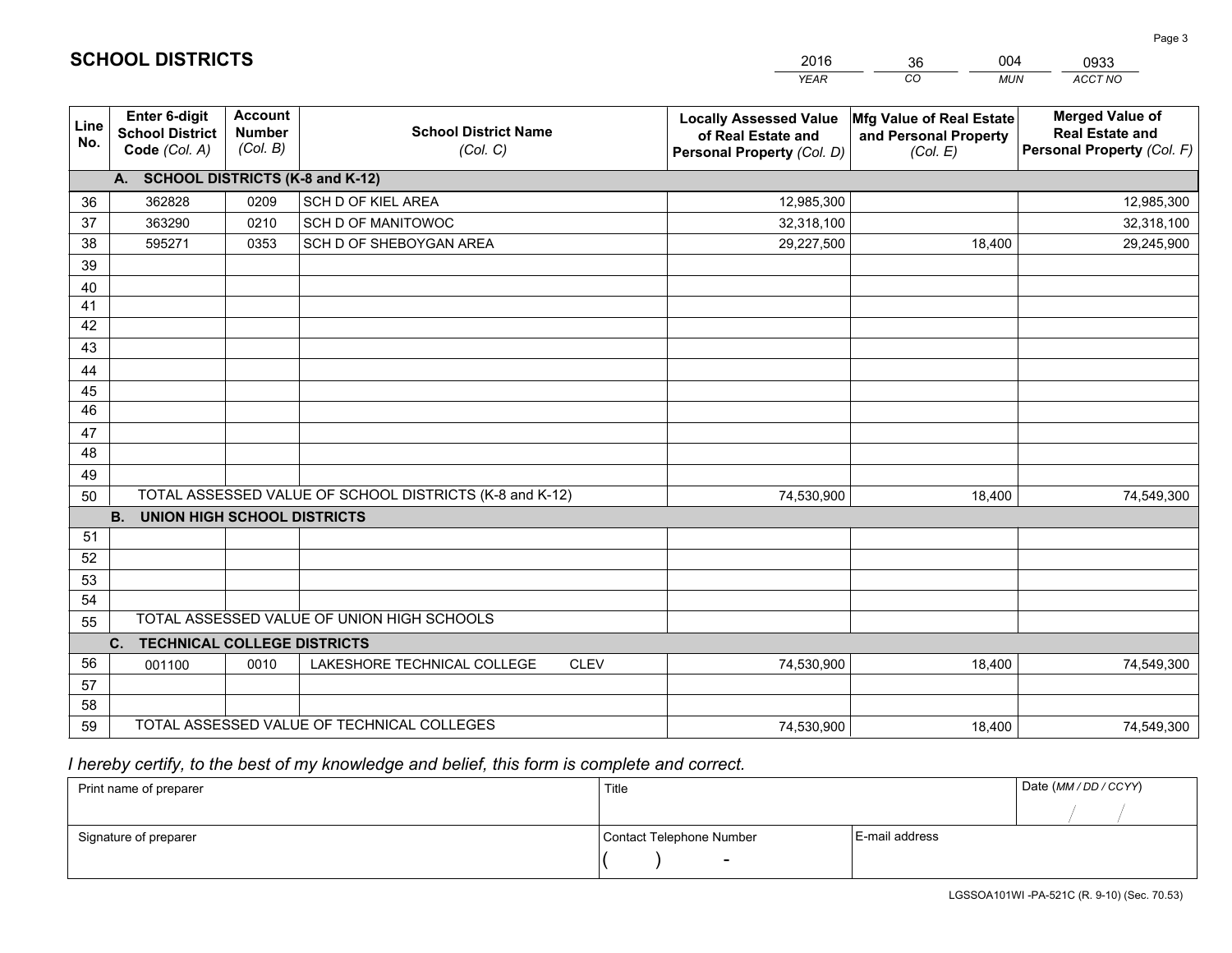### **HIGHLIGHTS**

- 1. Complete the Statement of Assessment after the Board of Review. Reflect any changes made there.
- 2. Use black ink to complete.
- 3. Line 16 must equal Line 50, Col D.
- 4. Line 55 must equal the total of K-8 schools listed on lines 36-49. Do not include K-12 schools in this comparision.
- 5. Line 59, Col. D must equal Line 16.
- 6. Special District, School District and Technical College District values must include both real estate and personal property. Examples of Special districts are: town sanitary districts, public inland lake protection and rehabilitation districts, and metropolitan sewerage districts.
- 7. DO NOT INCLUDE Manufacturing property values.DOR will print these values on the final SOA.
- 8. Accuracy of this form is very important. The values reported directly affect the equalized value DOR calculates for school and special districts.

### **Page 1:**

 If not prefilled, enter the tax year,county and municipal code,municipal type, municipal name and county name on the top of form.

Check the Amended box, if filing an amended / corrected SOA.

 Report the parcel count, acres and assessed value of taxable general property, total parcel count, (real and personal), total acres, and values from final figures set by the Board of Review.

- A. Real Estate land and improvements (buildings, etc.) is reported on lines 1 8, total line 9.
- B. Personal Property is reported on lines 11 14, Column D, total line 15.
- C. To complete this report, use the computer produced summary of the assessment roll that shows these amounts.
- D. Use whole numbers only.
- E. Add each line across and each column down to verify entries.

### **Page 2:**

- A. Report Special Items (not subject to general property tax).
- 1. Private Forest Croplands and Managed Forest Lands are reported on lines 18,19, 20 and 21. Be sure to report assessed values **NOT** taxes.
- 2. You should have copies of the orders of entry, orders of withdrawal, etc., to update your assessment roll.
	- 3. Show hundredths of acres (e.g. 39.75).
- 4. Tax exempt lands are reported on line 22.
- 5. Omitted property and sec. 70.43, Wis. Stats., corrections of errors by assessor are reported on line 23. Report real estate and personal property separately. These should be for **prior years**, not something found on the current assessment roll after the board of review.
- B. Special District (Lines 24-35) Include the value of both real and personal property.
- The Department of Revenue (DOR) preprints much of the information regarding names and codes for schools, special districts,etc. If a district is not listed, enter the name and value only, DOR will enter the proper code.

## **Page 3 School Districts:**

Include the value of both real and personal property.

Report School District (regular, elementary, union high school, and technical college).

- 1. Regular (K-12) and Elementary (K-8) school values are reported on lines 36-49, total on line 50.
- 2. Union High School (UHS) (use only if elementary schools are listed on lines 36-49) are reported on lines 51-54. UHS total value (line 55) must equal to the total **elementary school** values reported on lines 36-49. Do notinclude K-12 schools in this comparison.
- 3. Technical College values are reported on lines 56-58, total on line 59.
- 4. Use the computer summary that shows these amounts to complete this report.

#### **This form is due the second Monday in June. File this report only after your Board of Review is complete.**

 *If you have questions: Return forms to:*

Fax number: (608) 264-6887 PO Box 8971

 Email: lgs@revenue.wi.gov Wisconsin Department of Revenue Call: (608) 261-5341 Local Government Services Section 6-97Madison WI 53708-8971

**NOTE: Please supply any correction to the name and address.**

NOTE: Please supply any correction to the name and address.

6131 FISCHER CREEK RD 6131 FISCHER CREEK RD TOWN OF CENTERVILLE TOWN OF CENTERVILLE CLEVELAND, WI 53015 CLEVELAND, WI 53015 **BRUCE MANSKER** BRUCE MANSKER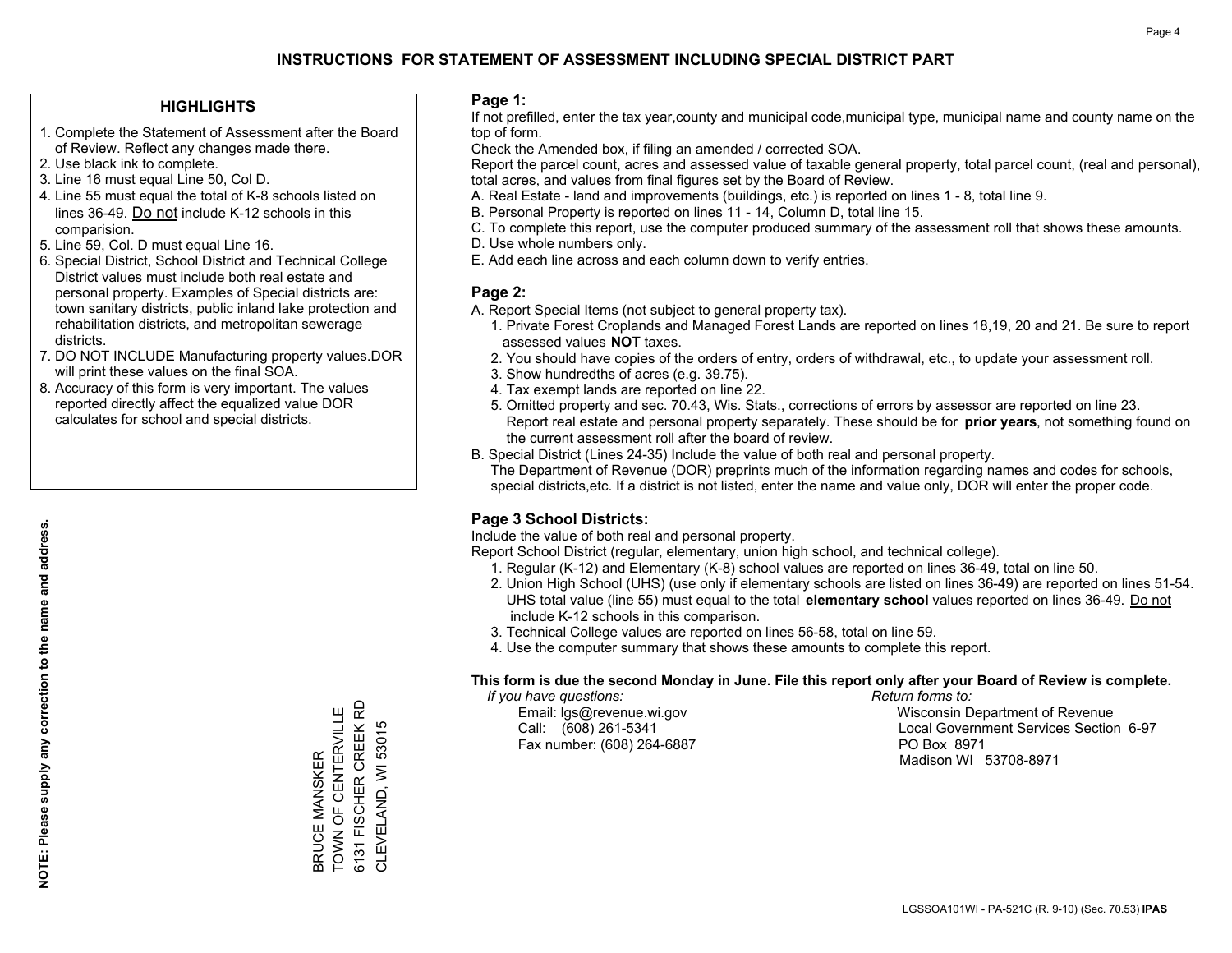**STATEMENT OF ASSESSMENT FOR 2016** 

**FINAL - EQUATED**

| -36 | ററഞ | 0934    |
|-----|-----|---------|
| CO. | MUN | ACCT NO |

|                | <b>FOR</b>                                                                                                                                                                                   | <b>TOWN OF</b><br>OF<br><b>COOPERSTOWN</b><br><b>MANITOWOC COUNTY</b> |                                                      |        | <b>WHEN COMPLETING THIS DOCUMENT</b> |                         |                                        |                                                |
|----------------|----------------------------------------------------------------------------------------------------------------------------------------------------------------------------------------------|-----------------------------------------------------------------------|------------------------------------------------------|--------|--------------------------------------|-------------------------|----------------------------------------|------------------------------------------------|
|                |                                                                                                                                                                                              | Town - Village - City                                                 | <b>Municipality Name</b>                             |        | <b>County Name</b>                   |                         |                                        | DO NOT WRITE OVER X's OR IN SHADED AREAS       |
| Line           | <b>REAL ESTATE</b><br>(See Lines 18 - 22 for                                                                                                                                                 |                                                                       | PARCEL COUNT<br>TOTAL LAND IMPROVEMENTS NUMBERS ONLY |        | NO. OF ACRES<br><b>WHOLE</b>         | <b>VALUE OF</b><br>LAND | <b>VALUE OF</b><br><b>IMPROVEMENTS</b> | <b>TOTAL VALUE OF LAND</b><br>AND IMPROVEMENTS |
| No.            |                                                                                                                                                                                              | other Real Estate)                                                    | Col. A                                               | Col. B | Col. C                               | Col. D                  | Col. E                                 | Col. F                                         |
| -1             |                                                                                                                                                                                              | <b>RESIDENTIAL - Class 1</b>                                          | 517                                                  | 450    | 1,444                                | 12,706,000              | 58,104,000                             | 70,810,000                                     |
| $\overline{2}$ |                                                                                                                                                                                              | <b>COMMERCIAL - Class 2</b>                                           | 31                                                   | 15     | 241                                  | 698,200                 | 1,051,700                              | 1,749,900                                      |
| 3              |                                                                                                                                                                                              | <b>MANUFACTURING - Class 3</b>                                        | 3                                                    |        | 115                                  | 155,400                 | 136,700                                | 292,100                                        |
| 4              |                                                                                                                                                                                              | <b>AGRICULTURAL - Class 4</b>                                         | 571                                                  |        | 11,231                               | 1,921,400               |                                        | 1,921,400                                      |
| 5              |                                                                                                                                                                                              | <b>UNDEVELOPED - Class 5</b>                                          | 585                                                  |        | 3,686                                | 4,131,600               |                                        | 4,131,600                                      |
| 6              | AGRICULTURAL FOREST - Class 5m                                                                                                                                                               |                                                                       | 193                                                  |        | 1,885                                | 2,121,800               |                                        | 2,121,800                                      |
| 7              |                                                                                                                                                                                              | FOREST LANDS - Class 6                                                | 99                                                   |        | 1,255                                | 2,715,600               |                                        | 2,715,600                                      |
| 8              |                                                                                                                                                                                              | OTHER - Class 7                                                       | 148                                                  | 148    | 242                                  | 3,056,300               | 14,046,600                             | 17,102,900                                     |
| 9              |                                                                                                                                                                                              | TOTAL - ALL COLUMNS                                                   | 2,147                                                | 614    | 20,099                               | 27,506,300              | 73,339,000                             | 100,845,300                                    |
| 10             |                                                                                                                                                                                              | NUMBER OF PERSONAL PROPERTY ACCOUNTS IN ROLL                          |                                                      |        | 33                                   | <b>LOCALLY ASSESSED</b> | <b>MANUFACTURING</b>                   | <b>MERGED</b>                                  |
| 11             |                                                                                                                                                                                              | BOATS AND OTHER WATERCRAFT NOT EXEMPT - Code 1                        |                                                      |        |                                      | 0                       | 0                                      | $\overline{0}$                                 |
| 12             |                                                                                                                                                                                              | MACHINERY, TOOLS AND PATTERNS - Code 2                                |                                                      |        |                                      | 180,800                 | 8,300                                  | 189,100                                        |
| 13             |                                                                                                                                                                                              | FURNITURE, FIXTURES AND EQUIPMENT - Code 3                            |                                                      |        |                                      | 6,700                   | 2,200                                  | 8,900                                          |
| 14             |                                                                                                                                                                                              | ALL OTHER PERSONAL PROPERTY NOT EXEMPT - Codes 4A, 4B, 4C             |                                                      |        |                                      | 47,200                  | 1,100                                  | 48,300                                         |
| 15             |                                                                                                                                                                                              | TOTAL OF PERSONAL PROPERTY NOT EXEMPT (Total of Lines 11-14)          |                                                      |        |                                      | 234,700                 | 11,600                                 | 246,300                                        |
| 16             | AGGREGATE ASSESSED VALUE OF ALL PROPERTY SUBJECT TO THE GENERAL PROPERTY TAX (Total of Lines 9F and 15F)<br>MUST EQUAL TOTAL VALUE OF THE SCHOOL DISTRICTS (K-12 PLUS K-8) - Line 50, Col. F |                                                                       |                                                      |        |                                      |                         |                                        | 101,091,600                                    |
| 17             | Name of Assessor<br>Telephone #<br><b>BOARD OF REVIEW</b><br>DATE OF FINAL ADJOURNMENT<br>06/27/2016<br><b>SCOTT TENNESSEN</b>                                                               |                                                                       |                                                      |        |                                      |                         | (920) 423-3502                         |                                                |

REMARKS

The Assessment Ratio to be used in calculating the estimated Fair Market Value on tax bills for this tax district is .976084039

This ratio should be used to convert assessed values to "Calculate Equalized Values" in Step 1 of the Lottery and Gaming Credit Calculations.<br>This ratio should be used in the "Computation of Tax Equivalent" schedule of the Commission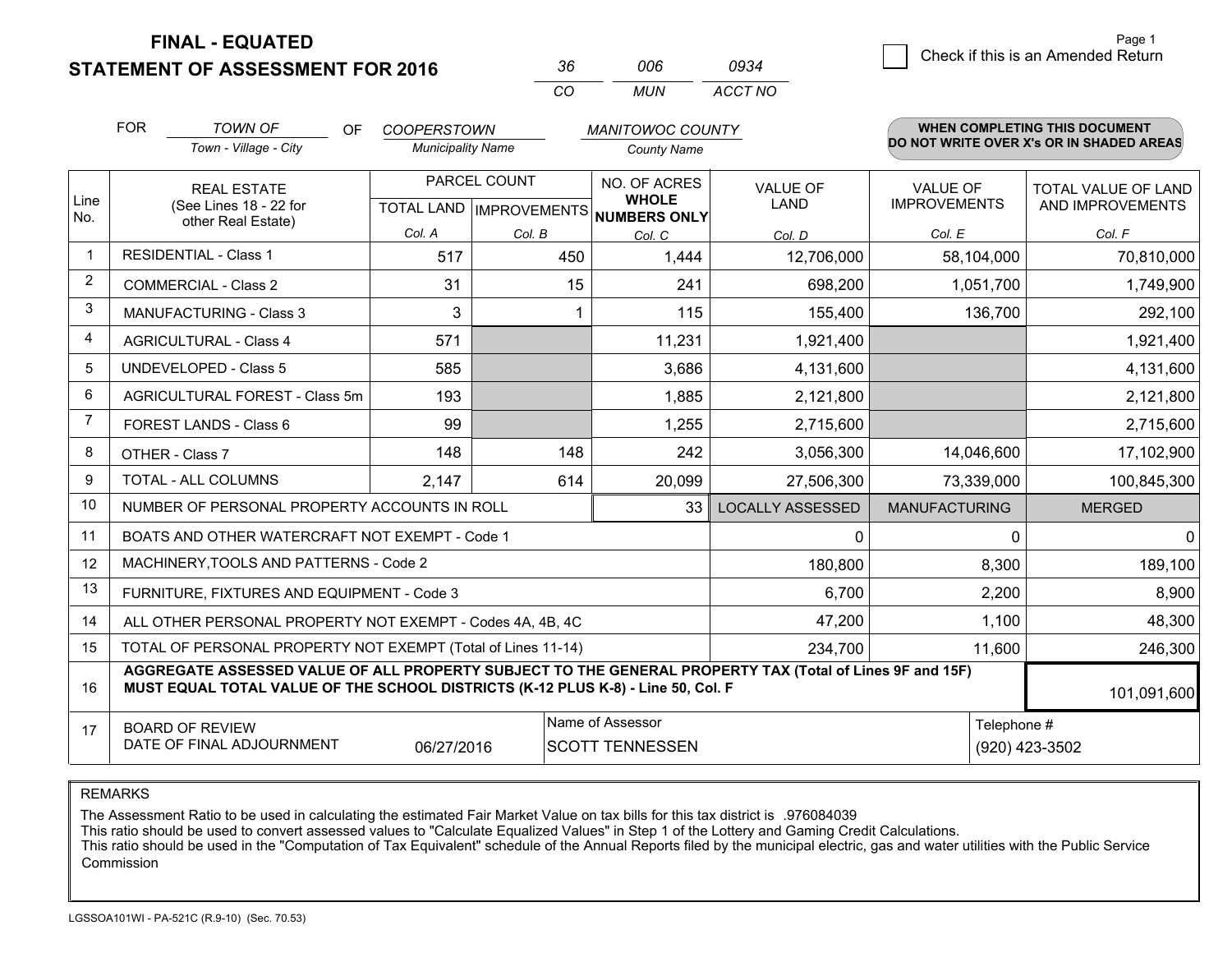*YEAR CO MUN ACCT NO* <sup>2016</sup> <sup>36</sup> <sup>006</sup> <sup>0934</sup>

Do not confuse FOREST LANDS (Line 7) with FOREST CROPS (in this section) - They are **NOT** the same

|    |                                                                                |                                                    |  | Private Forest Crop - Reg Class @ 10¢ per acre                   |                                   | Private Forest Crop - Reg Class @ \$2.52 per acre                  |                                                                              |               |                    |  |
|----|--------------------------------------------------------------------------------|----------------------------------------------------|--|------------------------------------------------------------------|-----------------------------------|--------------------------------------------------------------------|------------------------------------------------------------------------------|---------------|--------------------|--|
| 18 | (a) PARCELS                                                                    | (b) ACRES                                          |  |                                                                  | (c) ASSESSED VALUE<br>(d) PARCELS |                                                                    | (e) ACRES                                                                    |               | (f) ASSESSED VALUE |  |
|    |                                                                                |                                                    |  |                                                                  |                                   |                                                                    |                                                                              |               |                    |  |
|    |                                                                                | Private Forest Crop - Special Class @ 20¢ per acre |  |                                                                  |                                   |                                                                    | Entered Before 2005 Managed Forest - Ferrous Mining CLOSED @ \$8.27 per acre |               |                    |  |
| 19 | (a) PARCELS                                                                    | (b) ACRES                                          |  | (c) ASSESSED VALUE                                               |                                   | (d) PARCELS                                                        | (e) ACRES                                                                    |               | (f) ASSESSED VALUE |  |
|    |                                                                                |                                                    |  |                                                                  |                                   |                                                                    |                                                                              |               |                    |  |
|    |                                                                                | Entered Before 2005 Managed Forest - OPEN @        |  | \$.79 per acre                                                   |                                   |                                                                    | Entered Before 2005 Managed Forest - CLOSED @ \$1.87 per acre                |               |                    |  |
| 20 | (a) PARCELS                                                                    | (b) ACRES                                          |  | (c) ASSESSED VALUE                                               |                                   | (d) PARCELS                                                        | (e) ACRES                                                                    |               | (f) ASSESSED VALUE |  |
|    |                                                                                |                                                    |  |                                                                  | 25                                | 497.33                                                             |                                                                              | 1,094,600     |                    |  |
|    | Entered After 2004 Managed Forest - OPEN @<br>\$2.14 per acre                  |                                                    |  |                                                                  |                                   | Entered After 2004 Managed Forest - CLOSED @ \$10.68 per acre      |                                                                              |               |                    |  |
| 21 | (a) PARCELS                                                                    | (b) ACRES                                          |  | (c) ASSESSED VALUE                                               |                                   | (d) PARCELS<br>(e) ACRES                                           |                                                                              |               | (f) ASSESSED VALUE |  |
|    |                                                                                |                                                    |  |                                                                  |                                   |                                                                    |                                                                              |               |                    |  |
|    |                                                                                |                                                    |  |                                                                  |                                   | 38                                                                 | 777.06                                                                       |               | 1,578,200          |  |
| 22 | (a) County Forest Cropland Acres                                               |                                                    |  | (b) Federal Acres                                                |                                   | (d) County (NOT FOREST CROP) Acres<br>(c) State Acres              |                                                                              |               | (e) Other Acres    |  |
|    |                                                                                |                                                    |  |                                                                  |                                   | 140.91                                                             | 78.06                                                                        |               | 87.41              |  |
|    |                                                                                |                                                    |  | Assessed Value of Omitted Property From Prior Years (Sec. 70.44) |                                   |                                                                    | Assessed Value of Sec. 70.43 Corrections of Errors by Assessors              |               |                    |  |
| 23 |                                                                                | (a) REAL ESTATE                                    |  | (b) PERSONAL                                                     |                                   |                                                                    | (c1) REAL ESTATE                                                             |               | (c2) PERSONAL      |  |
|    |                                                                                |                                                    |  |                                                                  |                                   |                                                                    |                                                                              |               |                    |  |
|    | Manufacturing Equated Value of Omitted Property From Prior Years (Sec. 70.995) |                                                    |  |                                                                  |                                   | Mfg. Equated Value of Sec.70.43 Corrections of Errors by Assessors |                                                                              |               |                    |  |
|    |                                                                                | (d) REAL ESTATE                                    |  | (e) PERSONAL                                                     |                                   | (f1) REAL ESTATE                                                   |                                                                              | (f2) PERSONAL |                    |  |
|    |                                                                                |                                                    |  |                                                                  |                                   |                                                                    |                                                                              |               |                    |  |

## **SPECIAL DISTRICTS**

| Line<br>No. | Enter 6-digit<br>Special District<br>Code (Col. A) | <b>Account</b><br><b>Number</b> | <b>Special District Name</b> | <b>Locally Assessed Value</b><br>of Real Estate and | Mfg Value of Real Estate<br>and Personal Property | <b>Merged Value of</b><br><b>Real Estate and</b><br>Personal Property (Col. F) |
|-------------|----------------------------------------------------|---------------------------------|------------------------------|-----------------------------------------------------|---------------------------------------------------|--------------------------------------------------------------------------------|
|             |                                                    | (Col. B)                        | (Col. C)                     | Personal Property (Col. D)                          | (Col. E)                                          |                                                                                |
| 24          |                                                    |                                 |                              |                                                     |                                                   |                                                                                |
| 25          |                                                    |                                 |                              |                                                     |                                                   |                                                                                |
| 26          |                                                    |                                 |                              |                                                     |                                                   |                                                                                |
| 27          |                                                    |                                 |                              |                                                     |                                                   |                                                                                |
| 28          |                                                    |                                 |                              |                                                     |                                                   |                                                                                |
| 29          |                                                    |                                 |                              |                                                     |                                                   |                                                                                |
| 30          |                                                    |                                 |                              |                                                     |                                                   |                                                                                |
| 31          |                                                    |                                 |                              |                                                     |                                                   |                                                                                |
| 32          |                                                    |                                 |                              |                                                     |                                                   |                                                                                |
| 33          |                                                    |                                 |                              |                                                     |                                                   |                                                                                |
| 34          |                                                    |                                 |                              |                                                     |                                                   |                                                                                |
| 35          |                                                    |                                 |                              |                                                     |                                                   |                                                                                |

LGSSOA101WI-PA - 521C (R. 9-10) (Sec. 70.53)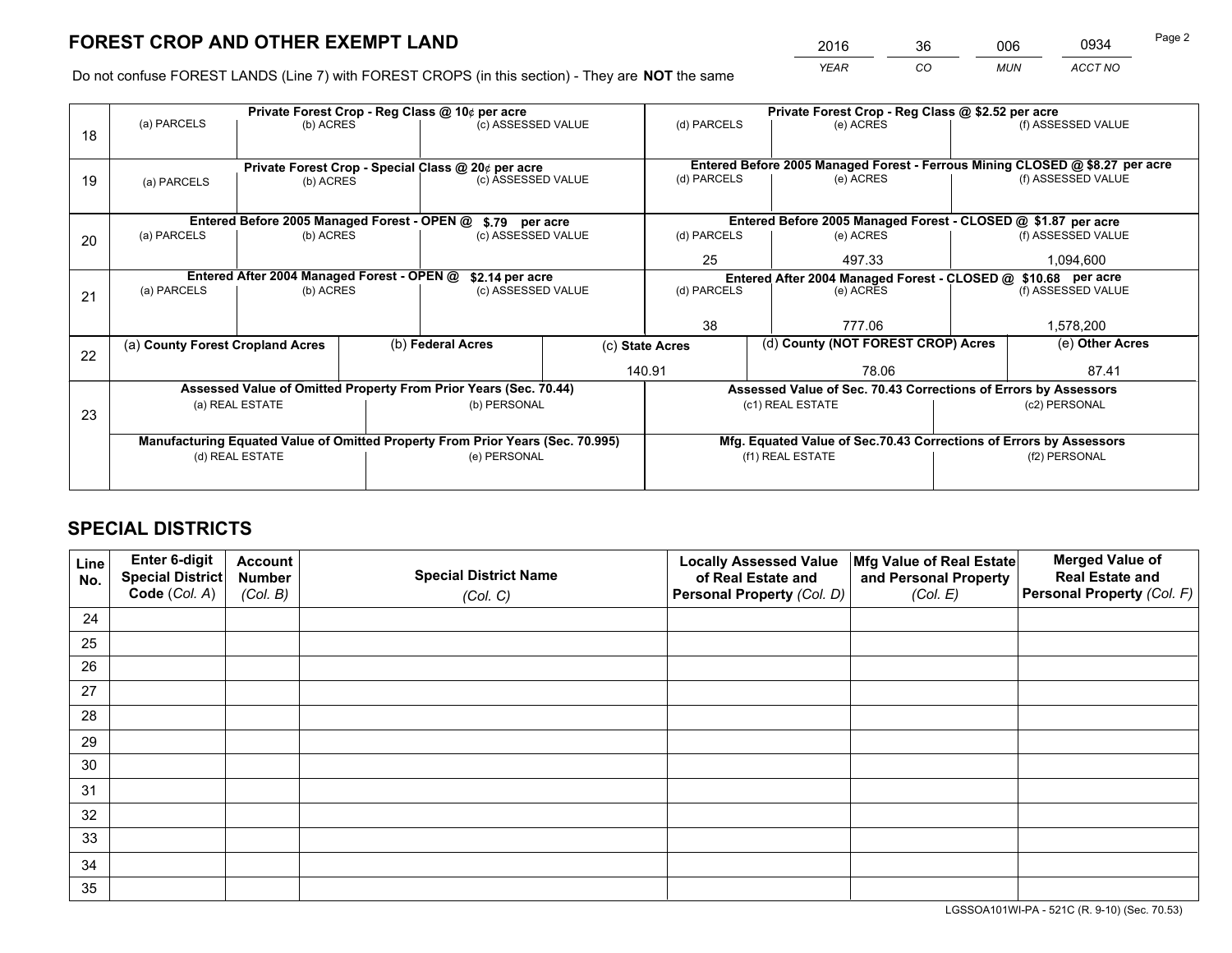|             |                                                                 |                                             |                                                                                     | <b>YEAR</b>                                                                       | CO<br><b>MUN</b>                                              | ACCT NO                                                                        |
|-------------|-----------------------------------------------------------------|---------------------------------------------|-------------------------------------------------------------------------------------|-----------------------------------------------------------------------------------|---------------------------------------------------------------|--------------------------------------------------------------------------------|
| Line<br>No. | <b>Enter 6-digit</b><br><b>School District</b><br>Code (Col. A) | <b>Account</b><br><b>Number</b><br>(Col. B) | <b>School District Name</b><br>(Col. C)                                             | <b>Locally Assessed Value</b><br>of Real Estate and<br>Personal Property (Col. D) | Mfg Value of Real Estate<br>and Personal Property<br>(Col. E) | <b>Merged Value of</b><br><b>Real Estate and</b><br>Personal Property (Col. F) |
|             | A. SCHOOL DISTRICTS (K-8 and K-12)                              |                                             |                                                                                     |                                                                                   |                                                               |                                                                                |
| 36          | 051407                                                          | 0034                                        | <b>SCH D OF DENMARK</b>                                                             | 94,311,100                                                                        | 303,700                                                       | 94,614,800                                                                     |
| 37          | 363661                                                          | 0211                                        | <b>SCH D OF MISHICOT</b>                                                            | 1,181,400                                                                         |                                                               | 1,181,400                                                                      |
| 38          | 364760                                                          | 0212                                        | SCH D OF REEDSVILLE                                                                 | 5,295,400                                                                         |                                                               | 5,295,400                                                                      |
| 39          |                                                                 |                                             |                                                                                     |                                                                                   |                                                               |                                                                                |
| 40          |                                                                 |                                             |                                                                                     |                                                                                   |                                                               |                                                                                |
| 41          |                                                                 |                                             |                                                                                     |                                                                                   |                                                               |                                                                                |
| 42          |                                                                 |                                             |                                                                                     |                                                                                   |                                                               |                                                                                |
| 43          |                                                                 |                                             |                                                                                     |                                                                                   |                                                               |                                                                                |
| 44          |                                                                 |                                             |                                                                                     |                                                                                   |                                                               |                                                                                |
| 45          |                                                                 |                                             |                                                                                     |                                                                                   |                                                               |                                                                                |
| 46          |                                                                 |                                             |                                                                                     |                                                                                   |                                                               |                                                                                |
| 47          |                                                                 |                                             |                                                                                     |                                                                                   |                                                               |                                                                                |
| 48          |                                                                 |                                             |                                                                                     |                                                                                   |                                                               |                                                                                |
| 49          |                                                                 |                                             |                                                                                     |                                                                                   |                                                               |                                                                                |
| 50          |                                                                 |                                             | TOTAL ASSESSED VALUE OF SCHOOL DISTRICTS (K-8 and K-12)                             | 100,787,900                                                                       | 303,700                                                       | 101,091,600                                                                    |
|             | <b>UNION HIGH SCHOOL DISTRICTS</b><br><b>B.</b>                 |                                             |                                                                                     |                                                                                   |                                                               |                                                                                |
| 51          |                                                                 |                                             |                                                                                     |                                                                                   |                                                               |                                                                                |
| 52          |                                                                 |                                             |                                                                                     |                                                                                   |                                                               |                                                                                |
| 53          |                                                                 |                                             |                                                                                     |                                                                                   |                                                               |                                                                                |
| 54          |                                                                 |                                             | TOTAL ASSESSED VALUE OF UNION HIGH SCHOOLS                                          |                                                                                   |                                                               |                                                                                |
| 55          |                                                                 |                                             |                                                                                     |                                                                                   |                                                               |                                                                                |
|             | C.<br><b>TECHNICAL COLLEGE DISTRICTS</b>                        |                                             |                                                                                     |                                                                                   |                                                               |                                                                                |
| 56          | 001100                                                          | 0010<br>0012                                | LAKESHORE TECHNICAL COLLEGE<br><b>CLEV</b><br>NORTHEAST WISCONSIN TECH COLLEGE GNBY | 6,476,800<br>94,311,100                                                           | 303,700                                                       | 6,476,800<br>94,614,800                                                        |
| 57<br>58    | 001300                                                          |                                             |                                                                                     |                                                                                   |                                                               |                                                                                |
| 59          |                                                                 |                                             | TOTAL ASSESSED VALUE OF TECHNICAL COLLEGES                                          | 100,787,900                                                                       | 303,700                                                       | 101,091,600                                                                    |
|             |                                                                 |                                             |                                                                                     |                                                                                   |                                                               |                                                                                |

2016

36

006

 *I hereby certify, to the best of my knowledge and belief, this form is complete and correct.*

**SCHOOL DISTRICTS**

| Print name of preparer | Title                    |                | Date (MM / DD / CCYY) |
|------------------------|--------------------------|----------------|-----------------------|
|                        |                          |                |                       |
| Signature of preparer  | Contact Telephone Number | E-mail address |                       |
|                        | $\overline{\phantom{0}}$ |                |                       |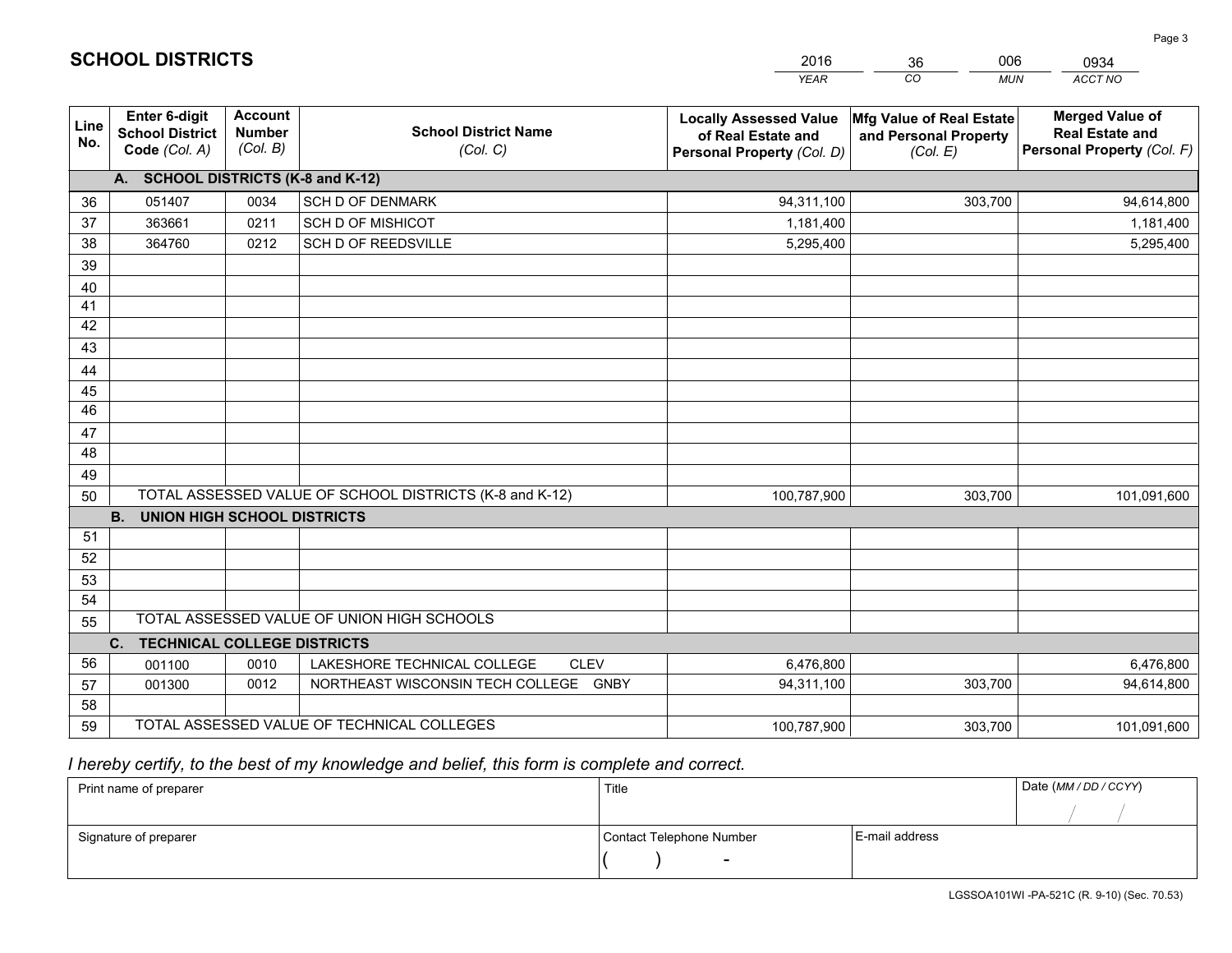### **HIGHLIGHTS**

- 1. Complete the Statement of Assessment after the Board of Review. Reflect any changes made there.
- 2. Use black ink to complete.
- 3. Line 16 must equal Line 50, Col D.
- 4. Line 55 must equal the total of K-8 schools listed on lines 36-49. Do not include K-12 schools in this comparision.
- 5. Line 59, Col. D must equal Line 16.
- 6. Special District, School District and Technical College District values must include both real estate and personal property. Examples of Special districts are: town sanitary districts, public inland lake protection and rehabilitation districts, and metropolitan sewerage districts.
- 7. DO NOT INCLUDE Manufacturing property values.DOR will print these values on the final SOA.
- 8. Accuracy of this form is very important. The values reported directly affect the equalized value DOR calculates for school and special districts.

### **Page 1:**

 If not prefilled, enter the tax year,county and municipal code,municipal type, municipal name and county name on the top of form.

Check the Amended box, if filing an amended / corrected SOA.

 Report the parcel count, acres and assessed value of taxable general property, total parcel count, (real and personal), total acres, and values from final figures set by the Board of Review.

- A. Real Estate land and improvements (buildings, etc.) is reported on lines 1 8, total line 9.
- B. Personal Property is reported on lines 11 14, Column D, total line 15.
- C. To complete this report, use the computer produced summary of the assessment roll that shows these amounts.
- D. Use whole numbers only.
- E. Add each line across and each column down to verify entries.

### **Page 2:**

- A. Report Special Items (not subject to general property tax).
- 1. Private Forest Croplands and Managed Forest Lands are reported on lines 18,19, 20 and 21. Be sure to report assessed values **NOT** taxes.
- 2. You should have copies of the orders of entry, orders of withdrawal, etc., to update your assessment roll.
	- 3. Show hundredths of acres (e.g. 39.75).
- 4. Tax exempt lands are reported on line 22.
- 5. Omitted property and sec. 70.43, Wis. Stats., corrections of errors by assessor are reported on line 23. Report real estate and personal property separately. These should be for **prior years**, not something found on the current assessment roll after the board of review.
- B. Special District (Lines 24-35) Include the value of both real and personal property.
- The Department of Revenue (DOR) preprints much of the information regarding names and codes for schools, special districts,etc. If a district is not listed, enter the name and value only, DOR will enter the proper code.

## **Page 3 School Districts:**

Include the value of both real and personal property.

Report School District (regular, elementary, union high school, and technical college).

- 1. Regular (K-12) and Elementary (K-8) school values are reported on lines 36-49, total on line 50.
- 2. Union High School (UHS) (use only if elementary schools are listed on lines 36-49) are reported on lines 51-54. UHS total value (line 55) must equal to the total **elementary school** values reported on lines 36-49. Do notinclude K-12 schools in this comparison.
- 3. Technical College values are reported on lines 56-58, total on line 59.
- 4. Use the computer summary that shows these amounts to complete this report.

#### **This form is due the second Monday in June. File this report only after your Board of Review is complete.**

 *If you have questions: Return forms to:*

Fax number: (608) 264-6887 PO Box 8971

 Email: lgs@revenue.wi.gov Wisconsin Department of Revenue Call: (608) 261-5341 Local Government Services Section 6-97Madison WI 53708-8971

TOWN OF COOPERSTOWN SUSAN KORNELY<br>TOWN OF COOPERSTOWN  $-9750$ MARIBEL, WI 54227 - 9750 15911 COUNTY RD R 15911 COUNTY RD R VIARIBEL, WI 54227 SUSAN KORNELY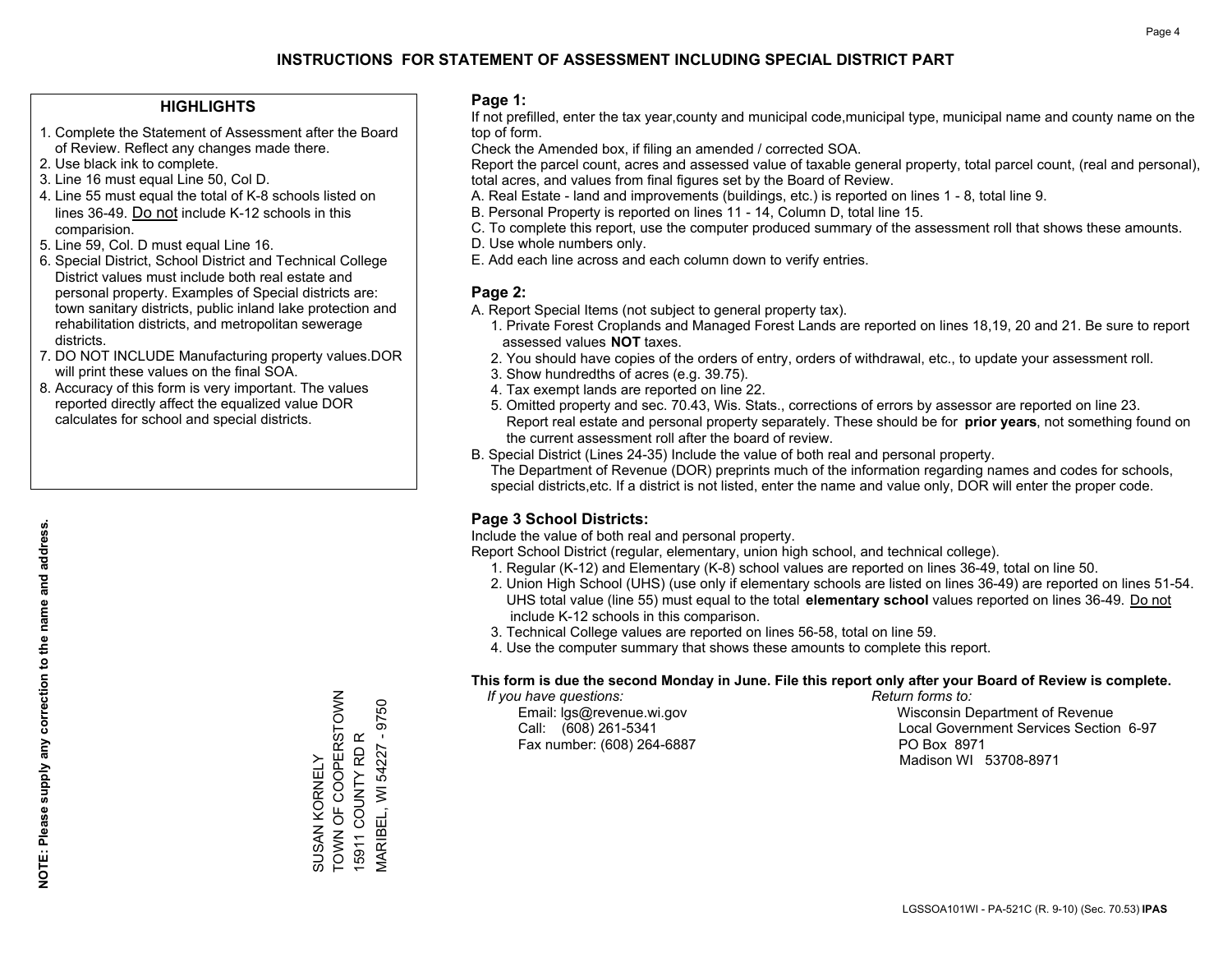**STATEMENT OF ASSESSMENT FOR 2016** 

| Kh | nnr | 0935    |
|----|-----|---------|
| rη | MUN | ACCT NO |

|                | <b>FOR</b>                                                                                                                                                                                   | <b>TOWN OF</b><br>OF                                         | <b>EATON</b>                                         |                | <b>MANITOWOC COUNTY</b>      |                         |                                 | <b>WHEN COMPLETING THIS DOCUMENT</b>     |
|----------------|----------------------------------------------------------------------------------------------------------------------------------------------------------------------------------------------|--------------------------------------------------------------|------------------------------------------------------|----------------|------------------------------|-------------------------|---------------------------------|------------------------------------------|
|                |                                                                                                                                                                                              | Town - Village - City                                        | <b>Municipality Name</b>                             |                | <b>County Name</b>           |                         |                                 | DO NOT WRITE OVER X's OR IN SHADED AREAS |
| Line           |                                                                                                                                                                                              | <b>REAL ESTATE</b><br>(See Lines 18 - 22 for                 | PARCEL COUNT<br>TOTAL LAND IMPROVEMENTS NUMBERS ONLY |                | NO. OF ACRES<br><b>WHOLE</b> | VALUE OF<br><b>LAND</b> | VALUE OF<br><b>IMPROVEMENTS</b> | TOTAL VALUE OF LAND<br>AND IMPROVEMENTS  |
| No.            |                                                                                                                                                                                              | other Real Estate)                                           | Col. A                                               | Col. B         | Col. C                       | Col. D                  | Col. E                          | Col. F                                   |
|                |                                                                                                                                                                                              | <b>RESIDENTIAL - Class 1</b>                                 | 391                                                  | 365            | 857                          | 7,775,800               | 45,946,800                      | 53,722,600                               |
| $\overline{2}$ |                                                                                                                                                                                              | <b>COMMERCIAL - Class 2</b>                                  | 19                                                   | 10             | 71                           | 443,600                 | 2,499,200                       | 2,942,800                                |
| 3              |                                                                                                                                                                                              | <b>MANUFACTURING - Class 3</b>                               | $\overline{2}$                                       | $\overline{2}$ | 27                           | 72,100                  | 673,800                         | 745,900                                  |
| $\overline{4}$ |                                                                                                                                                                                              | <b>AGRICULTURAL - Class 4</b>                                | 623                                                  |                | 9,927                        | 1,664,000               |                                 | 1,664,000                                |
| 5              |                                                                                                                                                                                              | <b>UNDEVELOPED - Class 5</b>                                 | 640                                                  |                | 5,672                        | 3,468,300               |                                 | 3,468,300                                |
| 6              | AGRICULTURAL FOREST - Class 5m                                                                                                                                                               |                                                              | 170                                                  |                | 1,294                        | 2,101,300               |                                 | 2,101,300                                |
| 7              | FOREST LANDS - Class 6                                                                                                                                                                       |                                                              | 86                                                   |                | 732                          | 2,238,100               |                                 | 2,238,100                                |
| 8              |                                                                                                                                                                                              | OTHER - Class 7                                              | 46                                                   | 45             | 152                          | 1,088,300               | 6,053,000                       | 7,141,300                                |
| 9              |                                                                                                                                                                                              | TOTAL - ALL COLUMNS                                          | 1,977                                                | 422            | 18,732                       | 18,851,500              | 55,172,800                      | 74,024,300                               |
| 10             |                                                                                                                                                                                              | NUMBER OF PERSONAL PROPERTY ACCOUNTS IN ROLL                 |                                                      |                | 22                           | <b>LOCALLY ASSESSED</b> | <b>MANUFACTURING</b>            | <b>MERGED</b>                            |
| 11             |                                                                                                                                                                                              | BOATS AND OTHER WATERCRAFT NOT EXEMPT - Code 1               |                                                      |                |                              | 0                       | 0                               | 0                                        |
| 12             |                                                                                                                                                                                              | MACHINERY, TOOLS AND PATTERNS - Code 2                       |                                                      |                |                              | 491,200                 | 237,900                         | 729,100                                  |
| 13             |                                                                                                                                                                                              | FURNITURE, FIXTURES AND EQUIPMENT - Code 3                   |                                                      |                |                              | 24,300                  | 10,400                          | 34,700                                   |
| 14             |                                                                                                                                                                                              | ALL OTHER PERSONAL PROPERTY NOT EXEMPT - Codes 4A, 4B, 4C    |                                                      |                |                              | 37,500                  | 300                             | 37,800                                   |
| 15             |                                                                                                                                                                                              | TOTAL OF PERSONAL PROPERTY NOT EXEMPT (Total of Lines 11-14) |                                                      |                |                              | 553,000                 | 248,600                         | 801,600                                  |
| 16             | AGGREGATE ASSESSED VALUE OF ALL PROPERTY SUBJECT TO THE GENERAL PROPERTY TAX (Total of Lines 9F and 15F)<br>MUST EQUAL TOTAL VALUE OF THE SCHOOL DISTRICTS (K-12 PLUS K-8) - Line 50, Col. F |                                                              |                                                      |                |                              |                         | 74,825,900                      |                                          |
| 17             | Name of Assessor<br><b>BOARD OF REVIEW</b><br>DATE OF FINAL ADJOURNMENT<br>05/09/2016                                                                                                        |                                                              |                                                      |                |                              |                         | Telephone #                     |                                          |

REMARKS

The Assessment Ratio to be used in calculating the estimated Fair Market Value on tax bills for this tax district is .996156041

This ratio should be used to convert assessed values to "Calculate Equalized Values" in Step 1 of the Lottery and Gaming Credit Calculations.<br>This ratio should be used in the "Computation of Tax Equivalent" schedule of the Commission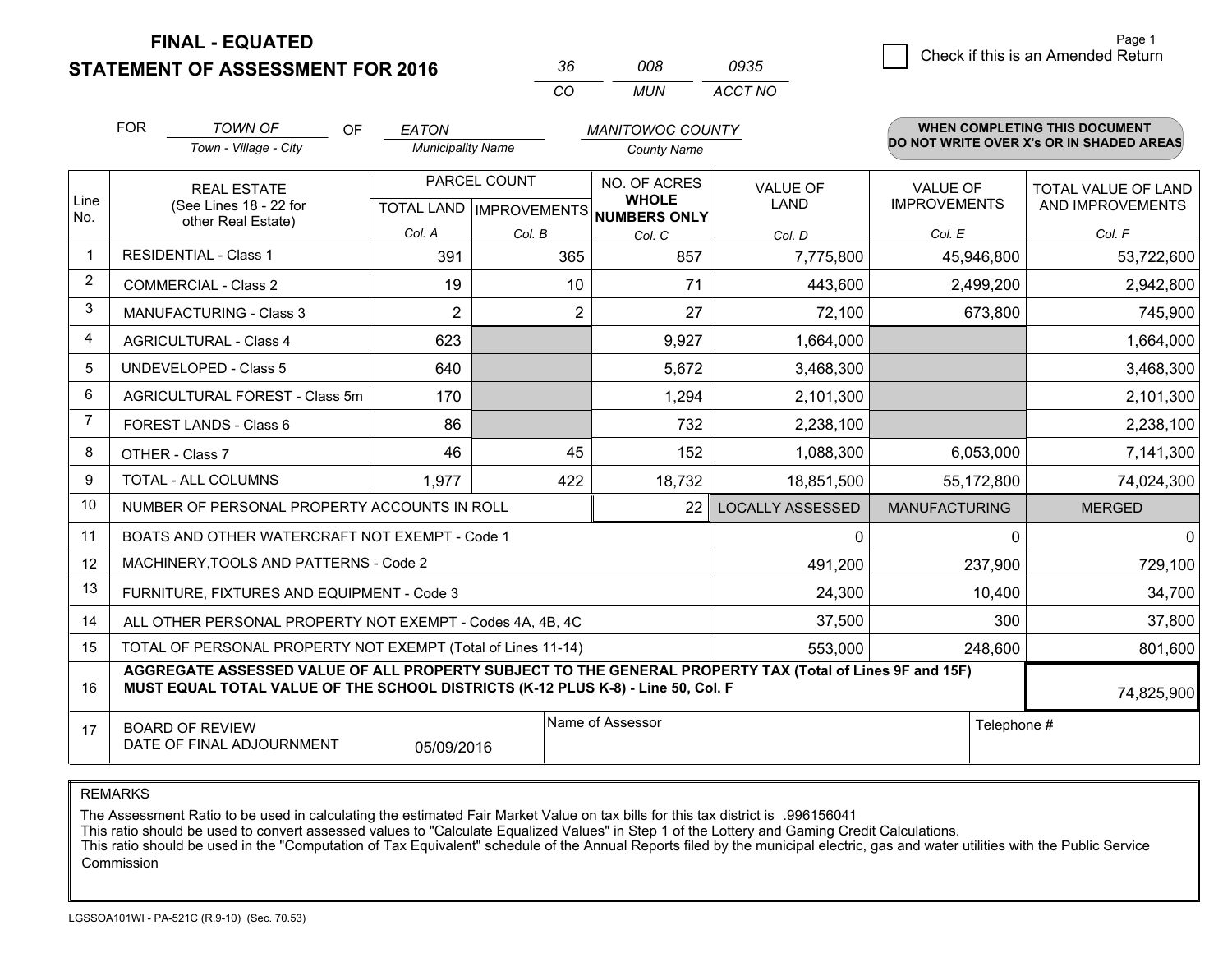*YEAR CO MUN ACCT NO* <sup>2016</sup> <sup>36</sup> <sup>008</sup> <sup>0935</sup>

Do not confuse FOREST LANDS (Line 7) with FOREST CROPS (in this section) - They are **NOT** the same

|    |                                                               |                 |  | Private Forest Crop - Reg Class @ 10¢ per acre                                 |                                                                              | Private Forest Crop - Reg Class @ \$2.52 per acre |                                                                    |  |                    |  |
|----|---------------------------------------------------------------|-----------------|--|--------------------------------------------------------------------------------|------------------------------------------------------------------------------|---------------------------------------------------|--------------------------------------------------------------------|--|--------------------|--|
| 18 | (a) PARCELS                                                   | (b) ACRES       |  | (c) ASSESSED VALUE                                                             |                                                                              | (d) PARCELS                                       | (e) ACRES                                                          |  | (f) ASSESSED VALUE |  |
|    |                                                               |                 |  |                                                                                |                                                                              |                                                   |                                                                    |  |                    |  |
|    | Private Forest Crop - Special Class @ 20¢ per acre            |                 |  |                                                                                | Entered Before 2005 Managed Forest - Ferrous Mining CLOSED @ \$8.27 per acre |                                                   |                                                                    |  |                    |  |
| 19 | (a) PARCELS                                                   | (b) ACRES       |  | (c) ASSESSED VALUE                                                             |                                                                              | (d) PARCELS                                       | (e) ACRES                                                          |  | (f) ASSESSED VALUE |  |
|    |                                                               |                 |  |                                                                                |                                                                              |                                                   |                                                                    |  |                    |  |
|    |                                                               |                 |  | Entered Before 2005 Managed Forest - OPEN @ \$.79 per acre                     |                                                                              |                                                   | Entered Before 2005 Managed Forest - CLOSED @ \$1.87 per acre      |  |                    |  |
| 20 | (a) PARCELS                                                   | (b) ACRES       |  | (c) ASSESSED VALUE                                                             |                                                                              | (d) PARCELS                                       | (e) ACRES                                                          |  | (f) ASSESSED VALUE |  |
|    |                                                               | 40<br>132,000   |  | 65                                                                             | 1.346.65                                                                     |                                                   |                                                                    |  |                    |  |
|    | Entered After 2004 Managed Forest - OPEN @<br>\$2.14 per acre |                 |  |                                                                                |                                                                              |                                                   | Entered After 2004 Managed Forest - CLOSED @ \$10.68 per acre      |  |                    |  |
| 21 | (a) PARCELS                                                   | (b) ACRES       |  | (c) ASSESSED VALUE                                                             |                                                                              | (d) PARCELS<br>(e) ACRES                          |                                                                    |  | (f) ASSESSED VALUE |  |
|    |                                                               |                 |  |                                                                                |                                                                              |                                                   |                                                                    |  |                    |  |
|    |                                                               |                 |  |                                                                                |                                                                              | 31                                                | 593.53                                                             |  | 1,860,300          |  |
| 22 | (a) County Forest Cropland Acres                              |                 |  | (b) Federal Acres                                                              | (c) State Acres                                                              |                                                   | (d) County (NOT FOREST CROP) Acres                                 |  | (e) Other Acres    |  |
|    |                                                               |                 |  |                                                                                |                                                                              | 1,700.13                                          |                                                                    |  | 15.84              |  |
|    |                                                               |                 |  | Assessed Value of Omitted Property From Prior Years (Sec. 70.44)               |                                                                              |                                                   | Assessed Value of Sec. 70.43 Corrections of Errors by Assessors    |  |                    |  |
| 23 |                                                               | (a) REAL ESTATE |  | (b) PERSONAL                                                                   |                                                                              |                                                   | (c1) REAL ESTATE                                                   |  | (c2) PERSONAL      |  |
|    |                                                               |                 |  |                                                                                |                                                                              |                                                   |                                                                    |  |                    |  |
|    |                                                               |                 |  | Manufacturing Equated Value of Omitted Property From Prior Years (Sec. 70.995) |                                                                              |                                                   | Mfg. Equated Value of Sec.70.43 Corrections of Errors by Assessors |  |                    |  |
|    |                                                               | (d) REAL ESTATE |  | (e) PERSONAL                                                                   |                                                                              | (f1) REAL ESTATE                                  |                                                                    |  | (f2) PERSONAL      |  |
|    |                                                               |                 |  |                                                                                |                                                                              |                                                   |                                                                    |  |                    |  |

## **SPECIAL DISTRICTS**

| Line<br>No. | Enter 6-digit<br><b>Special District</b> | <b>Account</b><br><b>Number</b> | <b>Special District Name</b> | <b>Locally Assessed Value</b><br>of Real Estate and | Mfg Value of Real Estate<br>and Personal Property | <b>Merged Value of</b><br><b>Real Estate and</b> |
|-------------|------------------------------------------|---------------------------------|------------------------------|-----------------------------------------------------|---------------------------------------------------|--------------------------------------------------|
|             | Code (Col. A)                            | (Col. B)                        | (Col. C)                     | Personal Property (Col. D)                          | (Col. E)                                          | Personal Property (Col. F)                       |
| 24          |                                          |                                 |                              |                                                     |                                                   |                                                  |
| 25          |                                          |                                 |                              |                                                     |                                                   |                                                  |
| 26          |                                          |                                 |                              |                                                     |                                                   |                                                  |
| 27          |                                          |                                 |                              |                                                     |                                                   |                                                  |
| 28          |                                          |                                 |                              |                                                     |                                                   |                                                  |
| 29          |                                          |                                 |                              |                                                     |                                                   |                                                  |
| 30          |                                          |                                 |                              |                                                     |                                                   |                                                  |
| 31          |                                          |                                 |                              |                                                     |                                                   |                                                  |
| 32          |                                          |                                 |                              |                                                     |                                                   |                                                  |
| 33          |                                          |                                 |                              |                                                     |                                                   |                                                  |
| 34          |                                          |                                 |                              |                                                     |                                                   |                                                  |
| 35          |                                          |                                 |                              |                                                     |                                                   |                                                  |

LGSSOA101WI-PA - 521C (R. 9-10) (Sec. 70.53)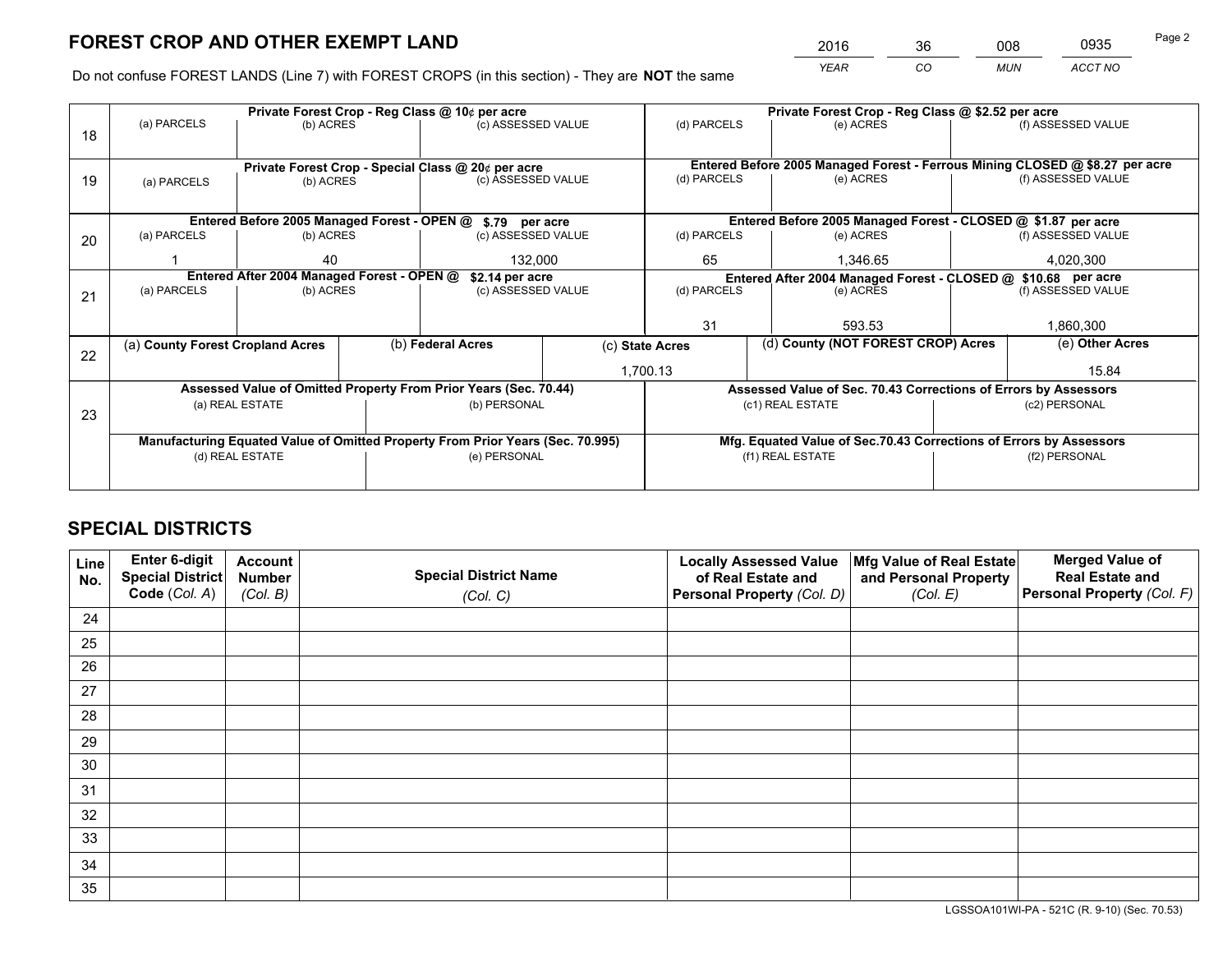|             |                                                          |                                             |                                                             |                            | <b>YEAR</b>                                                                       | CO<br><b>MUN</b>                                              | ACCT NO                                                                        |
|-------------|----------------------------------------------------------|---------------------------------------------|-------------------------------------------------------------|----------------------------|-----------------------------------------------------------------------------------|---------------------------------------------------------------|--------------------------------------------------------------------------------|
| Line<br>No. | Enter 6-digit<br><b>School District</b><br>Code (Col. A) | <b>Account</b><br><b>Number</b><br>(Col. B) | <b>School District Name</b><br>(Col. C)                     |                            | <b>Locally Assessed Value</b><br>of Real Estate and<br>Personal Property (Col. D) | Mfg Value of Real Estate<br>and Personal Property<br>(Col. E) | <b>Merged Value of</b><br><b>Real Estate and</b><br>Personal Property (Col. F) |
|             | A. SCHOOL DISTRICTS (K-8 and K-12)                       |                                             |                                                             |                            |                                                                                   |                                                               |                                                                                |
| 36          | 081085                                                   | 0049                                        | SCH D OF CHILTON                                            |                            | 655,700                                                                           |                                                               | 655,700                                                                        |
| 37          | 362828                                                   | 0209                                        | SCH D OF KIEL AREA                                          |                            | 25,096,900                                                                        |                                                               | 25,096,900                                                                     |
| 38          | 365866                                                   | 0214                                        | SCH D OF VALDERS AREA                                       |                            | 48,078,800                                                                        | 994,500                                                       | 49,073,300                                                                     |
| 39          |                                                          |                                             |                                                             |                            |                                                                                   |                                                               |                                                                                |
| 40          |                                                          |                                             |                                                             |                            |                                                                                   |                                                               |                                                                                |
| 41          |                                                          |                                             |                                                             |                            |                                                                                   |                                                               |                                                                                |
| 42          |                                                          |                                             |                                                             |                            |                                                                                   |                                                               |                                                                                |
| 43          |                                                          |                                             |                                                             |                            |                                                                                   |                                                               |                                                                                |
| 44          |                                                          |                                             |                                                             |                            |                                                                                   |                                                               |                                                                                |
| 45          |                                                          |                                             |                                                             |                            |                                                                                   |                                                               |                                                                                |
| 46          |                                                          |                                             |                                                             |                            |                                                                                   |                                                               |                                                                                |
| 47          |                                                          |                                             |                                                             |                            |                                                                                   |                                                               |                                                                                |
| 48          |                                                          |                                             |                                                             |                            |                                                                                   |                                                               |                                                                                |
| 49          |                                                          |                                             |                                                             |                            |                                                                                   |                                                               |                                                                                |
| 50          |                                                          |                                             | TOTAL ASSESSED VALUE OF SCHOOL DISTRICTS (K-8 and K-12)     |                            | 73,831,400                                                                        | 994,500                                                       | 74,825,900                                                                     |
|             | <b>UNION HIGH SCHOOL DISTRICTS</b><br><b>B.</b>          |                                             |                                                             |                            |                                                                                   |                                                               |                                                                                |
| 51          |                                                          |                                             |                                                             |                            |                                                                                   |                                                               |                                                                                |
| 52          |                                                          |                                             |                                                             |                            |                                                                                   |                                                               |                                                                                |
| 53          |                                                          |                                             |                                                             |                            |                                                                                   |                                                               |                                                                                |
| 54          |                                                          |                                             | TOTAL ASSESSED VALUE OF UNION HIGH SCHOOLS                  |                            |                                                                                   |                                                               |                                                                                |
| 55          |                                                          |                                             |                                                             |                            |                                                                                   |                                                               |                                                                                |
| 56          | C.<br><b>TECHNICAL COLLEGE DISTRICTS</b>                 |                                             |                                                             |                            |                                                                                   |                                                               |                                                                                |
| 57          | 001100<br>001200                                         | 0010<br>0011                                | LAKESHORE TECHNICAL COLLEGE<br>FOX VALLEY TECHNICAL COLLEGE | <b>CLEV</b><br><b>APPL</b> | 73,175,700<br>655,700                                                             | 994,500                                                       | 74,170,200<br>655,700                                                          |
| 58          |                                                          |                                             |                                                             |                            |                                                                                   |                                                               |                                                                                |
| 59          |                                                          |                                             | TOTAL ASSESSED VALUE OF TECHNICAL COLLEGES                  |                            | 73,831,400                                                                        | 994,500                                                       | 74,825,900                                                                     |
|             |                                                          |                                             |                                                             |                            |                                                                                   |                                                               |                                                                                |

2016

36

008

 *I hereby certify, to the best of my knowledge and belief, this form is complete and correct.*

**SCHOOL DISTRICTS**

| Print name of preparer | Title                    |                | Date (MM / DD / CCYY) |
|------------------------|--------------------------|----------------|-----------------------|
|                        |                          |                |                       |
| Signature of preparer  | Contact Telephone Number | E-mail address |                       |
|                        | $\sim$                   |                |                       |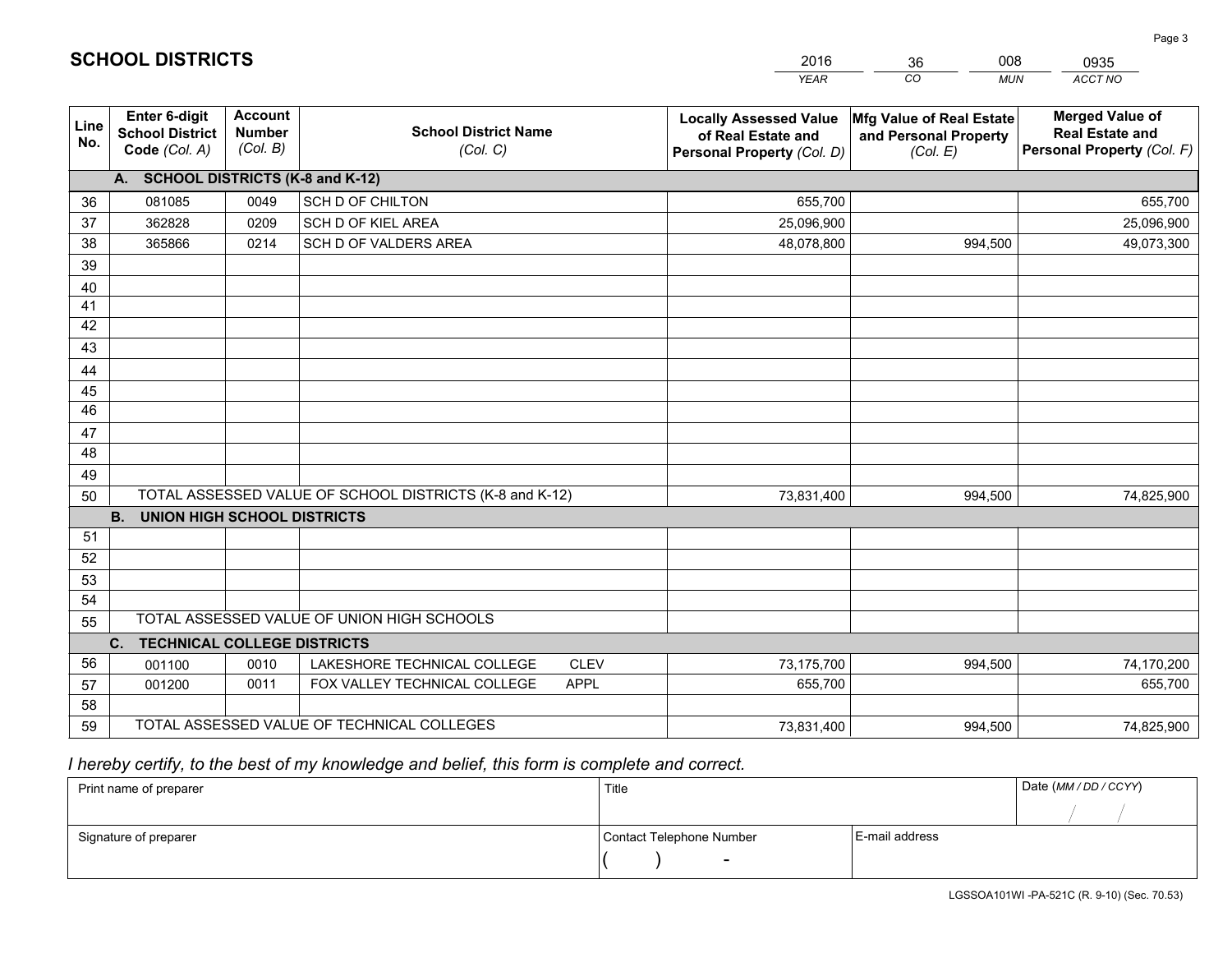### **HIGHLIGHTS**

- 1. Complete the Statement of Assessment after the Board of Review. Reflect any changes made there.
- 2. Use black ink to complete.
- 3. Line 16 must equal Line 50, Col D.
- 4. Line 55 must equal the total of K-8 schools listed on lines 36-49. Do not include K-12 schools in this comparision.
- 5. Line 59, Col. D must equal Line 16.
- 6. Special District, School District and Technical College District values must include both real estate and personal property. Examples of Special districts are: town sanitary districts, public inland lake protection and rehabilitation districts, and metropolitan sewerage districts.
- 7. DO NOT INCLUDE Manufacturing property values.DOR will print these values on the final SOA.

PAULETTE VOGT TOWN OF EATON 17828 COUNTY ROAD C VALDERS, WI 54245

TOWN OF EATON PAULETTE VOGT

 $\circ$ 

17828 COUNTY ROAD VALDERS, WI 54245

 8. Accuracy of this form is very important. The values reported directly affect the equalized value DOR calculates for school and special districts.

### **Page 1:**

 If not prefilled, enter the tax year,county and municipal code,municipal type, municipal name and county name on the top of form.

Check the Amended box, if filing an amended / corrected SOA.

 Report the parcel count, acres and assessed value of taxable general property, total parcel count, (real and personal), total acres, and values from final figures set by the Board of Review.

- A. Real Estate land and improvements (buildings, etc.) is reported on lines 1 8, total line 9.
- B. Personal Property is reported on lines 11 14, Column D, total line 15.
- C. To complete this report, use the computer produced summary of the assessment roll that shows these amounts.
- D. Use whole numbers only.
- E. Add each line across and each column down to verify entries.

### **Page 2:**

- A. Report Special Items (not subject to general property tax).
- 1. Private Forest Croplands and Managed Forest Lands are reported on lines 18,19, 20 and 21. Be sure to report assessed values **NOT** taxes.
- 2. You should have copies of the orders of entry, orders of withdrawal, etc., to update your assessment roll.
	- 3. Show hundredths of acres (e.g. 39.75).
- 4. Tax exempt lands are reported on line 22.
- 5. Omitted property and sec. 70.43, Wis. Stats., corrections of errors by assessor are reported on line 23. Report real estate and personal property separately. These should be for **prior years**, not something found on the current assessment roll after the board of review.
- B. Special District (Lines 24-35) Include the value of both real and personal property.
- The Department of Revenue (DOR) preprints much of the information regarding names and codes for schools, special districts,etc. If a district is not listed, enter the name and value only, DOR will enter the proper code.

## **Page 3 School Districts:**

Include the value of both real and personal property.

Report School District (regular, elementary, union high school, and technical college).

- 1. Regular (K-12) and Elementary (K-8) school values are reported on lines 36-49, total on line 50.
- 2. Union High School (UHS) (use only if elementary schools are listed on lines 36-49) are reported on lines 51-54. UHS total value (line 55) must equal to the total **elementary school** values reported on lines 36-49. Do notinclude K-12 schools in this comparison.
- 3. Technical College values are reported on lines 56-58, total on line 59.
- 4. Use the computer summary that shows these amounts to complete this report.

#### **This form is due the second Monday in June. File this report only after your Board of Review is complete.**

 *If you have questions: Return forms to:*

Fax number: (608) 264-6887 PO Box 8971

 Email: lgs@revenue.wi.gov Wisconsin Department of Revenue Call: (608) 261-5341 Local Government Services Section 6-97Madison WI 53708-8971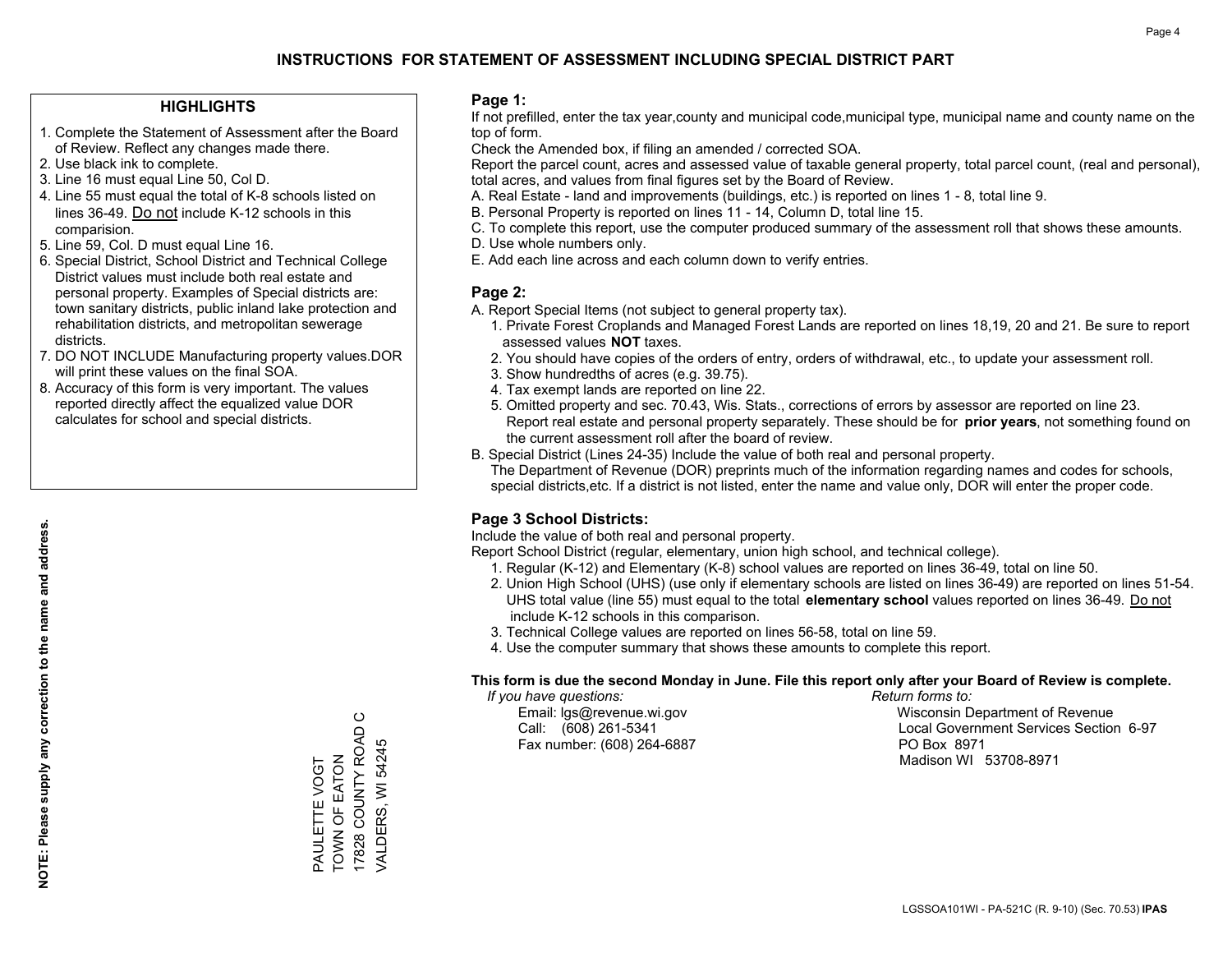**STATEMENT OF ASSESSMENT FOR 2016** 

| 36. | 010  | 0936    |
|-----|------|---------|
| CO. | MUN. | ACCT NO |

|                | <b>FOR</b>                                                                                                                                                                                   | <b>TOWN OF</b><br><b>OF</b>                                  | <b>FRANKLIN</b>          |                                                     | <b>MANITOWOC COUNTY</b> |                         |                                 | WHEN COMPLETING THIS DOCUMENT            |
|----------------|----------------------------------------------------------------------------------------------------------------------------------------------------------------------------------------------|--------------------------------------------------------------|--------------------------|-----------------------------------------------------|-------------------------|-------------------------|---------------------------------|------------------------------------------|
|                |                                                                                                                                                                                              | Town - Village - City                                        | <b>Municipality Name</b> |                                                     | <b>County Name</b>      |                         |                                 | DO NOT WRITE OVER X's OR IN SHADED AREAS |
| Line<br>No.    |                                                                                                                                                                                              | <b>REAL ESTATE</b><br>(See Lines 18 - 22 for                 |                          | PARCEL COUNT<br>TOTAL LAND MPROVEMENTS NUMBERS ONLY |                         | VALUE OF<br>LAND        | VALUE OF<br><b>IMPROVEMENTS</b> | TOTAL VALUE OF LAND<br>AND IMPROVEMENTS  |
|                |                                                                                                                                                                                              | other Real Estate)                                           | Col. A                   | Col. B                                              | Col. C                  | Col. D                  | Col. E                          | Col. F                                   |
| $\overline{1}$ | <b>RESIDENTIAL - Class 1</b>                                                                                                                                                                 |                                                              | 562                      | 520                                                 | 1,931                   | 12,766,100              | 60,389,700                      | 73,155,800                               |
| $\overline{2}$ |                                                                                                                                                                                              | <b>COMMERCIAL - Class 2</b>                                  | 35                       | 24                                                  | 163                     | 3,646,500               | 2,275,000                       | 5,921,500                                |
| 3              |                                                                                                                                                                                              | <b>MANUFACTURING - Class 3</b>                               |                          |                                                     | $\overline{2}$          | 10,000                  | 137,500                         | 147,500                                  |
| 4              |                                                                                                                                                                                              | <b>AGRICULTURAL - Class 4</b>                                | 704                      |                                                     | 13,809                  | 2,576,600               |                                 | 2,576,600                                |
| 5              | <b>UNDEVELOPED - Class 5</b>                                                                                                                                                                 |                                                              | 638                      |                                                     | 3,235                   | 3,789,000               |                                 | 3,789,000                                |
| 6              | AGRICULTURAL FOREST - Class 5m                                                                                                                                                               |                                                              | 216                      |                                                     | 1,676                   | 2,281,800               |                                 | 2,281,800                                |
| $\overline{7}$ | FOREST LANDS - Class 6                                                                                                                                                                       |                                                              | 118                      |                                                     | 1,109                   | 2,987,000               |                                 | 2,987,000                                |
| 8              | OTHER - Class 7                                                                                                                                                                              |                                                              | 101                      | 97                                                  | 193                     | 1,124,700               | 10,438,800                      | 11,563,500                               |
| 9              |                                                                                                                                                                                              | TOTAL - ALL COLUMNS                                          | 2,375                    | 642                                                 | 22,118                  | 29,181,700              | 73,241,000                      | 102,422,700                              |
| 10             |                                                                                                                                                                                              | NUMBER OF PERSONAL PROPERTY ACCOUNTS IN ROLL                 |                          |                                                     | 32                      | <b>LOCALLY ASSESSED</b> | <b>MANUFACTURING</b>            | <b>MERGED</b>                            |
| 11             |                                                                                                                                                                                              | BOATS AND OTHER WATERCRAFT NOT EXEMPT - Code 1               |                          |                                                     |                         | 0                       | 0                               | $\mathbf{0}$                             |
| 12             |                                                                                                                                                                                              | MACHINERY, TOOLS AND PATTERNS - Code 2                       |                          |                                                     |                         | 1,206,800               | 26,500                          | 1,233,300                                |
| 13             |                                                                                                                                                                                              | FURNITURE, FIXTURES AND EQUIPMENT - Code 3                   |                          |                                                     |                         | 42,500                  | 4,800                           | 47,300                                   |
| 14             |                                                                                                                                                                                              | ALL OTHER PERSONAL PROPERTY NOT EXEMPT - Codes 4A, 4B, 4C    |                          |                                                     |                         | 55,300                  | 2,300                           | 57,600                                   |
| 15             |                                                                                                                                                                                              | TOTAL OF PERSONAL PROPERTY NOT EXEMPT (Total of Lines 11-14) | 1,304,600                | 33,600                                              | 1,338,200               |                         |                                 |                                          |
| 16             | AGGREGATE ASSESSED VALUE OF ALL PROPERTY SUBJECT TO THE GENERAL PROPERTY TAX (Total of Lines 9F and 15F)<br>MUST EQUAL TOTAL VALUE OF THE SCHOOL DISTRICTS (K-12 PLUS K-8) - Line 50, Col. F |                                                              |                          |                                                     |                         |                         |                                 | 103,760,900                              |
| 17             |                                                                                                                                                                                              | <b>BOARD OF REVIEW</b><br>DATE OF FINAL ADJOURNMENT          | 06/22/2016               |                                                     | Name of Assessor        |                         | Telephone #                     |                                          |

REMARKS

The Assessment Ratio to be used in calculating the estimated Fair Market Value on tax bills for this tax district is .993656053

This ratio should be used to convert assessed values to "Calculate Equalized Values" in Step 1 of the Lottery and Gaming Credit Calculations.<br>This ratio should be used in the "Computation of Tax Equivalent" schedule of the Commission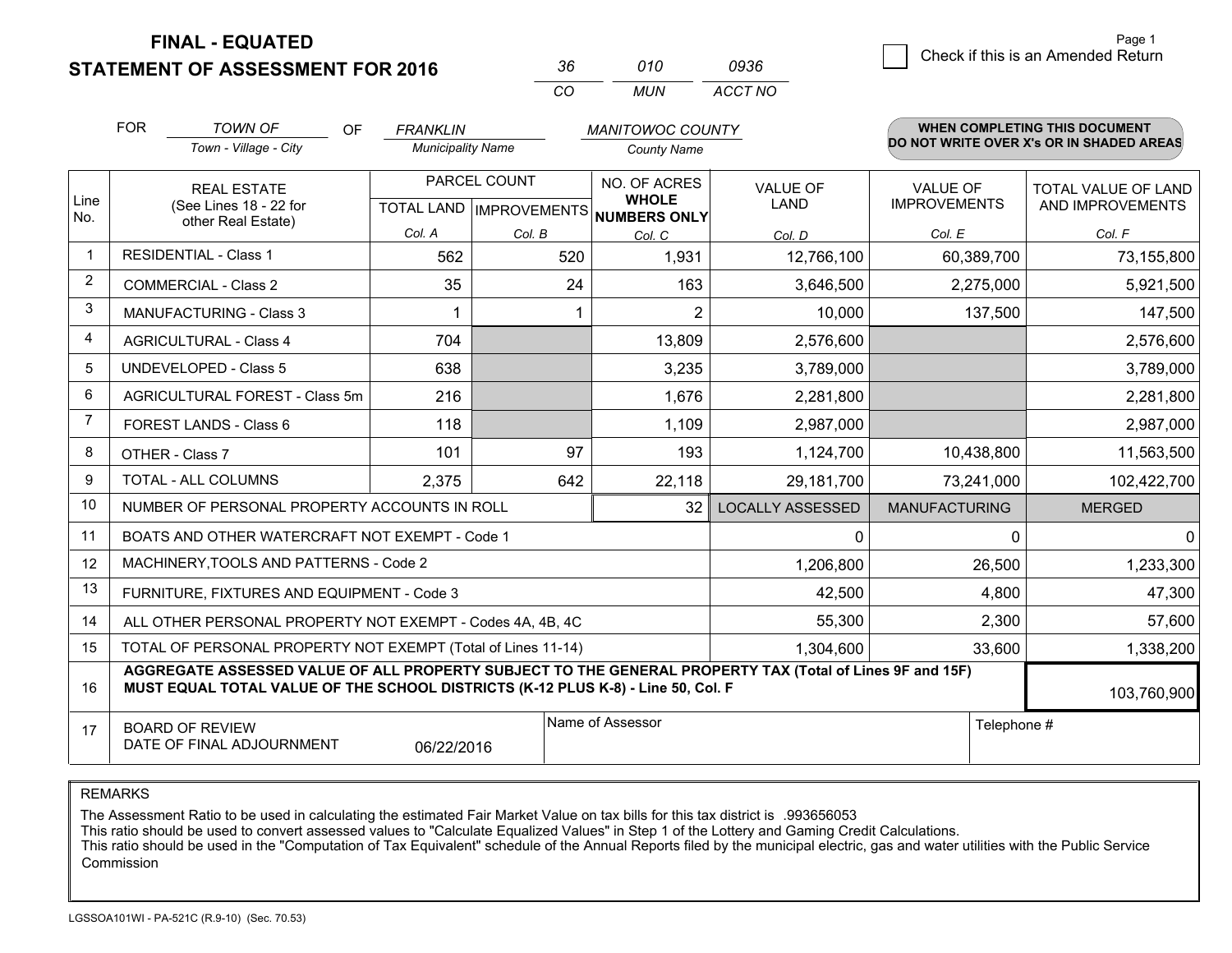*YEAR CO MUN ACCT NO* <sup>2016</sup> <sup>36</sup> <sup>010</sup> <sup>0936</sup>

Do not confuse FOREST LANDS (Line 7) with FOREST CROPS (in this section) - They are **NOT** the same

|    |                                                                                |                                             |  | Private Forest Crop - Reg Class @ 10¢ per acre                   |    | Private Forest Crop - Reg Class @ \$2.52 per acre                  |                                                                              |  |                    |  |
|----|--------------------------------------------------------------------------------|---------------------------------------------|--|------------------------------------------------------------------|----|--------------------------------------------------------------------|------------------------------------------------------------------------------|--|--------------------|--|
| 18 | (a) PARCELS                                                                    | (b) ACRES                                   |  | (c) ASSESSED VALUE                                               |    | (d) PARCELS                                                        | (e) ACRES                                                                    |  | (f) ASSESSED VALUE |  |
|    |                                                                                |                                             |  |                                                                  |    |                                                                    |                                                                              |  |                    |  |
|    |                                                                                |                                             |  | Private Forest Crop - Special Class @ 20¢ per acre               |    |                                                                    | Entered Before 2005 Managed Forest - Ferrous Mining CLOSED @ \$8.27 per acre |  |                    |  |
| 19 | (a) PARCELS                                                                    | (b) ACRES                                   |  | (c) ASSESSED VALUE                                               |    | (d) PARCELS                                                        | (e) ACRES                                                                    |  | (f) ASSESSED VALUE |  |
|    |                                                                                |                                             |  |                                                                  |    |                                                                    |                                                                              |  |                    |  |
|    |                                                                                | Entered Before 2005 Managed Forest - OPEN @ |  | \$.79 per acre                                                   |    |                                                                    | Entered Before 2005 Managed Forest - CLOSED @ \$1.87 per acre                |  |                    |  |
| 20 | (a) PARCELS                                                                    | (b) ACRES                                   |  | (c) ASSESSED VALUE                                               |    | (d) PARCELS                                                        | (e) ACRES                                                                    |  | (f) ASSESSED VALUE |  |
|    | 2                                                                              | 32                                          |  | 44.800                                                           |    | 39<br>775.95                                                       |                                                                              |  | 1,828,900          |  |
|    | Entered After 2004 Managed Forest - OPEN @<br>\$2.14 per acre                  |                                             |  |                                                                  |    | Entered After 2004 Managed Forest - CLOSED @ \$10.68 per acre      |                                                                              |  |                    |  |
| 21 | (a) PARCELS                                                                    | (b) ACRES                                   |  | (c) ASSESSED VALUE                                               |    | (d) PARCELS<br>(e) ACRES                                           |                                                                              |  | (f) ASSESSED VALUE |  |
|    |                                                                                |                                             |  |                                                                  |    |                                                                    |                                                                              |  |                    |  |
|    |                                                                                |                                             |  |                                                                  |    | 12<br>153.08                                                       |                                                                              |  | 349,500            |  |
| 22 | (a) County Forest Cropland Acres                                               |                                             |  | (b) Federal Acres                                                |    | (d) County (NOT FOREST CROP) Acres<br>(c) State Acres              |                                                                              |  | (e) Other Acres    |  |
|    |                                                                                |                                             |  |                                                                  | .4 |                                                                    |                                                                              |  | 23.1               |  |
|    |                                                                                |                                             |  | Assessed Value of Omitted Property From Prior Years (Sec. 70.44) |    |                                                                    | Assessed Value of Sec. 70.43 Corrections of Errors by Assessors              |  |                    |  |
|    | (a) REAL ESTATE                                                                |                                             |  | (b) PERSONAL                                                     |    |                                                                    | (c1) REAL ESTATE                                                             |  | (c2) PERSONAL      |  |
| 23 |                                                                                |                                             |  |                                                                  |    |                                                                    |                                                                              |  |                    |  |
|    | Manufacturing Equated Value of Omitted Property From Prior Years (Sec. 70.995) |                                             |  |                                                                  |    | Mfg. Equated Value of Sec.70.43 Corrections of Errors by Assessors |                                                                              |  |                    |  |
|    |                                                                                | (d) REAL ESTATE                             |  | (e) PERSONAL                                                     |    | (f1) REAL ESTATE                                                   |                                                                              |  | (f2) PERSONAL      |  |
|    |                                                                                |                                             |  |                                                                  |    |                                                                    |                                                                              |  |                    |  |
|    |                                                                                |                                             |  |                                                                  |    |                                                                    |                                                                              |  |                    |  |

## **SPECIAL DISTRICTS**

| Line<br>No. | Enter 6-digit<br><b>Special District</b> | <b>Account</b><br><b>Number</b> | <b>Special District Name</b> | <b>Locally Assessed Value</b><br>of Real Estate and | Mfg Value of Real Estate<br>and Personal Property | <b>Merged Value of</b><br><b>Real Estate and</b> |
|-------------|------------------------------------------|---------------------------------|------------------------------|-----------------------------------------------------|---------------------------------------------------|--------------------------------------------------|
|             | Code (Col. A)                            | (Col. B)                        | (Col. C)                     | Personal Property (Col. D)                          | (Col. E)                                          | Personal Property (Col. F)                       |
| 24          |                                          |                                 |                              |                                                     |                                                   |                                                  |
| 25          |                                          |                                 |                              |                                                     |                                                   |                                                  |
| 26          |                                          |                                 |                              |                                                     |                                                   |                                                  |
| 27          |                                          |                                 |                              |                                                     |                                                   |                                                  |
| 28          |                                          |                                 |                              |                                                     |                                                   |                                                  |
| 29          |                                          |                                 |                              |                                                     |                                                   |                                                  |
| 30          |                                          |                                 |                              |                                                     |                                                   |                                                  |
| 31          |                                          |                                 |                              |                                                     |                                                   |                                                  |
| 32          |                                          |                                 |                              |                                                     |                                                   |                                                  |
| 33          |                                          |                                 |                              |                                                     |                                                   |                                                  |
| 34          |                                          |                                 |                              |                                                     |                                                   |                                                  |
| 35          |                                          |                                 |                              |                                                     |                                                   |                                                  |

LGSSOA101WI-PA - 521C (R. 9-10) (Sec. 70.53)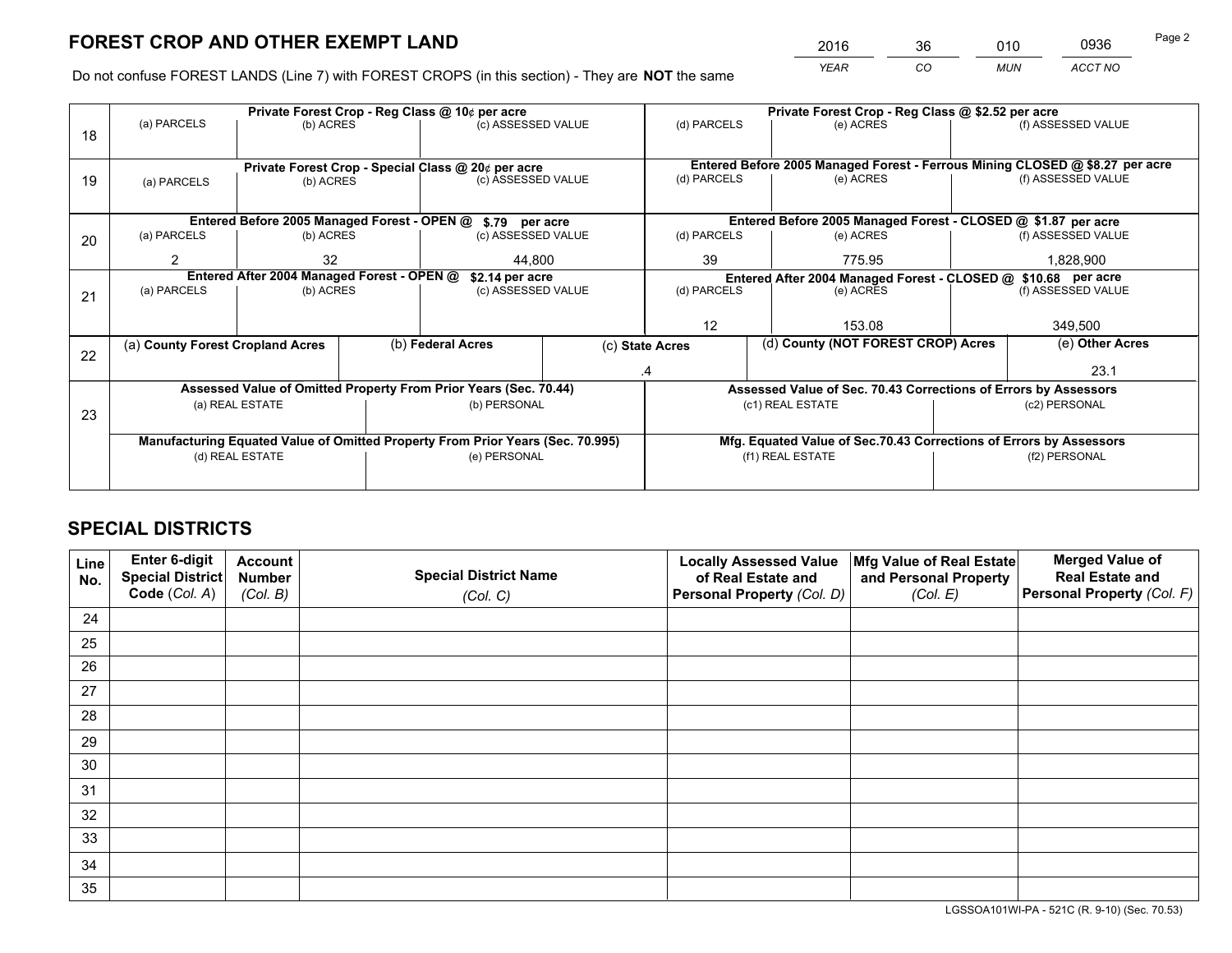|             |                                                                 |                                             |                                                         | <b>YEAR</b>                                                                       | CO<br><b>MUN</b>                                              | ACCT NO                                                                        |
|-------------|-----------------------------------------------------------------|---------------------------------------------|---------------------------------------------------------|-----------------------------------------------------------------------------------|---------------------------------------------------------------|--------------------------------------------------------------------------------|
| Line<br>No. | <b>Enter 6-digit</b><br><b>School District</b><br>Code (Col. A) | <b>Account</b><br><b>Number</b><br>(Col. B) | <b>School District Name</b><br>(Col. C)                 | <b>Locally Assessed Value</b><br>of Real Estate and<br>Personal Property (Col. D) | Mfg Value of Real Estate<br>and Personal Property<br>(Col. E) | <b>Merged Value of</b><br><b>Real Estate and</b><br>Personal Property (Col. F) |
|             | A. SCHOOL DISTRICTS (K-8 and K-12)                              |                                             |                                                         |                                                                                   |                                                               |                                                                                |
| 36          | 364760                                                          | 0212                                        | SCH D OF REEDSVILLE                                     | 103,579,800                                                                       | 181,100                                                       | 103,760,900                                                                    |
| 37          |                                                                 |                                             |                                                         |                                                                                   |                                                               |                                                                                |
| 38          |                                                                 |                                             |                                                         |                                                                                   |                                                               |                                                                                |
| 39          |                                                                 |                                             |                                                         |                                                                                   |                                                               |                                                                                |
| 40          |                                                                 |                                             |                                                         |                                                                                   |                                                               |                                                                                |
| 41<br>42    |                                                                 |                                             |                                                         |                                                                                   |                                                               |                                                                                |
| 43          |                                                                 |                                             |                                                         |                                                                                   |                                                               |                                                                                |
|             |                                                                 |                                             |                                                         |                                                                                   |                                                               |                                                                                |
| 44<br>45    |                                                                 |                                             |                                                         |                                                                                   |                                                               |                                                                                |
| 46          |                                                                 |                                             |                                                         |                                                                                   |                                                               |                                                                                |
| 47          |                                                                 |                                             |                                                         |                                                                                   |                                                               |                                                                                |
| 48          |                                                                 |                                             |                                                         |                                                                                   |                                                               |                                                                                |
| 49          |                                                                 |                                             |                                                         |                                                                                   |                                                               |                                                                                |
| 50          |                                                                 |                                             | TOTAL ASSESSED VALUE OF SCHOOL DISTRICTS (K-8 and K-12) | 103,579,800                                                                       | 181,100                                                       | 103,760,900                                                                    |
|             | <b>B.</b><br><b>UNION HIGH SCHOOL DISTRICTS</b>                 |                                             |                                                         |                                                                                   |                                                               |                                                                                |
| 51          |                                                                 |                                             |                                                         |                                                                                   |                                                               |                                                                                |
| 52          |                                                                 |                                             |                                                         |                                                                                   |                                                               |                                                                                |
| 53          |                                                                 |                                             |                                                         |                                                                                   |                                                               |                                                                                |
| 54          |                                                                 |                                             |                                                         |                                                                                   |                                                               |                                                                                |
| 55          |                                                                 |                                             | TOTAL ASSESSED VALUE OF UNION HIGH SCHOOLS              |                                                                                   |                                                               |                                                                                |
|             | C.<br><b>TECHNICAL COLLEGE DISTRICTS</b>                        |                                             |                                                         |                                                                                   |                                                               |                                                                                |
| 56          | 001100                                                          | 0010                                        | LAKESHORE TECHNICAL COLLEGE<br><b>CLEV</b>              | 103,579,800                                                                       | 181,100                                                       | 103,760,900                                                                    |
| 57<br>58    |                                                                 |                                             |                                                         |                                                                                   |                                                               |                                                                                |
| 59          |                                                                 |                                             | TOTAL ASSESSED VALUE OF TECHNICAL COLLEGES              | 103,579,800                                                                       | 181,100                                                       | 103,760,900                                                                    |
|             |                                                                 |                                             |                                                         |                                                                                   |                                                               |                                                                                |

2016

36

010

 *I hereby certify, to the best of my knowledge and belief, this form is complete and correct.*

**SCHOOL DISTRICTS**

| Print name of preparer | Title                    |                | Date (MM / DD / CCYY) |
|------------------------|--------------------------|----------------|-----------------------|
|                        |                          |                |                       |
| Signature of preparer  | Contact Telephone Number | E-mail address |                       |
|                        |                          |                |                       |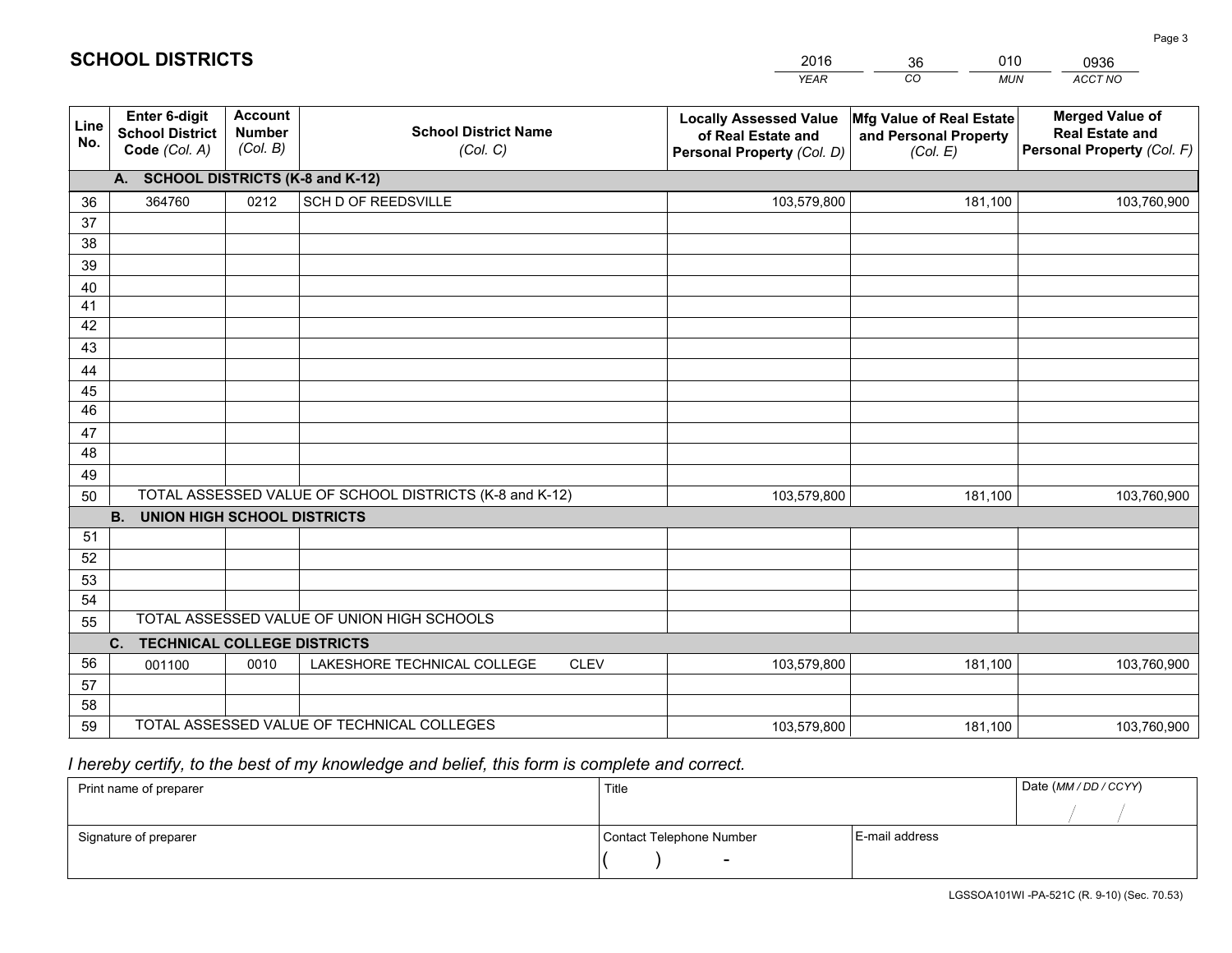### **HIGHLIGHTS**

- 1. Complete the Statement of Assessment after the Board of Review. Reflect any changes made there.
- 2. Use black ink to complete.
- 3. Line 16 must equal Line 50, Col D.
- 4. Line 55 must equal the total of K-8 schools listed on lines 36-49. Do not include K-12 schools in this comparision.
- 5. Line 59, Col. D must equal Line 16.
- 6. Special District, School District and Technical College District values must include both real estate and personal property. Examples of Special districts are: town sanitary districts, public inland lake protection and rehabilitation districts, and metropolitan sewerage districts.
- 7. DO NOT INCLUDE Manufacturing property values.DOR will print these values on the final SOA.
- 8. Accuracy of this form is very important. The values reported directly affect the equalized value DOR calculates for school and special districts.

### **Page 1:**

 If not prefilled, enter the tax year,county and municipal code,municipal type, municipal name and county name on the top of form.

Check the Amended box, if filing an amended / corrected SOA.

 Report the parcel count, acres and assessed value of taxable general property, total parcel count, (real and personal), total acres, and values from final figures set by the Board of Review.

- A. Real Estate land and improvements (buildings, etc.) is reported on lines 1 8, total line 9.
- B. Personal Property is reported on lines 11 14, Column D, total line 15.
- C. To complete this report, use the computer produced summary of the assessment roll that shows these amounts.
- D. Use whole numbers only.
- E. Add each line across and each column down to verify entries.

### **Page 2:**

- A. Report Special Items (not subject to general property tax).
- 1. Private Forest Croplands and Managed Forest Lands are reported on lines 18,19, 20 and 21. Be sure to report assessed values **NOT** taxes.
- 2. You should have copies of the orders of entry, orders of withdrawal, etc., to update your assessment roll.
	- 3. Show hundredths of acres (e.g. 39.75).
- 4. Tax exempt lands are reported on line 22.
- 5. Omitted property and sec. 70.43, Wis. Stats., corrections of errors by assessor are reported on line 23. Report real estate and personal property separately. These should be for **prior years**, not something found on the current assessment roll after the board of review.
- B. Special District (Lines 24-35) Include the value of both real and personal property.

 The Department of Revenue (DOR) preprints much of the information regarding names and codes for schools, special districts,etc. If a district is not listed, enter the name and value only, DOR will enter the proper code.

## **Page 3 School Districts:**

Include the value of both real and personal property.

Report School District (regular, elementary, union high school, and technical college).

- 1. Regular (K-12) and Elementary (K-8) school values are reported on lines 36-49, total on line 50.
- 2. Union High School (UHS) (use only if elementary schools are listed on lines 36-49) are reported on lines 51-54. UHS total value (line 55) must equal to the total **elementary school** values reported on lines 36-49. Do notinclude K-12 schools in this comparison.
- 3. Technical College values are reported on lines 56-58, total on line 59.
- 4. Use the computer summary that shows these amounts to complete this report.

#### **This form is due the second Monday in June. File this report only after your Board of Review is complete.**

 *If you have questions: Return forms to:*

Fax number: (608) 264-6887 PO Box 8971

 Email: lgs@revenue.wi.gov Wisconsin Department of Revenue Call: (608) 261-5341 Local Government Services Section 6-97Madison WI 53708-8971

REEDSVILLE, WI 54230 - 9790 REEDSVILLE, WI 54230 - 9790 TOWN OF FRANKLIN CHARLES E NATE<br>TOWN OF FRANKLIN CHARLES E NATE 9230 GRIMMS RD 9230 GRIMMS RD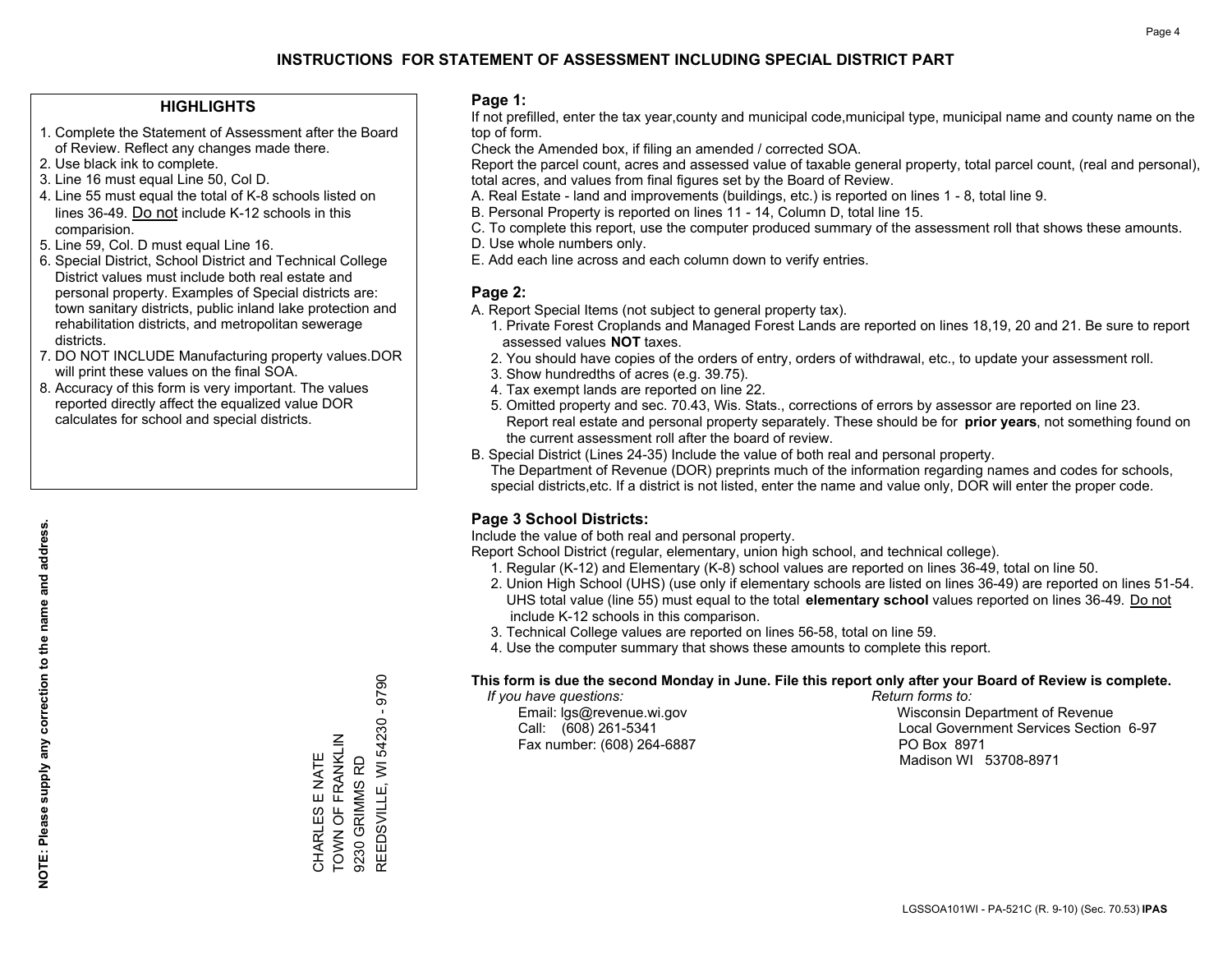**STATEMENT OF ASSESSMENT FOR 2016** 

| 36.      | 012 | 0937    |
|----------|-----|---------|
| $\alpha$ | MUN | ACCT NO |

|                | <b>FOR</b>                                                                                                                                                                                   | <b>TOWN OF</b><br><b>OF</b>                                  | <b>GIBSON</b>            |                                           | <b>MANITOWOC COUNTY</b>       |                                |                                        | <b>WHEN COMPLETING THIS DOCUMENT</b>           |  |  |
|----------------|----------------------------------------------------------------------------------------------------------------------------------------------------------------------------------------------|--------------------------------------------------------------|--------------------------|-------------------------------------------|-------------------------------|--------------------------------|----------------------------------------|------------------------------------------------|--|--|
|                |                                                                                                                                                                                              | Town - Village - City                                        | <b>Municipality Name</b> |                                           | <b>County Name</b>            |                                |                                        | DO NOT WRITE OVER X's OR IN SHADED AREAS       |  |  |
| Line           |                                                                                                                                                                                              | <b>REAL ESTATE</b><br>(See Lines 18 - 22 for                 |                          | PARCEL COUNT<br>TOTAL LAND   IMPROVEMENTS | NO. OF ACRES<br><b>WHOLE</b>  | <b>VALUE OF</b><br><b>LAND</b> | <b>VALUE OF</b><br><b>IMPROVEMENTS</b> | <b>TOTAL VALUE OF LAND</b><br>AND IMPROVEMENTS |  |  |
| No.            |                                                                                                                                                                                              | other Real Estate)                                           | Col. A                   | Col. B                                    | <b>NUMBERS ONLY</b><br>Col. C | Col. D                         | Col. E                                 | Col. F                                         |  |  |
| -1             |                                                                                                                                                                                              | RESIDENTIAL - Class 1                                        | 630                      | 508                                       | 1,691                         | 15,445,400                     | 63,961,500                             | 79,406,900                                     |  |  |
| 2              |                                                                                                                                                                                              | <b>COMMERCIAL - Class 2</b>                                  | 28                       | 14                                        | 264                           | 862,200                        | 1,133,700                              | 1,995,900                                      |  |  |
| 3              |                                                                                                                                                                                              | <b>MANUFACTURING - Class 3</b>                               | 11                       | 4                                         | 323                           | 590,200                        | 228,200                                | 818,400                                        |  |  |
| 4              |                                                                                                                                                                                              | <b>AGRICULTURAL - Class 4</b>                                | 644                      |                                           | 12,615                        | 2,334,800                      |                                        | 2,334,800                                      |  |  |
| 5              |                                                                                                                                                                                              | <b>UNDEVELOPED - Class 5</b>                                 | 413                      |                                           | 1,288                         | 1,175,300                      |                                        | 1,175,300                                      |  |  |
| 6              | AGRICULTURAL FOREST - Class 5m                                                                                                                                                               |                                                              | 243                      |                                           | 2,239                         | 2,655,900                      |                                        | 2,655,900                                      |  |  |
| $\overline{7}$ |                                                                                                                                                                                              | FOREST LANDS - Class 6                                       | 111                      |                                           | 1,366                         | 3,163,500                      |                                        | 3,163,500                                      |  |  |
| 8              | OTHER - Class 7                                                                                                                                                                              |                                                              | 141                      | 140                                       | 242                           | 3,255,500                      | 13,808,100                             | 17,063,600                                     |  |  |
| 9              | TOTAL - ALL COLUMNS<br>2,221                                                                                                                                                                 |                                                              |                          |                                           | 666<br>20,028                 | 29,482,800                     | 79,131,500                             | 108,614,300                                    |  |  |
| 10             |                                                                                                                                                                                              | NUMBER OF PERSONAL PROPERTY ACCOUNTS IN ROLL                 |                          |                                           | 30                            | <b>LOCALLY ASSESSED</b>        | <b>MANUFACTURING</b>                   | <b>MERGED</b>                                  |  |  |
| 11             |                                                                                                                                                                                              | BOATS AND OTHER WATERCRAFT NOT EXEMPT - Code 1               |                          |                                           |                               | 0                              | $\Omega$                               | $\mathbf{0}$                                   |  |  |
| 12             |                                                                                                                                                                                              | MACHINERY, TOOLS AND PATTERNS - Code 2                       |                          |                                           |                               | 141,700                        | 113,100                                | 254,800                                        |  |  |
| 13             |                                                                                                                                                                                              | FURNITURE, FIXTURES AND EQUIPMENT - Code 3                   |                          |                                           |                               | 74,300                         | 800                                    | 75,100                                         |  |  |
| 14             |                                                                                                                                                                                              | ALL OTHER PERSONAL PROPERTY NOT EXEMPT - Codes 4A, 4B, 4C    |                          |                                           |                               | 352,700                        | 700                                    | 353,400                                        |  |  |
| 15             |                                                                                                                                                                                              | TOTAL OF PERSONAL PROPERTY NOT EXEMPT (Total of Lines 11-14) |                          | 568,700                                   | 114,600                       | 683,300                        |                                        |                                                |  |  |
| 16             | AGGREGATE ASSESSED VALUE OF ALL PROPERTY SUBJECT TO THE GENERAL PROPERTY TAX (Total of Lines 9F and 15F)<br>MUST EQUAL TOTAL VALUE OF THE SCHOOL DISTRICTS (K-12 PLUS K-8) - Line 50, Col. F |                                                              |                          |                                           |                               |                                | 109,297,600                            |                                                |  |  |
| 17             |                                                                                                                                                                                              | <b>BOARD OF REVIEW</b><br>DATE OF FINAL ADJOURNMENT          | 07/25/2016               |                                           | Name of Assessor              |                                | Telephone #                            |                                                |  |  |

REMARKS

The Assessment Ratio to be used in calculating the estimated Fair Market Value on tax bills for this tax district is 1.026781797<br>This ratio should be used to convert assessed values to "Calculate Equalized Values" in Step Commission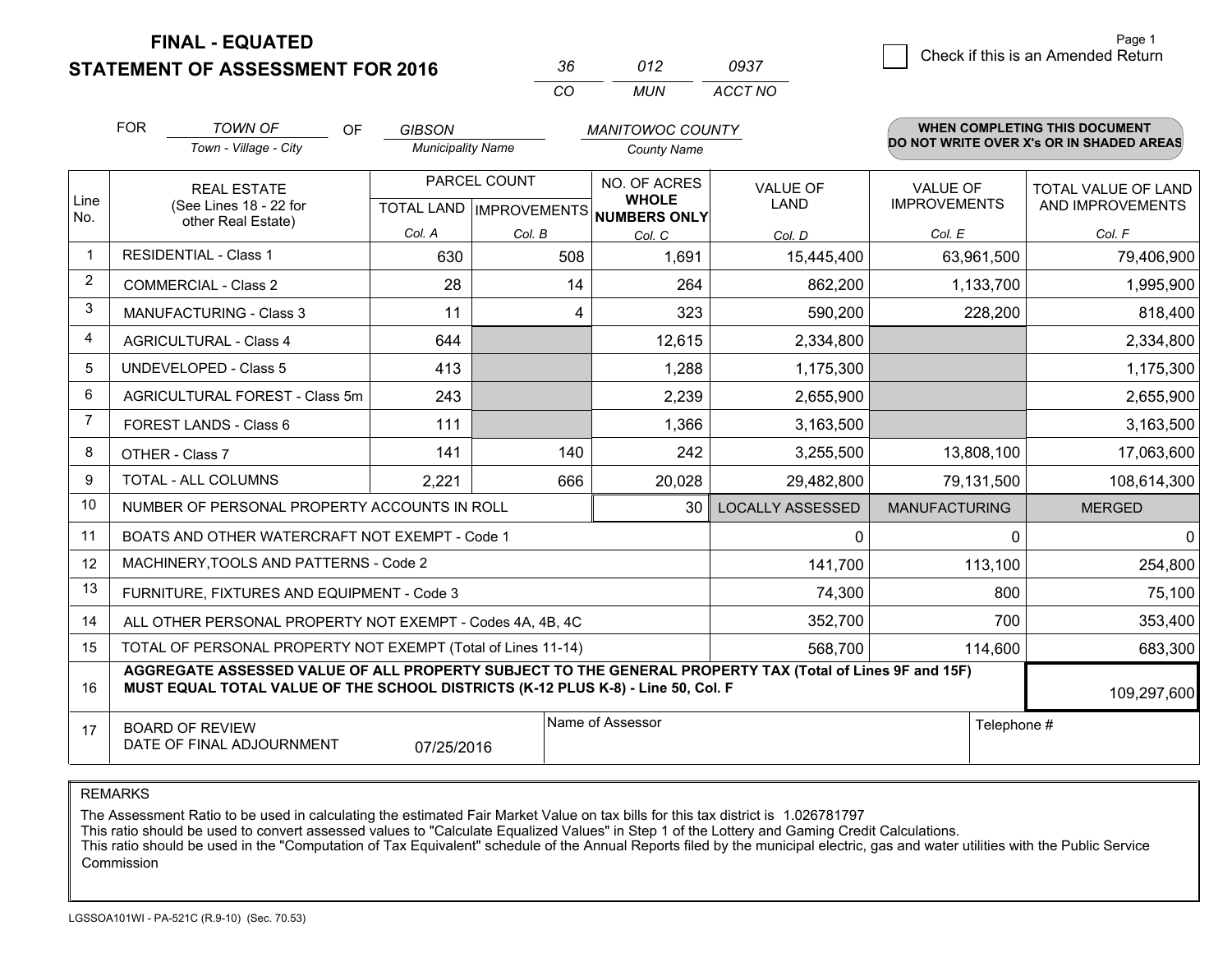*YEAR CO MUN ACCT NO* <sup>2016</sup> <sup>36</sup> <sup>012</sup> <sup>0937</sup>

Do not confuse FOREST LANDS (Line 7) with FOREST CROPS (in this section) - They are **NOT** the same

|                          |                  |                                  |                        |                                                                                                                                                                         | Private Forest Crop - Reg Class @ \$2.52 per acre                                                                                                                                                                                                                                                                           |                                                                       |                    |                                                                                  |                                                                                                                                                                                                                                                                                                                              |
|--------------------------|------------------|----------------------------------|------------------------|-------------------------------------------------------------------------------------------------------------------------------------------------------------------------|-----------------------------------------------------------------------------------------------------------------------------------------------------------------------------------------------------------------------------------------------------------------------------------------------------------------------------|-----------------------------------------------------------------------|--------------------|----------------------------------------------------------------------------------|------------------------------------------------------------------------------------------------------------------------------------------------------------------------------------------------------------------------------------------------------------------------------------------------------------------------------|
|                          |                  |                                  |                        |                                                                                                                                                                         |                                                                                                                                                                                                                                                                                                                             |                                                                       |                    |                                                                                  | (f) ASSESSED VALUE                                                                                                                                                                                                                                                                                                           |
|                          |                  |                                  |                        |                                                                                                                                                                         |                                                                                                                                                                                                                                                                                                                             |                                                                       |                    |                                                                                  |                                                                                                                                                                                                                                                                                                                              |
|                          |                  |                                  |                        |                                                                                                                                                                         |                                                                                                                                                                                                                                                                                                                             |                                                                       |                    |                                                                                  |                                                                                                                                                                                                                                                                                                                              |
| (b) ACRES<br>(a) PARCELS |                  |                                  |                        |                                                                                                                                                                         |                                                                                                                                                                                                                                                                                                                             |                                                                       |                    |                                                                                  | (f) ASSESSED VALUE                                                                                                                                                                                                                                                                                                           |
|                          |                  |                                  |                        |                                                                                                                                                                         |                                                                                                                                                                                                                                                                                                                             |                                                                       |                    |                                                                                  |                                                                                                                                                                                                                                                                                                                              |
|                          |                  |                                  |                        |                                                                                                                                                                         |                                                                                                                                                                                                                                                                                                                             |                                                                       |                    |                                                                                  |                                                                                                                                                                                                                                                                                                                              |
| (a) PARCELS              |                  |                                  |                        |                                                                                                                                                                         | (d) PARCELS                                                                                                                                                                                                                                                                                                                 |                                                                       |                    |                                                                                  | (f) ASSESSED VALUE                                                                                                                                                                                                                                                                                                           |
| 4                        | 53.67<br>128,800 |                                  |                        | 79                                                                                                                                                                      |                                                                                                                                                                                                                                                                                                                             |                                                                       |                    | 2,942,600                                                                        |                                                                                                                                                                                                                                                                                                                              |
|                          |                  |                                  |                        | Entered After 2004 Managed Forest - CLOSED @ \$10.68 per acre                                                                                                           |                                                                                                                                                                                                                                                                                                                             |                                                                       |                    |                                                                                  |                                                                                                                                                                                                                                                                                                                              |
| (a) PARCELS<br>(b) ACRES |                  |                                  |                        |                                                                                                                                                                         |                                                                                                                                                                                                                                                                                                                             |                                                                       | (f) ASSESSED VALUE |                                                                                  |                                                                                                                                                                                                                                                                                                                              |
|                          |                  |                                  |                        |                                                                                                                                                                         |                                                                                                                                                                                                                                                                                                                             |                                                                       |                    |                                                                                  |                                                                                                                                                                                                                                                                                                                              |
| 3                        | 57.81            |                                  | 138,700                |                                                                                                                                                                         | 16<br>443.8                                                                                                                                                                                                                                                                                                                 |                                                                       |                    | 985,600                                                                          |                                                                                                                                                                                                                                                                                                                              |
|                          |                  |                                  |                        |                                                                                                                                                                         |                                                                                                                                                                                                                                                                                                                             |                                                                       |                    |                                                                                  | (e) Other Acres                                                                                                                                                                                                                                                                                                              |
|                          |                  |                                  |                        |                                                                                                                                                                         |                                                                                                                                                                                                                                                                                                                             |                                                                       | 84.53              |                                                                                  | 66.47                                                                                                                                                                                                                                                                                                                        |
|                          |                  |                                  |                        |                                                                                                                                                                         |                                                                                                                                                                                                                                                                                                                             |                                                                       |                    |                                                                                  |                                                                                                                                                                                                                                                                                                                              |
| (a) REAL ESTATE          |                  |                                  | (b) PERSONAL           |                                                                                                                                                                         |                                                                                                                                                                                                                                                                                                                             |                                                                       |                    | (c2) PERSONAL                                                                    |                                                                                                                                                                                                                                                                                                                              |
| 23                       |                  |                                  |                        |                                                                                                                                                                         |                                                                                                                                                                                                                                                                                                                             |                                                                       |                    |                                                                                  |                                                                                                                                                                                                                                                                                                                              |
|                          |                  |                                  |                        |                                                                                                                                                                         |                                                                                                                                                                                                                                                                                                                             |                                                                       |                    |                                                                                  |                                                                                                                                                                                                                                                                                                                              |
| (d) REAL ESTATE          |                  |                                  | (e) PERSONAL           |                                                                                                                                                                         |                                                                                                                                                                                                                                                                                                                             | (f1) REAL ESTATE                                                      |                    | (f2) PERSONAL                                                                    |                                                                                                                                                                                                                                                                                                                              |
|                          |                  |                                  |                        |                                                                                                                                                                         |                                                                                                                                                                                                                                                                                                                             |                                                                       |                    |                                                                                  |                                                                                                                                                                                                                                                                                                                              |
|                          | (a) PARCELS      | (a) County Forest Cropland Acres | (b) ACRES<br>(b) ACRES | Private Forest Crop - Reg Class @ 10¢ per acre<br>Private Forest Crop - Special Class @ 20¢ per acre<br>Entered After 2004 Managed Forest - OPEN @<br>(b) Federal Acres | (c) ASSESSED VALUE<br>(c) ASSESSED VALUE<br>Entered Before 2005 Managed Forest - OPEN @ \$.79 per acre<br>(c) ASSESSED VALUE<br>\$2.14 per acre<br>(c) ASSESSED VALUE<br>Assessed Value of Omitted Property From Prior Years (Sec. 70.44)<br>Manufacturing Equated Value of Omitted Property From Prior Years (Sec. 70.995) | (d) PARCELS<br>(d) PARCELS<br>(d) PARCELS<br>(c) State Acres<br>50.59 |                    | (e) ACRES<br>(e) ACRES<br>(e) ACRES<br>1,423.94<br>(e) ACRES<br>(c1) REAL ESTATE | Entered Before 2005 Managed Forest - Ferrous Mining CLOSED @ \$8.27 per acre<br>Entered Before 2005 Managed Forest - CLOSED @ \$1.87 per acre<br>(d) County (NOT FOREST CROP) Acres<br>Assessed Value of Sec. 70.43 Corrections of Errors by Assessors<br>Mfg. Equated Value of Sec.70.43 Corrections of Errors by Assessors |

## **SPECIAL DISTRICTS**

| Line<br>No. | Enter 6-digit<br>Special District<br>Code (Col. A) | <b>Account</b><br><b>Number</b> | <b>Special District Name</b> | <b>Locally Assessed Value</b><br>of Real Estate and | Mfg Value of Real Estate<br>and Personal Property | <b>Merged Value of</b><br><b>Real Estate and</b><br>Personal Property (Col. F) |
|-------------|----------------------------------------------------|---------------------------------|------------------------------|-----------------------------------------------------|---------------------------------------------------|--------------------------------------------------------------------------------|
|             |                                                    | (Col. B)                        | (Col. C)                     | Personal Property (Col. D)                          | (Col. E)                                          |                                                                                |
| 24          |                                                    |                                 |                              |                                                     |                                                   |                                                                                |
| 25          |                                                    |                                 |                              |                                                     |                                                   |                                                                                |
| 26          |                                                    |                                 |                              |                                                     |                                                   |                                                                                |
| 27          |                                                    |                                 |                              |                                                     |                                                   |                                                                                |
| 28          |                                                    |                                 |                              |                                                     |                                                   |                                                                                |
| 29          |                                                    |                                 |                              |                                                     |                                                   |                                                                                |
| 30          |                                                    |                                 |                              |                                                     |                                                   |                                                                                |
| 31          |                                                    |                                 |                              |                                                     |                                                   |                                                                                |
| 32          |                                                    |                                 |                              |                                                     |                                                   |                                                                                |
| 33          |                                                    |                                 |                              |                                                     |                                                   |                                                                                |
| 34          |                                                    |                                 |                              |                                                     |                                                   |                                                                                |
| 35          |                                                    |                                 |                              |                                                     |                                                   |                                                                                |

LGSSOA101WI-PA - 521C (R. 9-10) (Sec. 70.53)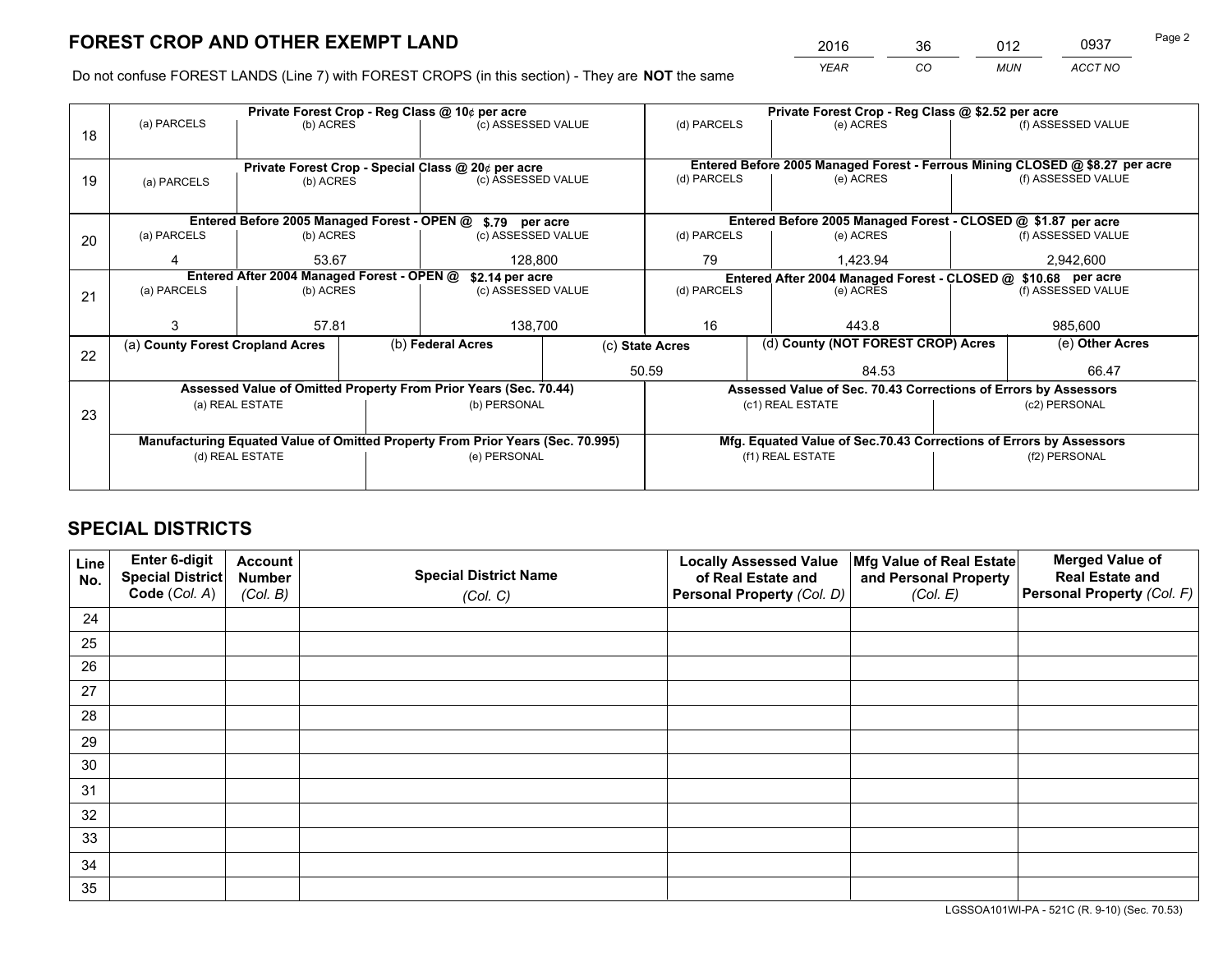| <b>Account</b><br>Enter 6-digit<br><b>Merged Value of</b><br><b>Locally Assessed Value</b><br>Mfg Value of Real Estate<br>Line<br><b>School District Name</b><br><b>Number</b><br><b>School District</b><br><b>Real Estate and</b><br>of Real Estate and<br>and Personal Property<br>No.<br>(Col. B)<br>Code (Col. A)<br>Personal Property (Col. F)<br>(Col. C)<br>(Col. E)<br>Personal Property (Col. D)<br>A. SCHOOL DISTRICTS (K-8 and K-12)<br>0034<br><b>SCH D OF DENMARK</b><br>118,800<br>051407<br>12,457,600<br>12,576,400<br>36<br>37<br><b>SCH D OF MISHICOT</b><br>363661<br>0211<br>95,907,000<br>814,200<br>96,721,200<br>38<br>39<br>40<br>41<br>42<br>43<br>44<br>45<br>46<br>47<br>48<br>49<br>TOTAL ASSESSED VALUE OF SCHOOL DISTRICTS (K-8 and K-12)<br>50<br>933,000<br>108,364,600<br>109,297,600<br><b>B.</b><br><b>UNION HIGH SCHOOL DISTRICTS</b><br>51<br>52<br>53<br>54<br>TOTAL ASSESSED VALUE OF UNION HIGH SCHOOLS<br>55 |  |  | <b>YEAR</b> | CO<br><b>MUN</b> | ACCT NO |
|-------------------------------------------------------------------------------------------------------------------------------------------------------------------------------------------------------------------------------------------------------------------------------------------------------------------------------------------------------------------------------------------------------------------------------------------------------------------------------------------------------------------------------------------------------------------------------------------------------------------------------------------------------------------------------------------------------------------------------------------------------------------------------------------------------------------------------------------------------------------------------------------------------------------------------------------------------|--|--|-------------|------------------|---------|
|                                                                                                                                                                                                                                                                                                                                                                                                                                                                                                                                                                                                                                                                                                                                                                                                                                                                                                                                                       |  |  |             |                  |         |
|                                                                                                                                                                                                                                                                                                                                                                                                                                                                                                                                                                                                                                                                                                                                                                                                                                                                                                                                                       |  |  |             |                  |         |
|                                                                                                                                                                                                                                                                                                                                                                                                                                                                                                                                                                                                                                                                                                                                                                                                                                                                                                                                                       |  |  |             |                  |         |
|                                                                                                                                                                                                                                                                                                                                                                                                                                                                                                                                                                                                                                                                                                                                                                                                                                                                                                                                                       |  |  |             |                  |         |
|                                                                                                                                                                                                                                                                                                                                                                                                                                                                                                                                                                                                                                                                                                                                                                                                                                                                                                                                                       |  |  |             |                  |         |
|                                                                                                                                                                                                                                                                                                                                                                                                                                                                                                                                                                                                                                                                                                                                                                                                                                                                                                                                                       |  |  |             |                  |         |
|                                                                                                                                                                                                                                                                                                                                                                                                                                                                                                                                                                                                                                                                                                                                                                                                                                                                                                                                                       |  |  |             |                  |         |
|                                                                                                                                                                                                                                                                                                                                                                                                                                                                                                                                                                                                                                                                                                                                                                                                                                                                                                                                                       |  |  |             |                  |         |
|                                                                                                                                                                                                                                                                                                                                                                                                                                                                                                                                                                                                                                                                                                                                                                                                                                                                                                                                                       |  |  |             |                  |         |
|                                                                                                                                                                                                                                                                                                                                                                                                                                                                                                                                                                                                                                                                                                                                                                                                                                                                                                                                                       |  |  |             |                  |         |
|                                                                                                                                                                                                                                                                                                                                                                                                                                                                                                                                                                                                                                                                                                                                                                                                                                                                                                                                                       |  |  |             |                  |         |
|                                                                                                                                                                                                                                                                                                                                                                                                                                                                                                                                                                                                                                                                                                                                                                                                                                                                                                                                                       |  |  |             |                  |         |
|                                                                                                                                                                                                                                                                                                                                                                                                                                                                                                                                                                                                                                                                                                                                                                                                                                                                                                                                                       |  |  |             |                  |         |
|                                                                                                                                                                                                                                                                                                                                                                                                                                                                                                                                                                                                                                                                                                                                                                                                                                                                                                                                                       |  |  |             |                  |         |
|                                                                                                                                                                                                                                                                                                                                                                                                                                                                                                                                                                                                                                                                                                                                                                                                                                                                                                                                                       |  |  |             |                  |         |
|                                                                                                                                                                                                                                                                                                                                                                                                                                                                                                                                                                                                                                                                                                                                                                                                                                                                                                                                                       |  |  |             |                  |         |
|                                                                                                                                                                                                                                                                                                                                                                                                                                                                                                                                                                                                                                                                                                                                                                                                                                                                                                                                                       |  |  |             |                  |         |
|                                                                                                                                                                                                                                                                                                                                                                                                                                                                                                                                                                                                                                                                                                                                                                                                                                                                                                                                                       |  |  |             |                  |         |
|                                                                                                                                                                                                                                                                                                                                                                                                                                                                                                                                                                                                                                                                                                                                                                                                                                                                                                                                                       |  |  |             |                  |         |
|                                                                                                                                                                                                                                                                                                                                                                                                                                                                                                                                                                                                                                                                                                                                                                                                                                                                                                                                                       |  |  |             |                  |         |
|                                                                                                                                                                                                                                                                                                                                                                                                                                                                                                                                                                                                                                                                                                                                                                                                                                                                                                                                                       |  |  |             |                  |         |
|                                                                                                                                                                                                                                                                                                                                                                                                                                                                                                                                                                                                                                                                                                                                                                                                                                                                                                                                                       |  |  |             |                  |         |
|                                                                                                                                                                                                                                                                                                                                                                                                                                                                                                                                                                                                                                                                                                                                                                                                                                                                                                                                                       |  |  |             |                  |         |
| C.<br><b>TECHNICAL COLLEGE DISTRICTS</b><br>56<br>0010<br>LAKESHORE TECHNICAL COLLEGE<br><b>CLEV</b><br>814,200<br>96,721,200<br>001100<br>95,907,000                                                                                                                                                                                                                                                                                                                                                                                                                                                                                                                                                                                                                                                                                                                                                                                                 |  |  |             |                  |         |
| 0012<br>NORTHEAST WISCONSIN TECH COLLEGE GNBY<br>118,800<br>12,457,600<br>12,576,400<br>57<br>001300                                                                                                                                                                                                                                                                                                                                                                                                                                                                                                                                                                                                                                                                                                                                                                                                                                                  |  |  |             |                  |         |
| 58                                                                                                                                                                                                                                                                                                                                                                                                                                                                                                                                                                                                                                                                                                                                                                                                                                                                                                                                                    |  |  |             |                  |         |
| TOTAL ASSESSED VALUE OF TECHNICAL COLLEGES<br>59<br>933,000<br>108,364,600<br>109,297,600                                                                                                                                                                                                                                                                                                                                                                                                                                                                                                                                                                                                                                                                                                                                                                                                                                                             |  |  |             |                  |         |

2016

36

012

0937

Page 3

 *I hereby certify, to the best of my knowledge and belief, this form is complete and correct.*

**SCHOOL DISTRICTS**

| Print name of preparer | Title                    |                | Date (MM / DD / CCYY) |
|------------------------|--------------------------|----------------|-----------------------|
|                        |                          |                |                       |
| Signature of preparer  | Contact Telephone Number | E-mail address |                       |
|                        | $\sim$                   |                |                       |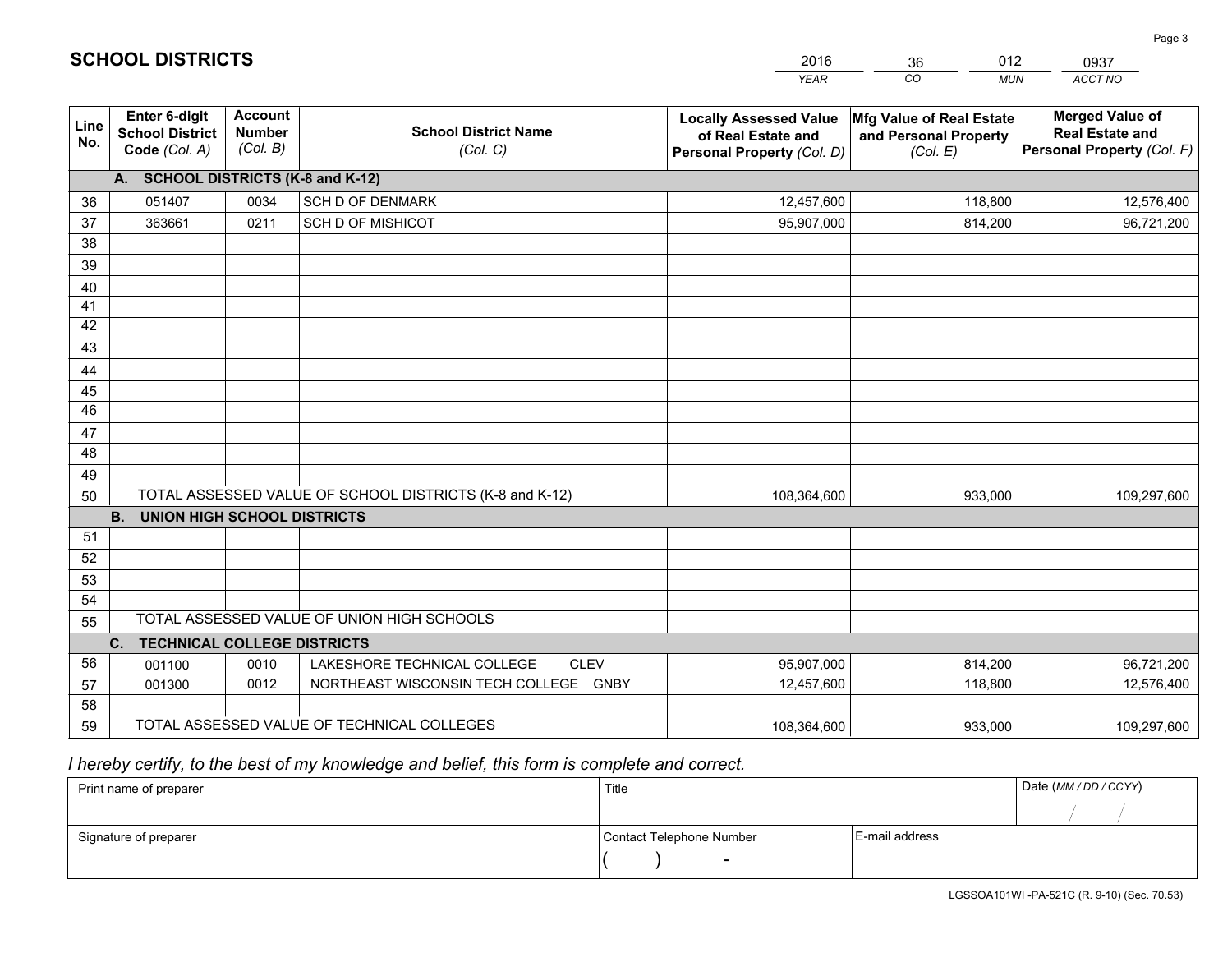### **HIGHLIGHTS**

- 1. Complete the Statement of Assessment after the Board of Review. Reflect any changes made there.
- 2. Use black ink to complete.
- 3. Line 16 must equal Line 50, Col D.
- 4. Line 55 must equal the total of K-8 schools listed on lines 36-49. Do not include K-12 schools in this comparision.
- 5. Line 59, Col. D must equal Line 16.
- 6. Special District, School District and Technical College District values must include both real estate and personal property. Examples of Special districts are: town sanitary districts, public inland lake protection and rehabilitation districts, and metropolitan sewerage districts.
- 7. DO NOT INCLUDE Manufacturing property values.DOR will print these values on the final SOA.

LINDA HERMAN TOWN OF GIBSON 2211 ROCKLEDGE RD MISHICOT, WI 54228

LINDA HERMAN<br>TOWN OF GIBSON

2211 ROCKLEDGE RD **MISHICOT, WI 54228** 

 8. Accuracy of this form is very important. The values reported directly affect the equalized value DOR calculates for school and special districts.

### **Page 1:**

 If not prefilled, enter the tax year,county and municipal code,municipal type, municipal name and county name on the top of form.

Check the Amended box, if filing an amended / corrected SOA.

 Report the parcel count, acres and assessed value of taxable general property, total parcel count, (real and personal), total acres, and values from final figures set by the Board of Review.

- A. Real Estate land and improvements (buildings, etc.) is reported on lines 1 8, total line 9.
- B. Personal Property is reported on lines 11 14, Column D, total line 15.
- C. To complete this report, use the computer produced summary of the assessment roll that shows these amounts.
- D. Use whole numbers only.
- E. Add each line across and each column down to verify entries.

### **Page 2:**

- A. Report Special Items (not subject to general property tax).
- 1. Private Forest Croplands and Managed Forest Lands are reported on lines 18,19, 20 and 21. Be sure to report assessed values **NOT** taxes.
- 2. You should have copies of the orders of entry, orders of withdrawal, etc., to update your assessment roll.
	- 3. Show hundredths of acres (e.g. 39.75).
- 4. Tax exempt lands are reported on line 22.
- 5. Omitted property and sec. 70.43, Wis. Stats., corrections of errors by assessor are reported on line 23. Report real estate and personal property separately. These should be for **prior years**, not something found on the current assessment roll after the board of review.
- B. Special District (Lines 24-35) Include the value of both real and personal property.

 The Department of Revenue (DOR) preprints much of the information regarding names and codes for schools, special districts,etc. If a district is not listed, enter the name and value only, DOR will enter the proper code.

## **Page 3 School Districts:**

Include the value of both real and personal property.

Report School District (regular, elementary, union high school, and technical college).

- 1. Regular (K-12) and Elementary (K-8) school values are reported on lines 36-49, total on line 50.
- 2. Union High School (UHS) (use only if elementary schools are listed on lines 36-49) are reported on lines 51-54. UHS total value (line 55) must equal to the total **elementary school** values reported on lines 36-49. Do notinclude K-12 schools in this comparison.
- 3. Technical College values are reported on lines 56-58, total on line 59.
- 4. Use the computer summary that shows these amounts to complete this report.

#### **This form is due the second Monday in June. File this report only after your Board of Review is complete.**

 *If you have questions: Return forms to:*

Fax number: (608) 264-6887 PO Box 8971

 Email: lgs@revenue.wi.gov Wisconsin Department of Revenue Call: (608) 261-5341 Local Government Services Section 6-97Madison WI 53708-8971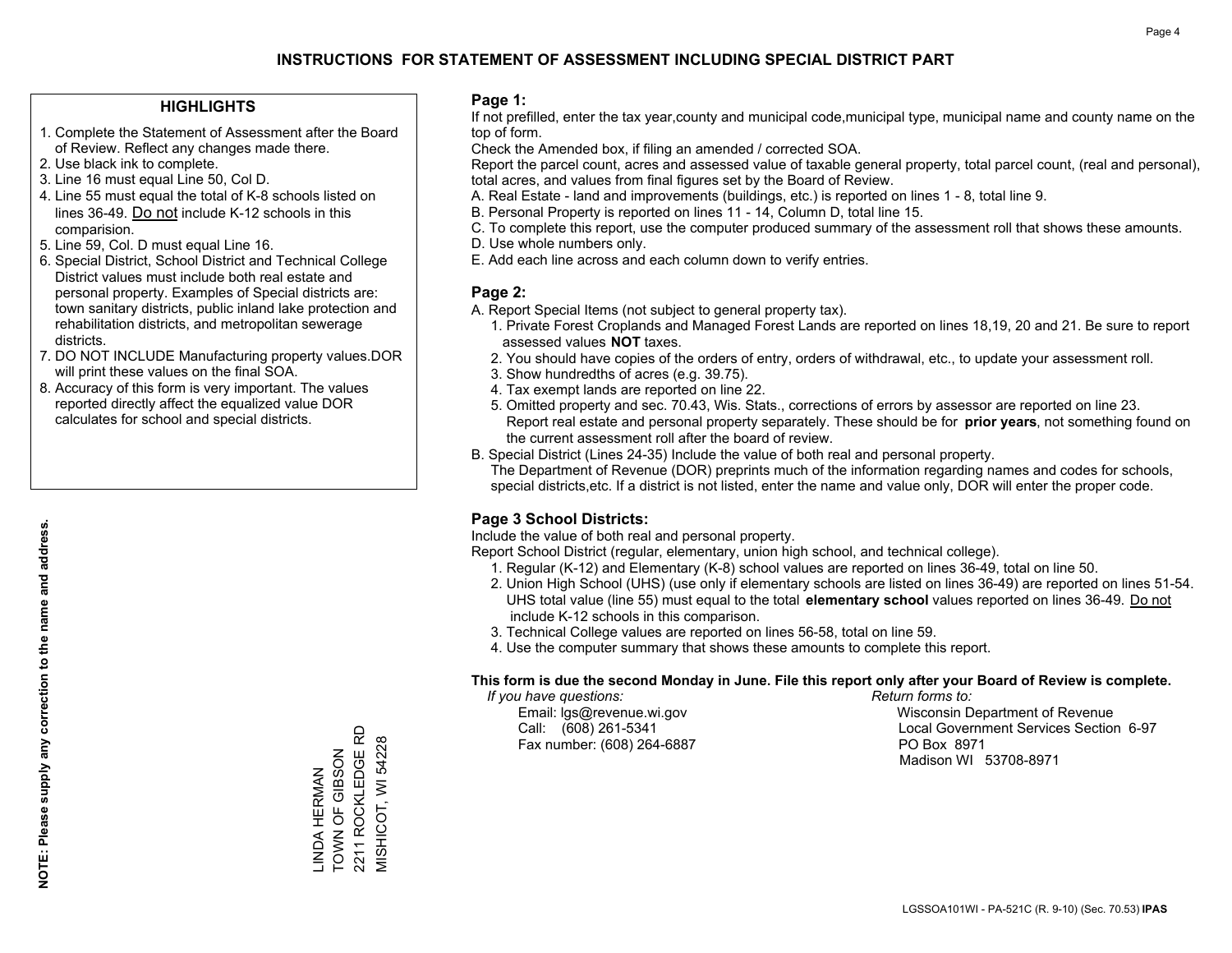**STATEMENT OF ASSESSMENT FOR 2016** 

| 36.      | 014  | 0938    |
|----------|------|---------|
| $\cdots$ | MUN. | ACCT NO |

|                | <b>FOR</b>                                                                            | <b>TOWN OF</b><br>OF                                                                                                                                                                         | <b>KOSSUTH</b>           |              | <b>MANITOWOC COUNTY</b>              |                         |                                        | <b>WHEN COMPLETING THIS DOCUMENT</b>     |
|----------------|---------------------------------------------------------------------------------------|----------------------------------------------------------------------------------------------------------------------------------------------------------------------------------------------|--------------------------|--------------|--------------------------------------|-------------------------|----------------------------------------|------------------------------------------|
|                |                                                                                       | Town - Village - City                                                                                                                                                                        | <b>Municipality Name</b> |              | <b>County Name</b>                   |                         |                                        | DO NOT WRITE OVER X's OR IN SHADED AREAS |
| Line           |                                                                                       | <b>REAL ESTATE</b>                                                                                                                                                                           |                          | PARCEL COUNT | NO. OF ACRES<br><b>WHOLE</b>         | <b>VALUE OF</b><br>LAND | <b>VALUE OF</b><br><b>IMPROVEMENTS</b> | <b>TOTAL VALUE OF LAND</b>               |
| No.            |                                                                                       | (See Lines 18 - 22 for<br>other Real Estate)                                                                                                                                                 |                          |              | TOTAL LAND IMPROVEMENTS NUMBERS ONLY |                         |                                        | AND IMPROVEMENTS                         |
|                |                                                                                       |                                                                                                                                                                                              | Col. A                   | Col. B       | Col. C                               | Col. D                  | Col. E                                 | Col. F                                   |
| $\mathbf 1$    | <b>RESIDENTIAL - Class 1</b>                                                          |                                                                                                                                                                                              | 928                      | 829          | 2,199                                | 26,554,200              | 104,319,100                            | 130,873,300                              |
| 2              |                                                                                       | <b>COMMERCIAL - Class 2</b>                                                                                                                                                                  | 35                       | 23           | 162                                  | 801,700                 | 2,360,500                              | 3,162,200                                |
| 3              |                                                                                       | <b>MANUFACTURING - Class 3</b>                                                                                                                                                               | 9                        | 7            | 156                                  | 485,800                 | 2,950,000                              | 3,435,800                                |
| 4              |                                                                                       | <b>AGRICULTURAL - Class 4</b>                                                                                                                                                                | 849                      |              | 14,952                               | 2,807,700               |                                        | 2,807,700                                |
| 5              |                                                                                       | <b>UNDEVELOPED - Class 5</b>                                                                                                                                                                 | 626                      |              | 2,559                                | 1,287,500               |                                        | 1,287,500                                |
| 6              | AGRICULTURAL FOREST - Class 5m                                                        |                                                                                                                                                                                              | 231                      |              | 1,728                                | 2,129,900               |                                        | 2,129,900                                |
| $\overline{7}$ | FOREST LANDS - Class 6                                                                |                                                                                                                                                                                              | 87                       |              | 787                                  | 1,796,500               |                                        | 1,796,500                                |
| 8              |                                                                                       | OTHER - Class 7                                                                                                                                                                              | 169                      | 168          | 337                                  | 3,439,500               | 15,835,500                             | 19,275,000                               |
| 9              |                                                                                       | TOTAL - ALL COLUMNS                                                                                                                                                                          | 2,934                    | 1,027        | 22,880                               | 39,302,800              | 125,465,100                            | 164,767,900                              |
| 10             |                                                                                       | NUMBER OF PERSONAL PROPERTY ACCOUNTS IN ROLL                                                                                                                                                 |                          |              | 38                                   | <b>LOCALLY ASSESSED</b> | <b>MANUFACTURING</b>                   | <b>MERGED</b>                            |
| 11             |                                                                                       | BOATS AND OTHER WATERCRAFT NOT EXEMPT - Code 1                                                                                                                                               |                          |              |                                      | 0                       | 0                                      | $\mathbf 0$                              |
| 12             |                                                                                       | MACHINERY, TOOLS AND PATTERNS - Code 2                                                                                                                                                       |                          |              |                                      | 200,706                 | 687,600                                | 888,306                                  |
| 13             |                                                                                       | FURNITURE, FIXTURES AND EQUIPMENT - Code 3                                                                                                                                                   |                          |              |                                      | 56,145                  | 115,300                                | 171,445                                  |
| 14             |                                                                                       | ALL OTHER PERSONAL PROPERTY NOT EXEMPT - Codes 4A, 4B, 4C                                                                                                                                    |                          |              |                                      | 48,180                  | 489,600                                | 537,780                                  |
| 15             |                                                                                       | TOTAL OF PERSONAL PROPERTY NOT EXEMPT (Total of Lines 11-14)                                                                                                                                 |                          |              |                                      | 305,031                 | 1,292,500                              | 1,597,531                                |
| 16             |                                                                                       | AGGREGATE ASSESSED VALUE OF ALL PROPERTY SUBJECT TO THE GENERAL PROPERTY TAX (Total of Lines 9F and 15F)<br>MUST EQUAL TOTAL VALUE OF THE SCHOOL DISTRICTS (K-12 PLUS K-8) - Line 50, Col. F |                          |              |                                      |                         |                                        | 166,365,431                              |
| 17             | Name of Assessor<br><b>BOARD OF REVIEW</b><br>DATE OF FINAL ADJOURNMENT<br>05/09/2016 |                                                                                                                                                                                              |                          |              |                                      |                         | Telephone #                            |                                          |

REMARKS

The Assessment Ratio to be used in calculating the estimated Fair Market Value on tax bills for this tax district is 1.014814591

This ratio should be used to convert assessed values to "Calculate Equalized Values" in Step 1 of the Lottery and Gaming Credit Calculations.<br>This ratio should be used in the "Computation of Tax Equivalent" schedule of the Commission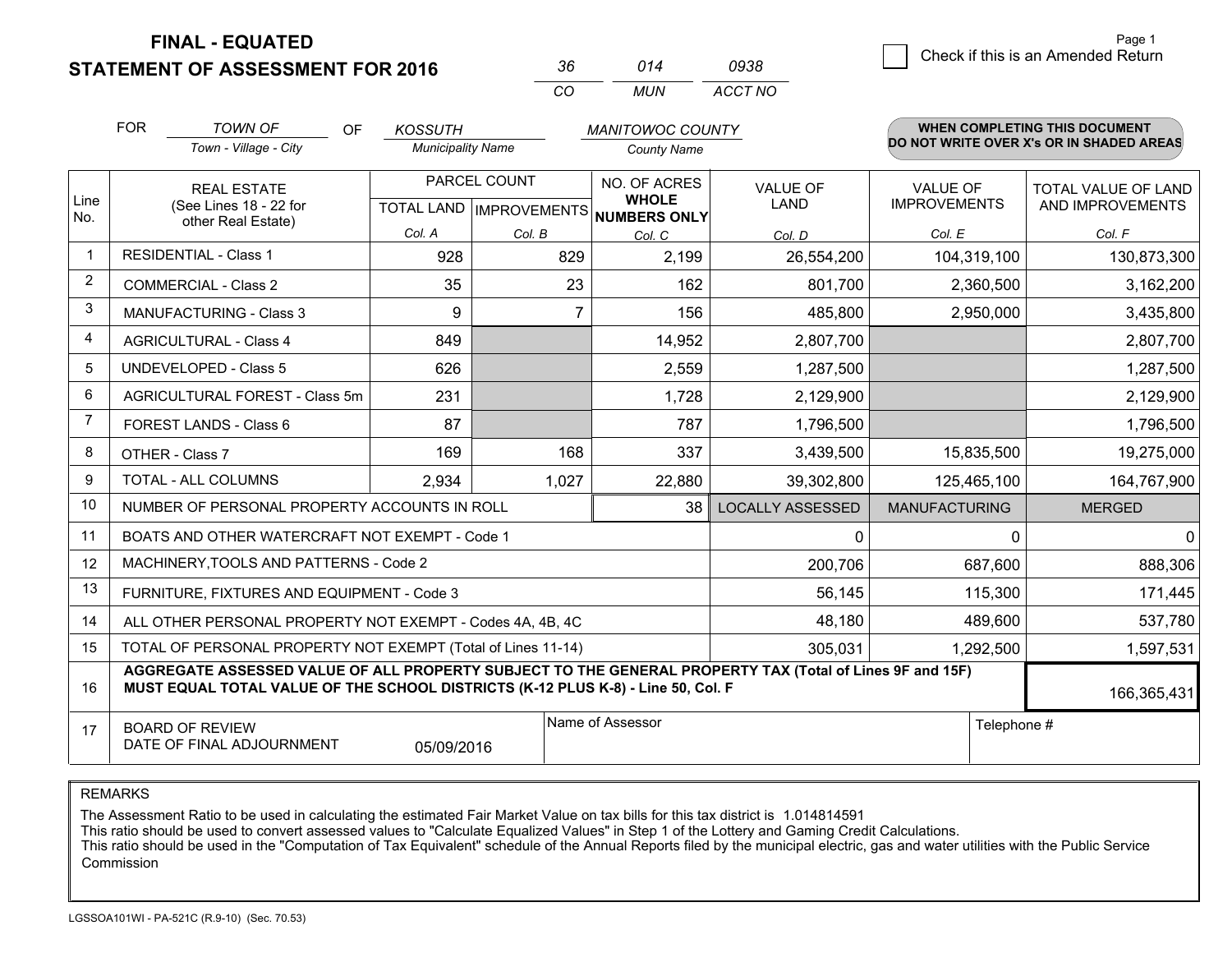*YEAR CO MUN ACCT NO* <sup>2016</sup> <sup>36</sup> <sup>014</sup> <sup>0938</sup>

Do not confuse FOREST LANDS (Line 7) with FOREST CROPS (in this section) - They are **NOT** the same

|    |                                  |                                             |  | Private Forest Crop - Reg Class @ 10¢ per acre                                 |       | Private Forest Crop - Reg Class @ \$2.52 per acre |                                                                              |               |                    |  |
|----|----------------------------------|---------------------------------------------|--|--------------------------------------------------------------------------------|-------|---------------------------------------------------|------------------------------------------------------------------------------|---------------|--------------------|--|
| 18 | (a) PARCELS                      | (b) ACRES                                   |  | (c) ASSESSED VALUE                                                             |       | (d) PARCELS                                       | (e) ACRES                                                                    |               | (f) ASSESSED VALUE |  |
|    |                                  |                                             |  |                                                                                |       |                                                   | Entered Before 2005 Managed Forest - Ferrous Mining CLOSED @ \$8.27 per acre |               |                    |  |
| 19 | (a) PARCELS                      | (b) ACRES                                   |  | Private Forest Crop - Special Class @ 20¢ per acre<br>(c) ASSESSED VALUE       |       | (d) PARCELS                                       | (e) ACRES                                                                    |               | (f) ASSESSED VALUE |  |
|    |                                  |                                             |  |                                                                                |       |                                                   |                                                                              |               |                    |  |
|    |                                  | Entered Before 2005 Managed Forest - OPEN @ |  | \$.79 per acre                                                                 |       |                                                   | Entered Before 2005 Managed Forest - CLOSED @ \$1.87 per acre                |               |                    |  |
| 20 | (a) PARCELS                      | (b) ACRES                                   |  | (c) ASSESSED VALUE                                                             |       | (d) PARCELS                                       | (e) ACRES                                                                    |               | (f) ASSESSED VALUE |  |
|    |                                  |                                             |  |                                                                                |       | 59                                                | 912.98                                                                       |               | 2,254,500          |  |
|    |                                  | Entered After 2004 Managed Forest - OPEN @  |  | \$2.14 per acre                                                                |       |                                                   | Entered After 2004 Managed Forest - CLOSED @ \$10.68 per acre                |               |                    |  |
| 21 | (a) PARCELS                      | (b) ACRES                                   |  | (c) ASSESSED VALUE                                                             |       | (d) PARCELS<br>(e) ACRES                          |                                                                              |               | (f) ASSESSED VALUE |  |
|    |                                  |                                             |  |                                                                                |       |                                                   |                                                                              |               |                    |  |
|    |                                  |                                             |  |                                                                                |       | 2<br>56.85                                        |                                                                              | 142,200       |                    |  |
| 22 | (a) County Forest Cropland Acres |                                             |  | (b) Federal Acres                                                              |       | (c) State Acres                                   | (d) County (NOT FOREST CROP) Acres                                           |               | (e) Other Acres    |  |
|    |                                  |                                             |  |                                                                                | 66.03 |                                                   | 63.28                                                                        |               | 223.34             |  |
|    |                                  |                                             |  | Assessed Value of Omitted Property From Prior Years (Sec. 70.44)               |       |                                                   | Assessed Value of Sec. 70.43 Corrections of Errors by Assessors              |               |                    |  |
|    |                                  | (a) REAL ESTATE                             |  | (b) PERSONAL                                                                   |       |                                                   | (c1) REAL ESTATE                                                             |               | (c2) PERSONAL      |  |
| 23 |                                  |                                             |  |                                                                                |       |                                                   |                                                                              |               |                    |  |
|    |                                  |                                             |  |                                                                                |       |                                                   |                                                                              |               |                    |  |
|    |                                  |                                             |  | Manufacturing Equated Value of Omitted Property From Prior Years (Sec. 70.995) |       |                                                   | Mfg. Equated Value of Sec.70.43 Corrections of Errors by Assessors           |               |                    |  |
|    |                                  | (d) REAL ESTATE                             |  | (e) PERSONAL                                                                   |       | (f1) REAL ESTATE                                  |                                                                              | (f2) PERSONAL |                    |  |
|    |                                  |                                             |  |                                                                                |       |                                                   |                                                                              |               |                    |  |

## **SPECIAL DISTRICTS**

| Line<br>No. | Enter 6-digit<br><b>Special District</b><br>Code (Col. A) | <b>Account</b><br><b>Number</b><br>(Col. B) | <b>Special District Name</b><br>(Col. C) | <b>Locally Assessed Value</b><br>of Real Estate and<br><b>Personal Property (Col. D)</b> | Mfg Value of Real Estate<br>and Personal Property<br>(Col. E) | <b>Merged Value of</b><br><b>Real Estate and</b><br>Personal Property (Col. F) |
|-------------|-----------------------------------------------------------|---------------------------------------------|------------------------------------------|------------------------------------------------------------------------------------------|---------------------------------------------------------------|--------------------------------------------------------------------------------|
| 24          | 367040                                                    | 0213                                        | KOSSUTH SANITARY DISTRICT #2             | 5,564,900                                                                                | 3,857,100                                                     | 9,422,000                                                                      |
| 25          |                                                           |                                             |                                          |                                                                                          |                                                               |                                                                                |
| 26          |                                                           |                                             |                                          |                                                                                          |                                                               |                                                                                |
| 27          |                                                           |                                             |                                          |                                                                                          |                                                               |                                                                                |
| 28          |                                                           |                                             |                                          |                                                                                          |                                                               |                                                                                |
| 29          |                                                           |                                             |                                          |                                                                                          |                                                               |                                                                                |
| 30          |                                                           |                                             |                                          |                                                                                          |                                                               |                                                                                |
| 31          |                                                           |                                             |                                          |                                                                                          |                                                               |                                                                                |
| 32          |                                                           |                                             |                                          |                                                                                          |                                                               |                                                                                |
| 33          |                                                           |                                             |                                          |                                                                                          |                                                               |                                                                                |
| 34          |                                                           |                                             |                                          |                                                                                          |                                                               |                                                                                |
| 35          |                                                           |                                             |                                          |                                                                                          |                                                               |                                                                                |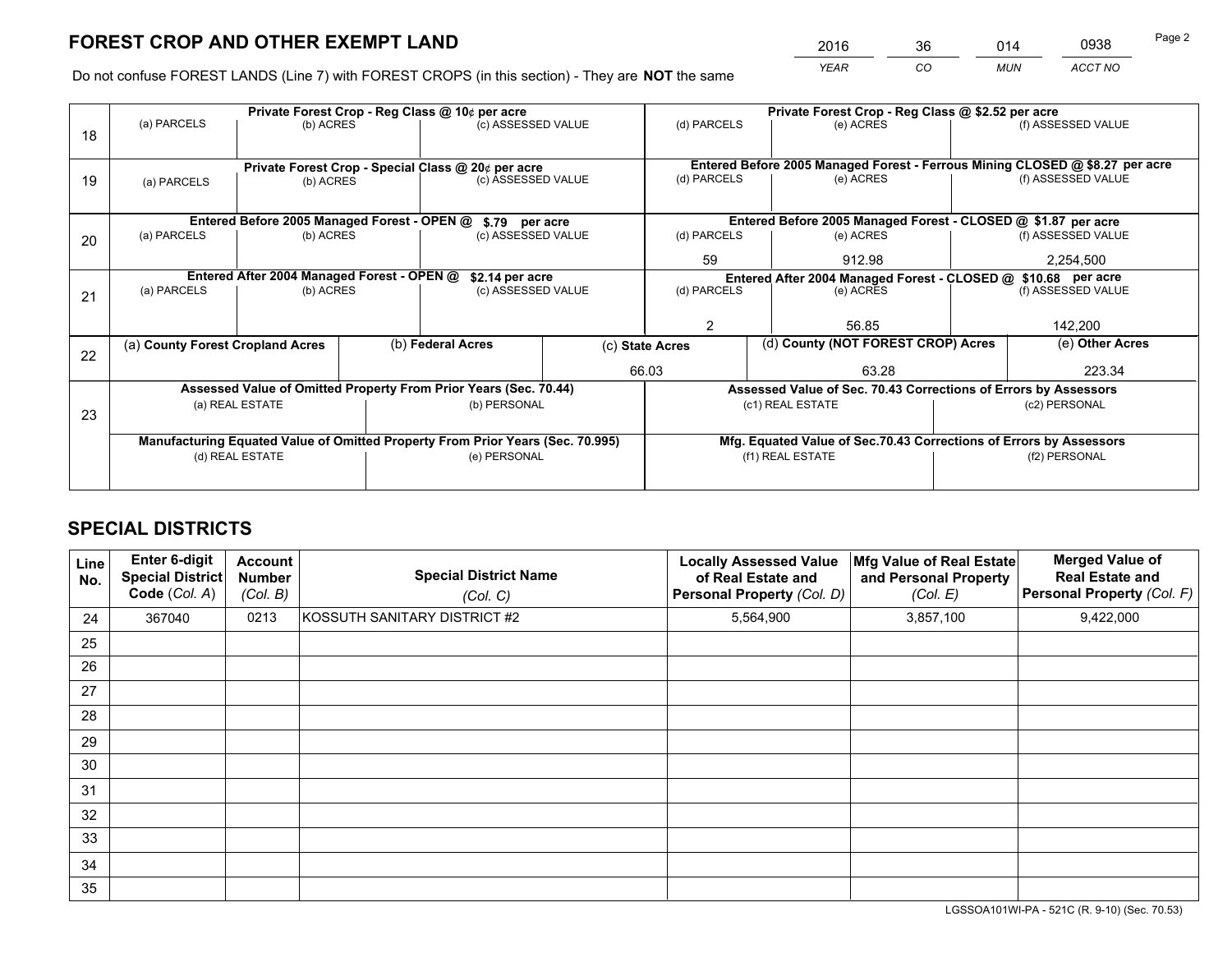|             |                                                                 |                                             |                                                         | <b>YEAR</b>                                                                       | CO<br><b>MUN</b>                                              | ACCT NO                                                                        |
|-------------|-----------------------------------------------------------------|---------------------------------------------|---------------------------------------------------------|-----------------------------------------------------------------------------------|---------------------------------------------------------------|--------------------------------------------------------------------------------|
| Line<br>No. | <b>Enter 6-digit</b><br><b>School District</b><br>Code (Col. A) | <b>Account</b><br><b>Number</b><br>(Col. B) | <b>School District Name</b><br>(Col. C)                 | <b>Locally Assessed Value</b><br>of Real Estate and<br>Personal Property (Col. D) | Mfg Value of Real Estate<br>and Personal Property<br>(Col. E) | <b>Merged Value of</b><br><b>Real Estate and</b><br>Personal Property (Col. F) |
|             | A. SCHOOL DISTRICTS (K-8 and K-12)                              |                                             |                                                         |                                                                                   |                                                               |                                                                                |
| 36          | 363290                                                          | 0210                                        | SCH D OF MANITOWOC                                      | 69,090,321                                                                        | 4,451,700                                                     | 73,542,021                                                                     |
| 37          | 363661                                                          | 0211                                        | <b>SCH D OF MISHICOT</b>                                | 81,892,796                                                                        | 276,600                                                       | 82,169,396                                                                     |
| 38          | 364760                                                          | 0212                                        | SCH D OF REEDSVILLE                                     | 10,654,014                                                                        |                                                               | 10,654,014                                                                     |
| 39          |                                                                 |                                             |                                                         |                                                                                   |                                                               |                                                                                |
| 40          |                                                                 |                                             |                                                         |                                                                                   |                                                               |                                                                                |
| 41          |                                                                 |                                             |                                                         |                                                                                   |                                                               |                                                                                |
| 42          |                                                                 |                                             |                                                         |                                                                                   |                                                               |                                                                                |
| 43          |                                                                 |                                             |                                                         |                                                                                   |                                                               |                                                                                |
| 44          |                                                                 |                                             |                                                         |                                                                                   |                                                               |                                                                                |
| 45          |                                                                 |                                             |                                                         |                                                                                   |                                                               |                                                                                |
| 46          |                                                                 |                                             |                                                         |                                                                                   |                                                               |                                                                                |
| 47<br>48    |                                                                 |                                             |                                                         |                                                                                   |                                                               |                                                                                |
|             |                                                                 |                                             |                                                         |                                                                                   |                                                               |                                                                                |
| 49<br>50    |                                                                 |                                             | TOTAL ASSESSED VALUE OF SCHOOL DISTRICTS (K-8 and K-12) | 161,637,131                                                                       | 4,728,300                                                     | 166,365,431                                                                    |
|             | <b>B.</b><br><b>UNION HIGH SCHOOL DISTRICTS</b>                 |                                             |                                                         |                                                                                   |                                                               |                                                                                |
| 51          |                                                                 |                                             |                                                         |                                                                                   |                                                               |                                                                                |
| 52          |                                                                 |                                             |                                                         |                                                                                   |                                                               |                                                                                |
| 53          |                                                                 |                                             |                                                         |                                                                                   |                                                               |                                                                                |
| 54          |                                                                 |                                             |                                                         |                                                                                   |                                                               |                                                                                |
| 55          |                                                                 |                                             | TOTAL ASSESSED VALUE OF UNION HIGH SCHOOLS              |                                                                                   |                                                               |                                                                                |
|             | C.<br><b>TECHNICAL COLLEGE DISTRICTS</b>                        |                                             |                                                         |                                                                                   |                                                               |                                                                                |
| 56          | 001100                                                          | 0010                                        | LAKESHORE TECHNICAL COLLEGE<br><b>CLEV</b>              | 161,637,131                                                                       | 4,728,300                                                     | 166,365,431                                                                    |
| 57          |                                                                 |                                             |                                                         |                                                                                   |                                                               |                                                                                |
| 58          |                                                                 |                                             |                                                         |                                                                                   |                                                               |                                                                                |
| 59          |                                                                 |                                             | TOTAL ASSESSED VALUE OF TECHNICAL COLLEGES              | 161,637,131                                                                       | 4,728,300                                                     | 166,365,431                                                                    |

2016

36

014

 *I hereby certify, to the best of my knowledge and belief, this form is complete and correct.*

**SCHOOL DISTRICTS**

| Print name of preparer | Title                    |                | Date (MM / DD / CCYY) |
|------------------------|--------------------------|----------------|-----------------------|
|                        |                          |                |                       |
| Signature of preparer  | Contact Telephone Number | E-mail address |                       |
|                        | $\sim$                   |                |                       |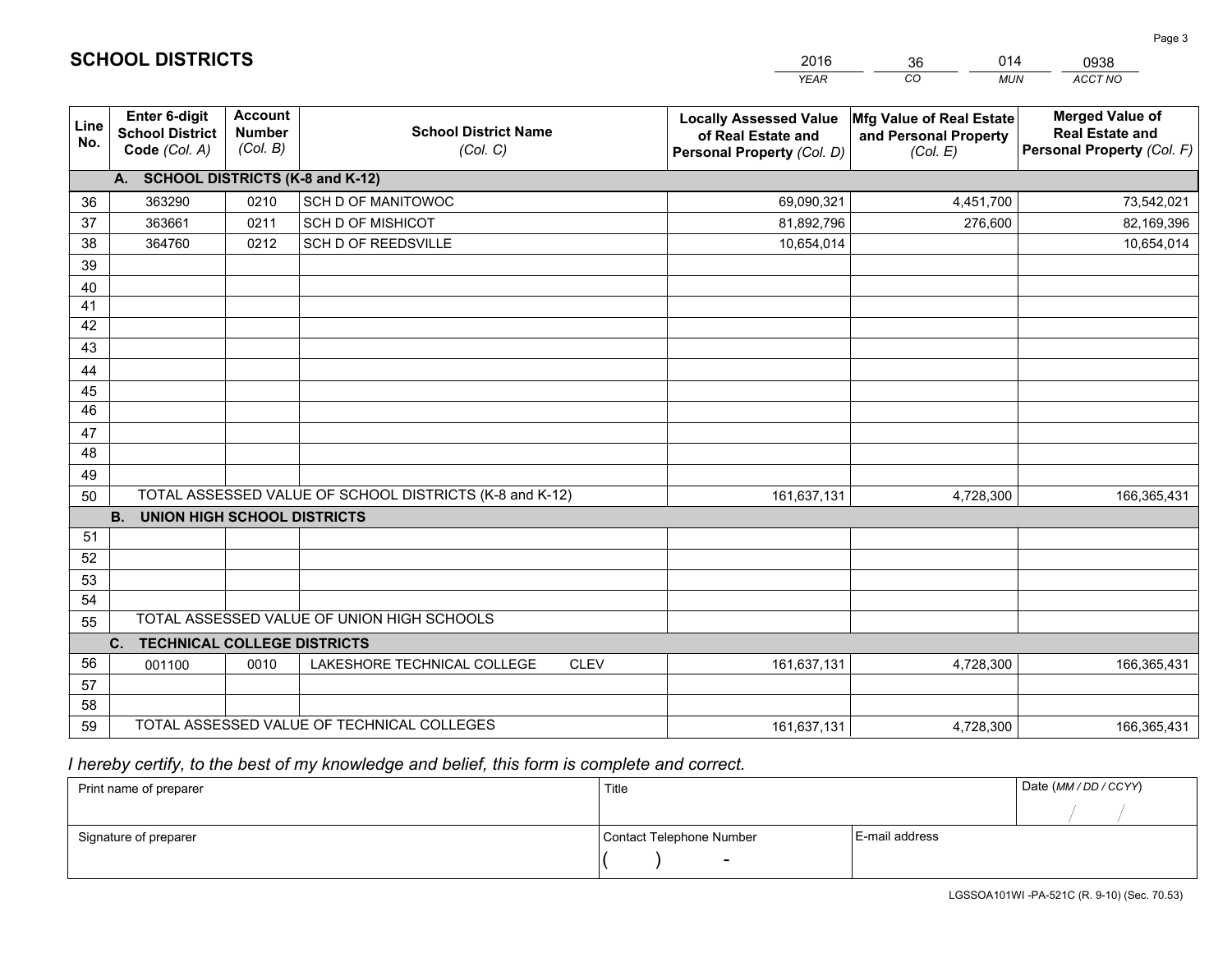### **HIGHLIGHTS**

- 1. Complete the Statement of Assessment after the Board of Review. Reflect any changes made there.
- 2. Use black ink to complete.
- 3. Line 16 must equal Line 50, Col D.
- 4. Line 55 must equal the total of K-8 schools listed on lines 36-49. Do not include K-12 schools in this comparision.
- 5. Line 59, Col. D must equal Line 16.
- 6. Special District, School District and Technical College District values must include both real estate and personal property. Examples of Special districts are: town sanitary districts, public inland lake protection and rehabilitation districts, and metropolitan sewerage districts.
- 7. DO NOT INCLUDE Manufacturing property values.DOR will print these values on the final SOA.
- 8. Accuracy of this form is very important. The values reported directly affect the equalized value DOR calculates for school and special districts.

### **Page 1:**

 If not prefilled, enter the tax year,county and municipal code,municipal type, municipal name and county name on the top of form.

Check the Amended box, if filing an amended / corrected SOA.

 Report the parcel count, acres and assessed value of taxable general property, total parcel count, (real and personal), total acres, and values from final figures set by the Board of Review.

- A. Real Estate land and improvements (buildings, etc.) is reported on lines 1 8, total line 9.
- B. Personal Property is reported on lines 11 14, Column D, total line 15.
- C. To complete this report, use the computer produced summary of the assessment roll that shows these amounts.
- D. Use whole numbers only.
- E. Add each line across and each column down to verify entries.

### **Page 2:**

- A. Report Special Items (not subject to general property tax).
- 1. Private Forest Croplands and Managed Forest Lands are reported on lines 18,19, 20 and 21. Be sure to report assessed values **NOT** taxes.
- 2. You should have copies of the orders of entry, orders of withdrawal, etc., to update your assessment roll.
	- 3. Show hundredths of acres (e.g. 39.75).
- 4. Tax exempt lands are reported on line 22.
- 5. Omitted property and sec. 70.43, Wis. Stats., corrections of errors by assessor are reported on line 23. Report real estate and personal property separately. These should be for **prior years**, not something found on the current assessment roll after the board of review.
- B. Special District (Lines 24-35) Include the value of both real and personal property.

 The Department of Revenue (DOR) preprints much of the information regarding names and codes for schools, special districts,etc. If a district is not listed, enter the name and value only, DOR will enter the proper code.

## **Page 3 School Districts:**

Include the value of both real and personal property.

Report School District (regular, elementary, union high school, and technical college).

- 1. Regular (K-12) and Elementary (K-8) school values are reported on lines 36-49, total on line 50.
- 2. Union High School (UHS) (use only if elementary schools are listed on lines 36-49) are reported on lines 51-54. UHS total value (line 55) must equal to the total **elementary school** values reported on lines 36-49. Do notinclude K-12 schools in this comparison.
- 3. Technical College values are reported on lines 56-58, total on line 59.
- 4. Use the computer summary that shows these amounts to complete this report.

#### **This form is due the second Monday in June. File this report only after your Board of Review is complete.**

 *If you have questions: Return forms to:*

Fax number: (608) 264-6887 PO Box 8971

 Email: lgs@revenue.wi.gov Wisconsin Department of Revenue Call: (608) 261-5341 Local Government Services Section 6-97Madison WI 53708-8971

LGSSOA101WI - PA-521C (R. 9-10) (Sec. 70.53) **IPAS**

 $-9707$ WHITELAW, WI 54247 - 9707 WHITELAW, WI 54247 TOWN OF KOSSUTH JOLYN M. SCHUH<br>TOWN OF KOSSUTH 5317 DANMAR RD 5317 DANMAR RD JOLYN M. SCHUH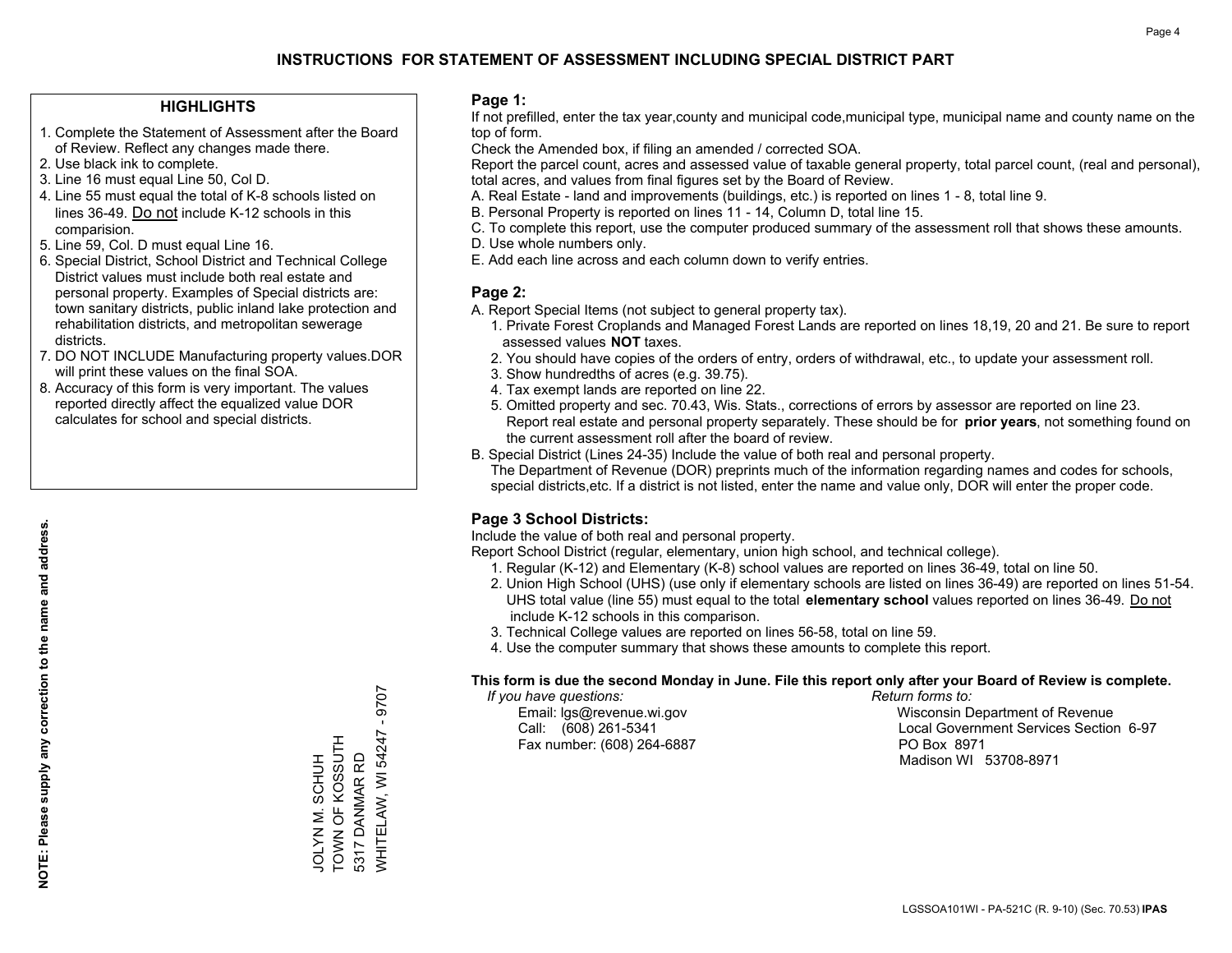**STATEMENT OF ASSESSMENT FOR 2016** 

| 3h | 016   | 0939    |
|----|-------|---------|
| rη | MI IN | ACCT NO |

|                | <b>FOR</b>                                                                                                                                                                                   | <b>TOWN OF</b><br>OF                                         | <b>LIBERTY</b>           |                                                          | <b>MANITOWOC COUNTY</b>      |                                |                                        | <b>WHEN COMPLETING THIS DOCUMENT</b>     |
|----------------|----------------------------------------------------------------------------------------------------------------------------------------------------------------------------------------------|--------------------------------------------------------------|--------------------------|----------------------------------------------------------|------------------------------|--------------------------------|----------------------------------------|------------------------------------------|
|                |                                                                                                                                                                                              | Town - Village - City                                        | <b>Municipality Name</b> |                                                          | <b>County Name</b>           |                                |                                        | DO NOT WRITE OVER X's OR IN SHADED AREAS |
| Line<br>No.    | <b>REAL ESTATE</b><br>(See Lines 18 - 22 for<br>other Real Estate)                                                                                                                           |                                                              |                          | PARCEL COUNT<br>TOTAL LAND   IMPROVEMENTS   NUMBERS ONLY | NO. OF ACRES<br><b>WHOLE</b> | <b>VALUE OF</b><br><b>LAND</b> | <b>VALUE OF</b><br><b>IMPROVEMENTS</b> | TOTAL VALUE OF LAND<br>AND IMPROVEMENTS  |
|                |                                                                                                                                                                                              |                                                              | Col. A                   | Col. B                                                   | Col. C                       | Col. D                         | Col. E                                 | Col. F                                   |
| $\mathbf 1$    |                                                                                                                                                                                              | <b>RESIDENTIAL - Class 1</b>                                 | 590                      | 532                                                      | 1,288                        | 24,108,800                     | 79,987,300                             | 104,096,100                              |
| 2              |                                                                                                                                                                                              | <b>COMMERCIAL - Class 2</b>                                  | 46                       | 20                                                       | 367                          | 1,156,700                      | 3,635,100                              | 4,791,800                                |
| 3              |                                                                                                                                                                                              | <b>MANUFACTURING - Class 3</b>                               | 4                        | 4                                                        | 29                           | 139,500                        | 412,900                                | 552,400                                  |
| $\overline{4}$ |                                                                                                                                                                                              | <b>AGRICULTURAL - Class 4</b>                                | 687                      |                                                          | 12,952                       | 2,547,000                      |                                        | 2,547,000                                |
| 5              |                                                                                                                                                                                              | <b>UNDEVELOPED - Class 5</b>                                 | 527                      |                                                          | 2,320                        | 1,895,400                      |                                        | 1,895,400                                |
| 6              | AGRICULTURAL FOREST - Class 5m                                                                                                                                                               |                                                              | 175                      |                                                          | 1,543                        | 2,398,700                      |                                        | 2,398,700                                |
| $\overline{7}$ |                                                                                                                                                                                              | FOREST LANDS - Class 6                                       | 130                      |                                                          | 1,498                        | 4,339,100                      |                                        | 4,339,100                                |
| 8              |                                                                                                                                                                                              | OTHER - Class 7                                              | 85                       | 82                                                       | 189                          | 1,250,000                      | 14,723,600                             | 15,973,600                               |
| 9              |                                                                                                                                                                                              | TOTAL - ALL COLUMNS                                          | 2,244                    | 638                                                      | 20,186                       | 37,835,200                     | 98,758,900                             | 136,594,100                              |
| 10             |                                                                                                                                                                                              | NUMBER OF PERSONAL PROPERTY ACCOUNTS IN ROLL                 |                          |                                                          | 31                           | <b>LOCALLY ASSESSED</b>        | <b>MANUFACTURING</b>                   | <b>MERGED</b>                            |
| 11             |                                                                                                                                                                                              | BOATS AND OTHER WATERCRAFT NOT EXEMPT - Code 1               |                          |                                                          |                              | 0                              | $\Omega$                               | $\overline{0}$                           |
| 12             |                                                                                                                                                                                              | MACHINERY, TOOLS AND PATTERNS - Code 2                       |                          |                                                          |                              | 472,800                        | 243,100                                | 715,900                                  |
| 13             |                                                                                                                                                                                              | FURNITURE, FIXTURES AND EQUIPMENT - Code 3                   |                          |                                                          |                              | 33,700                         | 8,500                                  | 42,200                                   |
| 14             |                                                                                                                                                                                              | ALL OTHER PERSONAL PROPERTY NOT EXEMPT - Codes 4A, 4B, 4C    |                          |                                                          |                              | 34,800                         | 400                                    | 35,200                                   |
| 15             |                                                                                                                                                                                              | TOTAL OF PERSONAL PROPERTY NOT EXEMPT (Total of Lines 11-14) |                          |                                                          |                              | 541,300                        | 252,000                                | 793,300                                  |
| 16             | AGGREGATE ASSESSED VALUE OF ALL PROPERTY SUBJECT TO THE GENERAL PROPERTY TAX (Total of Lines 9F and 15F)<br>MUST EQUAL TOTAL VALUE OF THE SCHOOL DISTRICTS (K-12 PLUS K-8) - Line 50, Col. F |                                                              |                          |                                                          |                              |                                |                                        | 137,387,400                              |
| 17             | Name of Assessor<br><b>BOARD OF REVIEW</b><br>DATE OF FINAL ADJOURNMENT<br>05/24/2016                                                                                                        |                                                              |                          |                                                          |                              |                                | Telephone #                            |                                          |

REMARKS

The Assessment Ratio to be used in calculating the estimated Fair Market Value on tax bills for this tax district is .989496699

This ratio should be used to convert assessed values to "Calculate Equalized Values" in Step 1 of the Lottery and Gaming Credit Calculations.<br>This ratio should be used in the "Computation of Tax Equivalent" schedule of the Commission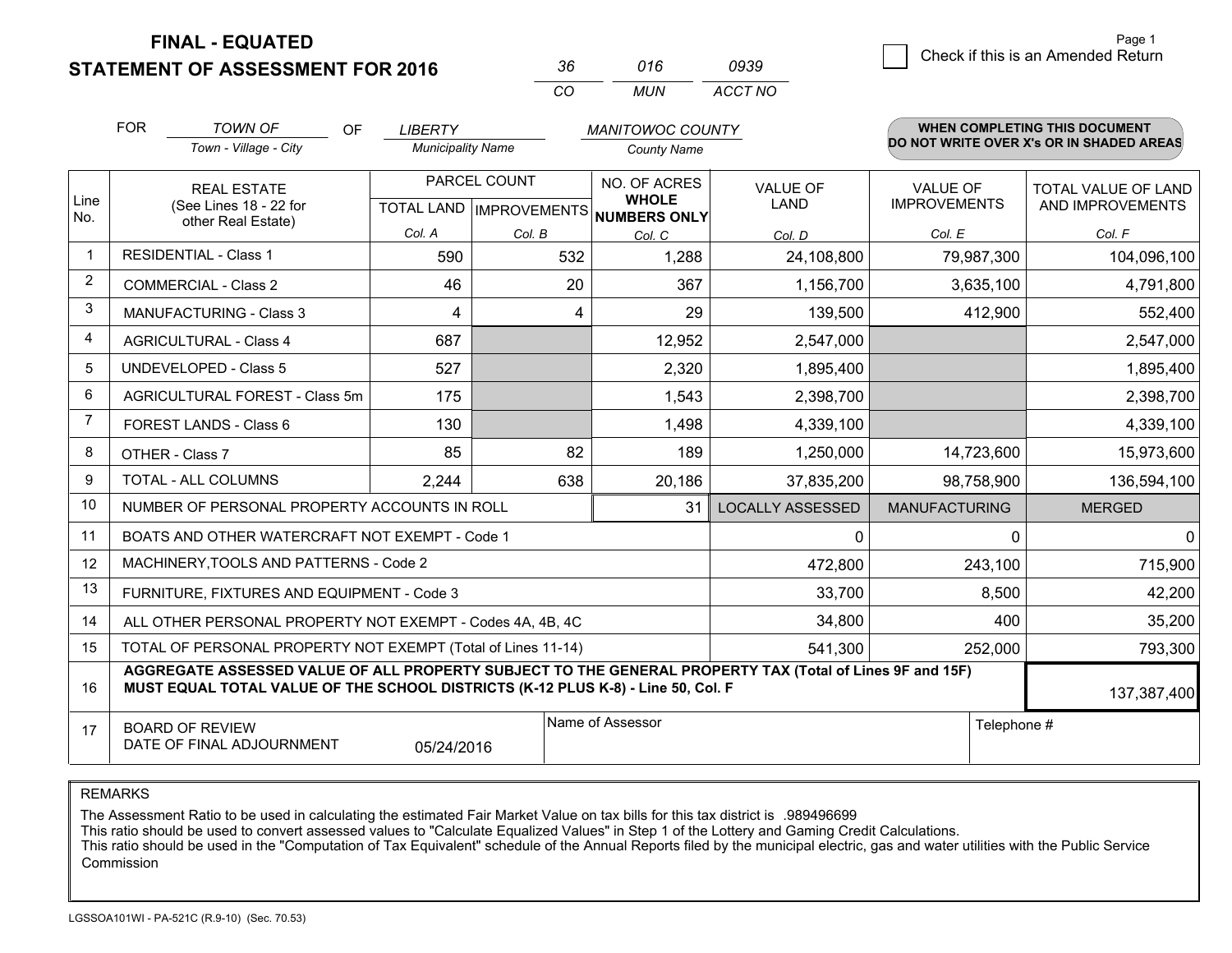*YEAR CO MUN ACCT NO* <sup>2016</sup> <sup>36</sup> <sup>016</sup> <sup>0939</sup>

Do not confuse FOREST LANDS (Line 7) with FOREST CROPS (in this section) - They are **NOT** the same

|    |                                                                                | Private Forest Crop - Reg Class @ 10¢ per acre |  | Private Forest Crop - Reg Class @ \$2.52 per acre                |                 |                                                                 |                  |                                                               |                    |                                                                              |
|----|--------------------------------------------------------------------------------|------------------------------------------------|--|------------------------------------------------------------------|-----------------|-----------------------------------------------------------------|------------------|---------------------------------------------------------------|--------------------|------------------------------------------------------------------------------|
| 18 | (a) PARCELS                                                                    | (b) ACRES                                      |  | (c) ASSESSED VALUE                                               |                 | (d) PARCELS                                                     |                  | (e) ACRES                                                     |                    | (f) ASSESSED VALUE                                                           |
|    | Private Forest Crop - Special Class @ 20¢ per acre                             |                                                |  |                                                                  |                 |                                                                 |                  |                                                               |                    | Entered Before 2005 Managed Forest - Ferrous Mining CLOSED @ \$8.27 per acre |
| 19 | (a) PARCELS                                                                    | (b) ACRES                                      |  | (c) ASSESSED VALUE                                               |                 | (d) PARCELS                                                     |                  | (e) ACRES                                                     |                    | (f) ASSESSED VALUE                                                           |
|    |                                                                                |                                                |  | Entered Before 2005 Managed Forest - OPEN @ \$.79 per acre       |                 |                                                                 |                  |                                                               |                    | Entered Before 2005 Managed Forest - CLOSED @ \$1.87 per acre                |
| 20 | (a) PARCELS                                                                    | (b) ACRES                                      |  | (c) ASSESSED VALUE                                               |                 | (d) PARCELS                                                     |                  | (e) ACRES                                                     |                    | (f) ASSESSED VALUE                                                           |
|    |                                                                                | 88.3<br>185,000                                |  |                                                                  | 60              |                                                                 | 1.074.98         |                                                               | 2,798,700          |                                                                              |
|    | Entered After 2004 Managed Forest - OPEN @                                     |                                                |  |                                                                  | \$2.14 per acre |                                                                 |                  | Entered After 2004 Managed Forest - CLOSED @ \$10.68 per acre |                    |                                                                              |
| 21 | (a) PARCELS                                                                    | (b) ACRES                                      |  | (c) ASSESSED VALUE                                               |                 | (d) PARCELS<br>(e) ACRES                                        |                  |                                                               | (f) ASSESSED VALUE |                                                                              |
|    |                                                                                |                                                |  |                                                                  |                 |                                                                 |                  |                                                               |                    |                                                                              |
|    | 8                                                                              | 253                                            |  | 772,800                                                          | 39              |                                                                 |                  | 723.98                                                        |                    | 1,941,800                                                                    |
|    | (a) County Forest Cropland Acres                                               |                                                |  | (b) Federal Acres                                                |                 | (c) State Acres                                                 |                  | (d) County (NOT FOREST CROP) Acres                            |                    | (e) Other Acres                                                              |
| 22 |                                                                                |                                                |  |                                                                  |                 |                                                                 |                  | 45.18                                                         |                    | 197.47                                                                       |
|    |                                                                                |                                                |  | Assessed Value of Omitted Property From Prior Years (Sec. 70.44) |                 | Assessed Value of Sec. 70.43 Corrections of Errors by Assessors |                  |                                                               |                    |                                                                              |
| 23 |                                                                                | (a) REAL ESTATE                                |  | (b) PERSONAL                                                     |                 |                                                                 | (c1) REAL ESTATE |                                                               |                    | (c2) PERSONAL                                                                |
|    |                                                                                |                                                |  |                                                                  |                 |                                                                 |                  |                                                               |                    |                                                                              |
|    | Manufacturing Equated Value of Omitted Property From Prior Years (Sec. 70.995) |                                                |  |                                                                  |                 |                                                                 |                  |                                                               |                    | Mfg. Equated Value of Sec.70.43 Corrections of Errors by Assessors           |
|    |                                                                                | (d) REAL ESTATE                                |  | (e) PERSONAL                                                     |                 | (f1) REAL ESTATE                                                |                  |                                                               | (f2) PERSONAL      |                                                                              |
|    |                                                                                |                                                |  |                                                                  |                 |                                                                 |                  |                                                               |                    |                                                                              |

## **SPECIAL DISTRICTS**

| Line<br>No. | <b>Enter 6-digit</b><br><b>Special District</b><br>Code (Col. A) | <b>Account</b><br><b>Number</b><br>(Col. B) | <b>Special District Name</b><br>(Col. C) | <b>Locally Assessed Value</b><br>of Real Estate and<br>Personal Property (Col. D) | Mfg Value of Real Estate<br>and Personal Property<br>(Col. E) | <b>Merged Value of</b><br><b>Real Estate and</b><br>Personal Property (Col. F) |
|-------------|------------------------------------------------------------------|---------------------------------------------|------------------------------------------|-----------------------------------------------------------------------------------|---------------------------------------------------------------|--------------------------------------------------------------------------------|
| 24          | 367120                                                           | 0220                                        | LIBERTY SANITARY DISTRICT #1             | 37,537,200                                                                        |                                                               | 37,537,200                                                                     |
| 25          |                                                                  |                                             |                                          |                                                                                   |                                                               |                                                                                |
| 26          |                                                                  |                                             |                                          |                                                                                   |                                                               |                                                                                |
| 27          |                                                                  |                                             |                                          |                                                                                   |                                                               |                                                                                |
| 28          |                                                                  |                                             |                                          |                                                                                   |                                                               |                                                                                |
| 29          |                                                                  |                                             |                                          |                                                                                   |                                                               |                                                                                |
| 30          |                                                                  |                                             |                                          |                                                                                   |                                                               |                                                                                |
| 31          |                                                                  |                                             |                                          |                                                                                   |                                                               |                                                                                |
| 32          |                                                                  |                                             |                                          |                                                                                   |                                                               |                                                                                |
| 33          |                                                                  |                                             |                                          |                                                                                   |                                                               |                                                                                |
| 34          |                                                                  |                                             |                                          |                                                                                   |                                                               |                                                                                |
| 35          |                                                                  |                                             |                                          |                                                                                   |                                                               |                                                                                |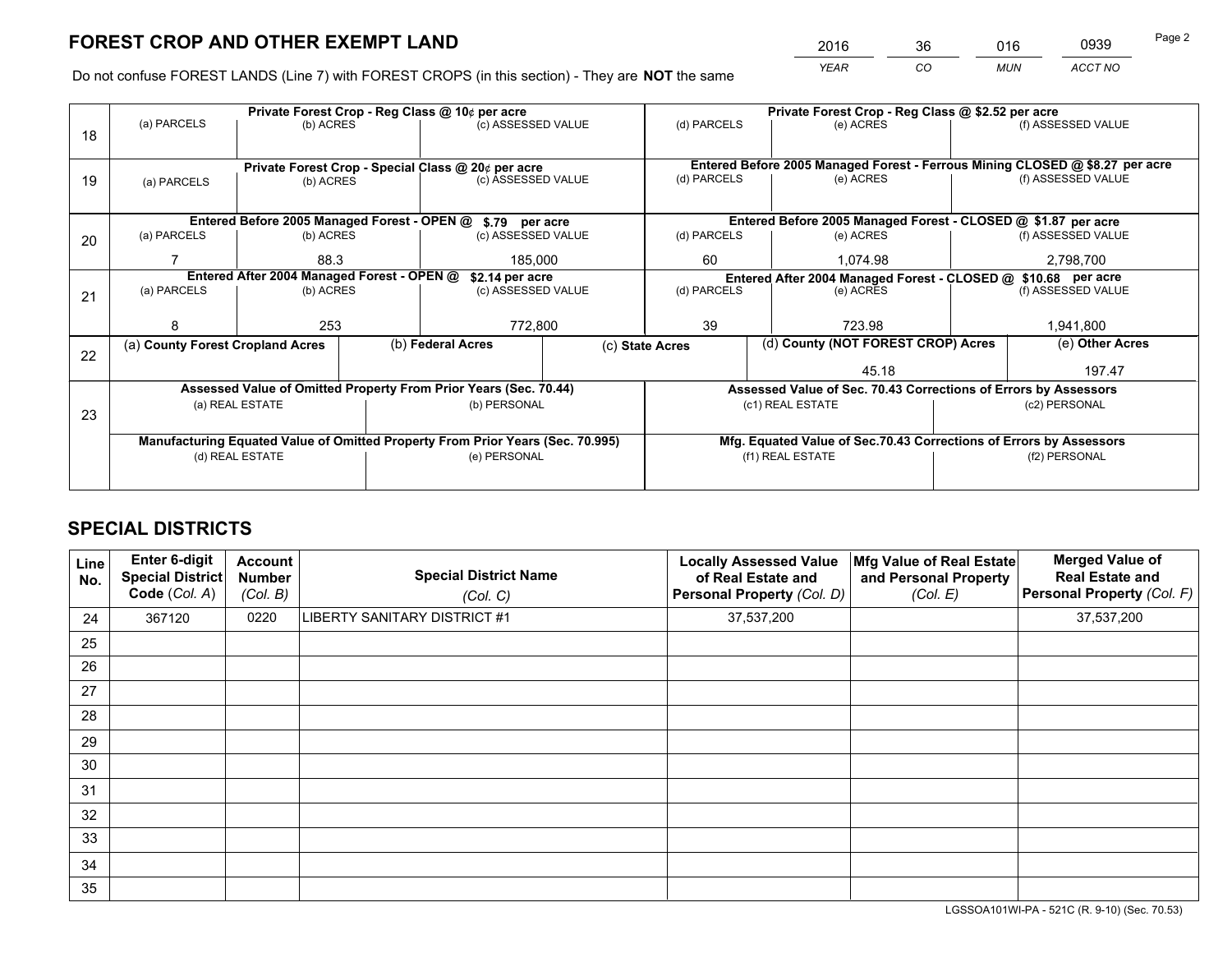|             |                                                                 |                                             |                                                         | <b>YEAR</b>                                                                       | CO<br><b>MUN</b>                                              | ACCT NO                                                                        |
|-------------|-----------------------------------------------------------------|---------------------------------------------|---------------------------------------------------------|-----------------------------------------------------------------------------------|---------------------------------------------------------------|--------------------------------------------------------------------------------|
| Line<br>No. | <b>Enter 6-digit</b><br><b>School District</b><br>Code (Col. A) | <b>Account</b><br><b>Number</b><br>(Col. B) | <b>School District Name</b><br>(Col. C)                 | <b>Locally Assessed Value</b><br>of Real Estate and<br>Personal Property (Col. D) | Mfg Value of Real Estate<br>and Personal Property<br>(Col. E) | <b>Merged Value of</b><br><b>Real Estate and</b><br>Personal Property (Col. F) |
|             | A. SCHOOL DISTRICTS (K-8 and K-12)                              |                                             |                                                         |                                                                                   |                                                               |                                                                                |
| 36          | 362828                                                          | 0209                                        | SCH D OF KIEL AREA                                      | 3,957,700                                                                         |                                                               | 3,957,700                                                                      |
| 37          | 365866                                                          | 0214                                        | SCH D OF VALDERS AREA                                   | 132,625,300                                                                       | 804,400                                                       | 133,429,700                                                                    |
| 38          |                                                                 |                                             |                                                         |                                                                                   |                                                               |                                                                                |
| 39          |                                                                 |                                             |                                                         |                                                                                   |                                                               |                                                                                |
| 40          |                                                                 |                                             |                                                         |                                                                                   |                                                               |                                                                                |
| 41          |                                                                 |                                             |                                                         |                                                                                   |                                                               |                                                                                |
| 42          |                                                                 |                                             |                                                         |                                                                                   |                                                               |                                                                                |
| 43          |                                                                 |                                             |                                                         |                                                                                   |                                                               |                                                                                |
| 44          |                                                                 |                                             |                                                         |                                                                                   |                                                               |                                                                                |
| 45<br>46    |                                                                 |                                             |                                                         |                                                                                   |                                                               |                                                                                |
|             |                                                                 |                                             |                                                         |                                                                                   |                                                               |                                                                                |
| 47<br>48    |                                                                 |                                             |                                                         |                                                                                   |                                                               |                                                                                |
| 49          |                                                                 |                                             |                                                         |                                                                                   |                                                               |                                                                                |
| 50          |                                                                 |                                             | TOTAL ASSESSED VALUE OF SCHOOL DISTRICTS (K-8 and K-12) | 136,583,000                                                                       | 804,400                                                       | 137,387,400                                                                    |
|             | <b>B.</b><br><b>UNION HIGH SCHOOL DISTRICTS</b>                 |                                             |                                                         |                                                                                   |                                                               |                                                                                |
| 51          |                                                                 |                                             |                                                         |                                                                                   |                                                               |                                                                                |
| 52          |                                                                 |                                             |                                                         |                                                                                   |                                                               |                                                                                |
| 53          |                                                                 |                                             |                                                         |                                                                                   |                                                               |                                                                                |
| 54          |                                                                 |                                             |                                                         |                                                                                   |                                                               |                                                                                |
| 55          |                                                                 |                                             | TOTAL ASSESSED VALUE OF UNION HIGH SCHOOLS              |                                                                                   |                                                               |                                                                                |
|             | C.<br><b>TECHNICAL COLLEGE DISTRICTS</b>                        |                                             |                                                         |                                                                                   |                                                               |                                                                                |
| 56          | 001100                                                          | 0010                                        | LAKESHORE TECHNICAL COLLEGE<br><b>CLEV</b>              | 136,583,000                                                                       | 804,400                                                       | 137,387,400                                                                    |
| 57          |                                                                 |                                             |                                                         |                                                                                   |                                                               |                                                                                |
| 58          |                                                                 |                                             |                                                         |                                                                                   |                                                               |                                                                                |
| 59          |                                                                 |                                             | TOTAL ASSESSED VALUE OF TECHNICAL COLLEGES              | 136,583,000                                                                       | 804,400                                                       | 137,387,400                                                                    |

 *I hereby certify, to the best of my knowledge and belief, this form is complete and correct.*

| Print name of preparer | Title                    |                | Date (MM/DD/CCYY) |
|------------------------|--------------------------|----------------|-------------------|
|                        |                          |                |                   |
| Signature of preparer  | Contact Telephone Number | E-mail address |                   |
|                        | $\overline{\phantom{0}}$ |                |                   |

201636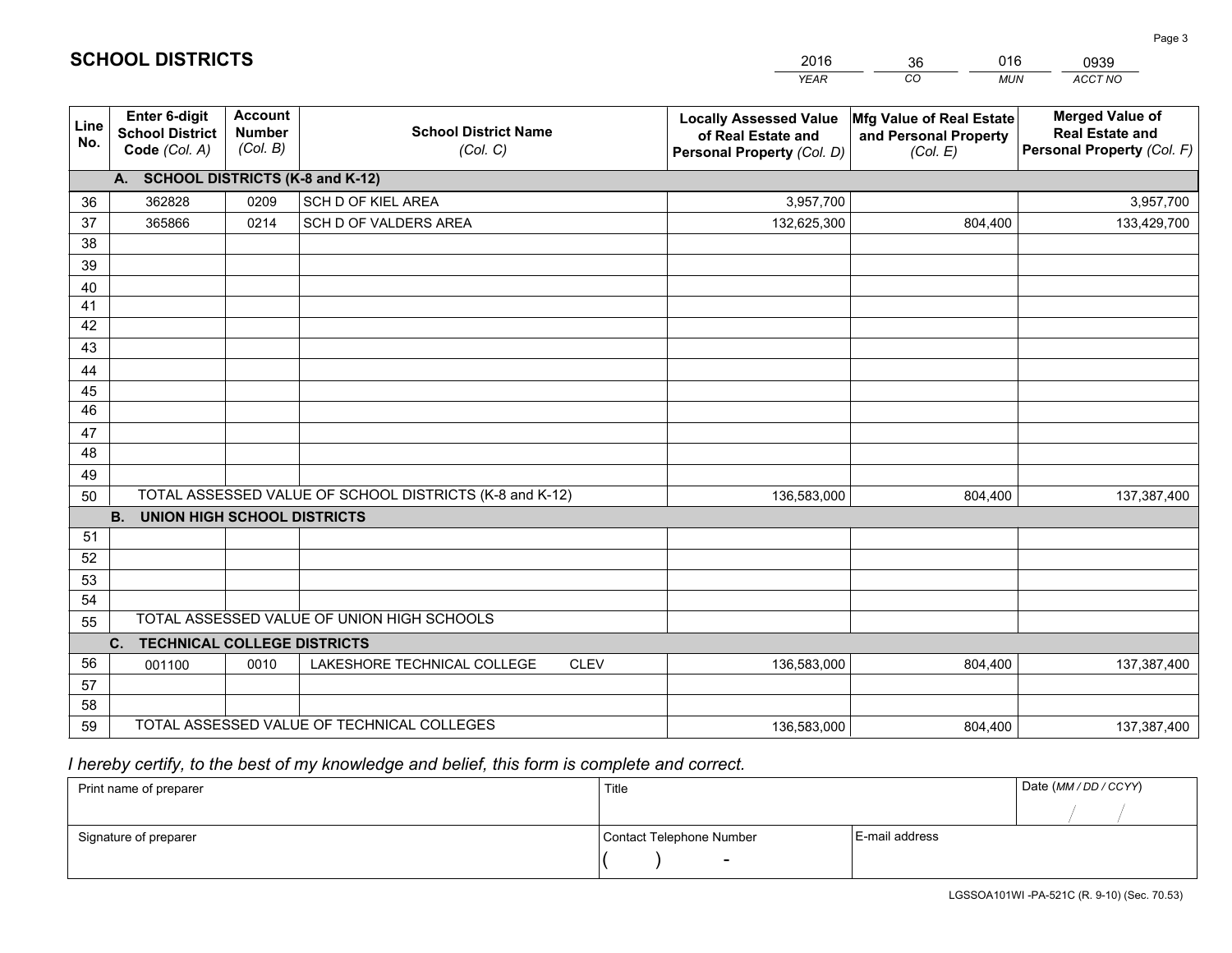### **HIGHLIGHTS**

- 1. Complete the Statement of Assessment after the Board of Review. Reflect any changes made there.
- 2. Use black ink to complete.
- 3. Line 16 must equal Line 50, Col D.
- 4. Line 55 must equal the total of K-8 schools listed on lines 36-49. Do not include K-12 schools in this comparision.
- 5. Line 59, Col. D must equal Line 16.
- 6. Special District, School District and Technical College District values must include both real estate and personal property. Examples of Special districts are: town sanitary districts, public inland lake protection and rehabilitation districts, and metropolitan sewerage districts.
- 7. DO NOT INCLUDE Manufacturing property values.DOR will print these values on the final SOA.

BOBBI REEDY TOWN OF LIBERTY

BOBBI REEDY<br>TOWN OF LIBERTY

10816 ENGLISH LAKE ROAD MANITOWOC, WI 54420

10816 ENGLISH LAKE ROAD MANITOWOC, WI 54420

 8. Accuracy of this form is very important. The values reported directly affect the equalized value DOR calculates for school and special districts.

### **Page 1:**

 If not prefilled, enter the tax year,county and municipal code,municipal type, municipal name and county name on the top of form.

Check the Amended box, if filing an amended / corrected SOA.

 Report the parcel count, acres and assessed value of taxable general property, total parcel count, (real and personal), total acres, and values from final figures set by the Board of Review.

- A. Real Estate land and improvements (buildings, etc.) is reported on lines 1 8, total line 9.
- B. Personal Property is reported on lines 11 14, Column D, total line 15.
- C. To complete this report, use the computer produced summary of the assessment roll that shows these amounts.
- D. Use whole numbers only.
- E. Add each line across and each column down to verify entries.

### **Page 2:**

- A. Report Special Items (not subject to general property tax).
- 1. Private Forest Croplands and Managed Forest Lands are reported on lines 18,19, 20 and 21. Be sure to report assessed values **NOT** taxes.
- 2. You should have copies of the orders of entry, orders of withdrawal, etc., to update your assessment roll.
	- 3. Show hundredths of acres (e.g. 39.75).
- 4. Tax exempt lands are reported on line 22.
- 5. Omitted property and sec. 70.43, Wis. Stats., corrections of errors by assessor are reported on line 23. Report real estate and personal property separately. These should be for **prior years**, not something found on the current assessment roll after the board of review.
- B. Special District (Lines 24-35) Include the value of both real and personal property.
- The Department of Revenue (DOR) preprints much of the information regarding names and codes for schools, special districts,etc. If a district is not listed, enter the name and value only, DOR will enter the proper code.

## **Page 3 School Districts:**

Include the value of both real and personal property.

Report School District (regular, elementary, union high school, and technical college).

- 1. Regular (K-12) and Elementary (K-8) school values are reported on lines 36-49, total on line 50.
- 2. Union High School (UHS) (use only if elementary schools are listed on lines 36-49) are reported on lines 51-54. UHS total value (line 55) must equal to the total **elementary school** values reported on lines 36-49. Do notinclude K-12 schools in this comparison.
- 3. Technical College values are reported on lines 56-58, total on line 59.
- 4. Use the computer summary that shows these amounts to complete this report.

#### **This form is due the second Monday in June. File this report only after your Board of Review is complete.**

 *If you have questions: Return forms to:*

Fax number: (608) 264-6887 PO Box 8971

 Email: lgs@revenue.wi.gov Wisconsin Department of Revenue Call: (608) 261-5341 Local Government Services Section 6-97Madison WI 53708-8971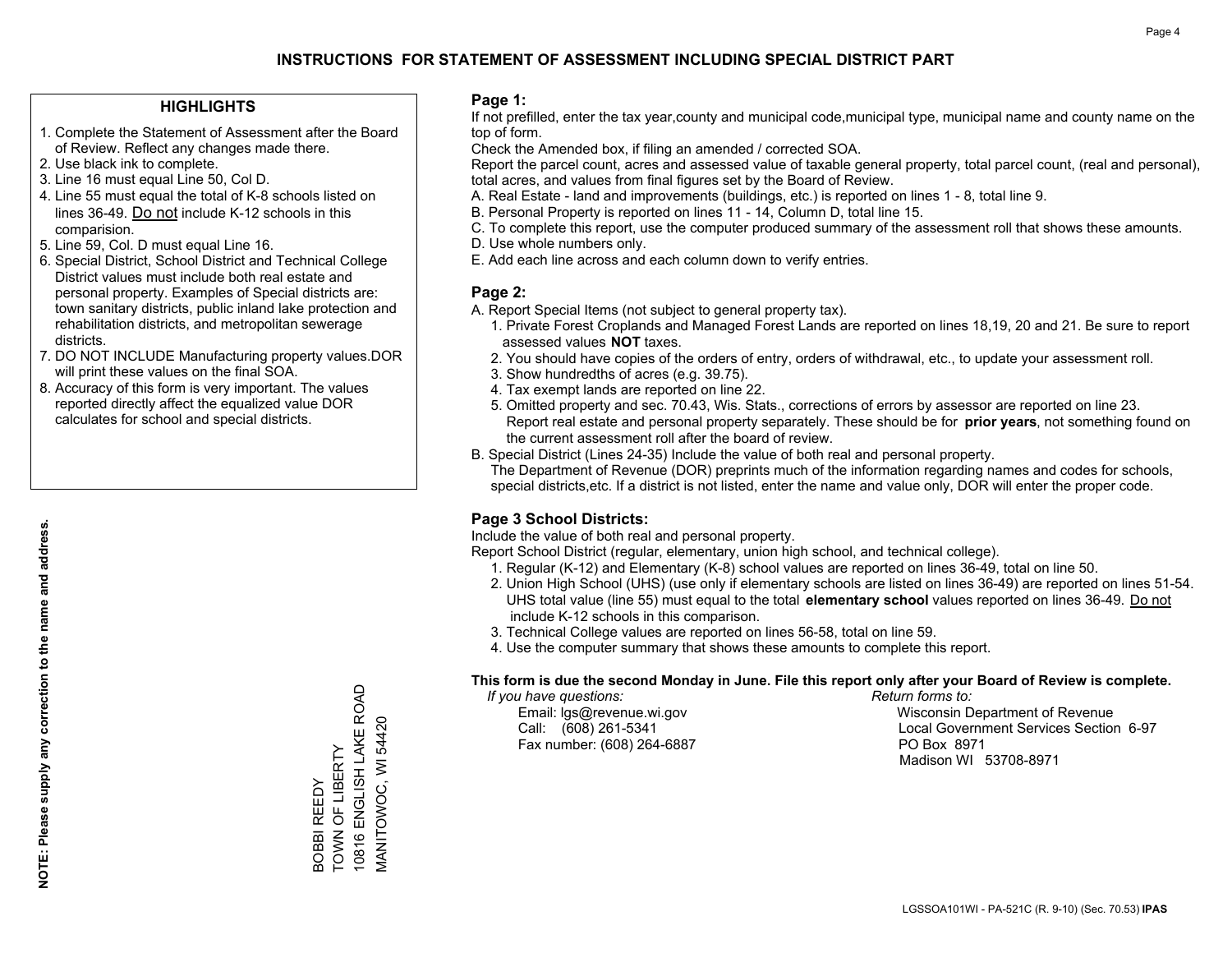**STATEMENT OF ASSESSMENT FOR 2016** 

| 36. | 018 | 0940    |
|-----|-----|---------|
| ΩO  | MUN | ACCT NO |

|                | <b>FOR</b>                                                              | <b>TOWN OF</b><br><b>OF</b>                                                                                                                                                                                | <b>MANITOWOC</b>                               |        | <b>MANITOWOC COUNTY</b>                             |                                |                                        | <b>WHEN COMPLETING THIS DOCUMENT</b>     |
|----------------|-------------------------------------------------------------------------|------------------------------------------------------------------------------------------------------------------------------------------------------------------------------------------------------------|------------------------------------------------|--------|-----------------------------------------------------|--------------------------------|----------------------------------------|------------------------------------------|
|                |                                                                         | Town - Village - City                                                                                                                                                                                      | <b>Municipality Name</b>                       |        | <b>County Name</b>                                  |                                |                                        | DO NOT WRITE OVER X's OR IN SHADED AREAS |
| Line<br>No.    |                                                                         | <b>REAL ESTATE</b><br>(See Lines 18 - 22 for                                                                                                                                                               | PARCEL COUNT<br><b>TOTAL LAND IMPROVEMENTS</b> |        | NO. OF ACRES<br><b>WHOLE</b><br><b>NUMBERS ONLY</b> | <b>VALUE OF</b><br><b>LAND</b> | <b>VALUE OF</b><br><b>IMPROVEMENTS</b> | TOTAL VALUE OF LAND<br>AND IMPROVEMENTS  |
|                |                                                                         | other Real Estate)                                                                                                                                                                                         | Col. A                                         | Col. B | Col. C                                              | Col. D                         | Col. E                                 | Col. F                                   |
| -1             |                                                                         | <b>RESIDENTIAL - Class 1</b>                                                                                                                                                                               | 591                                            | 479    | 1,099                                               | 19,725,900                     | 61,100,600                             | 80,826,500                               |
| $\overline{2}$ |                                                                         | <b>COMMERCIAL - Class 2</b>                                                                                                                                                                                | 13                                             | 12     | 40                                                  | 370,800                        | 1,677,600                              | 2,048,400                                |
| 3              |                                                                         | <b>MANUFACTURING - Class 3</b>                                                                                                                                                                             |                                                |        | 14                                                  | 62,500                         | 711,000                                | 773,500                                  |
| 4              |                                                                         | <b>AGRICULTURAL - Class 4</b>                                                                                                                                                                              | 103                                            |        | 1,676                                               | 331,900                        |                                        | 331,900                                  |
| 5              |                                                                         | <b>UNDEVELOPED - Class 5</b>                                                                                                                                                                               | 102                                            |        | 403                                                 | 504,000                        |                                        | 504,000                                  |
| 6              |                                                                         | AGRICULTURAL FOREST - Class 5m                                                                                                                                                                             | 20                                             |        | 124                                                 | 82,800                         |                                        | 82,800                                   |
| 7              |                                                                         | FOREST LANDS - Class 6                                                                                                                                                                                     | 23                                             |        | 189                                                 | 248,200                        |                                        | 248,200                                  |
| 8              |                                                                         | OTHER - Class 7                                                                                                                                                                                            | 10                                             | 10     | 14                                                  | 142,400                        | 987,200                                | 1,129,600                                |
| 9              | TOTAL - ALL COLUMNS                                                     |                                                                                                                                                                                                            | 863                                            | 502    | 3,559                                               | 21,468,500                     | 64,476,400                             | 85,944,900                               |
| 10             | NUMBER OF PERSONAL PROPERTY ACCOUNTS IN ROLL                            |                                                                                                                                                                                                            |                                                |        | 19                                                  | <b>LOCALLY ASSESSED</b>        | <b>MANUFACTURING</b>                   | <b>MERGED</b>                            |
| 11             | BOATS AND OTHER WATERCRAFT NOT EXEMPT - Code 1                          |                                                                                                                                                                                                            |                                                |        |                                                     |                                | $\Omega$                               | $\mathbf{0}$                             |
| 12             |                                                                         | MACHINERY, TOOLS AND PATTERNS - Code 2                                                                                                                                                                     |                                                |        |                                                     | 161,280                        | 16,400                                 | 177,680                                  |
| 13             | FURNITURE, FIXTURES AND EQUIPMENT - Code 3                              |                                                                                                                                                                                                            |                                                |        |                                                     |                                | 33,000                                 | 108,617                                  |
| 14             | 22,675<br>ALL OTHER PERSONAL PROPERTY NOT EXEMPT - Codes 4A, 4B, 4C     |                                                                                                                                                                                                            |                                                |        |                                                     |                                | 73,000                                 | 95,675                                   |
| 15             | TOTAL OF PERSONAL PROPERTY NOT EXEMPT (Total of Lines 11-14)<br>259,572 |                                                                                                                                                                                                            |                                                |        |                                                     |                                | 122,400                                | 381,972                                  |
| 16             |                                                                         | AGGREGATE ASSESSED VALUE OF ALL PROPERTY SUBJECT TO THE GENERAL PROPERTY TAX (Total of Lines 9F and 15F)<br>MUST EQUAL TOTAL VALUE OF THE SCHOOL DISTRICTS (K-12 PLUS K-8) - Line 50, Col. F<br>86,326,872 |                                                |        |                                                     |                                |                                        |                                          |
| 17             |                                                                         | <b>BOARD OF REVIEW</b><br>DATE OF FINAL ADJOURNMENT                                                                                                                                                        | 06/15/2016                                     |        | Name of Assessor                                    |                                | Telephone #                            |                                          |

REMARKS

The Assessment Ratio to be used in calculating the estimated Fair Market Value on tax bills for this tax district is .963614432

This ratio should be used to convert assessed values to "Calculate Equalized Values" in Step 1 of the Lottery and Gaming Credit Calculations.<br>This ratio should be used in the "Computation of Tax Equivalent" schedule of the Commission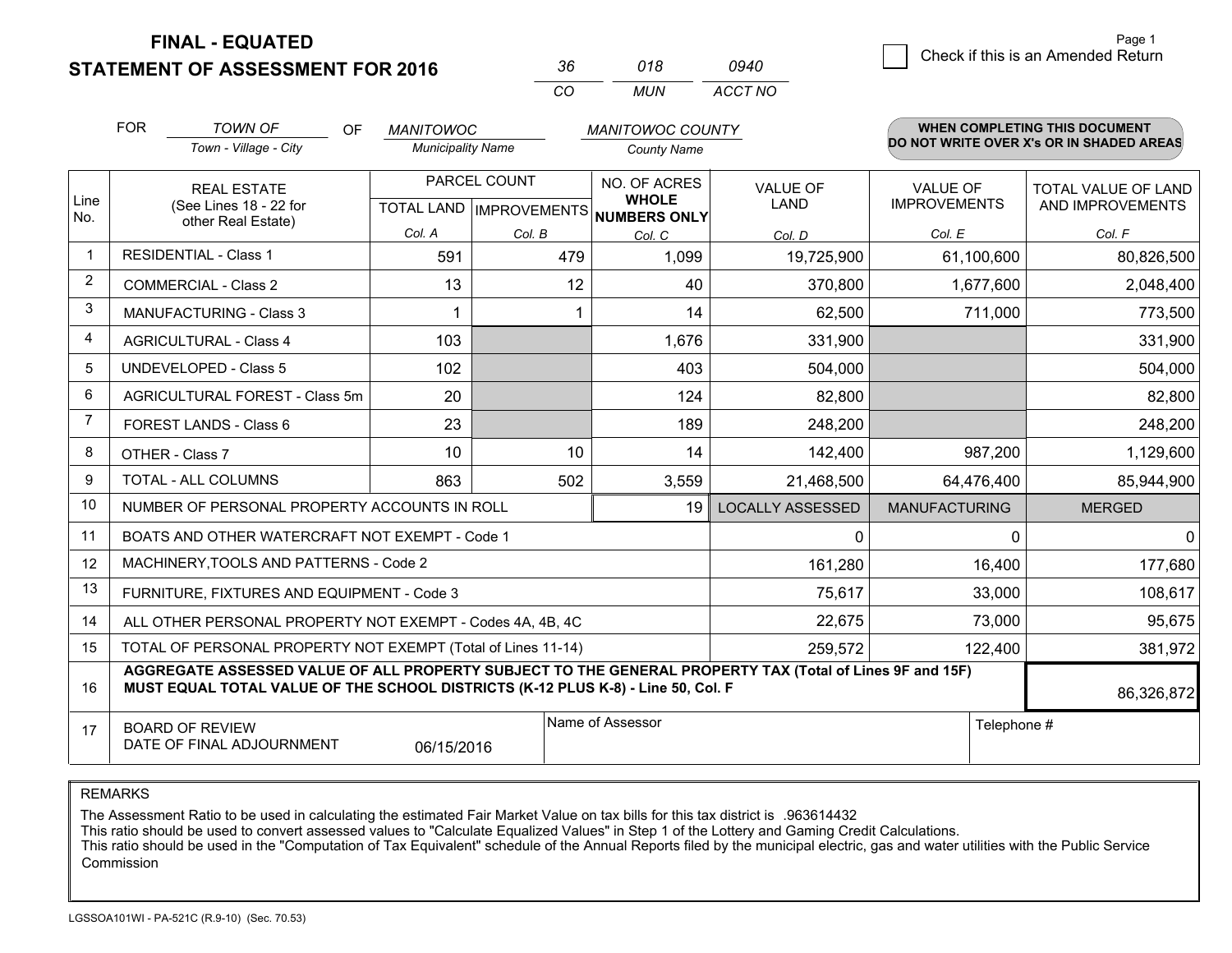*YEAR CO MUN ACCT NO* <sup>2016</sup> <sup>36</sup> <sup>018</sup> <sup>0940</sup>

Do not confuse FOREST LANDS (Line 7) with FOREST CROPS (in this section) - They are **NOT** the same

|    | Private Forest Crop - Reg Class @ 10¢ per acre                                 |                                                                  |                  |                                                                          |                                                                 | Private Forest Crop - Reg Class @ \$2.52 per acre                                         |                                                                              |                    |                    |
|----|--------------------------------------------------------------------------------|------------------------------------------------------------------|------------------|--------------------------------------------------------------------------|-----------------------------------------------------------------|-------------------------------------------------------------------------------------------|------------------------------------------------------------------------------|--------------------|--------------------|
| 18 | (a) PARCELS                                                                    | (b) ACRES                                                        |                  | (c) ASSESSED VALUE                                                       |                                                                 | (d) PARCELS                                                                               | (e) ACRES                                                                    |                    | (f) ASSESSED VALUE |
|    |                                                                                |                                                                  |                  |                                                                          |                                                                 |                                                                                           | Entered Before 2005 Managed Forest - Ferrous Mining CLOSED @ \$8.27 per acre |                    |                    |
| 19 | (a) PARCELS                                                                    | (b) ACRES                                                        |                  | Private Forest Crop - Special Class @ 20¢ per acre<br>(c) ASSESSED VALUE |                                                                 | (d) PARCELS                                                                               | (e) ACRES                                                                    |                    | (f) ASSESSED VALUE |
|    |                                                                                |                                                                  |                  |                                                                          |                                                                 |                                                                                           |                                                                              |                    |                    |
|    |                                                                                |                                                                  |                  |                                                                          |                                                                 |                                                                                           |                                                                              |                    |                    |
|    |                                                                                | Entered Before 2005 Managed Forest - OPEN @                      |                  | \$.79 per acre                                                           |                                                                 |                                                                                           | Entered Before 2005 Managed Forest - CLOSED @ \$1.87 per acre                |                    |                    |
| 20 | (a) PARCELS                                                                    | (b) ACRES                                                        |                  | (c) ASSESSED VALUE                                                       |                                                                 | (d) PARCELS                                                                               | (e) ACRES                                                                    |                    |                    |
|    |                                                                                |                                                                  |                  |                                                                          |                                                                 | 10                                                                                        | 141.29                                                                       |                    |                    |
|    |                                                                                | Entered After 2004 Managed Forest - OPEN @                       |                  |                                                                          |                                                                 |                                                                                           |                                                                              |                    | 154,300            |
|    | (a) PARCELS<br>(b) ACRES                                                       |                                                                  |                  | \$2.14 per acre<br>(c) ASSESSED VALUE                                    |                                                                 | Entered After 2004 Managed Forest - CLOSED @ \$10.68 per acre<br>(d) PARCELS<br>(e) ACRES |                                                                              | (f) ASSESSED VALUE |                    |
| 21 |                                                                                |                                                                  |                  |                                                                          |                                                                 |                                                                                           |                                                                              |                    |                    |
|    |                                                                                |                                                                  |                  |                                                                          |                                                                 |                                                                                           |                                                                              |                    |                    |
|    | (a) County Forest Cropland Acres                                               |                                                                  |                  | (b) Federal Acres                                                        |                                                                 | (c) State Acres                                                                           | (d) County (NOT FOREST CROP) Acres                                           |                    | (e) Other Acres    |
| 22 |                                                                                |                                                                  |                  |                                                                          |                                                                 | 49.67                                                                                     |                                                                              |                    | 40.77              |
|    |                                                                                |                                                                  |                  |                                                                          |                                                                 |                                                                                           |                                                                              |                    |                    |
|    |                                                                                | Assessed Value of Omitted Property From Prior Years (Sec. 70.44) |                  |                                                                          | Assessed Value of Sec. 70.43 Corrections of Errors by Assessors |                                                                                           |                                                                              |                    |                    |
| 23 | (a) REAL ESTATE                                                                |                                                                  |                  | (b) PERSONAL                                                             |                                                                 | (c1) REAL ESTATE                                                                          |                                                                              | (c2) PERSONAL      |                    |
|    |                                                                                |                                                                  |                  |                                                                          |                                                                 |                                                                                           |                                                                              |                    |                    |
|    | Manufacturing Equated Value of Omitted Property From Prior Years (Sec. 70.995) |                                                                  |                  |                                                                          |                                                                 | Mfg. Equated Value of Sec.70.43 Corrections of Errors by Assessors                        |                                                                              |                    |                    |
|    | (d) REAL ESTATE<br>(e) PERSONAL                                                |                                                                  | (f1) REAL ESTATE |                                                                          |                                                                 | (f2) PERSONAL                                                                             |                                                                              |                    |                    |
|    |                                                                                |                                                                  |                  |                                                                          |                                                                 |                                                                                           |                                                                              |                    |                    |
|    |                                                                                |                                                                  |                  |                                                                          |                                                                 |                                                                                           |                                                                              |                    |                    |

## **SPECIAL DISTRICTS**

| Line<br>No. | Enter 6-digit<br>Special District<br>Code (Col. A) | <b>Account</b><br><b>Number</b> | <b>Special District Name</b> | <b>Locally Assessed Value</b><br>of Real Estate and | Mfg Value of Real Estate<br>and Personal Property | <b>Merged Value of</b><br><b>Real Estate and</b><br>Personal Property (Col. F) |
|-------------|----------------------------------------------------|---------------------------------|------------------------------|-----------------------------------------------------|---------------------------------------------------|--------------------------------------------------------------------------------|
|             |                                                    | (Col. B)                        | (Col. C)                     | Personal Property (Col. D)                          | (Col. E)                                          |                                                                                |
| 24          |                                                    |                                 |                              |                                                     |                                                   |                                                                                |
| 25          |                                                    |                                 |                              |                                                     |                                                   |                                                                                |
| 26          |                                                    |                                 |                              |                                                     |                                                   |                                                                                |
| 27          |                                                    |                                 |                              |                                                     |                                                   |                                                                                |
| 28          |                                                    |                                 |                              |                                                     |                                                   |                                                                                |
| 29          |                                                    |                                 |                              |                                                     |                                                   |                                                                                |
| 30          |                                                    |                                 |                              |                                                     |                                                   |                                                                                |
| 31          |                                                    |                                 |                              |                                                     |                                                   |                                                                                |
| 32          |                                                    |                                 |                              |                                                     |                                                   |                                                                                |
| 33          |                                                    |                                 |                              |                                                     |                                                   |                                                                                |
| 34          |                                                    |                                 |                              |                                                     |                                                   |                                                                                |
| 35          |                                                    |                                 |                              |                                                     |                                                   |                                                                                |

LGSSOA101WI-PA - 521C (R. 9-10) (Sec. 70.53)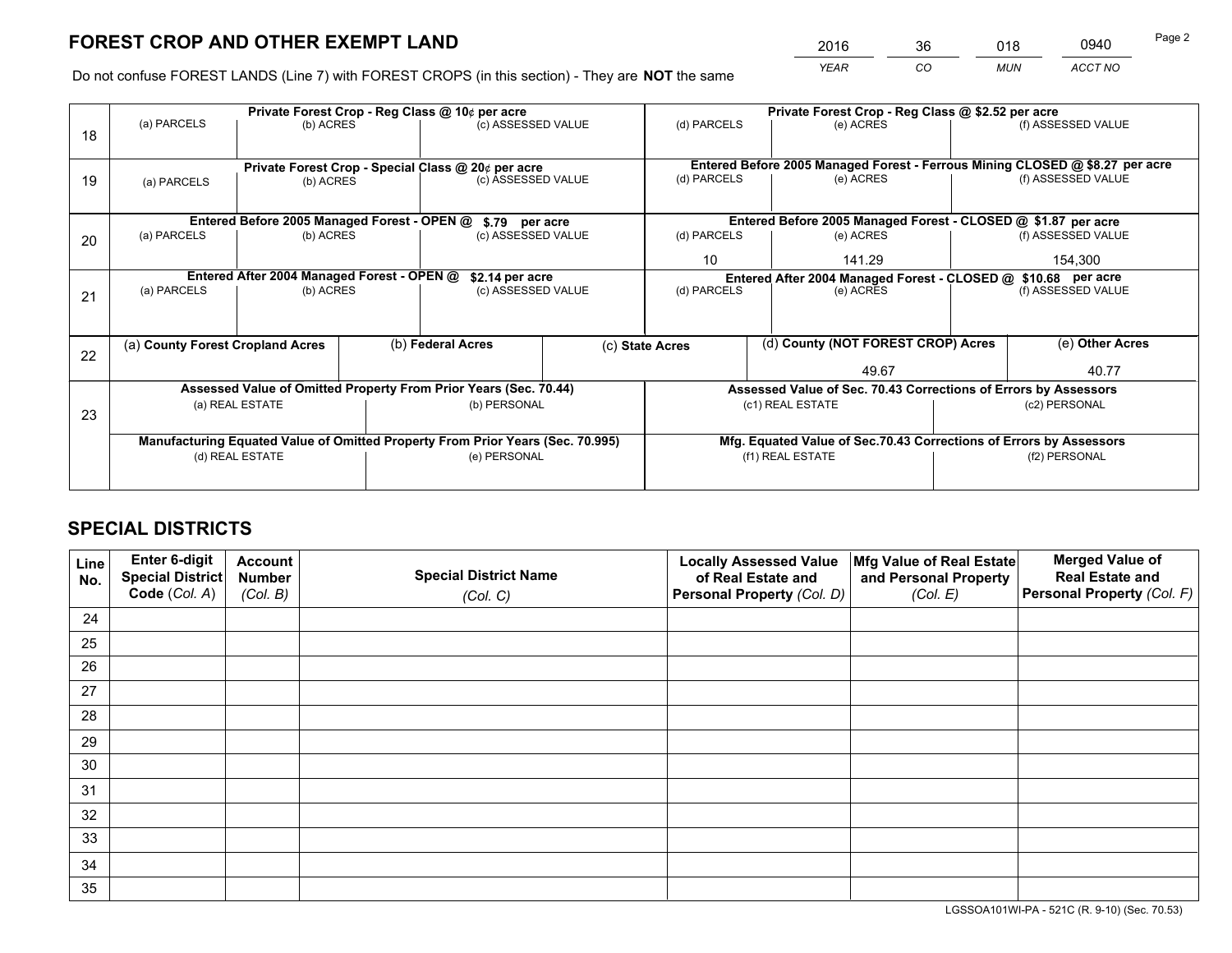|             |                                                                 |                                             |                                                         | <b>YEAR</b>                                                                       | CO<br><b>MUN</b>                                              | ACCT NO                                                                        |
|-------------|-----------------------------------------------------------------|---------------------------------------------|---------------------------------------------------------|-----------------------------------------------------------------------------------|---------------------------------------------------------------|--------------------------------------------------------------------------------|
| Line<br>No. | <b>Enter 6-digit</b><br><b>School District</b><br>Code (Col. A) | <b>Account</b><br><b>Number</b><br>(Col. B) | <b>School District Name</b><br>(Col. C)                 | <b>Locally Assessed Value</b><br>of Real Estate and<br>Personal Property (Col. D) | Mfg Value of Real Estate<br>and Personal Property<br>(Col. E) | <b>Merged Value of</b><br><b>Real Estate and</b><br>Personal Property (Col. F) |
|             | A. SCHOOL DISTRICTS (K-8 and K-12)                              |                                             |                                                         |                                                                                   |                                                               |                                                                                |
| 36          | 363290                                                          | 0210                                        | SCH D OF MANITOWOC                                      | 85,430,972                                                                        | 895,900                                                       | 86,326,872                                                                     |
| 37          |                                                                 |                                             |                                                         |                                                                                   |                                                               |                                                                                |
| 38          |                                                                 |                                             |                                                         |                                                                                   |                                                               |                                                                                |
| 39          |                                                                 |                                             |                                                         |                                                                                   |                                                               |                                                                                |
| 40          |                                                                 |                                             |                                                         |                                                                                   |                                                               |                                                                                |
| 41          |                                                                 |                                             |                                                         |                                                                                   |                                                               |                                                                                |
| 42<br>43    |                                                                 |                                             |                                                         |                                                                                   |                                                               |                                                                                |
| 44          |                                                                 |                                             |                                                         |                                                                                   |                                                               |                                                                                |
| 45          |                                                                 |                                             |                                                         |                                                                                   |                                                               |                                                                                |
| 46          |                                                                 |                                             |                                                         |                                                                                   |                                                               |                                                                                |
| 47          |                                                                 |                                             |                                                         |                                                                                   |                                                               |                                                                                |
| 48          |                                                                 |                                             |                                                         |                                                                                   |                                                               |                                                                                |
| 49          |                                                                 |                                             |                                                         |                                                                                   |                                                               |                                                                                |
| 50          |                                                                 |                                             | TOTAL ASSESSED VALUE OF SCHOOL DISTRICTS (K-8 and K-12) | 85,430,972                                                                        | 895,900                                                       | 86,326,872                                                                     |
|             | <b>B.</b><br><b>UNION HIGH SCHOOL DISTRICTS</b>                 |                                             |                                                         |                                                                                   |                                                               |                                                                                |
| 51          |                                                                 |                                             |                                                         |                                                                                   |                                                               |                                                                                |
| 52          |                                                                 |                                             |                                                         |                                                                                   |                                                               |                                                                                |
| 53          |                                                                 |                                             |                                                         |                                                                                   |                                                               |                                                                                |
| 54          |                                                                 |                                             |                                                         |                                                                                   |                                                               |                                                                                |
| 55          |                                                                 |                                             | TOTAL ASSESSED VALUE OF UNION HIGH SCHOOLS              |                                                                                   |                                                               |                                                                                |
|             | C.<br><b>TECHNICAL COLLEGE DISTRICTS</b>                        |                                             |                                                         |                                                                                   |                                                               |                                                                                |
| 56          | 001100                                                          | 0010                                        | LAKESHORE TECHNICAL COLLEGE<br><b>CLEV</b>              | 85,430,972                                                                        | 895,900                                                       | 86,326,872                                                                     |
| 57          |                                                                 |                                             |                                                         |                                                                                   |                                                               |                                                                                |
| 58          |                                                                 |                                             | TOTAL ASSESSED VALUE OF TECHNICAL COLLEGES              |                                                                                   |                                                               |                                                                                |
| 59          |                                                                 |                                             |                                                         | 85,430,972                                                                        | 895,900                                                       | 86,326,872                                                                     |

# *I hereby certify, to the best of my knowledge and belief, this form is complete and correct.*

| Print name of preparer | Title                    |                | Date (MM / DD / CCYY) |
|------------------------|--------------------------|----------------|-----------------------|
|                        |                          |                |                       |
| Signature of preparer  | Contact Telephone Number | E-mail address |                       |
|                        | $\overline{\phantom{0}}$ |                |                       |

201636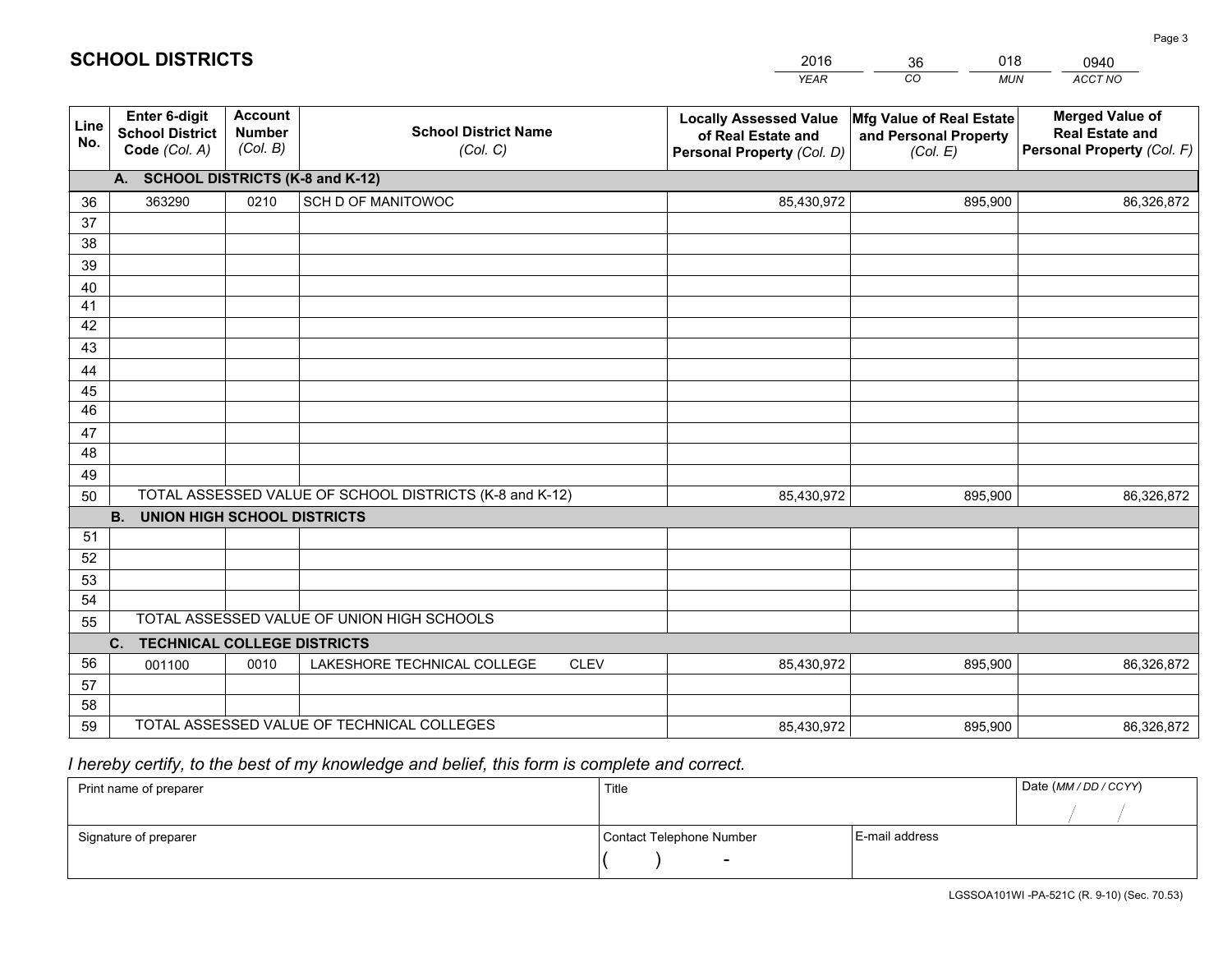### **HIGHLIGHTS**

- 1. Complete the Statement of Assessment after the Board of Review. Reflect any changes made there.
- 2. Use black ink to complete.
- 3. Line 16 must equal Line 50, Col D.
- 4. Line 55 must equal the total of K-8 schools listed on lines 36-49. Do not include K-12 schools in this comparision.
- 5. Line 59, Col. D must equal Line 16.
- 6. Special District, School District and Technical College District values must include both real estate and personal property. Examples of Special districts are: town sanitary districts, public inland lake protection and rehabilitation districts, and metropolitan sewerage districts.
- 7. DO NOT INCLUDE Manufacturing property values.DOR will print these values on the final SOA.
- 8. Accuracy of this form is very important. The values reported directly affect the equalized value DOR calculates for school and special districts.

### **Page 1:**

 If not prefilled, enter the tax year,county and municipal code,municipal type, municipal name and county name on the top of form.

Check the Amended box, if filing an amended / corrected SOA.

 Report the parcel count, acres and assessed value of taxable general property, total parcel count, (real and personal), total acres, and values from final figures set by the Board of Review.

- A. Real Estate land and improvements (buildings, etc.) is reported on lines 1 8, total line 9.
- B. Personal Property is reported on lines 11 14, Column D, total line 15.
- C. To complete this report, use the computer produced summary of the assessment roll that shows these amounts.
- D. Use whole numbers only.
- E. Add each line across and each column down to verify entries.

### **Page 2:**

- A. Report Special Items (not subject to general property tax).
- 1. Private Forest Croplands and Managed Forest Lands are reported on lines 18,19, 20 and 21. Be sure to report assessed values **NOT** taxes.
- 2. You should have copies of the orders of entry, orders of withdrawal, etc., to update your assessment roll.
	- 3. Show hundredths of acres (e.g. 39.75).
- 4. Tax exempt lands are reported on line 22.
- 5. Omitted property and sec. 70.43, Wis. Stats., corrections of errors by assessor are reported on line 23. Report real estate and personal property separately. These should be for **prior years**, not something found on the current assessment roll after the board of review.
- B. Special District (Lines 24-35) Include the value of both real and personal property.
- The Department of Revenue (DOR) preprints much of the information regarding names and codes for schools, special districts,etc. If a district is not listed, enter the name and value only, DOR will enter the proper code.

## **Page 3 School Districts:**

Include the value of both real and personal property.

Report School District (regular, elementary, union high school, and technical college).

- 1. Regular (K-12) and Elementary (K-8) school values are reported on lines 36-49, total on line 50.
- 2. Union High School (UHS) (use only if elementary schools are listed on lines 36-49) are reported on lines 51-54. UHS total value (line 55) must equal to the total **elementary school** values reported on lines 36-49. Do notinclude K-12 schools in this comparison.
- 3. Technical College values are reported on lines 56-58, total on line 59.
- 4. Use the computer summary that shows these amounts to complete this report.

#### **This form is due the second Monday in June. File this report only after your Board of Review is complete.**

 *If you have questions: Return forms to:*

Fax number: (608) 264-6887 PO Box 8971

 Email: lgs@revenue.wi.gov Wisconsin Department of Revenue Call: (608) 261-5341 Local Government Services Section 6-97Madison WI 53708-8971

54220 - 9570 MANITOWOC, WI 54220 - 9570 CAROLINE SONNENBURG CAROLINE SONNENBURG TOWN OF MANITOWOC TOWN OF MANITOWOC<br>2417 ELM RD VIANITOWOC, WI 2417 ELM RD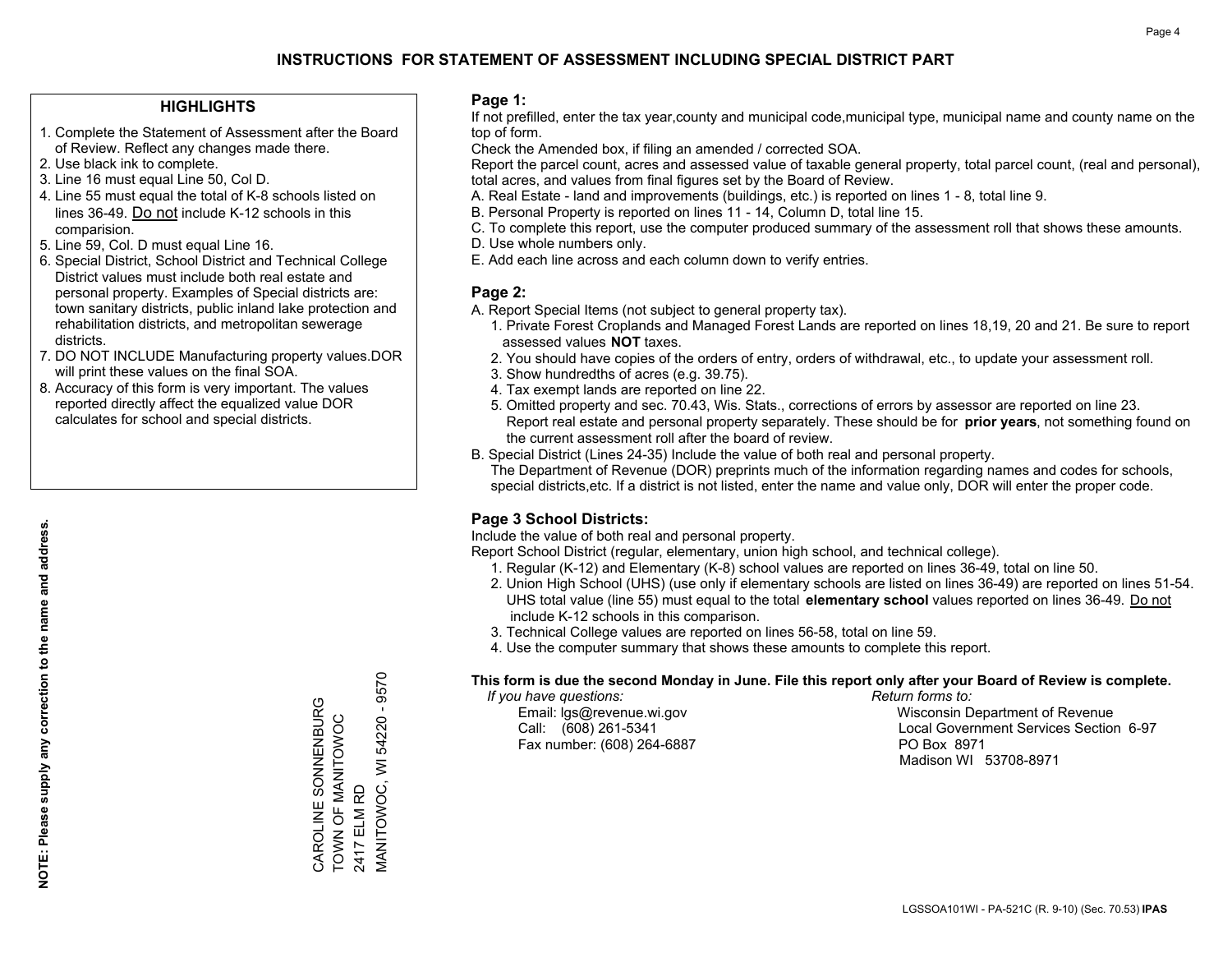| 36  | 020 | 0941    |
|-----|-----|---------|
| CO. | MUN | ACCT NO |

|                | <b>FOR</b>                                                                                                                                                                                   | <b>TOWN OF</b><br>OF                                         | <b>MANITOWOC RAPIDS</b>                   |        | <b>MANITOWOC COUNTY</b>                             |                                |                                          | <b>WHEN COMPLETING THIS DOCUMENT</b>           |  |
|----------------|----------------------------------------------------------------------------------------------------------------------------------------------------------------------------------------------|--------------------------------------------------------------|-------------------------------------------|--------|-----------------------------------------------------|--------------------------------|------------------------------------------|------------------------------------------------|--|
|                |                                                                                                                                                                                              | Town - Village - City                                        | <b>Municipality Name</b>                  |        | <b>County Name</b>                                  |                                | DO NOT WRITE OVER X's OR IN SHADED AREAS |                                                |  |
| Line<br>No.    | <b>REAL ESTATE</b><br>(See Lines 18 - 22 for<br>other Real Estate)                                                                                                                           |                                                              | PARCEL COUNT<br>TOTAL LAND   IMPROVEMENTS |        | NO. OF ACRES<br><b>WHOLE</b><br><b>NUMBERS ONLY</b> | <b>VALUE OF</b><br><b>LAND</b> | <b>VALUE OF</b><br><b>IMPROVEMENTS</b>   | <b>TOTAL VALUE OF LAND</b><br>AND IMPROVEMENTS |  |
|                |                                                                                                                                                                                              |                                                              | Col. A                                    | Col. B | Col. C                                              | Col. D                         | Col. E                                   | Col. F                                         |  |
| $\mathbf 1$    |                                                                                                                                                                                              | <b>RESIDENTIAL - Class 1</b>                                 | 1,004                                     | 868    | 2,376                                               | 26,964,900                     | 139,188,500                              | 166,153,400                                    |  |
| $\overline{2}$ |                                                                                                                                                                                              | <b>COMMERCIAL - Class 2</b>                                  | 73                                        | 55     | 387                                                 | 2,010,300                      | 7,700,600                                | 9,710,900                                      |  |
| 3              |                                                                                                                                                                                              | <b>MANUFACTURING - Class 3</b>                               | $\Omega$                                  | 0      | $\Omega$                                            | 0                              | 0                                        | $\mathbf{0}$                                   |  |
| 4              |                                                                                                                                                                                              | <b>AGRICULTURAL - Class 4</b>                                | 570                                       |        | 10,326                                              | 1,823,700                      |                                          | 1,823,700                                      |  |
| 5              |                                                                                                                                                                                              | UNDEVELOPED - Class 5                                        | 394                                       |        | 1,352                                               | 1,384,200                      |                                          | 1,384,200                                      |  |
| 6              |                                                                                                                                                                                              | AGRICULTURAL FOREST - Class 5m                               | 144                                       |        | 886                                                 | 1,049,900                      |                                          | 1,049,900                                      |  |
| $\overline{7}$ |                                                                                                                                                                                              | FOREST LANDS - Class 6                                       | 55                                        |        | 404                                                 | 953,400                        |                                          | 953,400                                        |  |
| 8              |                                                                                                                                                                                              | OTHER - Class 7                                              | 106                                       | 105    | 200                                                 | 2,124,000                      | 11,691,300                               | 13,815,300                                     |  |
| 9              |                                                                                                                                                                                              | TOTAL - ALL COLUMNS                                          | 2,346                                     | 1,028  | 15,931                                              | 36,310,400                     | 158,580,400                              | 194,890,800                                    |  |
| 10             |                                                                                                                                                                                              | NUMBER OF PERSONAL PROPERTY ACCOUNTS IN ROLL                 |                                           |        | 47                                                  | <b>LOCALLY ASSESSED</b>        | <b>MANUFACTURING</b>                     | <b>MERGED</b>                                  |  |
| 11             |                                                                                                                                                                                              | BOATS AND OTHER WATERCRAFT NOT EXEMPT - Code 1               |                                           |        |                                                     | 0                              | $\Omega$                                 | $\Omega$                                       |  |
| 12             |                                                                                                                                                                                              | MACHINERY, TOOLS AND PATTERNS - Code 2                       |                                           |        |                                                     | 6,228,300                      | 6,600                                    | 6,234,900                                      |  |
| 13             |                                                                                                                                                                                              | FURNITURE, FIXTURES AND EQUIPMENT - Code 3                   |                                           |        |                                                     | 126,800                        | 1,800                                    | 128,600                                        |  |
| 14             |                                                                                                                                                                                              | ALL OTHER PERSONAL PROPERTY NOT EXEMPT - Codes 4A, 4B, 4C    |                                           |        |                                                     | 62,100                         | 1,500                                    | 63,600                                         |  |
| 15             |                                                                                                                                                                                              | TOTAL OF PERSONAL PROPERTY NOT EXEMPT (Total of Lines 11-14) |                                           |        | 6,417,200                                           | 9,900                          | 6,427,100                                |                                                |  |
| 16             | AGGREGATE ASSESSED VALUE OF ALL PROPERTY SUBJECT TO THE GENERAL PROPERTY TAX (Total of Lines 9F and 15F)<br>MUST EQUAL TOTAL VALUE OF THE SCHOOL DISTRICTS (K-12 PLUS K-8) - Line 50, Col. F |                                                              |                                           |        |                                                     |                                | 201,317,900                              |                                                |  |
| 17             |                                                                                                                                                                                              | <b>BOARD OF REVIEW</b><br>DATE OF FINAL ADJOURNMENT          | 08/02/2016                                |        | Name of Assessor                                    | Telephone #                    |                                          |                                                |  |

REMARKS

The Assessment Ratio to be used in calculating the estimated Fair Market Value on tax bills for this tax district is .984066384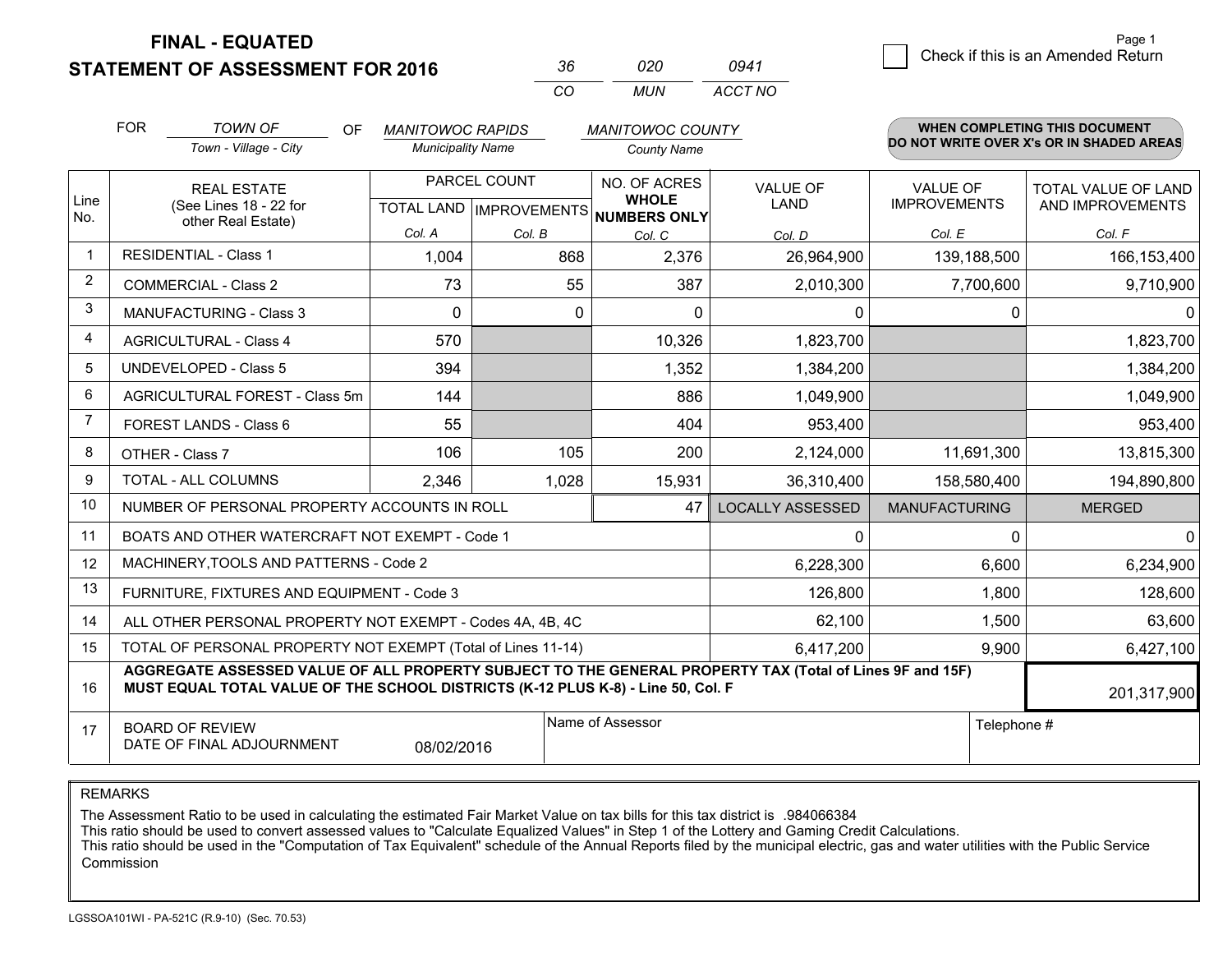*YEAR CO MUN ACCT NO* <sup>2016</sup> <sup>36</sup> <sup>020</sup> <sup>0941</sup>

Do not confuse FOREST LANDS (Line 7) with FOREST CROPS (in this section) - They are **NOT** the same

|    | Private Forest Crop - Reg Class @ 10¢ per acre                                 |                                 |  |                                                                  |                    |                                                               | Private Forest Crop - Reg Class @ \$2.52 per acre                            |                                                                    |                    |                    |  |
|----|--------------------------------------------------------------------------------|---------------------------------|--|------------------------------------------------------------------|--------------------|---------------------------------------------------------------|------------------------------------------------------------------------------|--------------------------------------------------------------------|--------------------|--------------------|--|
| 18 | (a) PARCELS                                                                    | (b) ACRES                       |  | (c) ASSESSED VALUE                                               |                    | (d) PARCELS                                                   |                                                                              | (e) ACRES                                                          |                    | (f) ASSESSED VALUE |  |
|    |                                                                                |                                 |  |                                                                  |                    |                                                               |                                                                              |                                                                    |                    |                    |  |
|    |                                                                                |                                 |  | Private Forest Crop - Special Class @ 20¢ per acre               |                    |                                                               | Entered Before 2005 Managed Forest - Ferrous Mining CLOSED @ \$8.27 per acre |                                                                    |                    |                    |  |
| 19 | (a) PARCELS                                                                    | (c) ASSESSED VALUE<br>(b) ACRES |  |                                                                  | (d) PARCELS        |                                                               | (e) ACRES                                                                    |                                                                    | (f) ASSESSED VALUE |                    |  |
|    |                                                                                |                                 |  |                                                                  |                    |                                                               |                                                                              |                                                                    |                    |                    |  |
|    |                                                                                |                                 |  | Entered Before 2005 Managed Forest - OPEN @ \$.79 per acre       |                    |                                                               |                                                                              | Entered Before 2005 Managed Forest - CLOSED @ \$1.87 per acre      |                    |                    |  |
| 20 | (a) PARCELS                                                                    | (b) ACRES                       |  | (c) ASSESSED VALUE                                               |                    | (d) PARCELS                                                   |                                                                              | (e) ACRES                                                          |                    | (f) ASSESSED VALUE |  |
|    |                                                                                | 10                              |  | 12.000                                                           |                    | 24                                                            |                                                                              | 390.33                                                             |                    | 772,300            |  |
|    | Entered After 2004 Managed Forest - OPEN @                                     |                                 |  | \$2.14 per acre                                                  |                    | Entered After 2004 Managed Forest - CLOSED @ \$10.68 per acre |                                                                              |                                                                    |                    |                    |  |
| 21 | (a) PARCELS                                                                    | (b) ACRES                       |  |                                                                  | (c) ASSESSED VALUE |                                                               | (d) PARCELS<br>(e) ACRES                                                     |                                                                    | (f) ASSESSED VALUE |                    |  |
|    |                                                                                |                                 |  |                                                                  |                    |                                                               |                                                                              |                                                                    |                    |                    |  |
|    |                                                                                |                                 |  |                                                                  |                    | 3                                                             |                                                                              | 49.79                                                              |                    | 119,500            |  |
| 22 | (a) County Forest Cropland Acres                                               |                                 |  | (b) Federal Acres                                                |                    | (c) State Acres                                               |                                                                              | (d) County (NOT FOREST CROP) Acres                                 |                    | (e) Other Acres    |  |
|    |                                                                                |                                 |  |                                                                  |                    | 6.82                                                          |                                                                              | 203.37                                                             |                    | 212.63             |  |
|    |                                                                                |                                 |  | Assessed Value of Omitted Property From Prior Years (Sec. 70.44) |                    |                                                               |                                                                              | Assessed Value of Sec. 70.43 Corrections of Errors by Assessors    |                    |                    |  |
| 23 |                                                                                | (a) REAL ESTATE                 |  | (b) PERSONAL                                                     |                    |                                                               |                                                                              | (c1) REAL ESTATE                                                   |                    | (c2) PERSONAL      |  |
|    |                                                                                |                                 |  |                                                                  |                    |                                                               |                                                                              |                                                                    |                    |                    |  |
|    | Manufacturing Equated Value of Omitted Property From Prior Years (Sec. 70.995) |                                 |  |                                                                  |                    |                                                               |                                                                              | Mfg. Equated Value of Sec.70.43 Corrections of Errors by Assessors |                    |                    |  |
|    | (d) REAL ESTATE                                                                |                                 |  | (e) PERSONAL                                                     |                    | (f1) REAL ESTATE                                              |                                                                              |                                                                    | (f2) PERSONAL      |                    |  |
|    |                                                                                |                                 |  |                                                                  |                    |                                                               |                                                                              |                                                                    |                    |                    |  |

## **SPECIAL DISTRICTS**

| Line<br>No. | Enter 6-digit<br><b>Special District</b><br>Code (Col. A) | <b>Account</b><br><b>Number</b><br>(Col. B) | <b>Special District Name</b><br>(Col. C) | <b>Locally Assessed Value</b><br>of Real Estate and<br>Personal Property (Col. D) | Mfg Value of Real Estate<br>and Personal Property<br>(Col. E) | <b>Merged Value of</b><br><b>Real Estate and</b><br>Personal Property (Col. F) |
|-------------|-----------------------------------------------------------|---------------------------------------------|------------------------------------------|-----------------------------------------------------------------------------------|---------------------------------------------------------------|--------------------------------------------------------------------------------|
| 24          | 367060                                                    | 0215                                        | MANITOWOC RAPIDS SANITARY DISTRICT #2    | 10,449,800                                                                        |                                                               | 10,449,800                                                                     |
| 25          | 368030                                                    | 0223                                        | SILVER LAKE DISTRICT                     | 2,796,000                                                                         |                                                               | 2,796,000                                                                      |
| 26          |                                                           |                                             |                                          |                                                                                   |                                                               |                                                                                |
| 27          |                                                           |                                             |                                          |                                                                                   |                                                               |                                                                                |
| 28          |                                                           |                                             |                                          |                                                                                   |                                                               |                                                                                |
| 29          |                                                           |                                             |                                          |                                                                                   |                                                               |                                                                                |
| 30          |                                                           |                                             |                                          |                                                                                   |                                                               |                                                                                |
| 31          |                                                           |                                             |                                          |                                                                                   |                                                               |                                                                                |
| 32          |                                                           |                                             |                                          |                                                                                   |                                                               |                                                                                |
| 33          |                                                           |                                             |                                          |                                                                                   |                                                               |                                                                                |
| 34          |                                                           |                                             |                                          |                                                                                   |                                                               |                                                                                |
| 35          |                                                           |                                             |                                          |                                                                                   |                                                               |                                                                                |

LGSSOA101WI-PA - 521C (R. 9-10) (Sec. 70.53)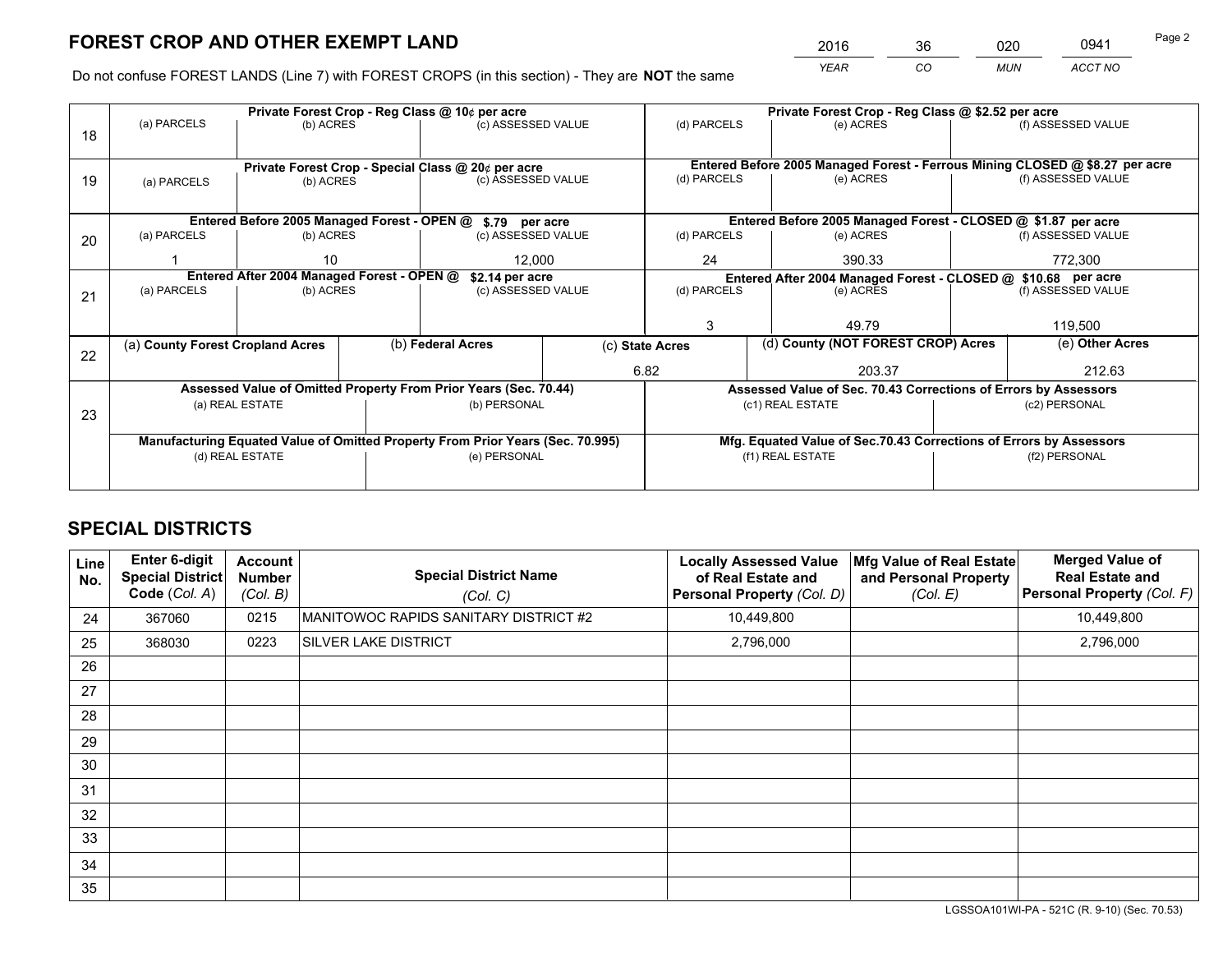|                       |                                                                 |                                             |                                                         | <b>YEAR</b>                                                                       | CO<br><b>MUN</b>                                              | ACCT NO                                                                        |
|-----------------------|-----------------------------------------------------------------|---------------------------------------------|---------------------------------------------------------|-----------------------------------------------------------------------------------|---------------------------------------------------------------|--------------------------------------------------------------------------------|
| Line<br>No.           | <b>Enter 6-digit</b><br><b>School District</b><br>Code (Col. A) | <b>Account</b><br><b>Number</b><br>(Col. B) | <b>School District Name</b><br>(Col. C)                 | <b>Locally Assessed Value</b><br>of Real Estate and<br>Personal Property (Col. D) | Mfg Value of Real Estate<br>and Personal Property<br>(Col. E) | <b>Merged Value of</b><br><b>Real Estate and</b><br>Personal Property (Col. F) |
|                       | A. SCHOOL DISTRICTS (K-8 and K-12)                              |                                             |                                                         |                                                                                   |                                                               |                                                                                |
| 36                    | 363290                                                          | 0210                                        | SCH D OF MANITOWOC                                      | 152,933,900                                                                       | 9,900                                                         | 152,943,800                                                                    |
| 37                    | 365866                                                          | 0214                                        | SCH D OF VALDERS AREA                                   | 48,374,100                                                                        |                                                               | 48,374,100                                                                     |
| 38                    |                                                                 |                                             |                                                         |                                                                                   |                                                               |                                                                                |
| 39                    |                                                                 |                                             |                                                         |                                                                                   |                                                               |                                                                                |
| 40                    |                                                                 |                                             |                                                         |                                                                                   |                                                               |                                                                                |
| 41                    |                                                                 |                                             |                                                         |                                                                                   |                                                               |                                                                                |
| 42                    |                                                                 |                                             |                                                         |                                                                                   |                                                               |                                                                                |
| 43                    |                                                                 |                                             |                                                         |                                                                                   |                                                               |                                                                                |
| 44                    |                                                                 |                                             |                                                         |                                                                                   |                                                               |                                                                                |
| 45<br>$\overline{46}$ |                                                                 |                                             |                                                         |                                                                                   |                                                               |                                                                                |
|                       |                                                                 |                                             |                                                         |                                                                                   |                                                               |                                                                                |
| 47<br>48              |                                                                 |                                             |                                                         |                                                                                   |                                                               |                                                                                |
| 49                    |                                                                 |                                             |                                                         |                                                                                   |                                                               |                                                                                |
| 50                    |                                                                 |                                             | TOTAL ASSESSED VALUE OF SCHOOL DISTRICTS (K-8 and K-12) | 201,308,000                                                                       | 9,900                                                         | 201,317,900                                                                    |
|                       | <b>B.</b><br><b>UNION HIGH SCHOOL DISTRICTS</b>                 |                                             |                                                         |                                                                                   |                                                               |                                                                                |
| 51                    |                                                                 |                                             |                                                         |                                                                                   |                                                               |                                                                                |
| 52                    |                                                                 |                                             |                                                         |                                                                                   |                                                               |                                                                                |
| 53                    |                                                                 |                                             |                                                         |                                                                                   |                                                               |                                                                                |
| 54                    |                                                                 |                                             |                                                         |                                                                                   |                                                               |                                                                                |
| 55                    |                                                                 |                                             | TOTAL ASSESSED VALUE OF UNION HIGH SCHOOLS              |                                                                                   |                                                               |                                                                                |
|                       | C.<br><b>TECHNICAL COLLEGE DISTRICTS</b>                        |                                             |                                                         |                                                                                   |                                                               |                                                                                |
| 56                    | 001100                                                          | 0010                                        | LAKESHORE TECHNICAL COLLEGE<br><b>CLEV</b>              | 201,308,000                                                                       | 9,900                                                         | 201,317,900                                                                    |
| 57                    |                                                                 |                                             |                                                         |                                                                                   |                                                               |                                                                                |
| 58                    |                                                                 |                                             |                                                         |                                                                                   |                                                               |                                                                                |
| 59                    |                                                                 |                                             | TOTAL ASSESSED VALUE OF TECHNICAL COLLEGES              | 201,308,000                                                                       | 9,900                                                         | 201,317,900                                                                    |

36

020

 *I hereby certify, to the best of my knowledge and belief, this form is complete and correct.*

**SCHOOL DISTRICTS**

| Print name of preparer | Title                    |                | Date (MM/DD/CCYY) |
|------------------------|--------------------------|----------------|-------------------|
|                        |                          |                |                   |
| Signature of preparer  | Contact Telephone Number | E-mail address |                   |
|                        | $\overline{\phantom{a}}$ |                |                   |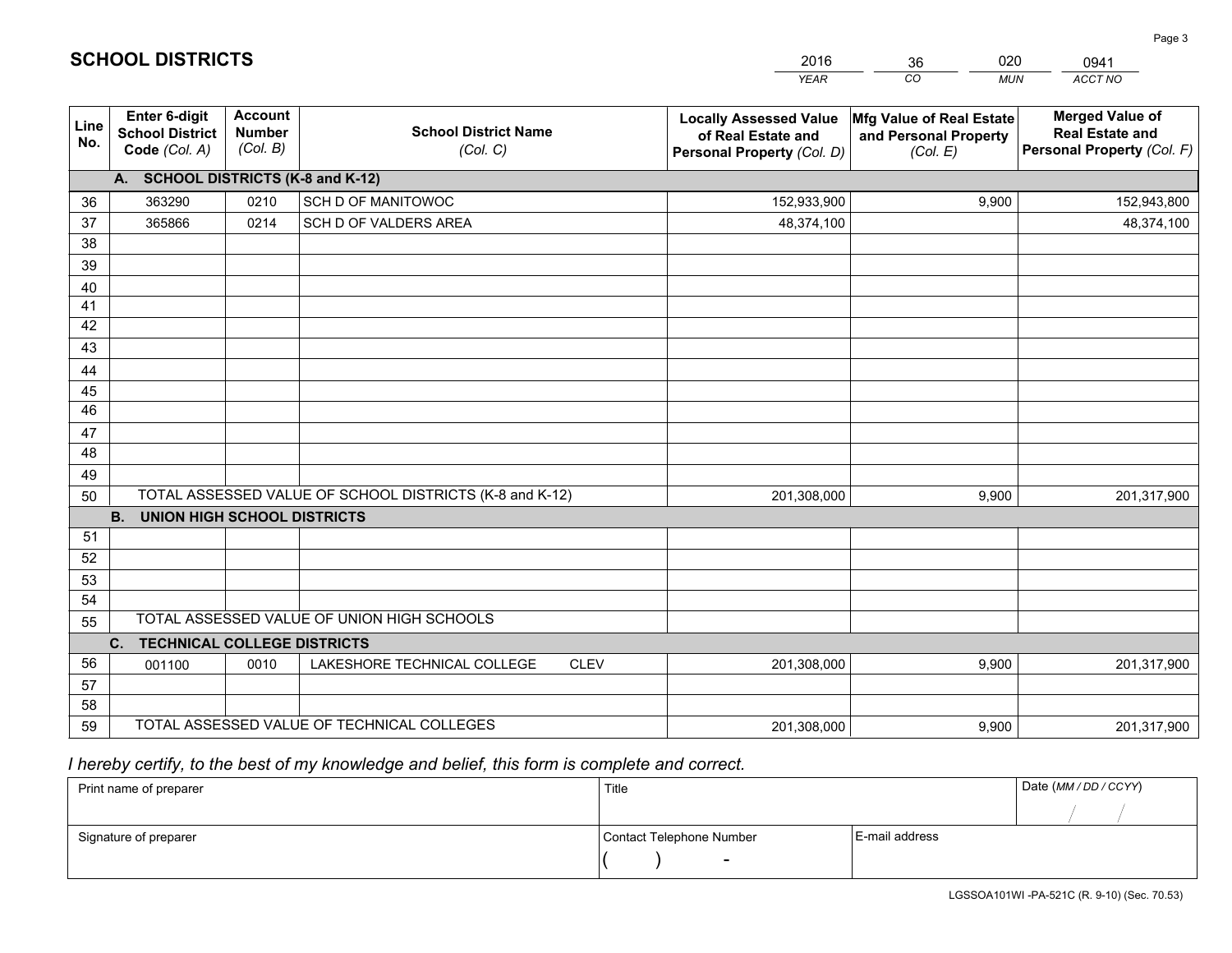#### **HIGHLIGHTS**

- 1. Complete the Statement of Assessment after the Board of Review. Reflect any changes made there.
- 2. Use black ink to complete.
- 3. Line 16 must equal Line 50, Col D.
- 4. Line 55 must equal the total of K-8 schools listed on lines 36-49. Do not include K-12 schools in this comparision.
- 5. Line 59, Col. D must equal Line 16.
- 6. Special District, School District and Technical College District values must include both real estate and personal property. Examples of Special districts are: town sanitary districts, public inland lake protection and rehabilitation districts, and metropolitan sewerage districts.
- 7. DO NOT INCLUDE Manufacturing property values.DOR will print these values on the final SOA.

JESSICA BACKUS

JESSICA BACKUS

TOWN OF MANITOWOC RAPIDS

**TOWN OF MANITOWOC RAPIDS** 

5034 BROOKFIELD CIR MANITOWOC, WI 54220

MANITOWOC, WI 54220 5034 BROOKFIELD CIR

 8. Accuracy of this form is very important. The values reported directly affect the equalized value DOR calculates for school and special districts.

#### **Page 1:**

 If not prefilled, enter the tax year,county and municipal code,municipal type, municipal name and county name on the top of form.

Check the Amended box, if filing an amended / corrected SOA.

 Report the parcel count, acres and assessed value of taxable general property, total parcel count, (real and personal), total acres, and values from final figures set by the Board of Review.

- A. Real Estate land and improvements (buildings, etc.) is reported on lines 1 8, total line 9.
- B. Personal Property is reported on lines 11 14, Column D, total line 15.
- C. To complete this report, use the computer produced summary of the assessment roll that shows these amounts.
- D. Use whole numbers only.
- E. Add each line across and each column down to verify entries.

### **Page 2:**

- A. Report Special Items (not subject to general property tax).
- 1. Private Forest Croplands and Managed Forest Lands are reported on lines 18,19, 20 and 21. Be sure to report assessed values **NOT** taxes.
- 2. You should have copies of the orders of entry, orders of withdrawal, etc., to update your assessment roll.
	- 3. Show hundredths of acres (e.g. 39.75).
- 4. Tax exempt lands are reported on line 22.
- 5. Omitted property and sec. 70.43, Wis. Stats., corrections of errors by assessor are reported on line 23. Report real estate and personal property separately. These should be for **prior years**, not something found on the current assessment roll after the board of review.
- B. Special District (Lines 24-35) Include the value of both real and personal property.
- The Department of Revenue (DOR) preprints much of the information regarding names and codes for schools, special districts,etc. If a district is not listed, enter the name and value only, DOR will enter the proper code.

## **Page 3 School Districts:**

Include the value of both real and personal property.

Report School District (regular, elementary, union high school, and technical college).

- 1. Regular (K-12) and Elementary (K-8) school values are reported on lines 36-49, total on line 50.
- 2. Union High School (UHS) (use only if elementary schools are listed on lines 36-49) are reported on lines 51-54. UHS total value (line 55) must equal to the total **elementary school** values reported on lines 36-49. Do notinclude K-12 schools in this comparison.
- 3. Technical College values are reported on lines 56-58, total on line 59.
- 4. Use the computer summary that shows these amounts to complete this report.

#### **This form is due the second Monday in June. File this report only after your Board of Review is complete.**

 *If you have questions: Return forms to:*

Fax number: (608) 264-6887 PO Box 8971

 Email: lgs@revenue.wi.gov Wisconsin Department of Revenue Call: (608) 261-5341 Local Government Services Section 6-97Madison WI 53708-8971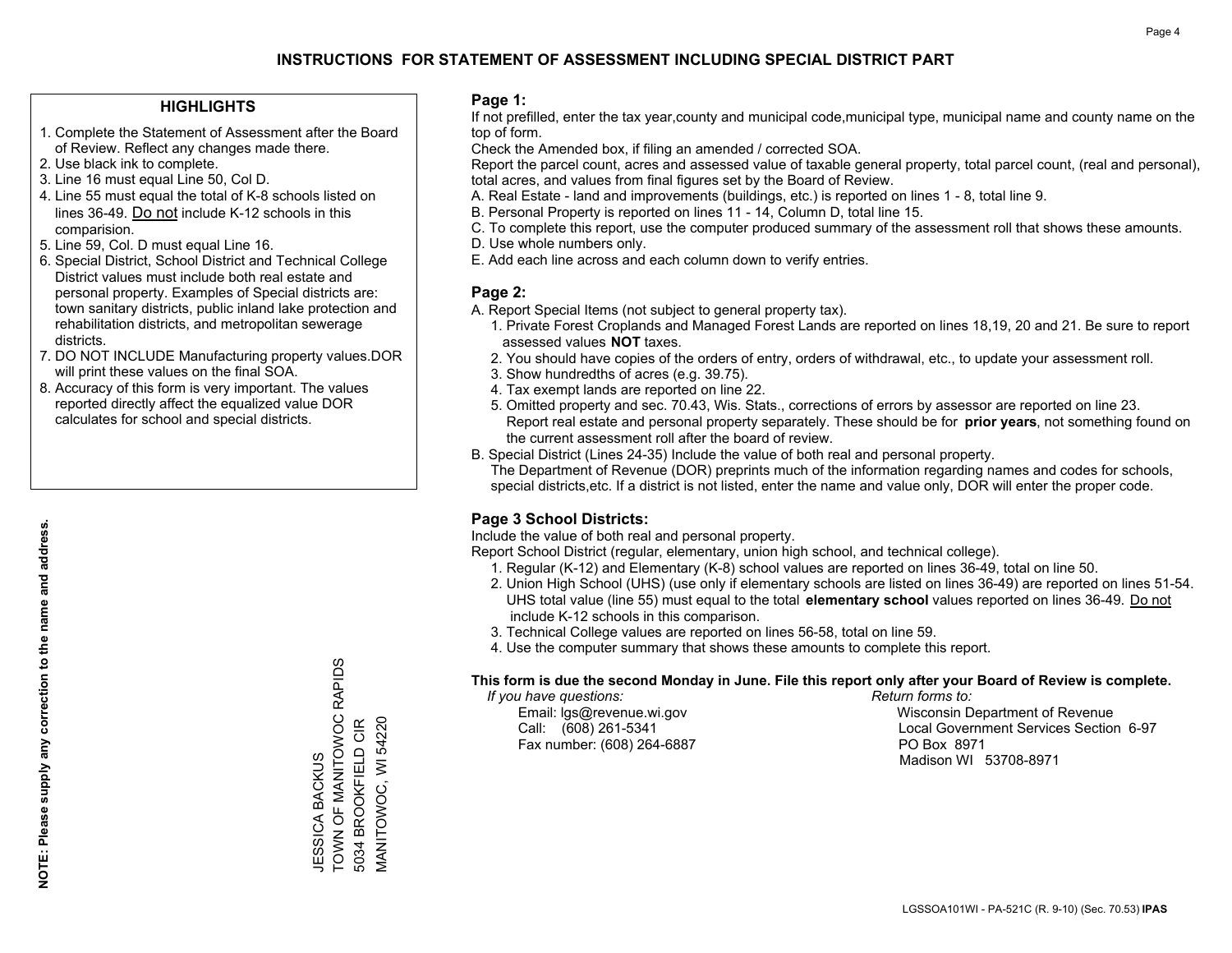**STATEMENT OF ASSESSMENT FOR 2016** 

|          | פפח   | 0942    |
|----------|-------|---------|
| $\cdots$ | MI IN | ACCT NO |

|                | <b>FOR</b>                                                                                                                                                                                   | <b>TOWN OF</b><br>OF<br><b>MAPLE GROVE</b><br><b>MANITOWOC COUNTY</b>                                |                                                      | <b>WHEN COMPLETING THIS DOCUMENT</b> |                              |                         |                                        |                                                |
|----------------|----------------------------------------------------------------------------------------------------------------------------------------------------------------------------------------------|------------------------------------------------------------------------------------------------------|------------------------------------------------------|--------------------------------------|------------------------------|-------------------------|----------------------------------------|------------------------------------------------|
|                |                                                                                                                                                                                              | Town - Village - City                                                                                | <b>Municipality Name</b>                             |                                      | <b>County Name</b>           |                         |                                        | DO NOT WRITE OVER X's OR IN SHADED AREAS       |
| Line           | <b>REAL ESTATE</b><br>(See Lines 18 - 22 for<br>other Real Estate)                                                                                                                           |                                                                                                      | PARCEL COUNT<br>TOTAL LAND IMPROVEMENTS NUMBERS ONLY |                                      | NO. OF ACRES<br><b>WHOLE</b> | <b>VALUE OF</b><br>LAND | <b>VALUE OF</b><br><b>IMPROVEMENTS</b> | <b>TOTAL VALUE OF LAND</b><br>AND IMPROVEMENTS |
| No.            |                                                                                                                                                                                              |                                                                                                      | Col. A                                               | Col. B                               | Col. C                       | Col. D                  | Col. E                                 | Col. F                                         |
| -1             |                                                                                                                                                                                              | <b>RESIDENTIAL - Class 1</b>                                                                         | 246                                                  | 231                                  | 588                          | 6,315,300               | 27,579,700                             | 33,895,000                                     |
| $\overline{2}$ |                                                                                                                                                                                              | <b>COMMERCIAL - Class 2</b>                                                                          | 23                                                   | 13                                   | 92                           | 479,300                 | 1,602,600                              | 2,081,900                                      |
| 3              |                                                                                                                                                                                              | <b>MANUFACTURING - Class 3</b>                                                                       | $\Omega$                                             | $\Omega$                             | $\Omega$                     | 0                       | $\mathbf{0}$                           | $\overline{0}$                                 |
| 4              |                                                                                                                                                                                              | <b>AGRICULTURAL - Class 4</b>                                                                        | 624                                                  |                                      | 13,794                       | 2,569,700               |                                        | 2,569,700                                      |
| 5              |                                                                                                                                                                                              | <b>UNDEVELOPED - Class 5</b>                                                                         | 489                                                  |                                      | 1,696                        | 1,575,700               |                                        | 1,575,700                                      |
| 6              |                                                                                                                                                                                              | AGRICULTURAL FOREST - Class 5m                                                                       | 209                                                  |                                      | 2,523                        | 3,027,000               |                                        | 3,027,000                                      |
| 7              |                                                                                                                                                                                              | FOREST LANDS - Class 6                                                                               | 86                                                   |                                      | 1,821                        | 4,343,300               |                                        | 4,343,300                                      |
| 8              |                                                                                                                                                                                              | OTHER - Class 7                                                                                      | 131                                                  | 131                                  | 234                          | 2,893,600               | 16,889,700                             | 19,783,300                                     |
| 9              |                                                                                                                                                                                              | TOTAL - ALL COLUMNS                                                                                  | 1,808                                                | 375                                  | 20,748                       | 21,203,900              | 46,072,000                             | 67,275,900                                     |
| 10             |                                                                                                                                                                                              | NUMBER OF PERSONAL PROPERTY ACCOUNTS IN ROLL                                                         |                                                      |                                      | 29                           | <b>LOCALLY ASSESSED</b> | <b>MANUFACTURING</b>                   | <b>MERGED</b>                                  |
| 11             |                                                                                                                                                                                              | BOATS AND OTHER WATERCRAFT NOT EXEMPT - Code 1                                                       |                                                      |                                      |                              | 0                       | 0                                      | $\overline{0}$                                 |
| 12             |                                                                                                                                                                                              | MACHINERY, TOOLS AND PATTERNS - Code 2                                                               |                                                      |                                      |                              | 54,500                  | 800                                    | 55,300                                         |
| 13             |                                                                                                                                                                                              | FURNITURE, FIXTURES AND EQUIPMENT - Code 3                                                           |                                                      |                                      |                              | 131,500                 | 0                                      | 131,500                                        |
| 14             |                                                                                                                                                                                              | ALL OTHER PERSONAL PROPERTY NOT EXEMPT - Codes 4A, 4B, 4C                                            |                                                      |                                      |                              | 119,400                 | $\Omega$                               | 119,400                                        |
| 15             | TOTAL OF PERSONAL PROPERTY NOT EXEMPT (Total of Lines 11-14)<br>305,400<br>800                                                                                                               |                                                                                                      |                                                      |                                      |                              |                         |                                        | 306,200                                        |
| 16             | AGGREGATE ASSESSED VALUE OF ALL PROPERTY SUBJECT TO THE GENERAL PROPERTY TAX (Total of Lines 9F and 15F)<br>MUST EQUAL TOTAL VALUE OF THE SCHOOL DISTRICTS (K-12 PLUS K-8) - Line 50, Col. F |                                                                                                      |                                                      |                                      |                              |                         | 67,582,100                             |                                                |
| 17             |                                                                                                                                                                                              | Name of Assessor<br>Telephone #<br><b>BOARD OF REVIEW</b><br>DATE OF FINAL ADJOURNMENT<br>05/18/2016 |                                                      |                                      |                              |                         |                                        |                                                |

REMARKS

The Assessment Ratio to be used in calculating the estimated Fair Market Value on tax bills for this tax district is 1.001925831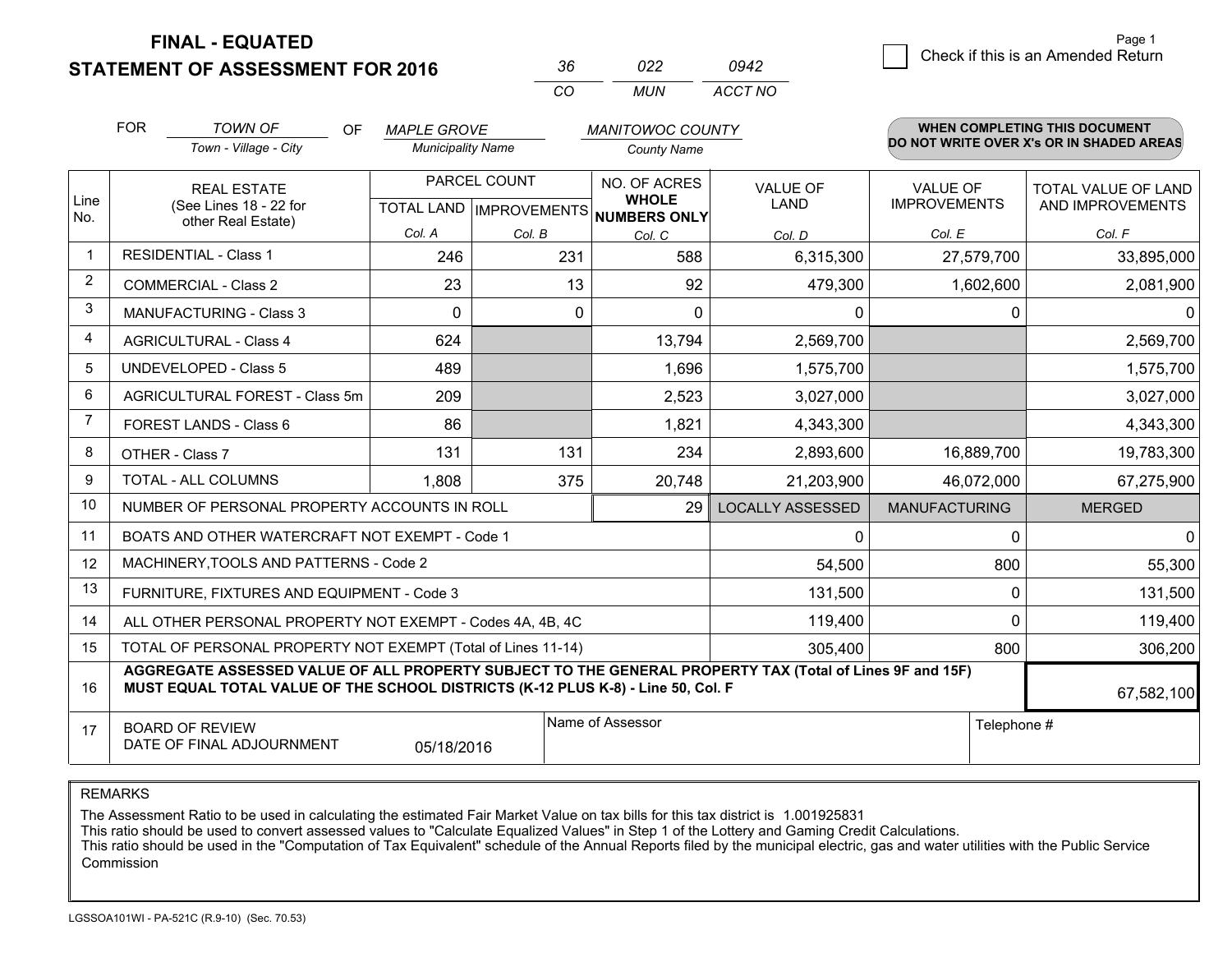*YEAR CO MUN ACCT NO* <sup>2016</sup> <sup>36</sup> <sup>022</sup> <sup>0942</sup> Page 2

Do not confuse FOREST LANDS (Line 7) with FOREST CROPS (in this section) - They are **NOT** the same

|    |                                                                                |                                            |  | Private Forest Crop - Reg Class @ 10¢ per acre                   |  | Private Forest Crop - Reg Class @ \$2.52 per acre                                         |  |                                                                 |                                                                    |                                                                              |
|----|--------------------------------------------------------------------------------|--------------------------------------------|--|------------------------------------------------------------------|--|-------------------------------------------------------------------------------------------|--|-----------------------------------------------------------------|--------------------------------------------------------------------|------------------------------------------------------------------------------|
| 18 | (a) PARCELS                                                                    | (b) ACRES                                  |  | (c) ASSESSED VALUE                                               |  | (d) PARCELS                                                                               |  | (e) ACRES                                                       |                                                                    | (f) ASSESSED VALUE                                                           |
|    |                                                                                |                                            |  |                                                                  |  |                                                                                           |  |                                                                 |                                                                    |                                                                              |
|    |                                                                                |                                            |  | Private Forest Crop - Special Class @ 20¢ per acre               |  |                                                                                           |  |                                                                 |                                                                    | Entered Before 2005 Managed Forest - Ferrous Mining CLOSED @ \$8.27 per acre |
| 19 | (a) PARCELS                                                                    | (b) ACRES                                  |  | (c) ASSESSED VALUE                                               |  | (d) PARCELS                                                                               |  | (e) ACRES                                                       |                                                                    | (f) ASSESSED VALUE                                                           |
|    |                                                                                |                                            |  |                                                                  |  |                                                                                           |  |                                                                 |                                                                    |                                                                              |
|    |                                                                                |                                            |  | Entered Before 2005 Managed Forest - OPEN @ \$.79 per acre       |  |                                                                                           |  | Entered Before 2005 Managed Forest - CLOSED @ \$1.87 per acre   |                                                                    |                                                                              |
| 20 | (a) PARCELS                                                                    | (b) ACRES                                  |  | (c) ASSESSED VALUE                                               |  | (d) PARCELS                                                                               |  | (e) ACRES                                                       |                                                                    | (f) ASSESSED VALUE                                                           |
|    | $\mathcal{P}$                                                                  | 76.06                                      |  | 182,600                                                          |  | 26                                                                                        |  | 526.41                                                          |                                                                    | 970,500                                                                      |
|    |                                                                                | Entered After 2004 Managed Forest - OPEN @ |  |                                                                  |  |                                                                                           |  |                                                                 |                                                                    |                                                                              |
|    | (a) PARCELS                                                                    | (b) ACRES                                  |  | \$2.14 per acre<br>(c) ASSESSED VALUE                            |  | Entered After 2004 Managed Forest - CLOSED @ \$10.68 per acre<br>(d) PARCELS<br>(e) ACRES |  | (f) ASSESSED VALUE                                              |                                                                    |                                                                              |
| 21 |                                                                                |                                            |  |                                                                  |  |                                                                                           |  |                                                                 |                                                                    |                                                                              |
|    |                                                                                |                                            |  |                                                                  |  |                                                                                           |  |                                                                 |                                                                    |                                                                              |
|    |                                                                                | 20                                         |  | 48,000                                                           |  | 35                                                                                        |  | 875.78                                                          |                                                                    | 1,736,700                                                                    |
|    | (a) County Forest Cropland Acres                                               |                                            |  | (b) Federal Acres                                                |  | (c) State Acres                                                                           |  | (d) County (NOT FOREST CROP) Acres                              |                                                                    | (e) Other Acres                                                              |
| 22 |                                                                                |                                            |  |                                                                  |  | 1.51                                                                                      |  |                                                                 |                                                                    | 125.72                                                                       |
|    |                                                                                |                                            |  | Assessed Value of Omitted Property From Prior Years (Sec. 70.44) |  |                                                                                           |  | Assessed Value of Sec. 70.43 Corrections of Errors by Assessors |                                                                    |                                                                              |
|    |                                                                                | (a) REAL ESTATE                            |  | (b) PERSONAL                                                     |  |                                                                                           |  | (c1) REAL ESTATE                                                |                                                                    | (c2) PERSONAL                                                                |
| 23 |                                                                                |                                            |  |                                                                  |  |                                                                                           |  |                                                                 |                                                                    |                                                                              |
|    | Manufacturing Equated Value of Omitted Property From Prior Years (Sec. 70.995) |                                            |  |                                                                  |  |                                                                                           |  |                                                                 |                                                                    |                                                                              |
|    |                                                                                |                                            |  |                                                                  |  |                                                                                           |  |                                                                 | Mfg. Equated Value of Sec.70.43 Corrections of Errors by Assessors |                                                                              |
|    |                                                                                | (d) REAL ESTATE                            |  | (e) PERSONAL                                                     |  |                                                                                           |  | (f1) REAL ESTATE                                                |                                                                    | (f2) PERSONAL                                                                |
|    |                                                                                |                                            |  |                                                                  |  |                                                                                           |  |                                                                 |                                                                    |                                                                              |

## **SPECIAL DISTRICTS**

| Line<br>No. | Enter 6-digit<br><b>Special District</b> | <b>Account</b><br><b>Number</b> | <b>Special District Name</b> | <b>Locally Assessed Value</b><br>of Real Estate and | Mfg Value of Real Estate<br>and Personal Property | <b>Merged Value of</b><br><b>Real Estate and</b> |
|-------------|------------------------------------------|---------------------------------|------------------------------|-----------------------------------------------------|---------------------------------------------------|--------------------------------------------------|
|             | Code (Col. A)                            | (Col. B)                        | (Col. C)                     | Personal Property (Col. D)                          | (Col. E)                                          | Personal Property (Col. F)                       |
| 24          |                                          |                                 |                              |                                                     |                                                   |                                                  |
| 25          |                                          |                                 |                              |                                                     |                                                   |                                                  |
| 26          |                                          |                                 |                              |                                                     |                                                   |                                                  |
| 27          |                                          |                                 |                              |                                                     |                                                   |                                                  |
| 28          |                                          |                                 |                              |                                                     |                                                   |                                                  |
| 29          |                                          |                                 |                              |                                                     |                                                   |                                                  |
| 30          |                                          |                                 |                              |                                                     |                                                   |                                                  |
| 31          |                                          |                                 |                              |                                                     |                                                   |                                                  |
| 32          |                                          |                                 |                              |                                                     |                                                   |                                                  |
| 33          |                                          |                                 |                              |                                                     |                                                   |                                                  |
| 34          |                                          |                                 |                              |                                                     |                                                   |                                                  |
| 35          |                                          |                                 |                              |                                                     |                                                   |                                                  |

LGSSOA101WI-PA - 521C (R. 9-10) (Sec. 70.53)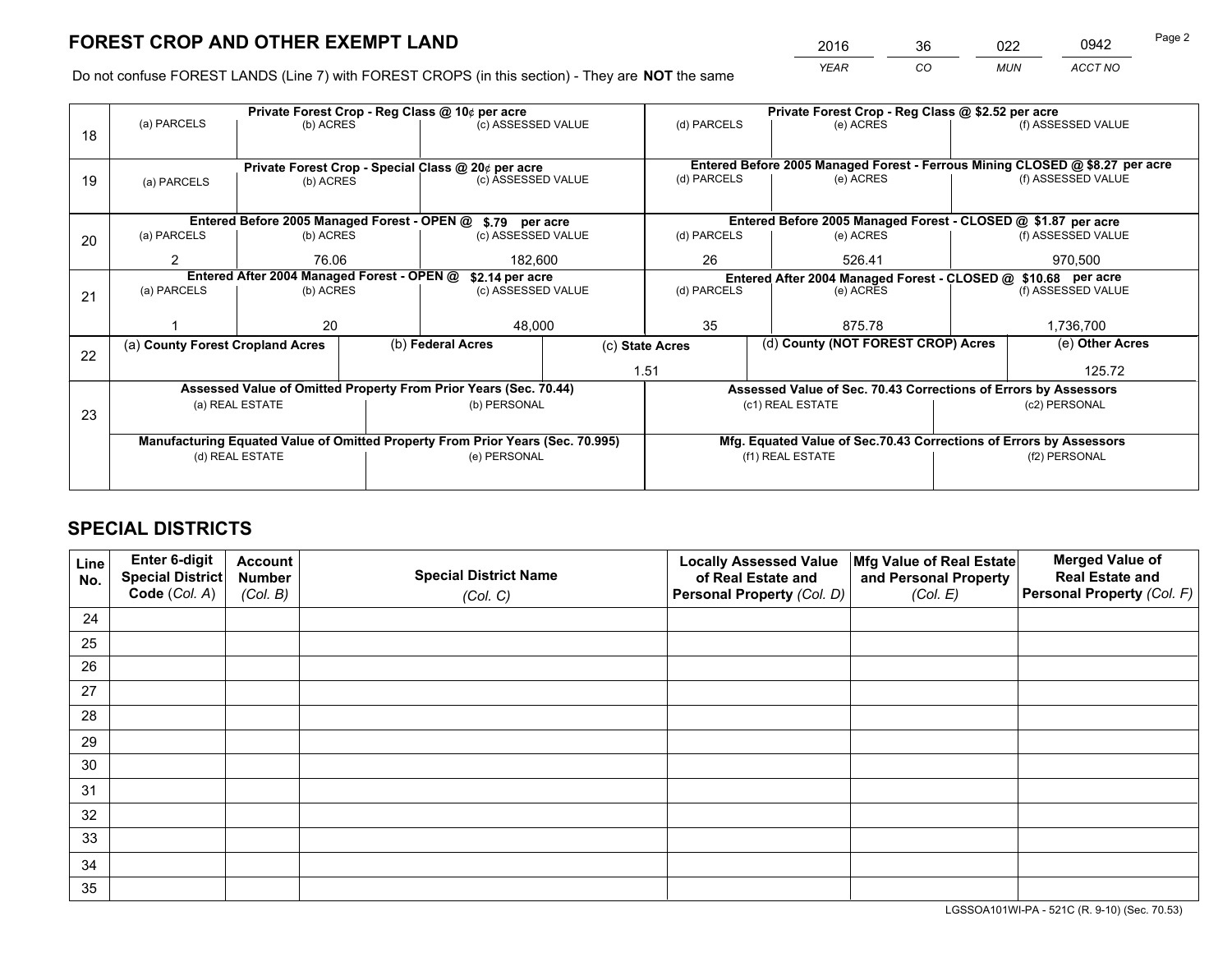|             |                                                                 |                                             |                                                         | <b>YEAR</b>                                                                       | CO<br><b>MUN</b>                                              | ACCT NO                                                                        |
|-------------|-----------------------------------------------------------------|---------------------------------------------|---------------------------------------------------------|-----------------------------------------------------------------------------------|---------------------------------------------------------------|--------------------------------------------------------------------------------|
| Line<br>No. | <b>Enter 6-digit</b><br><b>School District</b><br>Code (Col. A) | <b>Account</b><br><b>Number</b><br>(Col. B) | <b>School District Name</b><br>(Col. C)                 | <b>Locally Assessed Value</b><br>of Real Estate and<br>Personal Property (Col. D) | Mfg Value of Real Estate<br>and Personal Property<br>(Col. E) | <b>Merged Value of</b><br><b>Real Estate and</b><br>Personal Property (Col. F) |
|             | A. SCHOOL DISTRICTS (K-8 and K-12)                              |                                             |                                                         |                                                                                   |                                                               |                                                                                |
| 36          | 080658                                                          | 0048                                        | <b>SCH D OF BRILLION</b>                                | 21,080,100                                                                        |                                                               | 21,080,100                                                                     |
| 37          | 364760                                                          | 0212                                        | SCH D OF REEDSVILLE                                     | 46,501,200                                                                        | 800                                                           | 46,502,000                                                                     |
| 38          |                                                                 |                                             |                                                         |                                                                                   |                                                               |                                                                                |
| 39          |                                                                 |                                             |                                                         |                                                                                   |                                                               |                                                                                |
| 40          |                                                                 |                                             |                                                         |                                                                                   |                                                               |                                                                                |
| 41          |                                                                 |                                             |                                                         |                                                                                   |                                                               |                                                                                |
| 42          |                                                                 |                                             |                                                         |                                                                                   |                                                               |                                                                                |
| 43          |                                                                 |                                             |                                                         |                                                                                   |                                                               |                                                                                |
| 44          |                                                                 |                                             |                                                         |                                                                                   |                                                               |                                                                                |
| 45          |                                                                 |                                             |                                                         |                                                                                   |                                                               |                                                                                |
| 46          |                                                                 |                                             |                                                         |                                                                                   |                                                               |                                                                                |
| 47          |                                                                 |                                             |                                                         |                                                                                   |                                                               |                                                                                |
| 48          |                                                                 |                                             |                                                         |                                                                                   |                                                               |                                                                                |
| 49          |                                                                 |                                             |                                                         |                                                                                   |                                                               |                                                                                |
| 50          |                                                                 |                                             | TOTAL ASSESSED VALUE OF SCHOOL DISTRICTS (K-8 and K-12) | 67,581,300                                                                        | 800                                                           | 67,582,100                                                                     |
|             | <b>B.</b><br><b>UNION HIGH SCHOOL DISTRICTS</b>                 |                                             |                                                         |                                                                                   |                                                               |                                                                                |
| 51          |                                                                 |                                             |                                                         |                                                                                   |                                                               |                                                                                |
| 52          |                                                                 |                                             |                                                         |                                                                                   |                                                               |                                                                                |
| 53          |                                                                 |                                             |                                                         |                                                                                   |                                                               |                                                                                |
| 54          |                                                                 |                                             | TOTAL ASSESSED VALUE OF UNION HIGH SCHOOLS              |                                                                                   |                                                               |                                                                                |
| 55          |                                                                 |                                             |                                                         |                                                                                   |                                                               |                                                                                |
| 56          | C.<br><b>TECHNICAL COLLEGE DISTRICTS</b>                        |                                             | LAKESHORE TECHNICAL COLLEGE<br><b>CLEV</b>              |                                                                                   |                                                               |                                                                                |
| 57          | 001100<br>001200                                                | 0010<br>0011                                | FOX VALLEY TECHNICAL COLLEGE<br><b>APPL</b>             | 46,501,200<br>21,080,100                                                          | 800                                                           | 46,502,000<br>21,080,100                                                       |
| 58          |                                                                 |                                             |                                                         |                                                                                   |                                                               |                                                                                |
| 59          |                                                                 |                                             | TOTAL ASSESSED VALUE OF TECHNICAL COLLEGES              | 67,581,300                                                                        | 800                                                           | 67,582,100                                                                     |
|             |                                                                 |                                             |                                                         |                                                                                   |                                                               |                                                                                |

36

022

 *I hereby certify, to the best of my knowledge and belief, this form is complete and correct.*

**SCHOOL DISTRICTS**

| Print name of preparer | Title                    |                | Date (MM/DD/CCYY) |
|------------------------|--------------------------|----------------|-------------------|
|                        |                          |                |                   |
| Signature of preparer  | Contact Telephone Number | E-mail address |                   |
|                        | $\overline{\phantom{a}}$ |                |                   |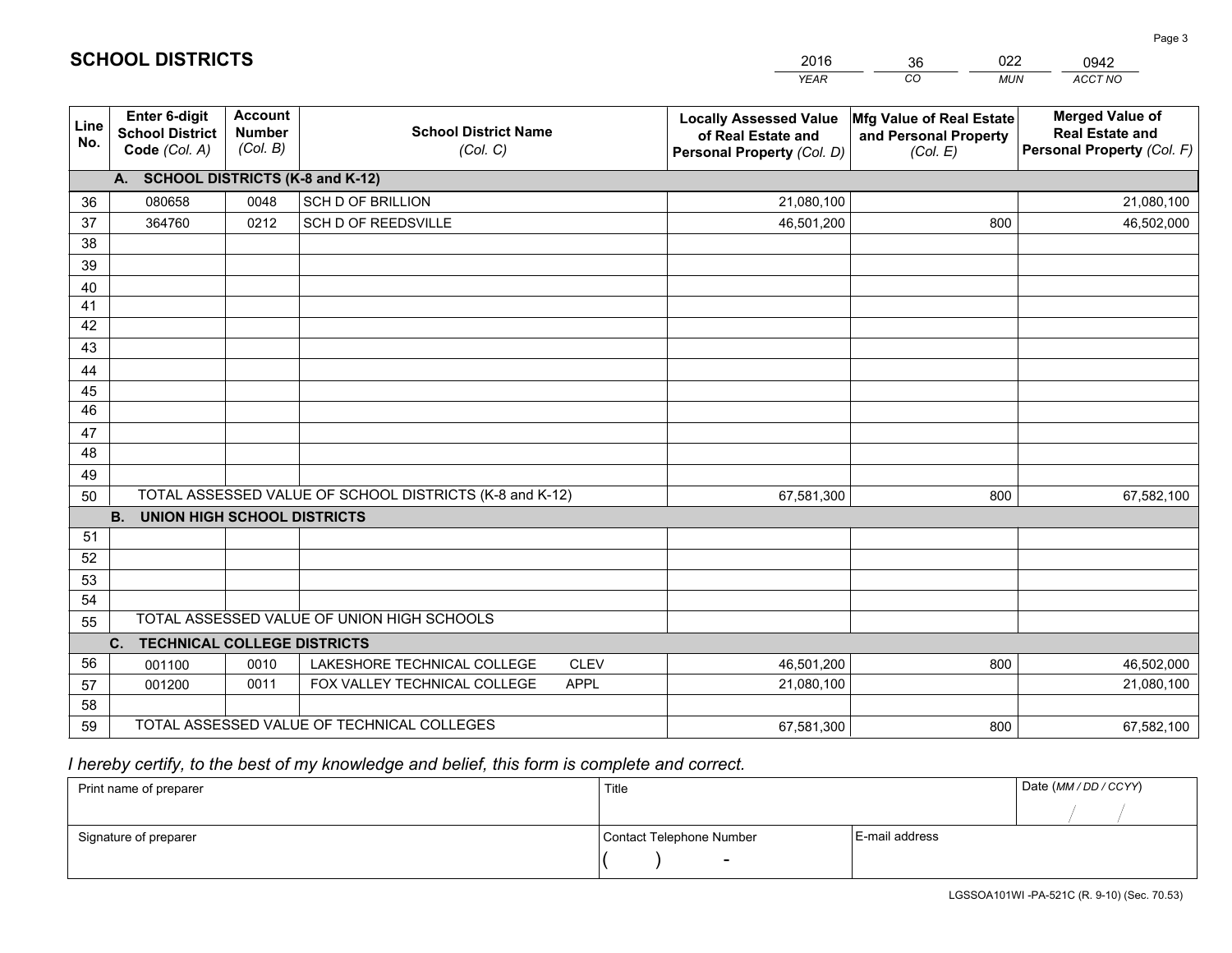#### **HIGHLIGHTS**

- 1. Complete the Statement of Assessment after the Board of Review. Reflect any changes made there.
- 2. Use black ink to complete.
- 3. Line 16 must equal Line 50, Col D.
- 4. Line 55 must equal the total of K-8 schools listed on lines 36-49. Do not include K-12 schools in this comparision.
- 5. Line 59, Col. D must equal Line 16.
- 6. Special District, School District and Technical College District values must include both real estate and personal property. Examples of Special districts are: town sanitary districts, public inland lake protection and rehabilitation districts, and metropolitan sewerage districts.
- 7. DO NOT INCLUDE Manufacturing property values.DOR will print these values on the final SOA.

MARY JO KRAHN

TOWN OF MAPLE GROVE

MARY JO KRAHN<br>TOWN OF MAPLE GROVE

6302 ASPEN RD

REEDSVILLE, WI 54230 - 9769

REEDSVILLE, WI 6302 ASPEN RD

54230 - 9769

 8. Accuracy of this form is very important. The values reported directly affect the equalized value DOR calculates for school and special districts.

#### **Page 1:**

 If not prefilled, enter the tax year,county and municipal code,municipal type, municipal name and county name on the top of form.

Check the Amended box, if filing an amended / corrected SOA.

 Report the parcel count, acres and assessed value of taxable general property, total parcel count, (real and personal), total acres, and values from final figures set by the Board of Review.

- A. Real Estate land and improvements (buildings, etc.) is reported on lines 1 8, total line 9.
- B. Personal Property is reported on lines 11 14, Column D, total line 15.
- C. To complete this report, use the computer produced summary of the assessment roll that shows these amounts.
- D. Use whole numbers only.
- E. Add each line across and each column down to verify entries.

#### **Page 2:**

- A. Report Special Items (not subject to general property tax).
- 1. Private Forest Croplands and Managed Forest Lands are reported on lines 18,19, 20 and 21. Be sure to report assessed values **NOT** taxes.
- 2. You should have copies of the orders of entry, orders of withdrawal, etc., to update your assessment roll.
	- 3. Show hundredths of acres (e.g. 39.75).
- 4. Tax exempt lands are reported on line 22.
- 5. Omitted property and sec. 70.43, Wis. Stats., corrections of errors by assessor are reported on line 23. Report real estate and personal property separately. These should be for **prior years**, not something found on the current assessment roll after the board of review.
- B. Special District (Lines 24-35) Include the value of both real and personal property.
- The Department of Revenue (DOR) preprints much of the information regarding names and codes for schools, special districts,etc. If a district is not listed, enter the name and value only, DOR will enter the proper code.

## **Page 3 School Districts:**

Include the value of both real and personal property.

Report School District (regular, elementary, union high school, and technical college).

- 1. Regular (K-12) and Elementary (K-8) school values are reported on lines 36-49, total on line 50.
- 2. Union High School (UHS) (use only if elementary schools are listed on lines 36-49) are reported on lines 51-54. UHS total value (line 55) must equal to the total **elementary school** values reported on lines 36-49. Do notinclude K-12 schools in this comparison.
- 3. Technical College values are reported on lines 56-58, total on line 59.
- 4. Use the computer summary that shows these amounts to complete this report.

#### **This form is due the second Monday in June. File this report only after your Board of Review is complete.**

 *If you have questions: Return forms to:*

Fax number: (608) 264-6887 PO Box 8971

 Email: lgs@revenue.wi.gov Wisconsin Department of Revenue Call: (608) 261-5341 Local Government Services Section 6-97Madison WI 53708-8971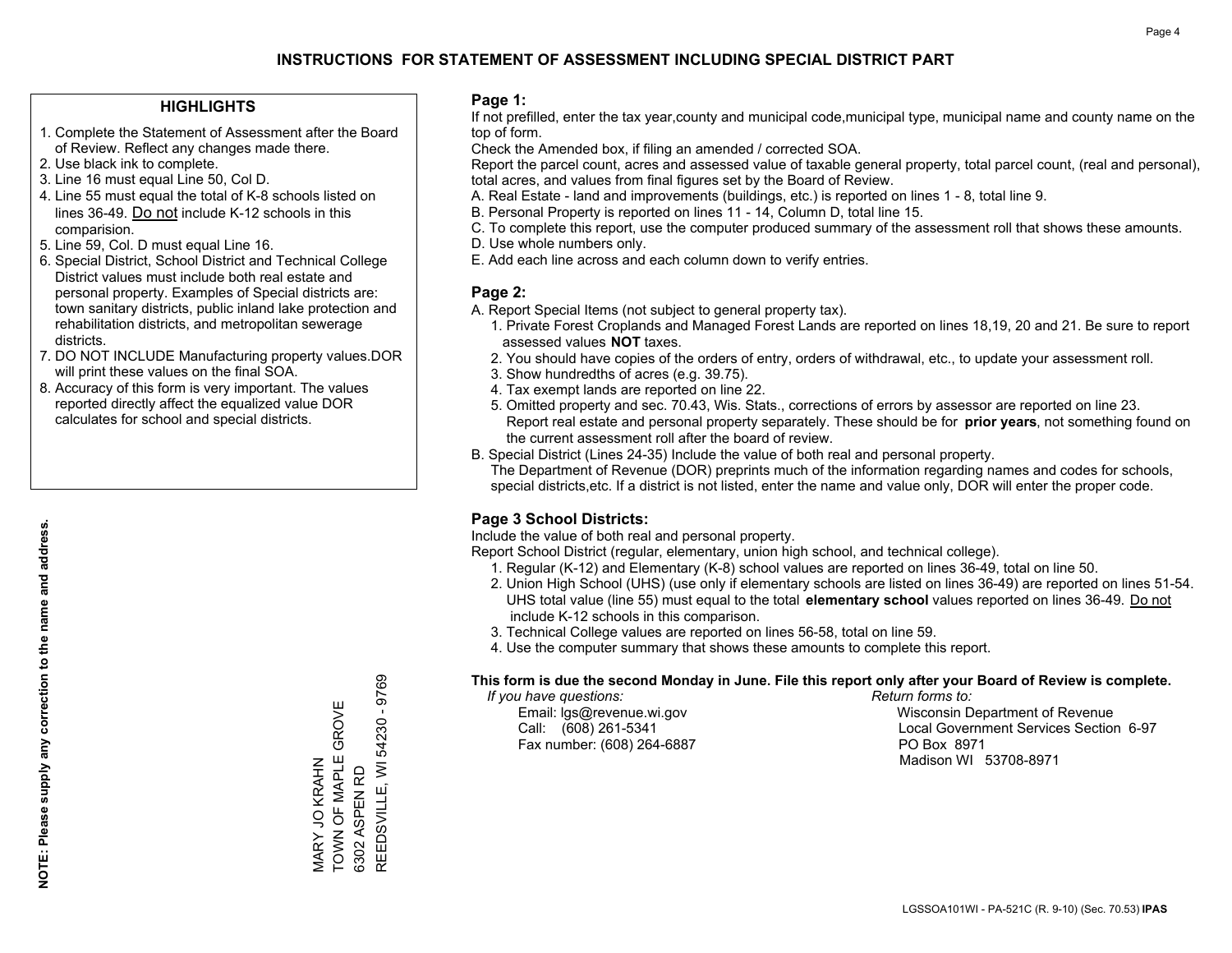**STATEMENT OF ASSESSMENT FOR 2016** 

| -36 | በ24  | 0943    |
|-----|------|---------|
| CO. | MUN. | ACCT NO |

|      | <b>FOR</b>                                                                                                                                                                                   | <b>TOWN OF</b><br><b>OF</b>                                  | <b>MEEME</b>             |                                           | <b>MANITOWOC COUNTY</b>      |                                |                                        | WHEN COMPLETING THIS DOCUMENT                  |
|------|----------------------------------------------------------------------------------------------------------------------------------------------------------------------------------------------|--------------------------------------------------------------|--------------------------|-------------------------------------------|------------------------------|--------------------------------|----------------------------------------|------------------------------------------------|
|      |                                                                                                                                                                                              | Town - Village - City                                        | <b>Municipality Name</b> |                                           | <b>County Name</b>           |                                |                                        | DO NOT WRITE OVER X's OR IN SHADED AREAS       |
| Line |                                                                                                                                                                                              | <b>REAL ESTATE</b><br>(See Lines 18 - 22 for                 |                          | PARCEL COUNT<br>TOTAL LAND   IMPROVEMENTS | NO. OF ACRES<br><b>WHOLE</b> | <b>VALUE OF</b><br><b>LAND</b> | <b>VALUE OF</b><br><b>IMPROVEMENTS</b> | <b>TOTAL VALUE OF LAND</b><br>AND IMPROVEMENTS |
| No.  |                                                                                                                                                                                              | other Real Estate)                                           | Col. A                   | Col. B                                    | NUMBERS ONLY<br>Col. C       | Col. D                         | Col. E                                 | Col. F                                         |
|      |                                                                                                                                                                                              | <b>RESIDENTIAL - Class 1</b>                                 | 653                      | 582                                       | 1,353                        | 13,975,200                     | 68,565,700                             | 82,540,900                                     |
| 2    |                                                                                                                                                                                              | <b>COMMERCIAL - Class 2</b>                                  | 13                       | 9                                         | 27                           | 180,200                        | 801,100                                | 981,300                                        |
| 3    |                                                                                                                                                                                              | <b>MANUFACTURING - Class 3</b>                               | 8                        | 6                                         | 113                          | 291,700                        | 2,199,200                              | 2,490,900                                      |
| 4    |                                                                                                                                                                                              | <b>AGRICULTURAL - Class 4</b>                                | 845                      |                                           | 15,881                       | 2,831,800                      |                                        | 2,831,800                                      |
| 5    |                                                                                                                                                                                              | <b>UNDEVELOPED - Class 5</b>                                 | 662                      |                                           | 2,093                        | 2,002,400                      |                                        | 2,002,400                                      |
| 6    |                                                                                                                                                                                              | AGRICULTURAL FOREST - Class 5m                               | 248                      |                                           | 1,820                        | 1,882,700                      |                                        | 1,882,700                                      |
| 7    |                                                                                                                                                                                              | FOREST LANDS - Class 6                                       | 100                      |                                           | 828                          | 1,764,000                      |                                        | 1,764,000                                      |
| 8    |                                                                                                                                                                                              | OTHER - Class 7                                              | 99                       | 95                                        | 283                          | 1,771,200                      | 14,947,300                             | 16,718,500                                     |
| 9    |                                                                                                                                                                                              | TOTAL - ALL COLUMNS                                          | 2,628                    | 692                                       | 22,398                       | 24,699,200                     | 86,513,300                             | 111,212,500                                    |
| 10   |                                                                                                                                                                                              | NUMBER OF PERSONAL PROPERTY ACCOUNTS IN ROLL                 |                          |                                           | 30                           | <b>LOCALLY ASSESSED</b>        | <b>MANUFACTURING</b>                   | <b>MERGED</b>                                  |
| 11   |                                                                                                                                                                                              | BOATS AND OTHER WATERCRAFT NOT EXEMPT - Code 1               |                          |                                           |                              | 0                              | 0                                      | $\mathbf{0}$                                   |
| 12   |                                                                                                                                                                                              | MACHINERY, TOOLS AND PATTERNS - Code 2                       |                          |                                           |                              | 161,504                        | 1,075,700                              | 1,237,204                                      |
| 13   |                                                                                                                                                                                              | FURNITURE, FIXTURES AND EQUIPMENT - Code 3                   |                          |                                           |                              | 16,597                         | 59,600                                 | 76,197                                         |
| 14   |                                                                                                                                                                                              | ALL OTHER PERSONAL PROPERTY NOT EXEMPT - Codes 4A, 4B, 4C    |                          |                                           |                              | 18,247                         | 10,500                                 | 28,747                                         |
| 15   |                                                                                                                                                                                              | TOTAL OF PERSONAL PROPERTY NOT EXEMPT (Total of Lines 11-14) |                          | 196,348                                   | 1,145,800                    | 1,342,148                      |                                        |                                                |
| 16   | AGGREGATE ASSESSED VALUE OF ALL PROPERTY SUBJECT TO THE GENERAL PROPERTY TAX (Total of Lines 9F and 15F)<br>MUST EQUAL TOTAL VALUE OF THE SCHOOL DISTRICTS (K-12 PLUS K-8) - Line 50, Col. F |                                                              |                          |                                           |                              |                                |                                        | 112,554,648                                    |
| 17   | Name of Assessor<br>Telephone #<br><b>BOARD OF REVIEW</b><br>DATE OF FINAL ADJOURNMENT<br>06/06/2016                                                                                         |                                                              |                          |                                           |                              |                                |                                        |                                                |

REMARKS

The Assessment Ratio to be used in calculating the estimated Fair Market Value on tax bills for this tax district is .996835619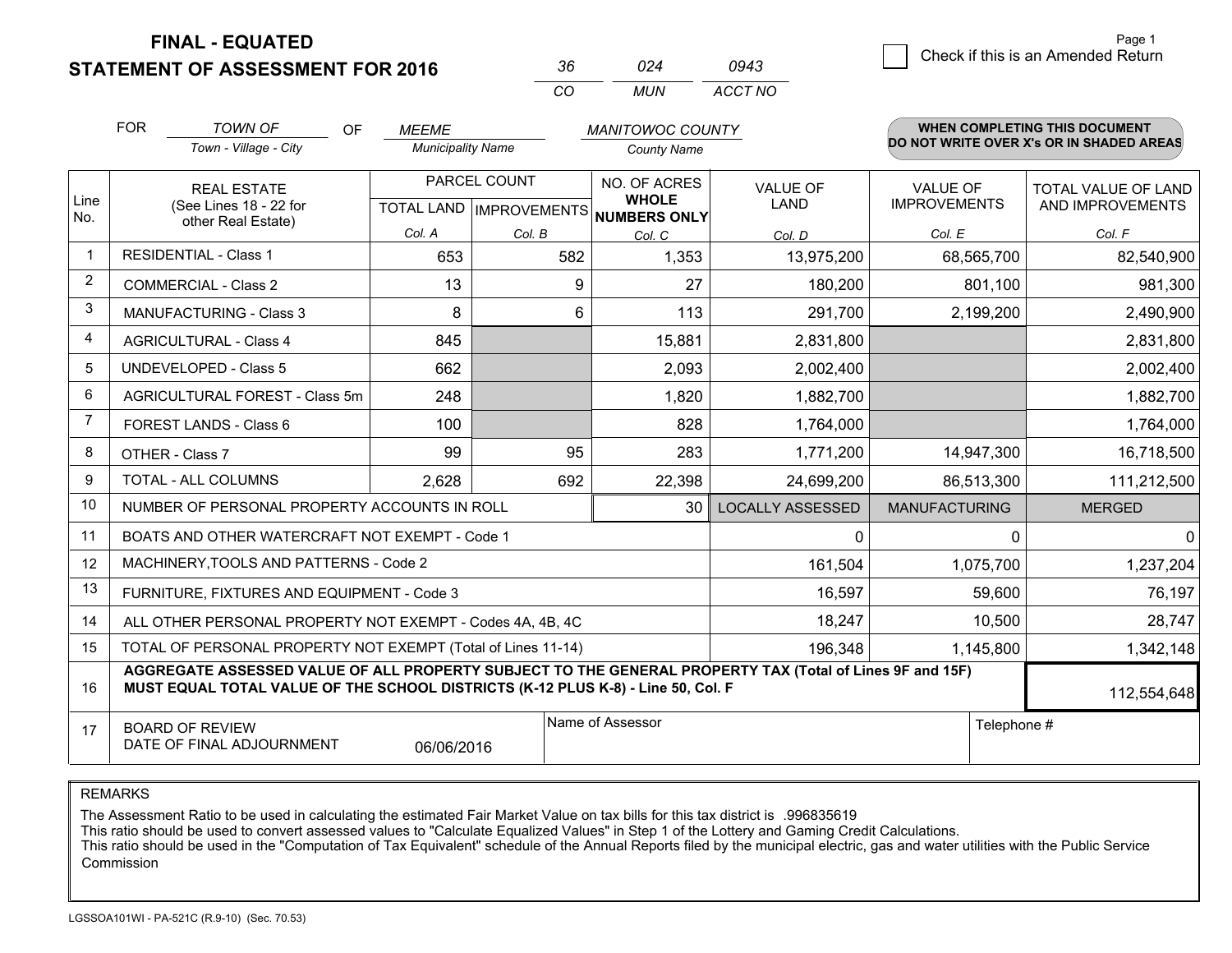*YEAR CO MUN ACCT NO* <sup>2016</sup> <sup>36</sup> <sup>024</sup> <sup>0943</sup>

Do not confuse FOREST LANDS (Line 7) with FOREST CROPS (in this section) - They are **NOT** the same

|    |                                                                                |                                            |                    | Private Forest Crop - Reg Class @ 10¢ per acre                   |  | Private Forest Crop - Reg Class @ \$2.52 per acre |                                                                              |               |                    |  |
|----|--------------------------------------------------------------------------------|--------------------------------------------|--------------------|------------------------------------------------------------------|--|---------------------------------------------------|------------------------------------------------------------------------------|---------------|--------------------|--|
| 18 | (a) PARCELS                                                                    | (b) ACRES                                  |                    | (c) ASSESSED VALUE                                               |  | (d) PARCELS                                       | (e) ACRES                                                                    |               | (f) ASSESSED VALUE |  |
|    |                                                                                | 40                                         |                    | 80.000                                                           |  |                                                   |                                                                              |               |                    |  |
|    |                                                                                |                                            |                    | Private Forest Crop - Special Class @ 20¢ per acre               |  |                                                   | Entered Before 2005 Managed Forest - Ferrous Mining CLOSED @ \$8.27 per acre |               |                    |  |
| 19 | (a) PARCELS                                                                    | (b) ACRES                                  | (c) ASSESSED VALUE |                                                                  |  | (d) PARCELS                                       | (e) ACRES                                                                    |               | (f) ASSESSED VALUE |  |
|    |                                                                                |                                            |                    |                                                                  |  |                                                   |                                                                              |               |                    |  |
|    |                                                                                |                                            |                    | Entered Before 2005 Managed Forest - OPEN @ \$.79 per acre       |  |                                                   | Entered Before 2005 Managed Forest - CLOSED @ \$1.87 per acre                |               |                    |  |
| 20 | (a) PARCELS                                                                    | (b) ACRES                                  |                    | (c) ASSESSED VALUE                                               |  | (d) PARCELS                                       | (e) ACRES                                                                    |               | (f) ASSESSED VALUE |  |
|    |                                                                                | 12                                         |                    | 16.800                                                           |  | 26                                                | 348.9                                                                        |               | 532,300            |  |
|    |                                                                                | Entered After 2004 Managed Forest - OPEN @ | \$2.14 per acre    | Entered After 2004 Managed Forest - CLOSED @ \$10.68 per acre    |  |                                                   |                                                                              |               |                    |  |
| 21 | (a) PARCELS                                                                    | (b) ACRES                                  |                    | (c) ASSESSED VALUE                                               |  | (d) PARCELS                                       | (e) ACRES                                                                    |               | (f) ASSESSED VALUE |  |
|    |                                                                                |                                            |                    |                                                                  |  |                                                   |                                                                              |               |                    |  |
|    |                                                                                |                                            |                    |                                                                  |  |                                                   | 63                                                                           |               | 60,400             |  |
| 22 | (a) County Forest Cropland Acres                                               |                                            |                    | (b) Federal Acres                                                |  | (c) State Acres                                   | (d) County (NOT FOREST CROP) Acres                                           |               | (e) Other Acres    |  |
|    |                                                                                |                                            |                    |                                                                  |  | 1.4                                               | 20.83                                                                        |               | 73.16              |  |
|    |                                                                                |                                            |                    | Assessed Value of Omitted Property From Prior Years (Sec. 70.44) |  |                                                   | Assessed Value of Sec. 70.43 Corrections of Errors by Assessors              |               |                    |  |
| 23 |                                                                                | (a) REAL ESTATE                            |                    | (b) PERSONAL                                                     |  |                                                   | (c1) REAL ESTATE                                                             |               | (c2) PERSONAL      |  |
|    |                                                                                |                                            |                    |                                                                  |  |                                                   |                                                                              |               |                    |  |
|    | Manufacturing Equated Value of Omitted Property From Prior Years (Sec. 70.995) |                                            |                    |                                                                  |  |                                                   | Mfg. Equated Value of Sec.70.43 Corrections of Errors by Assessors           |               |                    |  |
|    | (e) PERSONAL<br>(d) REAL ESTATE                                                |                                            |                    |                                                                  |  | (f1) REAL ESTATE                                  |                                                                              | (f2) PERSONAL |                    |  |
|    |                                                                                |                                            |                    |                                                                  |  |                                                   |                                                                              |               |                    |  |

## **SPECIAL DISTRICTS**

| Line<br>No. | <b>Enter 6-digit</b><br><b>Special District</b><br>Code (Col. A) | <b>Account</b><br>Number<br>(Col. B) | <b>Special District Name</b><br>(Col. C) | <b>Locally Assessed Value</b><br>of Real Estate and<br>Personal Property (Col. D) | Mfg Value of Real Estate<br>and Personal Property<br>(Col. E) | <b>Merged Value of</b><br><b>Real Estate and</b><br>Personal Property (Col. F) |
|-------------|------------------------------------------------------------------|--------------------------------------|------------------------------------------|-----------------------------------------------------------------------------------|---------------------------------------------------------------|--------------------------------------------------------------------------------|
| 24          | 367120                                                           | 0220                                 | LIBERTY SANITARY DISTRICT #1             | 718,800                                                                           |                                                               | 718,800                                                                        |
| 25          |                                                                  |                                      |                                          |                                                                                   |                                                               |                                                                                |
| 26          |                                                                  |                                      |                                          |                                                                                   |                                                               |                                                                                |
| 27          |                                                                  |                                      |                                          |                                                                                   |                                                               |                                                                                |
| 28          |                                                                  |                                      |                                          |                                                                                   |                                                               |                                                                                |
| 29          |                                                                  |                                      |                                          |                                                                                   |                                                               |                                                                                |
| 30          |                                                                  |                                      |                                          |                                                                                   |                                                               |                                                                                |
| 31          |                                                                  |                                      |                                          |                                                                                   |                                                               |                                                                                |
| 32          |                                                                  |                                      |                                          |                                                                                   |                                                               |                                                                                |
| 33          |                                                                  |                                      |                                          |                                                                                   |                                                               |                                                                                |
| 34          |                                                                  |                                      |                                          |                                                                                   |                                                               |                                                                                |
| 35          |                                                                  |                                      |                                          |                                                                                   |                                                               |                                                                                |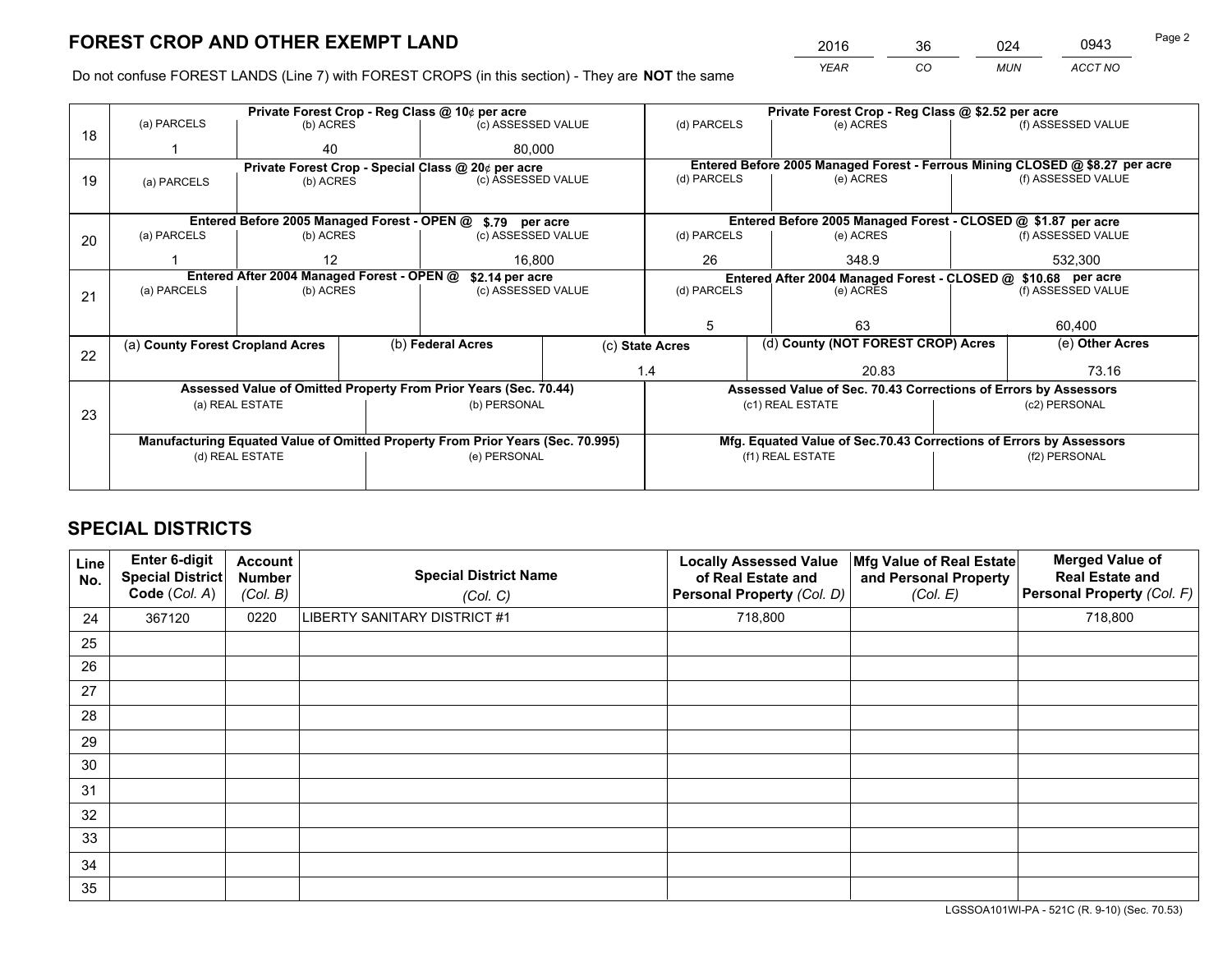|                       |                                                                 |                                             |                                                         | <b>YEAR</b>                                                                       | CO<br><b>MUN</b>                                              | ACCT NO                                                                        |
|-----------------------|-----------------------------------------------------------------|---------------------------------------------|---------------------------------------------------------|-----------------------------------------------------------------------------------|---------------------------------------------------------------|--------------------------------------------------------------------------------|
| Line<br>No.           | <b>Enter 6-digit</b><br><b>School District</b><br>Code (Col. A) | <b>Account</b><br><b>Number</b><br>(Col. B) | <b>School District Name</b><br>(Col. C)                 | <b>Locally Assessed Value</b><br>of Real Estate and<br>Personal Property (Col. D) | Mfg Value of Real Estate<br>and Personal Property<br>(Col. E) | <b>Merged Value of</b><br><b>Real Estate and</b><br>Personal Property (Col. F) |
|                       | A. SCHOOL DISTRICTS (K-8 and K-12)                              |                                             |                                                         |                                                                                   |                                                               |                                                                                |
| 36                    | 362828                                                          | 0209                                        | SCH D OF KIEL AREA                                      | 107,337,448                                                                       | 3,636,700                                                     | 110,974,148                                                                    |
| 37                    | 592605                                                          | 0348                                        | SCH D OF HOWARDS GROVE                                  | 1,580,500                                                                         |                                                               | 1,580,500                                                                      |
| 38                    |                                                                 |                                             |                                                         |                                                                                   |                                                               |                                                                                |
| 39                    |                                                                 |                                             |                                                         |                                                                                   |                                                               |                                                                                |
| 40                    |                                                                 |                                             |                                                         |                                                                                   |                                                               |                                                                                |
| 41                    |                                                                 |                                             |                                                         |                                                                                   |                                                               |                                                                                |
| 42                    |                                                                 |                                             |                                                         |                                                                                   |                                                               |                                                                                |
| 43                    |                                                                 |                                             |                                                         |                                                                                   |                                                               |                                                                                |
| 44                    |                                                                 |                                             |                                                         |                                                                                   |                                                               |                                                                                |
| 45<br>$\overline{46}$ |                                                                 |                                             |                                                         |                                                                                   |                                                               |                                                                                |
|                       |                                                                 |                                             |                                                         |                                                                                   |                                                               |                                                                                |
| 47<br>48              |                                                                 |                                             |                                                         |                                                                                   |                                                               |                                                                                |
| 49                    |                                                                 |                                             |                                                         |                                                                                   |                                                               |                                                                                |
| 50                    |                                                                 |                                             | TOTAL ASSESSED VALUE OF SCHOOL DISTRICTS (K-8 and K-12) | 108,917,948                                                                       | 3,636,700                                                     | 112,554,648                                                                    |
|                       | <b>B.</b><br><b>UNION HIGH SCHOOL DISTRICTS</b>                 |                                             |                                                         |                                                                                   |                                                               |                                                                                |
| 51                    |                                                                 |                                             |                                                         |                                                                                   |                                                               |                                                                                |
| 52                    |                                                                 |                                             |                                                         |                                                                                   |                                                               |                                                                                |
| 53                    |                                                                 |                                             |                                                         |                                                                                   |                                                               |                                                                                |
| 54                    |                                                                 |                                             |                                                         |                                                                                   |                                                               |                                                                                |
| 55                    |                                                                 |                                             | TOTAL ASSESSED VALUE OF UNION HIGH SCHOOLS              |                                                                                   |                                                               |                                                                                |
|                       | C.<br><b>TECHNICAL COLLEGE DISTRICTS</b>                        |                                             |                                                         |                                                                                   |                                                               |                                                                                |
| 56                    | 001100                                                          | 0010                                        | LAKESHORE TECHNICAL COLLEGE<br><b>CLEV</b>              | 108,917,948                                                                       | 3,636,700                                                     | 112,554,648                                                                    |
| 57                    |                                                                 |                                             |                                                         |                                                                                   |                                                               |                                                                                |
| 58                    |                                                                 |                                             |                                                         |                                                                                   |                                                               |                                                                                |
| 59                    |                                                                 |                                             | TOTAL ASSESSED VALUE OF TECHNICAL COLLEGES              | 108,917,948                                                                       | 3,636,700                                                     | 112,554,648                                                                    |

36

024

 *I hereby certify, to the best of my knowledge and belief, this form is complete and correct.*

**SCHOOL DISTRICTS**

| Print name of preparer | Title                    |                | Date (MM / DD / CCYY) |
|------------------------|--------------------------|----------------|-----------------------|
|                        |                          |                |                       |
| Signature of preparer  | Contact Telephone Number | E-mail address |                       |
|                        | $\overline{\phantom{0}}$ |                |                       |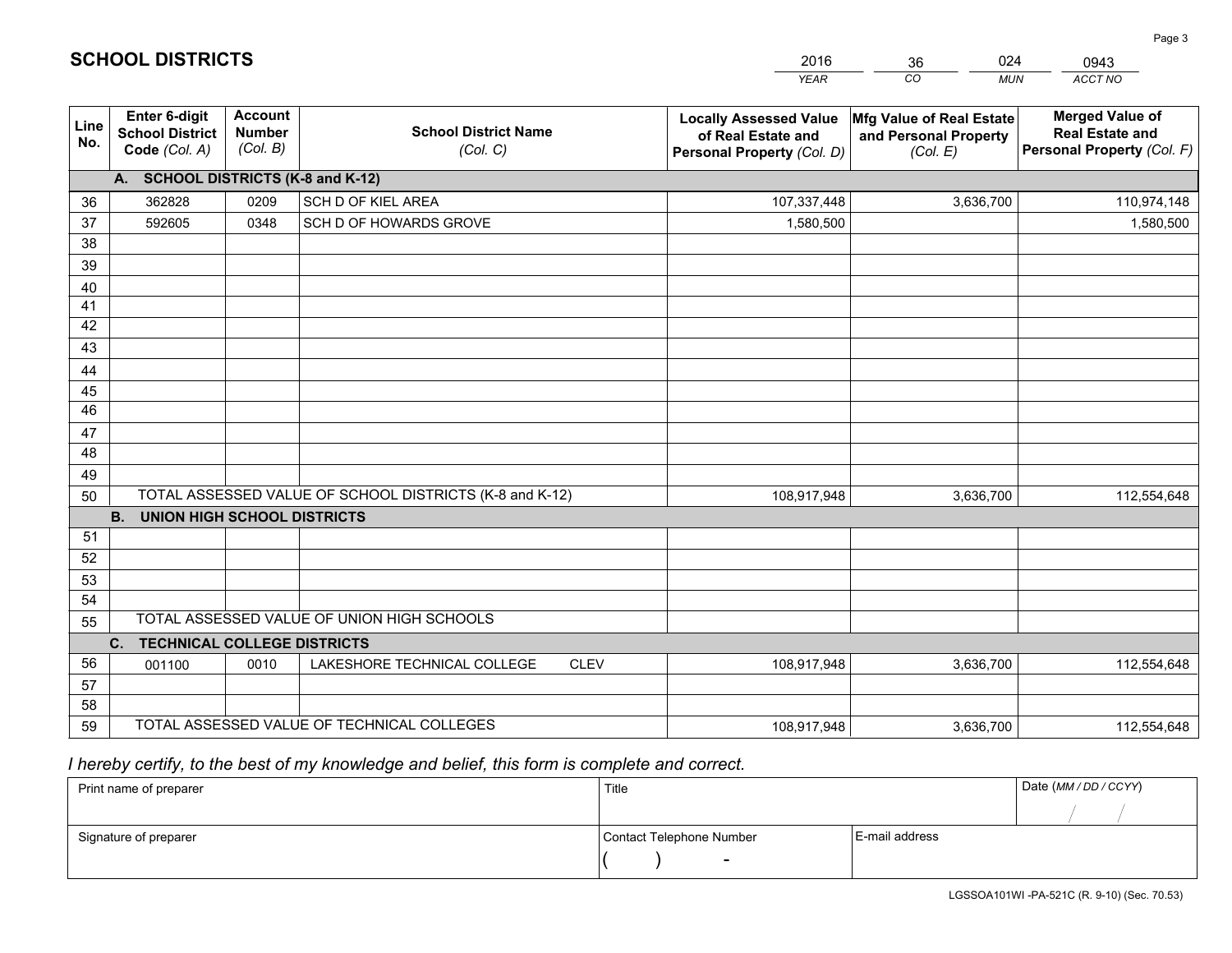#### **HIGHLIGHTS**

- 1. Complete the Statement of Assessment after the Board of Review. Reflect any changes made there.
- 2. Use black ink to complete.
- 3. Line 16 must equal Line 50, Col D.
- 4. Line 55 must equal the total of K-8 schools listed on lines 36-49. Do not include K-12 schools in this comparision.
- 5. Line 59, Col. D must equal Line 16.
- 6. Special District, School District and Technical College District values must include both real estate and personal property. Examples of Special districts are: town sanitary districts, public inland lake protection and rehabilitation districts, and metropolitan sewerage districts.
- 7. DO NOT INCLUDE Manufacturing property values.DOR will print these values on the final SOA.

GRACE SALM TOWN OF MEEME 13628 WILMAS ROAD NEWTON, WI 53063

GRACE SALM<br>TOWN OF MEEME

13628 WILMAS ROAD **NEWTON, WI 53063** 

 8. Accuracy of this form is very important. The values reported directly affect the equalized value DOR calculates for school and special districts.

#### **Page 1:**

 If not prefilled, enter the tax year,county and municipal code,municipal type, municipal name and county name on the top of form.

Check the Amended box, if filing an amended / corrected SOA.

 Report the parcel count, acres and assessed value of taxable general property, total parcel count, (real and personal), total acres, and values from final figures set by the Board of Review.

- A. Real Estate land and improvements (buildings, etc.) is reported on lines 1 8, total line 9.
- B. Personal Property is reported on lines 11 14, Column D, total line 15.
- C. To complete this report, use the computer produced summary of the assessment roll that shows these amounts.
- D. Use whole numbers only.
- E. Add each line across and each column down to verify entries.

#### **Page 2:**

- A. Report Special Items (not subject to general property tax).
- 1. Private Forest Croplands and Managed Forest Lands are reported on lines 18,19, 20 and 21. Be sure to report assessed values **NOT** taxes.
- 2. You should have copies of the orders of entry, orders of withdrawal, etc., to update your assessment roll.
	- 3. Show hundredths of acres (e.g. 39.75).
- 4. Tax exempt lands are reported on line 22.
- 5. Omitted property and sec. 70.43, Wis. Stats., corrections of errors by assessor are reported on line 23. Report real estate and personal property separately. These should be for **prior years**, not something found on the current assessment roll after the board of review.
- B. Special District (Lines 24-35) Include the value of both real and personal property.

 The Department of Revenue (DOR) preprints much of the information regarding names and codes for schools, special districts,etc. If a district is not listed, enter the name and value only, DOR will enter the proper code.

## **Page 3 School Districts:**

Include the value of both real and personal property.

Report School District (regular, elementary, union high school, and technical college).

- 1. Regular (K-12) and Elementary (K-8) school values are reported on lines 36-49, total on line 50.
- 2. Union High School (UHS) (use only if elementary schools are listed on lines 36-49) are reported on lines 51-54. UHS total value (line 55) must equal to the total **elementary school** values reported on lines 36-49. Do notinclude K-12 schools in this comparison.
- 3. Technical College values are reported on lines 56-58, total on line 59.
- 4. Use the computer summary that shows these amounts to complete this report.

#### **This form is due the second Monday in June. File this report only after your Board of Review is complete.**

 *If you have questions: Return forms to:*

Fax number: (608) 264-6887 PO Box 8971

 Email: lgs@revenue.wi.gov Wisconsin Department of Revenue Call: (608) 261-5341 Local Government Services Section 6-97Madison WI 53708-8971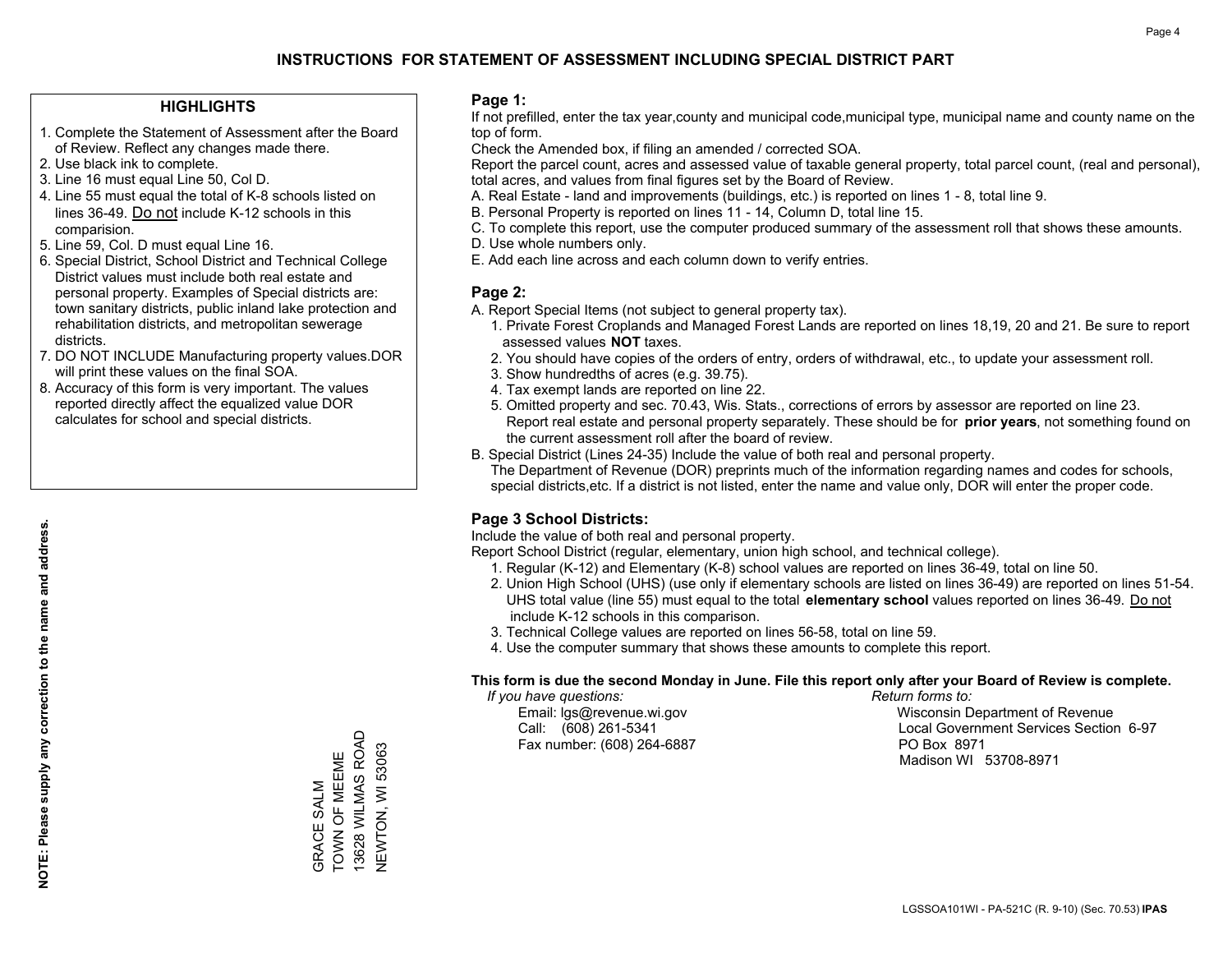**STATEMENT OF ASSESSMENT FOR 2016** 

| Kh | 026 | 0944    |
|----|-----|---------|
| rη | MUN | ACCT NO |

|                | <b>FOR</b>                                                                                                                                                                                   | <b>TOWN OF</b><br><b>OF</b>                               | <b>MISHICOT</b>          |                                                     | <b>MANITOWOC COUNTY</b> |                         |                      | <b>WHEN COMPLETING THIS DOCUMENT</b>     |
|----------------|----------------------------------------------------------------------------------------------------------------------------------------------------------------------------------------------|-----------------------------------------------------------|--------------------------|-----------------------------------------------------|-------------------------|-------------------------|----------------------|------------------------------------------|
|                |                                                                                                                                                                                              | Town - Village - City                                     | <b>Municipality Name</b> |                                                     | <b>County Name</b>      |                         |                      | DO NOT WRITE OVER X's OR IN SHADED AREAS |
|                |                                                                                                                                                                                              | PARCEL COUNT<br><b>REAL ESTATE</b>                        |                          |                                                     | NO. OF ACRES            | <b>VALUE OF</b>         | <b>VALUE OF</b>      | TOTAL VALUE OF LAND                      |
| Line<br>No.    | (See Lines 18 - 22 for<br>other Real Estate)                                                                                                                                                 |                                                           |                          | <b>WHOLE</b><br>TOTAL LAND MPROVEMENTS NUMBERS ONLY | LAND                    | <b>IMPROVEMENTS</b>     | AND IMPROVEMENTS     |                                          |
|                |                                                                                                                                                                                              |                                                           | Col. A                   | Col. B                                              | Col. C                  | Col. D                  | Col. E               | Col. F                                   |
| $\mathbf 1$    |                                                                                                                                                                                              | <b>RESIDENTIAL - Class 1</b>                              | 543                      | 448                                                 | 952                     | 7,249,100               | 54,706,400           | 61,955,500                               |
| $\overline{2}$ |                                                                                                                                                                                              | <b>COMMERCIAL - Class 2</b>                               | 25                       | 18                                                  | 68                      | 406,300                 | 2,422,000            | 2,828,300                                |
| 3              |                                                                                                                                                                                              | <b>MANUFACTURING - Class 3</b>                            | $\Omega$                 | $\mathbf{0}$                                        | $\Omega$                | 0                       | 0                    | $\mathbf{0}$                             |
| 4              |                                                                                                                                                                                              | <b>AGRICULTURAL - Class 4</b>                             | 587                      |                                                     | 11,287                  | 1,925,400               |                      | 1,925,400                                |
| 5              |                                                                                                                                                                                              | <b>UNDEVELOPED - Class 5</b>                              | 426                      |                                                     | 1,544                   | 1,604,100               |                      | 1,604,100                                |
| 6              |                                                                                                                                                                                              | AGRICULTURAL FOREST - Class 5m                            | 136                      |                                                     | 1,311                   | 1,705,600               |                      | 1,705,600                                |
| 7              |                                                                                                                                                                                              | FOREST LANDS - Class 6                                    | 84                       |                                                     | 824                     | 2,073,600               |                      | 2,073,600                                |
| 8              |                                                                                                                                                                                              | OTHER - Class 7                                           | 149                      | 149                                                 | 329                     | 1,953,000               | 16,230,200           | 18,183,200                               |
| 9              |                                                                                                                                                                                              | TOTAL - ALL COLUMNS                                       | 1,950                    | 615                                                 | 16,315                  | 16,917,100              | 73,358,600           | 90,275,700                               |
| 10             |                                                                                                                                                                                              | NUMBER OF PERSONAL PROPERTY ACCOUNTS IN ROLL              |                          |                                                     | 33                      | <b>LOCALLY ASSESSED</b> | <b>MANUFACTURING</b> | <b>MERGED</b>                            |
| 11             |                                                                                                                                                                                              | BOATS AND OTHER WATERCRAFT NOT EXEMPT - Code 1            |                          |                                                     |                         | 0                       | 0                    | $\overline{0}$                           |
| 12             |                                                                                                                                                                                              | MACHINERY, TOOLS AND PATTERNS - Code 2                    |                          |                                                     |                         | 339,200                 | $\Omega$             | 339,200                                  |
| 13             |                                                                                                                                                                                              | FURNITURE, FIXTURES AND EQUIPMENT - Code 3                |                          |                                                     |                         | 95,700                  | 0                    | 95,700                                   |
| 14             |                                                                                                                                                                                              | ALL OTHER PERSONAL PROPERTY NOT EXEMPT - Codes 4A, 4B, 4C |                          |                                                     |                         | 36,200                  | 0                    | 36,200                                   |
| 15             | TOTAL OF PERSONAL PROPERTY NOT EXEMPT (Total of Lines 11-14)<br>471,100                                                                                                                      |                                                           |                          |                                                     |                         |                         | 0                    | 471,100                                  |
| 16             | AGGREGATE ASSESSED VALUE OF ALL PROPERTY SUBJECT TO THE GENERAL PROPERTY TAX (Total of Lines 9F and 15F)<br>MUST EQUAL TOTAL VALUE OF THE SCHOOL DISTRICTS (K-12 PLUS K-8) - Line 50, Col. F |                                                           |                          |                                                     |                         |                         | 90,746,800           |                                          |
| 17             | Name of Assessor<br>Telephone #<br><b>BOARD OF REVIEW</b><br>DATE OF FINAL ADJOURNMENT<br>06/16/2016                                                                                         |                                                           |                          |                                                     |                         |                         |                      |                                          |

REMARKS

The Assessment Ratio to be used in calculating the estimated Fair Market Value on tax bills for this tax district is .990098664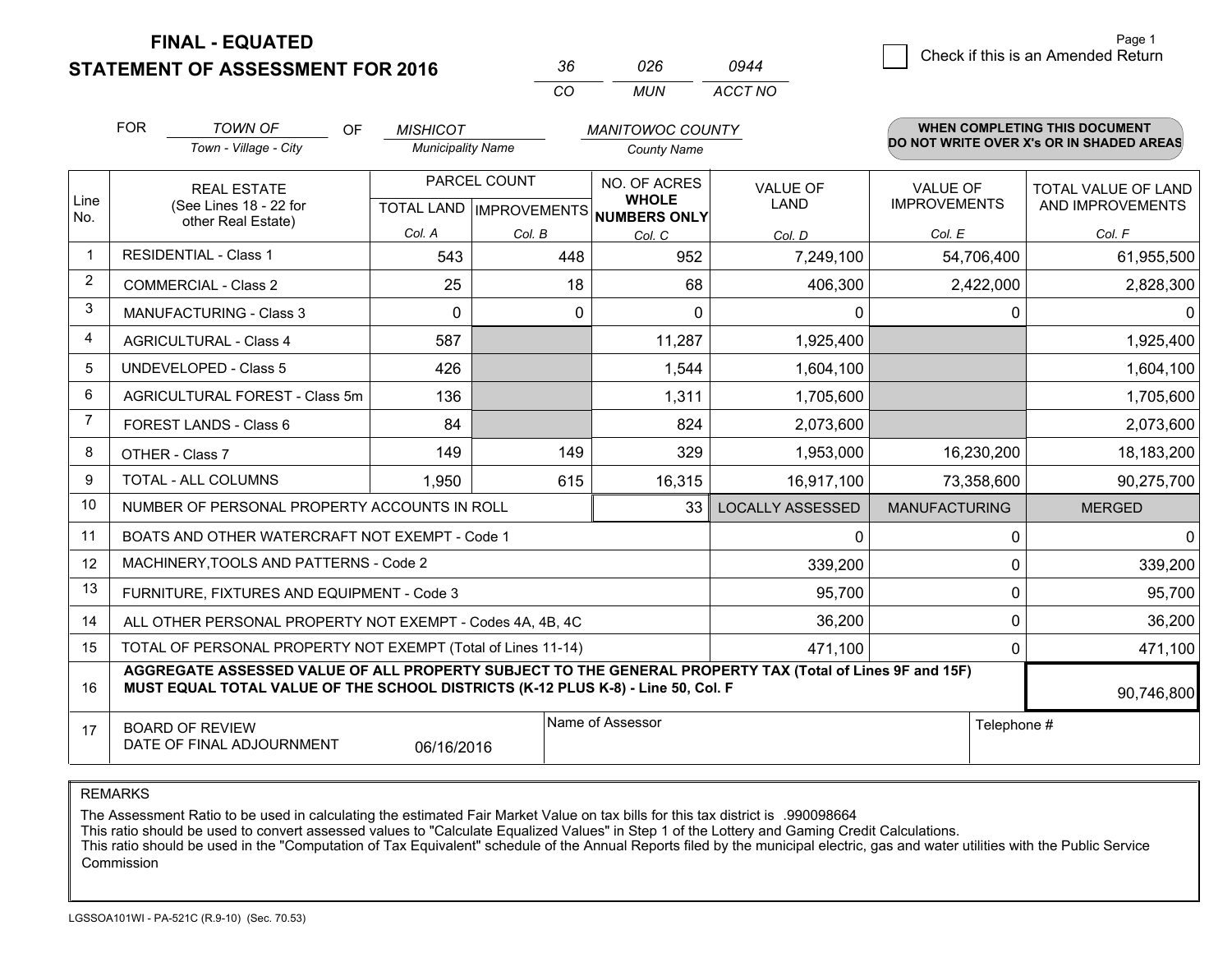*YEAR CO MUN ACCT NO* <sup>2016</sup> <sup>36</sup> <sup>026</sup> <sup>0944</sup>

Do not confuse FOREST LANDS (Line 7) with FOREST CROPS (in this section) - They are **NOT** the same

|    |                                                                                |                                 |  | Private Forest Crop - Reg Class @ 10¢ per acre                   |  | Private Forest Crop - Reg Class @ \$2.52 per acre             |  |                                                                    |                    |                                                                              |  |
|----|--------------------------------------------------------------------------------|---------------------------------|--|------------------------------------------------------------------|--|---------------------------------------------------------------|--|--------------------------------------------------------------------|--------------------|------------------------------------------------------------------------------|--|
| 18 | (a) PARCELS                                                                    | (b) ACRES                       |  | (c) ASSESSED VALUE                                               |  | (d) PARCELS                                                   |  | (e) ACRES                                                          |                    | (f) ASSESSED VALUE                                                           |  |
|    |                                                                                |                                 |  |                                                                  |  |                                                               |  |                                                                    |                    |                                                                              |  |
|    | Private Forest Crop - Special Class @ 20¢ per acre                             |                                 |  |                                                                  |  |                                                               |  |                                                                    |                    | Entered Before 2005 Managed Forest - Ferrous Mining CLOSED @ \$8.27 per acre |  |
| 19 | (a) PARCELS                                                                    | (c) ASSESSED VALUE<br>(b) ACRES |  | (d) PARCELS                                                      |  | (e) ACRES                                                     |  | (f) ASSESSED VALUE                                                 |                    |                                                                              |  |
|    |                                                                                |                                 |  |                                                                  |  |                                                               |  |                                                                    |                    |                                                                              |  |
|    |                                                                                |                                 |  | Entered Before 2005 Managed Forest - OPEN @ \$.79 per acre       |  |                                                               |  | Entered Before 2005 Managed Forest - CLOSED @ \$1.87 per acre      |                    |                                                                              |  |
| 20 | (a) PARCELS                                                                    | (b) ACRES                       |  | (c) ASSESSED VALUE                                               |  | (d) PARCELS                                                   |  | (e) ACRES                                                          |                    | (f) ASSESSED VALUE                                                           |  |
|    | 2                                                                              | 24                              |  | 31.200                                                           |  | 43                                                            |  | 768.27                                                             | 1,534,100          |                                                                              |  |
|    | Entered After 2004 Managed Forest - OPEN @<br>\$2.14 per acre                  |                                 |  |                                                                  |  | Entered After 2004 Managed Forest - CLOSED @ \$10.68 per acre |  |                                                                    |                    |                                                                              |  |
| 21 | (a) PARCELS                                                                    | (b) ACRES                       |  | (c) ASSESSED VALUE                                               |  | (d) PARCELS<br>(e) ACRES                                      |  |                                                                    | (f) ASSESSED VALUE |                                                                              |  |
|    |                                                                                |                                 |  |                                                                  |  |                                                               |  |                                                                    |                    |                                                                              |  |
|    |                                                                                |                                 |  |                                                                  |  | 3                                                             |  | 74.42                                                              |                    | 193,500                                                                      |  |
|    | (a) County Forest Cropland Acres                                               |                                 |  | (b) Federal Acres                                                |  | (c) State Acres                                               |  | (d) County (NOT FOREST CROP) Acres                                 |                    | (e) Other Acres                                                              |  |
| 22 |                                                                                |                                 |  | 136.13                                                           |  |                                                               |  | 7.49                                                               |                    | 73.85                                                                        |  |
|    |                                                                                |                                 |  | Assessed Value of Omitted Property From Prior Years (Sec. 70.44) |  |                                                               |  | Assessed Value of Sec. 70.43 Corrections of Errors by Assessors    |                    |                                                                              |  |
| 23 |                                                                                | (a) REAL ESTATE                 |  | (b) PERSONAL                                                     |  |                                                               |  | (c1) REAL ESTATE                                                   |                    | (c2) PERSONAL                                                                |  |
|    |                                                                                |                                 |  |                                                                  |  |                                                               |  |                                                                    |                    |                                                                              |  |
|    | Manufacturing Equated Value of Omitted Property From Prior Years (Sec. 70.995) |                                 |  |                                                                  |  |                                                               |  | Mfg. Equated Value of Sec.70.43 Corrections of Errors by Assessors |                    |                                                                              |  |
|    |                                                                                | (d) REAL ESTATE                 |  | (e) PERSONAL                                                     |  | (f1) REAL ESTATE                                              |  |                                                                    | (f2) PERSONAL      |                                                                              |  |
|    |                                                                                |                                 |  |                                                                  |  |                                                               |  |                                                                    |                    |                                                                              |  |

## **SPECIAL DISTRICTS**

| Line<br>No. | Enter 6-digit<br>Special District<br>Code (Col. A) | <b>Account</b><br><b>Number</b> | <b>Special District Name</b> | <b>Locally Assessed Value</b><br>of Real Estate and | Mfg Value of Real Estate<br>and Personal Property | <b>Merged Value of</b><br><b>Real Estate and</b><br>Personal Property (Col. F) |
|-------------|----------------------------------------------------|---------------------------------|------------------------------|-----------------------------------------------------|---------------------------------------------------|--------------------------------------------------------------------------------|
|             |                                                    | (Col. B)                        | (Col. C)                     | Personal Property (Col. D)                          | (Col. E)                                          |                                                                                |
| 24          |                                                    |                                 |                              |                                                     |                                                   |                                                                                |
| 25          |                                                    |                                 |                              |                                                     |                                                   |                                                                                |
| 26          |                                                    |                                 |                              |                                                     |                                                   |                                                                                |
| 27          |                                                    |                                 |                              |                                                     |                                                   |                                                                                |
| 28          |                                                    |                                 |                              |                                                     |                                                   |                                                                                |
| 29          |                                                    |                                 |                              |                                                     |                                                   |                                                                                |
| 30          |                                                    |                                 |                              |                                                     |                                                   |                                                                                |
| 31          |                                                    |                                 |                              |                                                     |                                                   |                                                                                |
| 32          |                                                    |                                 |                              |                                                     |                                                   |                                                                                |
| 33          |                                                    |                                 |                              |                                                     |                                                   |                                                                                |
| 34          |                                                    |                                 |                              |                                                     |                                                   |                                                                                |
| 35          |                                                    |                                 |                              |                                                     |                                                   |                                                                                |

LGSSOA101WI-PA - 521C (R. 9-10) (Sec. 70.53)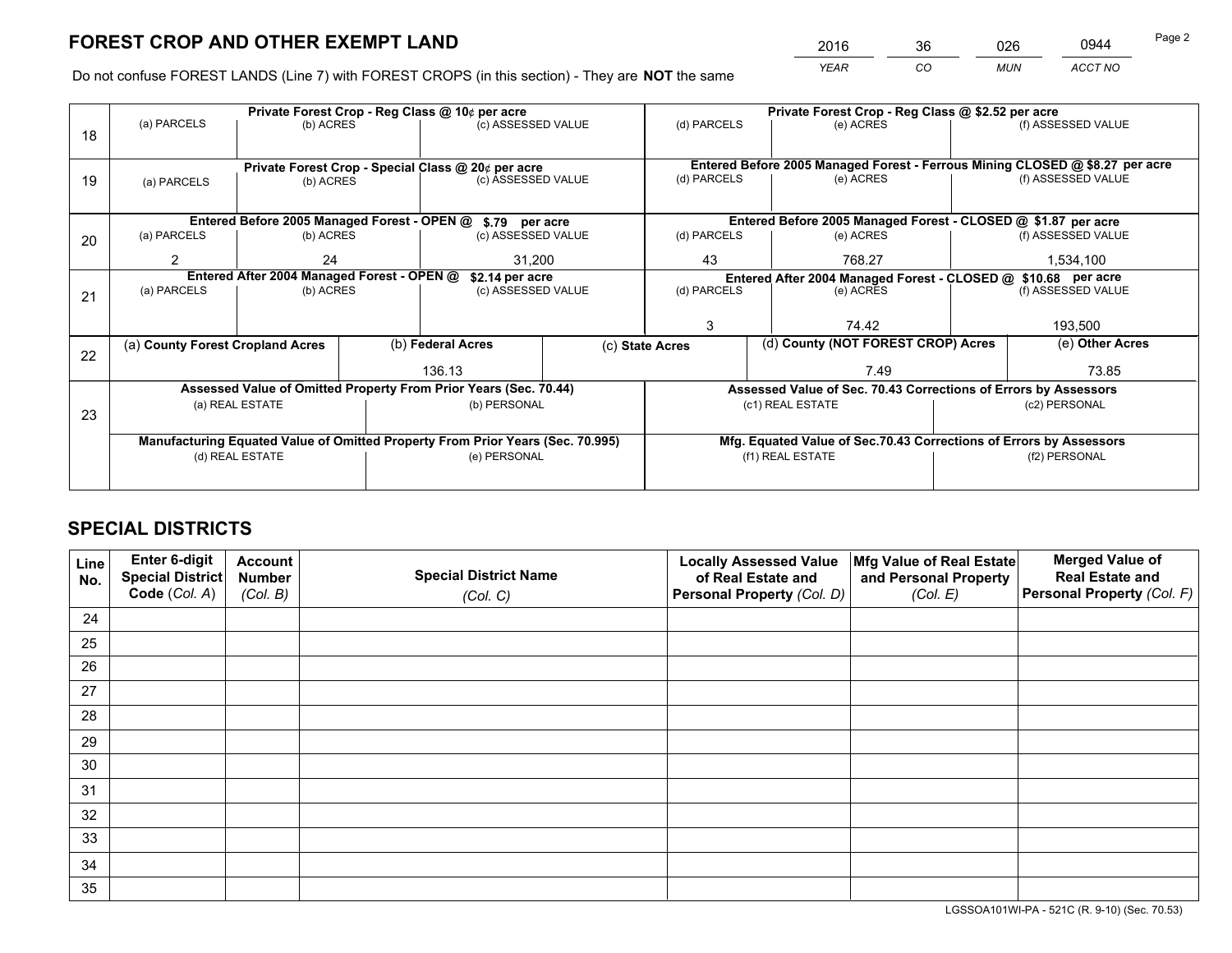|             |                                                          |                                             |                                                         | <b>YEAR</b>                                                                       | CO<br><b>MUN</b>                                              | ACCT NO                                                                        |
|-------------|----------------------------------------------------------|---------------------------------------------|---------------------------------------------------------|-----------------------------------------------------------------------------------|---------------------------------------------------------------|--------------------------------------------------------------------------------|
| Line<br>No. | Enter 6-digit<br><b>School District</b><br>Code (Col. A) | <b>Account</b><br><b>Number</b><br>(Col. B) | <b>School District Name</b><br>(Col. C)                 | <b>Locally Assessed Value</b><br>of Real Estate and<br>Personal Property (Col. D) | Mfg Value of Real Estate<br>and Personal Property<br>(Col. E) | <b>Merged Value of</b><br><b>Real Estate and</b><br>Personal Property (Col. F) |
|             | A. SCHOOL DISTRICTS (K-8 and K-12)                       |                                             |                                                         |                                                                                   |                                                               |                                                                                |
| 36          | 363661                                                   | 0211                                        | SCH D OF MISHICOT                                       | 90,746,800                                                                        |                                                               | 90,746,800                                                                     |
| 37          |                                                          |                                             |                                                         |                                                                                   |                                                               |                                                                                |
| 38          |                                                          |                                             |                                                         |                                                                                   |                                                               |                                                                                |
| 39          |                                                          |                                             |                                                         |                                                                                   |                                                               |                                                                                |
| 40          |                                                          |                                             |                                                         |                                                                                   |                                                               |                                                                                |
| 41          |                                                          |                                             |                                                         |                                                                                   |                                                               |                                                                                |
| 42          |                                                          |                                             |                                                         |                                                                                   |                                                               |                                                                                |
| 43          |                                                          |                                             |                                                         |                                                                                   |                                                               |                                                                                |
| 44          |                                                          |                                             |                                                         |                                                                                   |                                                               |                                                                                |
| 45<br>46    |                                                          |                                             |                                                         |                                                                                   |                                                               |                                                                                |
|             |                                                          |                                             |                                                         |                                                                                   |                                                               |                                                                                |
| 47<br>48    |                                                          |                                             |                                                         |                                                                                   |                                                               |                                                                                |
| 49          |                                                          |                                             |                                                         |                                                                                   |                                                               |                                                                                |
| 50          |                                                          |                                             | TOTAL ASSESSED VALUE OF SCHOOL DISTRICTS (K-8 and K-12) | 90,746,800                                                                        |                                                               | 90,746,800                                                                     |
|             | <b>B.</b><br><b>UNION HIGH SCHOOL DISTRICTS</b>          |                                             |                                                         |                                                                                   |                                                               |                                                                                |
| 51          |                                                          |                                             |                                                         |                                                                                   |                                                               |                                                                                |
| 52          |                                                          |                                             |                                                         |                                                                                   |                                                               |                                                                                |
| 53          |                                                          |                                             |                                                         |                                                                                   |                                                               |                                                                                |
| 54          |                                                          |                                             |                                                         |                                                                                   |                                                               |                                                                                |
| 55          |                                                          |                                             | TOTAL ASSESSED VALUE OF UNION HIGH SCHOOLS              |                                                                                   |                                                               |                                                                                |
|             | C <sub>1</sub><br><b>TECHNICAL COLLEGE DISTRICTS</b>     |                                             |                                                         |                                                                                   |                                                               |                                                                                |
| 56          | 001100                                                   | 0010                                        | LAKESHORE TECHNICAL COLLEGE<br><b>CLEV</b>              | 90,746,800                                                                        |                                                               | 90,746,800                                                                     |
| 57          |                                                          |                                             |                                                         |                                                                                   |                                                               |                                                                                |
| 58          |                                                          |                                             |                                                         |                                                                                   |                                                               |                                                                                |
| 59          |                                                          |                                             | TOTAL ASSESSED VALUE OF TECHNICAL COLLEGES              | 90,746,800                                                                        |                                                               | 90,746,800                                                                     |

36

026

 *I hereby certify, to the best of my knowledge and belief, this form is complete and correct.*

**SCHOOL DISTRICTS**

| Print name of preparer | Title                    |                | Date (MM / DD / CCYY) |
|------------------------|--------------------------|----------------|-----------------------|
|                        |                          |                |                       |
| Signature of preparer  | Contact Telephone Number | E-mail address |                       |
|                        | $\sim$                   |                |                       |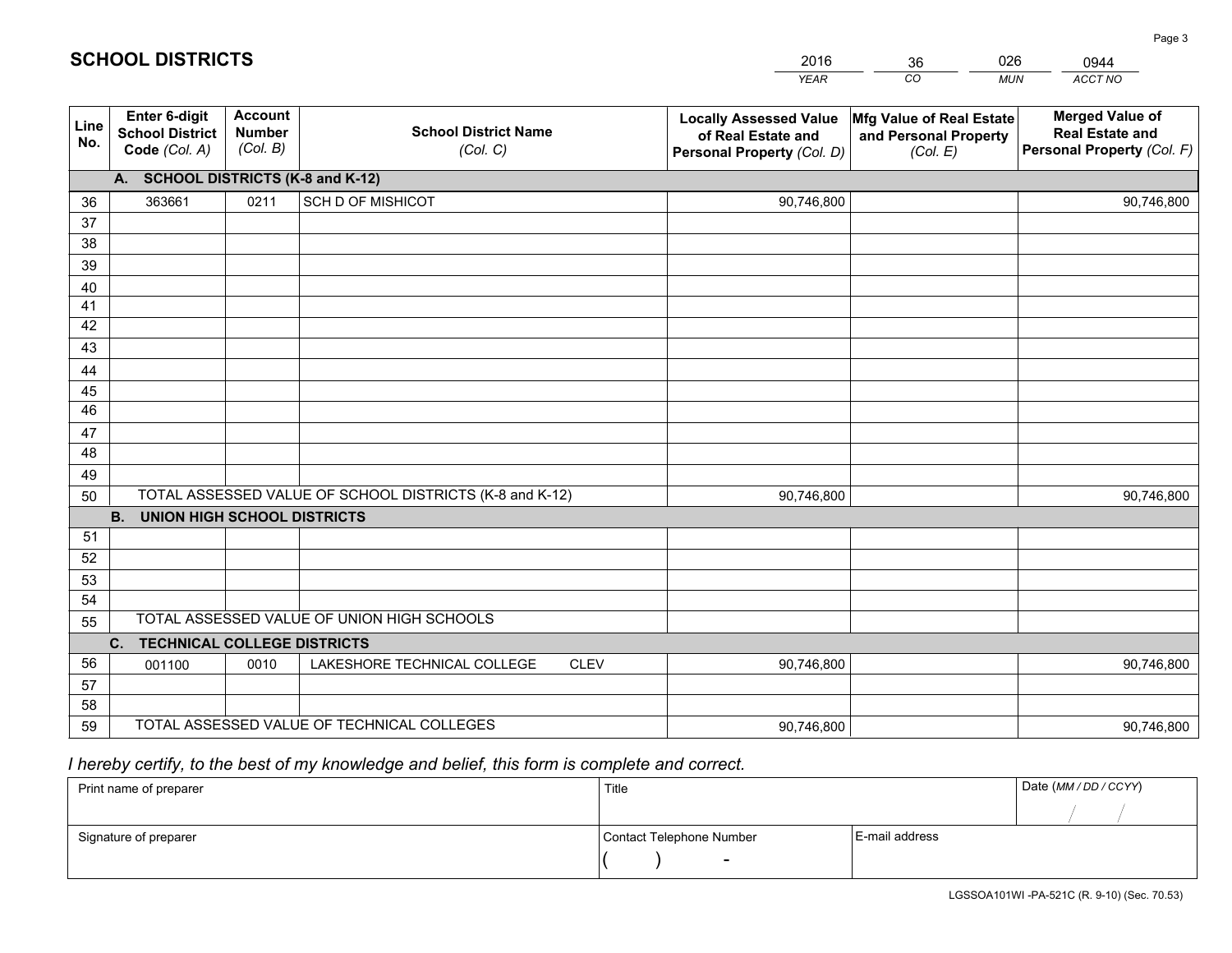#### **HIGHLIGHTS**

- 1. Complete the Statement of Assessment after the Board of Review. Reflect any changes made there.
- 2. Use black ink to complete.
- 3. Line 16 must equal Line 50, Col D.
- 4. Line 55 must equal the total of K-8 schools listed on lines 36-49. Do not include K-12 schools in this comparision.
- 5. Line 59, Col. D must equal Line 16.
- 6. Special District, School District and Technical College District values must include both real estate and personal property. Examples of Special districts are: town sanitary districts, public inland lake protection and rehabilitation districts, and metropolitan sewerage districts.
- 7. DO NOT INCLUDE Manufacturing property values.DOR will print these values on the final SOA.
- 8. Accuracy of this form is very important. The values reported directly affect the equalized value DOR calculates for school and special districts.

#### **Page 1:**

 If not prefilled, enter the tax year,county and municipal code,municipal type, municipal name and county name on the top of form.

Check the Amended box, if filing an amended / corrected SOA.

 Report the parcel count, acres and assessed value of taxable general property, total parcel count, (real and personal), total acres, and values from final figures set by the Board of Review.

- A. Real Estate land and improvements (buildings, etc.) is reported on lines 1 8, total line 9.
- B. Personal Property is reported on lines 11 14, Column D, total line 15.
- C. To complete this report, use the computer produced summary of the assessment roll that shows these amounts.
- D. Use whole numbers only.
- E. Add each line across and each column down to verify entries.

#### **Page 2:**

- A. Report Special Items (not subject to general property tax).
- 1. Private Forest Croplands and Managed Forest Lands are reported on lines 18,19, 20 and 21. Be sure to report assessed values **NOT** taxes.
- 2. You should have copies of the orders of entry, orders of withdrawal, etc., to update your assessment roll.
	- 3. Show hundredths of acres (e.g. 39.75).
- 4. Tax exempt lands are reported on line 22.
- 5. Omitted property and sec. 70.43, Wis. Stats., corrections of errors by assessor are reported on line 23. Report real estate and personal property separately. These should be for **prior years**, not something found on the current assessment roll after the board of review.
- B. Special District (Lines 24-35) Include the value of both real and personal property.
- The Department of Revenue (DOR) preprints much of the information regarding names and codes for schools, special districts,etc. If a district is not listed, enter the name and value only, DOR will enter the proper code.

## **Page 3 School Districts:**

Include the value of both real and personal property.

Report School District (regular, elementary, union high school, and technical college).

- 1. Regular (K-12) and Elementary (K-8) school values are reported on lines 36-49, total on line 50.
- 2. Union High School (UHS) (use only if elementary schools are listed on lines 36-49) are reported on lines 51-54. UHS total value (line 55) must equal to the total **elementary school** values reported on lines 36-49. Do notinclude K-12 schools in this comparison.
- 3. Technical College values are reported on lines 56-58, total on line 59.
- 4. Use the computer summary that shows these amounts to complete this report.

#### **This form is due the second Monday in June. File this report only after your Board of Review is complete.**

 *If you have questions: Return forms to:*

Fax number: (608) 264-6887 PO Box 8971

 Email: lgs@revenue.wi.gov Wisconsin Department of Revenue Call: (608) 261-5341 Local Government Services Section 6-97Madison WI 53708-8971

**NOTE: Please supply any correction to the name and address.**

NOTE: Please supply any correction to the name and address.

TWO RIVERS, WI 54241 TWO RIVERS, WI 54241 707 BARTHELS ROAD 707 BARTHELS ROAD TOWN OF MISHICOT SARAH KOWALSKI<br>TOWN OF MISHICOT SARAH KOWALSKI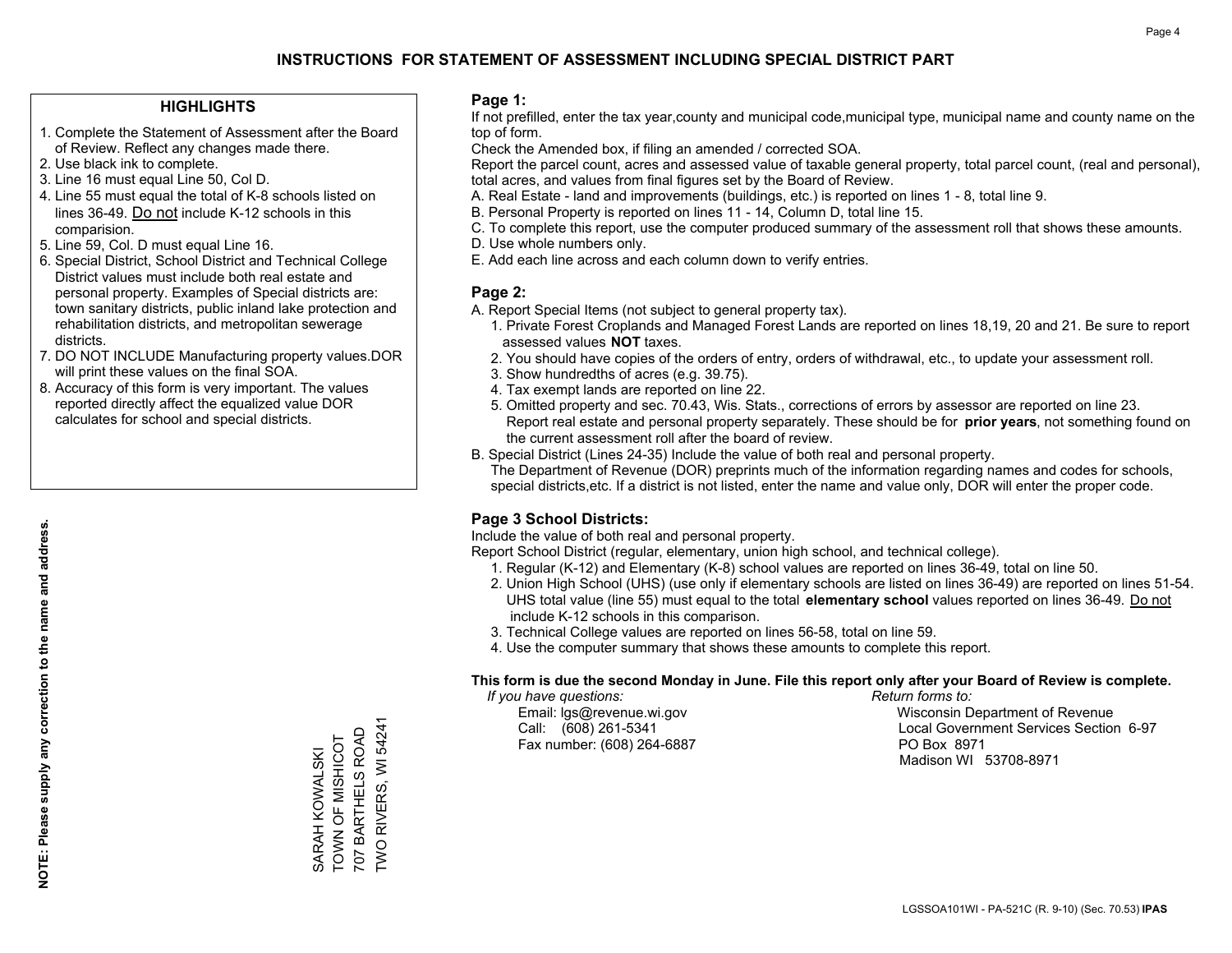**STATEMENT OF ASSESSMENT FOR 2016** 

| Kh       | กวล   | 0945    |
|----------|-------|---------|
| $\alpha$ | MI IN | ACCT NO |

|                | <b>FOR</b>                                   | <b>TOWN OF</b><br><b>OF</b>                                                                                                                                                                  | <b>NEWTON</b>            |        | <b>MANITOWOC COUNTY</b>              |                         |                              | WHEN COMPLETING THIS DOCUMENT            |                                 |                                         |
|----------------|----------------------------------------------|----------------------------------------------------------------------------------------------------------------------------------------------------------------------------------------------|--------------------------|--------|--------------------------------------|-------------------------|------------------------------|------------------------------------------|---------------------------------|-----------------------------------------|
|                |                                              | Town - Village - City                                                                                                                                                                        | <b>Municipality Name</b> |        | <b>County Name</b>                   |                         |                              | DO NOT WRITE OVER X's OR IN SHADED AREAS |                                 |                                         |
| Line           | <b>REAL ESTATE</b><br>(See Lines 18 - 22 for |                                                                                                                                                                                              |                          |        | PARCEL COUNT                         |                         | NO. OF ACRES<br><b>WHOLE</b> | VALUE OF<br><b>LAND</b>                  | VALUE OF<br><b>IMPROVEMENTS</b> | TOTAL VALUE OF LAND<br>AND IMPROVEMENTS |
| No.            |                                              | other Real Estate)                                                                                                                                                                           |                          |        | TOTAL LAND IMPROVEMENTS NUMBERS ONLY |                         |                              |                                          |                                 |                                         |
| $\mathbf 1$    |                                              | <b>RESIDENTIAL - Class 1</b>                                                                                                                                                                 | Col. A                   | Col. B | Col. C                               | Col. D                  | Col. E                       | Col. F                                   |                                 |                                         |
|                |                                              |                                                                                                                                                                                              | 1,082                    | 942    | 2,356                                | 44,357,000              | 138,427,900                  | 182,784,900                              |                                 |                                         |
| $\overline{2}$ |                                              | <b>COMMERCIAL - Class 2</b>                                                                                                                                                                  | 65                       | 49     | 192                                  | 1,872,200               | 7,301,900                    | 9,174,100                                |                                 |                                         |
| 3              |                                              | <b>MANUFACTURING - Class 3</b>                                                                                                                                                               | 18                       | 16     | 185                                  | 544,300                 | 11,450,200                   | 11,994,500                               |                                 |                                         |
| 4              |                                              | <b>AGRICULTURAL - Class 4</b>                                                                                                                                                                | 845                      |        | 13,874                               | 2,533,000               |                              | 2,533,000                                |                                 |                                         |
| 5              |                                              | <b>UNDEVELOPED - Class 5</b>                                                                                                                                                                 | 504                      |        | 1,609                                | 820,200                 |                              | 820,200                                  |                                 |                                         |
| 6              |                                              | AGRICULTURAL FOREST - Class 5m                                                                                                                                                               | 216                      |        | 1,415                                | 1,286,400               |                              | 1,286,400                                |                                 |                                         |
| $\overline{7}$ |                                              | FOREST LANDS - Class 6                                                                                                                                                                       | 99                       |        | 842                                  | 1,509,200               |                              | 1,509,200                                |                                 |                                         |
| 8              |                                              | OTHER - Class 7                                                                                                                                                                              | 79                       | 78     | 166                                  | 1,082,000               | 13,267,400                   | 14,349,400                               |                                 |                                         |
| 9              |                                              | TOTAL - ALL COLUMNS                                                                                                                                                                          | 2,908                    | 1,085  | 20,639                               | 54,004,300              | 170,447,400                  | 224,451,700                              |                                 |                                         |
| 10             |                                              | NUMBER OF PERSONAL PROPERTY ACCOUNTS IN ROLL                                                                                                                                                 |                          |        | 68                                   | <b>LOCALLY ASSESSED</b> | <b>MANUFACTURING</b>         | <b>MERGED</b>                            |                                 |                                         |
| 11             |                                              | BOATS AND OTHER WATERCRAFT NOT EXEMPT - Code 1                                                                                                                                               |                          |        |                                      | 0                       | 0                            | 0                                        |                                 |                                         |
| 12             |                                              | MACHINERY, TOOLS AND PATTERNS - Code 2                                                                                                                                                       |                          |        |                                      | 1,089,587               | 830,400                      | 1,919,987                                |                                 |                                         |
| 13             |                                              | FURNITURE, FIXTURES AND EQUIPMENT - Code 3                                                                                                                                                   |                          |        |                                      | 488,299                 | 260,200                      | 748,499                                  |                                 |                                         |
| 14             |                                              | ALL OTHER PERSONAL PROPERTY NOT EXEMPT - Codes 4A, 4B, 4C                                                                                                                                    |                          |        |                                      | 180,420                 | 85,300                       | 265,720                                  |                                 |                                         |
| 15             |                                              | TOTAL OF PERSONAL PROPERTY NOT EXEMPT (Total of Lines 11-14)                                                                                                                                 |                          |        |                                      | 1,758,306               | 1,175,900                    | 2,934,206                                |                                 |                                         |
| 16             |                                              | AGGREGATE ASSESSED VALUE OF ALL PROPERTY SUBJECT TO THE GENERAL PROPERTY TAX (Total of Lines 9F and 15F)<br>MUST EQUAL TOTAL VALUE OF THE SCHOOL DISTRICTS (K-12 PLUS K-8) - Line 50, Col. F |                          |        |                                      |                         |                              | 227,385,906                              |                                 |                                         |
| 17             |                                              | <b>BOARD OF REVIEW</b><br>DATE OF FINAL ADJOURNMENT                                                                                                                                          | 05/25/2016               |        | Name of Assessor                     | Telephone #             |                              |                                          |                                 |                                         |

REMARKS

The Assessment Ratio to be used in calculating the estimated Fair Market Value on tax bills for this tax district is 1.020502935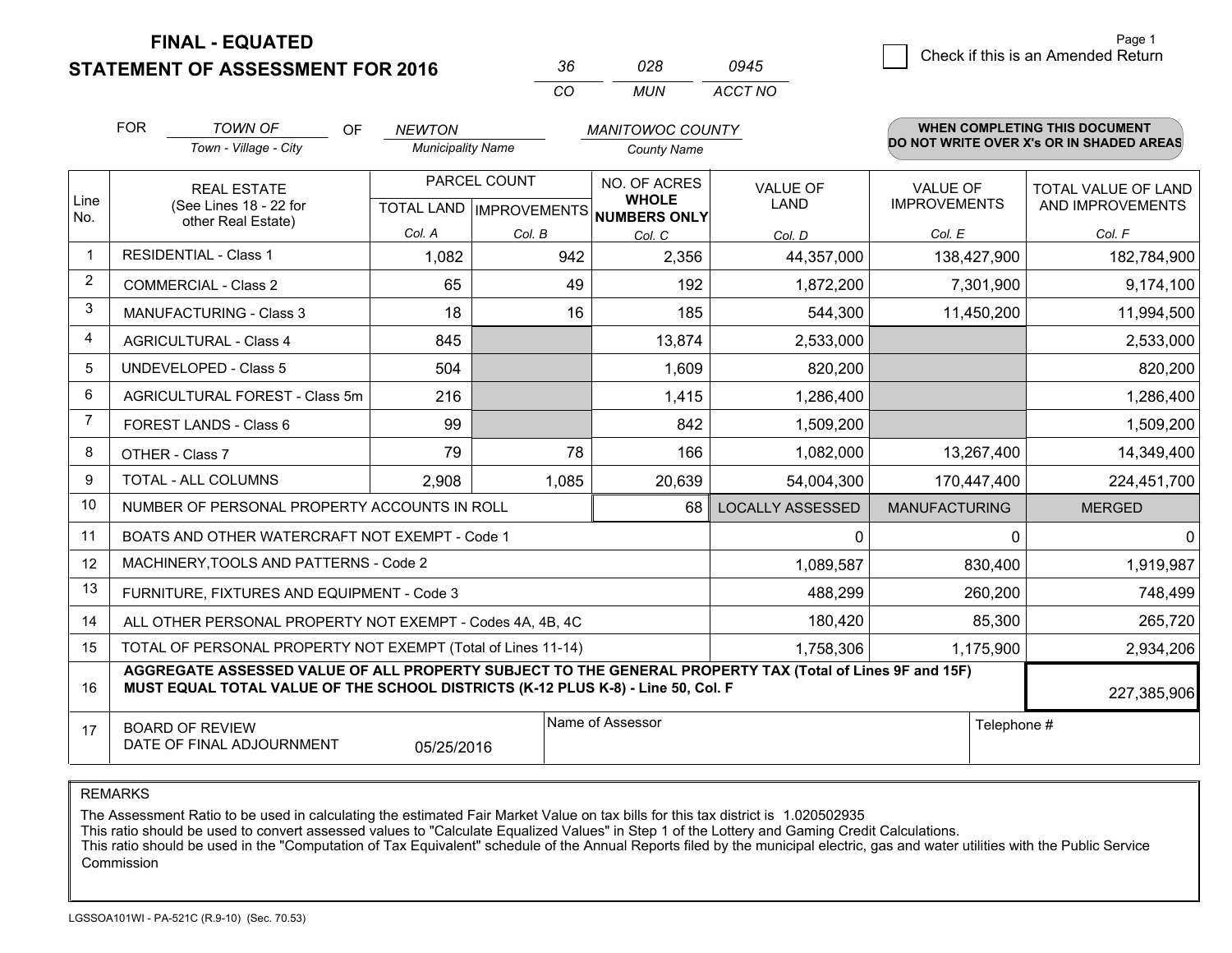*YEAR CO MUN ACCT NO* <sup>2016</sup> <sup>36</sup> <sup>028</sup> <sup>0945</sup>

Do not confuse FOREST LANDS (Line 7) with FOREST CROPS (in this section) - They are **NOT** the same

|    | Private Forest Crop - Reg Class @ 10¢ per acre                |                                             |  |                                                                                |    | Private Forest Crop - Reg Class @ \$2.52 per acre     |                                                                              |                                                                    |                    |  |
|----|---------------------------------------------------------------|---------------------------------------------|--|--------------------------------------------------------------------------------|----|-------------------------------------------------------|------------------------------------------------------------------------------|--------------------------------------------------------------------|--------------------|--|
| 18 | (a) PARCELS                                                   | (b) ACRES                                   |  | (c) ASSESSED VALUE                                                             |    | (d) PARCELS                                           | (e) ACRES                                                                    |                                                                    | (f) ASSESSED VALUE |  |
|    |                                                               |                                             |  |                                                                                |    |                                                       |                                                                              |                                                                    |                    |  |
|    |                                                               |                                             |  | Private Forest Crop - Special Class @ 20¢ per acre                             |    |                                                       | Entered Before 2005 Managed Forest - Ferrous Mining CLOSED @ \$8.27 per acre |                                                                    |                    |  |
| 19 | (a) PARCELS                                                   | (b) ACRES                                   |  | (c) ASSESSED VALUE                                                             |    | (d) PARCELS                                           | (e) ACRES                                                                    |                                                                    | (f) ASSESSED VALUE |  |
|    |                                                               |                                             |  |                                                                                |    |                                                       |                                                                              |                                                                    |                    |  |
|    |                                                               | Entered Before 2005 Managed Forest - OPEN @ |  | \$.79 per acre                                                                 |    |                                                       | Entered Before 2005 Managed Forest - CLOSED @ \$1.87 per acre                |                                                                    |                    |  |
| 20 | (a) PARCELS                                                   | (b) ACRES                                   |  | (c) ASSESSED VALUE                                                             |    | (d) PARCELS                                           | (e) ACRES                                                                    |                                                                    | (f) ASSESSED VALUE |  |
|    |                                                               |                                             |  |                                                                                | 28 | 388.73                                                |                                                                              | 604,600                                                            |                    |  |
|    | Entered After 2004 Managed Forest - OPEN @<br>\$2.14 per acre |                                             |  |                                                                                |    |                                                       | Entered After 2004 Managed Forest - CLOSED @ \$10.68 per acre                |                                                                    |                    |  |
| 21 | (a) PARCELS                                                   | (b) ACRES                                   |  | (c) ASSESSED VALUE                                                             |    | (d) PARCELS<br>(e) ACRES                              |                                                                              |                                                                    | (f) ASSESSED VALUE |  |
|    |                                                               |                                             |  |                                                                                |    |                                                       |                                                                              |                                                                    |                    |  |
|    |                                                               |                                             |  |                                                                                |    | 100.22<br>8                                           |                                                                              |                                                                    | 146,000            |  |
| 22 | (a) County Forest Cropland Acres                              |                                             |  | (b) Federal Acres                                                              |    | (d) County (NOT FOREST CROP) Acres<br>(c) State Acres |                                                                              | (e) Other Acres                                                    |                    |  |
|    |                                                               |                                             |  |                                                                                |    | 23.02                                                 | 100.53                                                                       |                                                                    | 158.93             |  |
|    |                                                               |                                             |  | Assessed Value of Omitted Property From Prior Years (Sec. 70.44)               |    |                                                       | Assessed Value of Sec. 70.43 Corrections of Errors by Assessors              |                                                                    |                    |  |
| 23 |                                                               | (a) REAL ESTATE                             |  | (b) PERSONAL                                                                   |    |                                                       | (c1) REAL ESTATE                                                             |                                                                    | (c2) PERSONAL      |  |
|    |                                                               |                                             |  |                                                                                |    |                                                       |                                                                              |                                                                    |                    |  |
|    |                                                               |                                             |  | Manufacturing Equated Value of Omitted Property From Prior Years (Sec. 70.995) |    |                                                       |                                                                              | Mfg. Equated Value of Sec.70.43 Corrections of Errors by Assessors |                    |  |
|    | (d) REAL ESTATE                                               |                                             |  | (e) PERSONAL                                                                   |    |                                                       | (f1) REAL ESTATE                                                             |                                                                    | (f2) PERSONAL      |  |
|    |                                                               |                                             |  |                                                                                |    |                                                       |                                                                              |                                                                    |                    |  |

## **SPECIAL DISTRICTS**

| Line<br>No. | <b>Enter 6-digit</b><br>Special District<br>Code (Col. A) | Account<br><b>Number</b><br>(Col. B) | <b>Special District Name</b><br>(Col. C) | <b>Locally Assessed Value</b><br>of Real Estate and<br>Personal Property (Col. D) | Mfg Value of Real Estate<br>and Personal Property<br>(Col. E) | <b>Merged Value of</b><br><b>Real Estate and</b><br>Personal Property (Col. F) |
|-------------|-----------------------------------------------------------|--------------------------------------|------------------------------------------|-----------------------------------------------------------------------------------|---------------------------------------------------------------|--------------------------------------------------------------------------------|
| 24          | 368030                                                    | 0223                                 | SILVER LAKE DISTRICT                     |                                                                                   |                                                               |                                                                                |
| 25          | 368040                                                    | 0224                                 | ENGLISH LAKE PROT & REHAB DISTRICT       | 13,223,400                                                                        |                                                               | 13,223,400                                                                     |
| 26          |                                                           |                                      |                                          |                                                                                   |                                                               |                                                                                |
| 27          |                                                           |                                      |                                          |                                                                                   |                                                               |                                                                                |
| 28          |                                                           |                                      |                                          |                                                                                   |                                                               |                                                                                |
| 29          |                                                           |                                      |                                          |                                                                                   |                                                               |                                                                                |
| 30          |                                                           |                                      |                                          |                                                                                   |                                                               |                                                                                |
| 31          |                                                           |                                      |                                          |                                                                                   |                                                               |                                                                                |
| 32          |                                                           |                                      |                                          |                                                                                   |                                                               |                                                                                |
| 33          |                                                           |                                      |                                          |                                                                                   |                                                               |                                                                                |
| 34          |                                                           |                                      |                                          |                                                                                   |                                                               |                                                                                |
| 35          |                                                           |                                      |                                          |                                                                                   |                                                               |                                                                                |

LGSSOA101WI-PA - 521C (R. 9-10) (Sec. 70.53)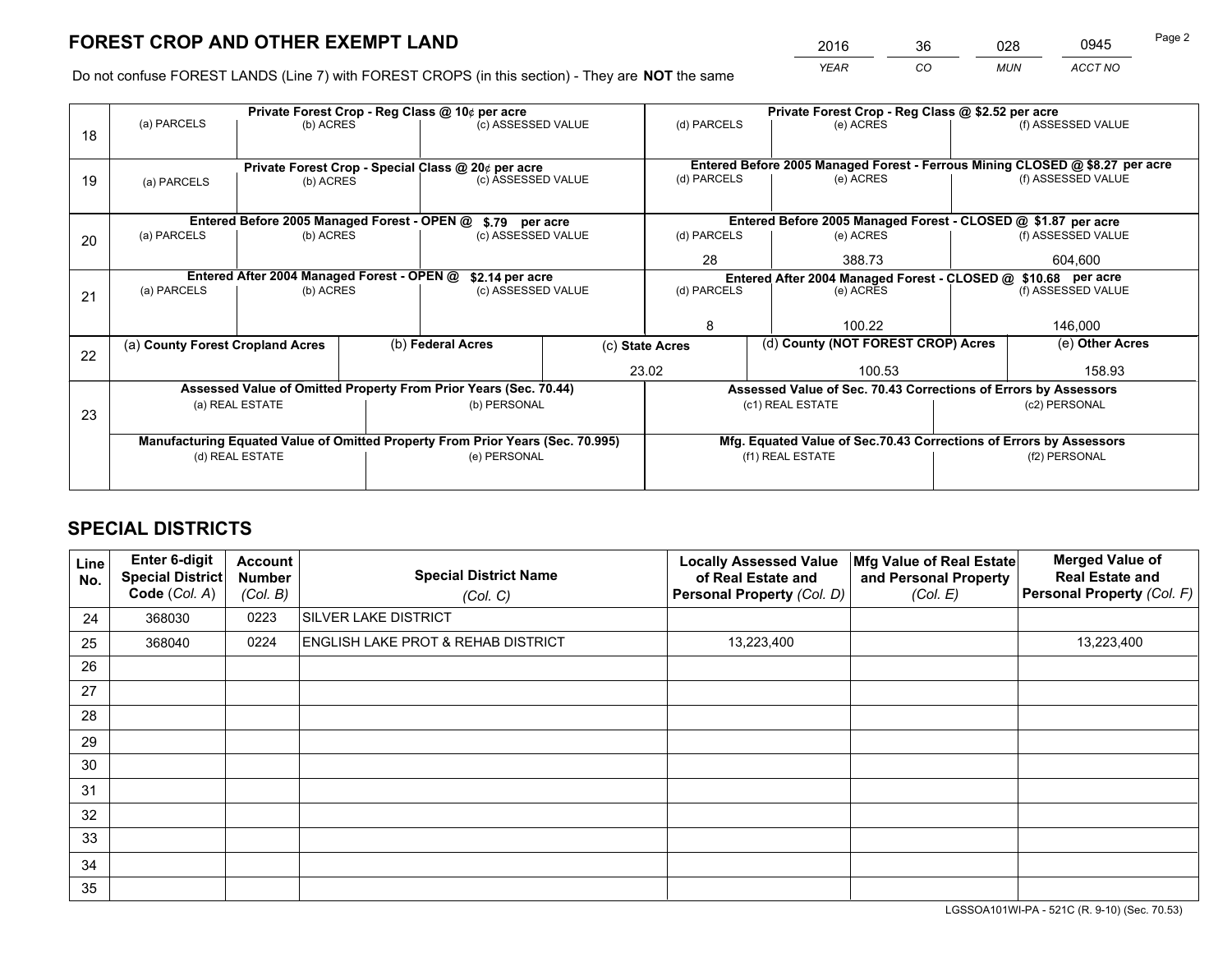|                       |                                                                 |                                             |                                                         | <b>YEAR</b>                                                                       | CO<br><b>MUN</b>                                              | ACCT NO                                                                        |
|-----------------------|-----------------------------------------------------------------|---------------------------------------------|---------------------------------------------------------|-----------------------------------------------------------------------------------|---------------------------------------------------------------|--------------------------------------------------------------------------------|
| Line<br>No.           | <b>Enter 6-digit</b><br><b>School District</b><br>Code (Col. A) | <b>Account</b><br><b>Number</b><br>(Col. B) | <b>School District Name</b><br>(Col. C)                 | <b>Locally Assessed Value</b><br>of Real Estate and<br>Personal Property (Col. D) | Mfg Value of Real Estate<br>and Personal Property<br>(Col. E) | <b>Merged Value of</b><br><b>Real Estate and</b><br>Personal Property (Col. F) |
|                       | A. SCHOOL DISTRICTS (K-8 and K-12)                              |                                             |                                                         |                                                                                   |                                                               |                                                                                |
| 36                    | 363290                                                          | 0210                                        | SCH D OF MANITOWOC                                      | 164,294,928                                                                       | 11,464,400                                                    | 175,759,328                                                                    |
| 37                    | 365866                                                          | 0214                                        | SCH D OF VALDERS AREA                                   | 49,920,578                                                                        | 1,706,000                                                     | 51,626,578                                                                     |
| 38                    |                                                                 |                                             |                                                         |                                                                                   |                                                               |                                                                                |
| 39                    |                                                                 |                                             |                                                         |                                                                                   |                                                               |                                                                                |
| 40                    |                                                                 |                                             |                                                         |                                                                                   |                                                               |                                                                                |
| 41                    |                                                                 |                                             |                                                         |                                                                                   |                                                               |                                                                                |
| 42                    |                                                                 |                                             |                                                         |                                                                                   |                                                               |                                                                                |
| 43                    |                                                                 |                                             |                                                         |                                                                                   |                                                               |                                                                                |
| 44                    |                                                                 |                                             |                                                         |                                                                                   |                                                               |                                                                                |
| 45<br>$\overline{46}$ |                                                                 |                                             |                                                         |                                                                                   |                                                               |                                                                                |
|                       |                                                                 |                                             |                                                         |                                                                                   |                                                               |                                                                                |
| 47<br>48              |                                                                 |                                             |                                                         |                                                                                   |                                                               |                                                                                |
| 49                    |                                                                 |                                             |                                                         |                                                                                   |                                                               |                                                                                |
| 50                    |                                                                 |                                             | TOTAL ASSESSED VALUE OF SCHOOL DISTRICTS (K-8 and K-12) | 214,215,506                                                                       | 13,170,400                                                    | 227,385,906                                                                    |
|                       | <b>B.</b><br><b>UNION HIGH SCHOOL DISTRICTS</b>                 |                                             |                                                         |                                                                                   |                                                               |                                                                                |
| 51                    |                                                                 |                                             |                                                         |                                                                                   |                                                               |                                                                                |
| 52                    |                                                                 |                                             |                                                         |                                                                                   |                                                               |                                                                                |
| 53                    |                                                                 |                                             |                                                         |                                                                                   |                                                               |                                                                                |
| 54                    |                                                                 |                                             |                                                         |                                                                                   |                                                               |                                                                                |
| 55                    |                                                                 |                                             | TOTAL ASSESSED VALUE OF UNION HIGH SCHOOLS              |                                                                                   |                                                               |                                                                                |
|                       | C.<br><b>TECHNICAL COLLEGE DISTRICTS</b>                        |                                             |                                                         |                                                                                   |                                                               |                                                                                |
| 56                    | 001100                                                          | 0010                                        | LAKESHORE TECHNICAL COLLEGE<br><b>CLEV</b>              | 214,215,506                                                                       | 13,170,400                                                    | 227,385,906                                                                    |
| 57                    |                                                                 |                                             |                                                         |                                                                                   |                                                               |                                                                                |
| 58                    |                                                                 |                                             |                                                         |                                                                                   |                                                               |                                                                                |
| 59                    |                                                                 |                                             | TOTAL ASSESSED VALUE OF TECHNICAL COLLEGES              | 214,215,506                                                                       | 13,170,400                                                    | 227,385,906                                                                    |

36

028

 *I hereby certify, to the best of my knowledge and belief, this form is complete and correct.*

**SCHOOL DISTRICTS**

| Print name of preparer | Title                    |                | Date (MM/DD/CCYY) |
|------------------------|--------------------------|----------------|-------------------|
|                        |                          |                |                   |
| Signature of preparer  | Contact Telephone Number | E-mail address |                   |
|                        | $\overline{\phantom{a}}$ |                |                   |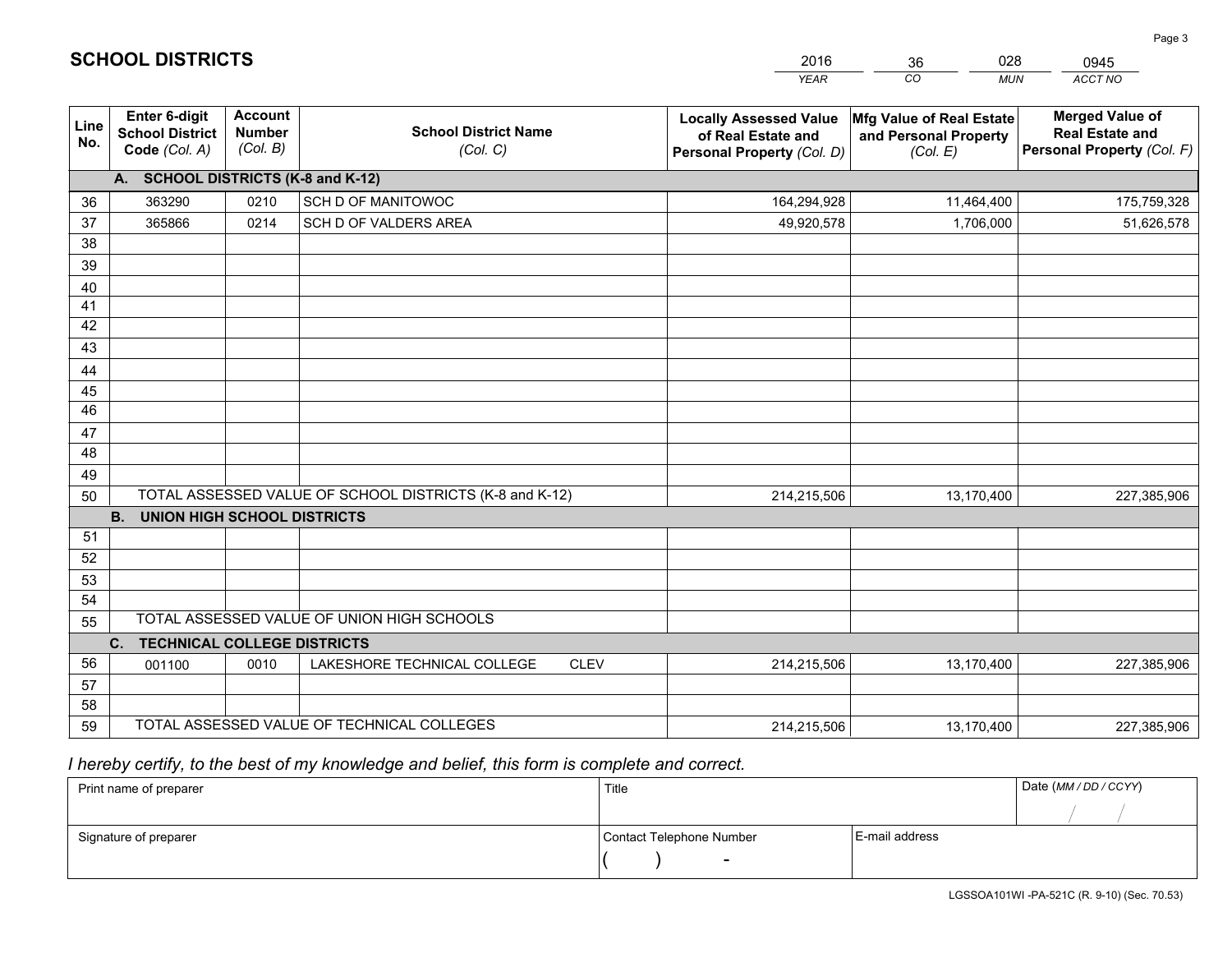#### **HIGHLIGHTS**

- 1. Complete the Statement of Assessment after the Board of Review. Reflect any changes made there.
- 2. Use black ink to complete.
- 3. Line 16 must equal Line 50, Col D.
- 4. Line 55 must equal the total of K-8 schools listed on lines 36-49. Do not include K-12 schools in this comparision.
- 5. Line 59, Col. D must equal Line 16.
- 6. Special District, School District and Technical College District values must include both real estate and personal property. Examples of Special districts are: town sanitary districts, public inland lake protection and rehabilitation districts, and metropolitan sewerage districts.
- 7. DO NOT INCLUDE Manufacturing property values.DOR will print these values on the final SOA.

BARBARA PANKRATZ TOWN OF NEWTON 4421 COUNTY RD CR

BARBARA PANKRATZ<br>TOWN OF NEWTON<br>4421 COUNTY RD CR

MANITOWOC, WI 54220 - 9264

VIANITOWOC, WI 54220 - 9264

 8. Accuracy of this form is very important. The values reported directly affect the equalized value DOR calculates for school and special districts.

#### **Page 1:**

 If not prefilled, enter the tax year,county and municipal code,municipal type, municipal name and county name on the top of form.

Check the Amended box, if filing an amended / corrected SOA.

 Report the parcel count, acres and assessed value of taxable general property, total parcel count, (real and personal), total acres, and values from final figures set by the Board of Review.

- A. Real Estate land and improvements (buildings, etc.) is reported on lines 1 8, total line 9.
- B. Personal Property is reported on lines 11 14, Column D, total line 15.
- C. To complete this report, use the computer produced summary of the assessment roll that shows these amounts.
- D. Use whole numbers only.
- E. Add each line across and each column down to verify entries.

#### **Page 2:**

- A. Report Special Items (not subject to general property tax).
- 1. Private Forest Croplands and Managed Forest Lands are reported on lines 18,19, 20 and 21. Be sure to report assessed values **NOT** taxes.
- 2. You should have copies of the orders of entry, orders of withdrawal, etc., to update your assessment roll.
	- 3. Show hundredths of acres (e.g. 39.75).
- 4. Tax exempt lands are reported on line 22.
- 5. Omitted property and sec. 70.43, Wis. Stats., corrections of errors by assessor are reported on line 23. Report real estate and personal property separately. These should be for **prior years**, not something found on the current assessment roll after the board of review.
- B. Special District (Lines 24-35) Include the value of both real and personal property.
- The Department of Revenue (DOR) preprints much of the information regarding names and codes for schools, special districts,etc. If a district is not listed, enter the name and value only, DOR will enter the proper code.

## **Page 3 School Districts:**

Include the value of both real and personal property.

Report School District (regular, elementary, union high school, and technical college).

- 1. Regular (K-12) and Elementary (K-8) school values are reported on lines 36-49, total on line 50.
- 2. Union High School (UHS) (use only if elementary schools are listed on lines 36-49) are reported on lines 51-54. UHS total value (line 55) must equal to the total **elementary school** values reported on lines 36-49. Do notinclude K-12 schools in this comparison.
- 3. Technical College values are reported on lines 56-58, total on line 59.
- 4. Use the computer summary that shows these amounts to complete this report.

#### **This form is due the second Monday in June. File this report only after your Board of Review is complete.**

 *If you have questions: Return forms to:*

Fax number: (608) 264-6887 PO Box 8971

 Email: lgs@revenue.wi.gov Wisconsin Department of Revenue Call: (608) 261-5341 Local Government Services Section 6-97Madison WI 53708-8971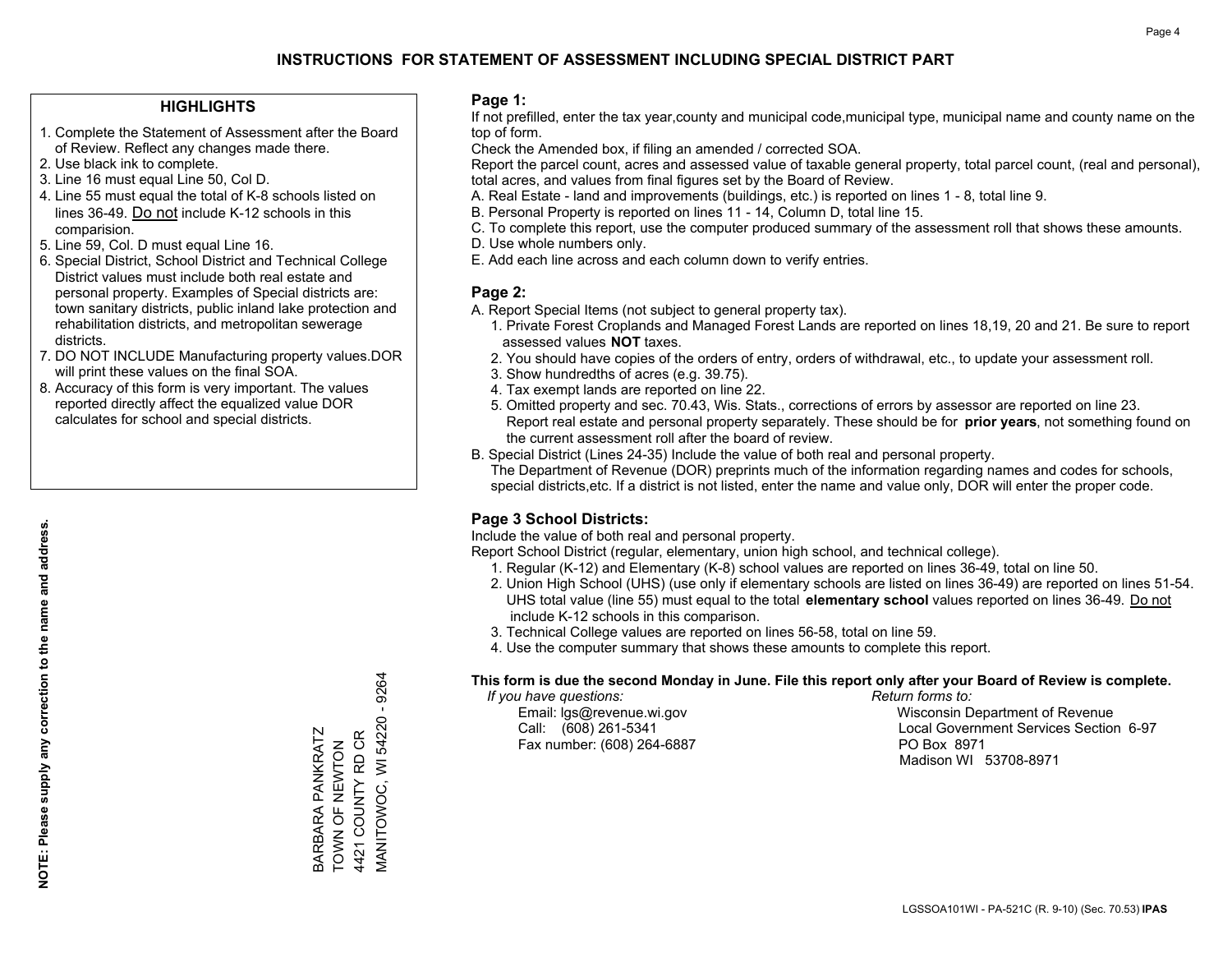**STATEMENT OF ASSESSMENT FOR 2016** 

| -36. | റദറ | 0946    |
|------|-----|---------|
| CO.  | MUN | ACCT NO |

|                | <b>FOR</b>                                                                                           | <b>TOWN OF</b><br>OF                                                                                                                                                                         | <b>ROCKLAND</b>          |        | <b>MANITOWOC COUNTY</b>                      |                         |                                 | <b>WHEN COMPLETING THIS DOCUMENT</b>     |  |
|----------------|------------------------------------------------------------------------------------------------------|----------------------------------------------------------------------------------------------------------------------------------------------------------------------------------------------|--------------------------|--------|----------------------------------------------|-------------------------|---------------------------------|------------------------------------------|--|
|                |                                                                                                      | Town - Village - City                                                                                                                                                                        | <b>Municipality Name</b> |        | <b>County Name</b>                           |                         |                                 | DO NOT WRITE OVER X's OR IN SHADED AREAS |  |
| Line<br>No.    |                                                                                                      | PARCEL COUNT<br><b>REAL ESTATE</b><br>(See Lines 18 - 22 for<br>TOTAL LAND   IMPROVEMENTS                                                                                                    |                          |        | NO. OF ACRES<br><b>WHOLE</b><br>NUMBERS ONLY | VALUE OF<br><b>LAND</b> | VALUE OF<br><b>IMPROVEMENTS</b> | TOTAL VALUE OF LAND<br>AND IMPROVEMENTS  |  |
|                | other Real Estate)                                                                                   |                                                                                                                                                                                              | Col. A                   | Col. B | Col. C                                       | Col. D                  | Col. E                          | Col. F                                   |  |
|                |                                                                                                      | <b>RESIDENTIAL - Class 1</b>                                                                                                                                                                 | 394                      | 342    | 731                                          | 11,246,600              | 42,000,300                      | 53,246,900                               |  |
| $\overline{2}$ | <b>COMMERCIAL - Class 2</b>                                                                          |                                                                                                                                                                                              | 30                       | 24     | 50                                           | 690,200                 | 2,599,200                       | 3,289,400                                |  |
| 3              |                                                                                                      | <b>MANUFACTURING - Class 3</b>                                                                                                                                                               |                          |        | $\Omega$                                     | 3,700                   | 21,000                          | 24,700                                   |  |
| 4              |                                                                                                      | <b>AGRICULTURAL - Class 4</b>                                                                                                                                                                | 580                      |        | 11,548                                       | 2,078,600               |                                 | 2,078,600                                |  |
| 5              |                                                                                                      | <b>UNDEVELOPED - Class 5</b>                                                                                                                                                                 | 512                      |        | 3,285                                        | 2,429,500               |                                 | 2,429,500                                |  |
| 6              |                                                                                                      | AGRICULTURAL FOREST - Class 5m                                                                                                                                                               | 126                      |        | 1,423                                        | 1,627,600               |                                 | 1,627,600                                |  |
| $\overline{7}$ |                                                                                                      | FOREST LANDS - Class 6                                                                                                                                                                       | 39                       |        | 535                                          | 1,168,100               |                                 | 1,168,100                                |  |
| 8              |                                                                                                      | OTHER - Class 7                                                                                                                                                                              | 111                      | 111    | 179                                          | 2,422,800               | 11,914,700                      | 14,337,500                               |  |
| 9              |                                                                                                      | TOTAL - ALL COLUMNS                                                                                                                                                                          | 1,793                    | 478    | 17,751                                       | 21,667,100              | 56,535,200                      | 78,202,300                               |  |
| 10             |                                                                                                      | NUMBER OF PERSONAL PROPERTY ACCOUNTS IN ROLL                                                                                                                                                 |                          |        | 55                                           | <b>LOCALLY ASSESSED</b> | <b>MANUFACTURING</b>            | <b>MERGED</b>                            |  |
| 11             |                                                                                                      | BOATS AND OTHER WATERCRAFT NOT EXEMPT - Code 1                                                                                                                                               |                          |        |                                              | 0                       | 0                               | 0                                        |  |
| 12             |                                                                                                      | MACHINERY, TOOLS AND PATTERNS - Code 2                                                                                                                                                       |                          |        |                                              | 1,920,400               | 15,900                          | 1,936,300                                |  |
| 13             |                                                                                                      | FURNITURE, FIXTURES AND EQUIPMENT - Code 3                                                                                                                                                   |                          |        |                                              | 64,200                  | 800                             | 65,000                                   |  |
| 14             |                                                                                                      | ALL OTHER PERSONAL PROPERTY NOT EXEMPT - Codes 4A, 4B, 4C                                                                                                                                    |                          |        |                                              | 314,800                 | 500                             | 315,300                                  |  |
| 15             |                                                                                                      | TOTAL OF PERSONAL PROPERTY NOT EXEMPT (Total of Lines 11-14)                                                                                                                                 |                          |        |                                              | 2,299,400               | 17,200                          | 2,316,600                                |  |
| 16             |                                                                                                      | AGGREGATE ASSESSED VALUE OF ALL PROPERTY SUBJECT TO THE GENERAL PROPERTY TAX (Total of Lines 9F and 15F)<br>MUST EQUAL TOTAL VALUE OF THE SCHOOL DISTRICTS (K-12 PLUS K-8) - Line 50, Col. F |                          |        |                                              |                         |                                 | 80,518,900                               |  |
| 17             | Name of Assessor<br>Telephone #<br><b>BOARD OF REVIEW</b><br>DATE OF FINAL ADJOURNMENT<br>06/29/2016 |                                                                                                                                                                                              |                          |        |                                              |                         |                                 |                                          |  |

REMARKS

The Assessment Ratio to be used in calculating the estimated Fair Market Value on tax bills for this tax district is .93469439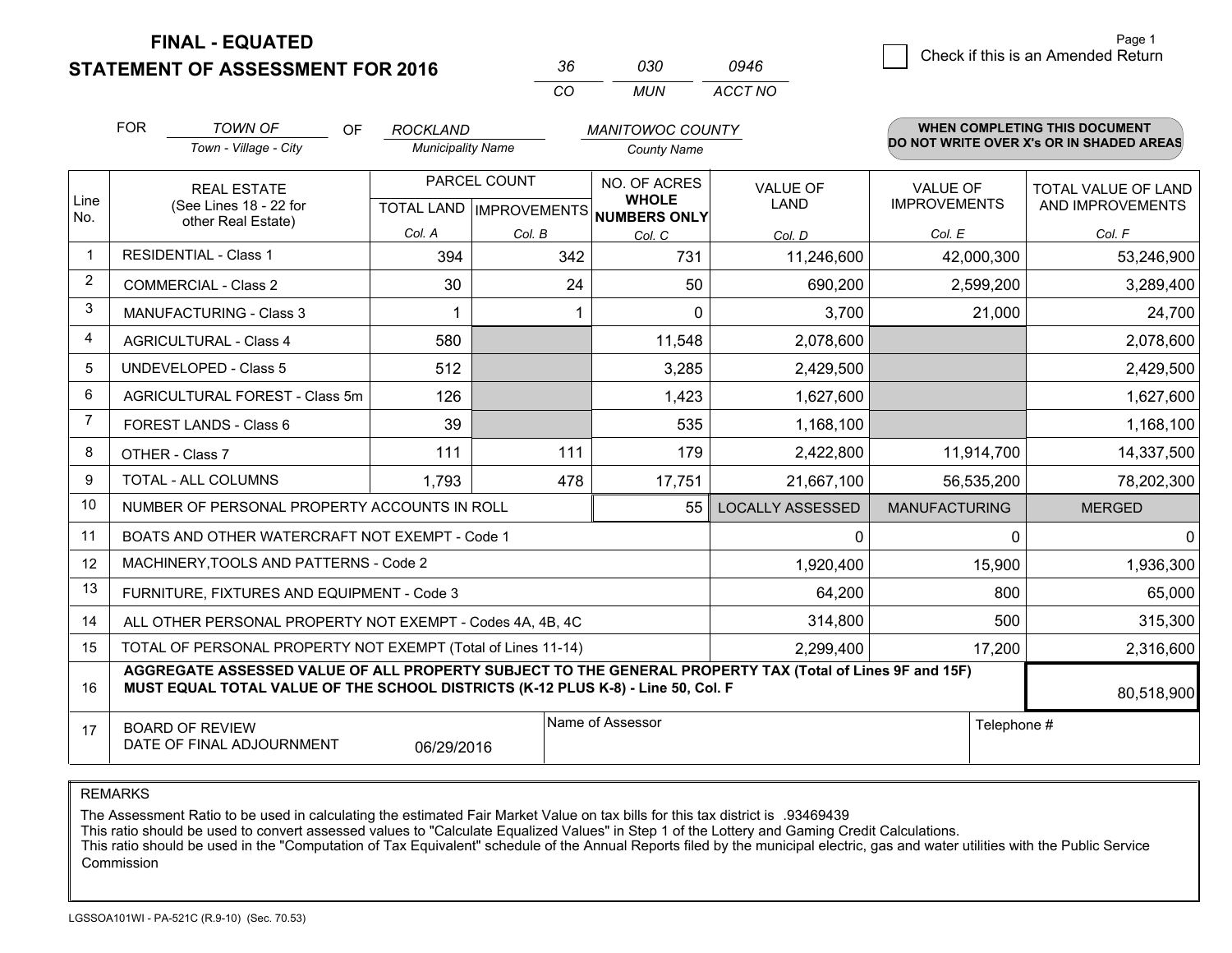*YEAR CO MUN ACCT NO* <sup>2016</sup> <sup>36</sup> <sup>030</sup> <sup>0946</sup>

Do not confuse FOREST LANDS (Line 7) with FOREST CROPS (in this section) - They are **NOT** the same

|    |                                                               |                 |  | Private Forest Crop - Reg Class @ 10¢ per acre                                 |                                                               | Private Forest Crop - Reg Class @ \$2.52 per acre     |                  |           |                                                                              |                                                                    |
|----|---------------------------------------------------------------|-----------------|--|--------------------------------------------------------------------------------|---------------------------------------------------------------|-------------------------------------------------------|------------------|-----------|------------------------------------------------------------------------------|--------------------------------------------------------------------|
| 18 | (a) PARCELS                                                   | (b) ACRES       |  | (c) ASSESSED VALUE                                                             |                                                               | (d) PARCELS                                           |                  | (e) ACRES |                                                                              | (f) ASSESSED VALUE                                                 |
|    |                                                               |                 |  |                                                                                |                                                               |                                                       |                  |           |                                                                              |                                                                    |
|    | Private Forest Crop - Special Class @ 20¢ per acre            |                 |  |                                                                                |                                                               |                                                       |                  |           | Entered Before 2005 Managed Forest - Ferrous Mining CLOSED @ \$8.27 per acre |                                                                    |
| 19 | (a) PARCELS                                                   | (b) ACRES       |  | (c) ASSESSED VALUE                                                             |                                                               | (d) PARCELS                                           |                  | (e) ACRES |                                                                              | (f) ASSESSED VALUE                                                 |
|    |                                                               |                 |  |                                                                                |                                                               |                                                       |                  |           |                                                                              |                                                                    |
|    |                                                               |                 |  | Entered Before 2005 Managed Forest - OPEN @ \$.79 per acre                     |                                                               |                                                       |                  |           |                                                                              | Entered Before 2005 Managed Forest - CLOSED @ \$1.87 per acre      |
| 20 | (a) PARCELS                                                   | (b) ACRES       |  | (c) ASSESSED VALUE                                                             |                                                               | (d) PARCELS                                           |                  | (e) ACRES |                                                                              | (f) ASSESSED VALUE                                                 |
|    |                                                               |                 |  |                                                                                | 4                                                             |                                                       | 97.33            |           | 223,000                                                                      |                                                                    |
|    | Entered After 2004 Managed Forest - OPEN @<br>\$2.14 per acre |                 |  |                                                                                | Entered After 2004 Managed Forest - CLOSED @ \$10.68 per acre |                                                       |                  |           |                                                                              |                                                                    |
| 21 | (a) PARCELS                                                   | (b) ACRES       |  |                                                                                | (d) PARCELS<br>(c) ASSESSED VALUE                             |                                                       | (e) ACRES        |           |                                                                              | (f) ASSESSED VALUE                                                 |
|    |                                                               |                 |  |                                                                                |                                                               |                                                       |                  |           |                                                                              |                                                                    |
|    |                                                               | 15              |  | 36,000                                                                         |                                                               | 10<br>115.28                                          |                  |           | 242,300                                                                      |                                                                    |
| 22 | (a) County Forest Cropland Acres                              |                 |  | (b) Federal Acres                                                              |                                                               | (d) County (NOT FOREST CROP) Acres<br>(c) State Acres |                  |           | (e) Other Acres                                                              |                                                                    |
|    |                                                               |                 |  |                                                                                |                                                               | 4,240.55                                              |                  | 15.76     |                                                                              | 140.14                                                             |
|    |                                                               |                 |  | Assessed Value of Omitted Property From Prior Years (Sec. 70.44)               |                                                               |                                                       |                  |           |                                                                              | Assessed Value of Sec. 70.43 Corrections of Errors by Assessors    |
| 23 |                                                               | (a) REAL ESTATE |  | (b) PERSONAL                                                                   |                                                               |                                                       | (c1) REAL ESTATE |           |                                                                              | (c2) PERSONAL                                                      |
|    |                                                               |                 |  |                                                                                |                                                               |                                                       |                  |           |                                                                              |                                                                    |
|    |                                                               |                 |  | Manufacturing Equated Value of Omitted Property From Prior Years (Sec. 70.995) |                                                               |                                                       |                  |           |                                                                              | Mfg. Equated Value of Sec.70.43 Corrections of Errors by Assessors |
|    |                                                               | (d) REAL ESTATE |  | (e) PERSONAL                                                                   |                                                               | (f1) REAL ESTATE                                      |                  |           | (f2) PERSONAL                                                                |                                                                    |
|    |                                                               |                 |  |                                                                                |                                                               |                                                       |                  |           |                                                                              |                                                                    |

## **SPECIAL DISTRICTS**

| Line<br>No. | <b>Enter 6-digit</b><br>Special District<br>Code (Col. A) | Account<br><b>Number</b><br>(Col. B) | <b>Special District Name</b><br>(Col. C) | <b>Locally Assessed Value</b><br>of Real Estate and<br>Personal Property (Col. D) | Mfg Value of Real Estate<br>and Personal Property<br>(Col. E) | <b>Merged Value of</b><br><b>Real Estate and</b><br>Personal Property (Col. F) |
|-------------|-----------------------------------------------------------|--------------------------------------|------------------------------------------|-----------------------------------------------------------------------------------|---------------------------------------------------------------|--------------------------------------------------------------------------------|
| 24          | 367080                                                    | 0216                                 | ROCKLAND SANITARY DISTRICT #1            | 8,711,000                                                                         | 28,000                                                        | 8,739,000                                                                      |
| 25          |                                                           |                                      |                                          |                                                                                   |                                                               |                                                                                |
| 26          |                                                           |                                      |                                          |                                                                                   |                                                               |                                                                                |
| 27          |                                                           |                                      |                                          |                                                                                   |                                                               |                                                                                |
| 28          |                                                           |                                      |                                          |                                                                                   |                                                               |                                                                                |
| 29          |                                                           |                                      |                                          |                                                                                   |                                                               |                                                                                |
| 30          |                                                           |                                      |                                          |                                                                                   |                                                               |                                                                                |
| 31          |                                                           |                                      |                                          |                                                                                   |                                                               |                                                                                |
| 32          |                                                           |                                      |                                          |                                                                                   |                                                               |                                                                                |
| 33          |                                                           |                                      |                                          |                                                                                   |                                                               |                                                                                |
| 34          |                                                           |                                      |                                          |                                                                                   |                                                               |                                                                                |
| 35          |                                                           |                                      |                                          |                                                                                   |                                                               |                                                                                |

LGSSOA101WI-PA - 521C (R. 9-10) (Sec. 70.53)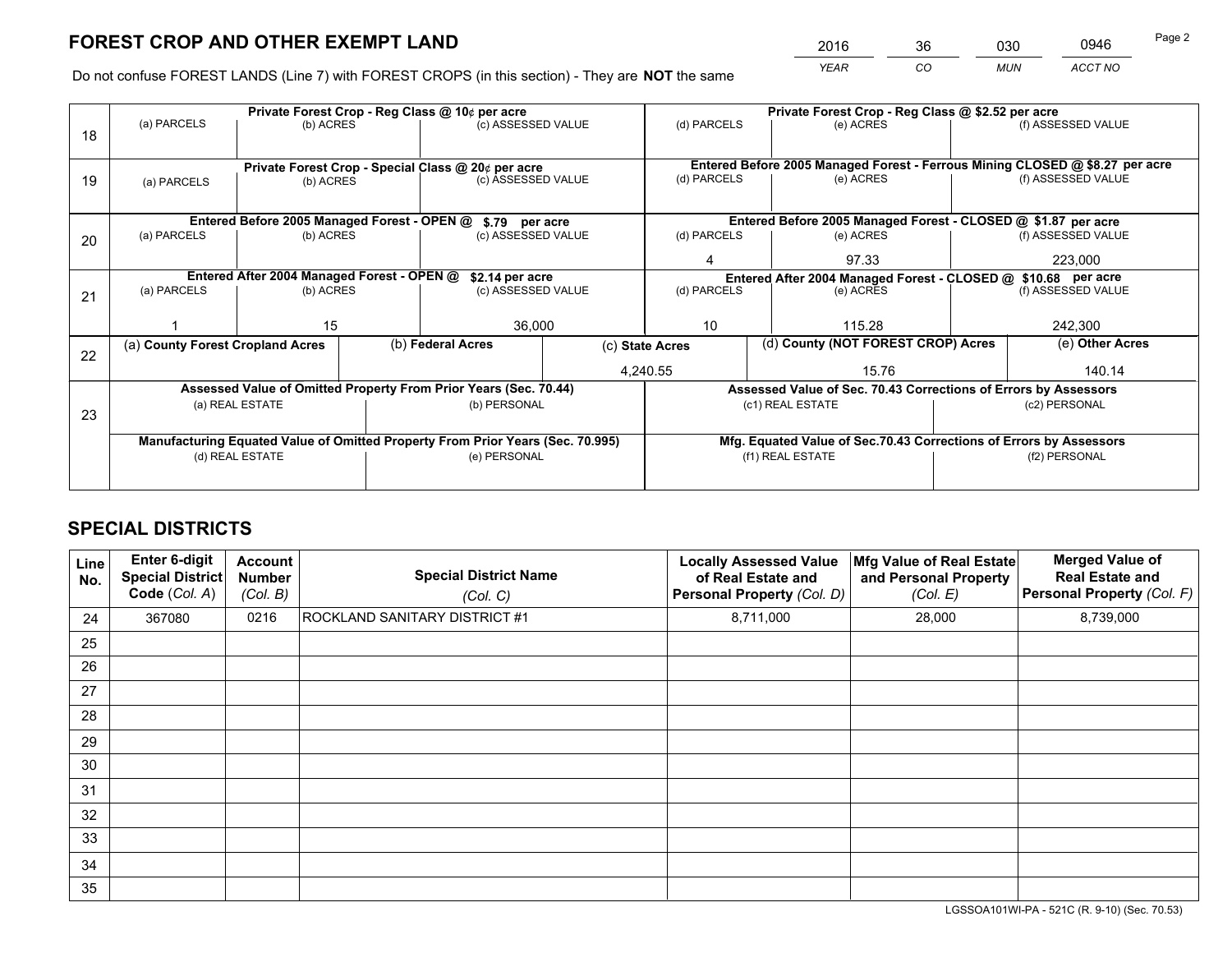|             |                                                                 |                                             |                                                             |                            | <b>YEAR</b>                                                                       | CO<br><b>MUN</b>                                              | ACCT NO                                                                        |
|-------------|-----------------------------------------------------------------|---------------------------------------------|-------------------------------------------------------------|----------------------------|-----------------------------------------------------------------------------------|---------------------------------------------------------------|--------------------------------------------------------------------------------|
| Line<br>No. | <b>Enter 6-digit</b><br><b>School District</b><br>Code (Col. A) | <b>Account</b><br><b>Number</b><br>(Col. B) | <b>School District Name</b><br>(Col. C)                     |                            | <b>Locally Assessed Value</b><br>of Real Estate and<br>Personal Property (Col. D) | Mfg Value of Real Estate<br>and Personal Property<br>(Col. E) | <b>Merged Value of</b><br><b>Real Estate and</b><br>Personal Property (Col. F) |
|             | A. SCHOOL DISTRICTS (K-8 and K-12)                              |                                             |                                                             |                            |                                                                                   |                                                               |                                                                                |
| 36          | 080658                                                          | 0048                                        | <b>SCH D OF BRILLION</b>                                    |                            | 24,816,500                                                                        |                                                               | 24,816,500                                                                     |
| 37          | 364760                                                          | 0212                                        | SCH D OF REEDSVILLE                                         |                            | 37,405,900                                                                        |                                                               | 37,405,900                                                                     |
| 38          | 365866                                                          | 0214                                        | SCH D OF VALDERS AREA                                       |                            | 18,254,600                                                                        | 41,900                                                        | 18,296,500                                                                     |
| 39          |                                                                 |                                             |                                                             |                            |                                                                                   |                                                               |                                                                                |
| 40          |                                                                 |                                             |                                                             |                            |                                                                                   |                                                               |                                                                                |
| 41          |                                                                 |                                             |                                                             |                            |                                                                                   |                                                               |                                                                                |
| 42          |                                                                 |                                             |                                                             |                            |                                                                                   |                                                               |                                                                                |
| 43          |                                                                 |                                             |                                                             |                            |                                                                                   |                                                               |                                                                                |
| 44          |                                                                 |                                             |                                                             |                            |                                                                                   |                                                               |                                                                                |
| 45          |                                                                 |                                             |                                                             |                            |                                                                                   |                                                               |                                                                                |
| 46          |                                                                 |                                             |                                                             |                            |                                                                                   |                                                               |                                                                                |
| 47          |                                                                 |                                             |                                                             |                            |                                                                                   |                                                               |                                                                                |
| 48          |                                                                 |                                             |                                                             |                            |                                                                                   |                                                               |                                                                                |
| 49          |                                                                 |                                             |                                                             |                            |                                                                                   |                                                               |                                                                                |
| 50          |                                                                 |                                             | TOTAL ASSESSED VALUE OF SCHOOL DISTRICTS (K-8 and K-12)     |                            | 80,477,000                                                                        | 41,900                                                        | 80,518,900                                                                     |
|             | <b>UNION HIGH SCHOOL DISTRICTS</b><br><b>B.</b>                 |                                             |                                                             |                            |                                                                                   |                                                               |                                                                                |
| 51          |                                                                 |                                             |                                                             |                            |                                                                                   |                                                               |                                                                                |
| 52          |                                                                 |                                             |                                                             |                            |                                                                                   |                                                               |                                                                                |
| 53          |                                                                 |                                             |                                                             |                            |                                                                                   |                                                               |                                                                                |
| 54          |                                                                 |                                             | TOTAL ASSESSED VALUE OF UNION HIGH SCHOOLS                  |                            |                                                                                   |                                                               |                                                                                |
| 55          |                                                                 |                                             |                                                             |                            |                                                                                   |                                                               |                                                                                |
| 56          | C.<br><b>TECHNICAL COLLEGE DISTRICTS</b>                        |                                             |                                                             |                            |                                                                                   |                                                               |                                                                                |
| 57          | 001100<br>001200                                                | 0010<br>0011                                | LAKESHORE TECHNICAL COLLEGE<br>FOX VALLEY TECHNICAL COLLEGE | <b>CLEV</b><br><b>APPL</b> | 55,660,500<br>24,816,500                                                          | 41,900                                                        | 55,702,400<br>24,816,500                                                       |
| 58          |                                                                 |                                             |                                                             |                            |                                                                                   |                                                               |                                                                                |
| 59          |                                                                 |                                             | TOTAL ASSESSED VALUE OF TECHNICAL COLLEGES                  |                            | 80,477,000                                                                        | 41,900                                                        | 80,518,900                                                                     |
|             |                                                                 |                                             |                                                             |                            |                                                                                   |                                                               |                                                                                |

36

030

 *I hereby certify, to the best of my knowledge and belief, this form is complete and correct.*

**SCHOOL DISTRICTS**

| Print name of preparer | Title                    |                | Date (MM / DD / CCYY) |
|------------------------|--------------------------|----------------|-----------------------|
|                        |                          |                |                       |
| Signature of preparer  | Contact Telephone Number | E-mail address |                       |
|                        | $\overline{\phantom{0}}$ |                |                       |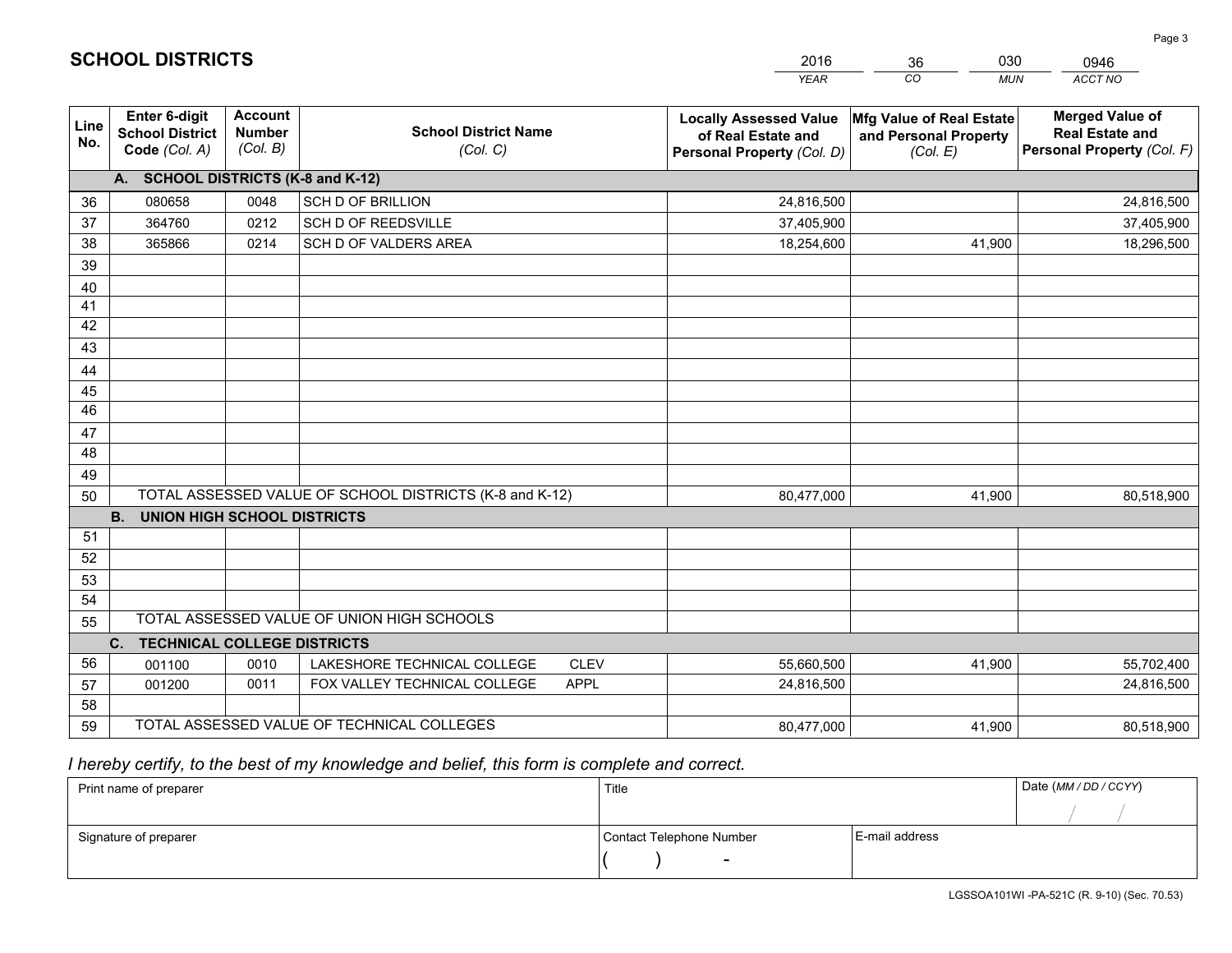#### **HIGHLIGHTS**

- 1. Complete the Statement of Assessment after the Board of Review. Reflect any changes made there.
- 2. Use black ink to complete.
- 3. Line 16 must equal Line 50, Col D.
- 4. Line 55 must equal the total of K-8 schools listed on lines 36-49. Do not include K-12 schools in this comparision.
- 5. Line 59, Col. D must equal Line 16.
- 6. Special District, School District and Technical College District values must include both real estate and personal property. Examples of Special districts are: town sanitary districts, public inland lake protection and rehabilitation districts, and metropolitan sewerage districts.
- 7. DO NOT INCLUDE Manufacturing property values.DOR will print these values on the final SOA.
- 8. Accuracy of this form is very important. The values reported directly affect the equalized value DOR calculates for school and special districts.

#### **Page 1:**

 If not prefilled, enter the tax year,county and municipal code,municipal type, municipal name and county name on the top of form.

Check the Amended box, if filing an amended / corrected SOA.

 Report the parcel count, acres and assessed value of taxable general property, total parcel count, (real and personal), total acres, and values from final figures set by the Board of Review.

- A. Real Estate land and improvements (buildings, etc.) is reported on lines 1 8, total line 9.
- B. Personal Property is reported on lines 11 14, Column D, total line 15.
- C. To complete this report, use the computer produced summary of the assessment roll that shows these amounts.
- D. Use whole numbers only.
- E. Add each line across and each column down to verify entries.

#### **Page 2:**

- A. Report Special Items (not subject to general property tax).
- 1. Private Forest Croplands and Managed Forest Lands are reported on lines 18,19, 20 and 21. Be sure to report assessed values **NOT** taxes.
- 2. You should have copies of the orders of entry, orders of withdrawal, etc., to update your assessment roll.
	- 3. Show hundredths of acres (e.g. 39.75).
- 4. Tax exempt lands are reported on line 22.
- 5. Omitted property and sec. 70.43, Wis. Stats., corrections of errors by assessor are reported on line 23. Report real estate and personal property separately. These should be for **prior years**, not something found on the current assessment roll after the board of review.
- B. Special District (Lines 24-35) Include the value of both real and personal property.
- The Department of Revenue (DOR) preprints much of the information regarding names and codes for schools, special districts,etc. If a district is not listed, enter the name and value only, DOR will enter the proper code.

## **Page 3 School Districts:**

Include the value of both real and personal property.

Report School District (regular, elementary, union high school, and technical college).

- 1. Regular (K-12) and Elementary (K-8) school values are reported on lines 36-49, total on line 50.
- 2. Union High School (UHS) (use only if elementary schools are listed on lines 36-49) are reported on lines 51-54. UHS total value (line 55) must equal to the total **elementary school** values reported on lines 36-49. Do notinclude K-12 schools in this comparison.
- 3. Technical College values are reported on lines 56-58, total on line 59.
- 4. Use the computer summary that shows these amounts to complete this report.

#### **This form is due the second Monday in June. File this report only after your Board of Review is complete.**

 *If you have questions: Return forms to:*

Fax number: (608) 264-6887 PO Box 8971

 Email: lgs@revenue.wi.gov Wisconsin Department of Revenue Call: (608) 261-5341 Local Government Services Section 6-97Madison WI 53708-8971

TOWN OF ROCKLAND \_INDA GILBERTSON<br>TOWN OF ROCKLAND 615 MILWAUKEE ST LINDA GILBERTSON 615 MILWAUKEE ST COLLINS, WI 54207 COLLINS, WI 54207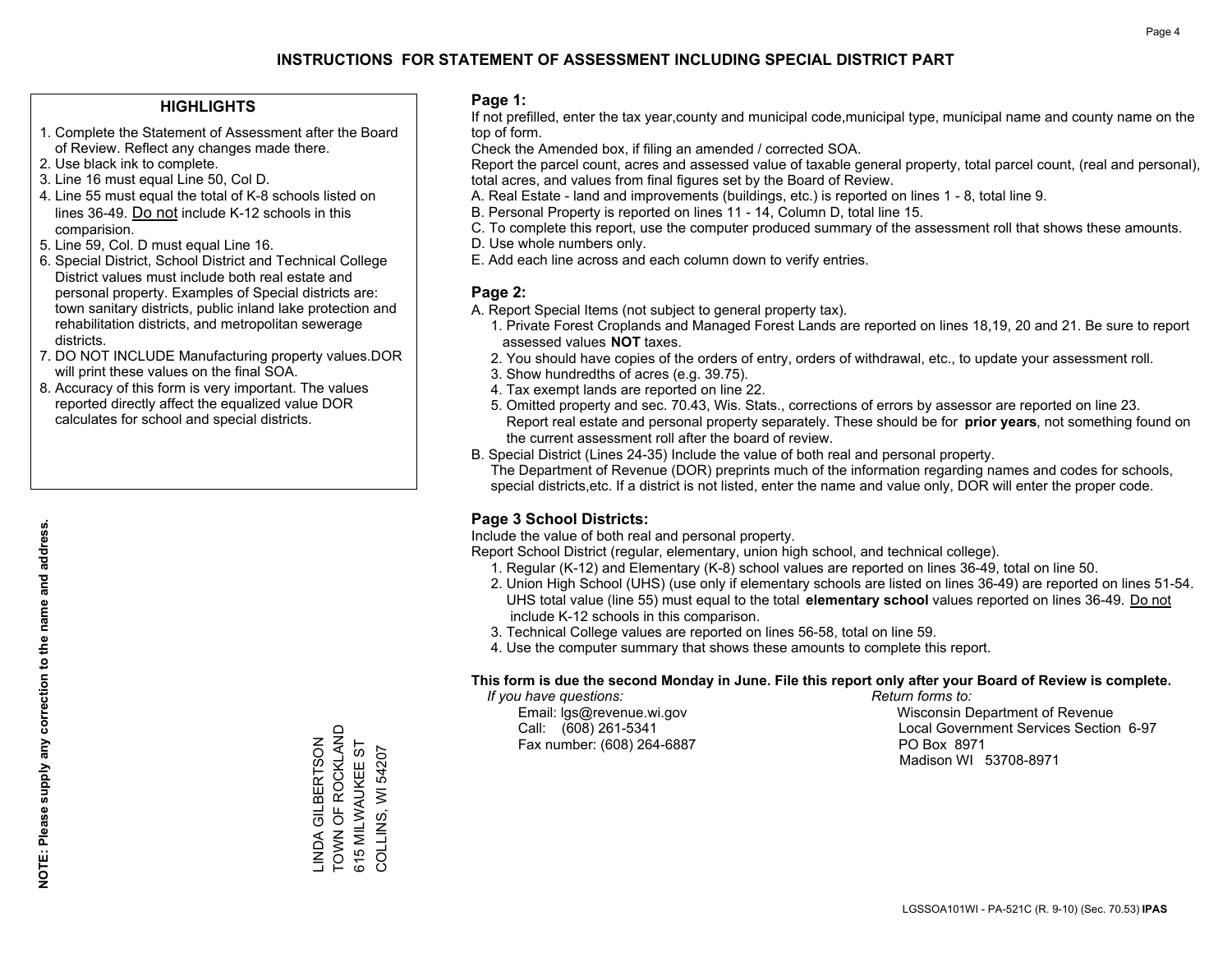**STATEMENT OF ASSESSMENT FOR 2016** 

|          | กจว   |         |
|----------|-------|---------|
| $\cdots$ | MI IN | ACCT NO |

|                | <b>FOR</b>                                                                                                                                                                                   | <b>TOWN OF</b><br>OF                                         | <b>SCHLESWIG</b><br><b>MANITOWOC COUNTY</b> |                                      |                              | <b>WHEN COMPLETING THIS DOCUMENT</b><br>DO NOT WRITE OVER X's OR IN SHADED AREAS |                      |                     |  |
|----------------|----------------------------------------------------------------------------------------------------------------------------------------------------------------------------------------------|--------------------------------------------------------------|---------------------------------------------|--------------------------------------|------------------------------|----------------------------------------------------------------------------------|----------------------|---------------------|--|
|                |                                                                                                                                                                                              | Town - Village - City                                        | <b>Municipality Name</b>                    |                                      | <b>County Name</b>           |                                                                                  |                      |                     |  |
| Line           |                                                                                                                                                                                              | PARCEL COUNT<br><b>REAL ESTATE</b>                           |                                             |                                      | NO. OF ACRES<br><b>WHOLE</b> | VALUE OF                                                                         | VALUE OF             | TOTAL VALUE OF LAND |  |
| No.            | (See Lines 18 - 22 for<br>other Real Estate)                                                                                                                                                 |                                                              |                                             | TOTAL LAND IMPROVEMENTS NUMBERS ONLY | LAND                         | <b>IMPROVEMENTS</b>                                                              | AND IMPROVEMENTS     |                     |  |
|                |                                                                                                                                                                                              |                                                              | Col. A                                      | Col. B                               | Col. C                       | Col. D                                                                           | Col. E               | Col. F              |  |
|                |                                                                                                                                                                                              | <b>RESIDENTIAL - Class 1</b>                                 | 1,066                                       | 968                                  | 2,434                        | 60,597,800                                                                       | 139,764,300          | 200,362,100         |  |
| $\overline{2}$ |                                                                                                                                                                                              | <b>COMMERCIAL - Class 2</b>                                  | 36                                          | 24                                   | 189                          | 1,781,600                                                                        | 3,851,900            | 5,633,500           |  |
| 3              |                                                                                                                                                                                              | <b>MANUFACTURING - Class 3</b>                               | 8                                           | 6                                    | 190                          | 710,600                                                                          | 2,465,500            | 3,176,100           |  |
| $\overline{4}$ |                                                                                                                                                                                              | <b>AGRICULTURAL - Class 4</b>                                | 608                                         |                                      | 9,784                        | 1,468,100                                                                        |                      | 1,468,100           |  |
| 5              |                                                                                                                                                                                              | <b>UNDEVELOPED - Class 5</b>                                 | 510                                         |                                      | 3,253                        | 4,289,200                                                                        |                      | 4,289,200           |  |
| 6              |                                                                                                                                                                                              | AGRICULTURAL FOREST - Class 5m                               | 173                                         |                                      | 1,502                        | 2,271,100                                                                        |                      | 2,271,100           |  |
| 7              |                                                                                                                                                                                              | FOREST LANDS - Class 6                                       | 104                                         |                                      | 1,013                        | 3,077,600                                                                        |                      | 3,077,600           |  |
| 8              |                                                                                                                                                                                              | OTHER - Class 7                                              | 38                                          | 38                                   | 67                           | 561,300                                                                          | 3,404,300            | 3,965,600           |  |
| 9              |                                                                                                                                                                                              | TOTAL - ALL COLUMNS                                          | 2,543                                       | 1,036                                | 18,432                       | 74,757,300                                                                       | 149,486,000          | 224,243,300         |  |
| 10             |                                                                                                                                                                                              | NUMBER OF PERSONAL PROPERTY ACCOUNTS IN ROLL                 |                                             |                                      | 47                           | <b>LOCALLY ASSESSED</b>                                                          | <b>MANUFACTURING</b> | <b>MERGED</b>       |  |
| 11             |                                                                                                                                                                                              | BOATS AND OTHER WATERCRAFT NOT EXEMPT - Code 1               |                                             |                                      |                              | 0                                                                                | 0                    | 0                   |  |
| 12             |                                                                                                                                                                                              | MACHINERY, TOOLS AND PATTERNS - Code 2                       |                                             |                                      |                              | 326,400                                                                          | 840,300              | 1,166,700           |  |
| 13             |                                                                                                                                                                                              | FURNITURE, FIXTURES AND EQUIPMENT - Code 3                   |                                             |                                      |                              | 146,500                                                                          | 46,100               | 192,600             |  |
| 14             |                                                                                                                                                                                              | ALL OTHER PERSONAL PROPERTY NOT EXEMPT - Codes 4A, 4B, 4C    |                                             |                                      |                              | 42,300                                                                           | 30,200               | 72,500              |  |
| 15             |                                                                                                                                                                                              | TOTAL OF PERSONAL PROPERTY NOT EXEMPT (Total of Lines 11-14) |                                             |                                      |                              | 515,200                                                                          | 916,600              | 1,431,800           |  |
| 16             | AGGREGATE ASSESSED VALUE OF ALL PROPERTY SUBJECT TO THE GENERAL PROPERTY TAX (Total of Lines 9F and 15F)<br>MUST EQUAL TOTAL VALUE OF THE SCHOOL DISTRICTS (K-12 PLUS K-8) - Line 50, Col. F |                                                              |                                             |                                      |                              |                                                                                  | 225,675,100          |                     |  |
| 17             |                                                                                                                                                                                              | <b>BOARD OF REVIEW</b>                                       |                                             |                                      | Name of Assessor             |                                                                                  |                      | Telephone #         |  |
|                | DATE OF FINAL ADJOURNMENT<br>08/17/2016<br><b>JOSEPH DENOR</b>                                                                                                                               |                                                              |                                             |                                      |                              |                                                                                  |                      | (920) 468-9698      |  |

REMARKS

The Assessment Ratio to be used in calculating the estimated Fair Market Value on tax bills for this tax district is .98781318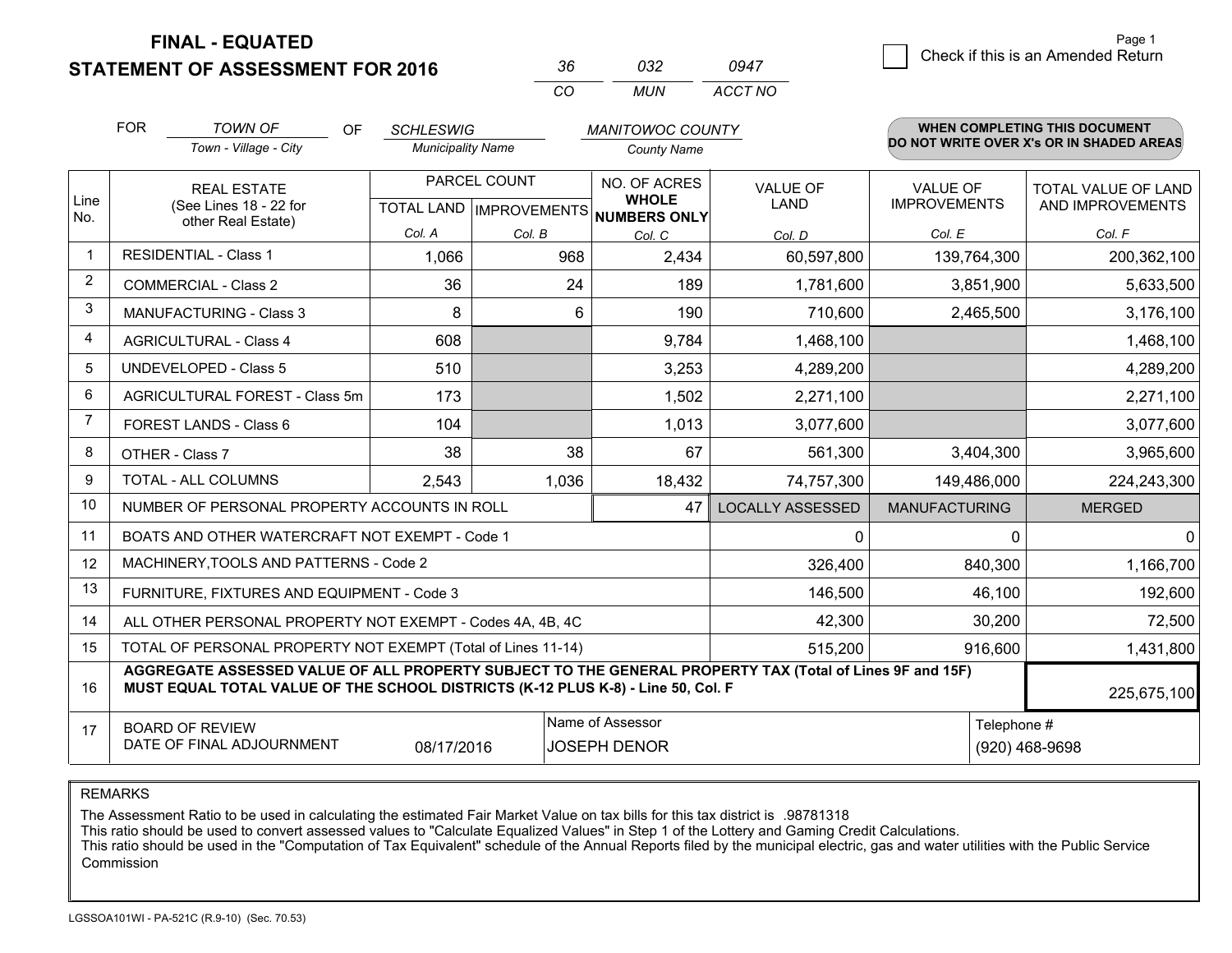*YEAR CO MUN ACCT NO* <sup>2016</sup> <sup>36</sup> <sup>032</sup> <sup>0947</sup> Page 2

Do not confuse FOREST LANDS (Line 7) with FOREST CROPS (in this section) - They are **NOT** the same

|    | Private Forest Crop - Reg Class @ 10¢ per acre                                 |                                 |  |                                                                  |             |                                                               | Private Forest Crop - Reg Class @ \$2.52 per acre                  |                    |                                                                              |  |
|----|--------------------------------------------------------------------------------|---------------------------------|--|------------------------------------------------------------------|-------------|---------------------------------------------------------------|--------------------------------------------------------------------|--------------------|------------------------------------------------------------------------------|--|
| 18 | (a) PARCELS                                                                    | (b) ACRES                       |  | (c) ASSESSED VALUE                                               |             | (d) PARCELS                                                   | (e) ACRES                                                          |                    | (f) ASSESSED VALUE                                                           |  |
|    |                                                                                |                                 |  |                                                                  |             |                                                               |                                                                    |                    |                                                                              |  |
|    |                                                                                |                                 |  | Private Forest Crop - Special Class @ 20¢ per acre               |             |                                                               |                                                                    |                    | Entered Before 2005 Managed Forest - Ferrous Mining CLOSED @ \$8.27 per acre |  |
| 19 | (a) PARCELS                                                                    | (c) ASSESSED VALUE<br>(b) ACRES |  |                                                                  | (d) PARCELS | (e) ACRES                                                     |                                                                    | (f) ASSESSED VALUE |                                                                              |  |
|    |                                                                                |                                 |  |                                                                  |             |                                                               |                                                                    |                    |                                                                              |  |
|    |                                                                                |                                 |  | Entered Before 2005 Managed Forest - OPEN @ \$.79 per acre       |             |                                                               | Entered Before 2005 Managed Forest - CLOSED @ \$1.87 per acre      |                    |                                                                              |  |
| 20 | (a) PARCELS                                                                    | (b) ACRES                       |  | (c) ASSESSED VALUE                                               |             | (d) PARCELS                                                   | (e) ACRES                                                          |                    | (f) ASSESSED VALUE                                                           |  |
|    | 3                                                                              | 54<br>145,600                   |  |                                                                  | 59          | 1,110.14                                                      |                                                                    | 2,877,000          |                                                                              |  |
|    | Entered After 2004 Managed Forest - OPEN @<br>\$2.14 per acre                  |                                 |  |                                                                  |             | Entered After 2004 Managed Forest - CLOSED @ \$10.68 per acre |                                                                    |                    |                                                                              |  |
| 21 | (a) PARCELS                                                                    | (b) ACRES                       |  | (c) ASSESSED VALUE                                               | (d) PARCELS |                                                               | (e) ACRES                                                          |                    | (f) ASSESSED VALUE                                                           |  |
|    |                                                                                |                                 |  |                                                                  |             |                                                               |                                                                    |                    |                                                                              |  |
|    |                                                                                |                                 |  |                                                                  |             | 30                                                            | 631.48                                                             |                    | 1,790,500                                                                    |  |
| 22 | (a) County Forest Cropland Acres                                               |                                 |  | (b) Federal Acres                                                |             | (c) State Acres                                               | (d) County (NOT FOREST CROP) Acres                                 |                    | (e) Other Acres                                                              |  |
|    |                                                                                |                                 |  |                                                                  |             | 200.15                                                        | 169.32                                                             |                    | 416.25                                                                       |  |
|    |                                                                                |                                 |  | Assessed Value of Omitted Property From Prior Years (Sec. 70.44) |             |                                                               | Assessed Value of Sec. 70.43 Corrections of Errors by Assessors    |                    |                                                                              |  |
| 23 |                                                                                | (a) REAL ESTATE                 |  | (b) PERSONAL                                                     |             | (c1) REAL ESTATE                                              |                                                                    |                    | (c2) PERSONAL                                                                |  |
|    |                                                                                |                                 |  |                                                                  |             |                                                               |                                                                    |                    |                                                                              |  |
|    | Manufacturing Equated Value of Omitted Property From Prior Years (Sec. 70.995) |                                 |  |                                                                  |             |                                                               | Mfg. Equated Value of Sec.70.43 Corrections of Errors by Assessors |                    |                                                                              |  |
|    | (d) REAL ESTATE                                                                |                                 |  | (e) PERSONAL                                                     |             | (f1) REAL ESTATE                                              |                                                                    |                    | (f2) PERSONAL                                                                |  |
|    |                                                                                |                                 |  |                                                                  |             |                                                               |                                                                    |                    |                                                                              |  |

## **SPECIAL DISTRICTS**

| <b>Line</b><br>No. | <b>Enter 6-digit</b><br><b>Special District</b><br>Code (Col. A) | <b>Account</b><br><b>Number</b><br>(Col. B) | <b>Special District Name</b><br>(Col. C)   | <b>Locally Assessed Value</b><br>of Real Estate and<br>Personal Property (Col. D) | Mfg Value of Real Estate<br>and Personal Property<br>(Col. E) | <b>Merged Value of</b><br><b>Real Estate and</b><br>Personal Property (Col. F) |
|--------------------|------------------------------------------------------------------|---------------------------------------------|--------------------------------------------|-----------------------------------------------------------------------------------|---------------------------------------------------------------|--------------------------------------------------------------------------------|
| 24                 | 367090                                                           | 0217                                        | SCHLESWIG SANITARY DISTRICT #1             | 46,185,600                                                                        |                                                               | 46,185,600                                                                     |
| 25                 | 367100                                                           | 0218                                        | SCHLESWIG SANITARY DISTRICT #2             | 23,233,500                                                                        |                                                               | 23,233,500                                                                     |
| 26                 | 368020                                                           | 0222                                        | CEDAR LAKE REHABILITATION DISTRICT         | 46,130,600                                                                        |                                                               | 46,130,600                                                                     |
| 27                 | 368050                                                           | 0574                                        | SHEBOYGAN RIVER & ROCKVILLE MILL POND DIST | 3,994,000                                                                         | 2,300                                                         | 3,996,300                                                                      |
| 28                 | 368060                                                           | 0601                                        | MILLHOME DAM LAKE DISTRICT                 | 11,688,000                                                                        |                                                               | 11,688,000                                                                     |
| 29                 |                                                                  |                                             |                                            |                                                                                   |                                                               |                                                                                |
| 30                 |                                                                  |                                             |                                            |                                                                                   |                                                               |                                                                                |
| 31                 |                                                                  |                                             |                                            |                                                                                   |                                                               |                                                                                |
| 32                 |                                                                  |                                             |                                            |                                                                                   |                                                               |                                                                                |
| 33                 |                                                                  |                                             |                                            |                                                                                   |                                                               |                                                                                |
| 34                 |                                                                  |                                             |                                            |                                                                                   |                                                               |                                                                                |
| 35                 |                                                                  |                                             |                                            |                                                                                   |                                                               |                                                                                |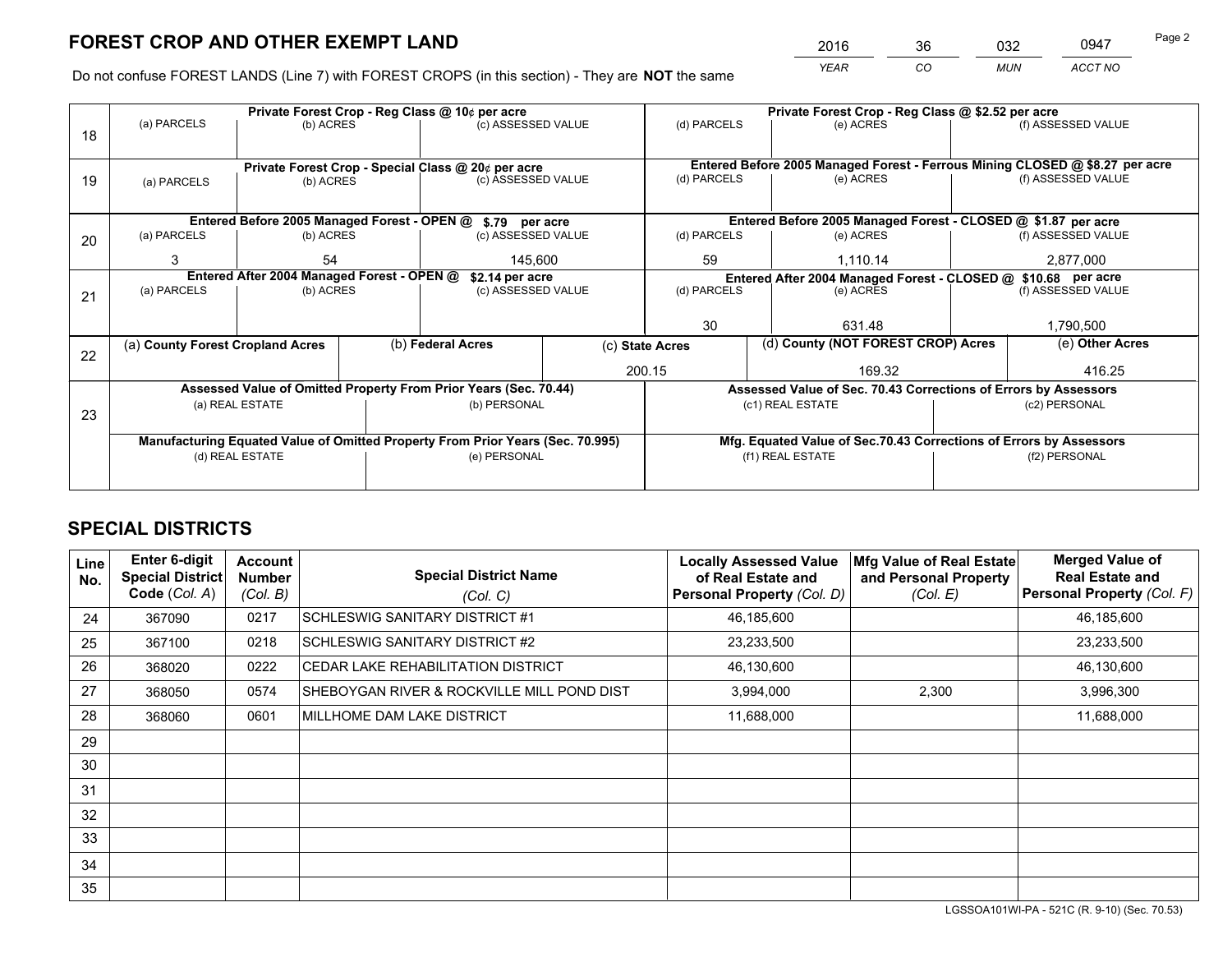|             |                                                                 |                                             |                                                         | <b>YEAR</b>                                                                       | CO<br><b>MUN</b>                                              | ACCT NO                                                                        |
|-------------|-----------------------------------------------------------------|---------------------------------------------|---------------------------------------------------------|-----------------------------------------------------------------------------------|---------------------------------------------------------------|--------------------------------------------------------------------------------|
| Line<br>No. | <b>Enter 6-digit</b><br><b>School District</b><br>Code (Col. A) | <b>Account</b><br><b>Number</b><br>(Col. B) | <b>School District Name</b><br>(Col. C)                 | <b>Locally Assessed Value</b><br>of Real Estate and<br>Personal Property (Col. D) | Mfg Value of Real Estate<br>and Personal Property<br>(Col. E) | <b>Merged Value of</b><br><b>Real Estate and</b><br>Personal Property (Col. F) |
|             | A. SCHOOL DISTRICTS (K-8 and K-12)                              |                                             |                                                         |                                                                                   |                                                               |                                                                                |
| 36          | 362828                                                          | 0209                                        | SCH D OF KIEL AREA                                      | 221,582,400                                                                       | 4,092,700                                                     | 225,675,100                                                                    |
| 37          |                                                                 |                                             |                                                         |                                                                                   |                                                               |                                                                                |
| 38          |                                                                 |                                             |                                                         |                                                                                   |                                                               |                                                                                |
| 39          |                                                                 |                                             |                                                         |                                                                                   |                                                               |                                                                                |
| 40          |                                                                 |                                             |                                                         |                                                                                   |                                                               |                                                                                |
| 41          |                                                                 |                                             |                                                         |                                                                                   |                                                               |                                                                                |
| 42          |                                                                 |                                             |                                                         |                                                                                   |                                                               |                                                                                |
| 43          |                                                                 |                                             |                                                         |                                                                                   |                                                               |                                                                                |
| 44          |                                                                 |                                             |                                                         |                                                                                   |                                                               |                                                                                |
| 45<br>46    |                                                                 |                                             |                                                         |                                                                                   |                                                               |                                                                                |
| 47          |                                                                 |                                             |                                                         |                                                                                   |                                                               |                                                                                |
| 48          |                                                                 |                                             |                                                         |                                                                                   |                                                               |                                                                                |
| 49          |                                                                 |                                             |                                                         |                                                                                   |                                                               |                                                                                |
| 50          |                                                                 |                                             | TOTAL ASSESSED VALUE OF SCHOOL DISTRICTS (K-8 and K-12) | 221,582,400                                                                       | 4,092,700                                                     | 225,675,100                                                                    |
|             | <b>B.</b><br><b>UNION HIGH SCHOOL DISTRICTS</b>                 |                                             |                                                         |                                                                                   |                                                               |                                                                                |
| 51          |                                                                 |                                             |                                                         |                                                                                   |                                                               |                                                                                |
| 52          |                                                                 |                                             |                                                         |                                                                                   |                                                               |                                                                                |
| 53          |                                                                 |                                             |                                                         |                                                                                   |                                                               |                                                                                |
| 54          |                                                                 |                                             |                                                         |                                                                                   |                                                               |                                                                                |
| 55          |                                                                 |                                             | TOTAL ASSESSED VALUE OF UNION HIGH SCHOOLS              |                                                                                   |                                                               |                                                                                |
|             | C.<br><b>TECHNICAL COLLEGE DISTRICTS</b>                        |                                             |                                                         |                                                                                   |                                                               |                                                                                |
| 56          | 001100                                                          | 0010                                        | LAKESHORE TECHNICAL COLLEGE<br><b>CLEV</b>              | 221,582,400                                                                       | 4,092,700                                                     | 225,675,100                                                                    |
| 57          |                                                                 |                                             |                                                         |                                                                                   |                                                               |                                                                                |
| 58          |                                                                 |                                             |                                                         |                                                                                   |                                                               |                                                                                |
| 59          |                                                                 |                                             | TOTAL ASSESSED VALUE OF TECHNICAL COLLEGES              | 221,582,400                                                                       | 4,092,700                                                     | 225,675,100                                                                    |

36

032

 *I hereby certify, to the best of my knowledge and belief, this form is complete and correct.*

**SCHOOL DISTRICTS**

| Print name of preparer | Title                    |                | Date (MM / DD / CCYY) |
|------------------------|--------------------------|----------------|-----------------------|
|                        |                          |                |                       |
| Signature of preparer  | Contact Telephone Number | E-mail address |                       |
|                        |                          |                |                       |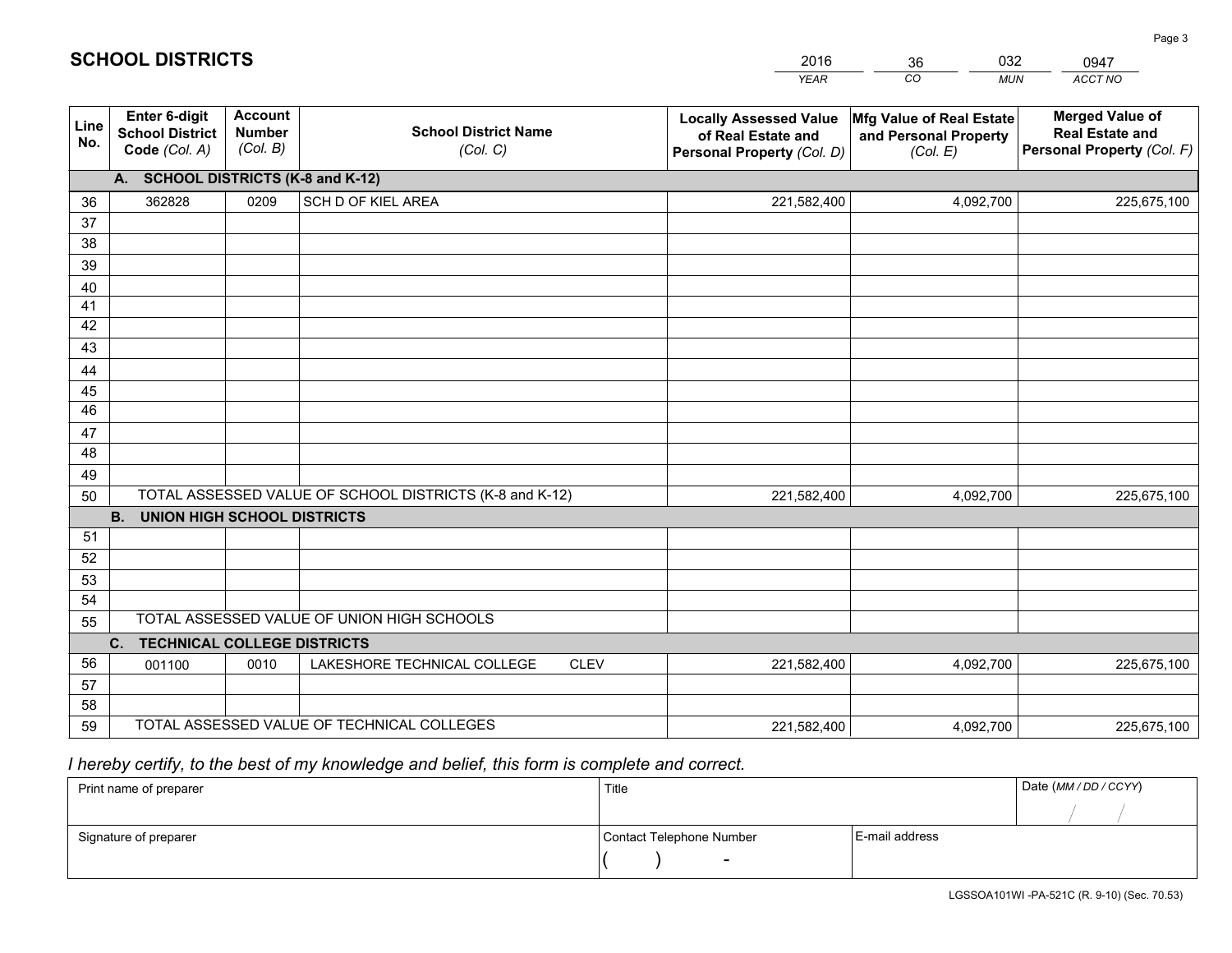#### **HIGHLIGHTS**

- 1. Complete the Statement of Assessment after the Board of Review. Reflect any changes made there.
- 2. Use black ink to complete.
- 3. Line 16 must equal Line 50, Col D.
- 4. Line 55 must equal the total of K-8 schools listed on lines 36-49. Do not include K-12 schools in this comparision.
- 5. Line 59, Col. D must equal Line 16.
- 6. Special District, School District and Technical College District values must include both real estate and personal property. Examples of Special districts are: town sanitary districts, public inland lake protection and rehabilitation districts, and metropolitan sewerage districts.
- 7. DO NOT INCLUDE Manufacturing property values.DOR will print these values on the final SOA.
- 8. Accuracy of this form is very important. The values reported directly affect the equalized value DOR calculates for school and special districts.

#### **Page 1:**

 If not prefilled, enter the tax year,county and municipal code,municipal type, municipal name and county name on the top of form.

Check the Amended box, if filing an amended / corrected SOA.

 Report the parcel count, acres and assessed value of taxable general property, total parcel count, (real and personal), total acres, and values from final figures set by the Board of Review.

- A. Real Estate land and improvements (buildings, etc.) is reported on lines 1 8, total line 9.
- B. Personal Property is reported on lines 11 14, Column D, total line 15.
- C. To complete this report, use the computer produced summary of the assessment roll that shows these amounts.
- D. Use whole numbers only.
- E. Add each line across and each column down to verify entries.

#### **Page 2:**

- A. Report Special Items (not subject to general property tax).
- 1. Private Forest Croplands and Managed Forest Lands are reported on lines 18,19, 20 and 21. Be sure to report assessed values **NOT** taxes.
- 2. You should have copies of the orders of entry, orders of withdrawal, etc., to update your assessment roll.
	- 3. Show hundredths of acres (e.g. 39.75).
- 4. Tax exempt lands are reported on line 22.
- 5. Omitted property and sec. 70.43, Wis. Stats., corrections of errors by assessor are reported on line 23. Report real estate and personal property separately. These should be for **prior years**, not something found on the current assessment roll after the board of review.
- B. Special District (Lines 24-35) Include the value of both real and personal property.
- The Department of Revenue (DOR) preprints much of the information regarding names and codes for schools, special districts,etc. If a district is not listed, enter the name and value only, DOR will enter the proper code.

## **Page 3 School Districts:**

Include the value of both real and personal property.

Report School District (regular, elementary, union high school, and technical college).

- 1. Regular (K-12) and Elementary (K-8) school values are reported on lines 36-49, total on line 50.
- 2. Union High School (UHS) (use only if elementary schools are listed on lines 36-49) are reported on lines 51-54. UHS total value (line 55) must equal to the total **elementary school** values reported on lines 36-49. Do notinclude K-12 schools in this comparison.
- 3. Technical College values are reported on lines 56-58, total on line 59.
- 4. Use the computer summary that shows these amounts to complete this report.

#### **This form is due the second Monday in June. File this report only after your Board of Review is complete.**

 *If you have questions: Return forms to:*

Fax number: (608) 264-6887 PO Box 8971

 Email: lgs@revenue.wi.gov Wisconsin Department of Revenue Call: (608) 261-5341 Local Government Services Section 6-97Madison WI 53708-8971

21720 ROCKVILLE ROAD 21720 ROCKVILLE ROAD DEBRA HOEPPNER<br>TOWN OF SCHLESWIG TOWN OF SCHLESWIG DEBRA HOEPPNER **KIEL, WI 53042** KIEL, WI 53042

**NOTE: Please supply any correction to the name and address.**

NOTE: Please supply any correction to the name and address.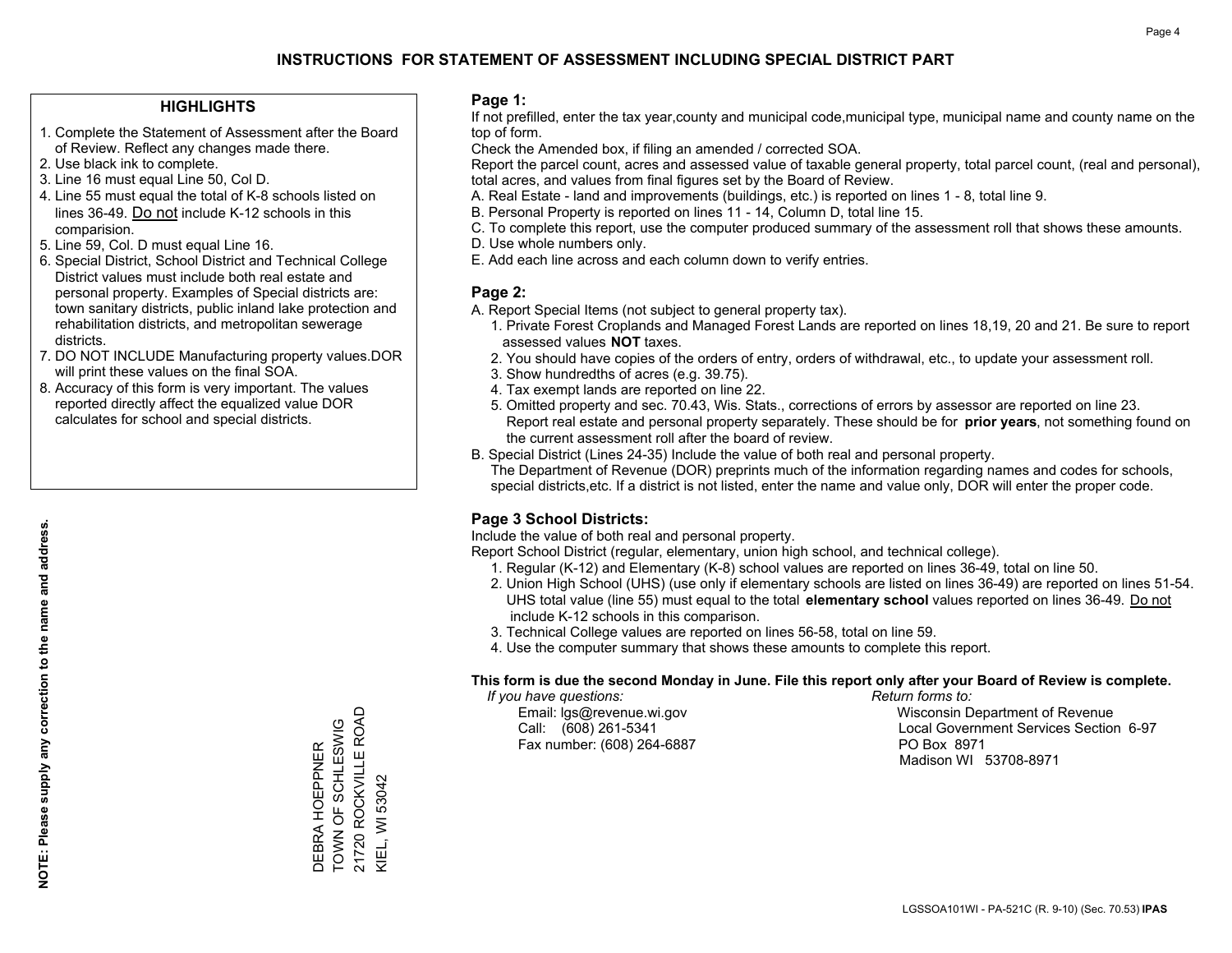**STATEMENT OF ASSESSMENT FOR 2016** 

|          |     | 0948    |
|----------|-----|---------|
| $\cdots$ | MUN | ACCT NO |

|                | <b>FOR</b>                                                                                                                                                                                   | <b>TOWN OF</b><br><b>OF</b>                                  | <b>TWO CREEKS</b>                         |        | <b>MANITOWOC COUNTY</b>                             |                         |                                        | <b>WHEN COMPLETING THIS DOCUMENT</b>           |
|----------------|----------------------------------------------------------------------------------------------------------------------------------------------------------------------------------------------|--------------------------------------------------------------|-------------------------------------------|--------|-----------------------------------------------------|-------------------------|----------------------------------------|------------------------------------------------|
|                |                                                                                                                                                                                              | Town - Village - City                                        | <b>Municipality Name</b>                  |        | <b>County Name</b>                                  |                         |                                        | DO NOT WRITE OVER X's OR IN SHADED AREAS       |
| Line<br>No.    | <b>REAL ESTATE</b><br>(See Lines 18 - 22 for                                                                                                                                                 |                                                              | PARCEL COUNT<br>TOTAL LAND   IMPROVEMENTS |        | NO. OF ACRES<br><b>WHOLE</b><br><b>NUMBERS ONLY</b> | <b>VALUE OF</b><br>LAND | <b>VALUE OF</b><br><b>IMPROVEMENTS</b> | <b>TOTAL VALUE OF LAND</b><br>AND IMPROVEMENTS |
|                |                                                                                                                                                                                              | other Real Estate)                                           | Col. A                                    | Col. B | Col. C                                              | Col. D                  | Col. E                                 | Col. F                                         |
| -1             | <b>RESIDENTIAL - Class 1</b>                                                                                                                                                                 |                                                              | 164                                       | 149    | 538                                                 | 9,246,600               | 22,690,200                             | 31,936,800                                     |
| 2              |                                                                                                                                                                                              | <b>COMMERCIAL - Class 2</b>                                  | 8                                         | 6      | 16                                                  | 275,200                 | 462,700                                | 737,900                                        |
| 3              |                                                                                                                                                                                              | <b>MANUFACTURING - Class 3</b>                               | 0                                         | 0      | 0                                                   | 0                       | 0                                      | $\mathbf{0}$                                   |
| 4              |                                                                                                                                                                                              | <b>AGRICULTURAL - Class 4</b>                                | 303                                       |        | 6,959                                               | 1,542,600               |                                        | 1,542,600                                      |
| 5              |                                                                                                                                                                                              | <b>UNDEVELOPED - Class 5</b>                                 | 223                                       |        | 691                                                 | 759,800                 |                                        | 759,800                                        |
| 6              |                                                                                                                                                                                              | AGRICULTURAL FOREST - Class 5m                               | 23                                        |        | 175                                                 | 350,500                 |                                        | 350,500                                        |
| $\overline{7}$ |                                                                                                                                                                                              | FOREST LANDS - Class 6                                       | 4                                         |        | 48                                                  | 193,800                 |                                        | 193,800                                        |
| 8              |                                                                                                                                                                                              | OTHER - Class 7                                              | 60                                        | 60     | 200                                                 | 1,360,600               | 9,141,000                              | 10,501,600                                     |
| 9              |                                                                                                                                                                                              | TOTAL - ALL COLUMNS                                          | 785                                       | 215    | 8,627                                               | 13,729,100              | 32,293,900                             | 46,023,000                                     |
| 10             |                                                                                                                                                                                              | NUMBER OF PERSONAL PROPERTY ACCOUNTS IN ROLL                 |                                           |        | 22                                                  | <b>LOCALLY ASSESSED</b> | <b>MANUFACTURING</b>                   | <b>MERGED</b>                                  |
| 11             |                                                                                                                                                                                              | BOATS AND OTHER WATERCRAFT NOT EXEMPT - Code 1               |                                           |        |                                                     | 0                       | $\Omega$                               | $\mathbf{0}$                                   |
| 12             |                                                                                                                                                                                              | MACHINERY, TOOLS AND PATTERNS - Code 2                       |                                           |        |                                                     | 138,100                 | 2,000                                  | 140,100                                        |
| 13             |                                                                                                                                                                                              | FURNITURE, FIXTURES AND EQUIPMENT - Code 3                   |                                           |        |                                                     | 13,000                  | 200                                    | 13,200                                         |
| 14             |                                                                                                                                                                                              | ALL OTHER PERSONAL PROPERTY NOT EXEMPT - Codes 4A, 4B, 4C    |                                           |        |                                                     | 8,600                   | 400                                    | 9,000                                          |
| 15             |                                                                                                                                                                                              | TOTAL OF PERSONAL PROPERTY NOT EXEMPT (Total of Lines 11-14) |                                           |        |                                                     | 159,700                 | 2,600                                  | 162,300                                        |
| 16             | AGGREGATE ASSESSED VALUE OF ALL PROPERTY SUBJECT TO THE GENERAL PROPERTY TAX (Total of Lines 9F and 15F)<br>MUST EQUAL TOTAL VALUE OF THE SCHOOL DISTRICTS (K-12 PLUS K-8) - Line 50, Col. F |                                                              |                                           |        |                                                     |                         |                                        | 46,185,300                                     |
| 17             | Name of Assessor<br>Telephone #<br><b>BOARD OF REVIEW</b><br>DATE OF FINAL ADJOURNMENT<br>06/27/2016                                                                                         |                                                              |                                           |        |                                                     |                         |                                        |                                                |

REMARKS

The Assessment Ratio to be used in calculating the estimated Fair Market Value on tax bills for this tax district is 1.052362093<br>This ratio should be used to convert assessed values to "Calculate Equalized Values" in Step Commission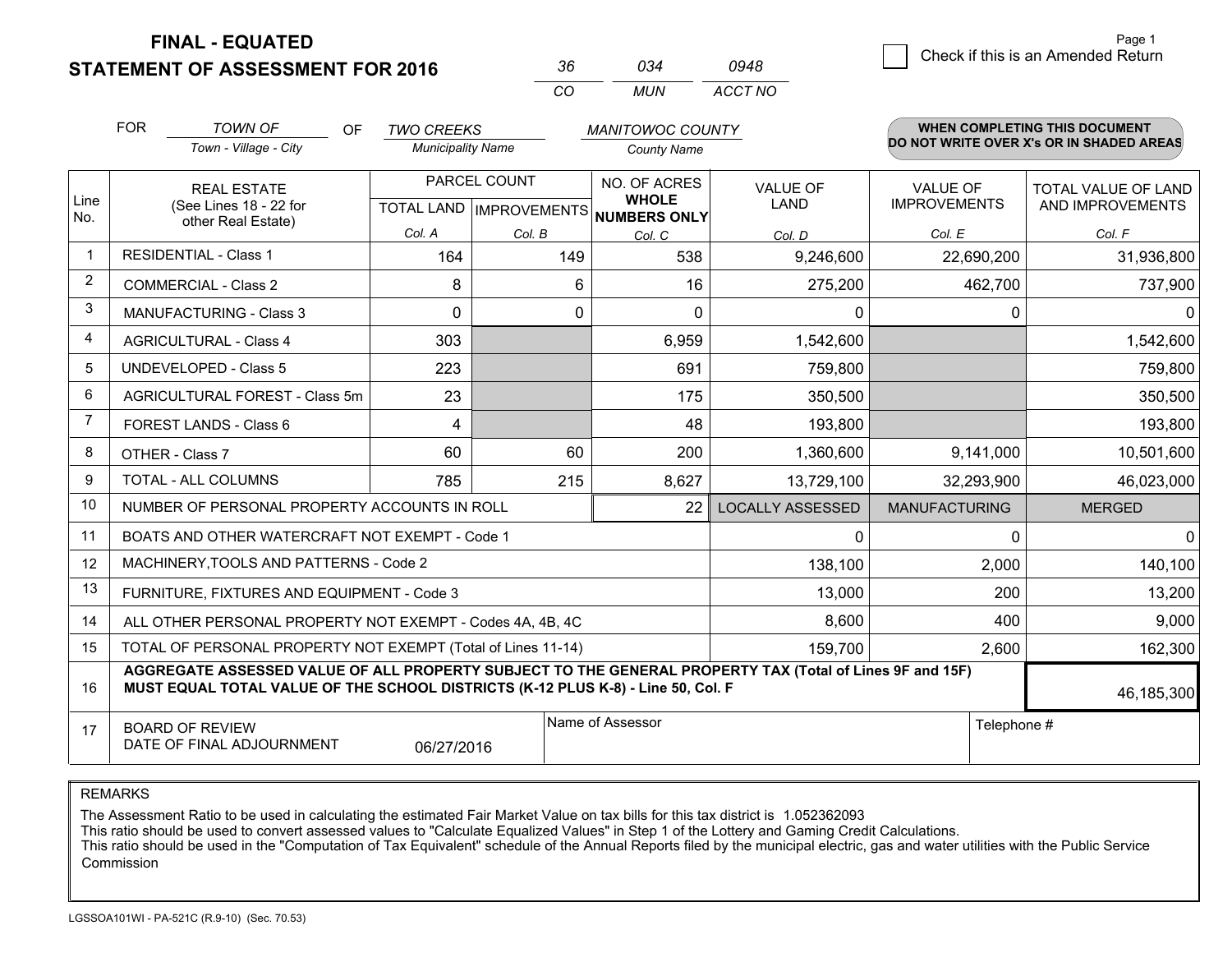*YEAR CO MUN ACCT NO* <sup>2016</sup> <sup>36</sup> <sup>034</sup> <sup>0948</sup> Page 2

Do not confuse FOREST LANDS (Line 7) with FOREST CROPS (in this section) - They are **NOT** the same

|    | Private Forest Crop - Reg Class @ 10¢ per acre                                 |                                                                 |                   |                                                                  |                                                               |                                    | Private Forest Crop - Reg Class @ \$2.52 per acre                            |                 |                    |  |
|----|--------------------------------------------------------------------------------|-----------------------------------------------------------------|-------------------|------------------------------------------------------------------|---------------------------------------------------------------|------------------------------------|------------------------------------------------------------------------------|-----------------|--------------------|--|
| 18 | (a) PARCELS                                                                    | (b) ACRES                                                       |                   | (c) ASSESSED VALUE                                               |                                                               | (d) PARCELS                        | (e) ACRES                                                                    |                 | (f) ASSESSED VALUE |  |
|    |                                                                                |                                                                 |                   |                                                                  |                                                               |                                    | Entered Before 2005 Managed Forest - Ferrous Mining CLOSED @ \$8.27 per acre |                 |                    |  |
| 19 | (a) PARCELS                                                                    | Private Forest Crop - Special Class @ 20¢ per acre<br>(b) ACRES |                   | (c) ASSESSED VALUE                                               |                                                               | (d) PARCELS                        | (e) ACRES                                                                    |                 | (f) ASSESSED VALUE |  |
|    |                                                                                | Entered Before 2005 Managed Forest - OPEN @                     |                   | \$.79 per acre                                                   |                                                               |                                    | Entered Before 2005 Managed Forest - CLOSED @ \$1.87 per acre                |                 |                    |  |
| 20 | (a) PARCELS                                                                    | (b) ACRES                                                       |                   | (c) ASSESSED VALUE                                               |                                                               | (d) PARCELS                        | (e) ACRES                                                                    |                 | (f) ASSESSED VALUE |  |
|    |                                                                                |                                                                 |                   |                                                                  |                                                               |                                    |                                                                              |                 |                    |  |
|    |                                                                                | Entered After 2004 Managed Forest - OPEN @                      |                   | \$2.14 per acre                                                  | Entered After 2004 Managed Forest - CLOSED @ \$10.68 per acre |                                    |                                                                              |                 |                    |  |
| 21 | (a) PARCELS                                                                    | (b) ACRES                                                       |                   | (c) ASSESSED VALUE                                               |                                                               | (d) PARCELS<br>(e) ACRES           |                                                                              |                 | (f) ASSESSED VALUE |  |
|    |                                                                                |                                                                 |                   |                                                                  |                                                               |                                    |                                                                              |                 |                    |  |
|    |                                                                                |                                                                 |                   |                                                                  |                                                               | 31                                 |                                                                              | 124,000         |                    |  |
| 22 | (a) County Forest Cropland Acres                                               |                                                                 | (b) Federal Acres |                                                                  | (c) State Acres                                               | (d) County (NOT FOREST CROP) Acres |                                                                              | (e) Other Acres |                    |  |
|    |                                                                                |                                                                 |                   |                                                                  |                                                               | 170.37                             |                                                                              |                 | 636.54             |  |
|    |                                                                                |                                                                 |                   | Assessed Value of Omitted Property From Prior Years (Sec. 70.44) |                                                               |                                    | Assessed Value of Sec. 70.43 Corrections of Errors by Assessors              |                 |                    |  |
| 23 |                                                                                | (a) REAL ESTATE                                                 |                   | (b) PERSONAL                                                     |                                                               |                                    | (c1) REAL ESTATE                                                             |                 | (c2) PERSONAL      |  |
|    |                                                                                |                                                                 |                   |                                                                  |                                                               |                                    |                                                                              |                 |                    |  |
|    | Manufacturing Equated Value of Omitted Property From Prior Years (Sec. 70.995) |                                                                 |                   |                                                                  |                                                               |                                    | Mfg. Equated Value of Sec.70.43 Corrections of Errors by Assessors           |                 |                    |  |
|    | (d) REAL ESTATE                                                                |                                                                 |                   | (e) PERSONAL                                                     |                                                               | (f1) REAL ESTATE                   |                                                                              | (f2) PERSONAL   |                    |  |
|    |                                                                                |                                                                 |                   |                                                                  |                                                               |                                    |                                                                              |                 |                    |  |

## **SPECIAL DISTRICTS**

| Line<br>No. | Enter 6-digit<br>Special District<br>Code (Col. A) | <b>Account</b><br><b>Number</b> | <b>Special District Name</b> | <b>Locally Assessed Value</b><br>of Real Estate and | Mfg Value of Real Estate<br>and Personal Property | <b>Merged Value of</b><br><b>Real Estate and</b><br>Personal Property (Col. F) |
|-------------|----------------------------------------------------|---------------------------------|------------------------------|-----------------------------------------------------|---------------------------------------------------|--------------------------------------------------------------------------------|
|             |                                                    | (Col. B)                        | (Col. C)                     | Personal Property (Col. D)                          | (Col. E)                                          |                                                                                |
| 24          |                                                    |                                 |                              |                                                     |                                                   |                                                                                |
| 25          |                                                    |                                 |                              |                                                     |                                                   |                                                                                |
| 26          |                                                    |                                 |                              |                                                     |                                                   |                                                                                |
| 27          |                                                    |                                 |                              |                                                     |                                                   |                                                                                |
| 28          |                                                    |                                 |                              |                                                     |                                                   |                                                                                |
| 29          |                                                    |                                 |                              |                                                     |                                                   |                                                                                |
| 30          |                                                    |                                 |                              |                                                     |                                                   |                                                                                |
| 31          |                                                    |                                 |                              |                                                     |                                                   |                                                                                |
| 32          |                                                    |                                 |                              |                                                     |                                                   |                                                                                |
| 33          |                                                    |                                 |                              |                                                     |                                                   |                                                                                |
| 34          |                                                    |                                 |                              |                                                     |                                                   |                                                                                |
| 35          |                                                    |                                 |                              |                                                     |                                                   |                                                                                |

LGSSOA101WI-PA - 521C (R. 9-10) (Sec. 70.53)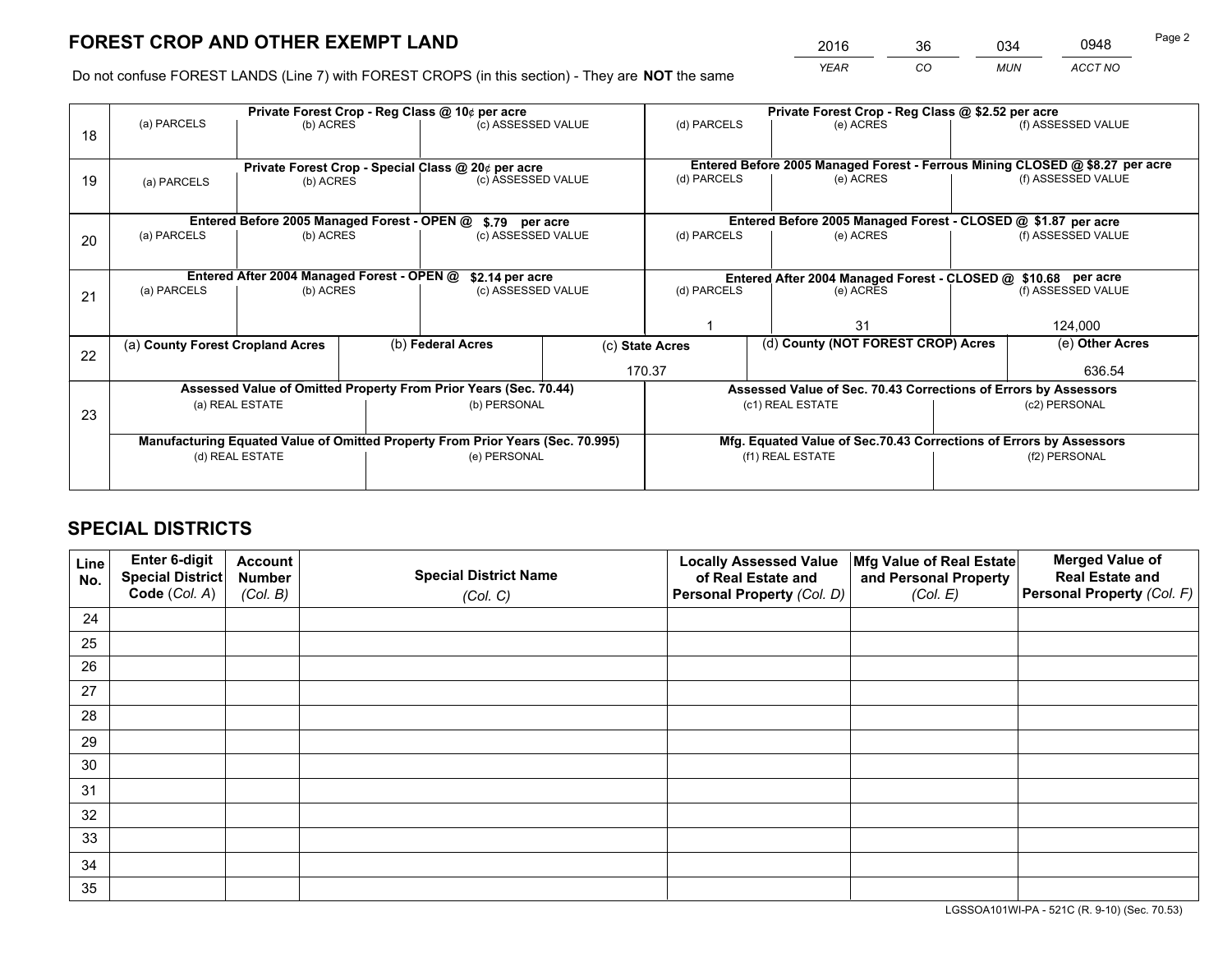|                       |                                                                 |                                             |                                                         | <b>YEAR</b>                                                                       | CO<br><b>MUN</b>                                              | ACCT NO                                                                        |
|-----------------------|-----------------------------------------------------------------|---------------------------------------------|---------------------------------------------------------|-----------------------------------------------------------------------------------|---------------------------------------------------------------|--------------------------------------------------------------------------------|
| Line<br>No.           | <b>Enter 6-digit</b><br><b>School District</b><br>Code (Col. A) | <b>Account</b><br><b>Number</b><br>(Col. B) | <b>School District Name</b><br>(Col. C)                 | <b>Locally Assessed Value</b><br>of Real Estate and<br>Personal Property (Col. D) | Mfg Value of Real Estate<br>and Personal Property<br>(Col. E) | <b>Merged Value of</b><br><b>Real Estate and</b><br>Personal Property (Col. F) |
|                       | A. SCHOOL DISTRICTS (K-8 and K-12)                              |                                             |                                                         |                                                                                   |                                                               |                                                                                |
| 36                    | 312814                                                          | 0190                                        | SCH D OF KEWAUNEE                                       | 18,953,900                                                                        |                                                               | 18,953,900                                                                     |
| 37                    | 363661                                                          | 0211                                        | <b>SCH D OF MISHICOT</b>                                | 27,228,800                                                                        | 2,600                                                         | 27,231,400                                                                     |
| 38                    |                                                                 |                                             |                                                         |                                                                                   |                                                               |                                                                                |
| 39                    |                                                                 |                                             |                                                         |                                                                                   |                                                               |                                                                                |
| 40                    |                                                                 |                                             |                                                         |                                                                                   |                                                               |                                                                                |
| 41                    |                                                                 |                                             |                                                         |                                                                                   |                                                               |                                                                                |
| 42                    |                                                                 |                                             |                                                         |                                                                                   |                                                               |                                                                                |
| 43                    |                                                                 |                                             |                                                         |                                                                                   |                                                               |                                                                                |
| 44                    |                                                                 |                                             |                                                         |                                                                                   |                                                               |                                                                                |
| 45<br>$\overline{46}$ |                                                                 |                                             |                                                         |                                                                                   |                                                               |                                                                                |
| 47                    |                                                                 |                                             |                                                         |                                                                                   |                                                               |                                                                                |
| 48                    |                                                                 |                                             |                                                         |                                                                                   |                                                               |                                                                                |
| 49                    |                                                                 |                                             |                                                         |                                                                                   |                                                               |                                                                                |
| 50                    |                                                                 |                                             | TOTAL ASSESSED VALUE OF SCHOOL DISTRICTS (K-8 and K-12) | 46,182,700                                                                        | 2,600                                                         | 46,185,300                                                                     |
|                       | <b>B.</b><br><b>UNION HIGH SCHOOL DISTRICTS</b>                 |                                             |                                                         |                                                                                   |                                                               |                                                                                |
| 51                    |                                                                 |                                             |                                                         |                                                                                   |                                                               |                                                                                |
| 52                    |                                                                 |                                             |                                                         |                                                                                   |                                                               |                                                                                |
| 53                    |                                                                 |                                             |                                                         |                                                                                   |                                                               |                                                                                |
| 54                    |                                                                 |                                             |                                                         |                                                                                   |                                                               |                                                                                |
| 55                    |                                                                 |                                             | TOTAL ASSESSED VALUE OF UNION HIGH SCHOOLS              |                                                                                   |                                                               |                                                                                |
|                       | C.<br><b>TECHNICAL COLLEGE DISTRICTS</b>                        |                                             |                                                         |                                                                                   |                                                               |                                                                                |
| 56                    | 001100                                                          | 0010                                        | LAKESHORE TECHNICAL COLLEGE<br><b>CLEV</b>              | 46,182,700                                                                        | 2,600                                                         | 46,185,300                                                                     |
| 57                    |                                                                 |                                             |                                                         |                                                                                   |                                                               |                                                                                |
| 58                    |                                                                 |                                             |                                                         |                                                                                   |                                                               |                                                                                |
| 59                    |                                                                 |                                             | TOTAL ASSESSED VALUE OF TECHNICAL COLLEGES              | 46,182,700                                                                        | 2,600                                                         | 46, 185, 300                                                                   |

36

034

 *I hereby certify, to the best of my knowledge and belief, this form is complete and correct.*

**SCHOOL DISTRICTS**

| Print name of preparer | Title                    |                | Date (MM / DD / CCYY) |
|------------------------|--------------------------|----------------|-----------------------|
|                        |                          |                |                       |
| Signature of preparer  | Contact Telephone Number | E-mail address |                       |
|                        | $\sim$                   |                |                       |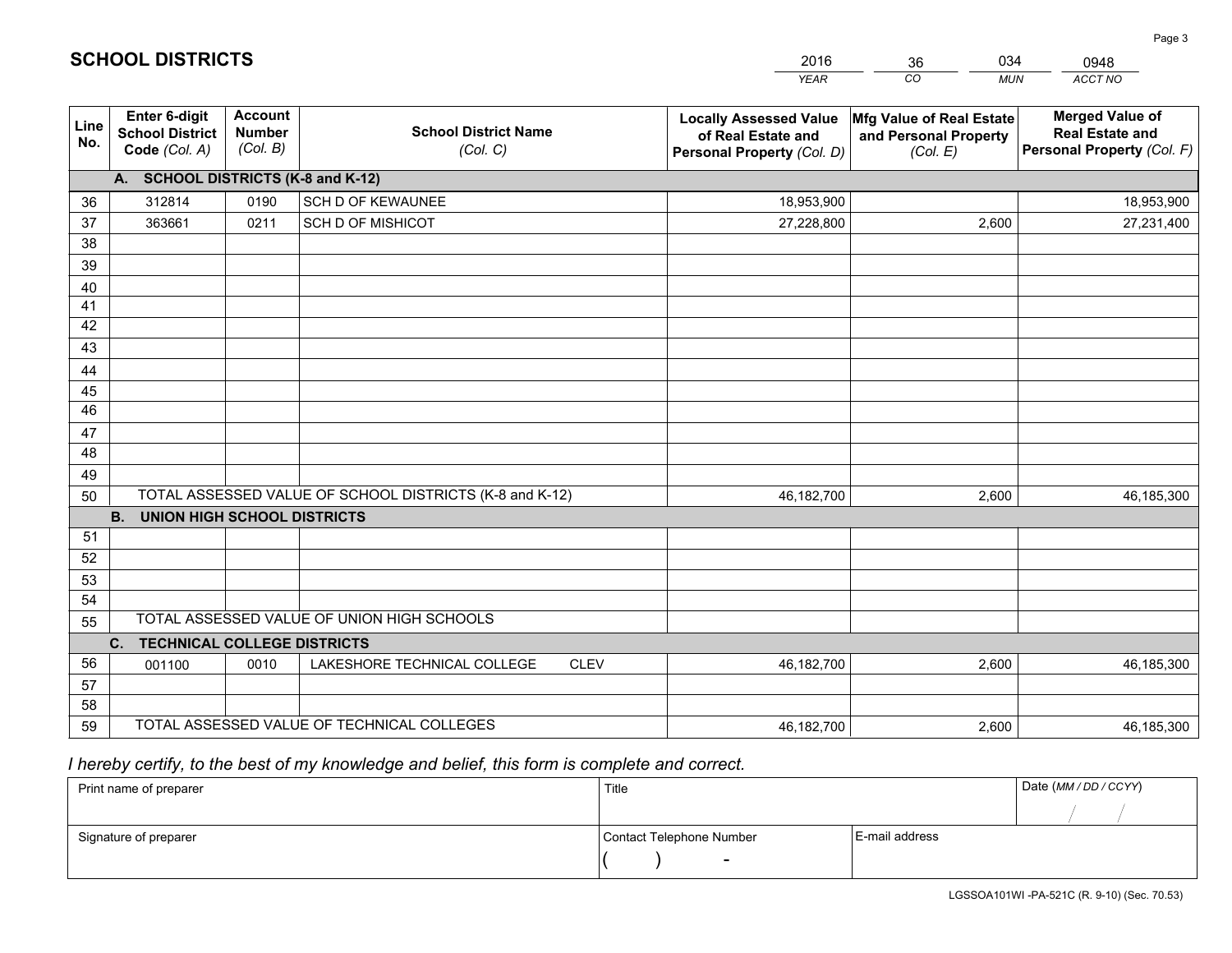#### **HIGHLIGHTS**

- 1. Complete the Statement of Assessment after the Board of Review. Reflect any changes made there.
- 2. Use black ink to complete.
- 3. Line 16 must equal Line 50, Col D.
- 4. Line 55 must equal the total of K-8 schools listed on lines 36-49. Do not include K-12 schools in this comparision.
- 5. Line 59, Col. D must equal Line 16.
- 6. Special District, School District and Technical College District values must include both real estate and personal property. Examples of Special districts are: town sanitary districts, public inland lake protection and rehabilitation districts, and metropolitan sewerage districts.
- 7. DO NOT INCLUDE Manufacturing property values.DOR will print these values on the final SOA.
- 8. Accuracy of this form is very important. The values reported directly affect the equalized value DOR calculates for school and special districts.

#### **Page 1:**

 If not prefilled, enter the tax year,county and municipal code,municipal type, municipal name and county name on the top of form.

Check the Amended box, if filing an amended / corrected SOA.

 Report the parcel count, acres and assessed value of taxable general property, total parcel count, (real and personal), total acres, and values from final figures set by the Board of Review.

- A. Real Estate land and improvements (buildings, etc.) is reported on lines 1 8, total line 9.
- B. Personal Property is reported on lines 11 14, Column D, total line 15.
- C. To complete this report, use the computer produced summary of the assessment roll that shows these amounts.
- D. Use whole numbers only.
- E. Add each line across and each column down to verify entries.

#### **Page 2:**

- A. Report Special Items (not subject to general property tax).
- 1. Private Forest Croplands and Managed Forest Lands are reported on lines 18,19, 20 and 21. Be sure to report assessed values **NOT** taxes.
- 2. You should have copies of the orders of entry, orders of withdrawal, etc., to update your assessment roll.
	- 3. Show hundredths of acres (e.g. 39.75).
- 4. Tax exempt lands are reported on line 22.
- 5. Omitted property and sec. 70.43, Wis. Stats., corrections of errors by assessor are reported on line 23. Report real estate and personal property separately. These should be for **prior years**, not something found on the current assessment roll after the board of review.
- B. Special District (Lines 24-35) Include the value of both real and personal property.
- The Department of Revenue (DOR) preprints much of the information regarding names and codes for schools, special districts,etc. If a district is not listed, enter the name and value only, DOR will enter the proper code.

## **Page 3 School Districts:**

Include the value of both real and personal property.

Report School District (regular, elementary, union high school, and technical college).

- 1. Regular (K-12) and Elementary (K-8) school values are reported on lines 36-49, total on line 50.
- 2. Union High School (UHS) (use only if elementary schools are listed on lines 36-49) are reported on lines 51-54. UHS total value (line 55) must equal to the total **elementary school** values reported on lines 36-49. Do notinclude K-12 schools in this comparison.
- 3. Technical College values are reported on lines 56-58, total on line 59.
- 4. Use the computer summary that shows these amounts to complete this report.

#### **This form is due the second Monday in June. File this report only after your Board of Review is complete.**

 *If you have questions: Return forms to:*

Fax number: (608) 264-6887 PO Box 8971

 Email: lgs@revenue.wi.gov Wisconsin Department of Revenue Call: (608) 261-5341 Local Government Services Section 6-97Madison WI 53708-8971

MARY ANN CHERVENY TOWN OF TWO CREEKS 5711 NUCLEAR RD TWO RIVERS, WI 54241

MARY ANN CHERVENY<br>TOWN OF TWO CREEKS

5711 NUCLEAR RD<br>TWO RIVERS, WI 54241

**NOTE: Please supply any correction to the name and address.**

NOTE: Please supply any correction to the name and address.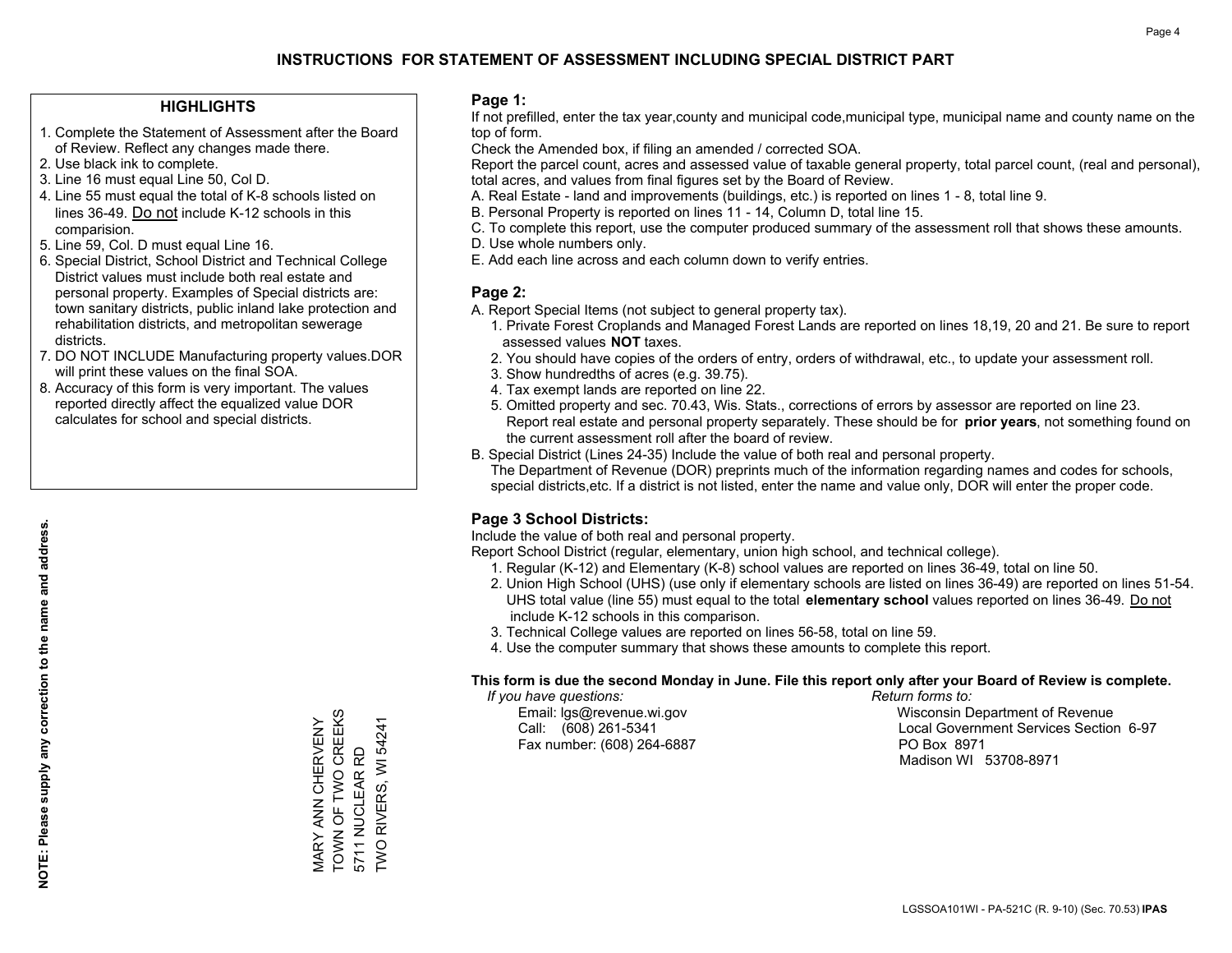**STATEMENT OF ASSESSMENT FOR 2016** 

| 3h.      | กวค   | 0949    |
|----------|-------|---------|
| $\cdots$ | MI IN | ACCT NO |

|                | <b>FOR</b>                                                                                                                                                                                   | <b>TOWN OF</b><br>OF           | <b>TWO RIVERS</b>                                    |        | <b>MANITOWOC COUNTY</b>      |                                |                                        | <b>WHEN COMPLETING THIS DOCUMENT</b>     |
|----------------|----------------------------------------------------------------------------------------------------------------------------------------------------------------------------------------------|--------------------------------|------------------------------------------------------|--------|------------------------------|--------------------------------|----------------------------------------|------------------------------------------|
|                |                                                                                                                                                                                              | Town - Village - City          | <b>Municipality Name</b>                             |        | <b>County Name</b>           |                                |                                        | DO NOT WRITE OVER X's OR IN SHADED AREAS |
| Line<br>No.    | <b>REAL ESTATE</b><br>(See Lines 18 - 22 for                                                                                                                                                 |                                | PARCEL COUNT<br>TOTAL LAND IMPROVEMENTS NUMBERS ONLY |        | NO. OF ACRES<br><b>WHOLE</b> | <b>VALUE OF</b><br><b>LAND</b> | <b>VALUE OF</b><br><b>IMPROVEMENTS</b> | TOTAL VALUE OF LAND<br>AND IMPROVEMENTS  |
|                |                                                                                                                                                                                              | other Real Estate)<br>Col. A   |                                                      | Col. B | Col. C                       | Col. D                         | Col. E                                 | Col. F                                   |
|                |                                                                                                                                                                                              | <b>RESIDENTIAL - Class 1</b>   | 1,004                                                | 824    | 1,979                        | 25,732,800                     | 94,936,000                             | 120,668,800                              |
| $\overline{2}$ |                                                                                                                                                                                              | <b>COMMERCIAL - Class 2</b>    | 55                                                   | 33     | 193                          | 1,118,600                      | 3,726,700                              | 4,845,300                                |
| 3              |                                                                                                                                                                                              | <b>MANUFACTURING - Class 3</b> | 5                                                    | 5      | 33                           | 94,300                         | 1,405,900                              | 1,500,200                                |
| $\overline{4}$ |                                                                                                                                                                                              | <b>AGRICULTURAL - Class 4</b>  | 370                                                  |        | 8,063                        | 1,329,600                      |                                        | 1,329,600                                |
| 5              |                                                                                                                                                                                              | <b>UNDEVELOPED - Class 5</b>   | 410                                                  |        | 2,965                        | 3,033,500                      |                                        | 3,033,500                                |
| 6              |                                                                                                                                                                                              | AGRICULTURAL FOREST - Class 5m | 66                                                   |        | 523                          | 706,500                        |                                        | 706,500                                  |
| $\overline{7}$ | <b>FOREST LANDS - Class 6</b><br>OTHER - Class 7                                                                                                                                             |                                | 94                                                   |        | 1,260                        | 3,309,400                      |                                        | 3,309,400                                |
| 8              |                                                                                                                                                                                              |                                | 73                                                   | 73     | 121                          | 1,555,400                      | 6,291,900                              | 7,847,300                                |
| 9              | TOTAL - ALL COLUMNS                                                                                                                                                                          |                                | 2,077                                                | 935    | 15,137                       | 36,880,100                     | 106,360,500                            | 143,240,600                              |
| 10             | NUMBER OF PERSONAL PROPERTY ACCOUNTS IN ROLL<br>23                                                                                                                                           |                                |                                                      |        |                              | <b>LOCALLY ASSESSED</b>        | <b>MANUFACTURING</b>                   | <b>MERGED</b>                            |
| 11             | BOATS AND OTHER WATERCRAFT NOT EXEMPT - Code 1<br>$\mathbf{0}$                                                                                                                               |                                |                                                      |        |                              |                                | 0                                      | $\mathbf{0}$                             |
| 12             | MACHINERY, TOOLS AND PATTERNS - Code 2<br>142,900                                                                                                                                            |                                |                                                      |        |                              |                                | 85,100                                 | 228,000                                  |
| 13             | FURNITURE, FIXTURES AND EQUIPMENT - Code 3<br>38,600                                                                                                                                         |                                |                                                      |        |                              |                                | 29,500                                 | 68,100                                   |
| 14             | 2,100<br>15,500<br>ALL OTHER PERSONAL PROPERTY NOT EXEMPT - Codes 4A, 4B, 4C                                                                                                                 |                                |                                                      |        |                              |                                |                                        | 17,600                                   |
| 15             | TOTAL OF PERSONAL PROPERTY NOT EXEMPT (Total of Lines 11-14)<br>197,000<br>116,700                                                                                                           |                                |                                                      |        |                              |                                | 313,700                                |                                          |
| 16             | AGGREGATE ASSESSED VALUE OF ALL PROPERTY SUBJECT TO THE GENERAL PROPERTY TAX (Total of Lines 9F and 15F)<br>MUST EQUAL TOTAL VALUE OF THE SCHOOL DISTRICTS (K-12 PLUS K-8) - Line 50, Col. F |                                |                                                      |        |                              |                                | 143,554,300                            |                                          |
| 17             | Name of Assessor<br><b>BOARD OF REVIEW</b><br>DATE OF FINAL ADJOURNMENT<br>05/10/2016                                                                                                        |                                |                                                      |        | Telephone #                  |                                |                                        |                                          |

REMARKS

The Assessment Ratio to be used in calculating the estimated Fair Market Value on tax bills for this tax district is 1.07174657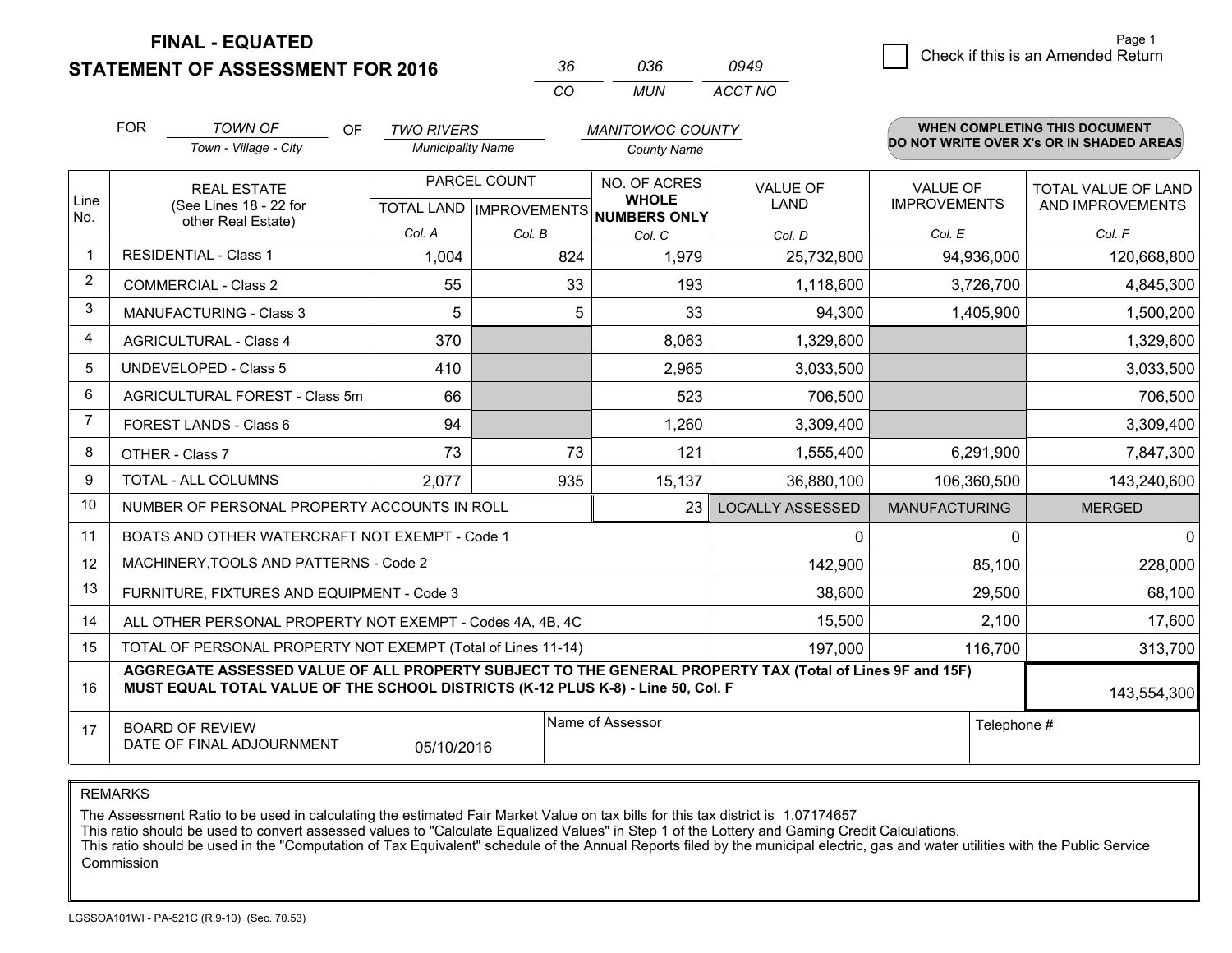*YEAR CO MUN ACCT NO* <sup>2016</sup> <sup>36</sup> <sup>036</sup> <sup>0949</sup>

Do not confuse FOREST LANDS (Line 7) with FOREST CROPS (in this section) - They are **NOT** the same

| Private Forest Crop - Reg Class @ 10¢ per acre |  |                                                           |                                   |                                                                           | Private Forest Crop - Reg Class @ \$2.52 per acre                                                                                                                                                                                                                                                                                                         |                                        |                                                         |                                                                                                                                                                                                                                         |  |
|------------------------------------------------|--|-----------------------------------------------------------|-----------------------------------|---------------------------------------------------------------------------|-----------------------------------------------------------------------------------------------------------------------------------------------------------------------------------------------------------------------------------------------------------------------------------------------------------------------------------------------------------|----------------------------------------|---------------------------------------------------------|-----------------------------------------------------------------------------------------------------------------------------------------------------------------------------------------------------------------------------------------|--|
| (a) PARCELS<br>(b) ACRES                       |  | (c) ASSESSED VALUE                                        |                                   | (d) PARCELS                                                               | (e) ACRES                                                                                                                                                                                                                                                                                                                                                 |                                        | (f) ASSESSED VALUE                                      |                                                                                                                                                                                                                                         |  |
|                                                |  |                                                           |                                   |                                                                           |                                                                                                                                                                                                                                                                                                                                                           |                                        |                                                         |                                                                                                                                                                                                                                         |  |
|                                                |  |                                                           |                                   |                                                                           | Entered Before 2005 Managed Forest - Ferrous Mining CLOSED @ \$8.27 per acre                                                                                                                                                                                                                                                                              |                                        |                                                         |                                                                                                                                                                                                                                         |  |
| (a) PARCELS                                    |  |                                                           | (c) ASSESSED VALUE                |                                                                           | (d) PARCELS                                                                                                                                                                                                                                                                                                                                               | (e) ACRES                              |                                                         | (f) ASSESSED VALUE                                                                                                                                                                                                                      |  |
|                                                |  |                                                           |                                   |                                                                           |                                                                                                                                                                                                                                                                                                                                                           |                                        |                                                         |                                                                                                                                                                                                                                         |  |
|                                                |  |                                                           |                                   |                                                                           |                                                                                                                                                                                                                                                                                                                                                           |                                        |                                                         |                                                                                                                                                                                                                                         |  |
| (a) PARCELS                                    |  |                                                           |                                   |                                                                           | (d) PARCELS                                                                                                                                                                                                                                                                                                                                               | (e) ACRES                              | (f) ASSESSED VALUE                                      |                                                                                                                                                                                                                                         |  |
|                                                |  |                                                           |                                   |                                                                           |                                                                                                                                                                                                                                                                                                                                                           |                                        |                                                         | 573,500                                                                                                                                                                                                                                 |  |
|                                                |  |                                                           |                                   |                                                                           |                                                                                                                                                                                                                                                                                                                                                           |                                        |                                                         |                                                                                                                                                                                                                                         |  |
| (a) PARCELS<br>(b) ACRES                       |  |                                                           | (d) PARCELS<br>(c) ASSESSED VALUE |                                                                           |                                                                                                                                                                                                                                                                                                                                                           |                                        | (f) ASSESSED VALUE                                      |                                                                                                                                                                                                                                         |  |
|                                                |  |                                                           |                                   |                                                                           |                                                                                                                                                                                                                                                                                                                                                           |                                        |                                                         |                                                                                                                                                                                                                                         |  |
|                                                |  |                                                           |                                   |                                                                           |                                                                                                                                                                                                                                                                                                                                                           |                                        |                                                         |                                                                                                                                                                                                                                         |  |
|                                                |  |                                                           |                                   |                                                                           |                                                                                                                                                                                                                                                                                                                                                           |                                        |                                                         | 162,000                                                                                                                                                                                                                                 |  |
|                                                |  |                                                           |                                   |                                                                           |                                                                                                                                                                                                                                                                                                                                                           |                                        |                                                         | (e) Other Acres                                                                                                                                                                                                                         |  |
|                                                |  |                                                           |                                   |                                                                           |                                                                                                                                                                                                                                                                                                                                                           |                                        |                                                         | 1.424.6                                                                                                                                                                                                                                 |  |
|                                                |  |                                                           |                                   |                                                                           |                                                                                                                                                                                                                                                                                                                                                           |                                        |                                                         |                                                                                                                                                                                                                                         |  |
|                                                |  |                                                           |                                   |                                                                           |                                                                                                                                                                                                                                                                                                                                                           |                                        |                                                         |                                                                                                                                                                                                                                         |  |
|                                                |  |                                                           |                                   |                                                                           |                                                                                                                                                                                                                                                                                                                                                           |                                        | (c2) PERSONAL                                           |                                                                                                                                                                                                                                         |  |
|                                                |  |                                                           |                                   |                                                                           |                                                                                                                                                                                                                                                                                                                                                           |                                        |                                                         |                                                                                                                                                                                                                                         |  |
|                                                |  |                                                           |                                   |                                                                           | Mfg. Equated Value of Sec.70.43 Corrections of Errors by Assessors                                                                                                                                                                                                                                                                                        |                                        |                                                         |                                                                                                                                                                                                                                         |  |
| (d) REAL ESTATE                                |  |                                                           |                                   |                                                                           | (f1) REAL ESTATE                                                                                                                                                                                                                                                                                                                                          |                                        | (f2) PERSONAL                                           |                                                                                                                                                                                                                                         |  |
|                                                |  |                                                           |                                   |                                                                           |                                                                                                                                                                                                                                                                                                                                                           |                                        |                                                         |                                                                                                                                                                                                                                         |  |
|                                                |  | 31<br>(a) County Forest Cropland Acres<br>(a) REAL ESTATE | (b) ACRES<br>(b) ACRES            | Entered After 2004 Managed Forest - OPEN @<br>(b) Federal Acres<br>129.56 | Private Forest Crop - Special Class @ 20¢ per acre<br>Entered Before 2005 Managed Forest - OPEN @ \$.79 per acre<br>(c) ASSESSED VALUE<br>41,900<br>\$2.14 per acre<br>Assessed Value of Omitted Property From Prior Years (Sec. 70.44)<br>(b) PERSONAL<br>Manufacturing Equated Value of Omitted Property From Prior Years (Sec. 70.995)<br>(e) PERSONAL | 15<br>3<br>(c) State Acres<br>2,955.82 | 226.77<br>(e) ACRES<br>60<br>149.28<br>(c1) REAL ESTATE | Entered Before 2005 Managed Forest - CLOSED @ \$1.87 per acre<br>Entered After 2004 Managed Forest - CLOSED @ \$10.68 per acre<br>(d) County (NOT FOREST CROP) Acres<br>Assessed Value of Sec. 70.43 Corrections of Errors by Assessors |  |

## **SPECIAL DISTRICTS**

| Line<br>No. | Enter 6-digit<br><b>Special District</b><br>Code (Col. A) | <b>Account</b><br><b>Number</b><br>(Col. B) | <b>Special District Name</b><br>(Col. C) | <b>Locally Assessed Value</b><br>of Real Estate and<br><b>Personal Property (Col. D)</b> | Mfg Value of Real Estate<br>and Personal Property<br>(Col. E) | <b>Merged Value of</b><br><b>Real Estate and</b><br>Personal Property (Col. F) |
|-------------|-----------------------------------------------------------|---------------------------------------------|------------------------------------------|------------------------------------------------------------------------------------------|---------------------------------------------------------------|--------------------------------------------------------------------------------|
| 24          | 367110                                                    | 0219                                        | TWO RIVERS SANITARY DISTRICT #1          | 41,441,900                                                                               | 327,300                                                       | 41,769,200                                                                     |
| 25          |                                                           |                                             |                                          |                                                                                          |                                                               |                                                                                |
| 26          |                                                           |                                             |                                          |                                                                                          |                                                               |                                                                                |
| 27          |                                                           |                                             |                                          |                                                                                          |                                                               |                                                                                |
| 28          |                                                           |                                             |                                          |                                                                                          |                                                               |                                                                                |
| 29          |                                                           |                                             |                                          |                                                                                          |                                                               |                                                                                |
| 30          |                                                           |                                             |                                          |                                                                                          |                                                               |                                                                                |
| 31          |                                                           |                                             |                                          |                                                                                          |                                                               |                                                                                |
| 32          |                                                           |                                             |                                          |                                                                                          |                                                               |                                                                                |
| 33          |                                                           |                                             |                                          |                                                                                          |                                                               |                                                                                |
| 34          |                                                           |                                             |                                          |                                                                                          |                                                               |                                                                                |
| 35          |                                                           |                                             |                                          |                                                                                          |                                                               |                                                                                |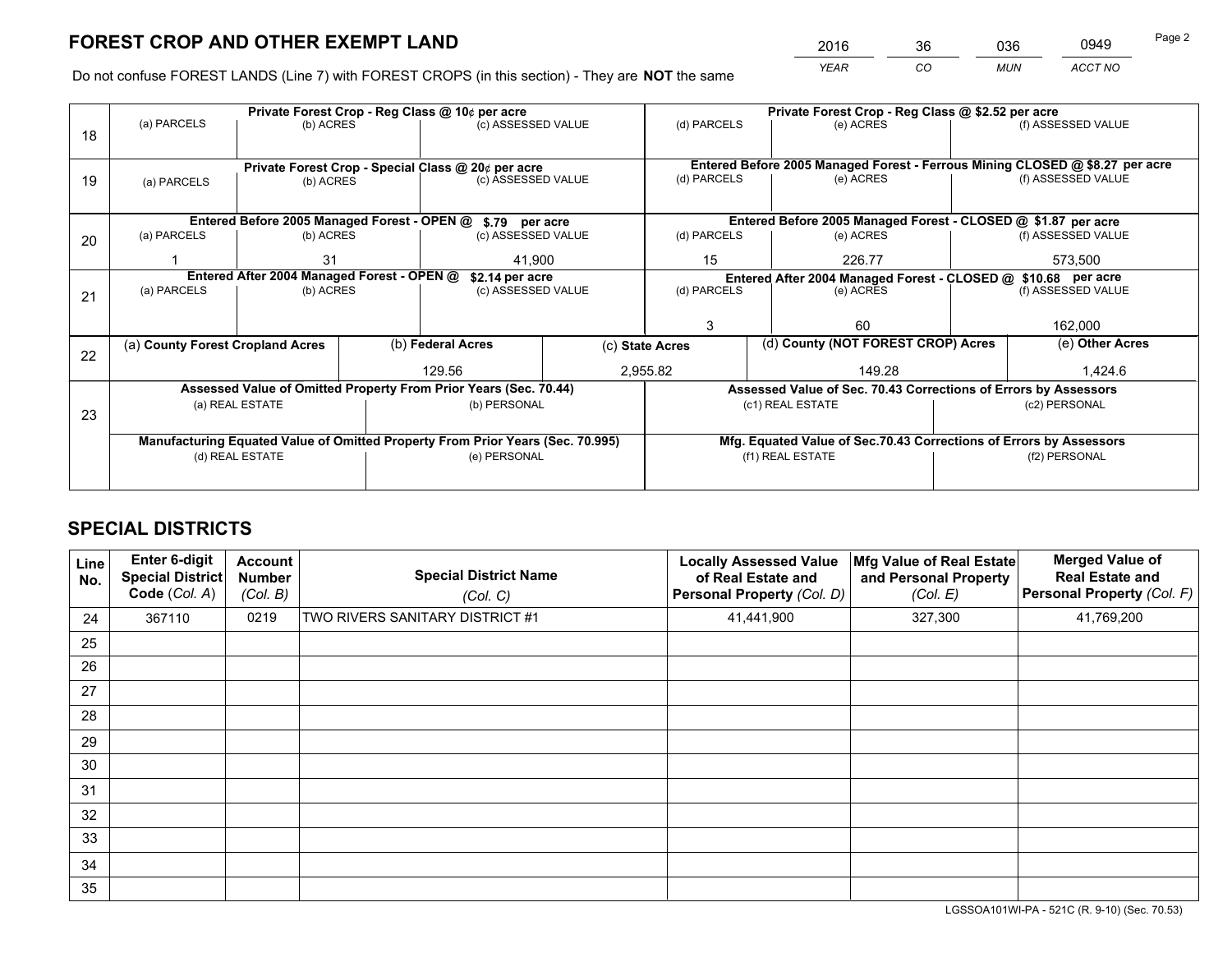|             |                                                          |                                             |                                                         | <b>YEAR</b>                                                                       | CO<br><b>MUN</b>                                              | ACCT NO                                                                        |
|-------------|----------------------------------------------------------|---------------------------------------------|---------------------------------------------------------|-----------------------------------------------------------------------------------|---------------------------------------------------------------|--------------------------------------------------------------------------------|
| Line<br>No. | Enter 6-digit<br><b>School District</b><br>Code (Col. A) | <b>Account</b><br><b>Number</b><br>(Col. B) | <b>School District Name</b><br>(Col. C)                 | <b>Locally Assessed Value</b><br>of Real Estate and<br>Personal Property (Col. D) | Mfg Value of Real Estate<br>and Personal Property<br>(Col. E) | <b>Merged Value of</b><br><b>Real Estate and</b><br>Personal Property (Col. F) |
|             | A. SCHOOL DISTRICTS (K-8 and K-12)                       |                                             |                                                         |                                                                                   |                                                               |                                                                                |
| 36          | 363290                                                   | 0210                                        | SCH D OF MANITOWOC                                      | 20,371,000                                                                        | 319,200                                                       | 20,690,200                                                                     |
| 37          | 363661                                                   | 0211                                        | <b>SCH D OF MISHICOT</b>                                | 17,453,300                                                                        |                                                               | 17,453,300                                                                     |
| 38          | 365824                                                   | 0213                                        | SCH D OF TWO RIVERS                                     | 104,113,100                                                                       | 1,297,700                                                     | 105,410,800                                                                    |
| 39          |                                                          |                                             |                                                         |                                                                                   |                                                               |                                                                                |
| 40          |                                                          |                                             |                                                         |                                                                                   |                                                               |                                                                                |
| 41          |                                                          |                                             |                                                         |                                                                                   |                                                               |                                                                                |
| 42          |                                                          |                                             |                                                         |                                                                                   |                                                               |                                                                                |
| 43          |                                                          |                                             |                                                         |                                                                                   |                                                               |                                                                                |
| 44          |                                                          |                                             |                                                         |                                                                                   |                                                               |                                                                                |
| 45          |                                                          |                                             |                                                         |                                                                                   |                                                               |                                                                                |
| 46          |                                                          |                                             |                                                         |                                                                                   |                                                               |                                                                                |
| 47          |                                                          |                                             |                                                         |                                                                                   |                                                               |                                                                                |
| 48          |                                                          |                                             |                                                         |                                                                                   |                                                               |                                                                                |
| 49          |                                                          |                                             | TOTAL ASSESSED VALUE OF SCHOOL DISTRICTS (K-8 and K-12) |                                                                                   |                                                               |                                                                                |
| 50          | <b>B.</b><br><b>UNION HIGH SCHOOL DISTRICTS</b>          |                                             |                                                         | 141,937,400                                                                       | 1,616,900                                                     | 143,554,300                                                                    |
| 51          |                                                          |                                             |                                                         |                                                                                   |                                                               |                                                                                |
| 52          |                                                          |                                             |                                                         |                                                                                   |                                                               |                                                                                |
| 53          |                                                          |                                             |                                                         |                                                                                   |                                                               |                                                                                |
| 54          |                                                          |                                             |                                                         |                                                                                   |                                                               |                                                                                |
| 55          |                                                          |                                             | TOTAL ASSESSED VALUE OF UNION HIGH SCHOOLS              |                                                                                   |                                                               |                                                                                |
|             | C.<br><b>TECHNICAL COLLEGE DISTRICTS</b>                 |                                             |                                                         |                                                                                   |                                                               |                                                                                |
| 56          | 001100                                                   | 0010                                        | LAKESHORE TECHNICAL COLLEGE<br><b>CLEV</b>              | 141,937,400                                                                       | 1,616,900                                                     | 143,554,300                                                                    |
| 57          |                                                          |                                             |                                                         |                                                                                   |                                                               |                                                                                |
| 58          |                                                          |                                             |                                                         |                                                                                   |                                                               |                                                                                |
| 59          |                                                          |                                             | TOTAL ASSESSED VALUE OF TECHNICAL COLLEGES              | 141,937,400                                                                       | 1,616,900                                                     | 143,554,300                                                                    |

36

036

 *I hereby certify, to the best of my knowledge and belief, this form is complete and correct.*

**SCHOOL DISTRICTS**

| Print name of preparer | Title                    |                | Date (MM / DD / CCYY) |
|------------------------|--------------------------|----------------|-----------------------|
|                        |                          |                |                       |
| Signature of preparer  | Contact Telephone Number | E-mail address |                       |
|                        | $\overline{\phantom{0}}$ |                |                       |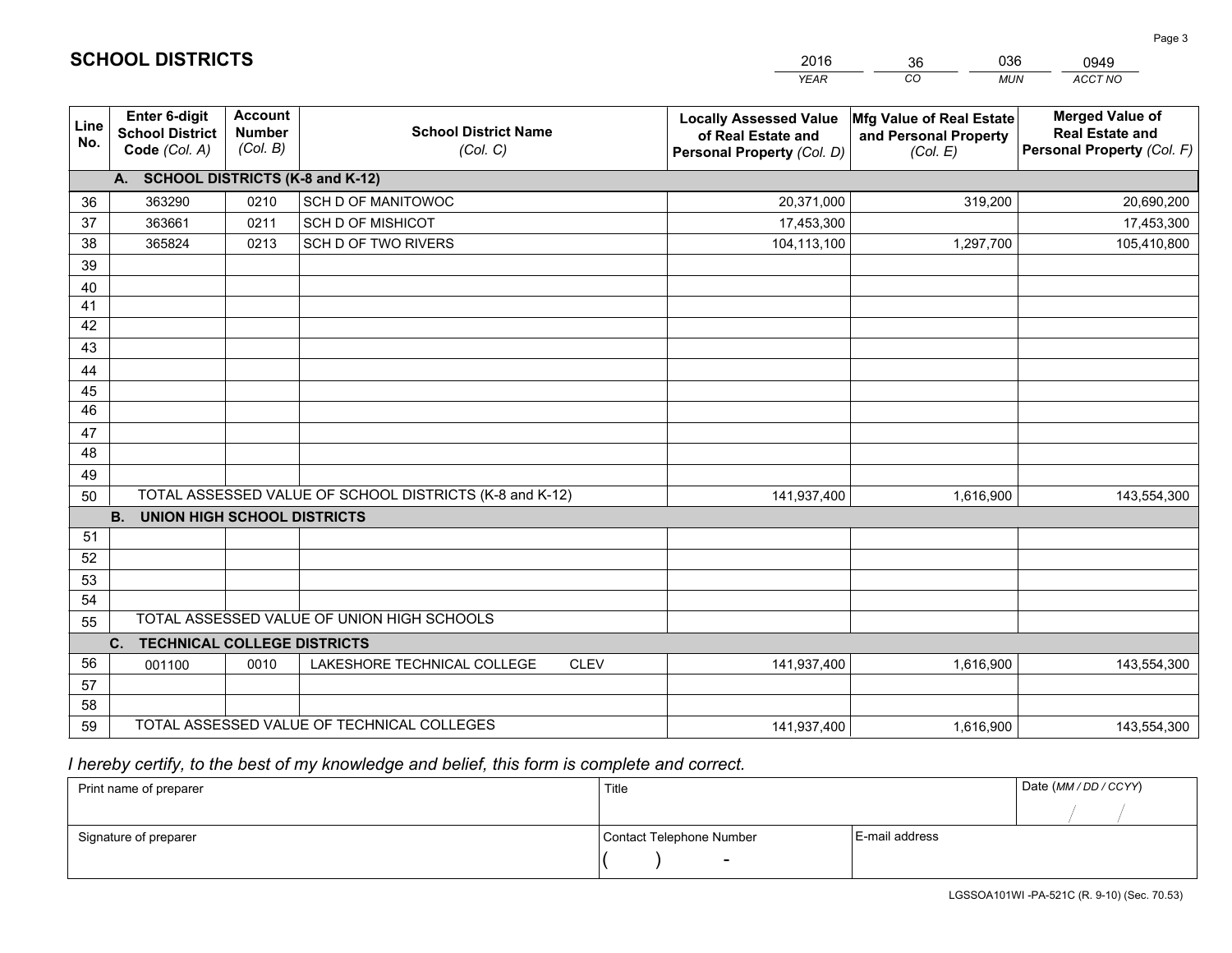#### **HIGHLIGHTS**

- 1. Complete the Statement of Assessment after the Board of Review. Reflect any changes made there.
- 2. Use black ink to complete.
- 3. Line 16 must equal Line 50, Col D.
- 4. Line 55 must equal the total of K-8 schools listed on lines 36-49. Do not include K-12 schools in this comparision.
- 5. Line 59, Col. D must equal Line 16.
- 6. Special District, School District and Technical College District values must include both real estate and personal property. Examples of Special districts are: town sanitary districts, public inland lake protection and rehabilitation districts, and metropolitan sewerage districts.
- 7. DO NOT INCLUDE Manufacturing property values.DOR will print these values on the final SOA.
- 8. Accuracy of this form is very important. The values reported directly affect the equalized value DOR calculates for school and special districts.

#### **Page 1:**

 If not prefilled, enter the tax year,county and municipal code,municipal type, municipal name and county name on the top of form.

Check the Amended box, if filing an amended / corrected SOA.

 Report the parcel count, acres and assessed value of taxable general property, total parcel count, (real and personal), total acres, and values from final figures set by the Board of Review.

- A. Real Estate land and improvements (buildings, etc.) is reported on lines 1 8, total line 9.
- B. Personal Property is reported on lines 11 14, Column D, total line 15.
- C. To complete this report, use the computer produced summary of the assessment roll that shows these amounts.
- D. Use whole numbers only.
- E. Add each line across and each column down to verify entries.

#### **Page 2:**

- A. Report Special Items (not subject to general property tax).
- 1. Private Forest Croplands and Managed Forest Lands are reported on lines 18,19, 20 and 21. Be sure to report assessed values **NOT** taxes.
- 2. You should have copies of the orders of entry, orders of withdrawal, etc., to update your assessment roll.
	- 3. Show hundredths of acres (e.g. 39.75).
- 4. Tax exempt lands are reported on line 22.
- 5. Omitted property and sec. 70.43, Wis. Stats., corrections of errors by assessor are reported on line 23. Report real estate and personal property separately. These should be for **prior years**, not something found on the current assessment roll after the board of review.
- B. Special District (Lines 24-35) Include the value of both real and personal property.

 The Department of Revenue (DOR) preprints much of the information regarding names and codes for schools, special districts,etc. If a district is not listed, enter the name and value only, DOR will enter the proper code.

## **Page 3 School Districts:**

Include the value of both real and personal property.

Report School District (regular, elementary, union high school, and technical college).

- 1. Regular (K-12) and Elementary (K-8) school values are reported on lines 36-49, total on line 50.
- 2. Union High School (UHS) (use only if elementary schools are listed on lines 36-49) are reported on lines 51-54. UHS total value (line 55) must equal to the total **elementary school** values reported on lines 36-49. Do notinclude K-12 schools in this comparison.
- 3. Technical College values are reported on lines 56-58, total on line 59.
- 4. Use the computer summary that shows these amounts to complete this report.

#### **This form is due the second Monday in June. File this report only after your Board of Review is complete.**

 *If you have questions: Return forms to:*

Fax number: (608) 264-6887 PO Box 8971

 Email: lgs@revenue.wi.gov Wisconsin Department of Revenue Call: (608) 261-5341 Local Government Services Section 6-97Madison WI 53708-8971

6802 COUNTY HWY O<br>TWO RIVERS, WI 54241 - 9032 TWO RIVERS, WI 54241 - 9032 TOWN OF TWO RIVERS TOWN OF TWO RIVERS 6802 COUNTY HWY O **JUDY WAIER** JUDY WAIER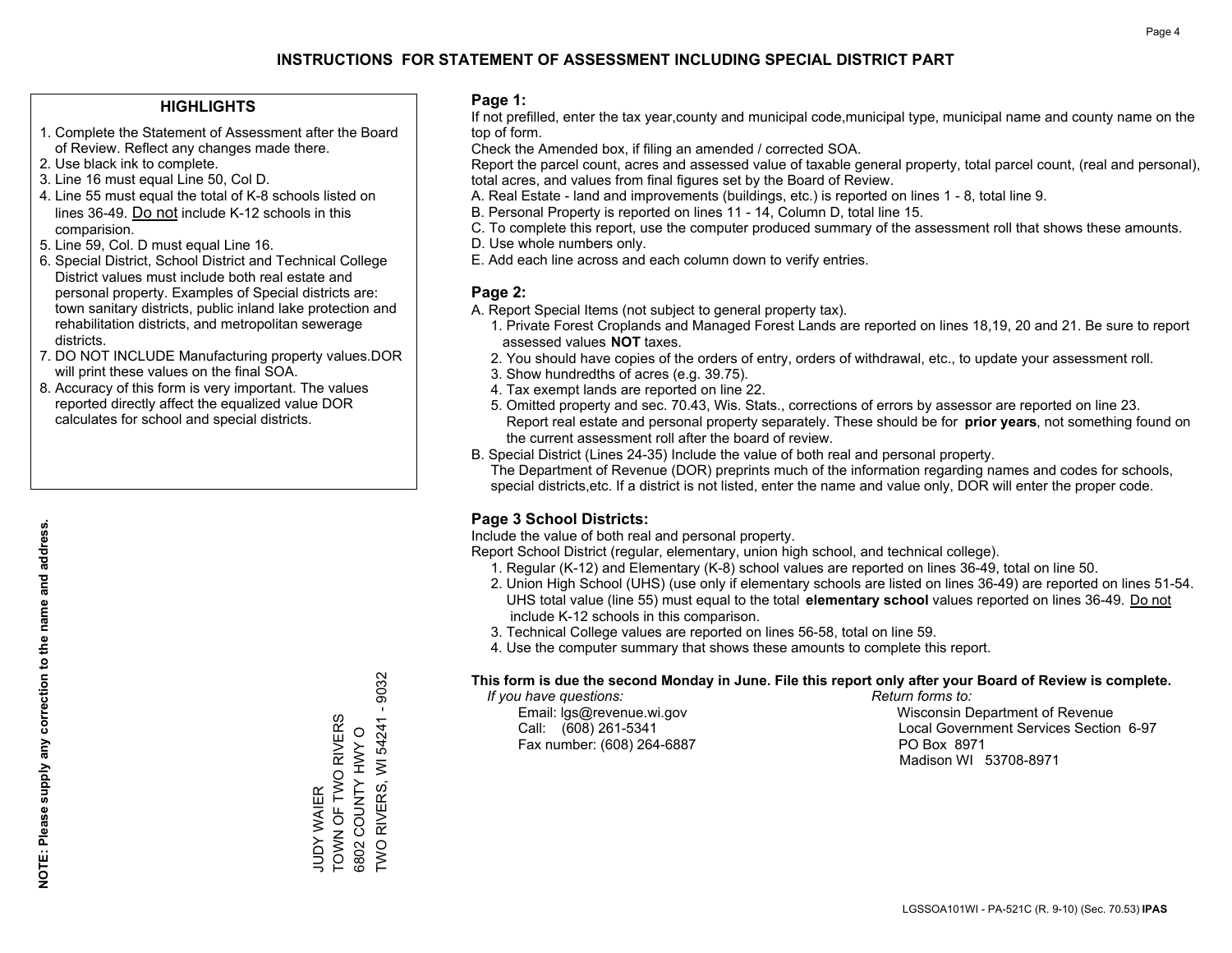**FINAL - EQUATED**

**STATEMENT OF ASSESSMENT FOR 2016** 

| 36.      | 112 | 0950    |
|----------|-----|---------|
| $\alpha$ | MUN | ACCT NO |

|                | <b>FOR</b>                                                                                                                                                                                   | <b>VILLAGE OF</b><br>OF                                      | <b>CLEVELAND</b>                          |                | <b>MANITOWOC COUNTY</b>      |                                |                                        | <b>WHEN COMPLETING THIS DOCUMENT</b>     |
|----------------|----------------------------------------------------------------------------------------------------------------------------------------------------------------------------------------------|--------------------------------------------------------------|-------------------------------------------|----------------|------------------------------|--------------------------------|----------------------------------------|------------------------------------------|
|                |                                                                                                                                                                                              | Town - Village - City                                        | <b>Municipality Name</b>                  |                | <b>County Name</b>           |                                |                                        | DO NOT WRITE OVER X's OR IN SHADED AREAS |
| Line           |                                                                                                                                                                                              | <b>REAL ESTATE</b><br>(See Lines 18 - 22 for                 | PARCEL COUNT<br>TOTAL LAND   IMPROVEMENTS |                | NO. OF ACRES<br><b>WHOLE</b> | <b>VALUE OF</b><br><b>LAND</b> | <b>VALUE OF</b><br><b>IMPROVEMENTS</b> | TOTAL VALUE OF LAND<br>AND IMPROVEMENTS  |
| No.            |                                                                                                                                                                                              | other Real Estate)                                           | Col. A                                    | Col. B         | NUMBERS ONLY<br>Col. C       | Col. D                         | Col. E                                 | Col. F                                   |
| -1             |                                                                                                                                                                                              | <b>RESIDENTIAL - Class 1</b>                                 | 648                                       | 537            | 424                          | 22,528,800                     | 60,524,200                             | 83,053,000                               |
| $\overline{2}$ |                                                                                                                                                                                              | <b>COMMERCIAL - Class 2</b>                                  | 57                                        | 43             | 104                          | 2,070,200                      | 7,615,500                              | 9,685,700                                |
| 3              |                                                                                                                                                                                              | <b>MANUFACTURING - Class 3</b>                               | 2                                         | $\overline{2}$ | 3                            | 42,100                         | 52,500                                 | 94,600                                   |
| 4              |                                                                                                                                                                                              | <b>AGRICULTURAL - Class 4</b>                                | 32                                        |                | 256                          | 48,300                         |                                        | 48,300                                   |
| 5              |                                                                                                                                                                                              | <b>UNDEVELOPED - Class 5</b>                                 | 16                                        |                | 41                           | 21,600                         |                                        | 21,600                                   |
| 6              |                                                                                                                                                                                              | AGRICULTURAL FOREST - Class 5m                               | 2                                         |                | $\overline{2}$               | 2,300                          |                                        | 2,300                                    |
| 7              |                                                                                                                                                                                              | FOREST LANDS - Class 6                                       |                                           |                |                              | 200                            |                                        | 200                                      |
| 8              |                                                                                                                                                                                              | OTHER - Class 7                                              |                                           |                |                              | 22,800                         | 130,000                                | 152,800                                  |
| 9              |                                                                                                                                                                                              | TOTAL - ALL COLUMNS                                          | 759                                       | 583            | 832                          | 24,736,300                     | 68,322,200                             | 93,058,500                               |
| 10             |                                                                                                                                                                                              | NUMBER OF PERSONAL PROPERTY ACCOUNTS IN ROLL                 |                                           |                | 54                           | <b>LOCALLY ASSESSED</b>        | <b>MANUFACTURING</b>                   | <b>MERGED</b>                            |
| 11             |                                                                                                                                                                                              | BOATS AND OTHER WATERCRAFT NOT EXEMPT - Code 1               |                                           |                |                              | 0                              | 0                                      | $\mathbf{0}$                             |
| 12             |                                                                                                                                                                                              | MACHINERY, TOOLS AND PATTERNS - Code 2                       |                                           |                |                              | 603,900                        | 7,700                                  | 611,600                                  |
| 13             |                                                                                                                                                                                              | FURNITURE, FIXTURES AND EQUIPMENT - Code 3                   |                                           |                |                              | 327,000                        | 400                                    | 327,400                                  |
| 14             |                                                                                                                                                                                              | ALL OTHER PERSONAL PROPERTY NOT EXEMPT - Codes 4A, 4B, 4C    |                                           |                |                              | 30,500                         | 300                                    | 30,800                                   |
| 15             |                                                                                                                                                                                              | TOTAL OF PERSONAL PROPERTY NOT EXEMPT (Total of Lines 11-14) |                                           |                |                              | 961,400                        | 8,400                                  | 969,800                                  |
| 16             | AGGREGATE ASSESSED VALUE OF ALL PROPERTY SUBJECT TO THE GENERAL PROPERTY TAX (Total of Lines 9F and 15F)<br>MUST EQUAL TOTAL VALUE OF THE SCHOOL DISTRICTS (K-12 PLUS K-8) - Line 50, Col. F |                                                              |                                           |                |                              |                                | 94,028,300                             |                                          |
| 17             | Name of Assessor<br>Telephone #<br><b>BOARD OF REVIEW</b><br>DATE OF FINAL ADJOURNMENT<br>07/20/2016                                                                                         |                                                              |                                           |                |                              |                                |                                        |                                          |

REMARKS

The Assessment Ratio to be used in calculating the estimated Fair Market Value on tax bills for this tax district is 1.048612832

This ratio should be used to convert assessed values to "Calculate Equalized Values" in Step 1 of the Lottery and Gaming Credit Calculations.<br>This ratio should be used in the "Computation of Tax Equivalent" schedule of the Commission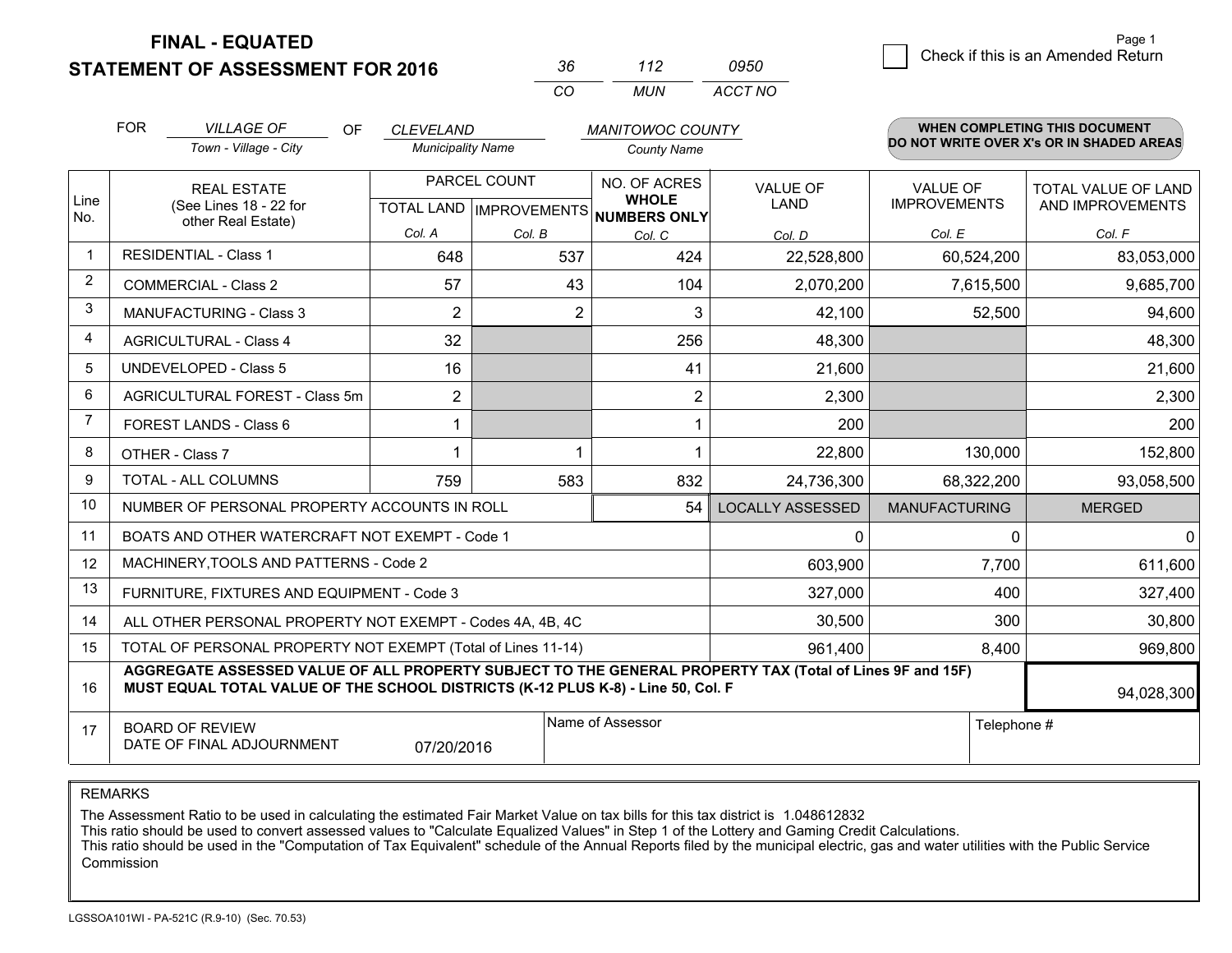*YEAR CO MUN ACCT NO* <sup>2016</sup> <sup>36</sup> <sup>112</sup> <sup>0950</sup>

Do not confuse FOREST LANDS (Line 7) with FOREST CROPS (in this section) - They are **NOT** the same

|    |                                                    |                                             |                 | Private Forest Crop - Reg Class @ 10¢ per acre                                 |                                                               | Private Forest Crop - Reg Class @ \$2.52 per acre               |                                                                              |                                                                    |                    |  |
|----|----------------------------------------------------|---------------------------------------------|-----------------|--------------------------------------------------------------------------------|---------------------------------------------------------------|-----------------------------------------------------------------|------------------------------------------------------------------------------|--------------------------------------------------------------------|--------------------|--|
| 18 | (a) PARCELS                                        | (b) ACRES                                   |                 | (c) ASSESSED VALUE                                                             |                                                               | (d) PARCELS                                                     | (e) ACRES                                                                    |                                                                    | (f) ASSESSED VALUE |  |
|    | Private Forest Crop - Special Class @ 20¢ per acre |                                             |                 |                                                                                |                                                               |                                                                 | Entered Before 2005 Managed Forest - Ferrous Mining CLOSED @ \$8.27 per acre |                                                                    |                    |  |
| 19 | (b) ACRES<br>(a) PARCELS                           |                                             |                 | (c) ASSESSED VALUE                                                             |                                                               | (d) PARCELS                                                     | (e) ACRES                                                                    |                                                                    | (f) ASSESSED VALUE |  |
|    |                                                    | Entered Before 2005 Managed Forest - OPEN @ |                 |                                                                                |                                                               |                                                                 | Entered Before 2005 Managed Forest - CLOSED @ \$1.87 per acre                |                                                                    |                    |  |
| 20 | (a) PARCELS<br>(b) ACRES                           |                                             |                 | \$.79 per acre<br>(c) ASSESSED VALUE                                           |                                                               | (d) PARCELS<br>(e) ACRES                                        |                                                                              |                                                                    | (f) ASSESSED VALUE |  |
|    |                                                    | Entered After 2004 Managed Forest - OPEN @  | \$2.14 per acre |                                                                                | Entered After 2004 Managed Forest - CLOSED @ \$10.68 per acre |                                                                 |                                                                              |                                                                    |                    |  |
| 21 | (a) PARCELS                                        | (b) ACRES                                   |                 | (c) ASSESSED VALUE                                                             |                                                               | (d) PARCELS<br>(e) ACRES                                        |                                                                              | (f) ASSESSED VALUE                                                 |                    |  |
|    |                                                    |                                             |                 |                                                                                |                                                               |                                                                 |                                                                              |                                                                    |                    |  |
| 22 | (a) County Forest Cropland Acres                   |                                             |                 | (b) Federal Acres                                                              |                                                               | (d) County (NOT FOREST CROP) Acres<br>(c) State Acres           |                                                                              |                                                                    | (e) Other Acres    |  |
|    |                                                    |                                             |                 |                                                                                |                                                               | .42                                                             | 3.09                                                                         |                                                                    | 304.08             |  |
|    |                                                    |                                             |                 | Assessed Value of Omitted Property From Prior Years (Sec. 70.44)               |                                                               | Assessed Value of Sec. 70.43 Corrections of Errors by Assessors |                                                                              |                                                                    |                    |  |
| 23 | (a) REAL ESTATE                                    |                                             |                 | (b) PERSONAL                                                                   |                                                               | (c1) REAL ESTATE                                                |                                                                              |                                                                    | (c2) PERSONAL      |  |
|    |                                                    |                                             |                 | Manufacturing Equated Value of Omitted Property From Prior Years (Sec. 70.995) |                                                               |                                                                 |                                                                              | Mfg. Equated Value of Sec.70.43 Corrections of Errors by Assessors |                    |  |
|    |                                                    | (d) REAL ESTATE                             |                 | (e) PERSONAL                                                                   |                                                               | (f1) REAL ESTATE                                                |                                                                              |                                                                    | (f2) PERSONAL      |  |
|    |                                                    |                                             |                 |                                                                                |                                                               |                                                                 |                                                                              |                                                                    |                    |  |
|    |                                                    |                                             |                 |                                                                                |                                                               |                                                                 |                                                                              |                                                                    |                    |  |

## **SPECIAL DISTRICTS**

| Line<br>No. | Enter 6-digit<br><b>Special District</b> | <b>Account</b><br><b>Number</b> | <b>Special District Name</b> | <b>Locally Assessed Value</b><br>of Real Estate and | Mfg Value of Real Estate<br>and Personal Property | <b>Merged Value of</b><br><b>Real Estate and</b> |
|-------------|------------------------------------------|---------------------------------|------------------------------|-----------------------------------------------------|---------------------------------------------------|--------------------------------------------------|
|             | Code (Col. A)                            | (Col. B)                        | (Col. C)                     | Personal Property (Col. D)                          | (Col. E)                                          | Personal Property (Col. F)                       |
| 24          |                                          |                                 |                              |                                                     |                                                   |                                                  |
| 25          |                                          |                                 |                              |                                                     |                                                   |                                                  |
| 26          |                                          |                                 |                              |                                                     |                                                   |                                                  |
| 27          |                                          |                                 |                              |                                                     |                                                   |                                                  |
| 28          |                                          |                                 |                              |                                                     |                                                   |                                                  |
| 29          |                                          |                                 |                              |                                                     |                                                   |                                                  |
| 30          |                                          |                                 |                              |                                                     |                                                   |                                                  |
| 31          |                                          |                                 |                              |                                                     |                                                   |                                                  |
| 32          |                                          |                                 |                              |                                                     |                                                   |                                                  |
| 33          |                                          |                                 |                              |                                                     |                                                   |                                                  |
| 34          |                                          |                                 |                              |                                                     |                                                   |                                                  |
| 35          |                                          |                                 |                              |                                                     |                                                   |                                                  |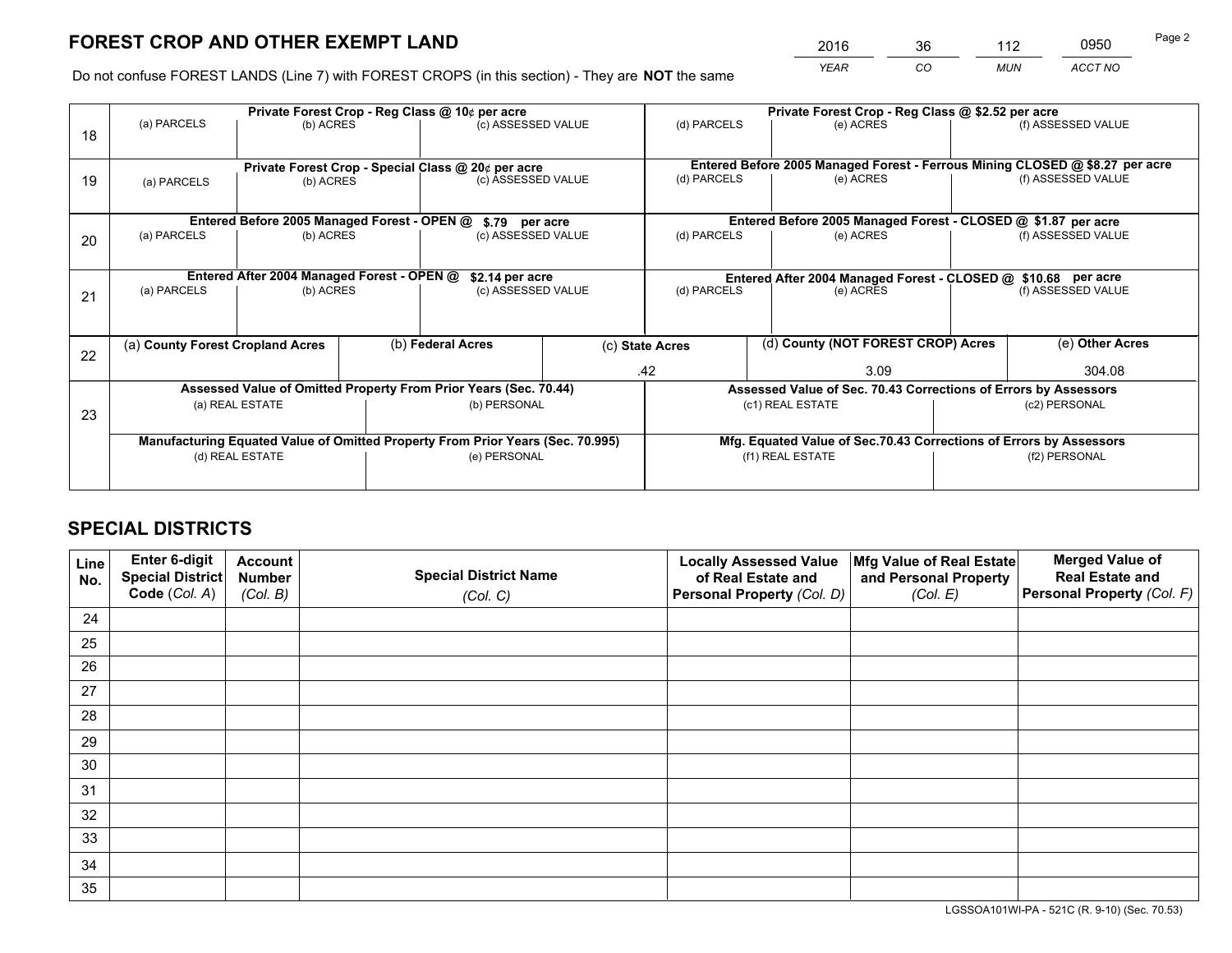|                 |                                                                 |                                             |                                                         | <b>YEAR</b>                                                                       | CO<br><b>MUN</b>                                              | ACCT NO                                                                        |
|-----------------|-----------------------------------------------------------------|---------------------------------------------|---------------------------------------------------------|-----------------------------------------------------------------------------------|---------------------------------------------------------------|--------------------------------------------------------------------------------|
| Line<br>No.     | <b>Enter 6-digit</b><br><b>School District</b><br>Code (Col. A) | <b>Account</b><br><b>Number</b><br>(Col. B) | <b>School District Name</b><br>(Col. C)                 | <b>Locally Assessed Value</b><br>of Real Estate and<br>Personal Property (Col. D) | Mfg Value of Real Estate<br>and Personal Property<br>(Col. E) | <b>Merged Value of</b><br><b>Real Estate and</b><br>Personal Property (Col. F) |
|                 | A. SCHOOL DISTRICTS (K-8 and K-12)                              |                                             |                                                         |                                                                                   |                                                               |                                                                                |
| 36              | 595271                                                          | 0353                                        | SCH D OF SHEBOYGAN AREA                                 | 93,925,300                                                                        | 103,000                                                       | 94,028,300                                                                     |
| 37              |                                                                 |                                             |                                                         |                                                                                   |                                                               |                                                                                |
| 38              |                                                                 |                                             |                                                         |                                                                                   |                                                               |                                                                                |
| 39              |                                                                 |                                             |                                                         |                                                                                   |                                                               |                                                                                |
| 40              |                                                                 |                                             |                                                         |                                                                                   |                                                               |                                                                                |
| 41              |                                                                 |                                             |                                                         |                                                                                   |                                                               |                                                                                |
| 42<br>43        |                                                                 |                                             |                                                         |                                                                                   |                                                               |                                                                                |
| 44              |                                                                 |                                             |                                                         |                                                                                   |                                                               |                                                                                |
| 45              |                                                                 |                                             |                                                         |                                                                                   |                                                               |                                                                                |
| $\overline{46}$ |                                                                 |                                             |                                                         |                                                                                   |                                                               |                                                                                |
| 47              |                                                                 |                                             |                                                         |                                                                                   |                                                               |                                                                                |
| 48              |                                                                 |                                             |                                                         |                                                                                   |                                                               |                                                                                |
| 49              |                                                                 |                                             |                                                         |                                                                                   |                                                               |                                                                                |
| 50              |                                                                 |                                             | TOTAL ASSESSED VALUE OF SCHOOL DISTRICTS (K-8 and K-12) | 93,925,300                                                                        | 103,000                                                       | 94,028,300                                                                     |
|                 | <b>B.</b><br><b>UNION HIGH SCHOOL DISTRICTS</b>                 |                                             |                                                         |                                                                                   |                                                               |                                                                                |
| 51              |                                                                 |                                             |                                                         |                                                                                   |                                                               |                                                                                |
| 52              |                                                                 |                                             |                                                         |                                                                                   |                                                               |                                                                                |
| 53              |                                                                 |                                             |                                                         |                                                                                   |                                                               |                                                                                |
| 54              |                                                                 |                                             |                                                         |                                                                                   |                                                               |                                                                                |
| 55              |                                                                 |                                             | TOTAL ASSESSED VALUE OF UNION HIGH SCHOOLS              |                                                                                   |                                                               |                                                                                |
|                 | C.<br><b>TECHNICAL COLLEGE DISTRICTS</b>                        |                                             |                                                         |                                                                                   |                                                               |                                                                                |
| 56              | 001100                                                          | 0010                                        | LAKESHORE TECHNICAL COLLEGE<br><b>CLEV</b>              | 93,925,300                                                                        | 103,000                                                       | 94,028,300                                                                     |
| 57              |                                                                 |                                             |                                                         |                                                                                   |                                                               |                                                                                |
| 58              |                                                                 |                                             | TOTAL ASSESSED VALUE OF TECHNICAL COLLEGES              |                                                                                   |                                                               |                                                                                |
| 59              |                                                                 |                                             |                                                         | 93,925,300                                                                        | 103,000                                                       | 94,028,300                                                                     |

36

112

0950

Page 3

 *I hereby certify, to the best of my knowledge and belief, this form is complete and correct.*

**SCHOOL DISTRICTS**

| Print name of preparer | Title                    |                | Date (MM / DD / CCYY) |
|------------------------|--------------------------|----------------|-----------------------|
|                        |                          |                |                       |
| Signature of preparer  | Contact Telephone Number | E-mail address |                       |
|                        |                          |                |                       |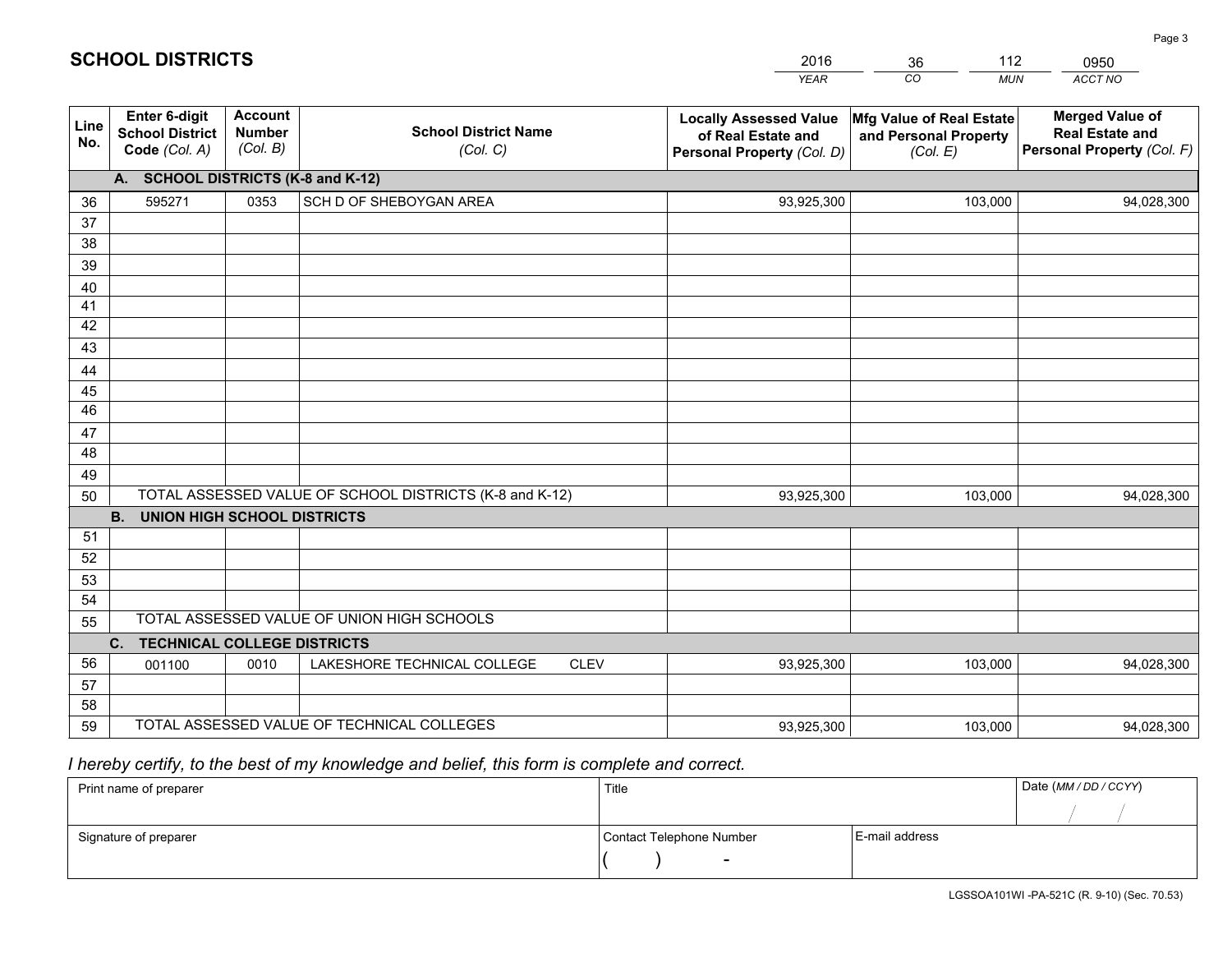### **HIGHLIGHTS**

- 1. Complete the Statement of Assessment after the Board of Review. Reflect any changes made there.
- 2. Use black ink to complete.
- 3. Line 16 must equal Line 50, Col D.
- 4. Line 55 must equal the total of K-8 schools listed on lines 36-49. Do not include K-12 schools in this comparision.
- 5. Line 59, Col. D must equal Line 16.
- 6. Special District, School District and Technical College District values must include both real estate and personal property. Examples of Special districts are: town sanitary districts, public inland lake protection and rehabilitation districts, and metropolitan sewerage districts.
- 7. DO NOT INCLUDE Manufacturing property values.DOR will print these values on the final SOA.

STACY GRUNWALD VILLAGE OF CLEVELAND

STACY GRUNWALD<br>VILLAGE OF CLEVELAND

PO BOX 87

PO BOX 87

CLEVELAND, WI 53015 - 0087

CLEVELAND, WI 53015 - 0087

 8. Accuracy of this form is very important. The values reported directly affect the equalized value DOR calculates for school and special districts.

### **Page 1:**

 If not prefilled, enter the tax year,county and municipal code,municipal type, municipal name and county name on the top of form.

Check the Amended box, if filing an amended / corrected SOA.

 Report the parcel count, acres and assessed value of taxable general property, total parcel count, (real and personal), total acres, and values from final figures set by the Board of Review.

- A. Real Estate land and improvements (buildings, etc.) is reported on lines 1 8, total line 9.
- B. Personal Property is reported on lines 11 14, Column D, total line 15.
- C. To complete this report, use the computer produced summary of the assessment roll that shows these amounts.
- D. Use whole numbers only.
- E. Add each line across and each column down to verify entries.

### **Page 2:**

- A. Report Special Items (not subject to general property tax).
- 1. Private Forest Croplands and Managed Forest Lands are reported on lines 18,19, 20 and 21. Be sure to report assessed values **NOT** taxes.
- 2. You should have copies of the orders of entry, orders of withdrawal, etc., to update your assessment roll.
	- 3. Show hundredths of acres (e.g. 39.75).
- 4. Tax exempt lands are reported on line 22.
- 5. Omitted property and sec. 70.43, Wis. Stats., corrections of errors by assessor are reported on line 23. Report real estate and personal property separately. These should be for **prior years**, not something found on the current assessment roll after the board of review.
- B. Special District (Lines 24-35) Include the value of both real and personal property.

 The Department of Revenue (DOR) preprints much of the information regarding names and codes for schools, special districts,etc. If a district is not listed, enter the name and value only, DOR will enter the proper code.

## **Page 3 School Districts:**

Include the value of both real and personal property.

Report School District (regular, elementary, union high school, and technical college).

- 1. Regular (K-12) and Elementary (K-8) school values are reported on lines 36-49, total on line 50.
- 2. Union High School (UHS) (use only if elementary schools are listed on lines 36-49) are reported on lines 51-54. UHS total value (line 55) must equal to the total **elementary school** values reported on lines 36-49. Do notinclude K-12 schools in this comparison.
- 3. Technical College values are reported on lines 56-58, total on line 59.
- 4. Use the computer summary that shows these amounts to complete this report.

#### **This form is due the second Monday in June. File this report only after your Board of Review is complete.**

 *If you have questions: Return forms to:*

Fax number: (608) 264-6887 PO Box 8971

 Email: lgs@revenue.wi.gov Wisconsin Department of Revenue Call: (608) 261-5341 Local Government Services Section 6-97Madison WI 53708-8971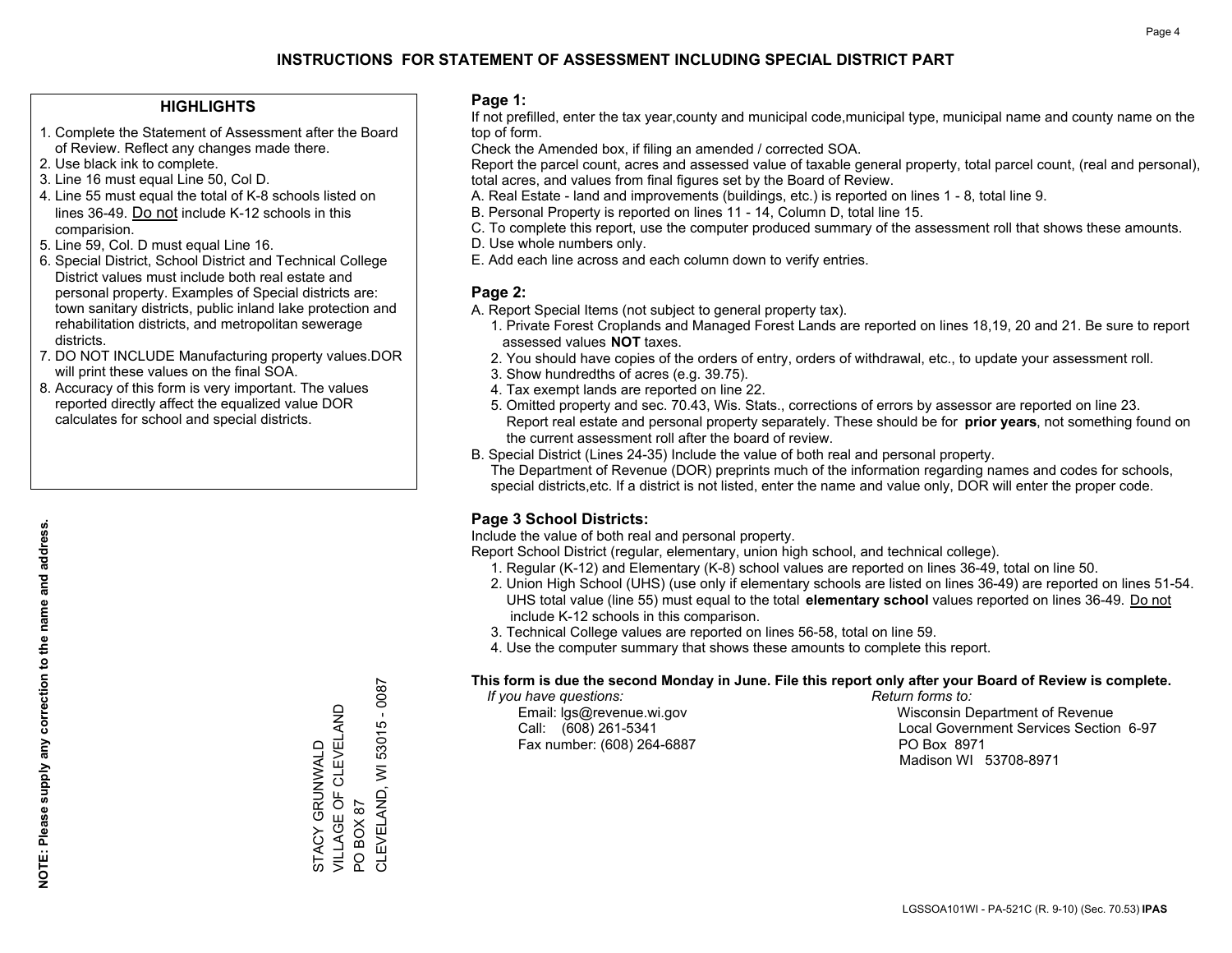**STATEMENT OF ASSESSMENT FOR 2016** 

**FINAL - EQUATED**

| 36  | 126  | 0951    |
|-----|------|---------|
| ΓO. | MUN. | ACCT NO |

|                | <b>FOR</b>                                                                                                                                                                                   | <b>VILLAGE OF</b><br><b>OF</b>                               | <b>FRANCIS CREEK</b>                      |         | <b>MANITOWOC COUNTY</b>      |                                |                                        | <b>WHEN COMPLETING THIS DOCUMENT</b>           |
|----------------|----------------------------------------------------------------------------------------------------------------------------------------------------------------------------------------------|--------------------------------------------------------------|-------------------------------------------|---------|------------------------------|--------------------------------|----------------------------------------|------------------------------------------------|
|                |                                                                                                                                                                                              | Town - Village - City                                        | <b>Municipality Name</b>                  |         | <b>County Name</b>           |                                |                                        | DO NOT WRITE OVER X's OR IN SHADED AREAS       |
| Line           |                                                                                                                                                                                              | <b>REAL ESTATE</b><br>(See Lines 18 - 22 for                 | PARCEL COUNT<br>TOTAL LAND   IMPROVEMENTS |         | NO. OF ACRES<br><b>WHOLE</b> | <b>VALUE OF</b><br><b>LAND</b> | <b>VALUE OF</b><br><b>IMPROVEMENTS</b> | <b>TOTAL VALUE OF LAND</b><br>AND IMPROVEMENTS |
| No.            |                                                                                                                                                                                              | other Real Estate)                                           | Col. A                                    | Col. B  | NUMBERS ONLY<br>Col. C       | Col. D                         | Col. E                                 | Col. F                                         |
| $\mathbf 1$    |                                                                                                                                                                                              | <b>RESIDENTIAL - Class 1</b>                                 | 281                                       | 252     | 127                          | 3,535,400                      | 29,475,100                             | 33,010,500                                     |
| $\overline{2}$ |                                                                                                                                                                                              | <b>COMMERCIAL - Class 2</b>                                  | 40                                        | 33      | 75                           | 1,165,800                      | 5,462,500                              | 6,628,300                                      |
| 3              |                                                                                                                                                                                              | MANUFACTURING - Class 3                                      | $\overline{2}$                            |         | 5                            | 29,600                         | 179,700                                | 209,300                                        |
| 4              |                                                                                                                                                                                              | <b>AGRICULTURAL - Class 4</b>                                | 28                                        |         | 307                          | 61,800                         |                                        | 61,800                                         |
| 5              |                                                                                                                                                                                              | <b>UNDEVELOPED - Class 5</b>                                 | 11                                        |         | 49                           | 47,300                         |                                        | 47,300                                         |
| 6              |                                                                                                                                                                                              | AGRICULTURAL FOREST - Class 5m                               | 3                                         |         | 12                           | 11,300                         |                                        | 11,300                                         |
| 7              |                                                                                                                                                                                              | FOREST LANDS - Class 6                                       | $\overline{2}$                            |         | 18                           | 37,500                         |                                        | 37,500                                         |
| 8              |                                                                                                                                                                                              | OTHER - Class 7                                              | 1                                         |         | $\Omega$                     | 4,300                          | 14,300                                 | 18,600                                         |
| 9              |                                                                                                                                                                                              | TOTAL - ALL COLUMNS                                          | 368                                       | 287     | 593                          | 4,893,000                      | 35,131,600                             | 40,024,600                                     |
| 10             |                                                                                                                                                                                              | NUMBER OF PERSONAL PROPERTY ACCOUNTS IN ROLL                 |                                           |         | 30                           | <b>LOCALLY ASSESSED</b>        | <b>MANUFACTURING</b>                   | <b>MERGED</b>                                  |
| 11             |                                                                                                                                                                                              | BOATS AND OTHER WATERCRAFT NOT EXEMPT - Code 1               |                                           |         |                              | $\mathbf{0}$                   | $\Omega$                               | $\mathbf 0$                                    |
| 12             |                                                                                                                                                                                              | MACHINERY, TOOLS AND PATTERNS - Code 2                       |                                           |         |                              | 365,293                        | 19,100                                 | 384,393                                        |
| 13             |                                                                                                                                                                                              | FURNITURE, FIXTURES AND EQUIPMENT - Code 3                   |                                           |         |                              | 148,738                        | 800                                    | 149,538                                        |
| 14             |                                                                                                                                                                                              | ALL OTHER PERSONAL PROPERTY NOT EXEMPT - Codes 4A, 4B, 4C    |                                           |         |                              | 31,565                         | 11,200                                 | 42,765                                         |
| 15             |                                                                                                                                                                                              | TOTAL OF PERSONAL PROPERTY NOT EXEMPT (Total of Lines 11-14) |                                           | 545,596 | 31,100                       | 576,696                        |                                        |                                                |
| 16             | AGGREGATE ASSESSED VALUE OF ALL PROPERTY SUBJECT TO THE GENERAL PROPERTY TAX (Total of Lines 9F and 15F)<br>MUST EQUAL TOTAL VALUE OF THE SCHOOL DISTRICTS (K-12 PLUS K-8) - Line 50, Col. F |                                                              |                                           |         |                              |                                | 40,601,296                             |                                                |
| 17             | Name of Assessor<br><b>BOARD OF REVIEW</b><br>DATE OF FINAL ADJOURNMENT<br>06/14/2016                                                                                                        |                                                              |                                           |         |                              | Telephone #                    |                                        |                                                |

REMARKS

The Assessment Ratio to be used in calculating the estimated Fair Market Value on tax bills for this tax district is 1.03776859

This ratio should be used to convert assessed values to "Calculate Equalized Values" in Step 1 of the Lottery and Gaming Credit Calculations.<br>This ratio should be used in the "Computation of Tax Equivalent" schedule of the Commission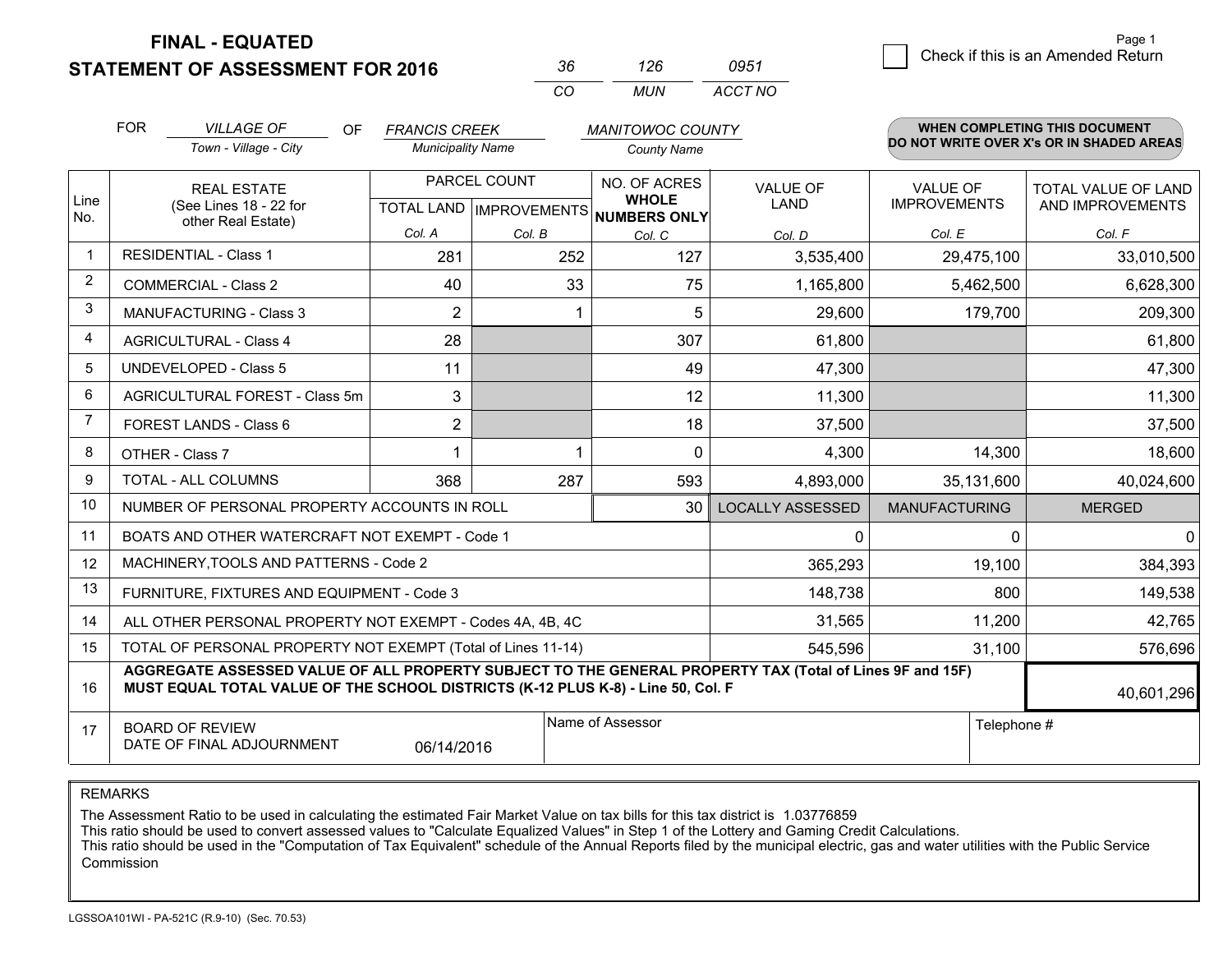*YEAR CO MUN ACCT NO* <sup>2016</sup> <sup>36</sup> <sup>126</sup> <sup>0951</sup>

Do not confuse FOREST LANDS (Line 7) with FOREST CROPS (in this section) - They are **NOT** the same

|    | Private Forest Crop - Reg Class @ 10¢ per acre                                 |                                             |                   |                                                                  |                 |                                                                              | Private Forest Crop - Reg Class @ \$2.52 per acre                  |                                                               |                    |  |
|----|--------------------------------------------------------------------------------|---------------------------------------------|-------------------|------------------------------------------------------------------|-----------------|------------------------------------------------------------------------------|--------------------------------------------------------------------|---------------------------------------------------------------|--------------------|--|
| 18 | (a) PARCELS                                                                    | (b) ACRES                                   |                   | (c) ASSESSED VALUE                                               |                 | (d) PARCELS                                                                  | (e) ACRES                                                          |                                                               | (f) ASSESSED VALUE |  |
|    | Private Forest Crop - Special Class @ 20¢ per acre                             |                                             |                   |                                                                  |                 | Entered Before 2005 Managed Forest - Ferrous Mining CLOSED @ \$8.27 per acre |                                                                    |                                                               |                    |  |
| 19 | (b) ACRES<br>(a) PARCELS                                                       |                                             |                   | (c) ASSESSED VALUE                                               |                 | (d) PARCELS                                                                  | (e) ACRES                                                          |                                                               | (f) ASSESSED VALUE |  |
|    |                                                                                | Entered Before 2005 Managed Forest - OPEN @ |                   |                                                                  |                 |                                                                              | Entered Before 2005 Managed Forest - CLOSED @ \$1.87 per acre      |                                                               |                    |  |
| 20 | (a) PARCELS<br>(b) ACRES                                                       |                                             |                   | \$.79 per acre<br>(c) ASSESSED VALUE                             |                 | (d) PARCELS<br>(e) ACRES                                                     |                                                                    |                                                               | (f) ASSESSED VALUE |  |
|    |                                                                                | Entered After 2004 Managed Forest - OPEN @  |                   |                                                                  | \$2.14 per acre |                                                                              |                                                                    | Entered After 2004 Managed Forest - CLOSED @ \$10.68 per acre |                    |  |
| 21 | (a) PARCELS                                                                    | (b) ACRES                                   |                   | (c) ASSESSED VALUE                                               |                 | (d) PARCELS                                                                  | (e) ACRES                                                          |                                                               | (f) ASSESSED VALUE |  |
| 22 | (a) County Forest Cropland Acres                                               |                                             | (b) Federal Acres |                                                                  | (c) State Acres | (d) County (NOT FOREST CROP) Acres                                           |                                                                    | (e) Other Acres                                               |                    |  |
|    |                                                                                |                                             |                   |                                                                  | 28.53           |                                                                              |                                                                    |                                                               | 34.5               |  |
|    |                                                                                |                                             |                   | Assessed Value of Omitted Property From Prior Years (Sec. 70.44) |                 |                                                                              | Assessed Value of Sec. 70.43 Corrections of Errors by Assessors    |                                                               |                    |  |
| 23 | (a) REAL ESTATE                                                                |                                             |                   | (b) PERSONAL                                                     |                 | (c1) REAL ESTATE                                                             |                                                                    |                                                               | (c2) PERSONAL      |  |
|    | Manufacturing Equated Value of Omitted Property From Prior Years (Sec. 70.995) |                                             |                   |                                                                  |                 |                                                                              | Mfg. Equated Value of Sec.70.43 Corrections of Errors by Assessors |                                                               |                    |  |
|    |                                                                                | (d) REAL ESTATE                             |                   | (e) PERSONAL                                                     |                 | (f1) REAL ESTATE                                                             |                                                                    |                                                               | (f2) PERSONAL      |  |
|    |                                                                                |                                             |                   |                                                                  |                 |                                                                              |                                                                    |                                                               |                    |  |

## **SPECIAL DISTRICTS**

| Line<br>No. | Enter 6-digit<br>Special District<br>Code (Col. A) | <b>Account</b><br><b>Number</b> | <b>Special District Name</b> | <b>Locally Assessed Value</b><br>of Real Estate and | Mfg Value of Real Estate<br>and Personal Property | <b>Merged Value of</b><br><b>Real Estate and</b><br>Personal Property (Col. F) |
|-------------|----------------------------------------------------|---------------------------------|------------------------------|-----------------------------------------------------|---------------------------------------------------|--------------------------------------------------------------------------------|
|             |                                                    | (Col. B)                        | (Col. C)                     | Personal Property (Col. D)                          | (Col. E)                                          |                                                                                |
| 24          |                                                    |                                 |                              |                                                     |                                                   |                                                                                |
| 25          |                                                    |                                 |                              |                                                     |                                                   |                                                                                |
| 26          |                                                    |                                 |                              |                                                     |                                                   |                                                                                |
| 27          |                                                    |                                 |                              |                                                     |                                                   |                                                                                |
| 28          |                                                    |                                 |                              |                                                     |                                                   |                                                                                |
| 29          |                                                    |                                 |                              |                                                     |                                                   |                                                                                |
| 30          |                                                    |                                 |                              |                                                     |                                                   |                                                                                |
| 31          |                                                    |                                 |                              |                                                     |                                                   |                                                                                |
| 32          |                                                    |                                 |                              |                                                     |                                                   |                                                                                |
| 33          |                                                    |                                 |                              |                                                     |                                                   |                                                                                |
| 34          |                                                    |                                 |                              |                                                     |                                                   |                                                                                |
| 35          |                                                    |                                 |                              |                                                     |                                                   |                                                                                |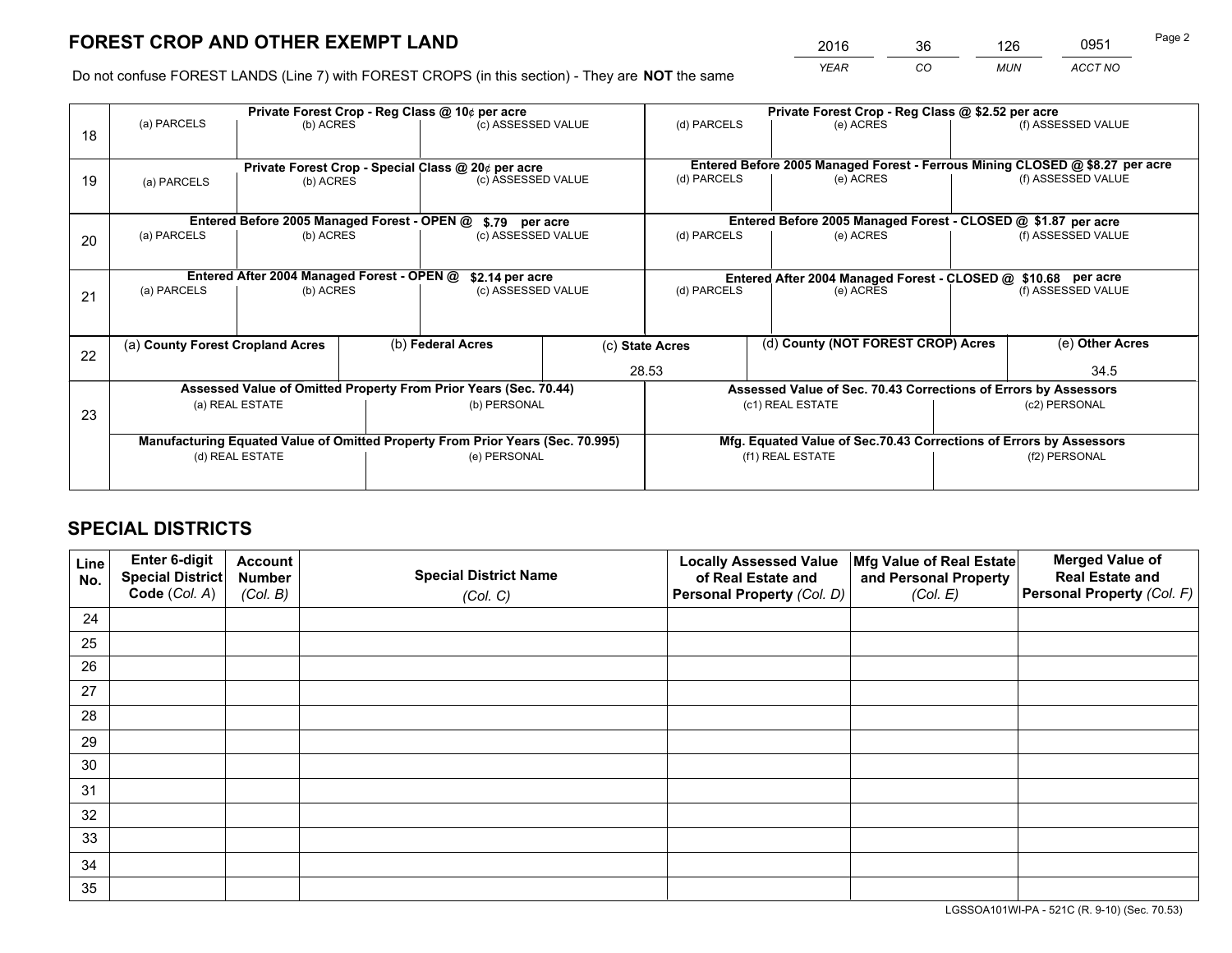|             |                                                                 |                                             |                                                         | <b>YEAR</b>                                                                       | CO<br><b>MUN</b>                                              | ACCT NO                                                                        |
|-------------|-----------------------------------------------------------------|---------------------------------------------|---------------------------------------------------------|-----------------------------------------------------------------------------------|---------------------------------------------------------------|--------------------------------------------------------------------------------|
| Line<br>No. | <b>Enter 6-digit</b><br><b>School District</b><br>Code (Col. A) | <b>Account</b><br><b>Number</b><br>(Col. B) | <b>School District Name</b><br>(Col. C)                 | <b>Locally Assessed Value</b><br>of Real Estate and<br>Personal Property (Col. D) | Mfg Value of Real Estate<br>and Personal Property<br>(Col. E) | <b>Merged Value of</b><br><b>Real Estate and</b><br>Personal Property (Col. F) |
|             | A. SCHOOL DISTRICTS (K-8 and K-12)                              |                                             |                                                         |                                                                                   |                                                               |                                                                                |
| 36          | 363661                                                          | 0211                                        | <b>SCH D OF MISHICOT</b>                                | 40,360,896                                                                        | 240,400                                                       | 40,601,296                                                                     |
| 37          |                                                                 |                                             |                                                         |                                                                                   |                                                               |                                                                                |
| 38          |                                                                 |                                             |                                                         |                                                                                   |                                                               |                                                                                |
| 39          |                                                                 |                                             |                                                         |                                                                                   |                                                               |                                                                                |
| 40          |                                                                 |                                             |                                                         |                                                                                   |                                                               |                                                                                |
| 41<br>42    |                                                                 |                                             |                                                         |                                                                                   |                                                               |                                                                                |
| 43          |                                                                 |                                             |                                                         |                                                                                   |                                                               |                                                                                |
|             |                                                                 |                                             |                                                         |                                                                                   |                                                               |                                                                                |
| 44<br>45    |                                                                 |                                             |                                                         |                                                                                   |                                                               |                                                                                |
| 46          |                                                                 |                                             |                                                         |                                                                                   |                                                               |                                                                                |
| 47          |                                                                 |                                             |                                                         |                                                                                   |                                                               |                                                                                |
| 48          |                                                                 |                                             |                                                         |                                                                                   |                                                               |                                                                                |
| 49          |                                                                 |                                             |                                                         |                                                                                   |                                                               |                                                                                |
| 50          |                                                                 |                                             | TOTAL ASSESSED VALUE OF SCHOOL DISTRICTS (K-8 and K-12) | 40,360,896                                                                        | 240,400                                                       | 40,601,296                                                                     |
|             | <b>B.</b><br><b>UNION HIGH SCHOOL DISTRICTS</b>                 |                                             |                                                         |                                                                                   |                                                               |                                                                                |
| 51          |                                                                 |                                             |                                                         |                                                                                   |                                                               |                                                                                |
| 52          |                                                                 |                                             |                                                         |                                                                                   |                                                               |                                                                                |
| 53          |                                                                 |                                             |                                                         |                                                                                   |                                                               |                                                                                |
| 54          |                                                                 |                                             |                                                         |                                                                                   |                                                               |                                                                                |
| 55          |                                                                 |                                             | TOTAL ASSESSED VALUE OF UNION HIGH SCHOOLS              |                                                                                   |                                                               |                                                                                |
|             | C.<br><b>TECHNICAL COLLEGE DISTRICTS</b>                        |                                             |                                                         |                                                                                   |                                                               |                                                                                |
| 56          | 001100                                                          | 0010                                        | LAKESHORE TECHNICAL COLLEGE<br><b>CLEV</b>              | 40,360,896                                                                        | 240,400                                                       | 40,601,296                                                                     |
| 57          |                                                                 |                                             |                                                         |                                                                                   |                                                               |                                                                                |
| 58          |                                                                 |                                             | TOTAL ASSESSED VALUE OF TECHNICAL COLLEGES              |                                                                                   |                                                               |                                                                                |
| 59          |                                                                 |                                             |                                                         | 40,360,896                                                                        | 240,400                                                       | 40,601,296                                                                     |

36

126

 *I hereby certify, to the best of my knowledge and belief, this form is complete and correct.*

**SCHOOL DISTRICTS**

| Print name of preparer | Title                    |                | Date (MM / DD / CCYY) |
|------------------------|--------------------------|----------------|-----------------------|
|                        |                          |                |                       |
| Signature of preparer  | Contact Telephone Number | E-mail address |                       |
|                        | $\sim$                   |                |                       |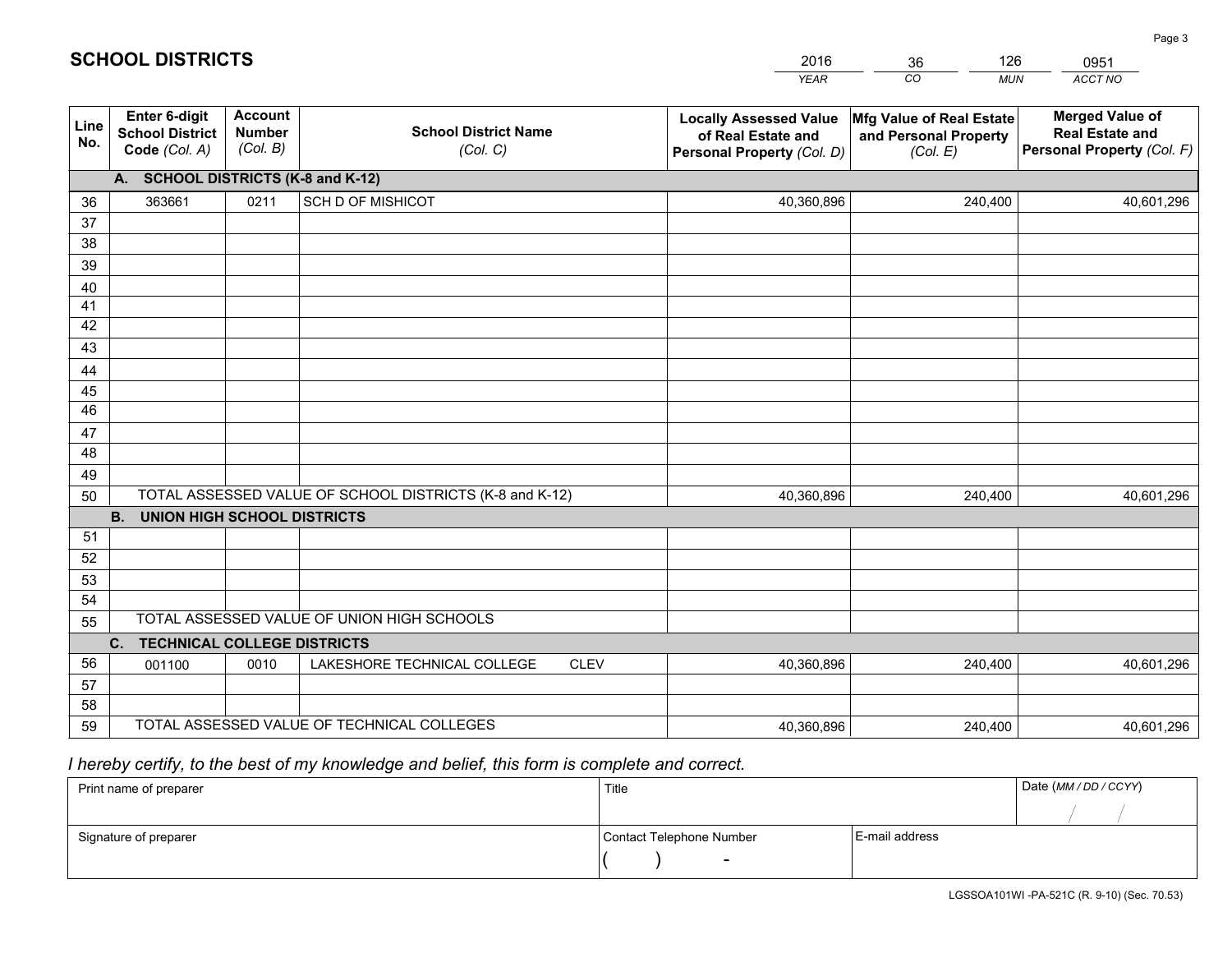### **HIGHLIGHTS**

- 1. Complete the Statement of Assessment after the Board of Review. Reflect any changes made there.
- 2. Use black ink to complete.
- 3. Line 16 must equal Line 50, Col D.
- 4. Line 55 must equal the total of K-8 schools listed on lines 36-49. Do not include K-12 schools in this comparision.
- 5. Line 59, Col. D must equal Line 16.
- 6. Special District, School District and Technical College District values must include both real estate and personal property. Examples of Special districts are: town sanitary districts, public inland lake protection and rehabilitation districts, and metropolitan sewerage districts.
- 7. DO NOT INCLUDE Manufacturing property values.DOR will print these values on the final SOA.
- 8. Accuracy of this form is very important. The values reported directly affect the equalized value DOR calculates for school and special districts.

### **Page 1:**

 If not prefilled, enter the tax year,county and municipal code,municipal type, municipal name and county name on the top of form.

Check the Amended box, if filing an amended / corrected SOA.

 Report the parcel count, acres and assessed value of taxable general property, total parcel count, (real and personal), total acres, and values from final figures set by the Board of Review.

- A. Real Estate land and improvements (buildings, etc.) is reported on lines 1 8, total line 9.
- B. Personal Property is reported on lines 11 14, Column D, total line 15.
- C. To complete this report, use the computer produced summary of the assessment roll that shows these amounts.
- D. Use whole numbers only.
- E. Add each line across and each column down to verify entries.

### **Page 2:**

- A. Report Special Items (not subject to general property tax).
- 1. Private Forest Croplands and Managed Forest Lands are reported on lines 18,19, 20 and 21. Be sure to report assessed values **NOT** taxes.
- 2. You should have copies of the orders of entry, orders of withdrawal, etc., to update your assessment roll.
	- 3. Show hundredths of acres (e.g. 39.75).
- 4. Tax exempt lands are reported on line 22.
- 5. Omitted property and sec. 70.43, Wis. Stats., corrections of errors by assessor are reported on line 23. Report real estate and personal property separately. These should be for **prior years**, not something found on the current assessment roll after the board of review.
- B. Special District (Lines 24-35) Include the value of both real and personal property.
- The Department of Revenue (DOR) preprints much of the information regarding names and codes for schools, special districts,etc. If a district is not listed, enter the name and value only, DOR will enter the proper code.

## **Page 3 School Districts:**

Include the value of both real and personal property.

Report School District (regular, elementary, union high school, and technical college).

- 1. Regular (K-12) and Elementary (K-8) school values are reported on lines 36-49, total on line 50.
- 2. Union High School (UHS) (use only if elementary schools are listed on lines 36-49) are reported on lines 51-54. UHS total value (line 55) must equal to the total **elementary school** values reported on lines 36-49. Do notinclude K-12 schools in this comparison.
- 3. Technical College values are reported on lines 56-58, total on line 59.
- 4. Use the computer summary that shows these amounts to complete this report.

#### **This form is due the second Monday in June. File this report only after your Board of Review is complete.**

 *If you have questions: Return forms to:*

Fax number: (608) 264-6887 PO Box 8971

 Email: lgs@revenue.wi.gov Wisconsin Department of Revenue Call: (608) 261-5341 Local Government Services Section 6-97Madison WI 53708-8971

54214 - 0068 FRANCIS CREEK, WI 54214 - 0068 VILLAGE OF FRANCIS CREEK CAROL PAIDER<br>VILLAGE OF FRANCIS CREEK FRANCIS CREEK, WI CAROL PAIDER PO BOX 68 PO BOX 68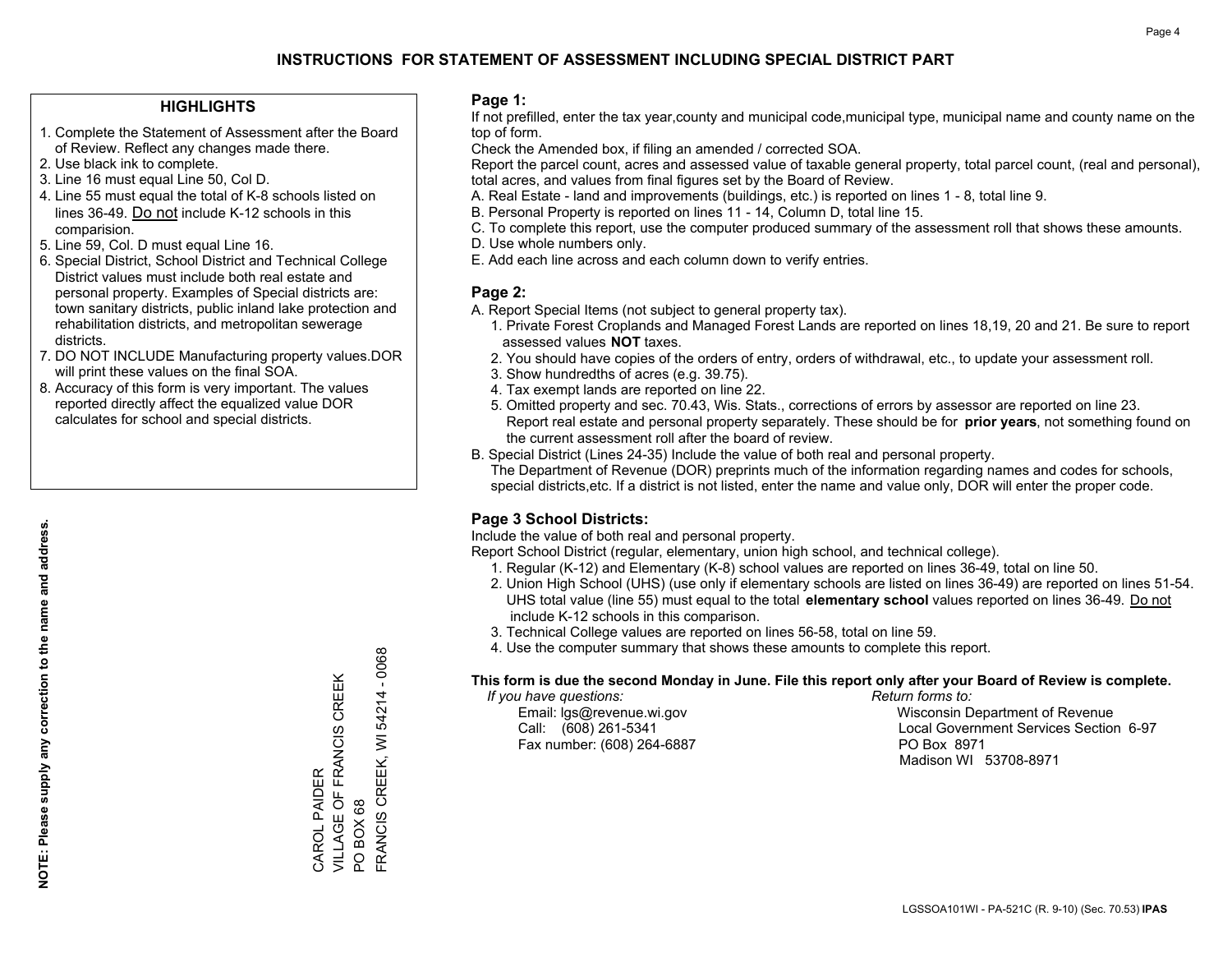**STATEMENT OF ASSESSMENT FOR 2016** 

**FINAL - EQUATED**

| Kh | 132   | 0952    |
|----|-------|---------|
| rη | MI IN | ACCT NO |

|                | <b>FOR</b><br><b>VILLAGE OF</b><br><b>OF</b><br><b>KELLNERSVILLE</b><br><b>MANITOWOC COUNTY</b>                                                                                              |                                                           |                          | WHEN COMPLETING THIS DOCUMENT |                                                                      |                                |                                        |                                                |
|----------------|----------------------------------------------------------------------------------------------------------------------------------------------------------------------------------------------|-----------------------------------------------------------|--------------------------|-------------------------------|----------------------------------------------------------------------|--------------------------------|----------------------------------------|------------------------------------------------|
|                |                                                                                                                                                                                              | Town - Village - City                                     | <b>Municipality Name</b> |                               | <b>County Name</b>                                                   |                                |                                        | DO NOT WRITE OVER X's OR IN SHADED AREAS       |
| Line           |                                                                                                                                                                                              | <b>REAL ESTATE</b><br>(See Lines 18 - 22 for              |                          | PARCEL COUNT                  | NO. OF ACRES<br><b>WHOLE</b><br>TOTAL LAND IMPROVEMENTS NUMBERS ONLY | <b>VALUE OF</b><br><b>LAND</b> | <b>VALUE OF</b><br><b>IMPROVEMENTS</b> | <b>TOTAL VALUE OF LAND</b><br>AND IMPROVEMENTS |
| No.            |                                                                                                                                                                                              | other Real Estate)                                        | Col. A                   | Col. B                        | Col. C                                                               | Col. D                         | Col. E                                 | Col. F                                         |
| -1             | <b>RESIDENTIAL - Class 1</b>                                                                                                                                                                 |                                                           | 123                      | 115                           | 63                                                                   | 1,418,800                      | 9,791,200                              | 11,210,000                                     |
| $\overline{2}$ |                                                                                                                                                                                              | <b>COMMERCIAL - Class 2</b>                               | 12                       | 11                            | 24                                                                   | 265,500                        | 1,256,500                              | 1,522,000                                      |
| 3              |                                                                                                                                                                                              | <b>MANUFACTURING - Class 3</b>                            | 0                        | 0                             | $\Omega$                                                             | 0                              | 0                                      | $\mathbf{0}$                                   |
| 4              |                                                                                                                                                                                              | <b>AGRICULTURAL - Class 4</b>                             | 20                       |                               | 216                                                                  | 42,300                         |                                        | 42,300                                         |
| 5              |                                                                                                                                                                                              | <b>UNDEVELOPED - Class 5</b>                              |                          |                               |                                                                      | 1,400                          |                                        | 1,400                                          |
| 6              |                                                                                                                                                                                              | AGRICULTURAL FOREST - Class 5m                            | 0                        |                               | $\mathbf{0}$                                                         | 0                              |                                        | $\mathbf 0$                                    |
| 7              |                                                                                                                                                                                              | FOREST LANDS - Class 6                                    | 0                        |                               | $\Omega$                                                             | $\Omega$                       |                                        | $\mathbf 0$                                    |
| 8              |                                                                                                                                                                                              | OTHER - Class 7                                           | 5                        | 5                             | 8                                                                    | 58,000                         | 328,800                                | 386,800                                        |
| 9              |                                                                                                                                                                                              | TOTAL - ALL COLUMNS                                       | 161                      | 131                           | 312                                                                  | 1,786,000                      | 11,376,500                             | 13,162,500                                     |
| 10             |                                                                                                                                                                                              | NUMBER OF PERSONAL PROPERTY ACCOUNTS IN ROLL              |                          |                               | 14                                                                   | <b>LOCALLY ASSESSED</b>        | <b>MANUFACTURING</b>                   | <b>MERGED</b>                                  |
| 11             |                                                                                                                                                                                              | BOATS AND OTHER WATERCRAFT NOT EXEMPT - Code 1            |                          |                               |                                                                      | 0                              | 0                                      | $\mathbf{0}$                                   |
| 12             |                                                                                                                                                                                              | MACHINERY, TOOLS AND PATTERNS - Code 2                    |                          |                               |                                                                      | 72,200                         | $\Omega$                               | 72,200                                         |
| 13             |                                                                                                                                                                                              | FURNITURE, FIXTURES AND EQUIPMENT - Code 3                |                          |                               |                                                                      | 41,000                         | $\Omega$                               | 41,000                                         |
| 14             |                                                                                                                                                                                              | ALL OTHER PERSONAL PROPERTY NOT EXEMPT - Codes 4A, 4B, 4C |                          |                               |                                                                      | 8,700                          | $\mathbf 0$                            | 8,700                                          |
| 15             | TOTAL OF PERSONAL PROPERTY NOT EXEMPT (Total of Lines 11-14)                                                                                                                                 |                                                           |                          |                               |                                                                      |                                | $\Omega$                               | 121,900                                        |
| 16             | AGGREGATE ASSESSED VALUE OF ALL PROPERTY SUBJECT TO THE GENERAL PROPERTY TAX (Total of Lines 9F and 15F)<br>MUST EQUAL TOTAL VALUE OF THE SCHOOL DISTRICTS (K-12 PLUS K-8) - Line 50, Col. F |                                                           |                          |                               |                                                                      |                                | 13,284,400                             |                                                |
| 17             |                                                                                                                                                                                              | <b>BOARD OF REVIEW</b>                                    |                          |                               | Name of Assessor                                                     |                                | Telephone #                            |                                                |
|                | DATE OF FINAL ADJOURNMENT<br>05/16/2016<br><b>MICHAEL DENOR</b>                                                                                                                              |                                                           |                          |                               |                                                                      | (920) 468-9698                 |                                        |                                                |

REMARKS

The Assessment Ratio to be used in calculating the estimated Fair Market Value on tax bills for this tax district is 1.037795103

This ratio should be used to convert assessed values to "Calculate Equalized Values" in Step 1 of the Lottery and Gaming Credit Calculations.<br>This ratio should be used in the "Computation of Tax Equivalent" schedule of the Commission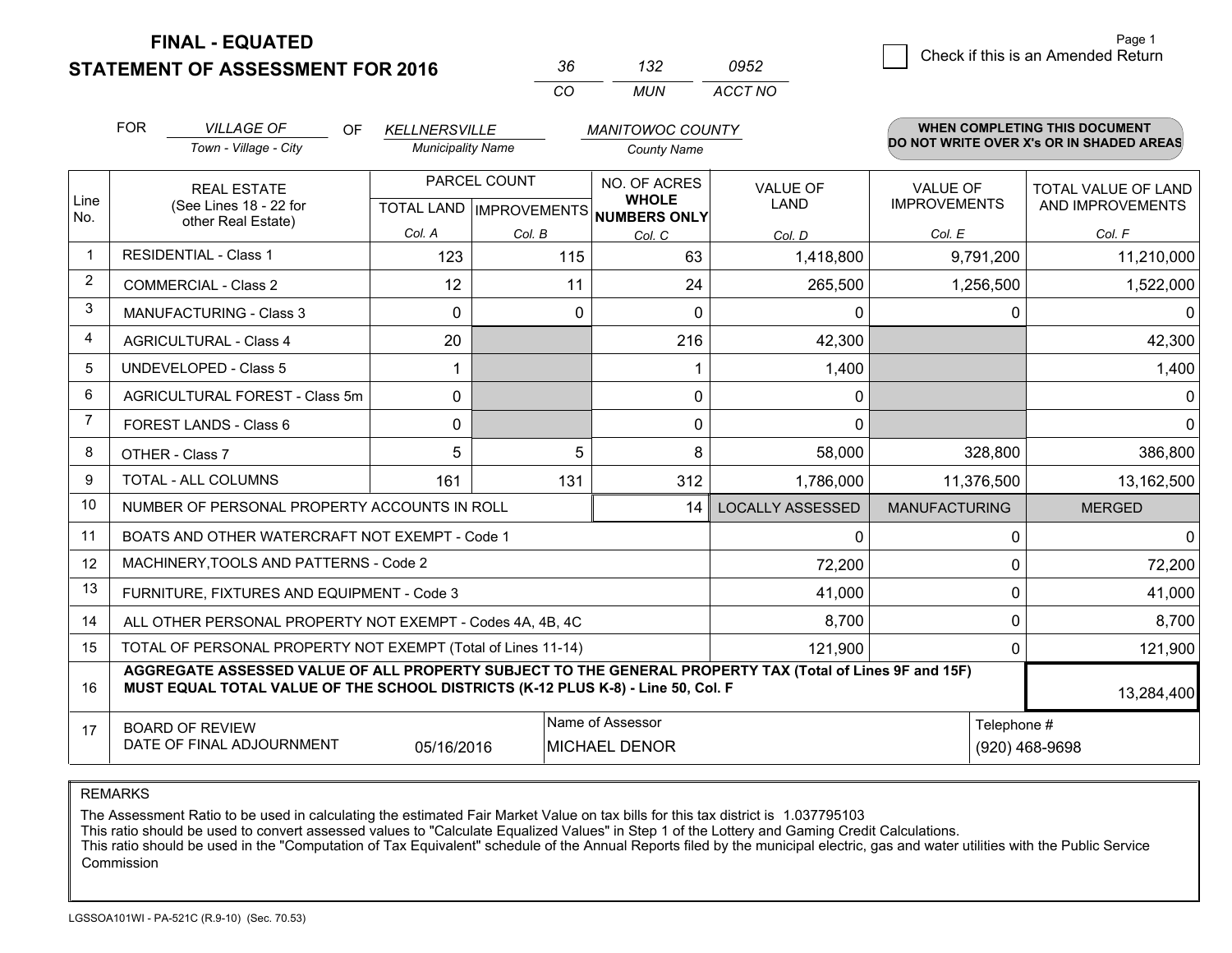*YEAR CO MUN ACCT NO* <sup>2016</sup> <sup>36</sup> <sup>132</sup> <sup>0952</sup> Page 2

Do not confuse FOREST LANDS (Line 7) with FOREST CROPS (in this section) - They are **NOT** the same

|    | Private Forest Crop - Reg Class @ 10¢ per acre                |                                             |  |                                                                                |  | Private Forest Crop - Reg Class @ \$2.52 per acre                            |                                                                    |               |                    |  |
|----|---------------------------------------------------------------|---------------------------------------------|--|--------------------------------------------------------------------------------|--|------------------------------------------------------------------------------|--------------------------------------------------------------------|---------------|--------------------|--|
| 18 | (a) PARCELS                                                   | (b) ACRES                                   |  | (c) ASSESSED VALUE                                                             |  | (d) PARCELS                                                                  | (e) ACRES                                                          |               | (f) ASSESSED VALUE |  |
|    |                                                               |                                             |  |                                                                                |  |                                                                              |                                                                    |               |                    |  |
|    |                                                               |                                             |  | Private Forest Crop - Special Class @ 20¢ per acre                             |  | Entered Before 2005 Managed Forest - Ferrous Mining CLOSED @ \$8.27 per acre |                                                                    |               |                    |  |
| 19 | (a) PARCELS                                                   | (b) ACRES                                   |  | (c) ASSESSED VALUE                                                             |  | (d) PARCELS                                                                  | (e) ACRES                                                          |               | (f) ASSESSED VALUE |  |
|    |                                                               |                                             |  |                                                                                |  |                                                                              |                                                                    |               |                    |  |
|    |                                                               | Entered Before 2005 Managed Forest - OPEN @ |  | \$.79 per acre                                                                 |  |                                                                              | Entered Before 2005 Managed Forest - CLOSED @ \$1.87 per acre      |               |                    |  |
| 20 | (a) PARCELS                                                   | (b) ACRES                                   |  | (c) ASSESSED VALUE                                                             |  | (d) PARCELS                                                                  | (e) ACRES                                                          |               | (f) ASSESSED VALUE |  |
|    |                                                               |                                             |  |                                                                                |  |                                                                              |                                                                    |               |                    |  |
|    | Entered After 2004 Managed Forest - OPEN @<br>\$2.14 per acre |                                             |  |                                                                                |  | Entered After 2004 Managed Forest - CLOSED @ \$10.68 per acre                |                                                                    |               |                    |  |
| 21 | (a) PARCELS                                                   | (b) ACRES                                   |  | (c) ASSESSED VALUE                                                             |  | (d) PARCELS<br>(e) ACRES                                                     |                                                                    |               | (f) ASSESSED VALUE |  |
|    |                                                               |                                             |  |                                                                                |  |                                                                              |                                                                    |               |                    |  |
|    | (a) County Forest Cropland Acres                              |                                             |  | (b) Federal Acres                                                              |  | (d) County (NOT FOREST CROP) Acres<br>(c) State Acres                        |                                                                    |               | (e) Other Acres    |  |
| 22 |                                                               |                                             |  |                                                                                |  |                                                                              |                                                                    |               |                    |  |
|    |                                                               |                                             |  |                                                                                |  |                                                                              |                                                                    |               |                    |  |
|    |                                                               |                                             |  | Assessed Value of Omitted Property From Prior Years (Sec. 70.44)               |  |                                                                              | Assessed Value of Sec. 70.43 Corrections of Errors by Assessors    |               |                    |  |
| 23 |                                                               | (a) REAL ESTATE                             |  | (b) PERSONAL                                                                   |  | (c1) REAL ESTATE                                                             |                                                                    | (c2) PERSONAL |                    |  |
|    |                                                               |                                             |  |                                                                                |  |                                                                              |                                                                    |               |                    |  |
|    |                                                               |                                             |  | Manufacturing Equated Value of Omitted Property From Prior Years (Sec. 70.995) |  |                                                                              | Mfg. Equated Value of Sec.70.43 Corrections of Errors by Assessors |               |                    |  |
|    |                                                               | (d) REAL ESTATE                             |  | (e) PERSONAL                                                                   |  |                                                                              | (f1) REAL ESTATE                                                   | (f2) PERSONAL |                    |  |
|    |                                                               |                                             |  |                                                                                |  |                                                                              |                                                                    |               |                    |  |

## **SPECIAL DISTRICTS**

| Line<br>No. | Enter 6-digit<br>Special District<br>Code (Col. A) | <b>Account</b><br><b>Number</b> | <b>Special District Name</b> | <b>Locally Assessed Value</b><br>of Real Estate and | Mfg Value of Real Estate<br>and Personal Property | <b>Merged Value of</b><br><b>Real Estate and</b><br>Personal Property (Col. F) |
|-------------|----------------------------------------------------|---------------------------------|------------------------------|-----------------------------------------------------|---------------------------------------------------|--------------------------------------------------------------------------------|
|             |                                                    | (Col. B)                        | (Col. C)                     | Personal Property (Col. D)                          | (Col. E)                                          |                                                                                |
| 24          |                                                    |                                 |                              |                                                     |                                                   |                                                                                |
| 25          |                                                    |                                 |                              |                                                     |                                                   |                                                                                |
| 26          |                                                    |                                 |                              |                                                     |                                                   |                                                                                |
| 27          |                                                    |                                 |                              |                                                     |                                                   |                                                                                |
| 28          |                                                    |                                 |                              |                                                     |                                                   |                                                                                |
| 29          |                                                    |                                 |                              |                                                     |                                                   |                                                                                |
| 30          |                                                    |                                 |                              |                                                     |                                                   |                                                                                |
| 31          |                                                    |                                 |                              |                                                     |                                                   |                                                                                |
| 32          |                                                    |                                 |                              |                                                     |                                                   |                                                                                |
| 33          |                                                    |                                 |                              |                                                     |                                                   |                                                                                |
| 34          |                                                    |                                 |                              |                                                     |                                                   |                                                                                |
| 35          |                                                    |                                 |                              |                                                     |                                                   |                                                                                |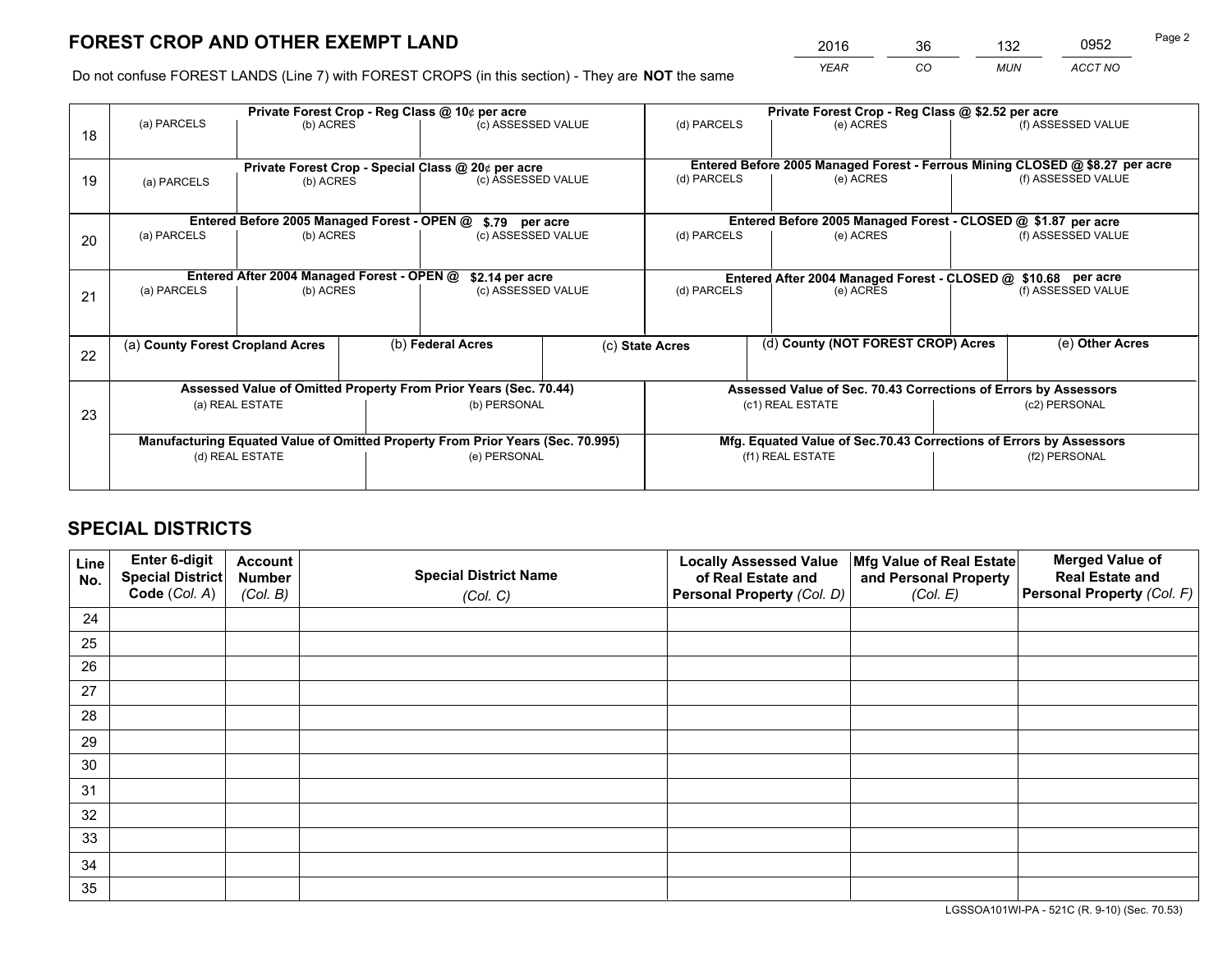|             |                                                          |                                             |                                                         | <b>YEAR</b>                                                                       | CO<br><b>MUN</b>                                              | ACCT NO                                                                        |
|-------------|----------------------------------------------------------|---------------------------------------------|---------------------------------------------------------|-----------------------------------------------------------------------------------|---------------------------------------------------------------|--------------------------------------------------------------------------------|
| Line<br>No. | Enter 6-digit<br><b>School District</b><br>Code (Col. A) | <b>Account</b><br><b>Number</b><br>(Col. B) | <b>School District Name</b><br>(Col. C)                 | <b>Locally Assessed Value</b><br>of Real Estate and<br>Personal Property (Col. D) | Mfg Value of Real Estate<br>and Personal Property<br>(Col. E) | <b>Merged Value of</b><br><b>Real Estate and</b><br>Personal Property (Col. F) |
|             | A. SCHOOL DISTRICTS (K-8 and K-12)                       |                                             |                                                         |                                                                                   |                                                               |                                                                                |
| 36          | 364760                                                   | 0212                                        | SCH D OF REEDSVILLE                                     | 13,284,400                                                                        |                                                               | 13,284,400                                                                     |
| 37          |                                                          |                                             |                                                         |                                                                                   |                                                               |                                                                                |
| 38          |                                                          |                                             |                                                         |                                                                                   |                                                               |                                                                                |
| 39          |                                                          |                                             |                                                         |                                                                                   |                                                               |                                                                                |
| 40          |                                                          |                                             |                                                         |                                                                                   |                                                               |                                                                                |
| 41          |                                                          |                                             |                                                         |                                                                                   |                                                               |                                                                                |
| 42          |                                                          |                                             |                                                         |                                                                                   |                                                               |                                                                                |
| 43          |                                                          |                                             |                                                         |                                                                                   |                                                               |                                                                                |
| 44          |                                                          |                                             |                                                         |                                                                                   |                                                               |                                                                                |
| 45<br>46    |                                                          |                                             |                                                         |                                                                                   |                                                               |                                                                                |
|             |                                                          |                                             |                                                         |                                                                                   |                                                               |                                                                                |
| 47<br>48    |                                                          |                                             |                                                         |                                                                                   |                                                               |                                                                                |
| 49          |                                                          |                                             |                                                         |                                                                                   |                                                               |                                                                                |
| 50          |                                                          |                                             | TOTAL ASSESSED VALUE OF SCHOOL DISTRICTS (K-8 and K-12) | 13,284,400                                                                        |                                                               | 13,284,400                                                                     |
|             | <b>B.</b><br><b>UNION HIGH SCHOOL DISTRICTS</b>          |                                             |                                                         |                                                                                   |                                                               |                                                                                |
| 51          |                                                          |                                             |                                                         |                                                                                   |                                                               |                                                                                |
| 52          |                                                          |                                             |                                                         |                                                                                   |                                                               |                                                                                |
| 53          |                                                          |                                             |                                                         |                                                                                   |                                                               |                                                                                |
| 54          |                                                          |                                             |                                                         |                                                                                   |                                                               |                                                                                |
| 55          |                                                          |                                             | TOTAL ASSESSED VALUE OF UNION HIGH SCHOOLS              |                                                                                   |                                                               |                                                                                |
|             | C.<br><b>TECHNICAL COLLEGE DISTRICTS</b>                 |                                             |                                                         |                                                                                   |                                                               |                                                                                |
| 56          | 001100                                                   | 0010                                        | LAKESHORE TECHNICAL COLLEGE<br><b>CLEV</b>              | 13,284,400                                                                        |                                                               | 13,284,400                                                                     |
| 57          |                                                          |                                             |                                                         |                                                                                   |                                                               |                                                                                |
| 58          |                                                          |                                             |                                                         |                                                                                   |                                                               |                                                                                |
| 59          |                                                          |                                             | TOTAL ASSESSED VALUE OF TECHNICAL COLLEGES              | 13,284,400                                                                        |                                                               | 13,284,400                                                                     |

36

132

 *I hereby certify, to the best of my knowledge and belief, this form is complete and correct.*

**SCHOOL DISTRICTS**

| Print name of preparer | Title                    |                | Date (MM / DD / CCYY) |
|------------------------|--------------------------|----------------|-----------------------|
|                        |                          |                |                       |
| Signature of preparer  | Contact Telephone Number | E-mail address |                       |
|                        | $\sim$                   |                |                       |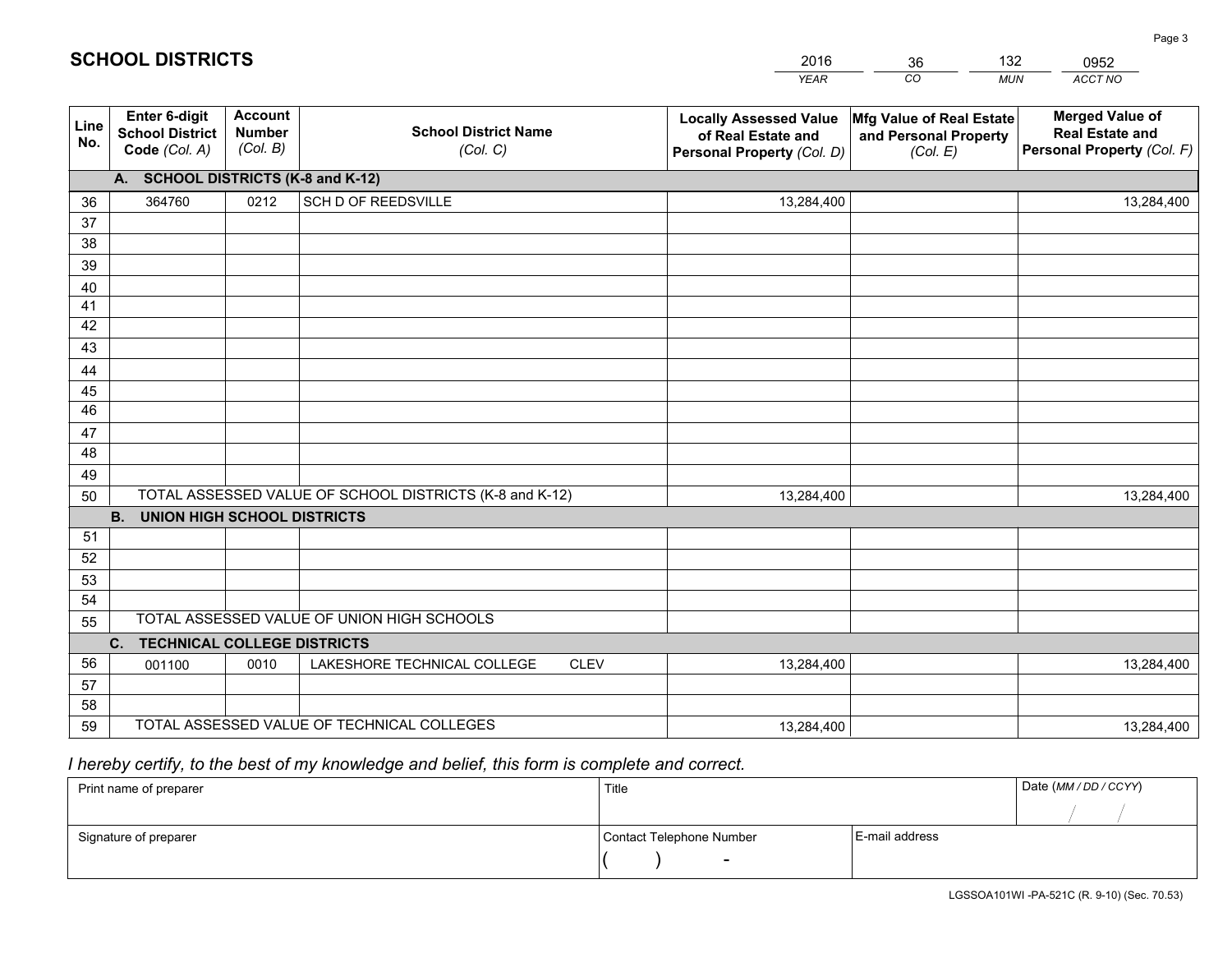### **HIGHLIGHTS**

- 1. Complete the Statement of Assessment after the Board of Review. Reflect any changes made there.
- 2. Use black ink to complete.
- 3. Line 16 must equal Line 50, Col D.
- 4. Line 55 must equal the total of K-8 schools listed on lines 36-49. Do not include K-12 schools in this comparision.
- 5. Line 59, Col. D must equal Line 16.
- 6. Special District, School District and Technical College District values must include both real estate and personal property. Examples of Special districts are: town sanitary districts, public inland lake protection and rehabilitation districts, and metropolitan sewerage districts.
- 7. DO NOT INCLUDE Manufacturing property values.DOR will print these values on the final SOA.

ELIZABETH WELCH

VILLAGE OF KELLNERSVILLE

ELIZABETH WELCH<br>VILLAGE OF KELLNERSVILLE

PO BOX 87

 $\overline{S}$ 

KELLNERSVILLE, WI 54215 - 0087

**KELLNERSVILLE, WI** BOX 87

54215 - 0087

 8. Accuracy of this form is very important. The values reported directly affect the equalized value DOR calculates for school and special districts.

### **Page 1:**

 If not prefilled, enter the tax year,county and municipal code,municipal type, municipal name and county name on the top of form.

Check the Amended box, if filing an amended / corrected SOA.

 Report the parcel count, acres and assessed value of taxable general property, total parcel count, (real and personal), total acres, and values from final figures set by the Board of Review.

- A. Real Estate land and improvements (buildings, etc.) is reported on lines 1 8, total line 9.
- B. Personal Property is reported on lines 11 14, Column D, total line 15.
- C. To complete this report, use the computer produced summary of the assessment roll that shows these amounts.
- D. Use whole numbers only.
- E. Add each line across and each column down to verify entries.

### **Page 2:**

- A. Report Special Items (not subject to general property tax).
- 1. Private Forest Croplands and Managed Forest Lands are reported on lines 18,19, 20 and 21. Be sure to report assessed values **NOT** taxes.
- 2. You should have copies of the orders of entry, orders of withdrawal, etc., to update your assessment roll.
	- 3. Show hundredths of acres (e.g. 39.75).
- 4. Tax exempt lands are reported on line 22.
- 5. Omitted property and sec. 70.43, Wis. Stats., corrections of errors by assessor are reported on line 23. Report real estate and personal property separately. These should be for **prior years**, not something found on the current assessment roll after the board of review.
- B. Special District (Lines 24-35) Include the value of both real and personal property.
- The Department of Revenue (DOR) preprints much of the information regarding names and codes for schools, special districts,etc. If a district is not listed, enter the name and value only, DOR will enter the proper code.

## **Page 3 School Districts:**

Include the value of both real and personal property.

Report School District (regular, elementary, union high school, and technical college).

- 1. Regular (K-12) and Elementary (K-8) school values are reported on lines 36-49, total on line 50.
- 2. Union High School (UHS) (use only if elementary schools are listed on lines 36-49) are reported on lines 51-54. UHS total value (line 55) must equal to the total **elementary school** values reported on lines 36-49. Do notinclude K-12 schools in this comparison.
- 3. Technical College values are reported on lines 56-58, total on line 59.
- 4. Use the computer summary that shows these amounts to complete this report.

#### **This form is due the second Monday in June. File this report only after your Board of Review is complete.**

 *If you have questions: Return forms to:*

Fax number: (608) 264-6887 PO Box 8971

 Email: lgs@revenue.wi.gov Wisconsin Department of Revenue Call: (608) 261-5341 Local Government Services Section 6-97Madison WI 53708-8971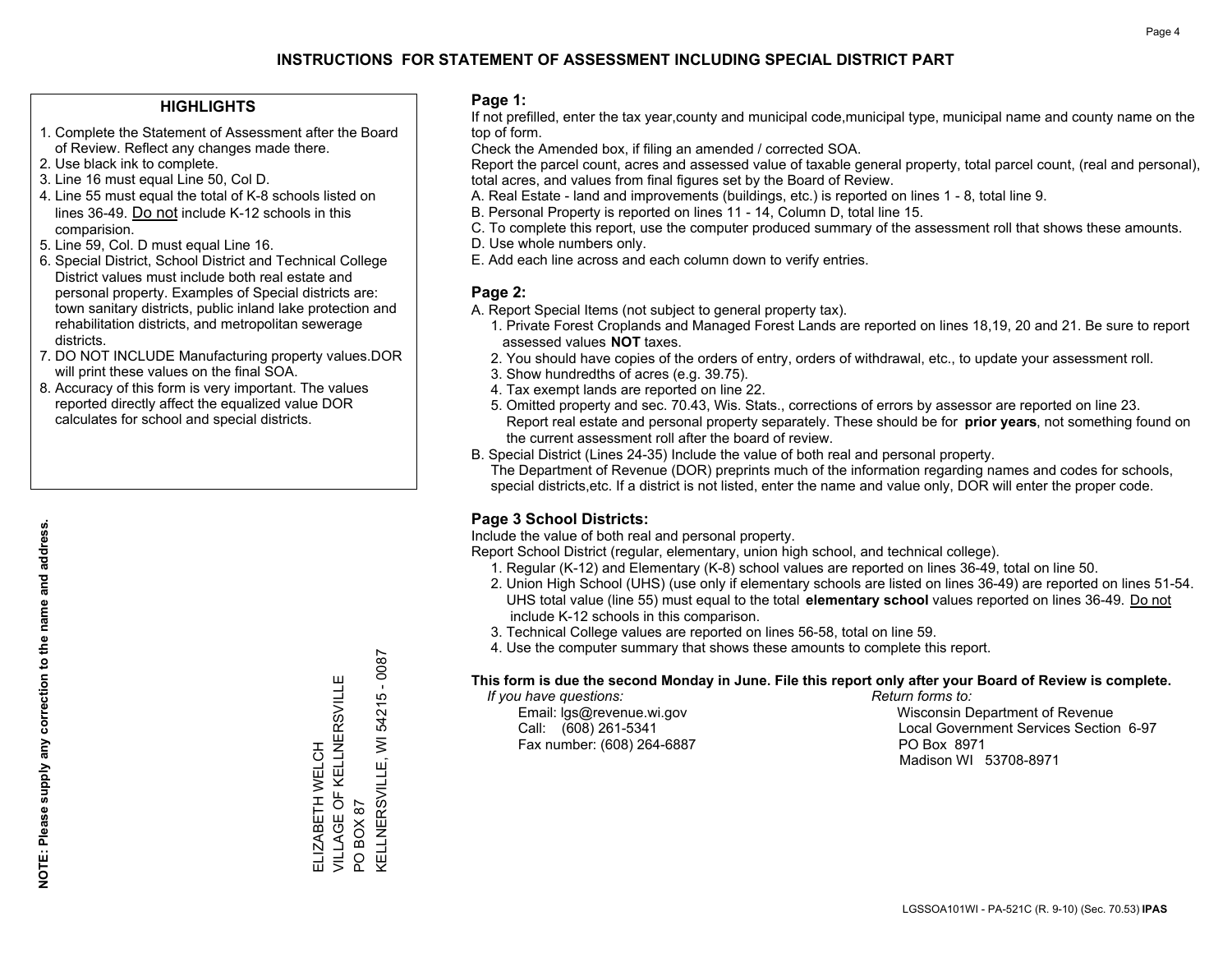**FINAL - EQUATED**

**STATEMENT OF ASSESSMENT FOR 2016** 

| ิ่งค     | 47  | 0953    |
|----------|-----|---------|
| $\cdots$ | MUN | ACCT NO |

|                | <b>FOR</b>                                                                                                                                                                                   | <b>VILLAGE OF</b><br><b>OF</b>                               | <b>MARIBEL</b>           |                                           | <b>MANITOWOC COUNTY</b>                      |                                |                                        | <b>WHEN COMPLETING THIS DOCUMENT</b>     |
|----------------|----------------------------------------------------------------------------------------------------------------------------------------------------------------------------------------------|--------------------------------------------------------------|--------------------------|-------------------------------------------|----------------------------------------------|--------------------------------|----------------------------------------|------------------------------------------|
|                |                                                                                                                                                                                              | Town - Village - City                                        | <b>Municipality Name</b> |                                           | <b>County Name</b>                           |                                |                                        | DO NOT WRITE OVER X's OR IN SHADED AREAS |
| Line<br>No.    | <b>REAL ESTATE</b><br>(See Lines 18 - 22 for                                                                                                                                                 |                                                              |                          | PARCEL COUNT<br>TOTAL LAND   IMPROVEMENTS | NO. OF ACRES<br><b>WHOLE</b><br>NUMBERS ONLY | <b>VALUE OF</b><br><b>LAND</b> | <b>VALUE OF</b><br><b>IMPROVEMENTS</b> | TOTAL VALUE OF LAND<br>AND IMPROVEMENTS  |
|                |                                                                                                                                                                                              | other Real Estate)                                           | Col. A                   | Col. B                                    | Col. C                                       | Col. D                         | Col. E                                 | Col. F                                   |
| $\mathbf 1$    |                                                                                                                                                                                              | <b>RESIDENTIAL - Class 1</b>                                 | 134                      | 119                                       | 82                                           | 2,387,000                      | 11,149,100                             | 13,536,100                               |
| $\overline{2}$ |                                                                                                                                                                                              | <b>COMMERCIAL - Class 2</b>                                  | 17                       | 14                                        | 30                                           | 410,700                        | 2,465,700                              | 2,876,400                                |
| 3              |                                                                                                                                                                                              | <b>MANUFACTURING - Class 3</b>                               | 1                        |                                           |                                              | 23,400                         | 412,500                                | 435,900                                  |
| $\overline{4}$ |                                                                                                                                                                                              | <b>AGRICULTURAL - Class 4</b>                                | 29                       |                                           | 488                                          | 83,300                         |                                        | 83,300                                   |
| 5              |                                                                                                                                                                                              | <b>UNDEVELOPED - Class 5</b>                                 | 14                       |                                           | 44                                           | 22,900                         |                                        | 22,900                                   |
| 6              |                                                                                                                                                                                              | AGRICULTURAL FOREST - Class 5m                               | 1                        |                                           | 8                                            | 5,200                          |                                        | 5,200                                    |
| 7              |                                                                                                                                                                                              | FOREST LANDS - Class 6                                       | 0                        |                                           | $\Omega$                                     | $\mathbf{0}$                   |                                        | $\Omega$                                 |
| 8              |                                                                                                                                                                                              | OTHER - Class 7                                              | 3                        | 3                                         | 3                                            | 22,500                         | 29,800                                 | 52,300                                   |
| 9              |                                                                                                                                                                                              | TOTAL - ALL COLUMNS                                          | 199                      | 137                                       | 656                                          | 2,955,000                      | 14,057,100                             | 17,012,100                               |
| 10             |                                                                                                                                                                                              | NUMBER OF PERSONAL PROPERTY ACCOUNTS IN ROLL                 |                          |                                           | 17                                           | <b>LOCALLY ASSESSED</b>        | <b>MANUFACTURING</b>                   | <b>MERGED</b>                            |
| 11             |                                                                                                                                                                                              | BOATS AND OTHER WATERCRAFT NOT EXEMPT - Code 1               |                          |                                           |                                              | 0                              | $\Omega$                               | $\mathbf 0$                              |
| 12             |                                                                                                                                                                                              | MACHINERY, TOOLS AND PATTERNS - Code 2                       |                          |                                           |                                              | 501,900                        | 19,400                                 | 521,300                                  |
| 13             |                                                                                                                                                                                              | FURNITURE, FIXTURES AND EQUIPMENT - Code 3                   |                          |                                           |                                              | 20,700                         | 5,200                                  | 25,900                                   |
| 14             |                                                                                                                                                                                              | ALL OTHER PERSONAL PROPERTY NOT EXEMPT - Codes 4A, 4B, 4C    |                          |                                           |                                              | 93,200                         | 19,400                                 | 112,600                                  |
| 15             |                                                                                                                                                                                              | TOTAL OF PERSONAL PROPERTY NOT EXEMPT (Total of Lines 11-14) |                          |                                           |                                              | 615,800                        | 44,000                                 | 659,800                                  |
| 16             | AGGREGATE ASSESSED VALUE OF ALL PROPERTY SUBJECT TO THE GENERAL PROPERTY TAX (Total of Lines 9F and 15F)<br>MUST EQUAL TOTAL VALUE OF THE SCHOOL DISTRICTS (K-12 PLUS K-8) - Line 50, Col. F |                                                              |                          |                                           |                                              |                                | 17,671,900                             |                                          |
| 17             | Name of Assessor<br>Telephone #<br><b>BOARD OF REVIEW</b><br>DATE OF FINAL ADJOURNMENT<br>05/31/2016<br><b>SCOTT TENNESSEN</b><br>(920) 423-3502                                             |                                                              |                          |                                           |                                              |                                |                                        |                                          |

REMARKS

The Assessment Ratio to be used in calculating the estimated Fair Market Value on tax bills for this tax district is 1.090309488

This ratio should be used to convert assessed values to "Calculate Equalized Values" in Step 1 of the Lottery and Gaming Credit Calculations.<br>This ratio should be used in the "Computation of Tax Equivalent" schedule of the Commission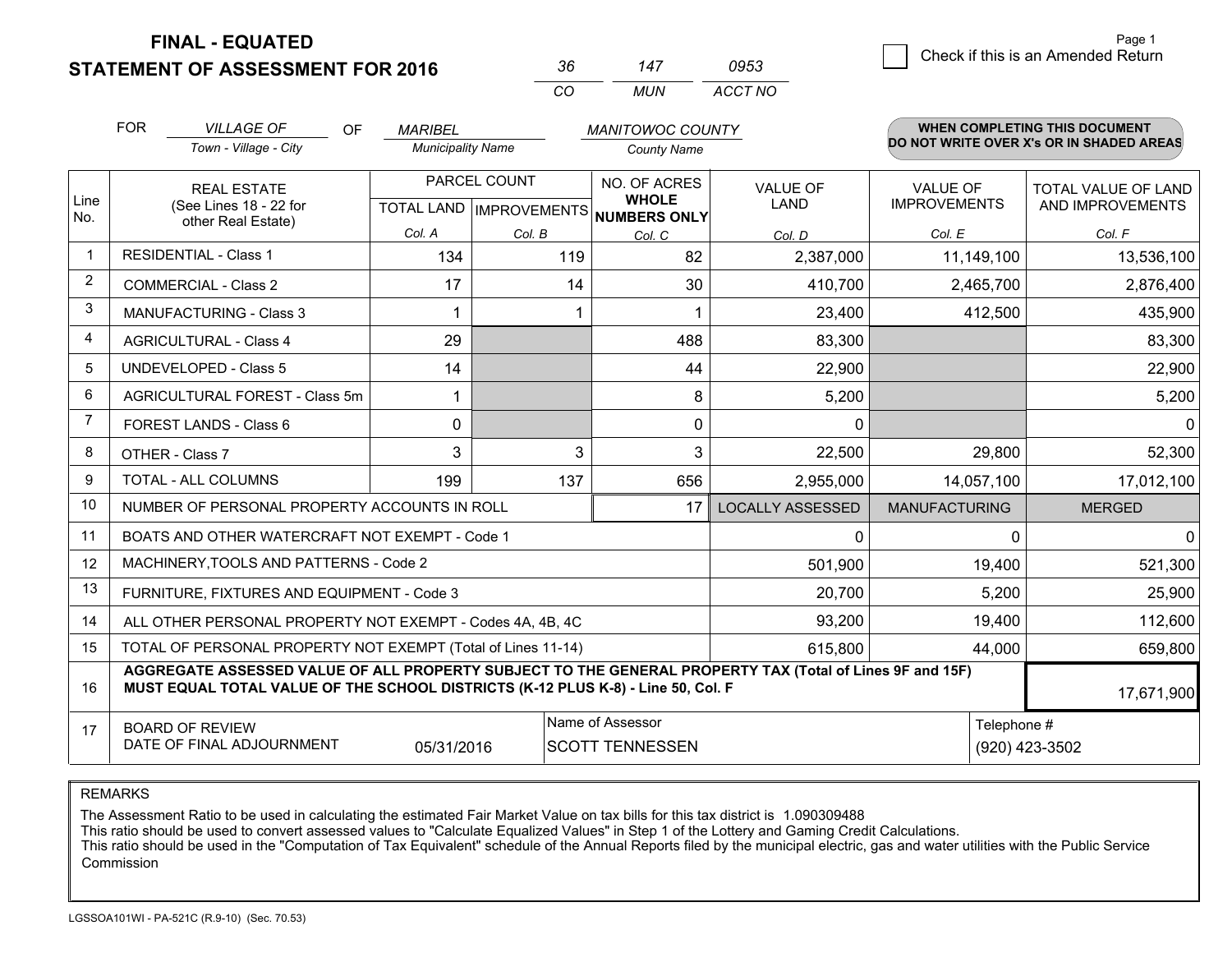*YEAR CO MUN ACCT NO* <sup>2016</sup> <sup>36</sup> <sup>147</sup> <sup>0953</sup>

Do not confuse FOREST LANDS (Line 7) with FOREST CROPS (in this section) - They are **NOT** the same

|    |                                                               |                                             |                   | Private Forest Crop - Reg Class @ 10¢ per acre                                 |                                                                              | Private Forest Crop - Reg Class @ \$2.52 per acre             |                                                                 |                                                                    |                    |  |
|----|---------------------------------------------------------------|---------------------------------------------|-------------------|--------------------------------------------------------------------------------|------------------------------------------------------------------------------|---------------------------------------------------------------|-----------------------------------------------------------------|--------------------------------------------------------------------|--------------------|--|
| 18 | (a) PARCELS                                                   | (b) ACRES                                   |                   | (c) ASSESSED VALUE                                                             |                                                                              | (d) PARCELS                                                   | (e) ACRES                                                       |                                                                    | (f) ASSESSED VALUE |  |
|    |                                                               |                                             |                   |                                                                                |                                                                              |                                                               |                                                                 |                                                                    |                    |  |
|    | Private Forest Crop - Special Class @ 20¢ per acre            |                                             |                   |                                                                                | Entered Before 2005 Managed Forest - Ferrous Mining CLOSED @ \$8.27 per acre |                                                               |                                                                 |                                                                    |                    |  |
| 19 | (a) PARCELS                                                   | (b) ACRES                                   |                   | (c) ASSESSED VALUE                                                             |                                                                              | (d) PARCELS                                                   | (e) ACRES                                                       |                                                                    | (f) ASSESSED VALUE |  |
|    |                                                               |                                             |                   |                                                                                |                                                                              |                                                               |                                                                 |                                                                    |                    |  |
|    |                                                               | Entered Before 2005 Managed Forest - OPEN @ |                   | \$.79 per acre                                                                 |                                                                              |                                                               | Entered Before 2005 Managed Forest - CLOSED @ \$1.87 per acre   |                                                                    |                    |  |
| 20 | (a) PARCELS                                                   | (b) ACRES                                   |                   | (c) ASSESSED VALUE                                                             |                                                                              | (d) PARCELS                                                   | (e) ACRES                                                       |                                                                    | (f) ASSESSED VALUE |  |
|    |                                                               |                                             |                   |                                                                                |                                                                              |                                                               |                                                                 |                                                                    |                    |  |
|    | Entered After 2004 Managed Forest - OPEN @<br>\$2.14 per acre |                                             |                   |                                                                                |                                                                              | Entered After 2004 Managed Forest - CLOSED @ \$10.68 per acre |                                                                 |                                                                    |                    |  |
| 21 | (a) PARCELS                                                   | (b) ACRES                                   |                   | (c) ASSESSED VALUE                                                             |                                                                              | (d) PARCELS<br>(e) ACRES                                      |                                                                 |                                                                    | (f) ASSESSED VALUE |  |
|    |                                                               |                                             |                   |                                                                                |                                                                              |                                                               |                                                                 |                                                                    |                    |  |
|    | (a) County Forest Cropland Acres                              |                                             | (b) Federal Acres |                                                                                |                                                                              | (c) State Acres                                               | (d) County (NOT FOREST CROP) Acres                              |                                                                    | (e) Other Acres    |  |
| 22 |                                                               |                                             |                   |                                                                                |                                                                              |                                                               |                                                                 |                                                                    |                    |  |
|    |                                                               |                                             |                   |                                                                                |                                                                              | 21.94                                                         |                                                                 |                                                                    | 44.23              |  |
|    |                                                               |                                             |                   | Assessed Value of Omitted Property From Prior Years (Sec. 70.44)               |                                                                              |                                                               | Assessed Value of Sec. 70.43 Corrections of Errors by Assessors |                                                                    |                    |  |
| 23 |                                                               | (a) REAL ESTATE                             |                   | (b) PERSONAL                                                                   |                                                                              |                                                               | (c1) REAL ESTATE                                                |                                                                    | (c2) PERSONAL      |  |
|    |                                                               |                                             |                   |                                                                                |                                                                              |                                                               |                                                                 |                                                                    |                    |  |
|    |                                                               |                                             |                   | Manufacturing Equated Value of Omitted Property From Prior Years (Sec. 70.995) |                                                                              |                                                               |                                                                 | Mfg. Equated Value of Sec.70.43 Corrections of Errors by Assessors |                    |  |
|    |                                                               | (d) REAL ESTATE                             |                   | (e) PERSONAL                                                                   |                                                                              |                                                               | (f1) REAL ESTATE                                                | (f2) PERSONAL                                                      |                    |  |
|    |                                                               |                                             |                   |                                                                                |                                                                              |                                                               |                                                                 |                                                                    |                    |  |

## **SPECIAL DISTRICTS**

| Line<br>No. | Enter 6-digit<br><b>Special District</b> | <b>Account</b><br><b>Number</b> | <b>Special District Name</b> | <b>Locally Assessed Value</b><br>of Real Estate and | Mfg Value of Real Estate<br>and Personal Property | <b>Merged Value of</b><br><b>Real Estate and</b> |
|-------------|------------------------------------------|---------------------------------|------------------------------|-----------------------------------------------------|---------------------------------------------------|--------------------------------------------------|
|             | Code (Col. A)                            | (Col. B)                        | (Col. C)                     | Personal Property (Col. D)                          | (Col. E)                                          | Personal Property (Col. F)                       |
| 24          |                                          |                                 |                              |                                                     |                                                   |                                                  |
| 25          |                                          |                                 |                              |                                                     |                                                   |                                                  |
| 26          |                                          |                                 |                              |                                                     |                                                   |                                                  |
| 27          |                                          |                                 |                              |                                                     |                                                   |                                                  |
| 28          |                                          |                                 |                              |                                                     |                                                   |                                                  |
| 29          |                                          |                                 |                              |                                                     |                                                   |                                                  |
| 30          |                                          |                                 |                              |                                                     |                                                   |                                                  |
| 31          |                                          |                                 |                              |                                                     |                                                   |                                                  |
| 32          |                                          |                                 |                              |                                                     |                                                   |                                                  |
| 33          |                                          |                                 |                              |                                                     |                                                   |                                                  |
| 34          |                                          |                                 |                              |                                                     |                                                   |                                                  |
| 35          |                                          |                                 |                              |                                                     |                                                   |                                                  |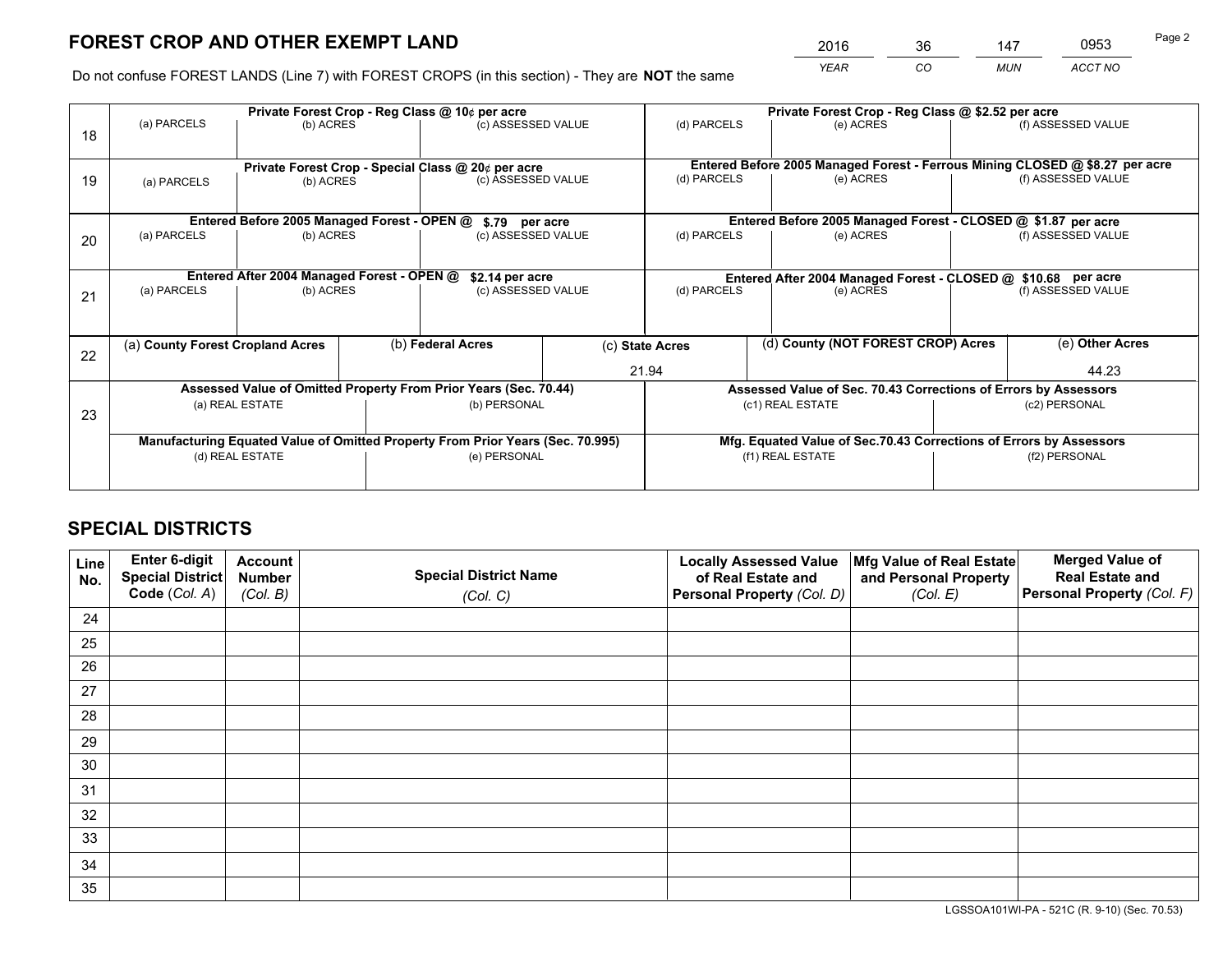|             |                                                          |                                             |                                                         | <b>YEAR</b>                                                                       | CO<br><b>MUN</b>                                              | ACCT NO                                                                        |
|-------------|----------------------------------------------------------|---------------------------------------------|---------------------------------------------------------|-----------------------------------------------------------------------------------|---------------------------------------------------------------|--------------------------------------------------------------------------------|
| Line<br>No. | Enter 6-digit<br><b>School District</b><br>Code (Col. A) | <b>Account</b><br><b>Number</b><br>(Col. B) | <b>School District Name</b><br>(Col. C)                 | <b>Locally Assessed Value</b><br>of Real Estate and<br>Personal Property (Col. D) | Mfg Value of Real Estate<br>and Personal Property<br>(Col. E) | <b>Merged Value of</b><br><b>Real Estate and</b><br>Personal Property (Col. F) |
|             | A. SCHOOL DISTRICTS (K-8 and K-12)                       |                                             |                                                         |                                                                                   |                                                               |                                                                                |
| 36          | 051407                                                   | 0034                                        | <b>SCH D OF DENMARK</b>                                 | 17,192,000                                                                        | 479,900                                                       | 17,671,900                                                                     |
| 37          |                                                          |                                             |                                                         |                                                                                   |                                                               |                                                                                |
| 38          |                                                          |                                             |                                                         |                                                                                   |                                                               |                                                                                |
| 39          |                                                          |                                             |                                                         |                                                                                   |                                                               |                                                                                |
| 40          |                                                          |                                             |                                                         |                                                                                   |                                                               |                                                                                |
| 41<br>42    |                                                          |                                             |                                                         |                                                                                   |                                                               |                                                                                |
| 43          |                                                          |                                             |                                                         |                                                                                   |                                                               |                                                                                |
| 44          |                                                          |                                             |                                                         |                                                                                   |                                                               |                                                                                |
| 45          |                                                          |                                             |                                                         |                                                                                   |                                                               |                                                                                |
| 46          |                                                          |                                             |                                                         |                                                                                   |                                                               |                                                                                |
| 47          |                                                          |                                             |                                                         |                                                                                   |                                                               |                                                                                |
| 48          |                                                          |                                             |                                                         |                                                                                   |                                                               |                                                                                |
| 49          |                                                          |                                             |                                                         |                                                                                   |                                                               |                                                                                |
| 50          |                                                          |                                             | TOTAL ASSESSED VALUE OF SCHOOL DISTRICTS (K-8 and K-12) | 17,192,000                                                                        | 479,900                                                       | 17,671,900                                                                     |
|             | <b>UNION HIGH SCHOOL DISTRICTS</b><br><b>B.</b>          |                                             |                                                         |                                                                                   |                                                               |                                                                                |
| 51          |                                                          |                                             |                                                         |                                                                                   |                                                               |                                                                                |
| 52          |                                                          |                                             |                                                         |                                                                                   |                                                               |                                                                                |
| 53<br>54    |                                                          |                                             |                                                         |                                                                                   |                                                               |                                                                                |
| 55          |                                                          |                                             | TOTAL ASSESSED VALUE OF UNION HIGH SCHOOLS              |                                                                                   |                                                               |                                                                                |
|             | C.<br><b>TECHNICAL COLLEGE DISTRICTS</b>                 |                                             |                                                         |                                                                                   |                                                               |                                                                                |
| 56          | 001300                                                   | 0012                                        | NORTHEAST WISCONSIN TECH COLLEGE GNBY                   | 17,192,000                                                                        | 479,900                                                       | 17,671,900                                                                     |
| 57          |                                                          |                                             |                                                         |                                                                                   |                                                               |                                                                                |
| 58          |                                                          |                                             |                                                         |                                                                                   |                                                               |                                                                                |
| 59          |                                                          |                                             | TOTAL ASSESSED VALUE OF TECHNICAL COLLEGES              | 17,192,000                                                                        | 479,900                                                       | 17,671,900                                                                     |

36

147

 *I hereby certify, to the best of my knowledge and belief, this form is complete and correct.*

**SCHOOL DISTRICTS**

| Print name of preparer | Title                    |                | Date (MM / DD / CCYY) |
|------------------------|--------------------------|----------------|-----------------------|
|                        |                          |                |                       |
| Signature of preparer  | Contact Telephone Number | E-mail address |                       |
|                        | $\overline{\phantom{0}}$ |                |                       |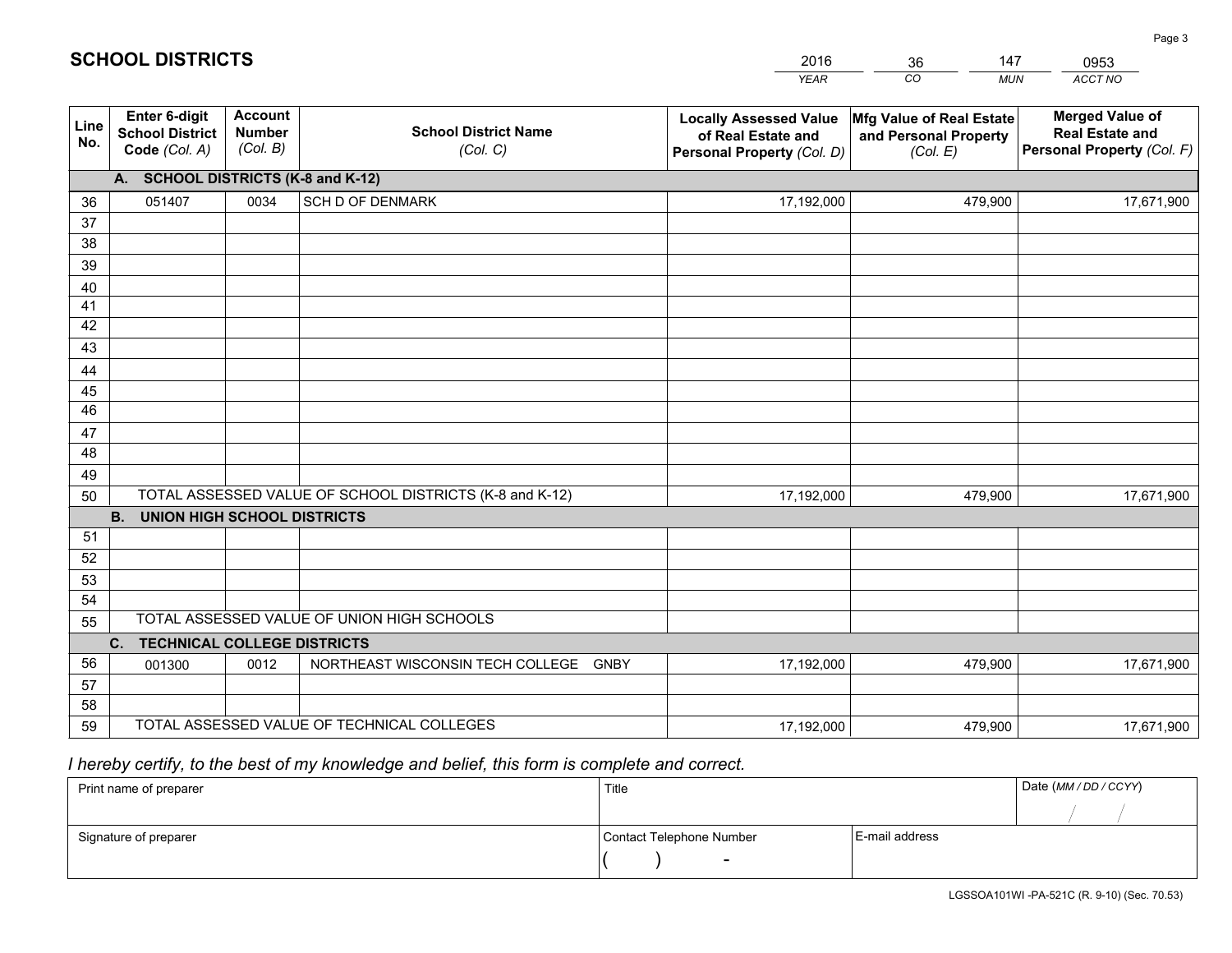### **HIGHLIGHTS**

- 1. Complete the Statement of Assessment after the Board of Review. Reflect any changes made there.
- 2. Use black ink to complete.
- 3. Line 16 must equal Line 50, Col D.
- 4. Line 55 must equal the total of K-8 schools listed on lines 36-49. Do not include K-12 schools in this comparision.
- 5. Line 59, Col. D must equal Line 16.
- 6. Special District, School District and Technical College District values must include both real estate and personal property. Examples of Special districts are: town sanitary districts, public inland lake protection and rehabilitation districts, and metropolitan sewerage districts.
- 7. DO NOT INCLUDE Manufacturing property values.DOR will print these values on the final SOA.

NANCY VAN ELZEN VILLAGE OF MARIBEL

NANCY VAN ELZEN<br>VILLAGE OF MARIBEI

PO BOX 203

 $\overline{S}$ 

MARIBEL, WI 54227 - 0203

MARIBEL, WI 54227 BOX 203

 $-0203$ 

 8. Accuracy of this form is very important. The values reported directly affect the equalized value DOR calculates for school and special districts.

### **Page 1:**

 If not prefilled, enter the tax year,county and municipal code,municipal type, municipal name and county name on the top of form.

Check the Amended box, if filing an amended / corrected SOA.

 Report the parcel count, acres and assessed value of taxable general property, total parcel count, (real and personal), total acres, and values from final figures set by the Board of Review.

- A. Real Estate land and improvements (buildings, etc.) is reported on lines 1 8, total line 9.
- B. Personal Property is reported on lines 11 14, Column D, total line 15.
- C. To complete this report, use the computer produced summary of the assessment roll that shows these amounts.
- D. Use whole numbers only.
- E. Add each line across and each column down to verify entries.

### **Page 2:**

- A. Report Special Items (not subject to general property tax).
- 1. Private Forest Croplands and Managed Forest Lands are reported on lines 18,19, 20 and 21. Be sure to report assessed values **NOT** taxes.
- 2. You should have copies of the orders of entry, orders of withdrawal, etc., to update your assessment roll.
	- 3. Show hundredths of acres (e.g. 39.75).
- 4. Tax exempt lands are reported on line 22.
- 5. Omitted property and sec. 70.43, Wis. Stats., corrections of errors by assessor are reported on line 23. Report real estate and personal property separately. These should be for **prior years**, not something found on the current assessment roll after the board of review.
- B. Special District (Lines 24-35) Include the value of both real and personal property.
- The Department of Revenue (DOR) preprints much of the information regarding names and codes for schools, special districts,etc. If a district is not listed, enter the name and value only, DOR will enter the proper code.

## **Page 3 School Districts:**

Include the value of both real and personal property.

Report School District (regular, elementary, union high school, and technical college).

- 1. Regular (K-12) and Elementary (K-8) school values are reported on lines 36-49, total on line 50.
- 2. Union High School (UHS) (use only if elementary schools are listed on lines 36-49) are reported on lines 51-54. UHS total value (line 55) must equal to the total **elementary school** values reported on lines 36-49. Do notinclude K-12 schools in this comparison.
- 3. Technical College values are reported on lines 56-58, total on line 59.
- 4. Use the computer summary that shows these amounts to complete this report.

#### **This form is due the second Monday in June. File this report only after your Board of Review is complete.**

 *If you have questions: Return forms to:*

Fax number: (608) 264-6887 PO Box 8971

 Email: lgs@revenue.wi.gov Wisconsin Department of Revenue Call: (608) 261-5341 Local Government Services Section 6-97Madison WI 53708-8971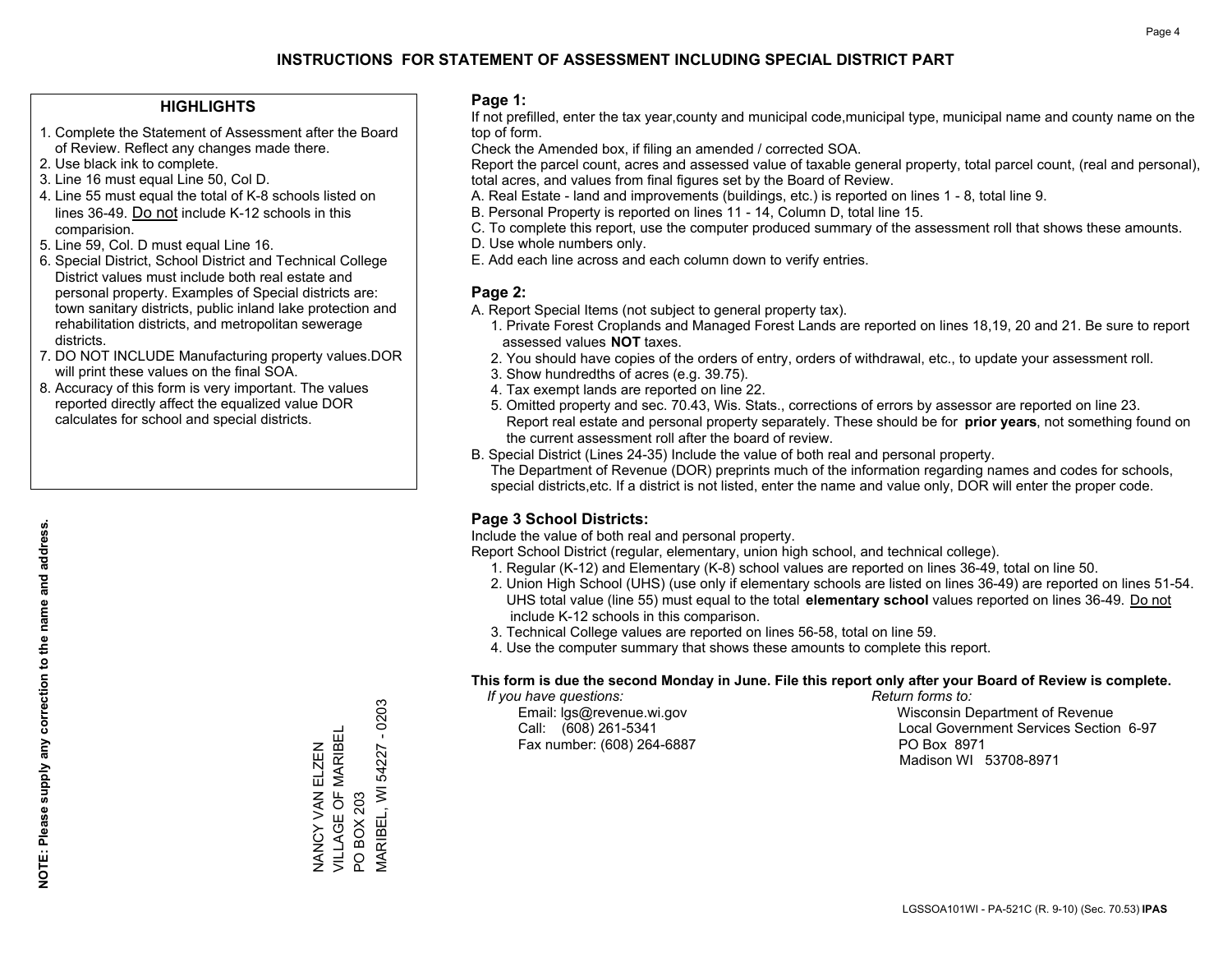**FINAL - EQUATED**

**STATEMENT OF ASSESSMENT FOR 2016** 

| -36 | 151   | 0954    |
|-----|-------|---------|
| (   | MI IN | ACCT NO |

|                | <b>FOR</b>                                                                                                                                                                                   | <b>VILLAGE OF</b><br>OF                                      | <b>MISHICOT</b>                                      |        | <b>MANITOWOC COUNTY</b>      |                         |                                        | <b>WHEN COMPLETING THIS DOCUMENT</b>     |
|----------------|----------------------------------------------------------------------------------------------------------------------------------------------------------------------------------------------|--------------------------------------------------------------|------------------------------------------------------|--------|------------------------------|-------------------------|----------------------------------------|------------------------------------------|
|                |                                                                                                                                                                                              | Town - Village - City                                        | <b>Municipality Name</b>                             |        | <b>County Name</b>           |                         |                                        | DO NOT WRITE OVER X's OR IN SHADED AREAS |
| Line<br>No.    | <b>REAL ESTATE</b><br>(See Lines 18 - 22 for<br>other Real Estate)                                                                                                                           |                                                              | PARCEL COUNT<br>TOTAL LAND IMPROVEMENTS NUMBERS ONLY |        | NO. OF ACRES<br><b>WHOLE</b> | <b>VALUE OF</b><br>LAND | <b>VALUE OF</b><br><b>IMPROVEMENTS</b> | TOTAL VALUE OF LAND<br>AND IMPROVEMENTS  |
|                |                                                                                                                                                                                              |                                                              | Col. A                                               | Col. B | Col. C                       | Col. D                  | Col. E                                 | Col. F                                   |
| -1             | <b>RESIDENTIAL - Class 1</b>                                                                                                                                                                 |                                                              | 848                                                  | 635    | 327                          | 10,925,100              | 54,409,100                             | 65,334,200                               |
| $\overline{2}$ |                                                                                                                                                                                              | <b>COMMERCIAL - Class 2</b>                                  | 92                                                   | 82     | 406                          | 2,841,300               | 11,127,800                             | 13,969,100                               |
| 3              |                                                                                                                                                                                              | <b>MANUFACTURING - Class 3</b>                               | 1                                                    |        | 8                            | 20,700                  | 48,400                                 | 69,100                                   |
| 4              |                                                                                                                                                                                              | <b>AGRICULTURAL - Class 4</b>                                | 32                                                   |        | 500                          | 87,600                  |                                        | 87,600                                   |
| 5              |                                                                                                                                                                                              | <b>UNDEVELOPED - Class 5</b>                                 | 36                                                   |        | 112                          | 92,400                  |                                        | 92,400                                   |
| 6              |                                                                                                                                                                                              | AGRICULTURAL FOREST - Class 5m                               | $\overline{2}$                                       |        | 19                           | 25,700                  |                                        | 25,700                                   |
| $\overline{7}$ |                                                                                                                                                                                              | FOREST LANDS - Class 6                                       | 10                                                   |        | 53                           | 143,200                 |                                        | 143,200                                  |
| 8              |                                                                                                                                                                                              | OTHER - Class 7                                              | $\overline{2}$                                       | 2      | $\overline{2}$               | 18,700                  | 83,000                                 | 101,700                                  |
| 9              |                                                                                                                                                                                              | TOTAL - ALL COLUMNS                                          | 1,023                                                | 720    | 1,427                        | 14,154,700              | 65,668,300                             | 79,823,000                               |
| 10             |                                                                                                                                                                                              | NUMBER OF PERSONAL PROPERTY ACCOUNTS IN ROLL                 |                                                      |        | 72                           | <b>LOCALLY ASSESSED</b> | <b>MANUFACTURING</b>                   | <b>MERGED</b>                            |
| 11             |                                                                                                                                                                                              | BOATS AND OTHER WATERCRAFT NOT EXEMPT - Code 1               |                                                      |        |                              | 0                       | 0                                      | $\overline{0}$                           |
| 12             |                                                                                                                                                                                              | MACHINERY, TOOLS AND PATTERNS - Code 2                       |                                                      |        |                              | 967,300                 | 1,100                                  | 968,400                                  |
| 13             |                                                                                                                                                                                              | FURNITURE, FIXTURES AND EQUIPMENT - Code 3                   |                                                      |        |                              | 605,100                 | 400                                    | 605,500                                  |
| 14             |                                                                                                                                                                                              | ALL OTHER PERSONAL PROPERTY NOT EXEMPT - Codes 4A, 4B, 4C    |                                                      |        |                              | 147,700                 | 100                                    | 147,800                                  |
| 15             |                                                                                                                                                                                              | TOTAL OF PERSONAL PROPERTY NOT EXEMPT (Total of Lines 11-14) |                                                      |        |                              | 1,720,100               | 1,600                                  | 1,721,700                                |
| 16             | AGGREGATE ASSESSED VALUE OF ALL PROPERTY SUBJECT TO THE GENERAL PROPERTY TAX (Total of Lines 9F and 15F)<br>MUST EQUAL TOTAL VALUE OF THE SCHOOL DISTRICTS (K-12 PLUS K-8) - Line 50, Col. F |                                                              |                                                      |        |                              |                         | 81,544,700                             |                                          |
| 17             | Name of Assessor<br>Telephone #<br><b>BOARD OF REVIEW</b><br>DATE OF FINAL ADJOURNMENT<br>05/12/2016                                                                                         |                                                              |                                                      |        |                              |                         |                                        |                                          |

REMARKS

The Assessment Ratio to be used in calculating the estimated Fair Market Value on tax bills for this tax district is 1.016623036

This ratio should be used to convert assessed values to "Calculate Equalized Values" in Step 1 of the Lottery and Gaming Credit Calculations.<br>This ratio should be used in the "Computation of Tax Equivalent" schedule of the Commission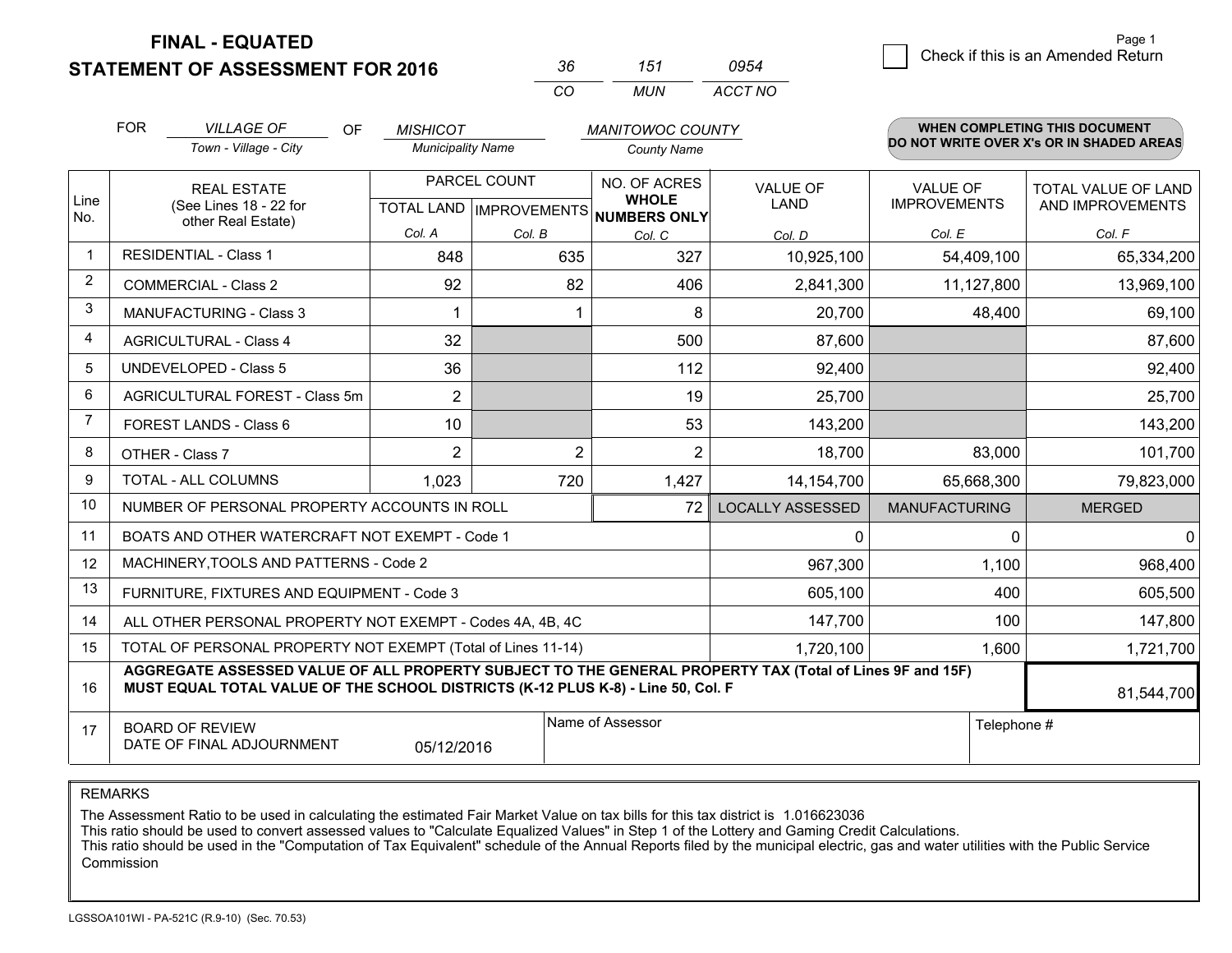*YEAR CO MUN ACCT NO* <sup>2016</sup> <sup>36</sup> <sup>151</sup> <sup>0954</sup>

Do not confuse FOREST LANDS (Line 7) with FOREST CROPS (in this section) - They are **NOT** the same

|    | Private Forest Crop - Reg Class @ 10¢ per acre                                 |                                             |                                   |                                                                  |                 |                                                               | Private Forest Crop - Reg Class @ \$2.52 per acre                            |                 |                    |  |
|----|--------------------------------------------------------------------------------|---------------------------------------------|-----------------------------------|------------------------------------------------------------------|-----------------|---------------------------------------------------------------|------------------------------------------------------------------------------|-----------------|--------------------|--|
| 18 | (a) PARCELS                                                                    | (b) ACRES                                   |                                   | (c) ASSESSED VALUE                                               |                 | (d) PARCELS                                                   | (e) ACRES                                                                    |                 | (f) ASSESSED VALUE |  |
|    | Private Forest Crop - Special Class @ 20¢ per acre                             |                                             |                                   |                                                                  |                 |                                                               | Entered Before 2005 Managed Forest - Ferrous Mining CLOSED @ \$8.27 per acre |                 |                    |  |
| 19 | (a) PARCELS<br>(b) ACRES                                                       |                                             |                                   | (c) ASSESSED VALUE                                               |                 | (d) PARCELS                                                   | (e) ACRES                                                                    |                 | (f) ASSESSED VALUE |  |
|    |                                                                                | Entered Before 2005 Managed Forest - OPEN @ |                                   |                                                                  |                 |                                                               | Entered Before 2005 Managed Forest - CLOSED @ \$1.87 per acre                |                 |                    |  |
| 20 | (a) PARCELS<br>(b) ACRES                                                       |                                             |                                   | \$.79 per acre<br>(c) ASSESSED VALUE                             |                 | (d) PARCELS                                                   | (e) ACRES                                                                    |                 | (f) ASSESSED VALUE |  |
|    |                                                                                | Entered After 2004 Managed Forest - OPEN @  |                                   | \$2.14 per acre                                                  |                 | Entered After 2004 Managed Forest - CLOSED @ \$10.68 per acre |                                                                              |                 |                    |  |
| 21 | (a) PARCELS                                                                    | (b) ACRES                                   |                                   | (c) ASSESSED VALUE                                               |                 | (d) PARCELS                                                   | (e) ACRES                                                                    |                 | (f) ASSESSED VALUE |  |
|    | (a) County Forest Cropland Acres                                               |                                             | (b) Federal Acres                 |                                                                  | (c) State Acres | (d) County (NOT FOREST CROP) Acres                            |                                                                              | (e) Other Acres |                    |  |
| 22 |                                                                                |                                             |                                   |                                                                  |                 | 7.3                                                           |                                                                              |                 | 142.35             |  |
|    |                                                                                |                                             |                                   | Assessed Value of Omitted Property From Prior Years (Sec. 70.44) |                 |                                                               | Assessed Value of Sec. 70.43 Corrections of Errors by Assessors              |                 |                    |  |
| 23 | (b) PERSONAL<br>(a) REAL ESTATE                                                |                                             | (c1) REAL ESTATE<br>(c2) PERSONAL |                                                                  |                 |                                                               |                                                                              |                 |                    |  |
|    | Manufacturing Equated Value of Omitted Property From Prior Years (Sec. 70.995) |                                             |                                   |                                                                  |                 |                                                               | Mfg. Equated Value of Sec.70.43 Corrections of Errors by Assessors           |                 |                    |  |
|    | (d) REAL ESTATE                                                                |                                             |                                   | (e) PERSONAL                                                     |                 | (f1) REAL ESTATE                                              |                                                                              | (f2) PERSONAL   |                    |  |
|    |                                                                                |                                             |                                   |                                                                  |                 |                                                               |                                                                              |                 |                    |  |

## **SPECIAL DISTRICTS**

| Line<br>No. | Enter 6-digit<br>Special District<br>Code (Col. A) | <b>Account</b><br><b>Number</b> | <b>Special District Name</b> | <b>Locally Assessed Value</b><br>of Real Estate and | Mfg Value of Real Estate<br>and Personal Property | <b>Merged Value of</b><br><b>Real Estate and</b><br>Personal Property (Col. F) |
|-------------|----------------------------------------------------|---------------------------------|------------------------------|-----------------------------------------------------|---------------------------------------------------|--------------------------------------------------------------------------------|
|             |                                                    | (Col. B)                        | (Col. C)                     | Personal Property (Col. D)                          | (Col. E)                                          |                                                                                |
| 24          |                                                    |                                 |                              |                                                     |                                                   |                                                                                |
| 25          |                                                    |                                 |                              |                                                     |                                                   |                                                                                |
| 26          |                                                    |                                 |                              |                                                     |                                                   |                                                                                |
| 27          |                                                    |                                 |                              |                                                     |                                                   |                                                                                |
| 28          |                                                    |                                 |                              |                                                     |                                                   |                                                                                |
| 29          |                                                    |                                 |                              |                                                     |                                                   |                                                                                |
| 30          |                                                    |                                 |                              |                                                     |                                                   |                                                                                |
| 31          |                                                    |                                 |                              |                                                     |                                                   |                                                                                |
| 32          |                                                    |                                 |                              |                                                     |                                                   |                                                                                |
| 33          |                                                    |                                 |                              |                                                     |                                                   |                                                                                |
| 34          |                                                    |                                 |                              |                                                     |                                                   |                                                                                |
| 35          |                                                    |                                 |                              |                                                     |                                                   |                                                                                |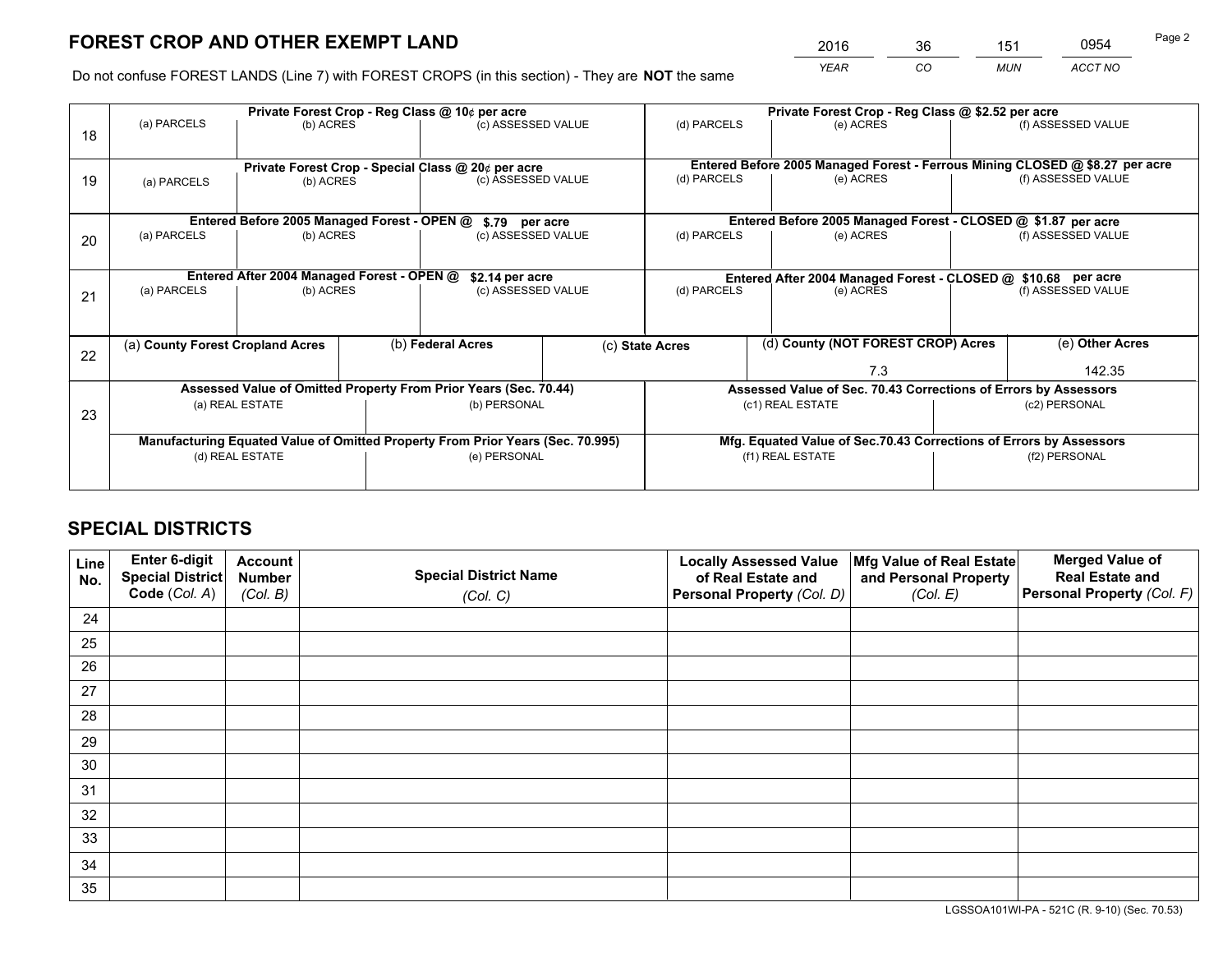|             |                                                                 |                                             |                                                         | <b>YEAR</b>                                                                       | CO<br><b>MUN</b>                                              | ACCT NO                                                                        |
|-------------|-----------------------------------------------------------------|---------------------------------------------|---------------------------------------------------------|-----------------------------------------------------------------------------------|---------------------------------------------------------------|--------------------------------------------------------------------------------|
| Line<br>No. | <b>Enter 6-digit</b><br><b>School District</b><br>Code (Col. A) | <b>Account</b><br><b>Number</b><br>(Col. B) | <b>School District Name</b><br>(Col. C)                 | <b>Locally Assessed Value</b><br>of Real Estate and<br>Personal Property (Col. D) | Mfg Value of Real Estate<br>and Personal Property<br>(Col. E) | <b>Merged Value of</b><br><b>Real Estate and</b><br>Personal Property (Col. F) |
|             | A. SCHOOL DISTRICTS (K-8 and K-12)                              |                                             |                                                         |                                                                                   |                                                               |                                                                                |
| 36          | 363661                                                          | 0211                                        | <b>SCH D OF MISHICOT</b>                                | 81,474,000                                                                        | 70,700                                                        | 81,544,700                                                                     |
| 37          |                                                                 |                                             |                                                         |                                                                                   |                                                               |                                                                                |
| 38          |                                                                 |                                             |                                                         |                                                                                   |                                                               |                                                                                |
| 39          |                                                                 |                                             |                                                         |                                                                                   |                                                               |                                                                                |
| 40          |                                                                 |                                             |                                                         |                                                                                   |                                                               |                                                                                |
| 41<br>42    |                                                                 |                                             |                                                         |                                                                                   |                                                               |                                                                                |
| 43          |                                                                 |                                             |                                                         |                                                                                   |                                                               |                                                                                |
| 44          |                                                                 |                                             |                                                         |                                                                                   |                                                               |                                                                                |
| 45          |                                                                 |                                             |                                                         |                                                                                   |                                                               |                                                                                |
| 46          |                                                                 |                                             |                                                         |                                                                                   |                                                               |                                                                                |
| 47          |                                                                 |                                             |                                                         |                                                                                   |                                                               |                                                                                |
| 48          |                                                                 |                                             |                                                         |                                                                                   |                                                               |                                                                                |
| 49          |                                                                 |                                             |                                                         |                                                                                   |                                                               |                                                                                |
| 50          |                                                                 |                                             | TOTAL ASSESSED VALUE OF SCHOOL DISTRICTS (K-8 and K-12) | 81,474,000                                                                        | 70,700                                                        | 81,544,700                                                                     |
|             | <b>B.</b><br><b>UNION HIGH SCHOOL DISTRICTS</b>                 |                                             |                                                         |                                                                                   |                                                               |                                                                                |
| 51          |                                                                 |                                             |                                                         |                                                                                   |                                                               |                                                                                |
| 52          |                                                                 |                                             |                                                         |                                                                                   |                                                               |                                                                                |
| 53          |                                                                 |                                             |                                                         |                                                                                   |                                                               |                                                                                |
| 54          |                                                                 |                                             |                                                         |                                                                                   |                                                               |                                                                                |
| 55          |                                                                 |                                             | TOTAL ASSESSED VALUE OF UNION HIGH SCHOOLS              |                                                                                   |                                                               |                                                                                |
|             | C.<br><b>TECHNICAL COLLEGE DISTRICTS</b>                        |                                             |                                                         |                                                                                   |                                                               |                                                                                |
| 56<br>57    | 001100                                                          | 0010                                        | LAKESHORE TECHNICAL COLLEGE<br><b>CLEV</b>              | 81,474,000                                                                        | 70,700                                                        | 81,544,700                                                                     |
| 58          |                                                                 |                                             |                                                         |                                                                                   |                                                               |                                                                                |
| 59          |                                                                 |                                             | TOTAL ASSESSED VALUE OF TECHNICAL COLLEGES              | 81,474,000                                                                        | 70,700                                                        | 81,544,700                                                                     |
|             |                                                                 |                                             |                                                         |                                                                                   |                                                               |                                                                                |

36

151

 *I hereby certify, to the best of my knowledge and belief, this form is complete and correct.*

**SCHOOL DISTRICTS**

| Print name of preparer | Title                    |                | Date (MM / DD / CCYY) |
|------------------------|--------------------------|----------------|-----------------------|
|                        |                          |                |                       |
| Signature of preparer  | Contact Telephone Number | E-mail address |                       |
|                        | $\sim$                   |                |                       |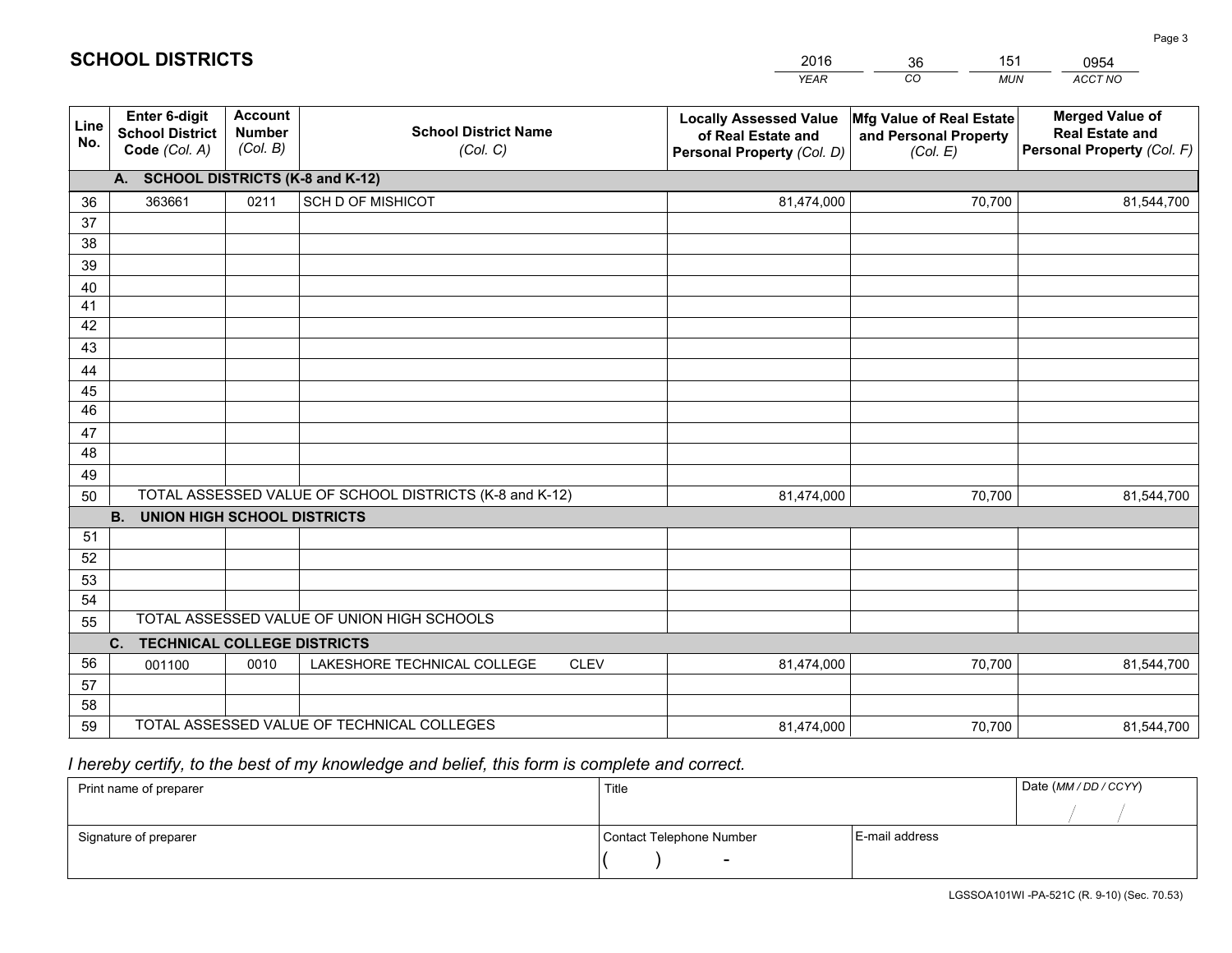### **HIGHLIGHTS**

- 1. Complete the Statement of Assessment after the Board of Review. Reflect any changes made there.
- 2. Use black ink to complete.
- 3. Line 16 must equal Line 50, Col D.
- 4. Line 55 must equal the total of K-8 schools listed on lines 36-49. Do not include K-12 schools in this comparision.
- 5. Line 59, Col. D must equal Line 16.
- 6. Special District, School District and Technical College District values must include both real estate and personal property. Examples of Special districts are: town sanitary districts, public inland lake protection and rehabilitation districts, and metropolitan sewerage districts.
- 7. DO NOT INCLUDE Manufacturing property values.DOR will print these values on the final SOA.

CONNIE TESARIK VILLAGE OF MISHICOT

CONNIE TESARIK<br>VILLAGE OF MISHICOT

PO BOX 385

 $\overline{S}$ 

MISHICOT, WI 54228 - 0385

VISHICOT, WI 54228 BOX 385

 $-0385$ 

 8. Accuracy of this form is very important. The values reported directly affect the equalized value DOR calculates for school and special districts.

### **Page 1:**

 If not prefilled, enter the tax year,county and municipal code,municipal type, municipal name and county name on the top of form.

Check the Amended box, if filing an amended / corrected SOA.

 Report the parcel count, acres and assessed value of taxable general property, total parcel count, (real and personal), total acres, and values from final figures set by the Board of Review.

- A. Real Estate land and improvements (buildings, etc.) is reported on lines 1 8, total line 9.
- B. Personal Property is reported on lines 11 14, Column D, total line 15.
- C. To complete this report, use the computer produced summary of the assessment roll that shows these amounts.
- D. Use whole numbers only.
- E. Add each line across and each column down to verify entries.

### **Page 2:**

- A. Report Special Items (not subject to general property tax).
- 1. Private Forest Croplands and Managed Forest Lands are reported on lines 18,19, 20 and 21. Be sure to report assessed values **NOT** taxes.
- 2. You should have copies of the orders of entry, orders of withdrawal, etc., to update your assessment roll.
	- 3. Show hundredths of acres (e.g. 39.75).
- 4. Tax exempt lands are reported on line 22.
- 5. Omitted property and sec. 70.43, Wis. Stats., corrections of errors by assessor are reported on line 23. Report real estate and personal property separately. These should be for **prior years**, not something found on the current assessment roll after the board of review.
- B. Special District (Lines 24-35) Include the value of both real and personal property.
- The Department of Revenue (DOR) preprints much of the information regarding names and codes for schools, special districts,etc. If a district is not listed, enter the name and value only, DOR will enter the proper code.

## **Page 3 School Districts:**

Include the value of both real and personal property.

Report School District (regular, elementary, union high school, and technical college).

- 1. Regular (K-12) and Elementary (K-8) school values are reported on lines 36-49, total on line 50.
- 2. Union High School (UHS) (use only if elementary schools are listed on lines 36-49) are reported on lines 51-54. UHS total value (line 55) must equal to the total **elementary school** values reported on lines 36-49. Do notinclude K-12 schools in this comparison.
- 3. Technical College values are reported on lines 56-58, total on line 59.
- 4. Use the computer summary that shows these amounts to complete this report.

#### **This form is due the second Monday in June. File this report only after your Board of Review is complete.**

 *If you have questions: Return forms to:*

Fax number: (608) 264-6887 PO Box 8971

 Email: lgs@revenue.wi.gov Wisconsin Department of Revenue Call: (608) 261-5341 Local Government Services Section 6-97Madison WI 53708-8971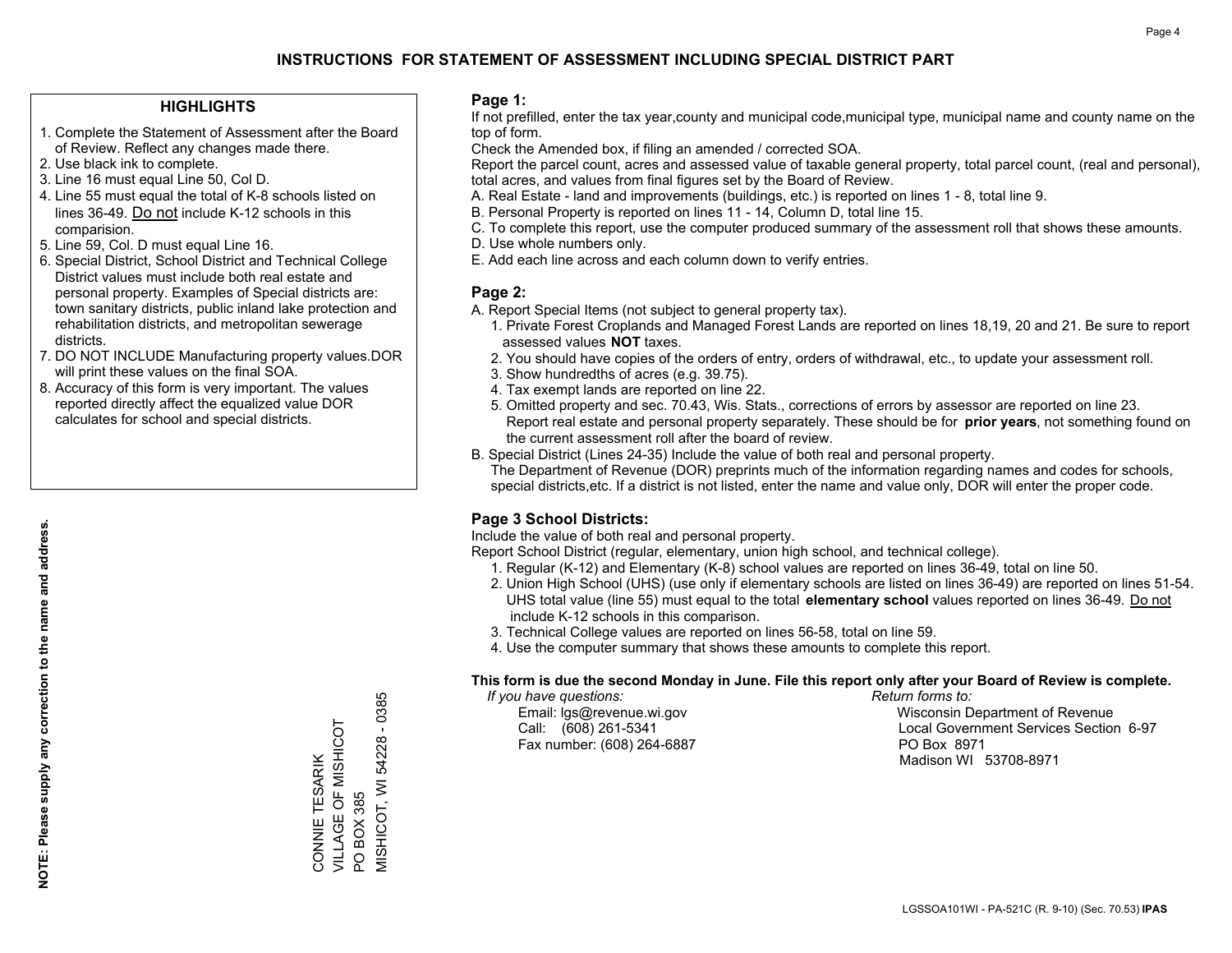**FINAL - EQUATED**

**STATEMENT OF ASSESSMENT FOR 2016** 

| $\mathbf{A}$ | 776   | 0955    |
|--------------|-------|---------|
| $\mathbf{r}$ | MI IN | ACCT NO |

|                | <b>FOR</b><br><b>VILLAGE OF</b><br><b>OF</b><br><b>REEDSVILLE</b><br><b>MANITOWOC COUNTY</b><br>DO NOT WRITE OVER X's OR IN SHADED AREAS                                                     |                                                              |                                           | WHEN COMPLETING THIS DOCUMENT |                                                     |                                |                                 |                                                |
|----------------|----------------------------------------------------------------------------------------------------------------------------------------------------------------------------------------------|--------------------------------------------------------------|-------------------------------------------|-------------------------------|-----------------------------------------------------|--------------------------------|---------------------------------|------------------------------------------------|
|                |                                                                                                                                                                                              | Town - Village - City                                        | <b>Municipality Name</b>                  |                               | County Name                                         |                                |                                 |                                                |
| Line<br>No.    |                                                                                                                                                                                              | <b>REAL ESTATE</b><br>(See Lines 18 - 22 for                 | PARCEL COUNT<br>TOTAL LAND   IMPROVEMENTS |                               | NO. OF ACRES<br><b>WHOLE</b><br><b>NUMBERS ONLY</b> | <b>VALUE OF</b><br><b>LAND</b> | VALUE OF<br><b>IMPROVEMENTS</b> | <b>TOTAL VALUE OF LAND</b><br>AND IMPROVEMENTS |
|                |                                                                                                                                                                                              | other Real Estate)                                           | Col. A                                    | Col. B                        | Col. C                                              | Col. D                         | Col. E                          | Col. F                                         |
| $\mathbf 1$    |                                                                                                                                                                                              | <b>RESIDENTIAL - Class 1</b>                                 | 445                                       | 383                           | 144                                                 | 4,546,000                      | 33,578,900                      | 38,124,900                                     |
| $\overline{2}$ |                                                                                                                                                                                              | <b>COMMERCIAL - Class 2</b>                                  | 67                                        | 47                            | 59                                                  | 832,200                        | 6,838,700                       | 7,670,900                                      |
| 3              |                                                                                                                                                                                              | <b>MANUFACTURING - Class 3</b>                               | $\overline{2}$                            | 2                             | 21                                                  | 100,400                        | 617,500                         | 717,900                                        |
| 4              |                                                                                                                                                                                              | <b>AGRICULTURAL - Class 4</b>                                | 29                                        |                               | 203                                                 | 34,500                         |                                 | 34,500                                         |
| 5              |                                                                                                                                                                                              | <b>UNDEVELOPED - Class 5</b>                                 | 12                                        |                               | 53                                                  | 20,500                         |                                 | 20,500                                         |
| 6              |                                                                                                                                                                                              | AGRICULTURAL FOREST - Class 5m                               | 1                                         |                               | 3                                                   | 4,200                          |                                 | 4,200                                          |
| $\overline{7}$ |                                                                                                                                                                                              | FOREST LANDS - Class 6                                       | 3                                         |                               | 10                                                  | 28,800                         |                                 | 28,800                                         |
| 8              |                                                                                                                                                                                              | OTHER - Class 7                                              |                                           |                               | -1                                                  | 3,200                          | 6,500                           | 9,700                                          |
| 9              |                                                                                                                                                                                              | TOTAL - ALL COLUMNS                                          | 560                                       | 433                           | 494                                                 | 5,569,800                      | 41,041,600                      | 46,611,400                                     |
| 10             |                                                                                                                                                                                              | NUMBER OF PERSONAL PROPERTY ACCOUNTS IN ROLL                 |                                           |                               | 49                                                  | <b>LOCALLY ASSESSED</b>        | <b>MANUFACTURING</b>            | <b>MERGED</b>                                  |
| 11             |                                                                                                                                                                                              | BOATS AND OTHER WATERCRAFT NOT EXEMPT - Code 1               |                                           |                               |                                                     | $\Omega$                       | 0                               | 0                                              |
| 12             |                                                                                                                                                                                              | MACHINERY, TOOLS AND PATTERNS - Code 2                       |                                           |                               |                                                     | 752,749                        | 227,400                         | 980,149                                        |
| 13             |                                                                                                                                                                                              | FURNITURE, FIXTURES AND EQUIPMENT - Code 3                   |                                           |                               |                                                     | 246,083                        | 700                             | 246,783                                        |
| 14             |                                                                                                                                                                                              | ALL OTHER PERSONAL PROPERTY NOT EXEMPT - Codes 4A, 4B, 4C    |                                           |                               |                                                     | 32,543                         | 4,000                           | 36,543                                         |
| 15             |                                                                                                                                                                                              | TOTAL OF PERSONAL PROPERTY NOT EXEMPT (Total of Lines 11-14) |                                           |                               |                                                     | 1,031,375                      | 232,100                         | 1,263,475                                      |
| 16             | AGGREGATE ASSESSED VALUE OF ALL PROPERTY SUBJECT TO THE GENERAL PROPERTY TAX (Total of Lines 9F and 15F)<br>MUST EQUAL TOTAL VALUE OF THE SCHOOL DISTRICTS (K-12 PLUS K-8) - Line 50, Col. F |                                                              |                                           |                               |                                                     |                                | 47,874,875                      |                                                |
| 17             | Name of Assessor<br><b>BOARD OF REVIEW</b><br>DATE OF FINAL ADJOURNMENT<br>05/11/2016                                                                                                        |                                                              |                                           |                               |                                                     | Telephone #                    |                                 |                                                |

REMARKS

The Assessment Ratio to be used in calculating the estimated Fair Market Value on tax bills for this tax district is .957394554

This ratio should be used to convert assessed values to "Calculate Equalized Values" in Step 1 of the Lottery and Gaming Credit Calculations.<br>This ratio should be used in the "Computation of Tax Equivalent" schedule of the Commission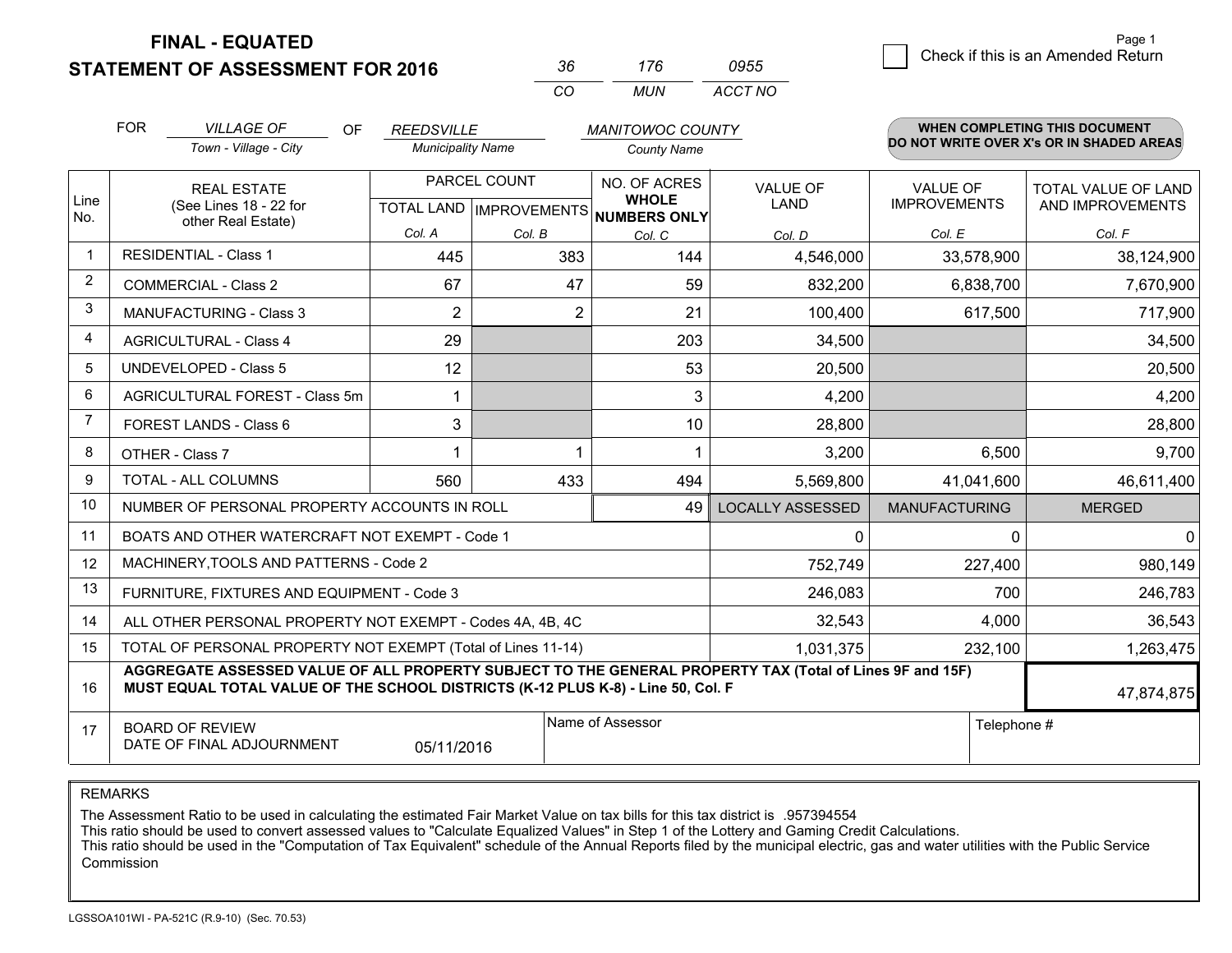*YEAR CO MUN ACCT NO* <sup>2016</sup> <sup>36</sup> <sup>176</sup> <sup>0955</sup>

Do not confuse FOREST LANDS (Line 7) with FOREST CROPS (in this section) - They are **NOT** the same

|    |                                                    |                                             |                   | Private Forest Crop - Reg Class @ 10¢ per acre                                 |                 | Private Forest Crop - Reg Class @ \$2.52 per acre                            |                                                                    |                 |                    |
|----|----------------------------------------------------|---------------------------------------------|-------------------|--------------------------------------------------------------------------------|-----------------|------------------------------------------------------------------------------|--------------------------------------------------------------------|-----------------|--------------------|
| 18 | (a) PARCELS                                        | (b) ACRES                                   |                   | (c) ASSESSED VALUE                                                             |                 | (d) PARCELS                                                                  | (e) ACRES                                                          |                 | (f) ASSESSED VALUE |
|    |                                                    |                                             |                   |                                                                                |                 |                                                                              |                                                                    |                 |                    |
|    | Private Forest Crop - Special Class @ 20¢ per acre |                                             |                   |                                                                                |                 | Entered Before 2005 Managed Forest - Ferrous Mining CLOSED @ \$8.27 per acre |                                                                    |                 |                    |
| 19 | (a) PARCELS                                        | (b) ACRES                                   |                   | (c) ASSESSED VALUE                                                             |                 | (d) PARCELS                                                                  | (e) ACRES                                                          |                 | (f) ASSESSED VALUE |
|    |                                                    |                                             |                   |                                                                                |                 |                                                                              |                                                                    |                 |                    |
|    |                                                    | Entered Before 2005 Managed Forest - OPEN @ |                   | \$.79 per acre                                                                 |                 |                                                                              | Entered Before 2005 Managed Forest - CLOSED @ \$1.87 per acre      |                 |                    |
| 20 | (a) PARCELS                                        | (b) ACRES                                   |                   | (c) ASSESSED VALUE                                                             |                 | (d) PARCELS                                                                  | (e) ACRES                                                          |                 | (f) ASSESSED VALUE |
|    |                                                    |                                             |                   |                                                                                |                 |                                                                              |                                                                    |                 |                    |
|    |                                                    | Entered After 2004 Managed Forest - OPEN @  |                   | \$2.14 per acre                                                                |                 | Entered After 2004 Managed Forest - CLOSED @ \$10.68 per acre                |                                                                    |                 |                    |
| 21 | (a) PARCELS                                        | (b) ACRES                                   |                   | (c) ASSESSED VALUE                                                             |                 | (d) PARCELS<br>(e) ACRES                                                     |                                                                    |                 | (f) ASSESSED VALUE |
|    |                                                    |                                             |                   |                                                                                |                 |                                                                              |                                                                    |                 |                    |
|    | (a) County Forest Cropland Acres                   |                                             | (b) Federal Acres |                                                                                | (c) State Acres | (d) County (NOT FOREST CROP) Acres                                           |                                                                    | (e) Other Acres |                    |
| 22 |                                                    |                                             |                   |                                                                                |                 |                                                                              |                                                                    |                 |                    |
|    |                                                    |                                             |                   |                                                                                |                 | 3.73<br>155.84                                                               |                                                                    |                 |                    |
|    |                                                    |                                             |                   | Assessed Value of Omitted Property From Prior Years (Sec. 70.44)               |                 |                                                                              | Assessed Value of Sec. 70.43 Corrections of Errors by Assessors    |                 |                    |
| 23 |                                                    | (a) REAL ESTATE                             |                   | (b) PERSONAL                                                                   |                 |                                                                              | (c1) REAL ESTATE                                                   | (c2) PERSONAL   |                    |
|    |                                                    |                                             |                   |                                                                                |                 |                                                                              |                                                                    |                 |                    |
|    |                                                    |                                             |                   | Manufacturing Equated Value of Omitted Property From Prior Years (Sec. 70.995) |                 |                                                                              | Mfg. Equated Value of Sec.70.43 Corrections of Errors by Assessors |                 |                    |
|    |                                                    | (d) REAL ESTATE                             |                   | (e) PERSONAL                                                                   |                 |                                                                              | (f1) REAL ESTATE                                                   | (f2) PERSONAL   |                    |
|    |                                                    |                                             |                   |                                                                                |                 |                                                                              |                                                                    |                 |                    |

## **SPECIAL DISTRICTS**

| Line<br>No. | Enter 6-digit<br><b>Special District</b> | <b>Account</b><br><b>Number</b> | <b>Special District Name</b> | <b>Locally Assessed Value</b><br>of Real Estate and | Mfg Value of Real Estate<br>and Personal Property | <b>Merged Value of</b><br><b>Real Estate and</b> |
|-------------|------------------------------------------|---------------------------------|------------------------------|-----------------------------------------------------|---------------------------------------------------|--------------------------------------------------|
|             | Code (Col. A)                            | (Col. B)                        | (Col. C)                     | Personal Property (Col. D)                          | (Col. E)                                          | Personal Property (Col. F)                       |
| 24          |                                          |                                 |                              |                                                     |                                                   |                                                  |
| 25          |                                          |                                 |                              |                                                     |                                                   |                                                  |
| 26          |                                          |                                 |                              |                                                     |                                                   |                                                  |
| 27          |                                          |                                 |                              |                                                     |                                                   |                                                  |
| 28          |                                          |                                 |                              |                                                     |                                                   |                                                  |
| 29          |                                          |                                 |                              |                                                     |                                                   |                                                  |
| 30          |                                          |                                 |                              |                                                     |                                                   |                                                  |
| 31          |                                          |                                 |                              |                                                     |                                                   |                                                  |
| 32          |                                          |                                 |                              |                                                     |                                                   |                                                  |
| 33          |                                          |                                 |                              |                                                     |                                                   |                                                  |
| 34          |                                          |                                 |                              |                                                     |                                                   |                                                  |
| 35          |                                          |                                 |                              |                                                     |                                                   |                                                  |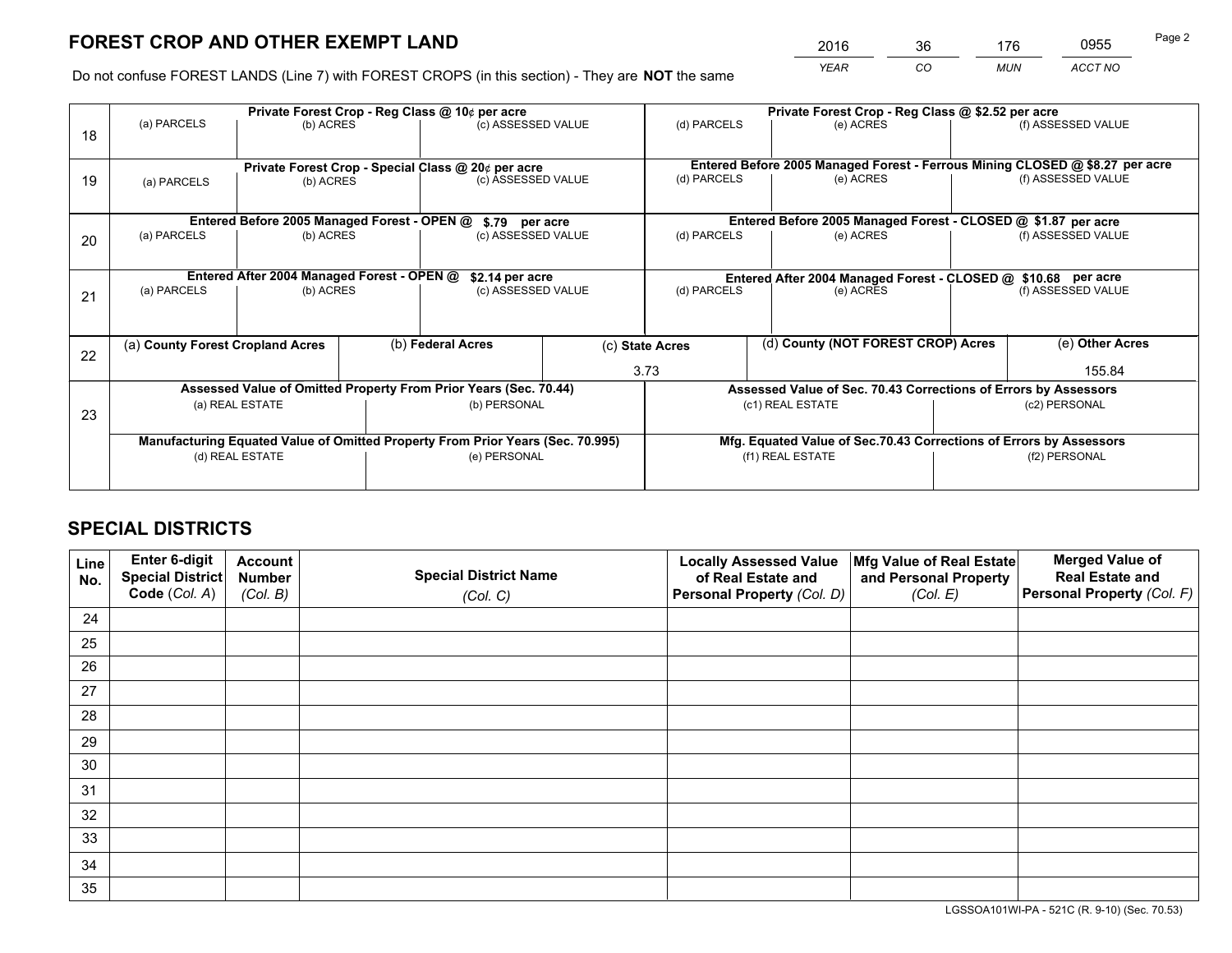|             |                                                                 |                                             |                                                         | <b>YEAR</b>                                                                       | CO<br><b>MUN</b>                                              | ACCT NO                                                                        |
|-------------|-----------------------------------------------------------------|---------------------------------------------|---------------------------------------------------------|-----------------------------------------------------------------------------------|---------------------------------------------------------------|--------------------------------------------------------------------------------|
| Line<br>No. | <b>Enter 6-digit</b><br><b>School District</b><br>Code (Col. A) | <b>Account</b><br><b>Number</b><br>(Col. B) | <b>School District Name</b><br>(Col. C)                 | <b>Locally Assessed Value</b><br>of Real Estate and<br>Personal Property (Col. D) | Mfg Value of Real Estate<br>and Personal Property<br>(Col. E) | <b>Merged Value of</b><br><b>Real Estate and</b><br>Personal Property (Col. F) |
|             | A. SCHOOL DISTRICTS (K-8 and K-12)                              |                                             |                                                         |                                                                                   |                                                               |                                                                                |
| 36          | 364760                                                          | 0212                                        | SCH D OF REEDSVILLE                                     | 46,924,875                                                                        | 950,000                                                       | 47,874,875                                                                     |
| 37          |                                                                 |                                             |                                                         |                                                                                   |                                                               |                                                                                |
| 38          |                                                                 |                                             |                                                         |                                                                                   |                                                               |                                                                                |
| 39          |                                                                 |                                             |                                                         |                                                                                   |                                                               |                                                                                |
| 40          |                                                                 |                                             |                                                         |                                                                                   |                                                               |                                                                                |
| 41          |                                                                 |                                             |                                                         |                                                                                   |                                                               |                                                                                |
| 42          |                                                                 |                                             |                                                         |                                                                                   |                                                               |                                                                                |
| 43          |                                                                 |                                             |                                                         |                                                                                   |                                                               |                                                                                |
| 44<br>45    |                                                                 |                                             |                                                         |                                                                                   |                                                               |                                                                                |
| 46          |                                                                 |                                             |                                                         |                                                                                   |                                                               |                                                                                |
| 47          |                                                                 |                                             |                                                         |                                                                                   |                                                               |                                                                                |
| 48          |                                                                 |                                             |                                                         |                                                                                   |                                                               |                                                                                |
| 49          |                                                                 |                                             |                                                         |                                                                                   |                                                               |                                                                                |
| 50          |                                                                 |                                             | TOTAL ASSESSED VALUE OF SCHOOL DISTRICTS (K-8 and K-12) | 46,924,875                                                                        | 950,000                                                       | 47,874,875                                                                     |
|             | <b>B.</b><br>UNION HIGH SCHOOL DISTRICTS                        |                                             |                                                         |                                                                                   |                                                               |                                                                                |
| 51          |                                                                 |                                             |                                                         |                                                                                   |                                                               |                                                                                |
| 52          |                                                                 |                                             |                                                         |                                                                                   |                                                               |                                                                                |
| 53          |                                                                 |                                             |                                                         |                                                                                   |                                                               |                                                                                |
| 54          |                                                                 |                                             |                                                         |                                                                                   |                                                               |                                                                                |
| 55          |                                                                 |                                             | TOTAL ASSESSED VALUE OF UNION HIGH SCHOOLS              |                                                                                   |                                                               |                                                                                |
|             | C.<br><b>TECHNICAL COLLEGE DISTRICTS</b>                        |                                             |                                                         |                                                                                   |                                                               |                                                                                |
| 56          | 001100                                                          | 0010                                        | LAKESHORE TECHNICAL COLLEGE<br><b>CLEV</b>              | 46,924,875                                                                        | 950,000                                                       | 47,874,875                                                                     |
| 57          |                                                                 |                                             |                                                         |                                                                                   |                                                               |                                                                                |
| 58          |                                                                 |                                             |                                                         |                                                                                   |                                                               |                                                                                |
| 59          |                                                                 |                                             | TOTAL ASSESSED VALUE OF TECHNICAL COLLEGES              | 46,924,875                                                                        | 950,000                                                       | 47,874,875                                                                     |

36

176

 *I hereby certify, to the best of my knowledge and belief, this form is complete and correct.*

**SCHOOL DISTRICTS**

| Print name of preparer | Title                    |                | Date (MM / DD / CCYY) |
|------------------------|--------------------------|----------------|-----------------------|
|                        |                          |                |                       |
| Signature of preparer  | Contact Telephone Number | E-mail address |                       |
|                        | $\sim$                   |                |                       |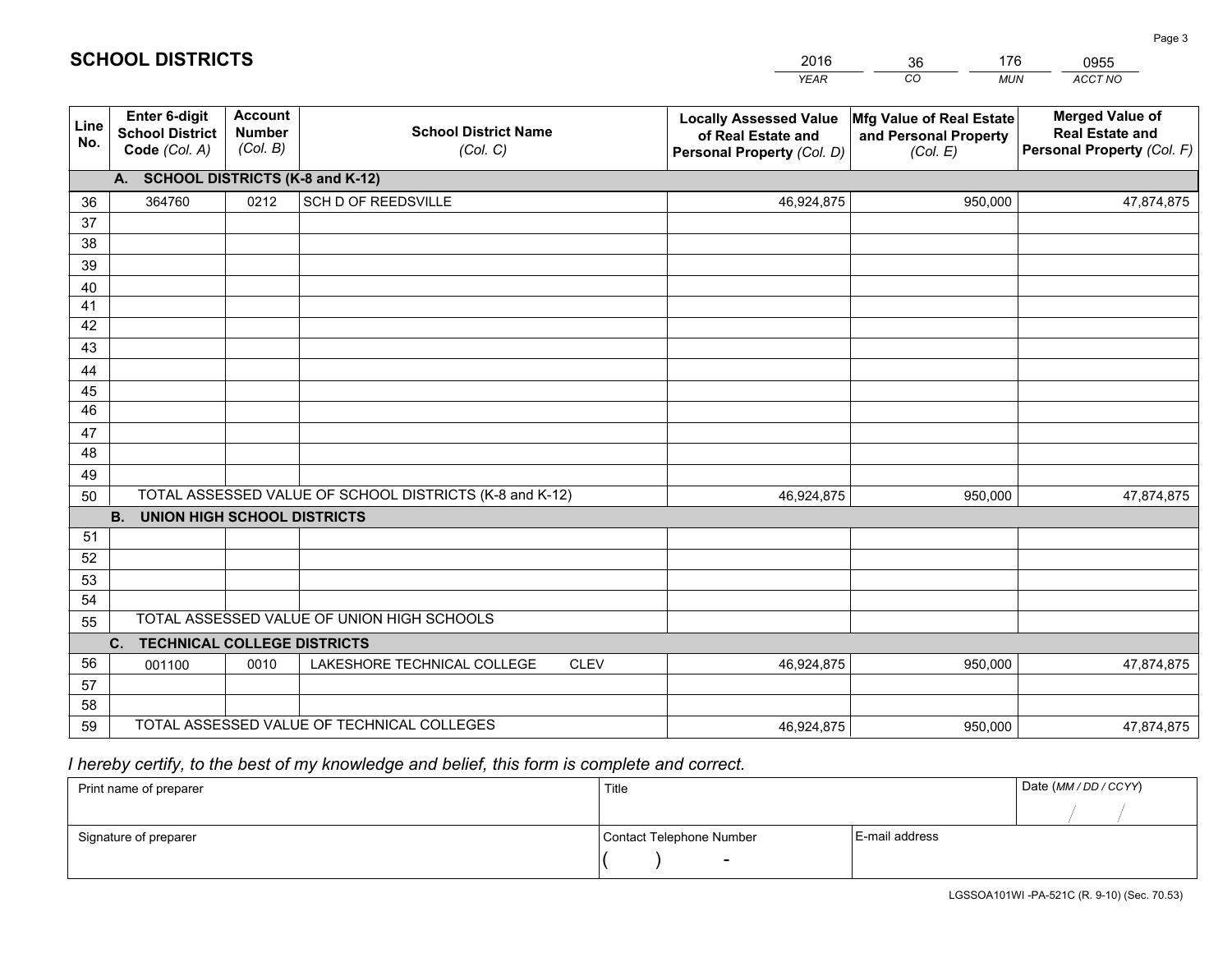### **HIGHLIGHTS**

- 1. Complete the Statement of Assessment after the Board of Review. Reflect any changes made there.
- 2. Use black ink to complete.
- 3. Line 16 must equal Line 50, Col D.
- 4. Line 55 must equal the total of K-8 schools listed on lines 36-49. Do not include K-12 schools in this comparision.
- 5. Line 59, Col. D must equal Line 16.
- 6. Special District, School District and Technical College District values must include both real estate and personal property. Examples of Special districts are: town sanitary districts, public inland lake protection and rehabilitation districts, and metropolitan sewerage districts.
- 7. DO NOT INCLUDE Manufacturing property values.DOR will print these values on the final SOA.

MARY JO KRAHN

VILLAGE OF REEDSVILLE

MARY JO KRAHN<br>VILLAGE OF REEDSVILLE

217 MENASHA ST

217 MENASHA ST

REEDSVILLE, WI 54230 - 8597

REEDSVILLE, WI 54230 - 8597

 8. Accuracy of this form is very important. The values reported directly affect the equalized value DOR calculates for school and special districts.

### **Page 1:**

 If not prefilled, enter the tax year,county and municipal code,municipal type, municipal name and county name on the top of form.

Check the Amended box, if filing an amended / corrected SOA.

 Report the parcel count, acres and assessed value of taxable general property, total parcel count, (real and personal), total acres, and values from final figures set by the Board of Review.

- A. Real Estate land and improvements (buildings, etc.) is reported on lines 1 8, total line 9.
- B. Personal Property is reported on lines 11 14, Column D, total line 15.
- C. To complete this report, use the computer produced summary of the assessment roll that shows these amounts.
- D. Use whole numbers only.
- E. Add each line across and each column down to verify entries.

### **Page 2:**

- A. Report Special Items (not subject to general property tax).
- 1. Private Forest Croplands and Managed Forest Lands are reported on lines 18,19, 20 and 21. Be sure to report assessed values **NOT** taxes.
- 2. You should have copies of the orders of entry, orders of withdrawal, etc., to update your assessment roll.
	- 3. Show hundredths of acres (e.g. 39.75).
- 4. Tax exempt lands are reported on line 22.
- 5. Omitted property and sec. 70.43, Wis. Stats., corrections of errors by assessor are reported on line 23. Report real estate and personal property separately. These should be for **prior years**, not something found on the current assessment roll after the board of review.
- B. Special District (Lines 24-35) Include the value of both real and personal property.

 The Department of Revenue (DOR) preprints much of the information regarding names and codes for schools, special districts,etc. If a district is not listed, enter the name and value only, DOR will enter the proper code.

## **Page 3 School Districts:**

Include the value of both real and personal property.

Report School District (regular, elementary, union high school, and technical college).

- 1. Regular (K-12) and Elementary (K-8) school values are reported on lines 36-49, total on line 50.
- 2. Union High School (UHS) (use only if elementary schools are listed on lines 36-49) are reported on lines 51-54. UHS total value (line 55) must equal to the total **elementary school** values reported on lines 36-49. Do notinclude K-12 schools in this comparison.
- 3. Technical College values are reported on lines 56-58, total on line 59.
- 4. Use the computer summary that shows these amounts to complete this report.

#### **This form is due the second Monday in June. File this report only after your Board of Review is complete.**

 *If you have questions: Return forms to:*

Fax number: (608) 264-6887 PO Box 8971

 Email: lgs@revenue.wi.gov Wisconsin Department of Revenue Call: (608) 261-5341 Local Government Services Section 6-97Madison WI 53708-8971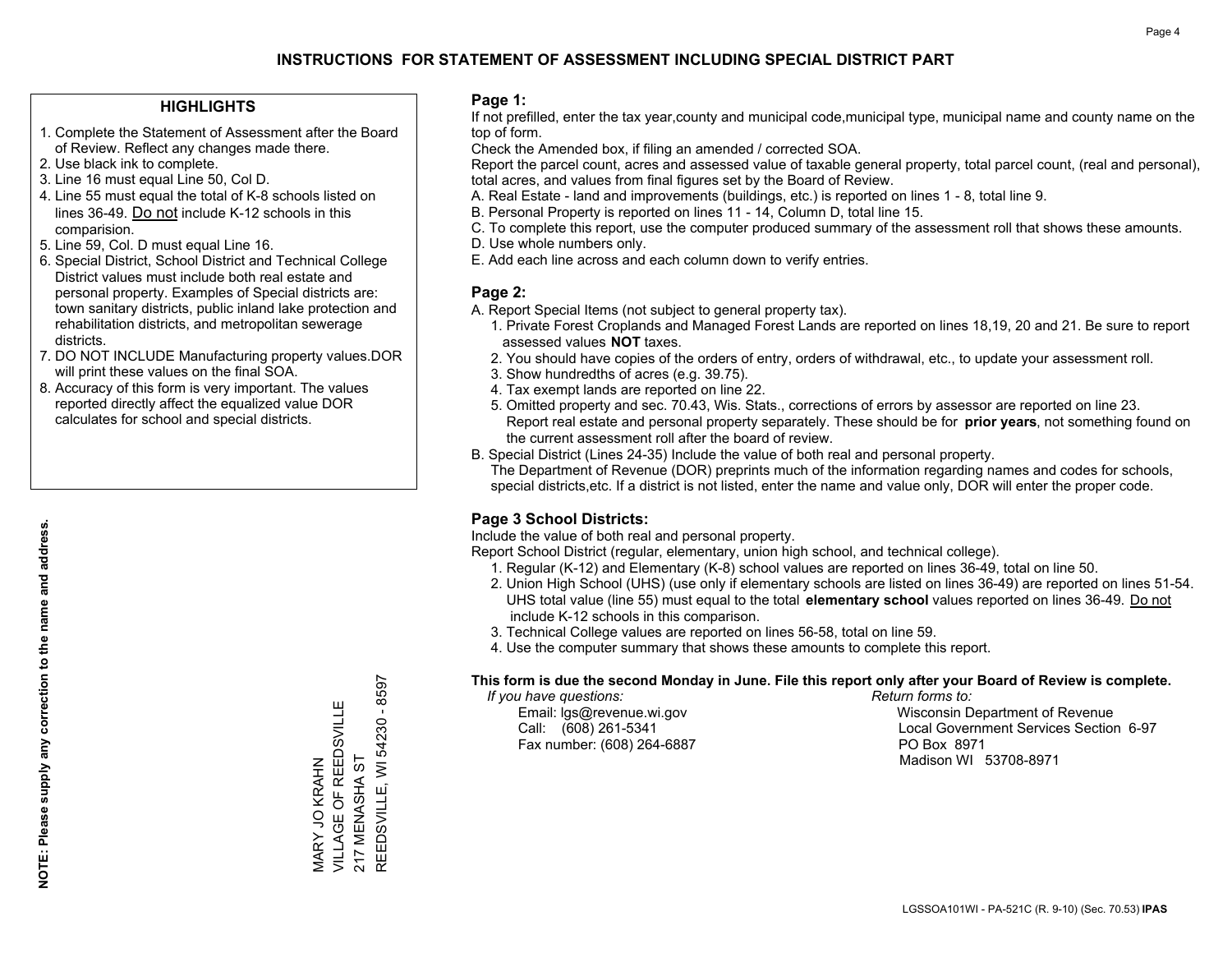**STATEMENT OF ASSESSMENT FOR 2016** 

**FINAL - EQUATED**

| -36 | 181 | 0956    |
|-----|-----|---------|
| CO. | MUN | ACCT NO |

|                | <b>FOR</b><br><b>VILLAGE OF</b><br>OF<br><b>SAINT NAZIANZ</b><br><b>Municipality Name</b>                                                                                                    |                                                              | <b>MANITOWOC COUNTY</b>                              | WHEN COMPLETING THIS DOCUMENT<br>DO NOT WRITE OVER X's OR IN SHADED AREAS |                              |                         |                                        |                                                |
|----------------|----------------------------------------------------------------------------------------------------------------------------------------------------------------------------------------------|--------------------------------------------------------------|------------------------------------------------------|---------------------------------------------------------------------------|------------------------------|-------------------------|----------------------------------------|------------------------------------------------|
|                |                                                                                                                                                                                              | Town - Village - City                                        |                                                      |                                                                           | <b>County Name</b>           |                         |                                        |                                                |
| Line           | <b>REAL ESTATE</b><br>(See Lines 18 - 22 for                                                                                                                                                 |                                                              | PARCEL COUNT<br>TOTAL LAND IMPROVEMENTS NUMBERS ONLY |                                                                           | NO. OF ACRES<br><b>WHOLE</b> | <b>VALUE OF</b><br>LAND | <b>VALUE OF</b><br><b>IMPROVEMENTS</b> | <b>TOTAL VALUE OF LAND</b><br>AND IMPROVEMENTS |
| No.            |                                                                                                                                                                                              | other Real Estate)                                           | Col. A                                               | Col. B                                                                    | Col. C                       | Col. D                  | Col. E                                 | Col. F                                         |
| $\mathbf 1$    |                                                                                                                                                                                              | <b>RESIDENTIAL - Class 1</b>                                 | 260                                                  | 235                                                                       | 162                          | 2,769,000               | 22,244,000                             | 25,013,000                                     |
| $\overline{2}$ |                                                                                                                                                                                              | <b>COMMERCIAL - Class 2</b>                                  | 42                                                   | 31                                                                        | 54                           | 739,000                 | 4,257,400                              | 4,996,400                                      |
| 3              |                                                                                                                                                                                              | MANUFACTURING - Class 3                                      | 5                                                    | 3                                                                         | 48                           | 280,100                 | 4,516,900                              | 4,797,000                                      |
| 4              |                                                                                                                                                                                              | <b>AGRICULTURAL - Class 4</b>                                | 20                                                   |                                                                           | 110                          | 16,900                  |                                        | 16,900                                         |
| 5              |                                                                                                                                                                                              | <b>UNDEVELOPED - Class 5</b>                                 | 4                                                    |                                                                           | 26                           | 39,000                  |                                        | 39,000                                         |
| 6              | AGRICULTURAL FOREST - Class 5m                                                                                                                                                               |                                                              | 0                                                    |                                                                           | 0                            | 0                       |                                        | 0                                              |
| 7              |                                                                                                                                                                                              | <b>FOREST LANDS - Class 6</b>                                | 1                                                    |                                                                           | 3                            | 8,400                   |                                        | 8,400                                          |
| 8              |                                                                                                                                                                                              | OTHER - Class 7                                              | 1                                                    |                                                                           | 4                            | 17,800                  | 879,900                                | 897,700                                        |
| 9              |                                                                                                                                                                                              | TOTAL - ALL COLUMNS                                          | 333                                                  | 270                                                                       | 407                          | 3,870,200               | 31,898,200                             | 35,768,400                                     |
| 10             |                                                                                                                                                                                              | NUMBER OF PERSONAL PROPERTY ACCOUNTS IN ROLL                 |                                                      |                                                                           | 33                           | <b>LOCALLY ASSESSED</b> | <b>MANUFACTURING</b>                   | <b>MERGED</b>                                  |
| 11             |                                                                                                                                                                                              | BOATS AND OTHER WATERCRAFT NOT EXEMPT - Code 1               |                                                      |                                                                           |                              | 0                       | $\mathbf{0}$                           | 0                                              |
| 12             |                                                                                                                                                                                              | MACHINERY, TOOLS AND PATTERNS - Code 2                       |                                                      |                                                                           |                              | 830,739                 | 470,700                                | 1,301,439                                      |
| 13             |                                                                                                                                                                                              | FURNITURE, FIXTURES AND EQUIPMENT - Code 3                   |                                                      |                                                                           |                              | 72,809                  | 200,000                                | 272,809                                        |
| 14             |                                                                                                                                                                                              | ALL OTHER PERSONAL PROPERTY NOT EXEMPT - Codes 4A, 4B, 4C    |                                                      |                                                                           |                              | 19,026                  | 85,500                                 | 104,526                                        |
| 15             |                                                                                                                                                                                              | TOTAL OF PERSONAL PROPERTY NOT EXEMPT (Total of Lines 11-14) |                                                      |                                                                           |                              | 922,574                 | 756,200                                | 1,678,774                                      |
| 16             | AGGREGATE ASSESSED VALUE OF ALL PROPERTY SUBJECT TO THE GENERAL PROPERTY TAX (Total of Lines 9F and 15F)<br>MUST EQUAL TOTAL VALUE OF THE SCHOOL DISTRICTS (K-12 PLUS K-8) - Line 50, Col. F |                                                              |                                                      |                                                                           |                              |                         |                                        | 37,447,174                                     |
| 17             | Name of Assessor<br><b>BOARD OF REVIEW</b><br>DATE OF FINAL ADJOURNMENT<br>05/09/2016                                                                                                        |                                                              |                                                      |                                                                           |                              |                         | Telephone #                            |                                                |

REMARKS

The Assessment Ratio to be used in calculating the estimated Fair Market Value on tax bills for this tax district is .97199794

This ratio should be used to convert assessed values to "Calculate Equalized Values" in Step 1 of the Lottery and Gaming Credit Calculations.<br>This ratio should be used in the "Computation of Tax Equivalent" schedule of the Commission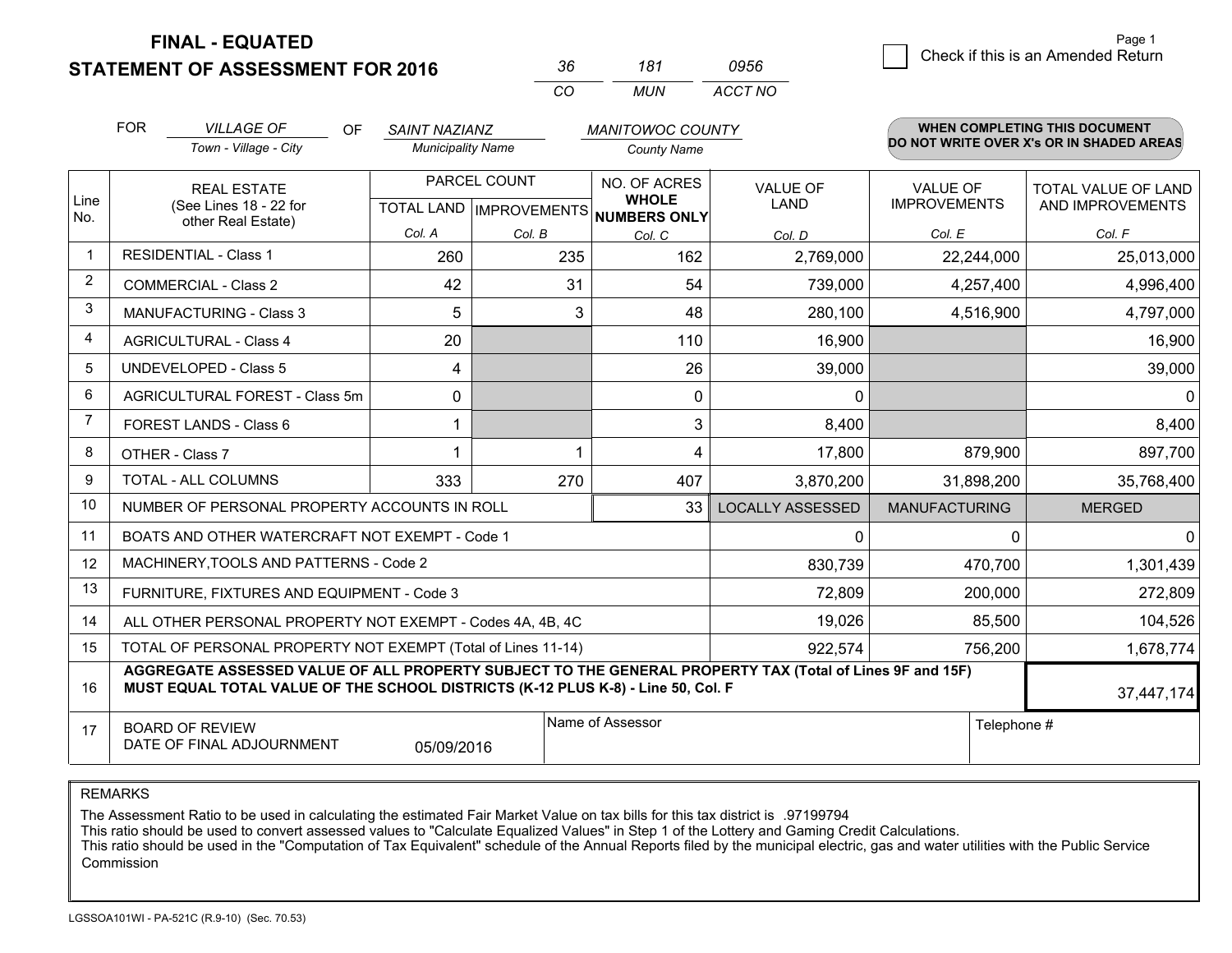*YEAR CO MUN ACCT NO* <sup>2016</sup> <sup>36</sup> <sup>181</sup> <sup>0956</sup>

Do not confuse FOREST LANDS (Line 7) with FOREST CROPS (in this section) - They are **NOT** the same

|    |                                                                                |                                                    |  | Private Forest Crop - Reg Class @ 10¢ per acre                   |             | Private Forest Crop - Reg Class @ \$2.52 per acre                  |                                                                              |               |                    |  |
|----|--------------------------------------------------------------------------------|----------------------------------------------------|--|------------------------------------------------------------------|-------------|--------------------------------------------------------------------|------------------------------------------------------------------------------|---------------|--------------------|--|
| 18 | (a) PARCELS                                                                    | (b) ACRES                                          |  | (c) ASSESSED VALUE                                               |             | (d) PARCELS                                                        | (e) ACRES                                                                    |               | (f) ASSESSED VALUE |  |
|    |                                                                                | Private Forest Crop - Special Class @ 20¢ per acre |  |                                                                  |             |                                                                    | Entered Before 2005 Managed Forest - Ferrous Mining CLOSED @ \$8.27 per acre |               |                    |  |
| 19 | (a) PARCELS                                                                    | (b) ACRES                                          |  | (c) ASSESSED VALUE                                               |             | (d) PARCELS                                                        | (e) ACRES                                                                    |               | (f) ASSESSED VALUE |  |
|    |                                                                                | Entered Before 2005 Managed Forest - OPEN @        |  | \$.79 per acre                                                   |             |                                                                    | Entered Before 2005 Managed Forest - CLOSED @ \$1.87 per acre                |               |                    |  |
| 20 | (a) PARCELS<br>(b) ACRES                                                       |                                                    |  | (c) ASSESSED VALUE                                               | (d) PARCELS |                                                                    | (e) ACRES                                                                    |               | (f) ASSESSED VALUE |  |
|    | Entered After 2004 Managed Forest - OPEN @<br>\$2.14 per acre                  |                                                    |  |                                                                  |             | Entered After 2004 Managed Forest - CLOSED @ \$10.68 per acre      |                                                                              |               |                    |  |
| 21 | (a) PARCELS                                                                    | (b) ACRES                                          |  | (c) ASSESSED VALUE                                               |             | (d) PARCELS                                                        | (e) ACRES                                                                    |               | (f) ASSESSED VALUE |  |
|    |                                                                                |                                                    |  |                                                                  |             |                                                                    |                                                                              |               |                    |  |
|    |                                                                                |                                                    |  |                                                                  |             | 2<br>3.95                                                          |                                                                              | 10,500        |                    |  |
| 22 | (a) County Forest Cropland Acres                                               |                                                    |  | (b) Federal Acres                                                |             | (c) State Acres                                                    | (d) County (NOT FOREST CROP) Acres                                           |               | (e) Other Acres    |  |
|    |                                                                                |                                                    |  |                                                                  |             |                                                                    | 3.7                                                                          |               | 75.85              |  |
|    |                                                                                |                                                    |  | Assessed Value of Omitted Property From Prior Years (Sec. 70.44) |             |                                                                    | Assessed Value of Sec. 70.43 Corrections of Errors by Assessors              |               |                    |  |
| 23 |                                                                                | (a) REAL ESTATE                                    |  | (b) PERSONAL                                                     |             | (c1) REAL ESTATE                                                   |                                                                              | (c2) PERSONAL |                    |  |
|    |                                                                                |                                                    |  |                                                                  |             |                                                                    |                                                                              |               |                    |  |
|    | Manufacturing Equated Value of Omitted Property From Prior Years (Sec. 70.995) |                                                    |  |                                                                  |             | Mfg. Equated Value of Sec.70.43 Corrections of Errors by Assessors |                                                                              |               |                    |  |
|    | (d) REAL ESTATE                                                                |                                                    |  | (e) PERSONAL                                                     |             | (f1) REAL ESTATE                                                   |                                                                              | (f2) PERSONAL |                    |  |
|    |                                                                                |                                                    |  |                                                                  |             |                                                                    |                                                                              |               |                    |  |

## **SPECIAL DISTRICTS**

| Line<br>No. | Enter 6-digit<br>Special District<br>Code (Col. A) | <b>Account</b><br><b>Number</b> | <b>Special District Name</b> | <b>Locally Assessed Value</b><br>of Real Estate and | Mfg Value of Real Estate<br>and Personal Property | <b>Merged Value of</b><br><b>Real Estate and</b><br>Personal Property (Col. F) |
|-------------|----------------------------------------------------|---------------------------------|------------------------------|-----------------------------------------------------|---------------------------------------------------|--------------------------------------------------------------------------------|
|             |                                                    | (Col. B)                        | (Col. C)                     | Personal Property (Col. D)                          | (Col. E)                                          |                                                                                |
| 24          |                                                    |                                 |                              |                                                     |                                                   |                                                                                |
| 25          |                                                    |                                 |                              |                                                     |                                                   |                                                                                |
| 26          |                                                    |                                 |                              |                                                     |                                                   |                                                                                |
| 27          |                                                    |                                 |                              |                                                     |                                                   |                                                                                |
| 28          |                                                    |                                 |                              |                                                     |                                                   |                                                                                |
| 29          |                                                    |                                 |                              |                                                     |                                                   |                                                                                |
| 30          |                                                    |                                 |                              |                                                     |                                                   |                                                                                |
| 31          |                                                    |                                 |                              |                                                     |                                                   |                                                                                |
| 32          |                                                    |                                 |                              |                                                     |                                                   |                                                                                |
| 33          |                                                    |                                 |                              |                                                     |                                                   |                                                                                |
| 34          |                                                    |                                 |                              |                                                     |                                                   |                                                                                |
| 35          |                                                    |                                 |                              |                                                     |                                                   |                                                                                |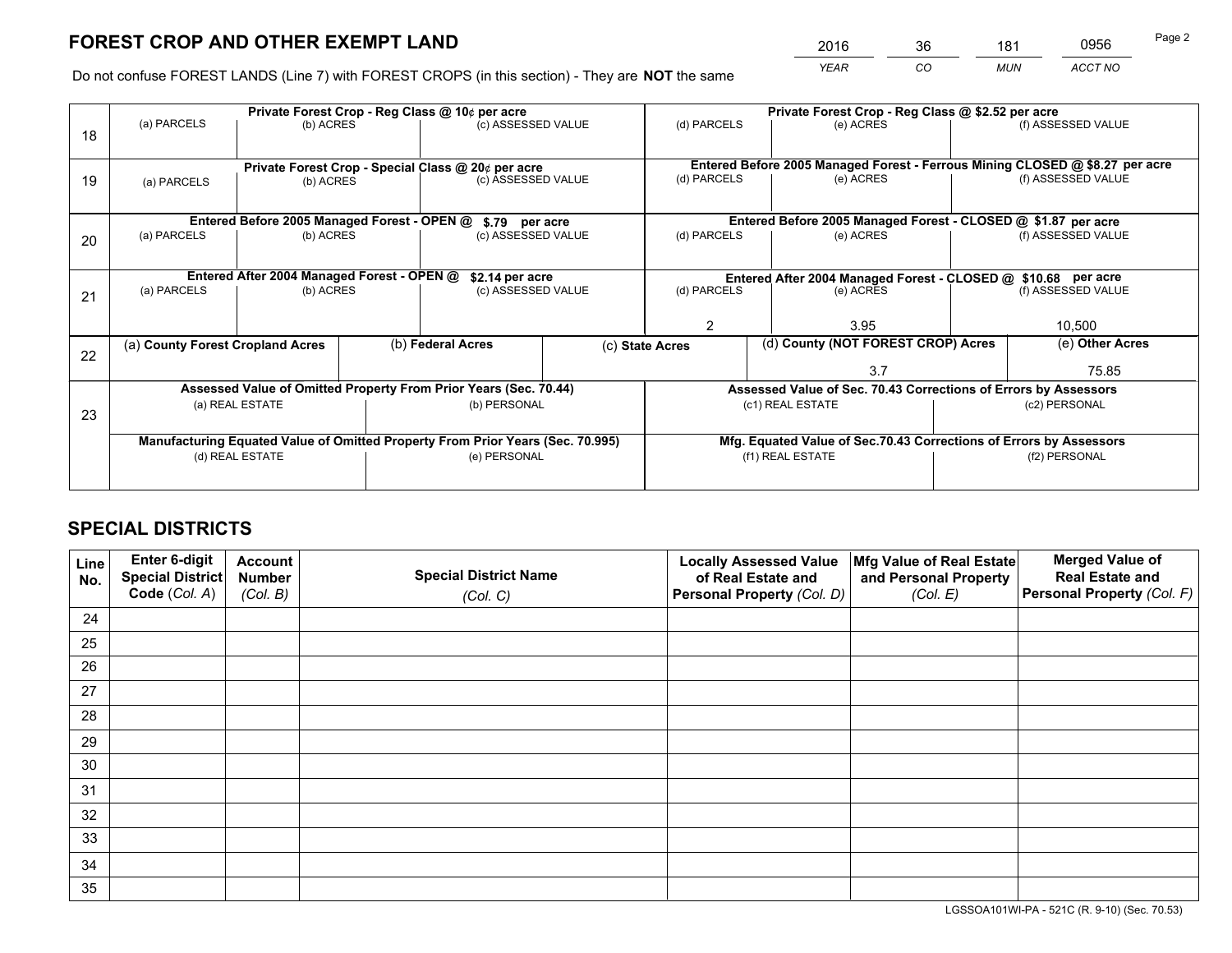|             |                                                                 |                                             |                                                         | <b>YEAR</b>                                                                       | CO<br><b>MUN</b>                                              | ACCT NO                                                                        |
|-------------|-----------------------------------------------------------------|---------------------------------------------|---------------------------------------------------------|-----------------------------------------------------------------------------------|---------------------------------------------------------------|--------------------------------------------------------------------------------|
| Line<br>No. | <b>Enter 6-digit</b><br><b>School District</b><br>Code (Col. A) | <b>Account</b><br><b>Number</b><br>(Col. B) | <b>School District Name</b><br>(Col. C)                 | <b>Locally Assessed Value</b><br>of Real Estate and<br>Personal Property (Col. D) | Mfg Value of Real Estate<br>and Personal Property<br>(Col. E) | <b>Merged Value of</b><br><b>Real Estate and</b><br>Personal Property (Col. F) |
|             | A. SCHOOL DISTRICTS (K-8 and K-12)                              |                                             |                                                         |                                                                                   |                                                               |                                                                                |
| 36          | 365866                                                          | 0214                                        | SCH D OF VALDERS AREA                                   | 31,893,974                                                                        | 5,553,200                                                     | 37,447,174                                                                     |
| 37          |                                                                 |                                             |                                                         |                                                                                   |                                                               |                                                                                |
| 38          |                                                                 |                                             |                                                         |                                                                                   |                                                               |                                                                                |
| 39          |                                                                 |                                             |                                                         |                                                                                   |                                                               |                                                                                |
| 40          |                                                                 |                                             |                                                         |                                                                                   |                                                               |                                                                                |
| 41<br>42    |                                                                 |                                             |                                                         |                                                                                   |                                                               |                                                                                |
| 43          |                                                                 |                                             |                                                         |                                                                                   |                                                               |                                                                                |
|             |                                                                 |                                             |                                                         |                                                                                   |                                                               |                                                                                |
| 44<br>45    |                                                                 |                                             |                                                         |                                                                                   |                                                               |                                                                                |
| 46          |                                                                 |                                             |                                                         |                                                                                   |                                                               |                                                                                |
| 47          |                                                                 |                                             |                                                         |                                                                                   |                                                               |                                                                                |
| 48          |                                                                 |                                             |                                                         |                                                                                   |                                                               |                                                                                |
| 49          |                                                                 |                                             |                                                         |                                                                                   |                                                               |                                                                                |
| 50          |                                                                 |                                             | TOTAL ASSESSED VALUE OF SCHOOL DISTRICTS (K-8 and K-12) | 31,893,974                                                                        | 5,553,200                                                     | 37,447,174                                                                     |
|             | <b>B. UNION HIGH SCHOOL DISTRICTS</b>                           |                                             |                                                         |                                                                                   |                                                               |                                                                                |
| 51          |                                                                 |                                             |                                                         |                                                                                   |                                                               |                                                                                |
| 52          |                                                                 |                                             |                                                         |                                                                                   |                                                               |                                                                                |
| 53          |                                                                 |                                             |                                                         |                                                                                   |                                                               |                                                                                |
| 54          |                                                                 |                                             |                                                         |                                                                                   |                                                               |                                                                                |
| 55          |                                                                 |                                             | TOTAL ASSESSED VALUE OF UNION HIGH SCHOOLS              |                                                                                   |                                                               |                                                                                |
|             | C.<br><b>TECHNICAL COLLEGE DISTRICTS</b>                        |                                             |                                                         |                                                                                   |                                                               |                                                                                |
| 56          | 001100                                                          | 0010                                        | LAKESHORE TECHNICAL COLLEGE<br><b>CLEV</b>              | 31,893,974                                                                        | 5,553,200                                                     | 37,447,174                                                                     |
| 57          |                                                                 |                                             |                                                         |                                                                                   |                                                               |                                                                                |
| 58<br>59    |                                                                 |                                             | TOTAL ASSESSED VALUE OF TECHNICAL COLLEGES              |                                                                                   |                                                               |                                                                                |
|             |                                                                 |                                             |                                                         | 31,893,974                                                                        | 5,553,200                                                     | 37,447,174                                                                     |

36

181

 *I hereby certify, to the best of my knowledge and belief, this form is complete and correct.*

**SCHOOL DISTRICTS**

| Print name of preparer | Title                    |                | Date (MM / DD / CCYY) |
|------------------------|--------------------------|----------------|-----------------------|
|                        |                          |                |                       |
| Signature of preparer  | Contact Telephone Number | E-mail address |                       |
|                        | $\sim$                   |                |                       |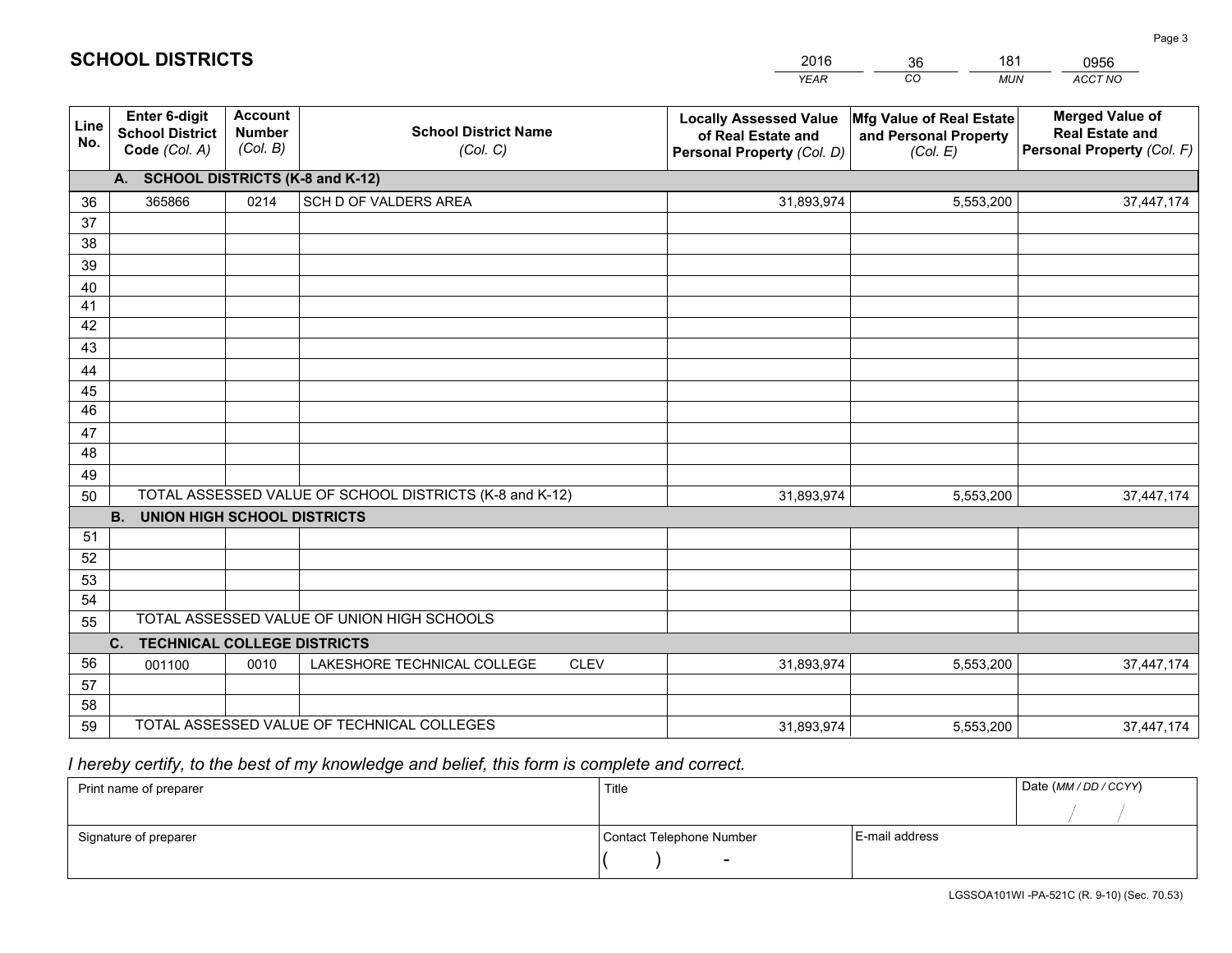### **HIGHLIGHTS**

- 1. Complete the Statement of Assessment after the Board of Review. Reflect any changes made there.
- 2. Use black ink to complete.
- 3. Line 16 must equal Line 50, Col D.
- 4. Line 55 must equal the total of K-8 schools listed on lines 36-49. Do not include K-12 schools in this comparision.
- 5. Line 59, Col. D must equal Line 16.
- 6. Special District, School District and Technical College District values must include both real estate and personal property. Examples of Special districts are: town sanitary districts, public inland lake protection and rehabilitation districts, and metropolitan sewerage districts.
- 7. DO NOT INCLUDE Manufacturing property values.DOR will print these values on the final SOA.

KAY M. MUELLER

VILLAGE OF SAINT NAZIANZ

KAY M. MUELLER<br>VILLAGE OF SAINT NAZIANZ

PO BOX 302

 $\overline{Q}$  $\overline{5}$ 

ST NAZIANZ, WI 54232 - 0302

NAZIANZ, WI BOX 302

54232 - 0302

 8. Accuracy of this form is very important. The values reported directly affect the equalized value DOR calculates for school and special districts.

### **Page 1:**

 If not prefilled, enter the tax year,county and municipal code,municipal type, municipal name and county name on the top of form.

Check the Amended box, if filing an amended / corrected SOA.

 Report the parcel count, acres and assessed value of taxable general property, total parcel count, (real and personal), total acres, and values from final figures set by the Board of Review.

- A. Real Estate land and improvements (buildings, etc.) is reported on lines 1 8, total line 9.
- B. Personal Property is reported on lines 11 14, Column D, total line 15.
- C. To complete this report, use the computer produced summary of the assessment roll that shows these amounts.
- D. Use whole numbers only.
- E. Add each line across and each column down to verify entries.

### **Page 2:**

- A. Report Special Items (not subject to general property tax).
- 1. Private Forest Croplands and Managed Forest Lands are reported on lines 18,19, 20 and 21. Be sure to report assessed values **NOT** taxes.
- 2. You should have copies of the orders of entry, orders of withdrawal, etc., to update your assessment roll.
	- 3. Show hundredths of acres (e.g. 39.75).
- 4. Tax exempt lands are reported on line 22.
- 5. Omitted property and sec. 70.43, Wis. Stats., corrections of errors by assessor are reported on line 23. Report real estate and personal property separately. These should be for **prior years**, not something found on the current assessment roll after the board of review.
- B. Special District (Lines 24-35) Include the value of both real and personal property.

 The Department of Revenue (DOR) preprints much of the information regarding names and codes for schools, special districts,etc. If a district is not listed, enter the name and value only, DOR will enter the proper code.

## **Page 3 School Districts:**

Include the value of both real and personal property.

Report School District (regular, elementary, union high school, and technical college).

- 1. Regular (K-12) and Elementary (K-8) school values are reported on lines 36-49, total on line 50.
- 2. Union High School (UHS) (use only if elementary schools are listed on lines 36-49) are reported on lines 51-54. UHS total value (line 55) must equal to the total **elementary school** values reported on lines 36-49. Do notinclude K-12 schools in this comparison.
- 3. Technical College values are reported on lines 56-58, total on line 59.
- 4. Use the computer summary that shows these amounts to complete this report.

#### **This form is due the second Monday in June. File this report only after your Board of Review is complete.**

 *If you have questions: Return forms to:*

Fax number: (608) 264-6887 PO Box 8971

 Email: lgs@revenue.wi.gov Wisconsin Department of Revenue Call: (608) 261-5341 Local Government Services Section 6-97Madison WI 53708-8971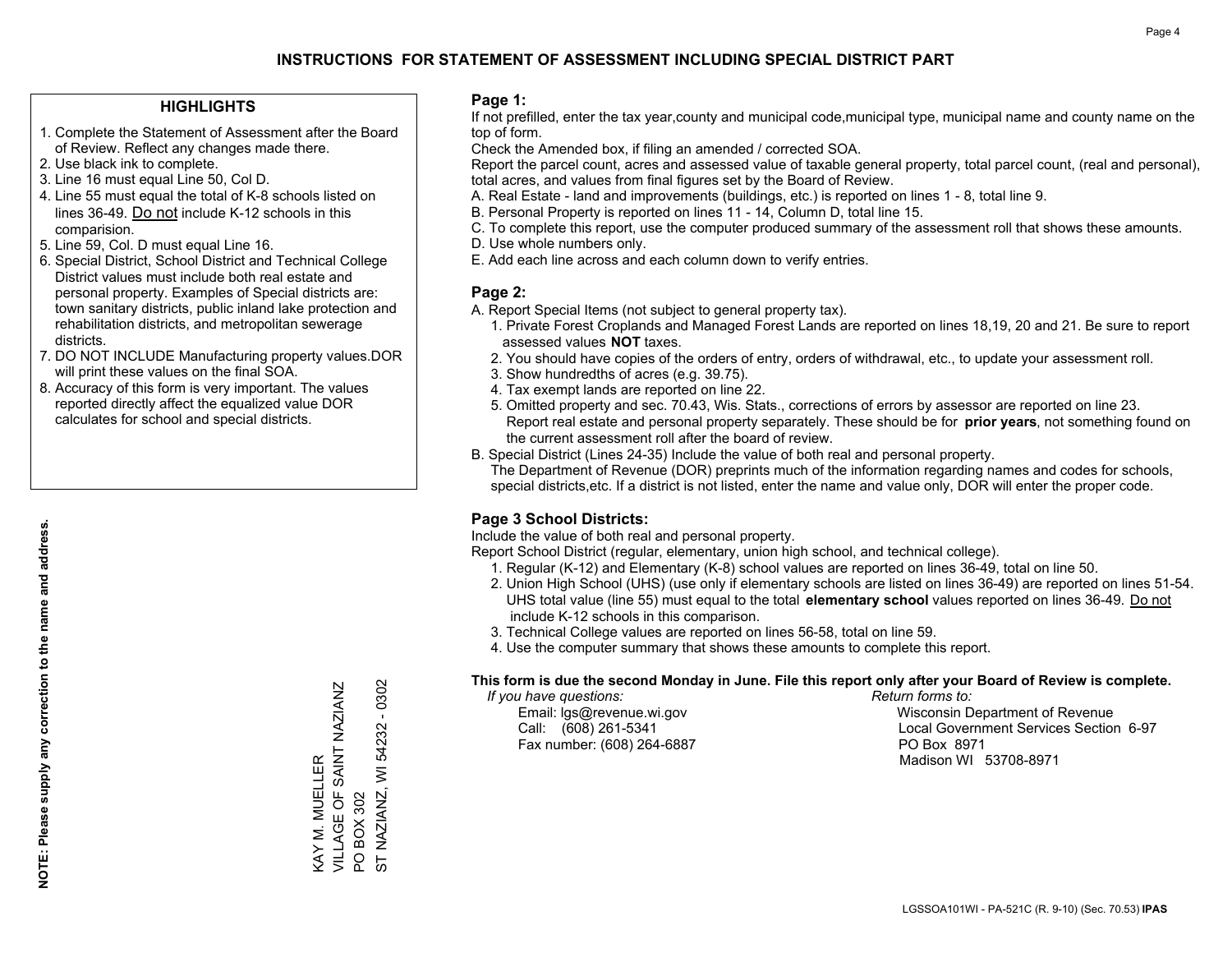**FINAL - EQUATED**

**STATEMENT OF ASSESSMENT FOR 2016** 

| .36. | 186  | 0957    |
|------|------|---------|
| CO.  | MUN. | ACCT NO |

|                | <b>FOR</b>                                                                                                                                                                                   | <b>VILLAGE OF</b><br><b>OF</b>                                                                           | <b>VALDERS</b>           |          | <b>MANITOWOC COUNTY</b>      |                         |                                        | <b>WHEN COMPLETING THIS DOCUMENT</b>     |
|----------------|----------------------------------------------------------------------------------------------------------------------------------------------------------------------------------------------|----------------------------------------------------------------------------------------------------------|--------------------------|----------|------------------------------|-------------------------|----------------------------------------|------------------------------------------|
|                |                                                                                                                                                                                              | Town - Village - City                                                                                    | <b>Municipality Name</b> |          | <b>County Name</b>           |                         |                                        | DO NOT WRITE OVER X's OR IN SHADED AREAS |
| Line<br>No.    |                                                                                                                                                                                              | PARCEL COUNT<br><b>REAL ESTATE</b><br>(See Lines 18 - 22 for<br>TOTAL LAND   IMPROVEMENTS   NUMBERS ONLY |                          |          | NO. OF ACRES<br><b>WHOLE</b> | <b>VALUE OF</b><br>LAND | <b>VALUE OF</b><br><b>IMPROVEMENTS</b> | TOTAL VALUE OF LAND<br>AND IMPROVEMENTS  |
|                |                                                                                                                                                                                              | other Real Estate)                                                                                       | Col. A                   | Col. B   | Col. C                       | Col. D                  | Col. E                                 | Col. F                                   |
| -1             |                                                                                                                                                                                              | <b>RESIDENTIAL - Class 1</b>                                                                             | 334                      | 318      | 119                          | 7,418,500               | 29,068,400                             | 36,486,900                               |
| 2              |                                                                                                                                                                                              | <b>COMMERCIAL - Class 2</b>                                                                              | 63                       | 52       | 105                          | 2,135,000               | 7,344,600                              | 9,479,600                                |
| 3              |                                                                                                                                                                                              | <b>MANUFACTURING - Class 3</b>                                                                           | 22                       | 10       | 255                          | 1,088,800               | 4,668,500                              | 5,757,300                                |
| 4              |                                                                                                                                                                                              | <b>AGRICULTURAL - Class 4</b>                                                                            | 17                       |          | 236                          | 44,800                  |                                        | 44,800                                   |
| 5              |                                                                                                                                                                                              | <b>UNDEVELOPED - Class 5</b>                                                                             | 4                        |          | 16                           | 7,600                   |                                        | 7,600                                    |
| 6              |                                                                                                                                                                                              | AGRICULTURAL FOREST - Class 5m                                                                           | $\mathbf{0}$             |          | $\mathbf{0}$                 | 0                       |                                        | 0                                        |
| $\overline{7}$ |                                                                                                                                                                                              | FOREST LANDS - Class 6                                                                                   | 0                        |          | 0                            | 0                       |                                        | 0                                        |
| 8              |                                                                                                                                                                                              | OTHER - Class 7                                                                                          | $\Omega$                 | $\Omega$ | $\Omega$                     | $\mathbf{0}$            | $\Omega$                               | $\Omega$                                 |
| 9              |                                                                                                                                                                                              | TOTAL - ALL COLUMNS                                                                                      | 440                      | 380      | 731                          | 10,694,700              | 41,081,500                             | 51,776,200                               |
| 10             |                                                                                                                                                                                              | NUMBER OF PERSONAL PROPERTY ACCOUNTS IN ROLL                                                             |                          |          | 69                           | <b>LOCALLY ASSESSED</b> | <b>MANUFACTURING</b>                   | <b>MERGED</b>                            |
| 11             |                                                                                                                                                                                              | BOATS AND OTHER WATERCRAFT NOT EXEMPT - Code 1                                                           |                          |          |                              | 0                       | 0                                      | 0                                        |
| 12             |                                                                                                                                                                                              | MACHINERY, TOOLS AND PATTERNS - Code 2                                                                   |                          |          |                              | 223,900                 | 1,871,300                              | 2,095,200                                |
| 13             |                                                                                                                                                                                              | FURNITURE, FIXTURES AND EQUIPMENT - Code 3                                                               |                          |          |                              | 446,600                 | 137,200                                | 583,800                                  |
| 14             |                                                                                                                                                                                              | ALL OTHER PERSONAL PROPERTY NOT EXEMPT - Codes 4A, 4B, 4C                                                |                          |          |                              | 42,500                  | 101,700                                | 144,200                                  |
| 15             |                                                                                                                                                                                              | TOTAL OF PERSONAL PROPERTY NOT EXEMPT (Total of Lines 11-14)                                             |                          |          | 713,000                      | 2,110,200               | 2,823,200                              |                                          |
| 16             | AGGREGATE ASSESSED VALUE OF ALL PROPERTY SUBJECT TO THE GENERAL PROPERTY TAX (Total of Lines 9F and 15F)<br>MUST EQUAL TOTAL VALUE OF THE SCHOOL DISTRICTS (K-12 PLUS K-8) - Line 50, Col. F |                                                                                                          |                          |          |                              |                         | 54,599,400                             |                                          |
| 17             |                                                                                                                                                                                              | <b>BOARD OF REVIEW</b><br>DATE OF FINAL ADJOURNMENT                                                      | 07/27/2016               |          | Name of Assessor             |                         | Telephone #                            |                                          |

REMARKS

The Assessment Ratio to be used in calculating the estimated Fair Market Value on tax bills for this tax district is 1.027081497<br>This ratio should be used to convert assessed values to "Calculate Equalized Values" in Step Commission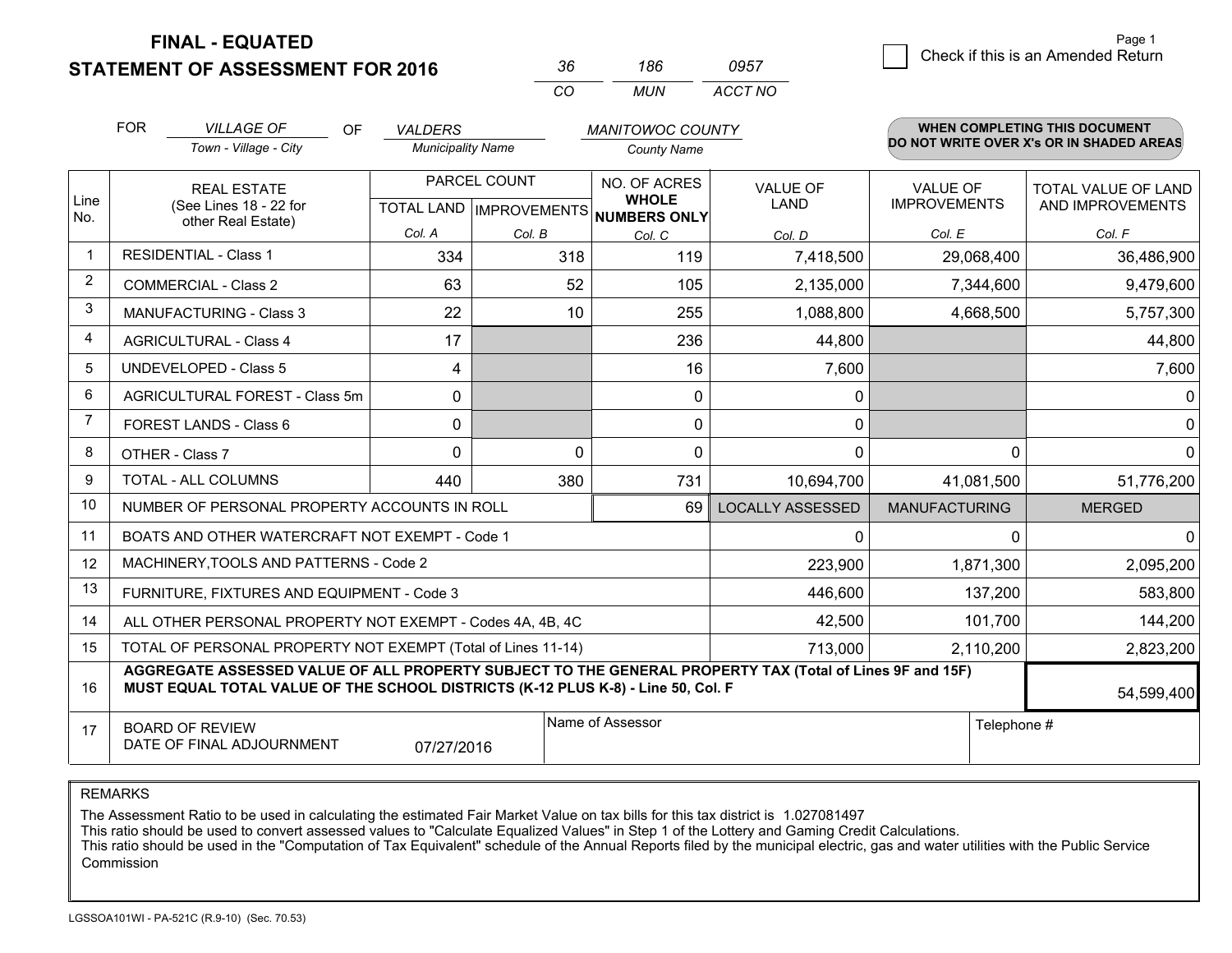*YEAR CO MUN ACCT NO* <sup>2016</sup> <sup>36</sup> <sup>186</sup> <sup>0957</sup>

Do not confuse FOREST LANDS (Line 7) with FOREST CROPS (in this section) - They are **NOT** the same

|    | Private Forest Crop - Reg Class @ 10¢ per acre                                 |                                             |  |                                                                  |                                                               | Private Forest Crop - Reg Class @ \$2.52 per acre                  |                                                                              |               |                    |  |
|----|--------------------------------------------------------------------------------|---------------------------------------------|--|------------------------------------------------------------------|---------------------------------------------------------------|--------------------------------------------------------------------|------------------------------------------------------------------------------|---------------|--------------------|--|
| 18 | (a) PARCELS                                                                    | (b) ACRES                                   |  | (c) ASSESSED VALUE                                               |                                                               | (d) PARCELS                                                        | (e) ACRES                                                                    |               | (f) ASSESSED VALUE |  |
|    |                                                                                |                                             |  | Private Forest Crop - Special Class @ 20¢ per acre               |                                                               |                                                                    | Entered Before 2005 Managed Forest - Ferrous Mining CLOSED @ \$8.27 per acre |               |                    |  |
| 19 | (a) PARCELS                                                                    | (b) ACRES                                   |  | (c) ASSESSED VALUE                                               |                                                               | (d) PARCELS                                                        | (e) ACRES                                                                    |               | (f) ASSESSED VALUE |  |
|    |                                                                                | Entered Before 2005 Managed Forest - OPEN @ |  | \$.79 per acre                                                   |                                                               |                                                                    | Entered Before 2005 Managed Forest - CLOSED @ \$1.87 per acre                |               |                    |  |
|    | (a) PARCELS                                                                    | (b) ACRES                                   |  | (c) ASSESSED VALUE                                               |                                                               | (d) PARCELS                                                        | (e) ACRES                                                                    |               | (f) ASSESSED VALUE |  |
| 20 |                                                                                |                                             |  |                                                                  |                                                               |                                                                    |                                                                              |               |                    |  |
|    | Entered After 2004 Managed Forest - OPEN @<br>\$2.14 per acre                  |                                             |  |                                                                  | Entered After 2004 Managed Forest - CLOSED @ \$10.68 per acre |                                                                    |                                                                              |               |                    |  |
| 21 | (a) PARCELS                                                                    | (b) ACRES                                   |  | (c) ASSESSED VALUE                                               |                                                               | (d) PARCELS<br>(e) ACRES                                           |                                                                              |               | (f) ASSESSED VALUE |  |
|    |                                                                                |                                             |  |                                                                  |                                                               |                                                                    |                                                                              |               |                    |  |
|    | (a) County Forest Cropland Acres                                               |                                             |  | (b) Federal Acres                                                |                                                               | (d) County (NOT FOREST CROP) Acres<br>(c) State Acres              |                                                                              |               | (e) Other Acres    |  |
| 22 |                                                                                |                                             |  |                                                                  |                                                               |                                                                    |                                                                              |               | 137.79             |  |
|    |                                                                                |                                             |  | Assessed Value of Omitted Property From Prior Years (Sec. 70.44) |                                                               |                                                                    | Assessed Value of Sec. 70.43 Corrections of Errors by Assessors              |               |                    |  |
|    |                                                                                | (a) REAL ESTATE                             |  | (b) PERSONAL                                                     |                                                               |                                                                    | (c1) REAL ESTATE                                                             |               | (c2) PERSONAL      |  |
| 23 |                                                                                |                                             |  |                                                                  |                                                               |                                                                    |                                                                              |               |                    |  |
|    | Manufacturing Equated Value of Omitted Property From Prior Years (Sec. 70.995) |                                             |  |                                                                  |                                                               | Mfg. Equated Value of Sec.70.43 Corrections of Errors by Assessors |                                                                              |               |                    |  |
|    | (d) REAL ESTATE                                                                |                                             |  | (e) PERSONAL                                                     |                                                               | (f1) REAL ESTATE                                                   |                                                                              | (f2) PERSONAL |                    |  |
|    |                                                                                |                                             |  |                                                                  |                                                               |                                                                    |                                                                              |               |                    |  |

## **SPECIAL DISTRICTS**

| Line<br>No. | Enter 6-digit<br><b>Special District</b> | <b>Account</b><br><b>Number</b> | <b>Special District Name</b> | <b>Locally Assessed Value</b><br>of Real Estate and | Mfg Value of Real Estate<br>and Personal Property | <b>Merged Value of</b><br><b>Real Estate and</b> |
|-------------|------------------------------------------|---------------------------------|------------------------------|-----------------------------------------------------|---------------------------------------------------|--------------------------------------------------|
|             | Code (Col. A)                            | (Col. B)                        | (Col. C)                     | Personal Property (Col. D)                          | (Col. E)                                          | Personal Property (Col. F)                       |
| 24          |                                          |                                 |                              |                                                     |                                                   |                                                  |
| 25          |                                          |                                 |                              |                                                     |                                                   |                                                  |
| 26          |                                          |                                 |                              |                                                     |                                                   |                                                  |
| 27          |                                          |                                 |                              |                                                     |                                                   |                                                  |
| 28          |                                          |                                 |                              |                                                     |                                                   |                                                  |
| 29          |                                          |                                 |                              |                                                     |                                                   |                                                  |
| 30          |                                          |                                 |                              |                                                     |                                                   |                                                  |
| 31          |                                          |                                 |                              |                                                     |                                                   |                                                  |
| 32          |                                          |                                 |                              |                                                     |                                                   |                                                  |
| 33          |                                          |                                 |                              |                                                     |                                                   |                                                  |
| 34          |                                          |                                 |                              |                                                     |                                                   |                                                  |
| 35          |                                          |                                 |                              |                                                     |                                                   |                                                  |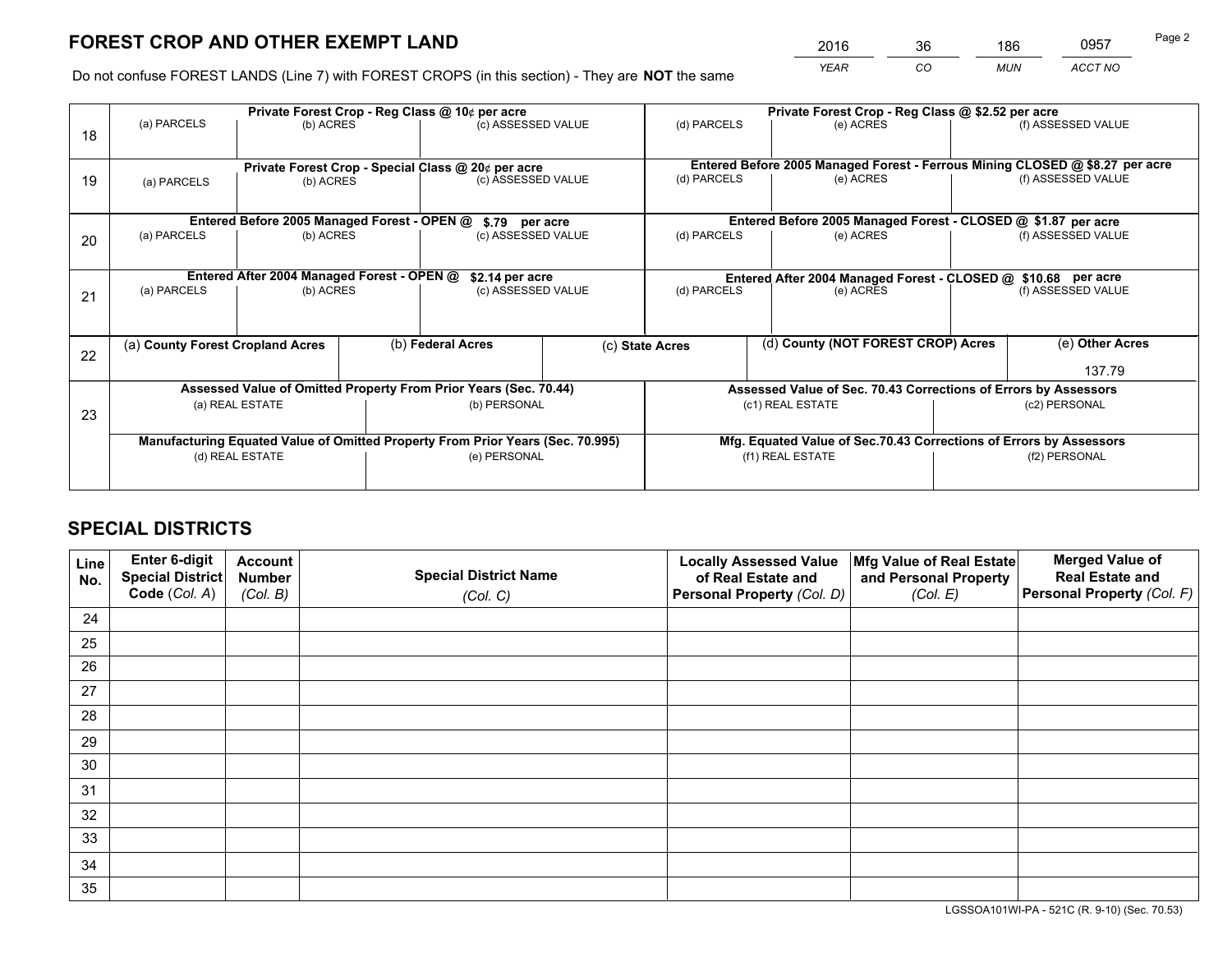|             |                                                                 |                                             |                                                         | <b>YEAR</b>                                                                       | CO<br><b>MUN</b>                                              | ACCT NO                                                                        |
|-------------|-----------------------------------------------------------------|---------------------------------------------|---------------------------------------------------------|-----------------------------------------------------------------------------------|---------------------------------------------------------------|--------------------------------------------------------------------------------|
| Line<br>No. | <b>Enter 6-digit</b><br><b>School District</b><br>Code (Col. A) | <b>Account</b><br><b>Number</b><br>(Col. B) | <b>School District Name</b><br>(Col. C)                 | <b>Locally Assessed Value</b><br>of Real Estate and<br>Personal Property (Col. D) | Mfg Value of Real Estate<br>and Personal Property<br>(Col. E) | <b>Merged Value of</b><br><b>Real Estate and</b><br>Personal Property (Col. F) |
|             | A. SCHOOL DISTRICTS (K-8 and K-12)                              |                                             |                                                         |                                                                                   |                                                               |                                                                                |
| 36          | 365866                                                          | 0214                                        | SCH D OF VALDERS AREA                                   | 46,731,900                                                                        | 7,867,500                                                     | 54,599,400                                                                     |
| 37          |                                                                 |                                             |                                                         |                                                                                   |                                                               |                                                                                |
| 38          |                                                                 |                                             |                                                         |                                                                                   |                                                               |                                                                                |
| 39          |                                                                 |                                             |                                                         |                                                                                   |                                                               |                                                                                |
| 40          |                                                                 |                                             |                                                         |                                                                                   |                                                               |                                                                                |
| 41<br>42    |                                                                 |                                             |                                                         |                                                                                   |                                                               |                                                                                |
| 43          |                                                                 |                                             |                                                         |                                                                                   |                                                               |                                                                                |
| 44          |                                                                 |                                             |                                                         |                                                                                   |                                                               |                                                                                |
| 45          |                                                                 |                                             |                                                         |                                                                                   |                                                               |                                                                                |
| 46          |                                                                 |                                             |                                                         |                                                                                   |                                                               |                                                                                |
| 47          |                                                                 |                                             |                                                         |                                                                                   |                                                               |                                                                                |
| 48          |                                                                 |                                             |                                                         |                                                                                   |                                                               |                                                                                |
| 49          |                                                                 |                                             |                                                         |                                                                                   |                                                               |                                                                                |
| 50          |                                                                 |                                             | TOTAL ASSESSED VALUE OF SCHOOL DISTRICTS (K-8 and K-12) | 46,731,900                                                                        | 7,867,500                                                     | 54,599,400                                                                     |
|             | <b>B.</b><br><b>UNION HIGH SCHOOL DISTRICTS</b>                 |                                             |                                                         |                                                                                   |                                                               |                                                                                |
| 51          |                                                                 |                                             |                                                         |                                                                                   |                                                               |                                                                                |
| 52          |                                                                 |                                             |                                                         |                                                                                   |                                                               |                                                                                |
| 53          |                                                                 |                                             |                                                         |                                                                                   |                                                               |                                                                                |
| 54          |                                                                 |                                             | TOTAL ASSESSED VALUE OF UNION HIGH SCHOOLS              |                                                                                   |                                                               |                                                                                |
| 55          |                                                                 |                                             |                                                         |                                                                                   |                                                               |                                                                                |
| 56          | C.<br><b>TECHNICAL COLLEGE DISTRICTS</b>                        |                                             |                                                         |                                                                                   |                                                               |                                                                                |
| 57          | 001100                                                          | 0010                                        | LAKESHORE TECHNICAL COLLEGE<br><b>CLEV</b>              | 46,731,900                                                                        | 7,867,500                                                     | 54,599,400                                                                     |
| 58          |                                                                 |                                             |                                                         |                                                                                   |                                                               |                                                                                |
| 59          |                                                                 |                                             | TOTAL ASSESSED VALUE OF TECHNICAL COLLEGES              | 46,731,900                                                                        | 7,867,500                                                     | 54,599,400                                                                     |
|             |                                                                 |                                             |                                                         |                                                                                   |                                                               |                                                                                |

36

186

 *I hereby certify, to the best of my knowledge and belief, this form is complete and correct.*

**SCHOOL DISTRICTS**

| Print name of preparer | Title                    |                | Date (MM / DD / CCYY) |
|------------------------|--------------------------|----------------|-----------------------|
|                        |                          |                |                       |
| Signature of preparer  | Contact Telephone Number | E-mail address |                       |
|                        | $\sim$                   |                |                       |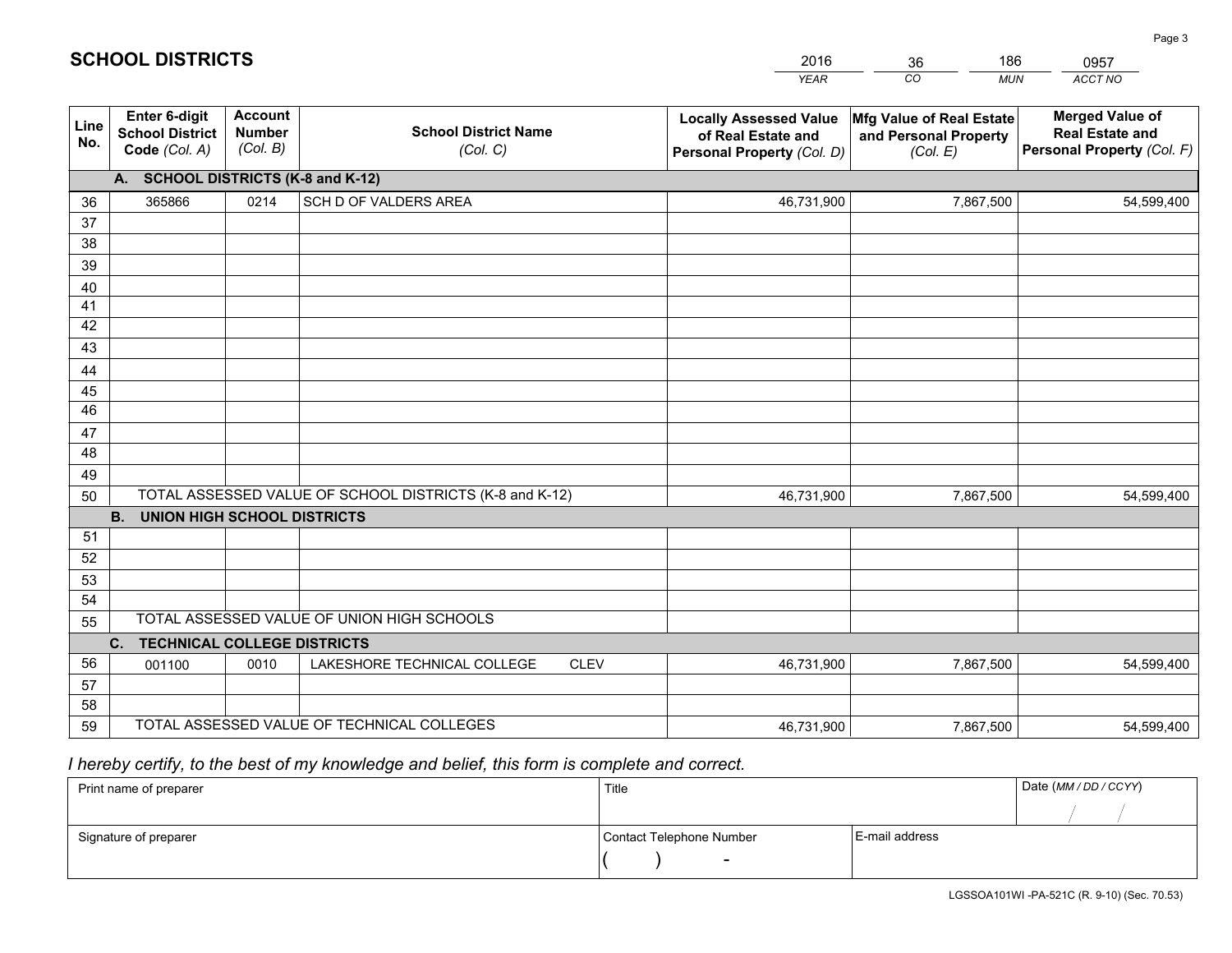### **HIGHLIGHTS**

- 1. Complete the Statement of Assessment after the Board of Review. Reflect any changes made there.
- 2. Use black ink to complete.
- 3. Line 16 must equal Line 50, Col D.
- 4. Line 55 must equal the total of K-8 schools listed on lines 36-49. Do not include K-12 schools in this comparision.
- 5. Line 59, Col. D must equal Line 16.
- 6. Special District, School District and Technical College District values must include both real estate and personal property. Examples of Special districts are: town sanitary districts, public inland lake protection and rehabilitation districts, and metropolitan sewerage districts.
- 7. DO NOT INCLUDE Manufacturing property values.DOR will print these values on the final SOA.
- 8. Accuracy of this form is very important. The values reported directly affect the equalized value DOR calculates for school and special districts.

### **Page 1:**

 If not prefilled, enter the tax year,county and municipal code,municipal type, municipal name and county name on the top of form.

Check the Amended box, if filing an amended / corrected SOA.

 Report the parcel count, acres and assessed value of taxable general property, total parcel count, (real and personal), total acres, and values from final figures set by the Board of Review.

- A. Real Estate land and improvements (buildings, etc.) is reported on lines 1 8, total line 9.
- B. Personal Property is reported on lines 11 14, Column D, total line 15.
- C. To complete this report, use the computer produced summary of the assessment roll that shows these amounts.
- D. Use whole numbers only.
- E. Add each line across and each column down to verify entries.

### **Page 2:**

- A. Report Special Items (not subject to general property tax).
- 1. Private Forest Croplands and Managed Forest Lands are reported on lines 18,19, 20 and 21. Be sure to report assessed values **NOT** taxes.
- 2. You should have copies of the orders of entry, orders of withdrawal, etc., to update your assessment roll.
	- 3. Show hundredths of acres (e.g. 39.75).
- 4. Tax exempt lands are reported on line 22.
- 5. Omitted property and sec. 70.43, Wis. Stats., corrections of errors by assessor are reported on line 23. Report real estate and personal property separately. These should be for **prior years**, not something found on the current assessment roll after the board of review.
- B. Special District (Lines 24-35) Include the value of both real and personal property.
- The Department of Revenue (DOR) preprints much of the information regarding names and codes for schools, special districts,etc. If a district is not listed, enter the name and value only, DOR will enter the proper code.

## **Page 3 School Districts:**

Include the value of both real and personal property.

Report School District (regular, elementary, union high school, and technical college).

- 1. Regular (K-12) and Elementary (K-8) school values are reported on lines 36-49, total on line 50.
- 2. Union High School (UHS) (use only if elementary schools are listed on lines 36-49) are reported on lines 51-54. UHS total value (line 55) must equal to the total **elementary school** values reported on lines 36-49. Do notinclude K-12 schools in this comparison.
- 3. Technical College values are reported on lines 56-58, total on line 59.
- 4. Use the computer summary that shows these amounts to complete this report.

#### **This form is due the second Monday in June. File this report only after your Board of Review is complete.**

 *If you have questions: Return forms to:*

Fax number: (608) 264-6887 PO Box 8971

 Email: lgs@revenue.wi.gov Wisconsin Department of Revenue Call: (608) 261-5341 Local Government Services Section 6-97Madison WI 53708-8971

VALDERS, WI 54245 - 0459 VALDERS, WI 54245 - 0459 VILLAGE OF VALDERS VILLAGE OF VALDERS ORI BRUCKNER LORI BRUCKNER PO BOX 459 PO BOX 459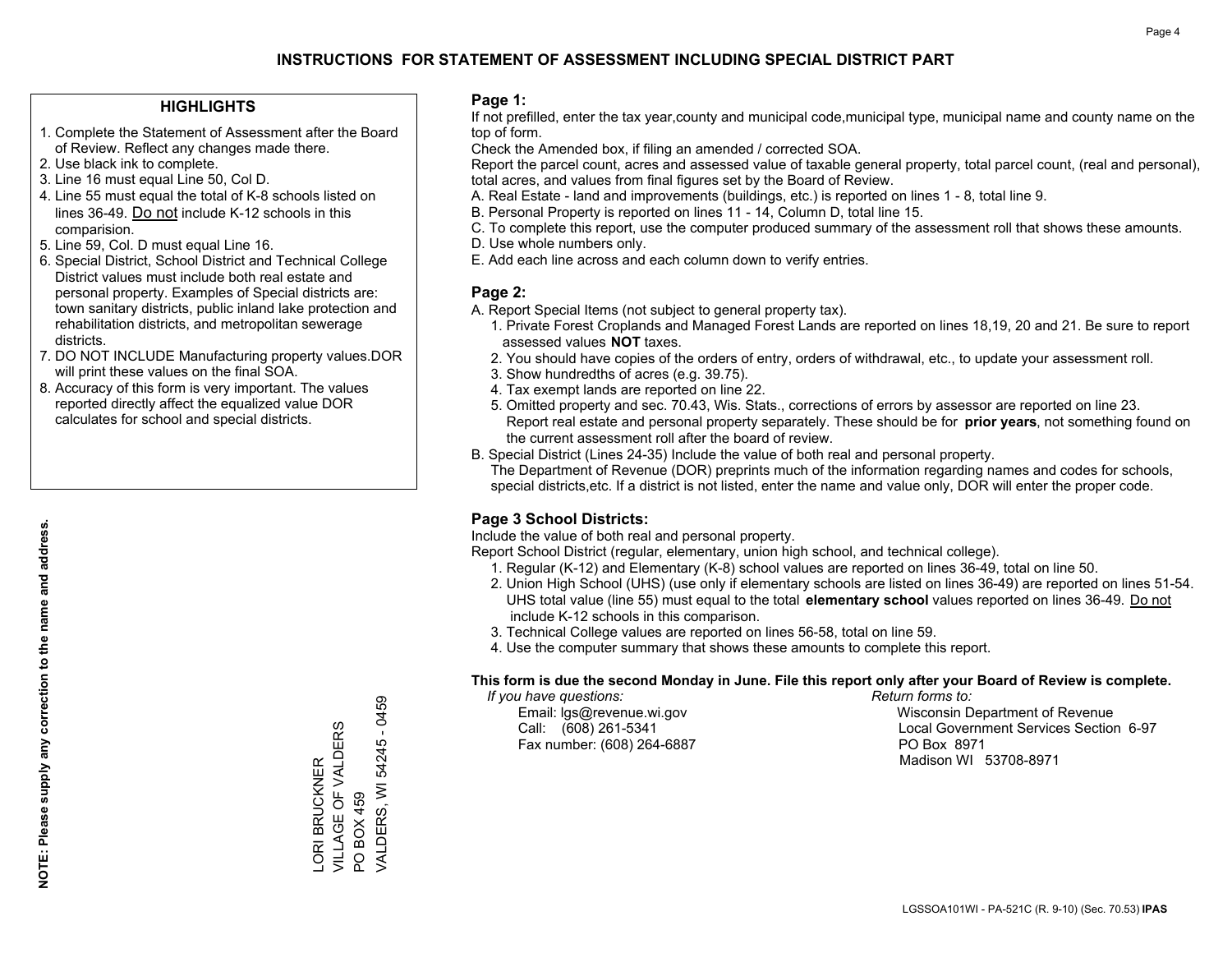**FINAL - EQUATED**

**STATEMENT OF ASSESSMENT FOR 2016** 

*CO MUN <sup>36</sup> <sup>191</sup> ACCT NO0958*

 $\overline{\mathcal{B}}$  Check if this is an Amended Return Page 1

|                | <b>FOR</b>                                                                                                                                                                                                 | <b>VILLAGE OF</b><br>OF.                                  | <b>WHITELAW</b>                                          |          | <b>MANITOWOC COUNTY</b>      |                                |                                 | <b>WHEN COMPLETING THIS DOCUMENT</b>     |
|----------------|------------------------------------------------------------------------------------------------------------------------------------------------------------------------------------------------------------|-----------------------------------------------------------|----------------------------------------------------------|----------|------------------------------|--------------------------------|---------------------------------|------------------------------------------|
|                |                                                                                                                                                                                                            | Town - Village - City                                     | <b>Municipality Name</b>                                 |          | <b>County Name</b>           |                                |                                 | DO NOT WRITE OVER X's OR IN SHADED AREAS |
| Line<br>No.    | <b>REAL ESTATE</b><br>(See Lines 18 - 22 for<br>other Real Estate)                                                                                                                                         |                                                           | PARCEL COUNT<br>TOTAL LAND   IMPROVEMENTS   NUMBERS ONLY |          | NO. OF ACRES<br><b>WHOLE</b> | <b>VALUE OF</b><br><b>LAND</b> | VALUE OF<br><b>IMPROVEMENTS</b> | TOTAL VALUE OF LAND<br>AND IMPROVEMENTS  |
|                |                                                                                                                                                                                                            |                                                           | Col. A                                                   | Col. B   | Col. C                       | Col. D                         | Col. E                          | Col. F                                   |
| -1             |                                                                                                                                                                                                            | <b>RESIDENTIAL - Class 1</b>                              | 324                                                      | 294      | 136                          | 5,856,500                      | 27,911,500                      | 33,768,000                               |
| $\overline{2}$ |                                                                                                                                                                                                            | <b>COMMERCIAL - Class 2</b>                               | 35                                                       | 21       | 30                           | 690,500                        | 3,225,400                       | 3,915,900                                |
| 3              |                                                                                                                                                                                                            | MANUFACTURING - Class 3                                   | $\mathbf{0}$                                             | $\Omega$ | 0                            | 0                              | 0                               | $\Omega$                                 |
| 4              |                                                                                                                                                                                                            | <b>AGRICULTURAL - Class 4</b>                             | 4                                                        |          | 20                           | 4,000                          |                                 | 4,000                                    |
| 5              |                                                                                                                                                                                                            | <b>UNDEVELOPED - Class 5</b>                              | 5                                                        |          | 37                           | 18,600                         |                                 | 18,600                                   |
| 6              |                                                                                                                                                                                                            | AGRICULTURAL FOREST - Class 5m                            | 0                                                        |          | 0                            | 0                              |                                 | $\overline{0}$                           |
| $\overline{7}$ |                                                                                                                                                                                                            | FOREST LANDS - Class 6                                    |                                                          |          | 5                            | 15,000                         |                                 | 15,000                                   |
| 8              |                                                                                                                                                                                                            | OTHER - Class 7                                           | $\Omega$                                                 | $\Omega$ | $\Omega$                     | 0                              | $\Omega$                        | $\overline{0}$                           |
| 9              |                                                                                                                                                                                                            | TOTAL - ALL COLUMNS                                       | 369                                                      | 315      | 228                          | 6,584,600                      | 31,136,900                      | 37,721,500                               |
| 10             | NUMBER OF PERSONAL PROPERTY ACCOUNTS IN ROLL<br>28                                                                                                                                                         |                                                           |                                                          |          |                              | <b>LOCALLY ASSESSED</b>        | <b>MANUFACTURING</b>            | <b>MERGED</b>                            |
| 11             |                                                                                                                                                                                                            | BOATS AND OTHER WATERCRAFT NOT EXEMPT - Code 1            |                                                          |          | 0                            | 0                              | $\overline{0}$                  |                                          |
| 12             |                                                                                                                                                                                                            | MACHINERY, TOOLS AND PATTERNS - Code 2                    |                                                          |          | 206,400                      | $\Omega$                       | 206,400                         |                                          |
| 13             |                                                                                                                                                                                                            | FURNITURE, FIXTURES AND EQUIPMENT - Code 3                |                                                          |          | 175,700                      | 0                              | 175,700                         |                                          |
| 14             |                                                                                                                                                                                                            | ALL OTHER PERSONAL PROPERTY NOT EXEMPT - Codes 4A, 4B, 4C |                                                          |          | 54,300                       | $\Omega$                       | 54,300                          |                                          |
| 15             | TOTAL OF PERSONAL PROPERTY NOT EXEMPT (Total of Lines 11-14)<br>436.400                                                                                                                                    |                                                           |                                                          |          |                              |                                |                                 | 436,400                                  |
| 16             | AGGREGATE ASSESSED VALUE OF ALL PROPERTY SUBJECT TO THE GENERAL PROPERTY TAX (Total of Lines 9F and 15F)<br>MUST EQUAL TOTAL VALUE OF THE SCHOOL DISTRICTS (K-12 PLUS K-8) - Line 50, Col. F<br>38,157,900 |                                                           |                                                          |          |                              |                                |                                 |                                          |
| 17             |                                                                                                                                                                                                            | <b>BOARD OF REVIEW</b><br>DATE OF FINAL ADJOURNMENT       | 05/09/2016                                               |          | Name of Assessor             |                                | Telephone #                     |                                          |

REMARKS

The Assessment Ratio to be used in calculating the estimated Fair Market Value on tax bills for this tax district is .961679402<br>This ratio should be used to convert assessed values to "Calculate Equalized Values" in Step 1 Commission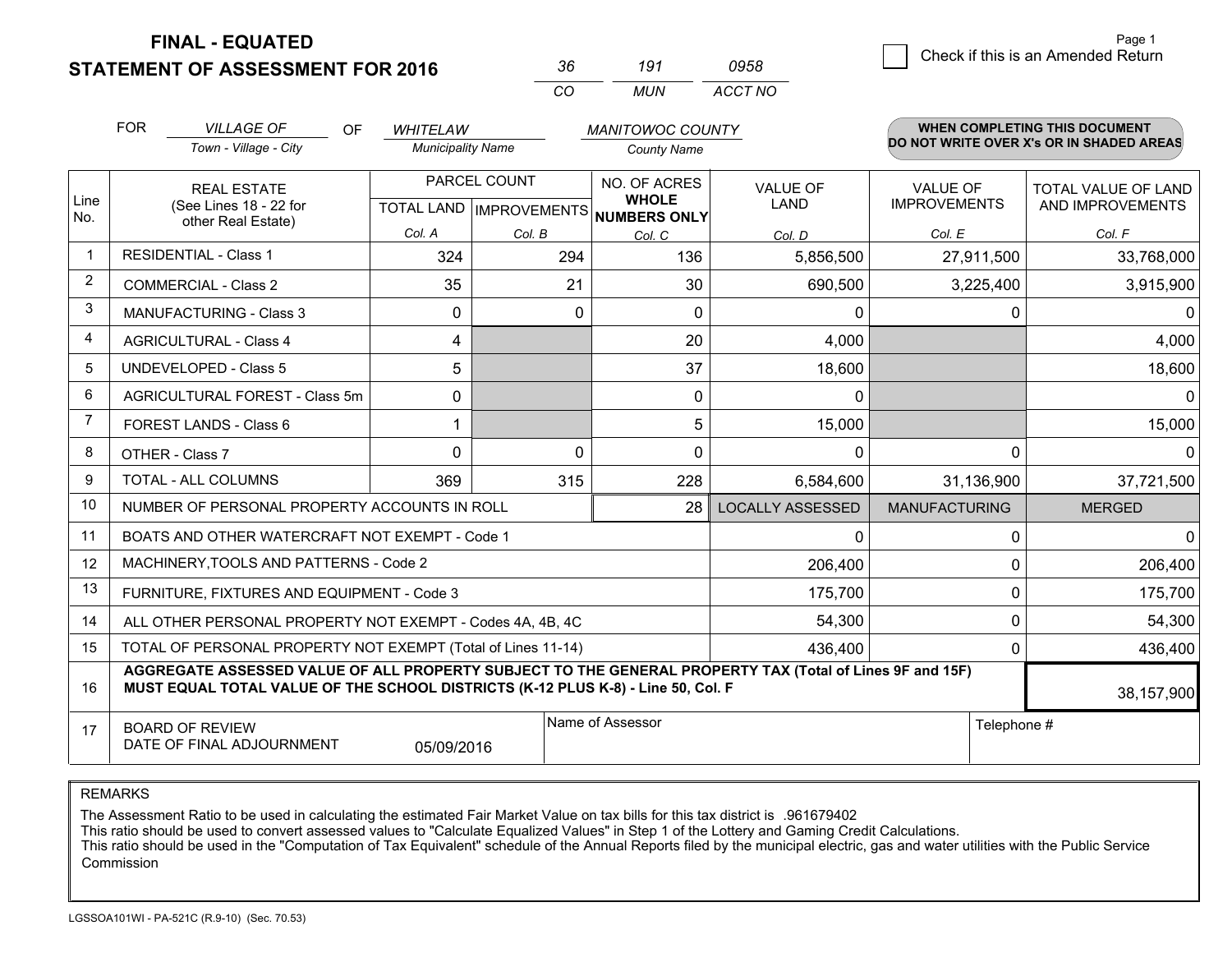*YEAR CO MUN ACCT NO* <sup>2016</sup> <sup>36</sup> <sup>191</sup> <sup>0958</sup>

Do not confuse FOREST LANDS (Line 7) with FOREST CROPS (in this section) - They are **NOT** the same

|    | Private Forest Crop - Reg Class @ 10¢ per acre                                 |                                                                  |  |                                                    |                  | Private Forest Crop - Reg Class @ \$2.52 per acre                  |               |  |                                                                              |  |
|----|--------------------------------------------------------------------------------|------------------------------------------------------------------|--|----------------------------------------------------|------------------|--------------------------------------------------------------------|---------------|--|------------------------------------------------------------------------------|--|
| 18 | (a) PARCELS                                                                    | (b) ACRES                                                        |  | (c) ASSESSED VALUE                                 |                  | (d) PARCELS                                                        | (e) ACRES     |  | (f) ASSESSED VALUE                                                           |  |
|    |                                                                                |                                                                  |  | Private Forest Crop - Special Class @ 20¢ per acre |                  |                                                                    |               |  | Entered Before 2005 Managed Forest - Ferrous Mining CLOSED @ \$8.27 per acre |  |
| 19 | (a) PARCELS                                                                    | (b) ACRES                                                        |  | (c) ASSESSED VALUE                                 |                  | (d) PARCELS                                                        | (e) ACRES     |  | (f) ASSESSED VALUE                                                           |  |
|    |                                                                                | Entered Before 2005 Managed Forest - OPEN @                      |  | \$.79 per acre                                     |                  | Entered Before 2005 Managed Forest - CLOSED @ \$1.87 per acre      |               |  |                                                                              |  |
| 20 | (a) PARCELS                                                                    | (b) ACRES                                                        |  | (c) ASSESSED VALUE                                 |                  | (d) PARCELS<br>(e) ACRES                                           |               |  | (f) ASSESSED VALUE                                                           |  |
|    | Entered After 2004 Managed Forest - OPEN @<br>\$2.14 per acre                  |                                                                  |  |                                                    |                  | Entered After 2004 Managed Forest - CLOSED @ \$10.68 per acre      |               |  |                                                                              |  |
| 21 | (a) PARCELS<br>(b) ACRES                                                       |                                                                  |  | (c) ASSESSED VALUE                                 |                  | (d) PARCELS<br>(e) ACRES                                           |               |  | (f) ASSESSED VALUE                                                           |  |
| 22 | (a) County Forest Cropland Acres                                               |                                                                  |  | (b) Federal Acres                                  |                  | (d) County (NOT FOREST CROP) Acres<br>(c) State Acres              |               |  | (e) Other Acres                                                              |  |
|    |                                                                                |                                                                  |  |                                                    |                  |                                                                    |               |  | 83.17                                                                        |  |
|    |                                                                                | Assessed Value of Omitted Property From Prior Years (Sec. 70.44) |  |                                                    |                  | Assessed Value of Sec. 70.43 Corrections of Errors by Assessors    |               |  |                                                                              |  |
| 23 |                                                                                | (b) PERSONAL<br>(a) REAL ESTATE                                  |  |                                                    | (c1) REAL ESTATE |                                                                    | (c2) PERSONAL |  |                                                                              |  |
|    | Manufacturing Equated Value of Omitted Property From Prior Years (Sec. 70.995) |                                                                  |  |                                                    |                  | Mfg. Equated Value of Sec.70.43 Corrections of Errors by Assessors |               |  |                                                                              |  |
|    | (d) REAL ESTATE                                                                |                                                                  |  | (e) PERSONAL                                       |                  | (f1) REAL ESTATE                                                   |               |  | (f2) PERSONAL                                                                |  |
|    |                                                                                |                                                                  |  |                                                    |                  |                                                                    |               |  |                                                                              |  |

## **SPECIAL DISTRICTS**

| Line<br>No. | Enter 6-digit<br>Special District<br>Code (Col. A) | <b>Account</b><br><b>Number</b> | <b>Special District Name</b> | <b>Locally Assessed Value</b><br>of Real Estate and | Mfg Value of Real Estate<br>and Personal Property | <b>Merged Value of</b><br><b>Real Estate and</b><br>Personal Property (Col. F) |
|-------------|----------------------------------------------------|---------------------------------|------------------------------|-----------------------------------------------------|---------------------------------------------------|--------------------------------------------------------------------------------|
|             |                                                    | (Col. B)                        | (Col. C)                     | Personal Property (Col. D)                          | (Col. E)                                          |                                                                                |
| 24          |                                                    |                                 |                              |                                                     |                                                   |                                                                                |
| 25          |                                                    |                                 |                              |                                                     |                                                   |                                                                                |
| 26          |                                                    |                                 |                              |                                                     |                                                   |                                                                                |
| 27          |                                                    |                                 |                              |                                                     |                                                   |                                                                                |
| 28          |                                                    |                                 |                              |                                                     |                                                   |                                                                                |
| 29          |                                                    |                                 |                              |                                                     |                                                   |                                                                                |
| 30          |                                                    |                                 |                              |                                                     |                                                   |                                                                                |
| 31          |                                                    |                                 |                              |                                                     |                                                   |                                                                                |
| 32          |                                                    |                                 |                              |                                                     |                                                   |                                                                                |
| 33          |                                                    |                                 |                              |                                                     |                                                   |                                                                                |
| 34          |                                                    |                                 |                              |                                                     |                                                   |                                                                                |
| 35          |                                                    |                                 |                              |                                                     |                                                   |                                                                                |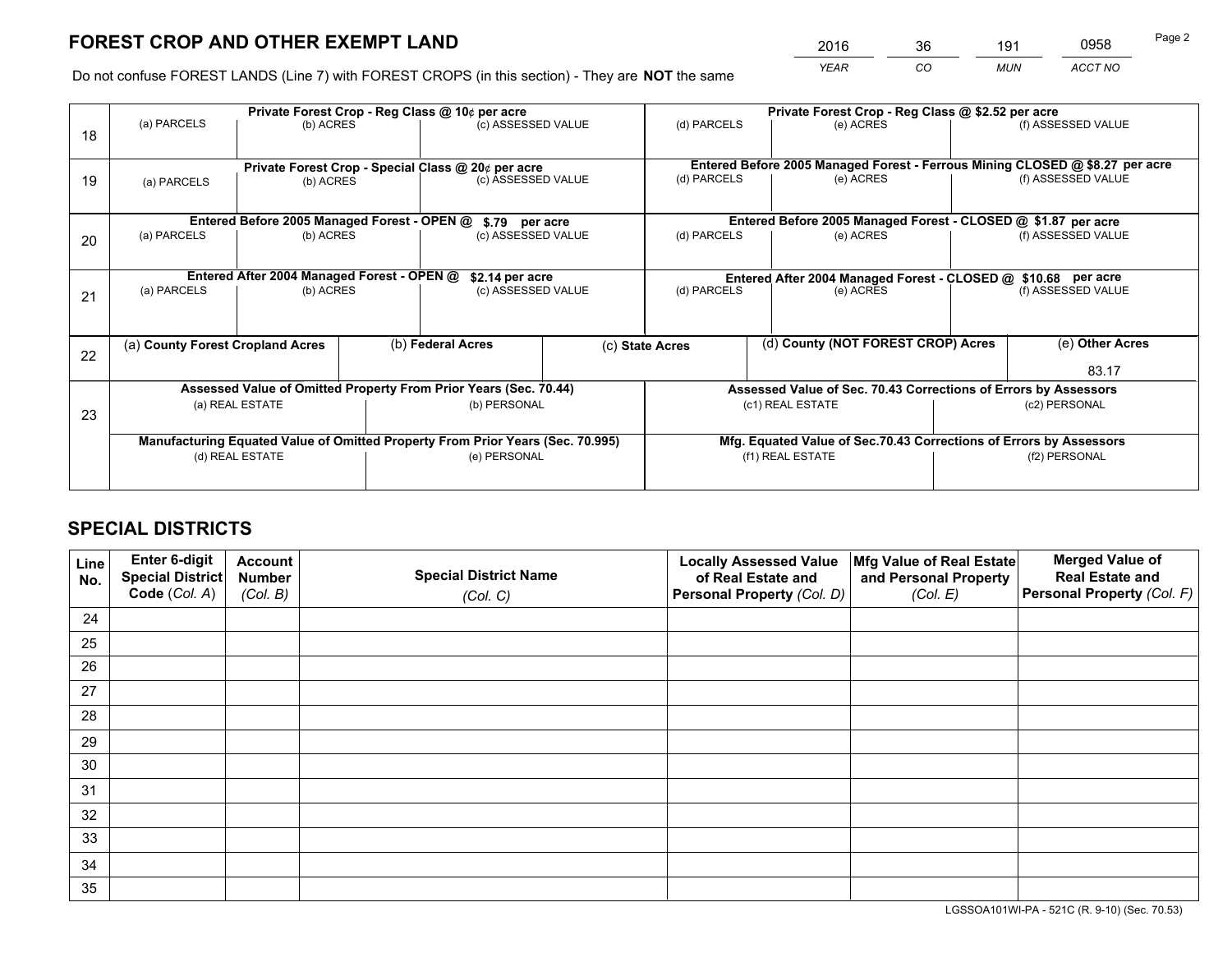|             |                                                          |                                             |                                                         | <b>YEAR</b>                                                                       | CO<br><b>MUN</b>                                              | ACCT NO                                                                        |
|-------------|----------------------------------------------------------|---------------------------------------------|---------------------------------------------------------|-----------------------------------------------------------------------------------|---------------------------------------------------------------|--------------------------------------------------------------------------------|
| Line<br>No. | Enter 6-digit<br><b>School District</b><br>Code (Col. A) | <b>Account</b><br><b>Number</b><br>(Col. B) | <b>School District Name</b><br>(Col. C)                 | <b>Locally Assessed Value</b><br>of Real Estate and<br>Personal Property (Col. D) | Mfg Value of Real Estate<br>and Personal Property<br>(Col. E) | <b>Merged Value of</b><br><b>Real Estate and</b><br>Personal Property (Col. F) |
|             | A. SCHOOL DISTRICTS (K-8 and K-12)                       |                                             |                                                         |                                                                                   |                                                               |                                                                                |
| 36          | 365866                                                   | 0214                                        | SCH D OF VALDERS AREA                                   | 38,157,900                                                                        |                                                               | 38,157,900                                                                     |
| 37          |                                                          |                                             |                                                         |                                                                                   |                                                               |                                                                                |
| 38          |                                                          |                                             |                                                         |                                                                                   |                                                               |                                                                                |
| 39          |                                                          |                                             |                                                         |                                                                                   |                                                               |                                                                                |
| 40          |                                                          |                                             |                                                         |                                                                                   |                                                               |                                                                                |
| 41          |                                                          |                                             |                                                         |                                                                                   |                                                               |                                                                                |
| 42          |                                                          |                                             |                                                         |                                                                                   |                                                               |                                                                                |
| 43          |                                                          |                                             |                                                         |                                                                                   |                                                               |                                                                                |
| 44          |                                                          |                                             |                                                         |                                                                                   |                                                               |                                                                                |
| 45<br>46    |                                                          |                                             |                                                         |                                                                                   |                                                               |                                                                                |
|             |                                                          |                                             |                                                         |                                                                                   |                                                               |                                                                                |
| 47<br>48    |                                                          |                                             |                                                         |                                                                                   |                                                               |                                                                                |
| 49          |                                                          |                                             |                                                         |                                                                                   |                                                               |                                                                                |
| 50          |                                                          |                                             | TOTAL ASSESSED VALUE OF SCHOOL DISTRICTS (K-8 and K-12) | 38,157,900                                                                        |                                                               | 38,157,900                                                                     |
|             | <b>B.</b><br><b>UNION HIGH SCHOOL DISTRICTS</b>          |                                             |                                                         |                                                                                   |                                                               |                                                                                |
| 51          |                                                          |                                             |                                                         |                                                                                   |                                                               |                                                                                |
| 52          |                                                          |                                             |                                                         |                                                                                   |                                                               |                                                                                |
| 53          |                                                          |                                             |                                                         |                                                                                   |                                                               |                                                                                |
| 54          |                                                          |                                             |                                                         |                                                                                   |                                                               |                                                                                |
| 55          |                                                          |                                             | TOTAL ASSESSED VALUE OF UNION HIGH SCHOOLS              |                                                                                   |                                                               |                                                                                |
|             | C.<br><b>TECHNICAL COLLEGE DISTRICTS</b>                 |                                             |                                                         |                                                                                   |                                                               |                                                                                |
| 56          | 001100                                                   | 0010                                        | LAKESHORE TECHNICAL COLLEGE<br><b>CLEV</b>              | 38,157,900                                                                        |                                                               | 38,157,900                                                                     |
| 57          |                                                          |                                             |                                                         |                                                                                   |                                                               |                                                                                |
| 58          |                                                          |                                             |                                                         |                                                                                   |                                                               |                                                                                |
| 59          |                                                          |                                             | TOTAL ASSESSED VALUE OF TECHNICAL COLLEGES              | 38,157,900                                                                        |                                                               | 38,157,900                                                                     |

36

191

# *I hereby certify, to the best of my knowledge and belief, this form is complete and correct.*

**SCHOOL DISTRICTS**

| Print name of preparer | Title                    | Date (MM / DD / CCYY) |  |
|------------------------|--------------------------|-----------------------|--|
|                        |                          |                       |  |
| Signature of preparer  | Contact Telephone Number | E-mail address        |  |
|                        | $\sim$                   |                       |  |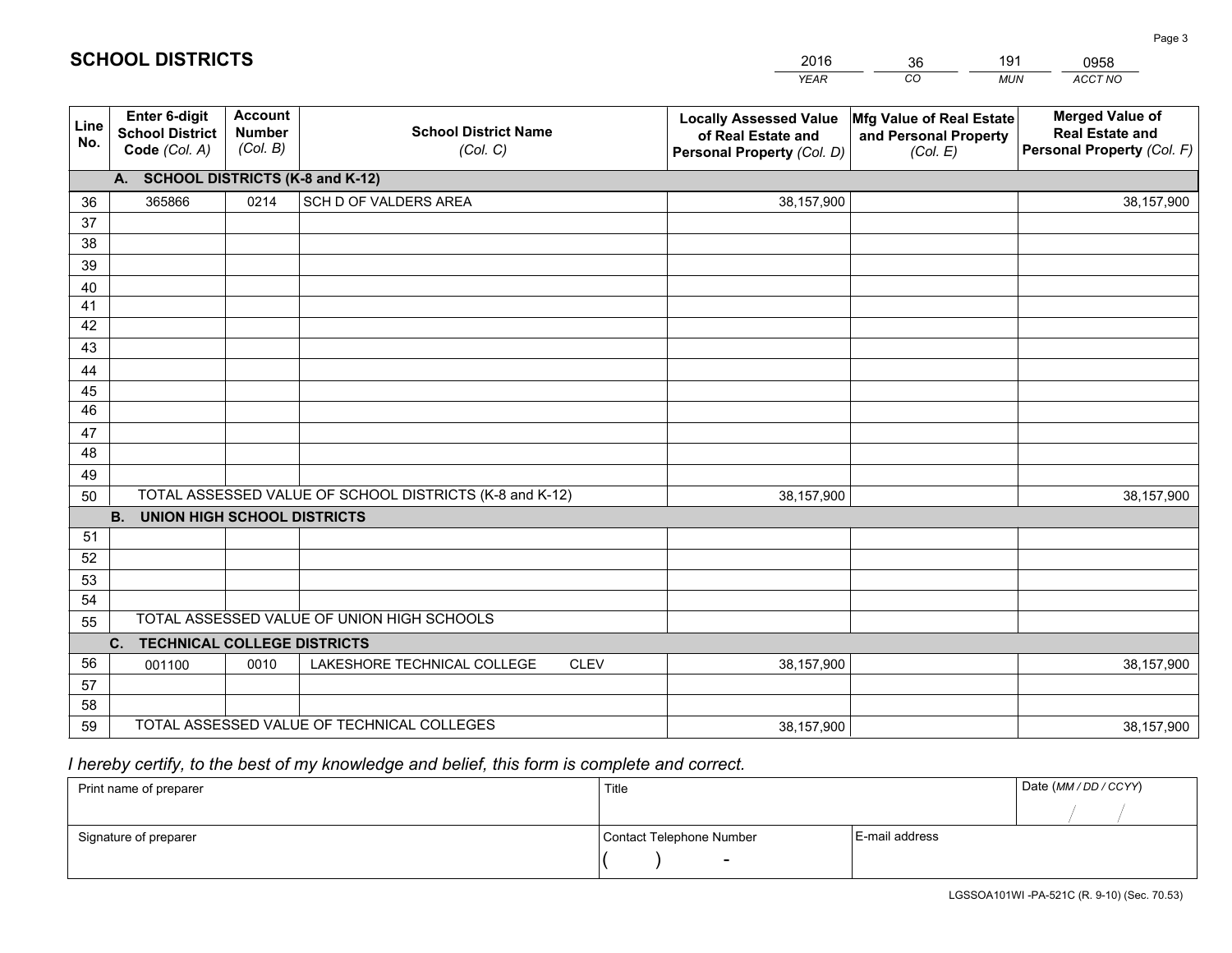### **HIGHLIGHTS**

- 1. Complete the Statement of Assessment after the Board of Review. Reflect any changes made there.
- 2. Use black ink to complete.
- 3. Line 16 must equal Line 50, Col D.
- 4. Line 55 must equal the total of K-8 schools listed on lines 36-49. Do not include K-12 schools in this comparision.
- 5. Line 59, Col. D must equal Line 16.
- 6. Special District, School District and Technical College District values must include both real estate and personal property. Examples of Special districts are: town sanitary districts, public inland lake protection and rehabilitation districts, and metropolitan sewerage districts.
- 7. DO NOT INCLUDE Manufacturing property values.DOR will print these values on the final SOA.
- 8. Accuracy of this form is very important. The values reported directly affect the equalized value DOR calculates for school and special districts.

### **Page 1:**

 If not prefilled, enter the tax year,county and municipal code,municipal type, municipal name and county name on the top of form.

Check the Amended box, if filing an amended / corrected SOA.

 Report the parcel count, acres and assessed value of taxable general property, total parcel count, (real and personal), total acres, and values from final figures set by the Board of Review.

- A. Real Estate land and improvements (buildings, etc.) is reported on lines 1 8, total line 9.
- B. Personal Property is reported on lines 11 14, Column D, total line 15.
- C. To complete this report, use the computer produced summary of the assessment roll that shows these amounts.
- D. Use whole numbers only.
- E. Add each line across and each column down to verify entries.

### **Page 2:**

- A. Report Special Items (not subject to general property tax).
- 1. Private Forest Croplands and Managed Forest Lands are reported on lines 18,19, 20 and 21. Be sure to report assessed values **NOT** taxes.
- 2. You should have copies of the orders of entry, orders of withdrawal, etc., to update your assessment roll.
	- 3. Show hundredths of acres (e.g. 39.75).
- 4. Tax exempt lands are reported on line 22.
- 5. Omitted property and sec. 70.43, Wis. Stats., corrections of errors by assessor are reported on line 23. Report real estate and personal property separately. These should be for **prior years**, not something found on the current assessment roll after the board of review.
- B. Special District (Lines 24-35) Include the value of both real and personal property.
- The Department of Revenue (DOR) preprints much of the information regarding names and codes for schools, special districts,etc. If a district is not listed, enter the name and value only, DOR will enter the proper code.

## **Page 3 School Districts:**

Include the value of both real and personal property.

Report School District (regular, elementary, union high school, and technical college).

- 1. Regular (K-12) and Elementary (K-8) school values are reported on lines 36-49, total on line 50.
- 2. Union High School (UHS) (use only if elementary schools are listed on lines 36-49) are reported on lines 51-54. UHS total value (line 55) must equal to the total **elementary school** values reported on lines 36-49. Do notinclude K-12 schools in this comparison.
- 3. Technical College values are reported on lines 56-58, total on line 59.
- 4. Use the computer summary that shows these amounts to complete this report.

#### **This form is due the second Monday in June. File this report only after your Board of Review is complete.**

 *If you have questions: Return forms to:*

Fax number: (608) 264-6887 PO Box 8971

 Email: lgs@revenue.wi.gov Wisconsin Department of Revenue Call: (608) 261-5341 Local Government Services Section 6-97Madison WI 53708-8971

 $-0294$ WHITELAW, WI 54247 - 0294 VILLAGE OF WHITELAW CHRISTINA HILL<br>VILLAGE OF WHITELAW WHITELAW, WI 54247 CHRISTINA HILL BOX 294 PO BOX 294  $\overline{S}$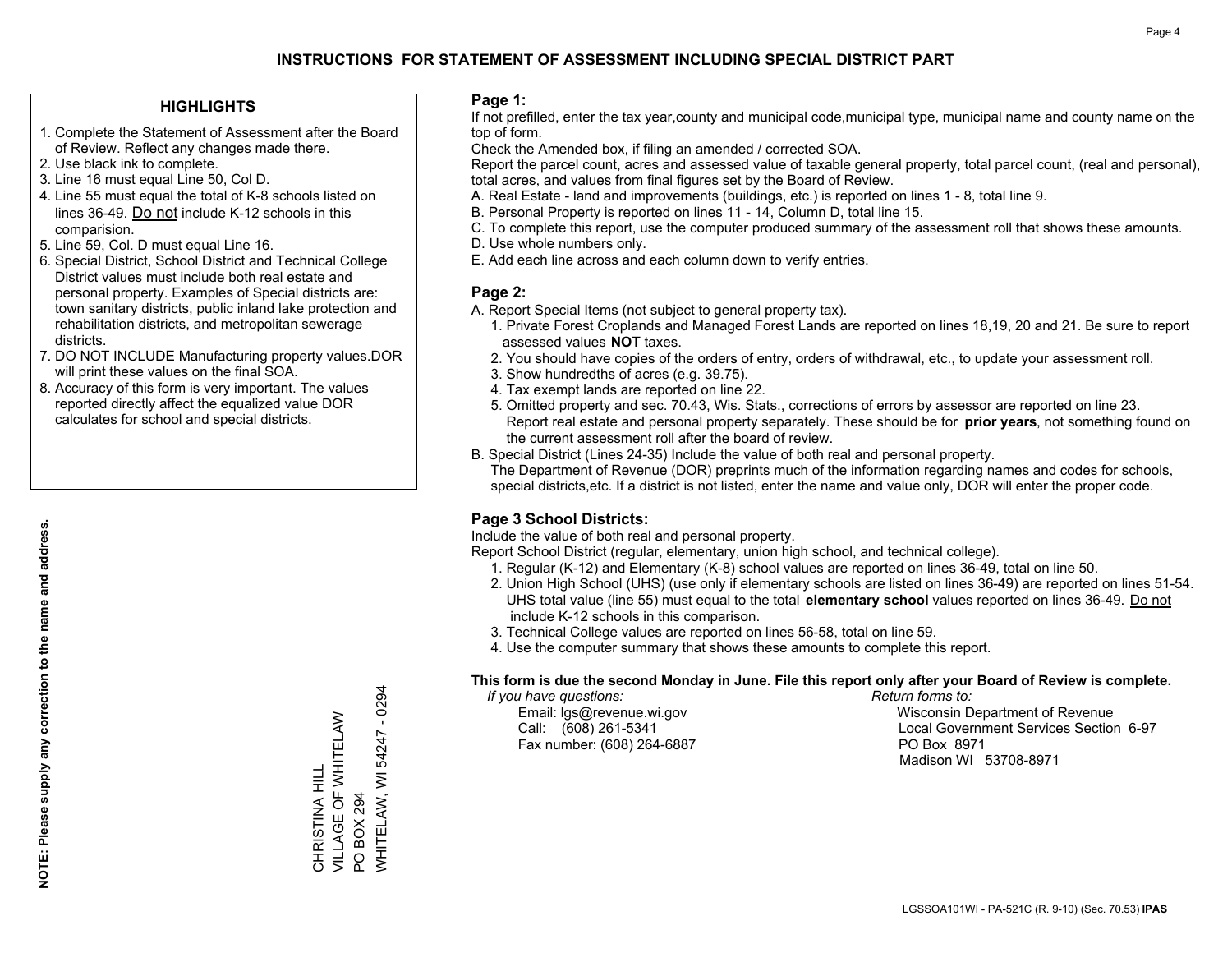**FINAL - EQUATED**

**STATEMENT OF ASSESSMENT FOR 2016** 

|          |       | 0959    |
|----------|-------|---------|
| $\cdots$ | MI IN | ACCT NO |

|             | <b>FOR</b><br>CITY OF<br>OF<br><b>KIEL</b><br><b>MANITOWOC COUNTY</b>                                                                                                                        |                                                              |                          | WHEN COMPLETING THIS DOCUMENT |                                                                          |                                |                                        |                                          |
|-------------|----------------------------------------------------------------------------------------------------------------------------------------------------------------------------------------------|--------------------------------------------------------------|--------------------------|-------------------------------|--------------------------------------------------------------------------|--------------------------------|----------------------------------------|------------------------------------------|
|             |                                                                                                                                                                                              | Town - Village - City                                        | <b>Municipality Name</b> |                               | <b>County Name</b>                                                       |                                |                                        | DO NOT WRITE OVER X's OR IN SHADED AREAS |
| Line        |                                                                                                                                                                                              | <b>REAL ESTATE</b><br>(See Lines 18 - 22 for                 |                          | PARCEL COUNT                  | NO. OF ACRES<br><b>WHOLE</b><br>TOTAL LAND   IMPROVEMENTS   NUMBERS ONLY | <b>VALUE OF</b><br><b>LAND</b> | <b>VALUE OF</b><br><b>IMPROVEMENTS</b> | TOTAL VALUE OF LAND<br>AND IMPROVEMENTS  |
| No.         |                                                                                                                                                                                              | other Real Estate)                                           | Col. A                   | Col. B                        | Col. C                                                                   | Col. D                         | Col. E                                 | Col. F                                   |
| $\mathbf 1$ |                                                                                                                                                                                              | <b>RESIDENTIAL - Class 1</b>                                 | 1,286                    | 1,226                         | 387                                                                      | 17,962,100                     | 130,720,400                            | 148,682,500                              |
| 2           |                                                                                                                                                                                              | <b>COMMERCIAL - Class 2</b>                                  | 148                      | 123                           | 171                                                                      | 5,628,400                      | 33,501,000                             | 39,129,400                               |
| 3           |                                                                                                                                                                                              | <b>MANUFACTURING - Class 3</b>                               | 16                       | 14                            | 108                                                                      | 827,100                        | 24,932,500                             | 25,759,600                               |
| 4           |                                                                                                                                                                                              | <b>AGRICULTURAL - Class 4</b>                                | 8                        |                               | 37                                                                       | 5,800                          |                                        | 5,800                                    |
| 5           |                                                                                                                                                                                              | <b>UNDEVELOPED - Class 5</b>                                 | 3                        |                               | 8                                                                        | 7,300                          |                                        | 7,300                                    |
| 6           |                                                                                                                                                                                              | AGRICULTURAL FOREST - Class 5m                               | 1                        |                               | $\overline{2}$                                                           | 3,500                          |                                        | 3,500                                    |
| 7           |                                                                                                                                                                                              | FOREST LANDS - Class 6                                       | $\overline{2}$           |                               | 4                                                                        | 10,800                         |                                        | 10,800                                   |
| 8           |                                                                                                                                                                                              | OTHER - Class 7                                              | $\mathbf 0$              | $\Omega$                      | $\mathbf{0}$                                                             | $\mathbf{0}$                   | $\Omega$                               | $\mathbf{0}$                             |
| 9           |                                                                                                                                                                                              | TOTAL - ALL COLUMNS                                          | 1,464                    | 1,363                         | 717                                                                      | 24,445,000                     | 189, 153, 900                          | 213,598,900                              |
| 10          |                                                                                                                                                                                              | NUMBER OF PERSONAL PROPERTY ACCOUNTS IN ROLL                 |                          |                               | 144                                                                      | <b>LOCALLY ASSESSED</b>        | <b>MANUFACTURING</b>                   | <b>MERGED</b>                            |
| 11          |                                                                                                                                                                                              | BOATS AND OTHER WATERCRAFT NOT EXEMPT - Code 1               |                          |                               |                                                                          | $\mathbf{0}$                   | 0                                      | $\mathbf{0}$                             |
| 12          |                                                                                                                                                                                              | MACHINERY, TOOLS AND PATTERNS - Code 2                       |                          |                               |                                                                          | 967,400                        | 3,669,400                              | 4,636,800                                |
| 13          |                                                                                                                                                                                              | FURNITURE, FIXTURES AND EQUIPMENT - Code 3                   |                          |                               |                                                                          | 1,945,300                      | 450,100                                | 2,395,400                                |
| 14          |                                                                                                                                                                                              | ALL OTHER PERSONAL PROPERTY NOT EXEMPT - Codes 4A, 4B, 4C    |                          |                               |                                                                          | 120,300                        | 389,900                                | 510,200                                  |
| 15          |                                                                                                                                                                                              | TOTAL OF PERSONAL PROPERTY NOT EXEMPT (Total of Lines 11-14) |                          |                               |                                                                          | 3,033,000                      | 4,509,400                              | 7,542,400                                |
| 16          | AGGREGATE ASSESSED VALUE OF ALL PROPERTY SUBJECT TO THE GENERAL PROPERTY TAX (Total of Lines 9F and 15F)<br>MUST EQUAL TOTAL VALUE OF THE SCHOOL DISTRICTS (K-12 PLUS K-8) - Line 50, Col. F |                                                              |                          |                               |                                                                          |                                |                                        | 221,141,300                              |
| 17          | Name of Assessor<br><b>BOARD OF REVIEW</b><br>DATE OF FINAL ADJOURNMENT<br>05/09/2016                                                                                                        |                                                              |                          |                               | Telephone #                                                              |                                |                                        |                                          |

REMARKS

The Assessment Ratio to be used in calculating the estimated Fair Market Value on tax bills for this tax district is .911790024

This ratio should be used to convert assessed values to "Calculate Equalized Values" in Step 1 of the Lottery and Gaming Credit Calculations.<br>This ratio should be used in the "Computation of Tax Equivalent" schedule of the Commission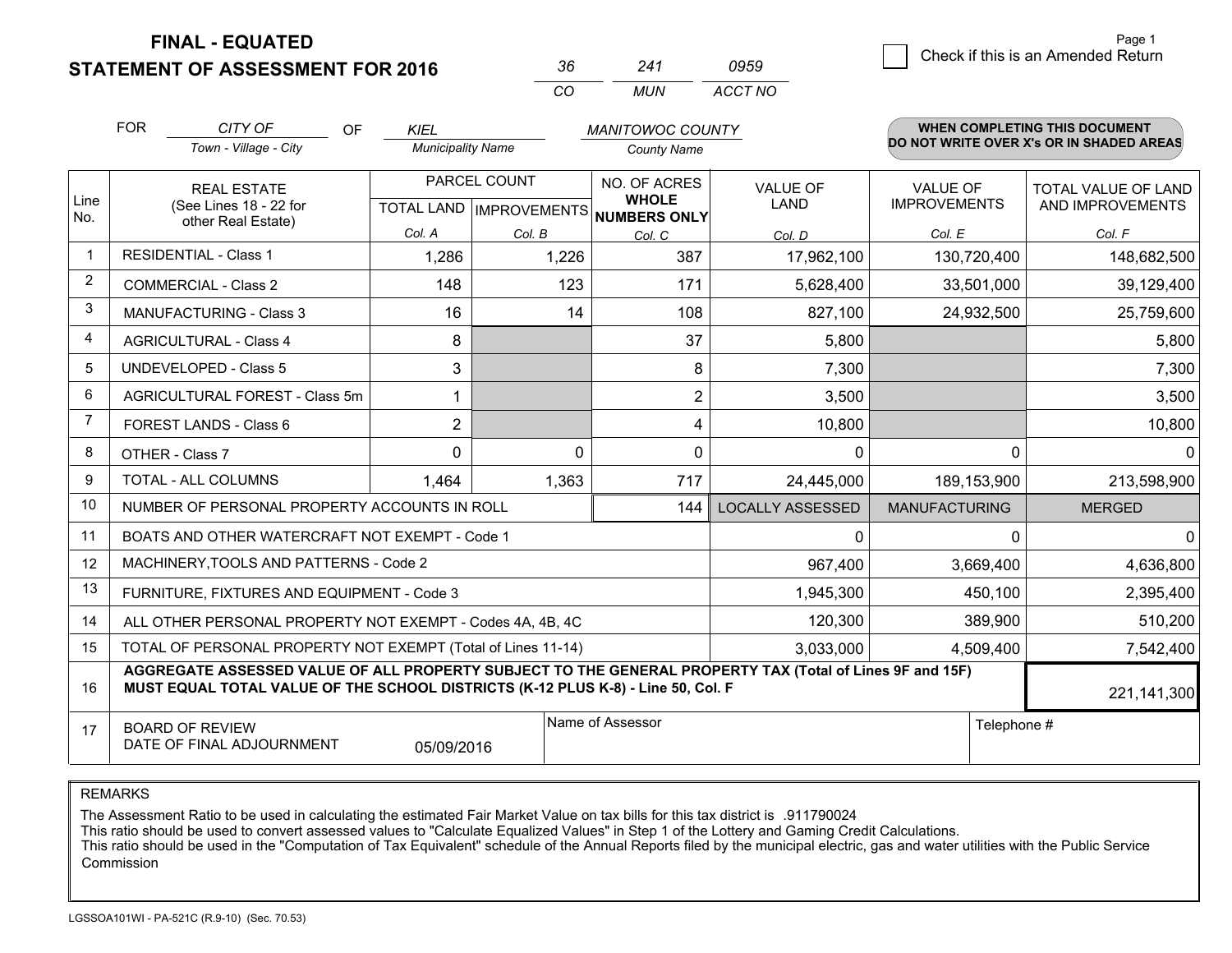# **FOREST CROP AND OTHER EXEMPT LAND**

 *YEAR CO MUN ACCT NO* <sup>2016</sup> <sup>36</sup> <sup>241</sup> <sup>0959</sup>

Do not confuse FOREST LANDS (Line 7) with FOREST CROPS (in this section) - They are **NOT** the same

|    |                                                                                |                                             |  | Private Forest Crop - Reg Class @ 10¢ per acre                   |  | Private Forest Crop - Reg Class @ \$2.52 per acre             |                                                                              |                    |                    |  |
|----|--------------------------------------------------------------------------------|---------------------------------------------|--|------------------------------------------------------------------|--|---------------------------------------------------------------|------------------------------------------------------------------------------|--------------------|--------------------|--|
| 18 | (a) PARCELS                                                                    | (b) ACRES                                   |  | (c) ASSESSED VALUE                                               |  | (d) PARCELS                                                   | (e) ACRES                                                                    |                    | (f) ASSESSED VALUE |  |
|    |                                                                                |                                             |  | Private Forest Crop - Special Class @ 20¢ per acre               |  |                                                               | Entered Before 2005 Managed Forest - Ferrous Mining CLOSED @ \$8.27 per acre |                    |                    |  |
| 19 | (a) PARCELS                                                                    | (b) ACRES                                   |  | (c) ASSESSED VALUE                                               |  | (d) PARCELS                                                   | (e) ACRES                                                                    |                    | (f) ASSESSED VALUE |  |
|    |                                                                                | Entered Before 2005 Managed Forest - OPEN @ |  |                                                                  |  |                                                               | Entered Before 2005 Managed Forest - CLOSED @ \$1.87 per acre                |                    |                    |  |
| 20 | (a) PARCELS<br>(b) ACRES                                                       |                                             |  | \$.79 per acre<br>(c) ASSESSED VALUE                             |  | (d) PARCELS<br>(e) ACRES                                      |                                                                              |                    | (f) ASSESSED VALUE |  |
|    |                                                                                | Entered After 2004 Managed Forest - OPEN @  |  | \$2.14 per acre                                                  |  | Entered After 2004 Managed Forest - CLOSED @ \$10.68 per acre |                                                                              |                    |                    |  |
| 21 | (a) PARCELS                                                                    | (b) ACRES                                   |  | (c) ASSESSED VALUE                                               |  | (d) PARCELS<br>(e) ACRES                                      |                                                                              | (f) ASSESSED VALUE |                    |  |
|    | (a) County Forest Cropland Acres                                               |                                             |  | (b) Federal Acres                                                |  | (c) State Acres                                               | (d) County (NOT FOREST CROP) Acres                                           |                    | (e) Other Acres    |  |
| 22 |                                                                                |                                             |  |                                                                  |  | 14.43                                                         |                                                                              |                    | 423.33             |  |
|    |                                                                                |                                             |  | Assessed Value of Omitted Property From Prior Years (Sec. 70.44) |  |                                                               | Assessed Value of Sec. 70.43 Corrections of Errors by Assessors              |                    |                    |  |
| 23 | (a) REAL ESTATE                                                                |                                             |  | (b) PERSONAL                                                     |  | (c1) REAL ESTATE                                              |                                                                              | (c2) PERSONAL      |                    |  |
|    | Manufacturing Equated Value of Omitted Property From Prior Years (Sec. 70.995) |                                             |  |                                                                  |  |                                                               | Mfg. Equated Value of Sec.70.43 Corrections of Errors by Assessors           |                    |                    |  |
|    | (d) REAL ESTATE                                                                |                                             |  | (e) PERSONAL                                                     |  | (f1) REAL ESTATE                                              |                                                                              |                    | (f2) PERSONAL      |  |
|    |                                                                                |                                             |  |                                                                  |  |                                                               |                                                                              |                    |                    |  |

# **SPECIAL DISTRICTS**

| Line<br>No. | Enter 6-digit<br><b>Special District</b><br>Code (Col. A) | <b>Account</b><br><b>Number</b><br>(Col. B) | <b>Special District Name</b><br>(Col. C)   | <b>Locally Assessed Value</b><br>of Real Estate and<br>Personal Property (Col. D) | Mfg Value of Real Estate<br>and Personal Property<br>(Col. E) | <b>Merged Value of</b><br><b>Real Estate and</b><br>Personal Property (Col. F) |
|-------------|-----------------------------------------------------------|---------------------------------------------|--------------------------------------------|-----------------------------------------------------------------------------------|---------------------------------------------------------------|--------------------------------------------------------------------------------|
| 24          | 368050                                                    | 0574                                        | SHEBOYGAN RIVER & ROCKVILLE MILL POND DIST | 3,304,600                                                                         |                                                               | 3,304,600                                                                      |
| 25          |                                                           |                                             |                                            |                                                                                   |                                                               |                                                                                |
| 26          |                                                           |                                             |                                            |                                                                                   |                                                               |                                                                                |
| 27          |                                                           |                                             |                                            |                                                                                   |                                                               |                                                                                |
| 28          |                                                           |                                             |                                            |                                                                                   |                                                               |                                                                                |
| 29          |                                                           |                                             |                                            |                                                                                   |                                                               |                                                                                |
| 30          |                                                           |                                             |                                            |                                                                                   |                                                               |                                                                                |
| 31          |                                                           |                                             |                                            |                                                                                   |                                                               |                                                                                |
| 32          |                                                           |                                             |                                            |                                                                                   |                                                               |                                                                                |
| 33          |                                                           |                                             |                                            |                                                                                   |                                                               |                                                                                |
| 34          |                                                           |                                             |                                            |                                                                                   |                                                               |                                                                                |
| 35          |                                                           |                                             |                                            |                                                                                   |                                                               |                                                                                |

LGSSOA101WI-PA - 521C (R. 9-10) (Sec. 70.53)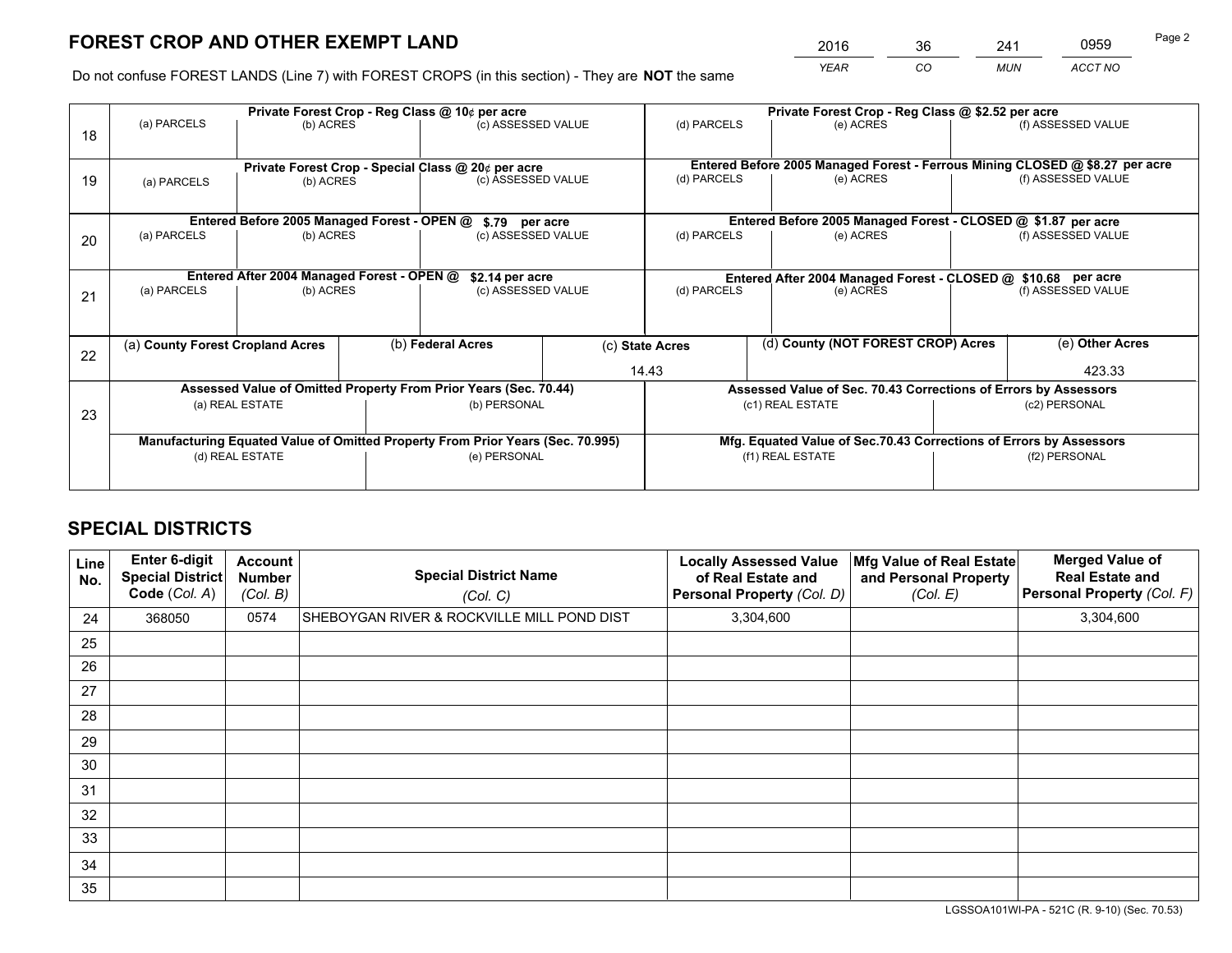|             |                                                                 |                                             |                                                         | <b>YEAR</b>                                                                       | CO<br><b>MUN</b>                                              | <b>ACCT NO</b>                                                                 |
|-------------|-----------------------------------------------------------------|---------------------------------------------|---------------------------------------------------------|-----------------------------------------------------------------------------------|---------------------------------------------------------------|--------------------------------------------------------------------------------|
| Line<br>No. | <b>Enter 6-digit</b><br><b>School District</b><br>Code (Col. A) | <b>Account</b><br><b>Number</b><br>(Col. B) | <b>School District Name</b><br>(Col. C)                 | <b>Locally Assessed Value</b><br>of Real Estate and<br>Personal Property (Col. D) | Mfg Value of Real Estate<br>and Personal Property<br>(Col. E) | <b>Merged Value of</b><br><b>Real Estate and</b><br>Personal Property (Col. F) |
|             | A. SCHOOL DISTRICTS (K-8 and K-12)                              |                                             |                                                         |                                                                                   |                                                               |                                                                                |
| 36          | 362828                                                          | 0209                                        | SCH D OF KIEL AREA                                      | 190,872,300                                                                       | 30,269,000                                                    | 221,141,300                                                                    |
| 37          |                                                                 |                                             |                                                         |                                                                                   |                                                               |                                                                                |
| 38          |                                                                 |                                             |                                                         |                                                                                   |                                                               |                                                                                |
| 39          |                                                                 |                                             |                                                         |                                                                                   |                                                               |                                                                                |
| 40          |                                                                 |                                             |                                                         |                                                                                   |                                                               |                                                                                |
| 41          |                                                                 |                                             |                                                         |                                                                                   |                                                               |                                                                                |
| 42          |                                                                 |                                             |                                                         |                                                                                   |                                                               |                                                                                |
| 43          |                                                                 |                                             |                                                         |                                                                                   |                                                               |                                                                                |
| 44<br>45    |                                                                 |                                             |                                                         |                                                                                   |                                                               |                                                                                |
| 46          |                                                                 |                                             |                                                         |                                                                                   |                                                               |                                                                                |
| 47          |                                                                 |                                             |                                                         |                                                                                   |                                                               |                                                                                |
| 48          |                                                                 |                                             |                                                         |                                                                                   |                                                               |                                                                                |
| 49          |                                                                 |                                             |                                                         |                                                                                   |                                                               |                                                                                |
| 50          |                                                                 |                                             | TOTAL ASSESSED VALUE OF SCHOOL DISTRICTS (K-8 and K-12) | 190,872,300                                                                       | 30,269,000                                                    | 221,141,300                                                                    |
|             | <b>B.</b><br><b>UNION HIGH SCHOOL DISTRICTS</b>                 |                                             |                                                         |                                                                                   |                                                               |                                                                                |
| 51          |                                                                 |                                             |                                                         |                                                                                   |                                                               |                                                                                |
| 52          |                                                                 |                                             |                                                         |                                                                                   |                                                               |                                                                                |
| 53          |                                                                 |                                             |                                                         |                                                                                   |                                                               |                                                                                |
| 54          |                                                                 |                                             |                                                         |                                                                                   |                                                               |                                                                                |
| 55          |                                                                 |                                             | TOTAL ASSESSED VALUE OF UNION HIGH SCHOOLS              |                                                                                   |                                                               |                                                                                |
|             | C.<br><b>TECHNICAL COLLEGE DISTRICTS</b>                        |                                             |                                                         |                                                                                   |                                                               |                                                                                |
| 56          | 001100                                                          | 0010                                        | LAKESHORE TECHNICAL COLLEGE<br><b>CLEV</b>              | 190,872,300                                                                       | 30,269,000                                                    | 221,141,300                                                                    |
| 57          |                                                                 |                                             |                                                         |                                                                                   |                                                               |                                                                                |
| 58<br>59    |                                                                 |                                             | TOTAL ASSESSED VALUE OF TECHNICAL COLLEGES              |                                                                                   |                                                               |                                                                                |
|             |                                                                 |                                             |                                                         | 190,872,300                                                                       | 30,269,000                                                    | 221,141,300                                                                    |

2016

36

241

 *I hereby certify, to the best of my knowledge and belief, this form is complete and correct.*

**SCHOOL DISTRICTS**

| Print name of preparer | Title                    |                | Date (MM / DD / CCYY) |
|------------------------|--------------------------|----------------|-----------------------|
|                        |                          |                |                       |
| Signature of preparer  | Contact Telephone Number | E-mail address |                       |
|                        | $\sim$                   |                |                       |

0959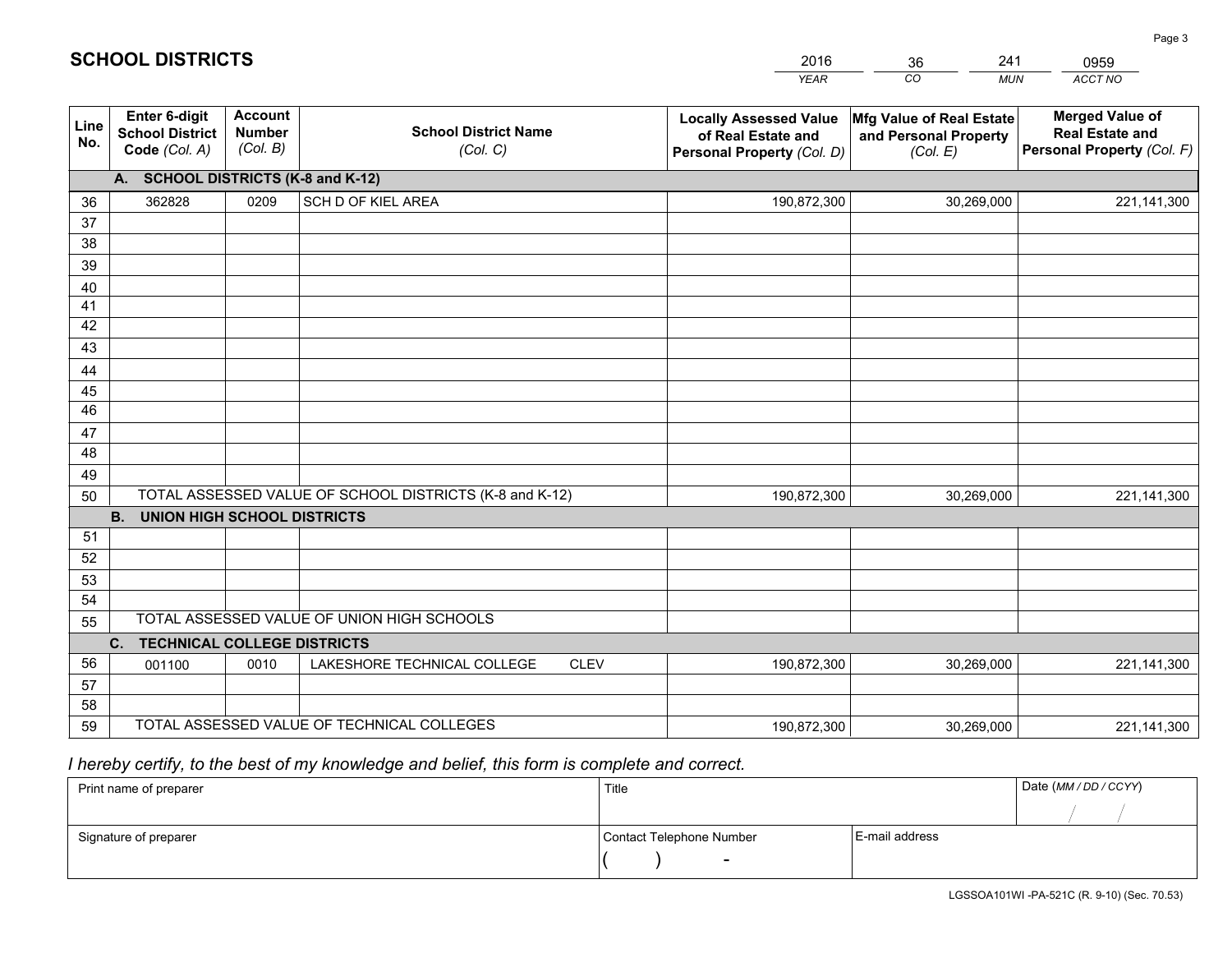# **INSTRUCTIONS FOR STATEMENT OF ASSESSMENT INCLUDING SPECIAL DISTRICT PART**

### **HIGHLIGHTS**

- 1. Complete the Statement of Assessment after the Board of Review. Reflect any changes made there.
- 2. Use black ink to complete.
- 3. Line 16 must equal Line 50, Col D.
- 4. Line 55 must equal the total of K-8 schools listed on lines 36-49. Do not include K-12 schools in this comparision.
- 5. Line 59, Col. D must equal Line 16.
- 6. Special District, School District and Technical College District values must include both real estate and personal property. Examples of Special districts are: town sanitary districts, public inland lake protection and rehabilitation districts, and metropolitan sewerage districts.
- 7. DO NOT INCLUDE Manufacturing property values.DOR will print these values on the final SOA.
- 8. Accuracy of this form is very important. The values reported directly affect the equalized value DOR calculates for school and special districts.

#### **Page 1:**

 If not prefilled, enter the tax year,county and municipal code,municipal type, municipal name and county name on the top of form.

Check the Amended box, if filing an amended / corrected SOA.

 Report the parcel count, acres and assessed value of taxable general property, total parcel count, (real and personal), total acres, and values from final figures set by the Board of Review.

- A. Real Estate land and improvements (buildings, etc.) is reported on lines 1 8, total line 9.
- B. Personal Property is reported on lines 11 14, Column D, total line 15.
- C. To complete this report, use the computer produced summary of the assessment roll that shows these amounts.
- D. Use whole numbers only.
- E. Add each line across and each column down to verify entries.

#### **Page 2:**

- A. Report Special Items (not subject to general property tax).
- 1. Private Forest Croplands and Managed Forest Lands are reported on lines 18,19, 20 and 21. Be sure to report assessed values **NOT** taxes.
- 2. You should have copies of the orders of entry, orders of withdrawal, etc., to update your assessment roll.
	- 3. Show hundredths of acres (e.g. 39.75).
- 4. Tax exempt lands are reported on line 22.
- 5. Omitted property and sec. 70.43, Wis. Stats., corrections of errors by assessor are reported on line 23. Report real estate and personal property separately. These should be for **prior years**, not something found on the current assessment roll after the board of review.
- B. Special District (Lines 24-35) Include the value of both real and personal property.
- The Department of Revenue (DOR) preprints much of the information regarding names and codes for schools, special districts,etc. If a district is not listed, enter the name and value only, DOR will enter the proper code.

# **Page 3 School Districts:**

Include the value of both real and personal property.

Report School District (regular, elementary, union high school, and technical college).

- 1. Regular (K-12) and Elementary (K-8) school values are reported on lines 36-49, total on line 50.
- 2. Union High School (UHS) (use only if elementary schools are listed on lines 36-49) are reported on lines 51-54. UHS total value (line 55) must equal to the total **elementary school** values reported on lines 36-49. Do notinclude K-12 schools in this comparison.
- 3. Technical College values are reported on lines 56-58, total on line 59.
- 4. Use the computer summary that shows these amounts to complete this report.

#### **This form is due the second Monday in June. File this report only after your Board of Review is complete.**

 *If you have questions: Return forms to:*

Fax number: (608) 264-6887 PO Box 8971

 Email: lgs@revenue.wi.gov Wisconsin Department of Revenue Call: (608) 261-5341 Local Government Services Section 6-97Madison WI 53708-8971

DENNIS DEDERING,ADMINISTRATOR<br>CITY OF KIEL<br>PO BOX 98 DENNIS DEDERING,ADMINISTRATOR <IEL, WI 53042 - 0098 CITY OF KIEL PO BOX 98

KIEL, WI 53042 - 0098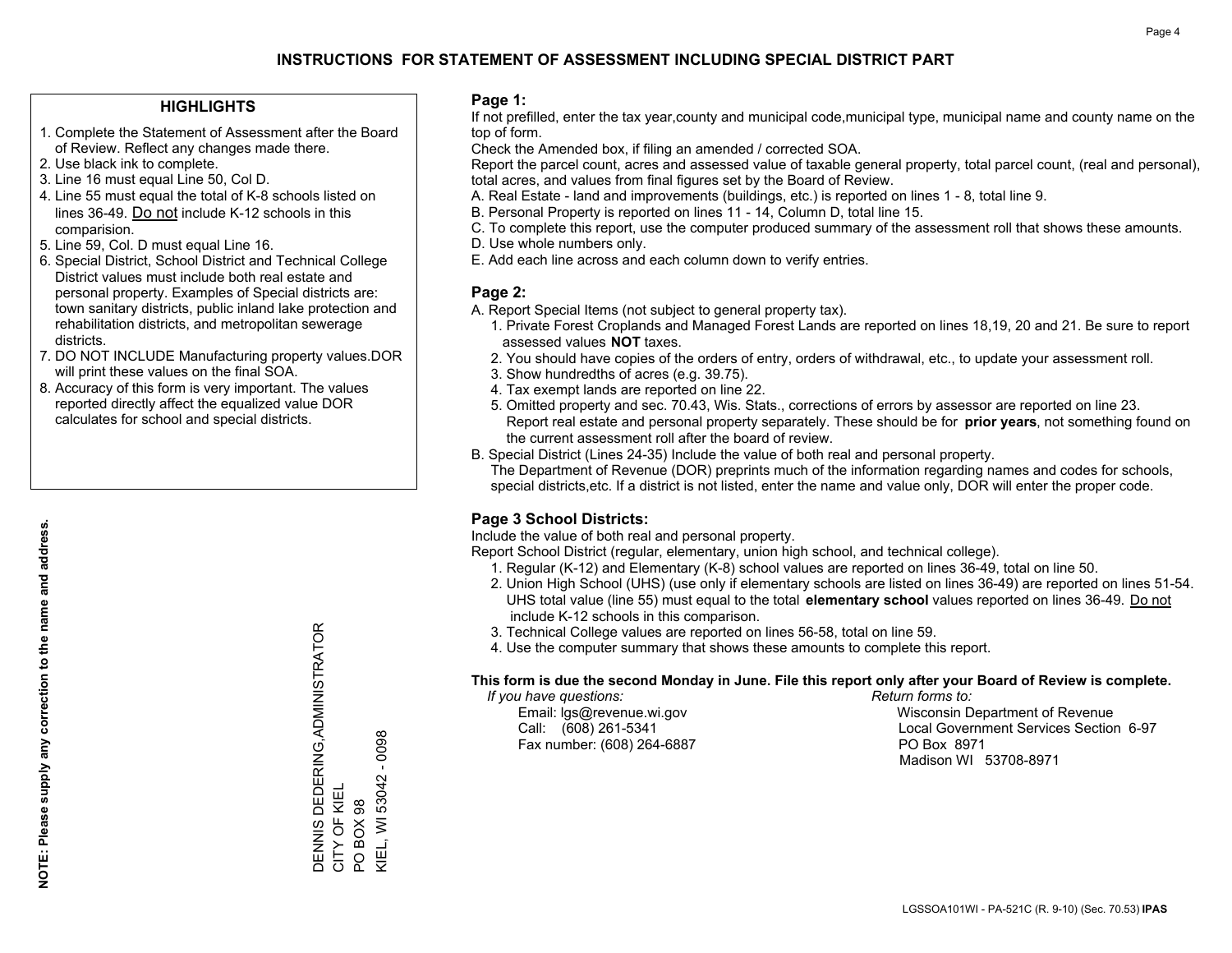**FINAL - EQUATED**

**STATEMENT OF ASSESSMENT FOR 2016** 

|          | 251   | ngrn    |
|----------|-------|---------|
| $\cdots$ | MI IN | ACCT NO |

|                | <b>FOR</b><br>CITY OF<br><b>OF</b><br><b>MANITOWOC</b><br><b>MANITOWOC COUNTY</b>                                                                                                            |                                                              |                          |          |                    | <b>WHEN COMPLETING THIS DOCUMENT</b>                                 |                                |                                          |                                         |
|----------------|----------------------------------------------------------------------------------------------------------------------------------------------------------------------------------------------|--------------------------------------------------------------|--------------------------|----------|--------------------|----------------------------------------------------------------------|--------------------------------|------------------------------------------|-----------------------------------------|
|                |                                                                                                                                                                                              | Town - Village - City                                        | <b>Municipality Name</b> |          | <b>County Name</b> |                                                                      |                                | DO NOT WRITE OVER X's OR IN SHADED AREAS |                                         |
| Line           | <b>REAL ESTATE</b><br>(See Lines 18 - 22 for                                                                                                                                                 |                                                              | PARCEL COUNT             |          |                    | NO. OF ACRES<br><b>WHOLE</b><br>TOTAL LAND IMPROVEMENTS NUMBERS ONLY | <b>VALUE OF</b><br><b>LAND</b> | <b>VALUE OF</b><br><b>IMPROVEMENTS</b>   | TOTAL VALUE OF LAND<br>AND IMPROVEMENTS |
| No.            |                                                                                                                                                                                              | other Real Estate)                                           | Col. A                   | Col. B   | Col. C             | Col. D                                                               | Col. E                         | Col. F                                   |                                         |
| $\mathbf 1$    | <b>RESIDENTIAL - Class 1</b>                                                                                                                                                                 |                                                              | 11,862                   | 11,241   | 3,229              | 243,925,700                                                          | 1,082,213,500                  | 1,326,139,200                            |                                         |
| 2              |                                                                                                                                                                                              | <b>COMMERCIAL - Class 2</b>                                  | 1,109                    | 962      | 1,702              | 113,434,000                                                          | 343,752,400                    | 457,186,400                              |                                         |
| 3              |                                                                                                                                                                                              | <b>MANUFACTURING - Class 3</b>                               | 104                      | 103      | 694                | 16,006,500                                                           | 136,024,600                    | 152,031,100                              |                                         |
| $\overline{4}$ |                                                                                                                                                                                              | <b>AGRICULTURAL - Class 4</b>                                | 74                       |          | 722                | 116,500                                                              |                                | 116,500                                  |                                         |
| 5              |                                                                                                                                                                                              | <b>UNDEVELOPED - Class 5</b>                                 | 42                       |          | 322                | 162,000                                                              |                                | 162,000                                  |                                         |
| 6              |                                                                                                                                                                                              | AGRICULTURAL FOREST - Class 5m                               | $\overline{2}$           |          | 10                 | 10,000                                                               |                                | 10,000                                   |                                         |
| $\overline{7}$ |                                                                                                                                                                                              | FOREST LANDS - Class 6                                       | 0                        |          | $\Omega$           | 0                                                                    |                                | $\overline{0}$                           |                                         |
| 8              |                                                                                                                                                                                              | OTHER - Class 7                                              | $\Omega$                 | $\Omega$ | $\Omega$           | 0                                                                    | $\Omega$                       | $\overline{0}$                           |                                         |
| 9              |                                                                                                                                                                                              | TOTAL - ALL COLUMNS                                          | 13,193                   | 12,306   | 6,679              | 373,654,700                                                          | 1,561,990,500                  | 1,935,645,200                            |                                         |
| 10             |                                                                                                                                                                                              | NUMBER OF PERSONAL PROPERTY ACCOUNTS IN ROLL                 |                          |          | 1,256              | <b>LOCALLY ASSESSED</b>                                              | <b>MANUFACTURING</b>           | <b>MERGED</b>                            |                                         |
| 11             |                                                                                                                                                                                              | BOATS AND OTHER WATERCRAFT NOT EXEMPT - Code 1               |                          |          |                    | 30,600                                                               | 0                              | 30,600                                   |                                         |
| 12             |                                                                                                                                                                                              | MACHINERY, TOOLS AND PATTERNS - Code 2                       |                          |          |                    | 11,221,000                                                           | 8,342,200                      | 19,563,200                               |                                         |
| 13             |                                                                                                                                                                                              | FURNITURE, FIXTURES AND EQUIPMENT - Code 3                   |                          |          |                    | 28,758,500                                                           | 10,153,000                     | 38,911,500                               |                                         |
| 14             |                                                                                                                                                                                              | ALL OTHER PERSONAL PROPERTY NOT EXEMPT - Codes 4A, 4B, 4C    |                          |          |                    | 9,120,700                                                            | 3,364,300                      | 12,485,000                               |                                         |
| 15             |                                                                                                                                                                                              | TOTAL OF PERSONAL PROPERTY NOT EXEMPT (Total of Lines 11-14) |                          |          |                    | 49,130,800                                                           | 21,859,500                     | 70,990,300                               |                                         |
| 16             | AGGREGATE ASSESSED VALUE OF ALL PROPERTY SUBJECT TO THE GENERAL PROPERTY TAX (Total of Lines 9F and 15F)<br>MUST EQUAL TOTAL VALUE OF THE SCHOOL DISTRICTS (K-12 PLUS K-8) - Line 50, Col. F |                                                              |                          |          |                    |                                                                      |                                | 2,006,635,500                            |                                         |
| 17             | Name of Assessor<br><b>BOARD OF REVIEW</b><br>DATE OF FINAL ADJOURNMENT<br><b>MARK LINK</b><br>07/21/2016                                                                                    |                                                              |                          |          |                    |                                                                      | Telephone #                    | (414) 704-0647                           |                                         |

REMARKS

The Assessment Ratio to be used in calculating the estimated Fair Market Value on tax bills for this tax district is 1.047602169

This ratio should be used to convert assessed values to "Calculate Equalized Values" in Step 1 of the Lottery and Gaming Credit Calculations.<br>This ratio should be used in the "Computation of Tax Equivalent" schedule of the Commission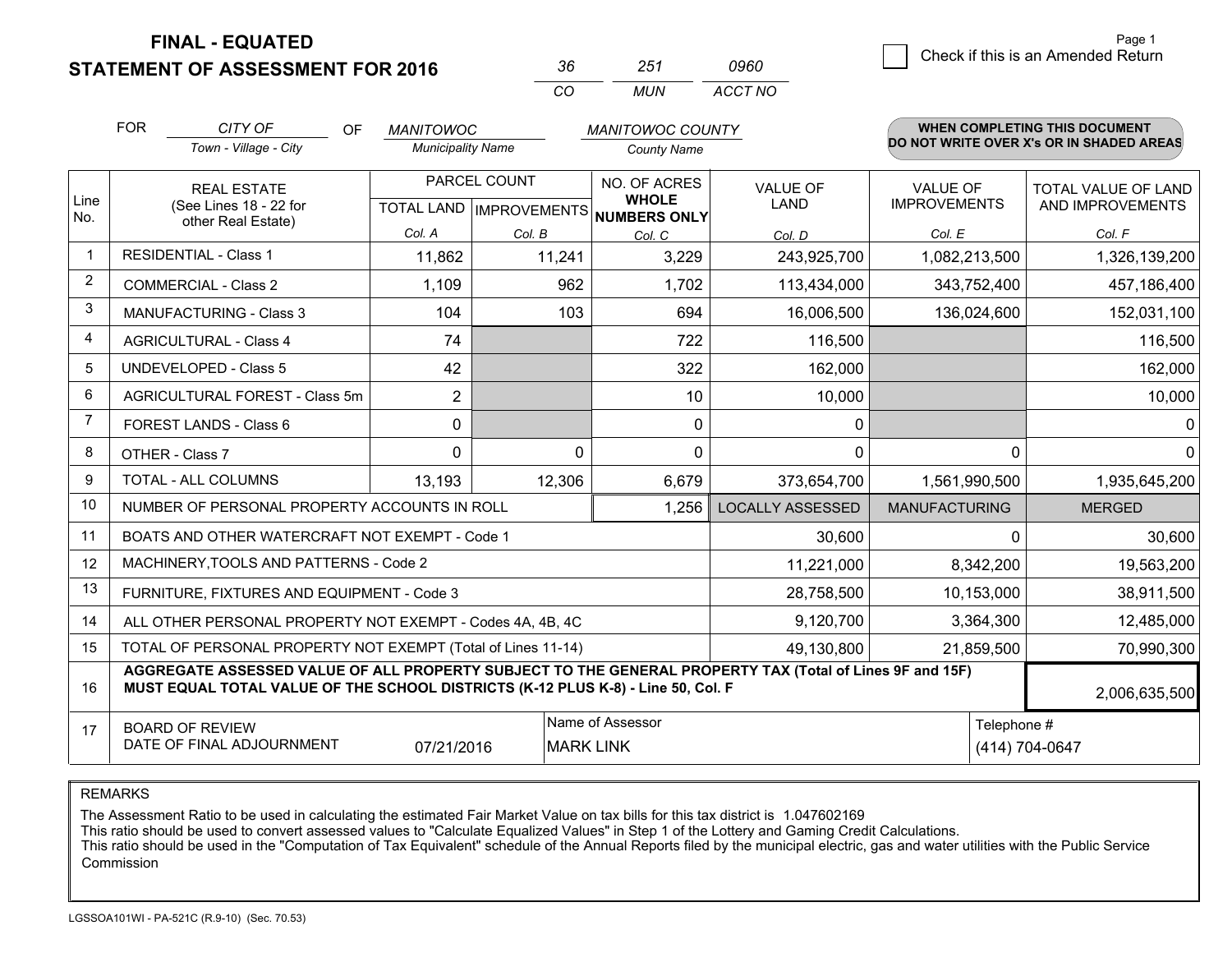# **FOREST CROP AND OTHER EXEMPT LAND**

|   | 2016 | 36 | 251        | 0960    | Page 2 |
|---|------|----|------------|---------|--------|
| е | YEAR | CO | <b>MUN</b> | ACCT NO |        |

Do not confuse FOREST LANDS (Line 7) with FOREST CROPS (in this section) - They are **NOT** the same

|    |                                                                                |                                             |                   | Private Forest Crop - Reg Class @ 10¢ per acre                   |                                                       | Private Forest Crop - Reg Class @ \$2.52 per acre             |                                                                              |                                                                 |                    |
|----|--------------------------------------------------------------------------------|---------------------------------------------|-------------------|------------------------------------------------------------------|-------------------------------------------------------|---------------------------------------------------------------|------------------------------------------------------------------------------|-----------------------------------------------------------------|--------------------|
| 18 | (a) PARCELS                                                                    | (b) ACRES                                   |                   | (c) ASSESSED VALUE                                               |                                                       | (d) PARCELS                                                   | (e) ACRES                                                                    |                                                                 | (f) ASSESSED VALUE |
|    |                                                                                |                                             |                   | Private Forest Crop - Special Class @ 20¢ per acre               |                                                       |                                                               | Entered Before 2005 Managed Forest - Ferrous Mining CLOSED @ \$8.27 per acre |                                                                 |                    |
| 19 | (b) ACRES<br>(a) PARCELS                                                       |                                             |                   | (c) ASSESSED VALUE                                               |                                                       | (d) PARCELS                                                   | (e) ACRES                                                                    |                                                                 | (f) ASSESSED VALUE |
|    |                                                                                |                                             |                   |                                                                  |                                                       |                                                               |                                                                              |                                                                 |                    |
|    |                                                                                | Entered Before 2005 Managed Forest - OPEN @ |                   | \$.79 per acre                                                   |                                                       |                                                               | Entered Before 2005 Managed Forest - CLOSED @ \$1.87 per acre                |                                                                 |                    |
| 20 | (a) PARCELS                                                                    | (b) ACRES                                   |                   | (c) ASSESSED VALUE                                               |                                                       | (d) PARCELS                                                   | (e) ACRES                                                                    |                                                                 | (f) ASSESSED VALUE |
|    |                                                                                | Entered After 2004 Managed Forest - OPEN @  |                   | \$2.14 per acre                                                  |                                                       | Entered After 2004 Managed Forest - CLOSED @ \$10.68 per acre |                                                                              |                                                                 |                    |
| 21 | (a) PARCELS<br>(b) ACRES                                                       |                                             |                   | (c) ASSESSED VALUE                                               |                                                       | (d) PARCELS<br>(e) ACRES                                      |                                                                              |                                                                 | (f) ASSESSED VALUE |
|    |                                                                                |                                             |                   |                                                                  |                                                       |                                                               |                                                                              |                                                                 |                    |
|    | (a) County Forest Cropland Acres                                               |                                             | (b) Federal Acres |                                                                  | (d) County (NOT FOREST CROP) Acres<br>(c) State Acres |                                                               |                                                                              | (e) Other Acres                                                 |                    |
| 22 |                                                                                |                                             |                   |                                                                  |                                                       |                                                               |                                                                              |                                                                 |                    |
|    |                                                                                |                                             |                   | Assessed Value of Omitted Property From Prior Years (Sec. 70.44) |                                                       |                                                               |                                                                              | Assessed Value of Sec. 70.43 Corrections of Errors by Assessors |                    |
| 23 |                                                                                | (a) REAL ESTATE                             |                   | (b) PERSONAL                                                     |                                                       |                                                               | (c1) REAL ESTATE                                                             |                                                                 | (c2) PERSONAL      |
|    |                                                                                | 242.600                                     |                   |                                                                  |                                                       |                                                               | 350.400                                                                      |                                                                 |                    |
|    | Manufacturing Equated Value of Omitted Property From Prior Years (Sec. 70.995) |                                             |                   |                                                                  |                                                       |                                                               | Mfg. Equated Value of Sec.70.43 Corrections of Errors by Assessors           |                                                                 |                    |
|    | (d) REAL ESTATE                                                                |                                             |                   | (e) PERSONAL                                                     |                                                       | (f1) REAL ESTATE                                              |                                                                              | (f2) PERSONAL                                                   |                    |
|    |                                                                                |                                             |                   |                                                                  |                                                       |                                                               |                                                                              |                                                                 | $-269,900$         |

# **SPECIAL DISTRICTS**

| Line<br>No. | Enter 6-digit<br>Special District<br>Code (Col. A) | <b>Account</b><br><b>Number</b> | <b>Special District Name</b> | <b>Locally Assessed Value</b><br>of Real Estate and | Mfg Value of Real Estate<br>and Personal Property | <b>Merged Value of</b><br><b>Real Estate and</b><br>Personal Property (Col. F) |
|-------------|----------------------------------------------------|---------------------------------|------------------------------|-----------------------------------------------------|---------------------------------------------------|--------------------------------------------------------------------------------|
|             |                                                    | (Col. B)                        | (Col. C)                     | Personal Property (Col. D)                          | (Col. E)                                          |                                                                                |
| 24          |                                                    |                                 |                              |                                                     |                                                   |                                                                                |
| 25          |                                                    |                                 |                              |                                                     |                                                   |                                                                                |
| 26          |                                                    |                                 |                              |                                                     |                                                   |                                                                                |
| 27          |                                                    |                                 |                              |                                                     |                                                   |                                                                                |
| 28          |                                                    |                                 |                              |                                                     |                                                   |                                                                                |
| 29          |                                                    |                                 |                              |                                                     |                                                   |                                                                                |
| 30          |                                                    |                                 |                              |                                                     |                                                   |                                                                                |
| 31          |                                                    |                                 |                              |                                                     |                                                   |                                                                                |
| 32          |                                                    |                                 |                              |                                                     |                                                   |                                                                                |
| 33          |                                                    |                                 |                              |                                                     |                                                   |                                                                                |
| 34          |                                                    |                                 |                              |                                                     |                                                   |                                                                                |
| 35          |                                                    |                                 |                              |                                                     |                                                   |                                                                                |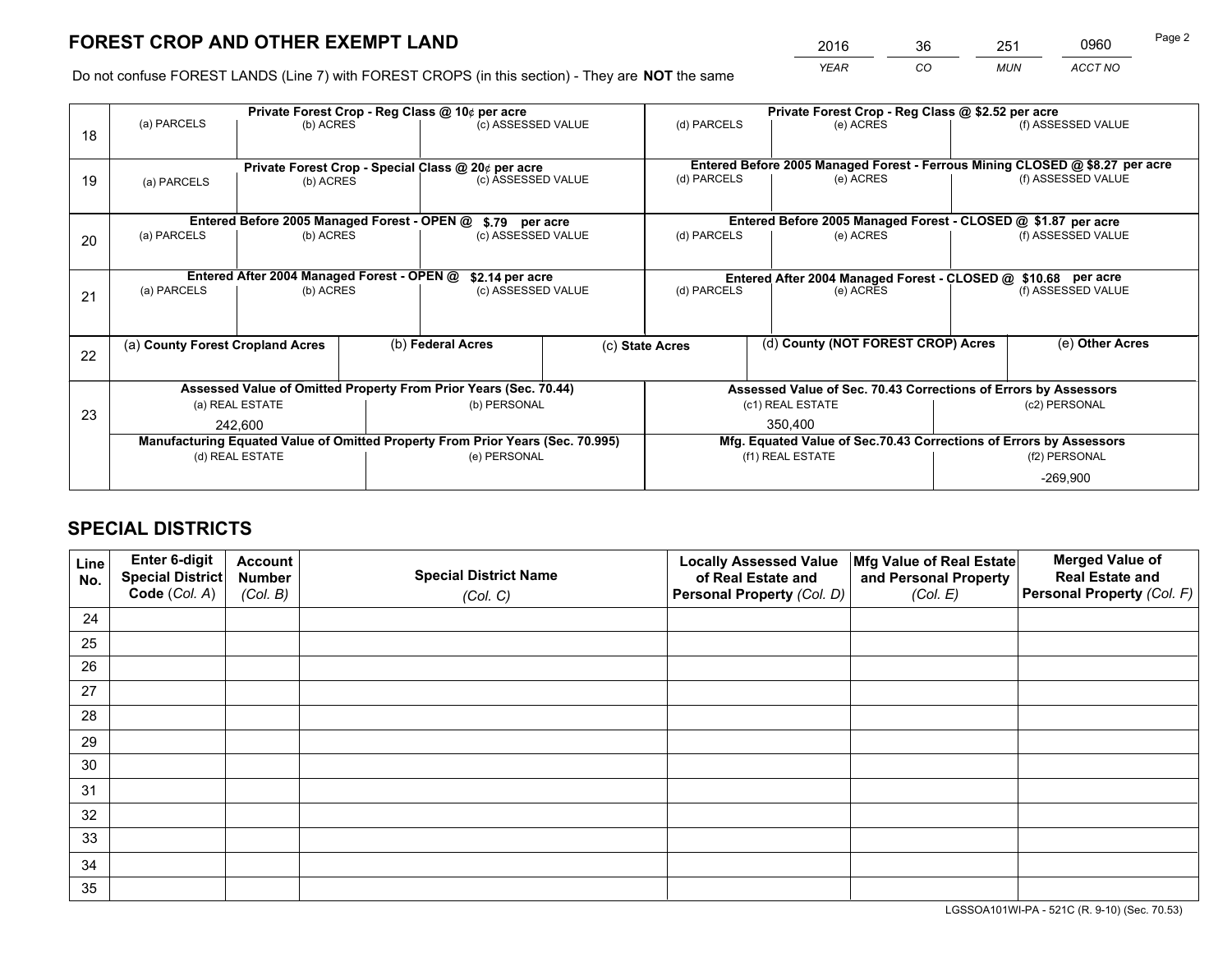|             |                                                          |                                             |                                                         | <b>YEAR</b>                                                                       | CO<br><b>MUN</b>                                              | ACCT NO                                                                        |
|-------------|----------------------------------------------------------|---------------------------------------------|---------------------------------------------------------|-----------------------------------------------------------------------------------|---------------------------------------------------------------|--------------------------------------------------------------------------------|
| Line<br>No. | Enter 6-digit<br><b>School District</b><br>Code (Col. A) | <b>Account</b><br><b>Number</b><br>(Col. B) | <b>School District Name</b><br>(Col. C)                 | <b>Locally Assessed Value</b><br>of Real Estate and<br>Personal Property (Col. D) | Mfg Value of Real Estate<br>and Personal Property<br>(Col. E) | <b>Merged Value of</b><br><b>Real Estate and</b><br>Personal Property (Col. F) |
|             | A. SCHOOL DISTRICTS (K-8 and K-12)                       |                                             |                                                         |                                                                                   |                                                               |                                                                                |
| 36          | 363290                                                   | 0210                                        | SCH D OF MANITOWOC                                      | 1,832,744,900                                                                     | 173,890,600                                                   | 2,006,635,500                                                                  |
| 37          |                                                          |                                             |                                                         |                                                                                   |                                                               |                                                                                |
| 38          |                                                          |                                             |                                                         |                                                                                   |                                                               |                                                                                |
| 39          |                                                          |                                             |                                                         |                                                                                   |                                                               |                                                                                |
| 40          |                                                          |                                             |                                                         |                                                                                   |                                                               |                                                                                |
| 41<br>42    |                                                          |                                             |                                                         |                                                                                   |                                                               |                                                                                |
| 43          |                                                          |                                             |                                                         |                                                                                   |                                                               |                                                                                |
| 44          |                                                          |                                             |                                                         |                                                                                   |                                                               |                                                                                |
| 45          |                                                          |                                             |                                                         |                                                                                   |                                                               |                                                                                |
| 46          |                                                          |                                             |                                                         |                                                                                   |                                                               |                                                                                |
| 47          |                                                          |                                             |                                                         |                                                                                   |                                                               |                                                                                |
| 48          |                                                          |                                             |                                                         |                                                                                   |                                                               |                                                                                |
| 49          |                                                          |                                             |                                                         |                                                                                   |                                                               |                                                                                |
| 50          |                                                          |                                             | TOTAL ASSESSED VALUE OF SCHOOL DISTRICTS (K-8 and K-12) | 1,832,744,900                                                                     | 173,890,600                                                   | 2,006,635,500                                                                  |
|             | <b>B.</b><br>UNION HIGH SCHOOL DISTRICTS                 |                                             |                                                         |                                                                                   |                                                               |                                                                                |
| 51          |                                                          |                                             |                                                         |                                                                                   |                                                               |                                                                                |
| 52          |                                                          |                                             |                                                         |                                                                                   |                                                               |                                                                                |
| 53          |                                                          |                                             |                                                         |                                                                                   |                                                               |                                                                                |
| 54          |                                                          |                                             |                                                         |                                                                                   |                                                               |                                                                                |
| 55          |                                                          |                                             | TOTAL ASSESSED VALUE OF UNION HIGH SCHOOLS              |                                                                                   |                                                               |                                                                                |
|             | C.<br><b>TECHNICAL COLLEGE DISTRICTS</b>                 |                                             |                                                         |                                                                                   |                                                               |                                                                                |
| 56          | 001100                                                   | 0010                                        | LAKESHORE TECHNICAL COLLEGE<br><b>CLEV</b>              | 1,832,744,900                                                                     | 173,890,600                                                   | 2,006,635,500                                                                  |
| 57<br>58    |                                                          |                                             |                                                         |                                                                                   |                                                               |                                                                                |
| 59          |                                                          |                                             | TOTAL ASSESSED VALUE OF TECHNICAL COLLEGES              | 1,832,744,900                                                                     | 173,890,600                                                   | 2,006,635,500                                                                  |
|             |                                                          |                                             |                                                         |                                                                                   |                                                               |                                                                                |

2016

36

251

 *I hereby certify, to the best of my knowledge and belief, this form is complete and correct.*

**SCHOOL DISTRICTS**

| Print name of preparer | Title                    | Date (MM / DD / CCYY) |  |
|------------------------|--------------------------|-----------------------|--|
|                        |                          |                       |  |
| Signature of preparer  | Contact Telephone Number | E-mail address        |  |
|                        | $\sim$                   |                       |  |

0960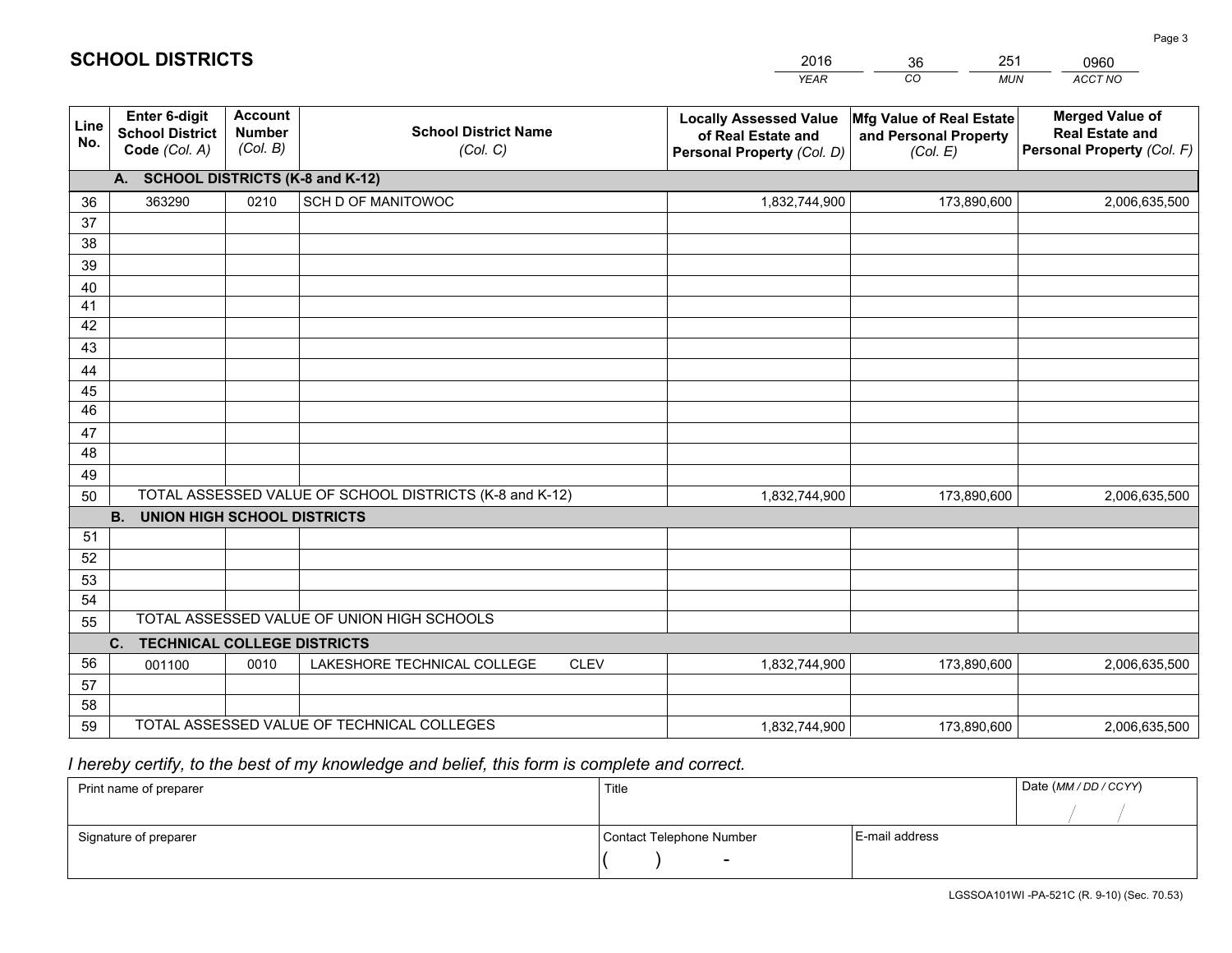# **INSTRUCTIONS FOR STATEMENT OF ASSESSMENT INCLUDING SPECIAL DISTRICT PART**

## **HIGHLIGHTS**

- 1. Complete the Statement of Assessment after the Board of Review. Reflect any changes made there.
- 2. Use black ink to complete.
- 3. Line 16 must equal Line 50, Col D.
- 4. Line 55 must equal the total of K-8 schools listed on lines 36-49. Do not include K-12 schools in this comparision.
- 5. Line 59, Col. D must equal Line 16.
- 6. Special District, School District and Technical College District values must include both real estate and personal property. Examples of Special districts are: town sanitary districts, public inland lake protection and rehabilitation districts, and metropolitan sewerage districts.
- 7. DO NOT INCLUDE Manufacturing property values.DOR will print these values on the final SOA.
- 8. Accuracy of this form is very important. The values reported directly affect the equalized value DOR calculates for school and special districts.

#### **Page 1:**

 If not prefilled, enter the tax year,county and municipal code,municipal type, municipal name and county name on the top of form.

Check the Amended box, if filing an amended / corrected SOA.

 Report the parcel count, acres and assessed value of taxable general property, total parcel count, (real and personal), total acres, and values from final figures set by the Board of Review.

- A. Real Estate land and improvements (buildings, etc.) is reported on lines 1 8, total line 9.
- B. Personal Property is reported on lines 11 14, Column D, total line 15.
- C. To complete this report, use the computer produced summary of the assessment roll that shows these amounts.
- D. Use whole numbers only.
- E. Add each line across and each column down to verify entries.

## **Page 2:**

- A. Report Special Items (not subject to general property tax).
- 1. Private Forest Croplands and Managed Forest Lands are reported on lines 18,19, 20 and 21. Be sure to report assessed values **NOT** taxes.
- 2. You should have copies of the orders of entry, orders of withdrawal, etc., to update your assessment roll.
	- 3. Show hundredths of acres (e.g. 39.75).
- 4. Tax exempt lands are reported on line 22.
- 5. Omitted property and sec. 70.43, Wis. Stats., corrections of errors by assessor are reported on line 23. Report real estate and personal property separately. These should be for **prior years**, not something found on the current assessment roll after the board of review.
- B. Special District (Lines 24-35) Include the value of both real and personal property.
- The Department of Revenue (DOR) preprints much of the information regarding names and codes for schools, special districts,etc. If a district is not listed, enter the name and value only, DOR will enter the proper code.

# **Page 3 School Districts:**

Include the value of both real and personal property.

Report School District (regular, elementary, union high school, and technical college).

- 1. Regular (K-12) and Elementary (K-8) school values are reported on lines 36-49, total on line 50.
- 2. Union High School (UHS) (use only if elementary schools are listed on lines 36-49) are reported on lines 51-54. UHS total value (line 55) must equal to the total **elementary school** values reported on lines 36-49. Do notinclude K-12 schools in this comparison.
- 3. Technical College values are reported on lines 56-58, total on line 59.
- 4. Use the computer summary that shows these amounts to complete this report.

#### **This form is due the second Monday in June. File this report only after your Board of Review is complete.**

 *If you have questions: Return forms to:*

Fax number: (608) 264-6887 PO Box 8971

 Email: lgs@revenue.wi.gov Wisconsin Department of Revenue Call: (608) 261-5341 Local Government Services Section 6-97Madison WI 53708-8971

**MANITOWOC, WI 54220 - 4543** MANITOWOC, WI 54220 - 4543 CITY OF MANITOWOC JENNIFER HUDON<br>CITY OF MANITOWOC **900 QUAY ST** 900 QUAY ST

JENNIFER HUDON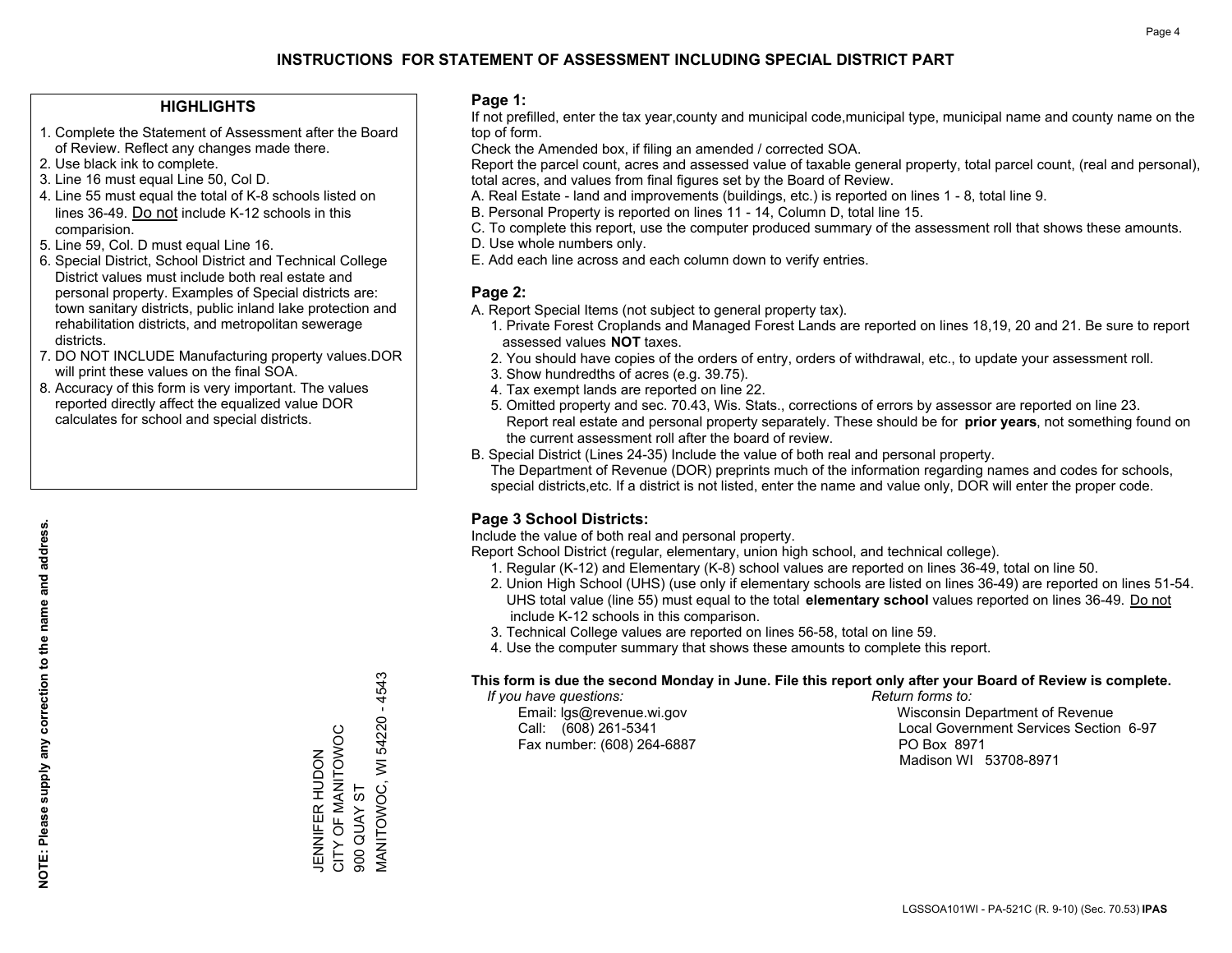**FINAL - EQUATED**

**STATEMENT OF ASSESSMENT FOR 2016** 

| 36       | 286 | 0961    |
|----------|-----|---------|
| $\cdots$ | MUN | ACCT NO |

|                | <b>FOR</b>                                                                                                                                                                                   | CITY OF<br><b>OF</b>                       | <b>TWO RIVERS</b>                                   |          | <b>MANITOWOC COUNTY</b>      |                                |                                 | <b>WHEN COMPLETING THIS DOCUMENT</b>     |
|----------------|----------------------------------------------------------------------------------------------------------------------------------------------------------------------------------------------|--------------------------------------------|-----------------------------------------------------|----------|------------------------------|--------------------------------|---------------------------------|------------------------------------------|
|                |                                                                                                                                                                                              | Town - Village - City                      | <b>Municipality Name</b>                            |          | <b>County Name</b>           |                                |                                 | DO NOT WRITE OVER X's OR IN SHADED AREAS |
| Line           | <b>REAL ESTATE</b><br>(See Lines 18 - 22 for                                                                                                                                                 |                                            | PARCEL COUNT<br>TOTAL LAND MPROVEMENTS NUMBERS ONLY |          | NO. OF ACRES<br><b>WHOLE</b> | <b>VALUE OF</b><br><b>LAND</b> | VALUE OF<br><b>IMPROVEMENTS</b> | TOTAL VALUE OF LAND<br>AND IMPROVEMENTS  |
| No.            |                                                                                                                                                                                              | other Real Estate)                         | Col. A                                              | Col. B   | Col. C                       | Col. D                         | Col. E                          | Col. F                                   |
|                |                                                                                                                                                                                              | <b>RESIDENTIAL - Class 1</b>               | 4,666                                               | 4,413    | $\mathbf 0$                  | 56,046,200                     | 322,683,500                     | 378,729,700                              |
| $\overline{2}$ |                                                                                                                                                                                              | <b>COMMERCIAL - Class 2</b>                | 364                                                 | 296      | $\Omega$                     | 12,241,500                     | 75,950,800                      | 88,192,300                               |
| 3              |                                                                                                                                                                                              | <b>MANUFACTURING - Class 3</b>             | 30                                                  | 30       | 143                          | 2,348,300                      | 20,473,300                      | 22,821,600                               |
| 4              |                                                                                                                                                                                              | <b>AGRICULTURAL - Class 4</b>              | 4                                                   |          | 111                          | 18,000                         |                                 | 18,000                                   |
| 5              |                                                                                                                                                                                              | <b>UNDEVELOPED - Class 5</b>               | 0                                                   |          | $\mathbf{0}$                 | 0                              |                                 | $\overline{0}$                           |
| 6              |                                                                                                                                                                                              | AGRICULTURAL FOREST - Class 5m             | $\Omega$                                            |          | $\mathbf{0}$                 | 0                              |                                 | $\overline{0}$                           |
| 7              |                                                                                                                                                                                              | FOREST LANDS - Class 6                     | 0                                                   |          | $\mathbf{0}$                 | 0                              |                                 | $\overline{0}$                           |
| 8              | OTHER - Class 7                                                                                                                                                                              |                                            | $\mathbf 0$                                         | $\Omega$ | $\Omega$                     | 0                              | $\Omega$                        | $\overline{0}$                           |
| 9              | TOTAL - ALL COLUMNS                                                                                                                                                                          |                                            | 5,064                                               | 4,739    | 254                          | 70,654,000                     | 419,107,600                     | 489,761,600                              |
| 10             | NUMBER OF PERSONAL PROPERTY ACCOUNTS IN ROLL                                                                                                                                                 |                                            |                                                     |          | 413                          | <b>LOCALLY ASSESSED</b>        | <b>MANUFACTURING</b>            | <b>MERGED</b>                            |
| 11             | BOATS AND OTHER WATERCRAFT NOT EXEMPT - Code 1                                                                                                                                               |                                            |                                                     |          |                              | 1,700                          | 0                               | 1,700                                    |
| 12             |                                                                                                                                                                                              | MACHINERY, TOOLS AND PATTERNS - Code 2     |                                                     |          |                              | 2,551,200                      | 1,077,700                       | 3,628,900                                |
| 13             |                                                                                                                                                                                              | FURNITURE, FIXTURES AND EQUIPMENT - Code 3 |                                                     |          |                              | 4,137,400                      | 846,300                         | 4,983,700                                |
| 14             | 1,113,200<br>ALL OTHER PERSONAL PROPERTY NOT EXEMPT - Codes 4A, 4B, 4C                                                                                                                       |                                            |                                                     |          |                              |                                | 91,100                          | 1,204,300                                |
| 15             | TOTAL OF PERSONAL PROPERTY NOT EXEMPT (Total of Lines 11-14)<br>7,803,500                                                                                                                    |                                            |                                                     |          |                              |                                | 2,015,100                       | 9,818,600                                |
| 16             | AGGREGATE ASSESSED VALUE OF ALL PROPERTY SUBJECT TO THE GENERAL PROPERTY TAX (Total of Lines 9F and 15F)<br>MUST EQUAL TOTAL VALUE OF THE SCHOOL DISTRICTS (K-12 PLUS K-8) - Line 50, Col. F |                                            |                                                     |          |                              |                                | 499,580,200                     |                                          |
| 17             | Name of Assessor<br>Telephone #<br><b>BOARD OF REVIEW</b><br>DATE OF FINAL ADJOURNMENT<br>08/31/2016<br>SALLY A VANDERVEREN                                                                  |                                            |                                                     |          | (920) 793-5571               |                                |                                 |                                          |

REMARKS

The Assessment Ratio to be used in calculating the estimated Fair Market Value on tax bills for this tax district is .980115208

This ratio should be used to convert assessed values to "Calculate Equalized Values" in Step 1 of the Lottery and Gaming Credit Calculations.<br>This ratio should be used in the "Computation of Tax Equivalent" schedule of the Commission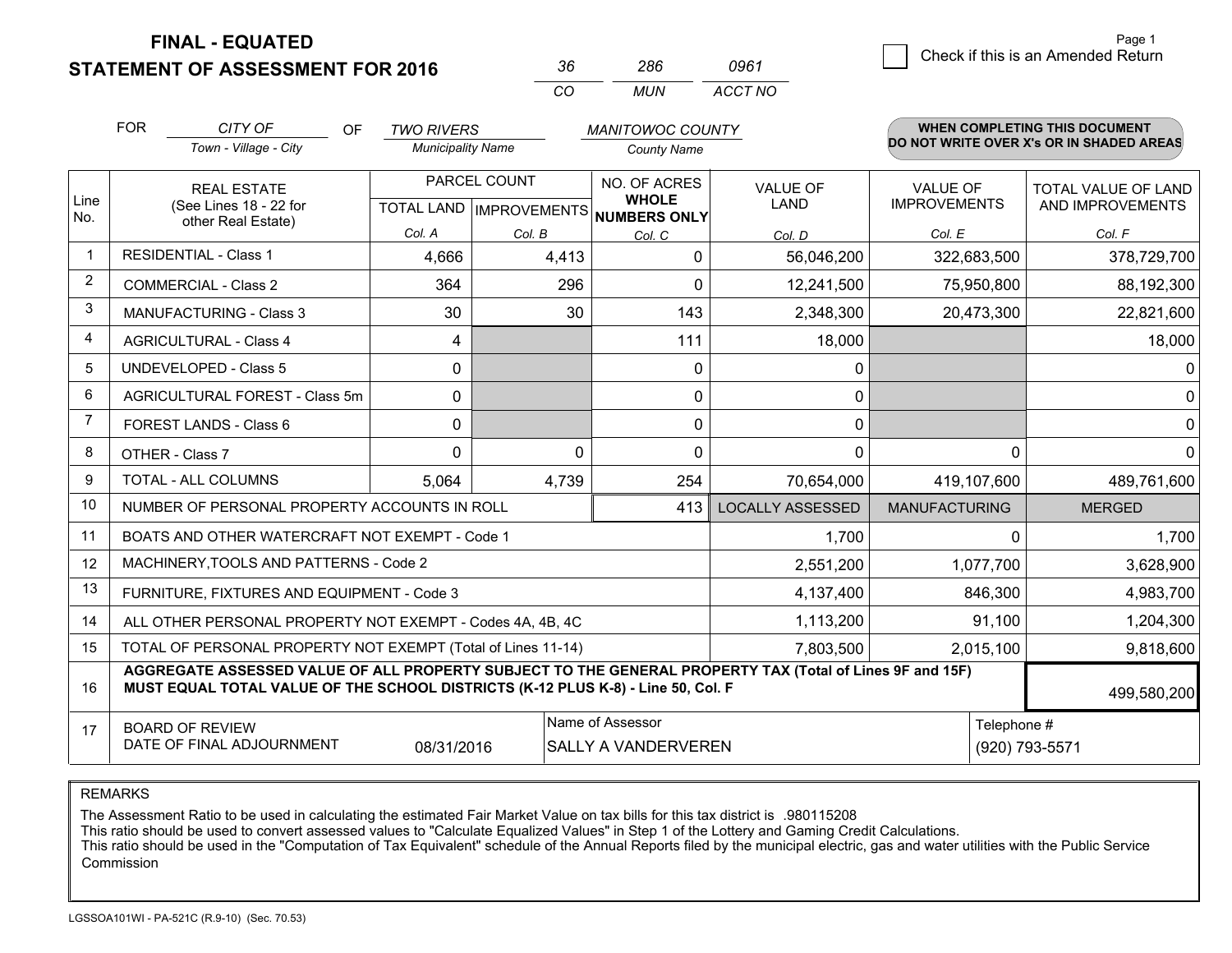# **FOREST CROP AND OTHER EXEMPT LAND**

 *YEAR CO MUN ACCT NO* <sup>2016</sup> <sup>36</sup> <sup>286</sup> <sup>0961</sup>

Do not confuse FOREST LANDS (Line 7) with FOREST CROPS (in this section) - They are **NOT** the same

|    | Private Forest Crop - Reg Class @ 10¢ per acre                                 |                                                                  |                                                    |                                      | Private Forest Crop - Reg Class @ \$2.52 per acre                            |                                                                    |               |                    |  |
|----|--------------------------------------------------------------------------------|------------------------------------------------------------------|----------------------------------------------------|--------------------------------------|------------------------------------------------------------------------------|--------------------------------------------------------------------|---------------|--------------------|--|
| 18 | (a) PARCELS                                                                    | (b) ACRES                                                        |                                                    | (c) ASSESSED VALUE                   | (d) PARCELS                                                                  | (e) ACRES                                                          |               | (f) ASSESSED VALUE |  |
|    |                                                                                |                                                                  | Private Forest Crop - Special Class @ 20¢ per acre |                                      | Entered Before 2005 Managed Forest - Ferrous Mining CLOSED @ \$8.27 per acre |                                                                    |               |                    |  |
| 19 | (a) PARCELS<br>(b) ACRES                                                       |                                                                  |                                                    | (c) ASSESSED VALUE                   |                                                                              | (e) ACRES                                                          |               | (f) ASSESSED VALUE |  |
|    |                                                                                | Entered Before 2005 Managed Forest - OPEN @                      |                                                    |                                      |                                                                              | Entered Before 2005 Managed Forest - CLOSED @ \$1.87 per acre      |               |                    |  |
| 20 | (a) PARCELS<br>(b) ACRES                                                       |                                                                  |                                                    | \$.79 per acre<br>(c) ASSESSED VALUE |                                                                              | (d) PARCELS<br>(e) ACRES                                           |               | (f) ASSESSED VALUE |  |
|    |                                                                                | Entered After 2004 Managed Forest - OPEN @                       | \$2.14 per acre                                    |                                      | Entered After 2004 Managed Forest - CLOSED @ \$10.68 per acre                |                                                                    |               |                    |  |
| 21 | (a) PARCELS<br>(b) ACRES                                                       |                                                                  | (c) ASSESSED VALUE                                 |                                      | (d) PARCELS                                                                  | (e) ACRES                                                          |               | (f) ASSESSED VALUE |  |
|    |                                                                                |                                                                  |                                                    |                                      |                                                                              |                                                                    |               |                    |  |
| 22 | (a) County Forest Cropland Acres                                               |                                                                  | (b) Federal Acres                                  | (c) State Acres                      |                                                                              | (d) County (NOT FOREST CROP) Acres                                 |               | (e) Other Acres    |  |
|    |                                                                                | Assessed Value of Omitted Property From Prior Years (Sec. 70.44) |                                                    |                                      | Assessed Value of Sec. 70.43 Corrections of Errors by Assessors              |                                                                    |               |                    |  |
| 23 | (a) REAL ESTATE                                                                |                                                                  |                                                    | (b) PERSONAL                         |                                                                              | (c1) REAL ESTATE                                                   | (c2) PERSONAL |                    |  |
|    | Manufacturing Equated Value of Omitted Property From Prior Years (Sec. 70.995) |                                                                  |                                                    |                                      |                                                                              | Mfg. Equated Value of Sec.70.43 Corrections of Errors by Assessors |               |                    |  |
|    | (d) REAL ESTATE                                                                |                                                                  | (e) PERSONAL                                       |                                      | (f1) REAL ESTATE                                                             |                                                                    | (f2) PERSONAL |                    |  |
|    |                                                                                |                                                                  |                                                    |                                      |                                                                              |                                                                    |               |                    |  |

# **SPECIAL DISTRICTS**

| Line<br>No. | Enter 6-digit<br>Special District<br>Code (Col. A) | <b>Account</b><br><b>Number</b> | <b>Special District Name</b> | <b>Locally Assessed Value</b><br>of Real Estate and | Mfg Value of Real Estate<br>and Personal Property | <b>Merged Value of</b><br><b>Real Estate and</b><br>Personal Property (Col. F) |
|-------------|----------------------------------------------------|---------------------------------|------------------------------|-----------------------------------------------------|---------------------------------------------------|--------------------------------------------------------------------------------|
|             |                                                    | (Col. B)                        | (Col. C)                     | Personal Property (Col. D)                          | (Col. E)                                          |                                                                                |
| 24          |                                                    |                                 |                              |                                                     |                                                   |                                                                                |
| 25          |                                                    |                                 |                              |                                                     |                                                   |                                                                                |
| 26          |                                                    |                                 |                              |                                                     |                                                   |                                                                                |
| 27          |                                                    |                                 |                              |                                                     |                                                   |                                                                                |
| 28          |                                                    |                                 |                              |                                                     |                                                   |                                                                                |
| 29          |                                                    |                                 |                              |                                                     |                                                   |                                                                                |
| 30          |                                                    |                                 |                              |                                                     |                                                   |                                                                                |
| 31          |                                                    |                                 |                              |                                                     |                                                   |                                                                                |
| 32          |                                                    |                                 |                              |                                                     |                                                   |                                                                                |
| 33          |                                                    |                                 |                              |                                                     |                                                   |                                                                                |
| 34          |                                                    |                                 |                              |                                                     |                                                   |                                                                                |
| 35          |                                                    |                                 |                              |                                                     |                                                   |                                                                                |

LGSSOA101WI-PA - 521C (R. 9-10) (Sec. 70.53)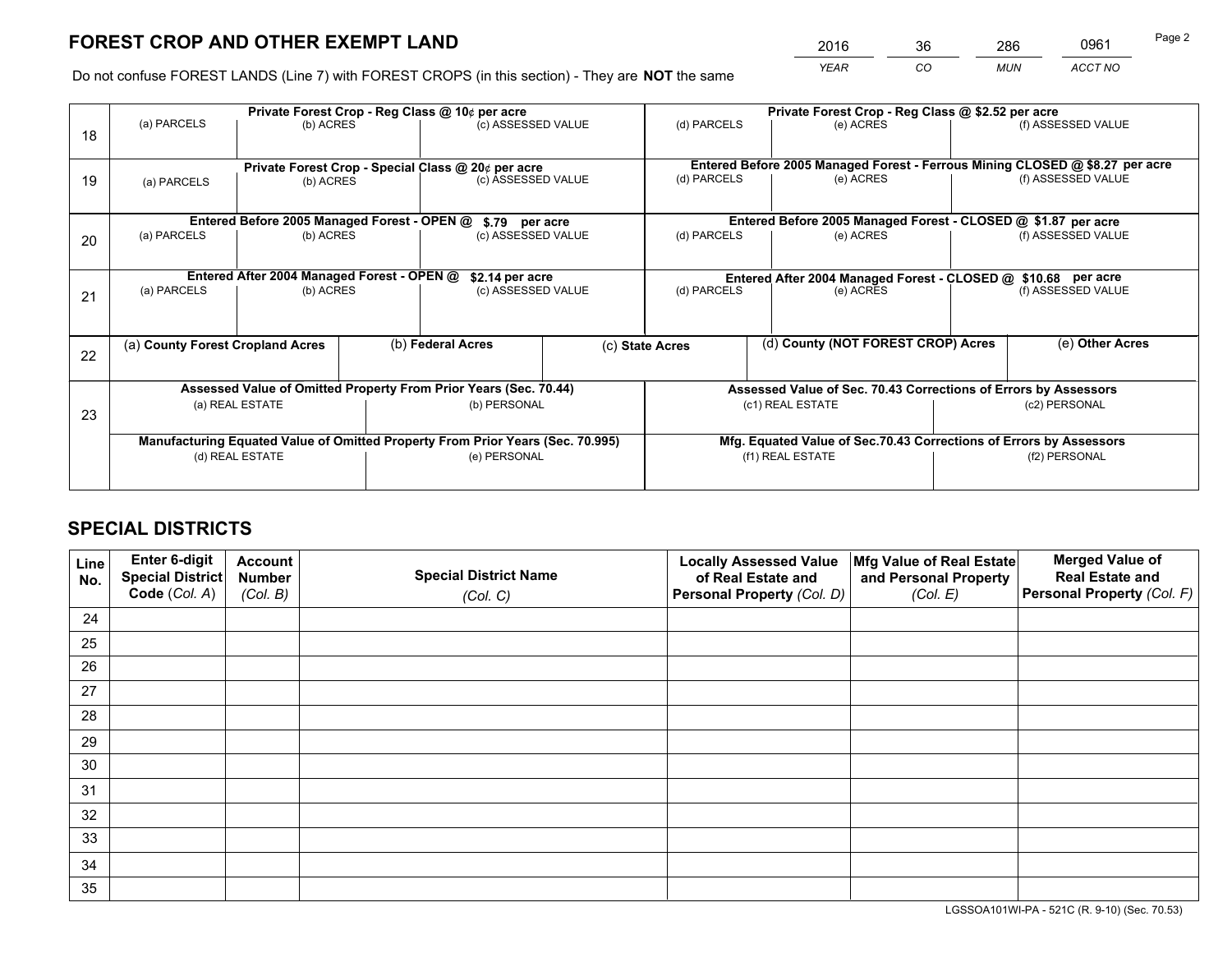|             |                                                                 |                                             |                                                         | <b>YEAR</b>                                                                       | CO<br><b>MUN</b>                                              | ACCT NO                                                                        |
|-------------|-----------------------------------------------------------------|---------------------------------------------|---------------------------------------------------------|-----------------------------------------------------------------------------------|---------------------------------------------------------------|--------------------------------------------------------------------------------|
| Line<br>No. | <b>Enter 6-digit</b><br><b>School District</b><br>Code (Col. A) | <b>Account</b><br><b>Number</b><br>(Col. B) | <b>School District Name</b><br>(Col. C)                 | <b>Locally Assessed Value</b><br>of Real Estate and<br>Personal Property (Col. D) | Mfg Value of Real Estate<br>and Personal Property<br>(Col. E) | <b>Merged Value of</b><br><b>Real Estate and</b><br>Personal Property (Col. F) |
|             | A. SCHOOL DISTRICTS (K-8 and K-12)                              |                                             |                                                         |                                                                                   |                                                               |                                                                                |
| 36          | 363290                                                          | 0210                                        | SCH D OF MANITOWOC                                      | 16,349,400                                                                        |                                                               | 16,349,400                                                                     |
| 37          | 365824                                                          | 0213                                        | SCH D OF TWO RIVERS                                     | 458,394,100                                                                       | 24,836,700                                                    | 483,230,800                                                                    |
| 38          |                                                                 |                                             |                                                         |                                                                                   |                                                               |                                                                                |
| 39          |                                                                 |                                             |                                                         |                                                                                   |                                                               |                                                                                |
| 40          |                                                                 |                                             |                                                         |                                                                                   |                                                               |                                                                                |
| 41          |                                                                 |                                             |                                                         |                                                                                   |                                                               |                                                                                |
| 42          |                                                                 |                                             |                                                         |                                                                                   |                                                               |                                                                                |
| 43          |                                                                 |                                             |                                                         |                                                                                   |                                                               |                                                                                |
| 44<br>45    |                                                                 |                                             |                                                         |                                                                                   |                                                               |                                                                                |
| 46          |                                                                 |                                             |                                                         |                                                                                   |                                                               |                                                                                |
| 47          |                                                                 |                                             |                                                         |                                                                                   |                                                               |                                                                                |
| 48          |                                                                 |                                             |                                                         |                                                                                   |                                                               |                                                                                |
| 49          |                                                                 |                                             |                                                         |                                                                                   |                                                               |                                                                                |
| 50          |                                                                 |                                             | TOTAL ASSESSED VALUE OF SCHOOL DISTRICTS (K-8 and K-12) | 474,743,500                                                                       | 24,836,700                                                    | 499,580,200                                                                    |
|             | <b>B.</b><br><b>UNION HIGH SCHOOL DISTRICTS</b>                 |                                             |                                                         |                                                                                   |                                                               |                                                                                |
| 51          |                                                                 |                                             |                                                         |                                                                                   |                                                               |                                                                                |
| 52          |                                                                 |                                             |                                                         |                                                                                   |                                                               |                                                                                |
| 53          |                                                                 |                                             |                                                         |                                                                                   |                                                               |                                                                                |
| 54          |                                                                 |                                             |                                                         |                                                                                   |                                                               |                                                                                |
| 55          |                                                                 |                                             | TOTAL ASSESSED VALUE OF UNION HIGH SCHOOLS              |                                                                                   |                                                               |                                                                                |
|             | C.<br><b>TECHNICAL COLLEGE DISTRICTS</b>                        |                                             |                                                         |                                                                                   |                                                               |                                                                                |
| 56          | 001100                                                          | 0010                                        | LAKESHORE TECHNICAL COLLEGE<br><b>CLEV</b>              | 474,743,500                                                                       | 24,836,700                                                    | 499,580,200                                                                    |
| 57          |                                                                 |                                             |                                                         |                                                                                   |                                                               |                                                                                |
| 58<br>59    |                                                                 |                                             | TOTAL ASSESSED VALUE OF TECHNICAL COLLEGES              |                                                                                   |                                                               |                                                                                |
|             |                                                                 |                                             |                                                         | 474,743,500                                                                       | 24,836,700                                                    | 499,580,200                                                                    |

2016

36

286

 *I hereby certify, to the best of my knowledge and belief, this form is complete and correct.*

**SCHOOL DISTRICTS**

| Print name of preparer | Title                    |                | Date (MM/DD/CCYY) |
|------------------------|--------------------------|----------------|-------------------|
|                        |                          |                |                   |
| Signature of preparer  | Contact Telephone Number | E-mail address |                   |
|                        | $\overline{\phantom{a}}$ |                |                   |

0961